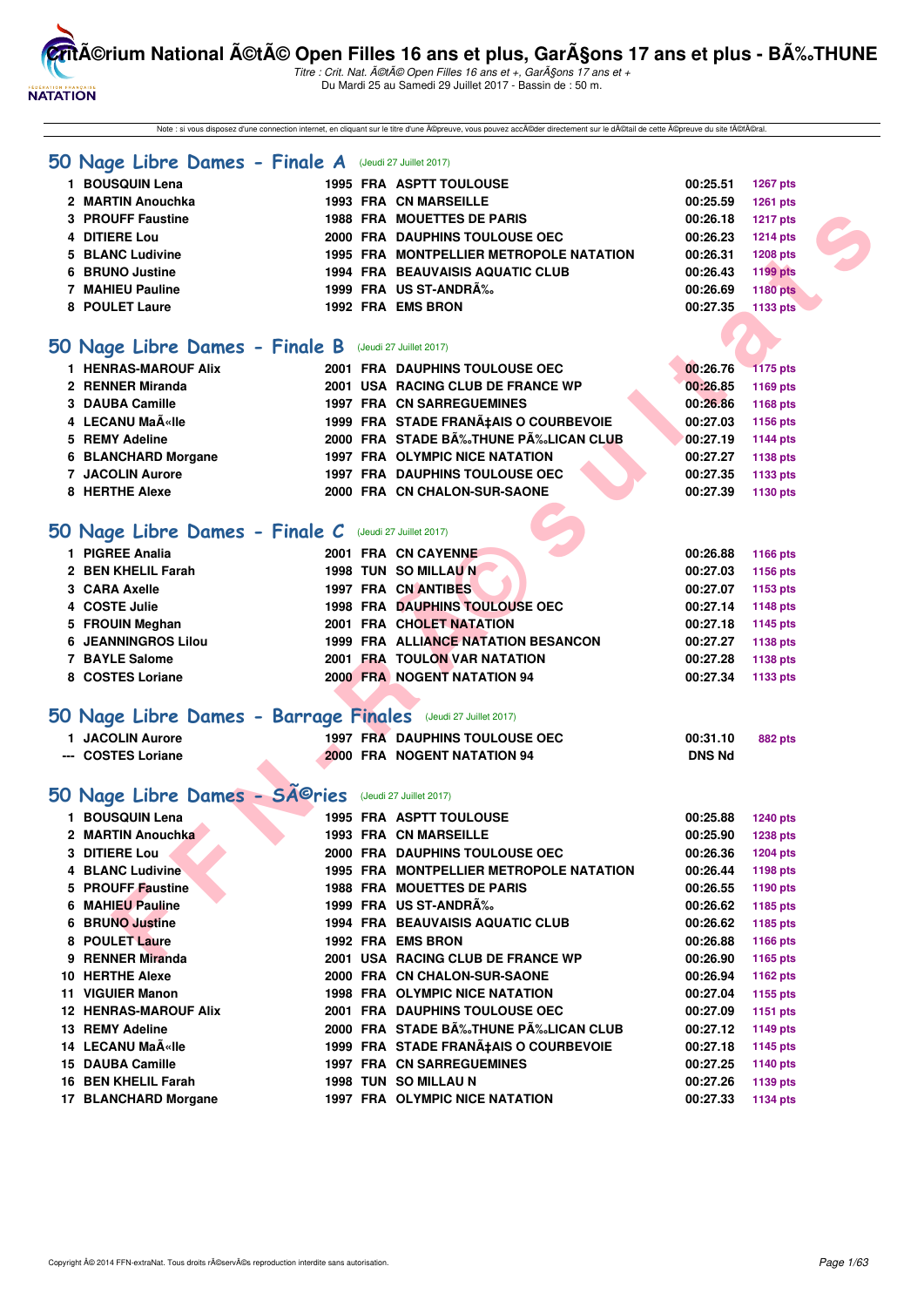

Titre : Crit. Nat. A©tA© Open Filles 16 ans et +, GarA§ons 17 ans et + Du Mardi 25 au Samedi 29 Juillet 2017 - Bassin de : 50 m.

#### **50 Nage Libre Dames - Séries (suite)**

| <b>18 JACOLIN Aurore</b>                                  |  | <b>1997 FRA DAUPHINS TOULOUSE OEC</b>  |              | 00:27.36                                   | <b>1132 pts</b>                     |  |
|-----------------------------------------------------------|--|----------------------------------------|--------------|--------------------------------------------|-------------------------------------|--|
| 18 COSTES Loriane                                         |  | 2000 FRA NOGENT NATATION 94            |              | 00:27.36                                   | <b>1132 pts</b>                     |  |
| 20 BAYLE Salome                                           |  | 2001 FRA TOULON VAR NATATION           |              | 00:27.37                                   | <b>1131 pts</b>                     |  |
| <b>21 JEANNINGROS Lilou</b>                               |  | 1999 FRA ALLIANCE NATATION BESANCON    |              | 00:27.39                                   | 1130 pts                            |  |
| 22 CARA Axelle                                            |  | <b>1997 FRA CN ANTIBES</b>             |              | 00:27.42                                   | 1128 pts                            |  |
| 22 FROUIN Meghan                                          |  | 2001 FRA CHOLET NATATION               |              | 00:27.42                                   | 1128 pts                            |  |
| 24 PIGREE Analia                                          |  | 2001 FRA CN CAYENNE                    |              | 00:27.47                                   | <b>1124 pts</b>                     |  |
| 25 COSTE Julie                                            |  | <b>1998 FRA DAUPHINS TOULOUSE OEC</b>  |              | 00:27.50                                   | <b>1122 pts</b>                     |  |
| 26 JEHL Marina                                            |  | 2001 FRA CANET 66 NATATION             |              | 00:27.54                                   | <b>1119 pts</b>                     |  |
| 27 SGARAMELLA Clara                                       |  | 2001 FRA DAUPHINS D'ANNECY             |              | 00:27.56                                   | <b>1118 pts</b>                     |  |
| 28   ROYER VIEL Léa                                       |  | 2001 FRA MONTPELLIER PAILLADE NATATION |              | 00:27.61                                   | <b>1114 pts</b>                     |  |
| 28 GUILLARME Maud                                         |  | 2000 FRA ASPTT MONTPELLIER             |              | 00:27.61                                   | <b>1114 pts</b>                     |  |
| <b>30 VISTE Pauline</b>                                   |  | 2000 FRA AS MONACO NATATION            |              | 00:27.65                                   | 1112 pts                            |  |
| 30 HERVE Nolwenn                                          |  | 1999 FRA CANET 66 NATATION             |              | 00:27.65                                   | <b>1112 pts</b>                     |  |
| 32 DESJARDINS Lĩa                                         |  | <b>2001 FRA PAYS D'AIX NATATION</b>    |              | 00:27.69                                   | 1109 pts                            |  |
| <b>33 GREMILLON Louise</b>                                |  | 2000 FRA ASCPA PESSAC NATATION         |              | 00:27.72                                   | 1107 pts                            |  |
| 34 MOUNIER Camille                                        |  | <b>1999 FRA DAUPHINS FIRMINY</b>       |              | 00:27.75                                   | 1104 pts                            |  |
| 35 EL BARODI Imane                                        |  | 2001 FRA AQUA CLUB PONTAULT-ROISSY     |              | 00:27.77                                   | 1103 pts                            |  |
| 36 WOIRIN Solenn                                          |  | 2001 FRA CN BREST                      |              | 00:27.81                                   | 1100 pts                            |  |
| 37 RATSIMBAZAFY Tsiory                                    |  | 2000 FRA RACING CLUB DE FRANCE WP      |              | 00:27.88                                   | 1095 pts                            |  |
| <b>38 PONSARDIN Alice</b>                                 |  | 2000 FRA AMIENS METROPOLE NAT.         |              | 00:27.89                                   | 1095 pts                            |  |
| 39 CHAPELET Jeanne                                        |  | 2000 FRA OLYMPIC NICE NATATION         |              | 00:27.95                                   | 1090 pts                            |  |
| 40 HEIDEYER Mika                                          |  | 2000 FRA SCHOELCHER NATATION 2000      |              | 00:28.04                                   | 1084 pts                            |  |
| 41 CHARRO AnaÃ <sup>-</sup> s                             |  | 1998 FRA ES VITRY                      |              | 00:28.11                                   | 1079 pts                            |  |
| 42 RUCK Lena                                              |  | 2001 FRA CN VIRY-CHA, TILLON           |              | 00:28.35                                   | 1063 pts                            |  |
| 43 TOUILI Lila                                            |  | 2000 FRA CANET 66 NATATION             |              | 00:28.41                                   | 1059 pts                            |  |
| 44 GRANDJEAN Juline                                       |  | 2001 FRA TROYES ON                     |              | 00:28.49                                   | 1053 pts                            |  |
| 45 CONNETABLE Barbara                                     |  | 2000 FRA SO ROSNY                      |              | 00:28.70                                   | 1039 pts                            |  |
| 46 MOUTON Magali                                          |  | 1999 FRA SAINT-RAPHAEL NATATION        |              | 00:28.88                                   | <b>1027 pts</b>                     |  |
| 47 LE HENAFF Laurie                                       |  | <b>2001 FRA LES NAGEURS BIGOUDENS</b>  |              | 00:28.99                                   | 1019 pts                            |  |
| 48 LORANDI Elodie                                         |  | <b>1989 FRA CN ANTIBES</b>             |              | 00:29.15                                   | 1008 pts                            |  |
| 49 ROULET Anaelle                                         |  | 1996 FRA LA ROCHE-SUR-YON NATATION     |              | 00:30.42                                   | 925 pts                             |  |
| --- DRHOUIN Emma                                          |  | 1999 FRA ASPTT TOULOUSE                |              | <b>DNS dec</b>                             |                                     |  |
|                                                           |  |                                        |              |                                            |                                     |  |
| 00 Nage Libre Dames - Finale A (Mercredi 26 Juillet 2017) |  |                                        |              |                                            |                                     |  |
| 1 MARTIN Anouchka                                         |  | 1993 FRA CN MARSEILLE                  |              | 00:55.77                                   | <b>1261 pts</b>                     |  |
| 2 TOUATI Assia                                            |  | <b>1995 FRA DAUPHINS TOULOUSE OEC</b>  | 50 m : 26.81 | $(26.81)$ 100 m :<br>00:56.14              | 55.77 (28.96)                       |  |
|                                                           |  |                                        | 50 m: 27.58  | $(27.58)$ 100 m :                          | <b>1247 pts</b><br>56.14 (28.56)    |  |
| 3 BOUSQUIN Lena                                           |  | <b>1995 FRA ASPTT TOULOUSE</b>         |              | 00:56.22                                   | <b>1244 pts</b>                     |  |
| 4 VIGUIER Manon                                           |  | <b>1998 FRA OLYMPIC NICE NATATION</b>  | 50 m: 27.18  | $(27.18)$ 100 m :<br>00:56.82              | 56.22 (29.04)                       |  |
|                                                           |  |                                        | 50 m: 27.63  | $(27.63)$ 100 m :                          | <b>1222 pts</b><br>56.82<br>(29.19) |  |
| 5 MAHIEU Pauline                                          |  | 1999 FRA US ST-ANDRA%                  |              | 00:56.86                                   | <b>1221 pts</b>                     |  |
| 6 MOREL AlizA©e                                           |  | <b>1995 FRA DAUPHINS TOULOUSE OEC</b>  | 50 m: 27.57  | $(27.57)$ 100 m :<br>00:57.24              | 56.86<br>(29.29)                    |  |
|                                                           |  |                                        | 50 m: 28.38  | $(28.38)$ 100 m :                          | <b>1207 pts</b><br>57.24<br>(28.86) |  |
| 7 HACHE CloA <sup>©</sup>                                 |  | <b>1997 FRA CN MARSEILLE</b>           |              | 00:57.36                                   | <b>1202 pts</b>                     |  |
|                                                           |  |                                        |              | 50 m : 27.97 (27.97) 100 m : 57.36 (29.39) |                                     |  |

# [100 Nage Libre Dames - Finale A](http://www.ffnatation.fr/webffn/resultats.php?idact=nat&go=epr&idcpt=47487&idepr=2) (Mercredi 26 Juillet 2017)

| 1 MARTIN Anouchka |  | <b>1993 FRA CN MARSEILLE</b>          |                | 00:55.77                      | <b>1261 pts</b>                  |  |
|-------------------|--|---------------------------------------|----------------|-------------------------------|----------------------------------|--|
|                   |  |                                       | 50 m: 26.81    | $(26.81)$ 100 m :             | 55.77 (28.96)                    |  |
| 2 TOUATI Assia    |  | 1995 FRA DAUPHINS TOULOUSE OEC        |                | 00:56.14                      | <b>1247 pts</b>                  |  |
| 3 BOUSQUIN Lena   |  | <b>1995 FRA ASPTT TOULOUSE</b>        | 50 m: 27.58    | $(27.58)$ 100 m :<br>00:56.22 | 56.14 (28.56)<br><b>1244 pts</b> |  |
| 4 VIGUIER Manon   |  | <b>1998 FRA OLYMPIC NICE NATATION</b> | 50 m: 27.18    | $(27.18)$ 100 m :<br>00:56.82 | 56.22 (29.04)<br><b>1222 pts</b> |  |
|                   |  |                                       | 50 m: 27.63    | $(27.63)$ 100 m :             | 56.82 (29.19)                    |  |
| 5 MAHIEU Pauline  |  | 1999 FRA US ST-ANDRÉ                  |                | 00:56.86                      | <b>1221 pts</b>                  |  |
|                   |  |                                       | $50 m$ : 27.57 | $(27.57)$ 100 m :             | 56.86 (29.29)                    |  |
| 6 MOREL AlizA©e   |  | <b>1995 FRA DAUPHINS TOULOUSE OEC</b> |                | 00:57.24                      | <b>1207 pts</b>                  |  |
|                   |  |                                       | 50 m: 28.38    | $(28.38)$ 100 m :             | 57.24 (28.86)                    |  |
| 7 HACHE Cloé      |  | <b>1997 FRA CN MARSEILLE</b>          |                | 00:57.36                      | <b>1202 pts</b>                  |  |
| 8 PROUFF Faustine |  | <b>1988 FRA MOUETTES DE PARIS</b>     | 50 m: 27.97    | $(27.97)$ 100 m :<br>00:57.80 | 57.36 (29.39)<br><b>1187 pts</b> |  |
|                   |  |                                       | 50 m: 28.07    | $(28.07)$ 100 m :             | 57.80 (29.73)                    |  |
|                   |  |                                       |                |                               |                                  |  |

## **[100 Nage Libre Dames - Finale B](http://www.ffnatation.fr/webffn/resultats.php?idact=nat&go=epr&idcpt=47487&idepr=2)** (Mercredi 26 Juillet 2017)

| 1 BLANC Ludivine |  | 1995 FRA MONTPELLIER METROPOLE NATATION |  | 00:57.63 1193 pts                          |  |
|------------------|--|-----------------------------------------|--|--------------------------------------------|--|
|                  |  |                                         |  | 50 m : 27.74 (27.74) 100 m : 57.63 (29.89) |  |
| 2 BRISFER Clara  |  | 1997 FRA NAUTIC CLUB ALP'38             |  | 00:57.97 1181 pts                          |  |
|                  |  |                                         |  | 50 m: 28.24 (28.24) 100 m: 57.97 (29.73)   |  |
| 3 JEAN Mathilde  |  | 2000 FRA AMIENS METROPOLE NAT.          |  | 00:57.99 1180 pts                          |  |
|                  |  |                                         |  | 50 m: 28.29 (28.29) 100 m: 57.99 (29.70)   |  |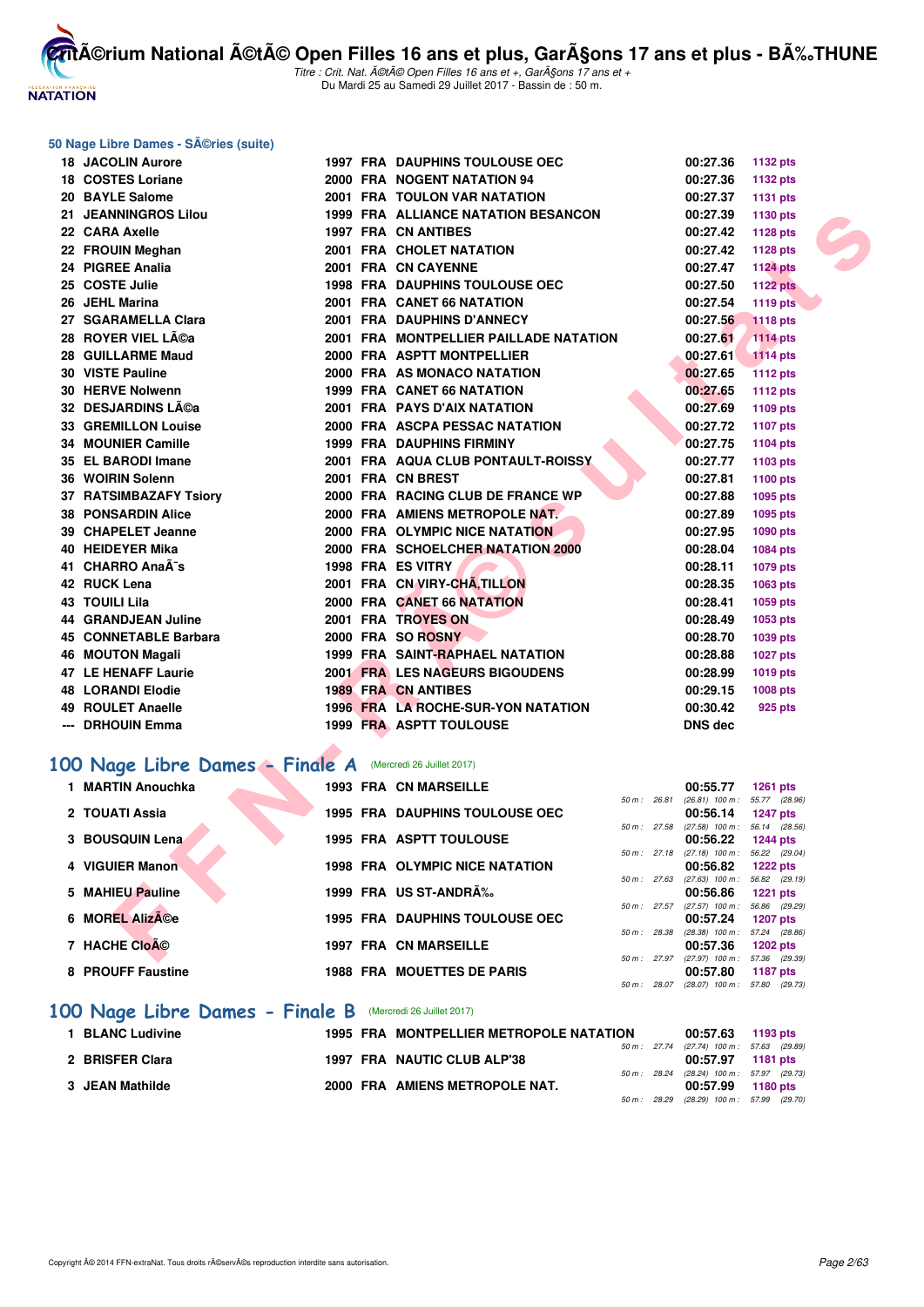

Titre : Crit. Nat. A©tA© Open Filles 16 ans et +, GarA§ons 17 ans et + Du Mardi 25 au Samedi 29 Juillet 2017 - Bassin de : 50 m.

#### **100 Nage Libre Dames - Finale B (suite)**

| 4 DITIERE Lou       |  | 2000 FRA DAUPHINS TOULOUSE OEC        |              |              | 00:58.21                          | 1172 pts        |  |
|---------------------|--|---------------------------------------|--------------|--------------|-----------------------------------|-----------------|--|
|                     |  |                                       | 50 m : 28.24 |              | $(28.24)$ 100 m : 58.21 $(29.97)$ |                 |  |
| 5 GUILLARME Maud    |  | 2000 FRA ASPTT MONTPELLIER            |              |              | 00:58.24                          | 1171 pts        |  |
|                     |  |                                       | 50 m: 28.38  |              | $(28.38)$ 100 m : 58.24 $(29.86)$ |                 |  |
| 6 COSTE Julie       |  | <b>1998 FRA DAUPHINS TOULOUSE OEC</b> |              |              | 00:58.37                          | 1166 pts        |  |
|                     |  |                                       |              | 50 m : 28.32 | $(28.32)$ 100 m : 58.37 $(30.05)$ |                 |  |
| 7 CARA Axelle       |  | 1997 FRA CN ANTIBES                   |              |              | 00:58.49                          | 1162 pts        |  |
|                     |  |                                       | 50 m: 28.04  |              | $(28.04)$ 100 m : 58.49 $(30.45)$ |                 |  |
| 8 COUSSON Clothilde |  | 1998 FRA STADE FRANÇAIS O COURBEVOIE  |              |              | 00:58.54                          | <b>1160 pts</b> |  |
|                     |  |                                       | 50 m : 28.02 |              | $(28.02)$ 100 m : 58.54 $(30.52)$ |                 |  |

## [100 Nage Libre Dames - Finale C](http://www.ffnatation.fr/webffn/resultats.php?idact=nat&go=epr&idcpt=47487&idepr=2) (Mercredi 26 Juillet 2017)

| 1 JACOLIN Aurore  |      |          | <b>1997 FRA DAUPHINS TOULOUSE OEC</b> |             |       | 00:58.24                      | 1171 pts                  |               |
|-------------------|------|----------|---------------------------------------|-------------|-------|-------------------------------|---------------------------|---------------|
|                   |      |          |                                       | 50 m: 28.35 |       | $(28.35)$ 100 m :             |                           | 58.24 (29.89) |
| 2 LUTIGNIER Sarah |      |          | <b>1998 FRA AQUATIC CLUB BOURGES</b>  |             |       | 00:58.35                      | <b>1167 pts</b>           |               |
|                   |      |          |                                       | 50 m: 28.18 |       | $(28.18) 100 m$ :             |                           | 58.35 (30.17) |
| 3 PICAULT Solweig |      |          | 2000 FRA CANET 66 NATATION            |             |       | 00:58.62                      | 1157 pts                  |               |
|                   |      |          |                                       | 50 m: 28.25 |       | $(28.25)$ 100 m :             | 58.62 (30.37)             |               |
| 4 COSTES Aurore   | 1997 |          | <b>FRA NOGENT NATATION 94</b>         |             |       | 00:58.71                      | 1154 pts                  |               |
|                   |      |          |                                       | 50 m: 28.82 |       | $(28.82)$ 100 m :             | 58.71 (29.89)             |               |
| 5 SEZGINER Sedef  |      |          | 1996 TUR CLUB DES NAGEURS DE PARIS    |             |       | 00:58.89                      | 1148 pts                  |               |
| 6 ROSATO Marine   |      | 1999 FRA | <b>MULHOUSE ON</b>                    | 50 m: 28.54 |       | $(28.54)$ 100 m :<br>00:59.05 |                           | 58.89 (30.35) |
|                   |      |          |                                       | $50 m$ :    | 28.47 | $(28.47)$ 100 m :             | 1142 pts                  |               |
| 7 COSTES Loriane  |      |          | 2000 FRA NOGENT NATATION 94           |             |       | 00:59.12                      | 59.05 (30.58)<br>1140 pts |               |
|                   |      |          |                                       | $50 m$ :    | 28.77 | $(28.77)$ 100 m :             | 59.12 (30.35)             |               |
| 8 HERTHE Alexe    |      |          | 2000 FRA CN CHALON-SUR-SAONE          |             |       | 00:59.48                      | 1127 $p$ ts               |               |
|                   |      |          |                                       | 50 m: 28.51 |       | $(28.51)$ 100 m :             | 59.48 (30.97)             |               |
|                   |      |          |                                       |             |       |                               |                           |               |

# 100 Nage Libre Dames - SÃ<sup>©</sup>ries (Mercredi 26 Juillet 2017)

| 6 COSTE Julie            |                                                                                                                                                                                                                                                                                                                         |  |                                                                                                                                                                                                                                                                                                                                                                                                                                                                                                                                                                                                                                                                                                                                                                                                                                                                                                                                                                                                                                                                                                                                                                                                                 |                                         | 00:58.37                                                                                                                                                                                                                                                                                                                               | <b>1166 pts</b>                                                                                                                                                                                                  |                                                                                                                                                                                                                                                                                                                                                                                                                                                                                                                                                                                                                                                                                                                                                                                                                                                                                                                                                                                                                                                                                                                                                                                                                                                                                                                                                                                                                                                                                     |
|--------------------------|-------------------------------------------------------------------------------------------------------------------------------------------------------------------------------------------------------------------------------------------------------------------------------------------------------------------------|--|-----------------------------------------------------------------------------------------------------------------------------------------------------------------------------------------------------------------------------------------------------------------------------------------------------------------------------------------------------------------------------------------------------------------------------------------------------------------------------------------------------------------------------------------------------------------------------------------------------------------------------------------------------------------------------------------------------------------------------------------------------------------------------------------------------------------------------------------------------------------------------------------------------------------------------------------------------------------------------------------------------------------------------------------------------------------------------------------------------------------------------------------------------------------------------------------------------------------|-----------------------------------------|----------------------------------------------------------------------------------------------------------------------------------------------------------------------------------------------------------------------------------------------------------------------------------------------------------------------------------------|------------------------------------------------------------------------------------------------------------------------------------------------------------------------------------------------------------------|-------------------------------------------------------------------------------------------------------------------------------------------------------------------------------------------------------------------------------------------------------------------------------------------------------------------------------------------------------------------------------------------------------------------------------------------------------------------------------------------------------------------------------------------------------------------------------------------------------------------------------------------------------------------------------------------------------------------------------------------------------------------------------------------------------------------------------------------------------------------------------------------------------------------------------------------------------------------------------------------------------------------------------------------------------------------------------------------------------------------------------------------------------------------------------------------------------------------------------------------------------------------------------------------------------------------------------------------------------------------------------------------------------------------------------------------------------------------------------------|
| 7 CARA Axelle            |                                                                                                                                                                                                                                                                                                                         |  |                                                                                                                                                                                                                                                                                                                                                                                                                                                                                                                                                                                                                                                                                                                                                                                                                                                                                                                                                                                                                                                                                                                                                                                                                 |                                         | 00:58.49                                                                                                                                                                                                                                                                                                                               | 1162 $pts$                                                                                                                                                                                                       |                                                                                                                                                                                                                                                                                                                                                                                                                                                                                                                                                                                                                                                                                                                                                                                                                                                                                                                                                                                                                                                                                                                                                                                                                                                                                                                                                                                                                                                                                     |
|                          |                                                                                                                                                                                                                                                                                                                         |  |                                                                                                                                                                                                                                                                                                                                                                                                                                                                                                                                                                                                                                                                                                                                                                                                                                                                                                                                                                                                                                                                                                                                                                                                                 |                                         |                                                                                                                                                                                                                                                                                                                                        |                                                                                                                                                                                                                  |                                                                                                                                                                                                                                                                                                                                                                                                                                                                                                                                                                                                                                                                                                                                                                                                                                                                                                                                                                                                                                                                                                                                                                                                                                                                                                                                                                                                                                                                                     |
|                          |                                                                                                                                                                                                                                                                                                                         |  |                                                                                                                                                                                                                                                                                                                                                                                                                                                                                                                                                                                                                                                                                                                                                                                                                                                                                                                                                                                                                                                                                                                                                                                                                 |                                         |                                                                                                                                                                                                                                                                                                                                        |                                                                                                                                                                                                                  |                                                                                                                                                                                                                                                                                                                                                                                                                                                                                                                                                                                                                                                                                                                                                                                                                                                                                                                                                                                                                                                                                                                                                                                                                                                                                                                                                                                                                                                                                     |
|                          |                                                                                                                                                                                                                                                                                                                         |  |                                                                                                                                                                                                                                                                                                                                                                                                                                                                                                                                                                                                                                                                                                                                                                                                                                                                                                                                                                                                                                                                                                                                                                                                                 |                                         |                                                                                                                                                                                                                                                                                                                                        |                                                                                                                                                                                                                  |                                                                                                                                                                                                                                                                                                                                                                                                                                                                                                                                                                                                                                                                                                                                                                                                                                                                                                                                                                                                                                                                                                                                                                                                                                                                                                                                                                                                                                                                                     |
|                          |                                                                                                                                                                                                                                                                                                                         |  |                                                                                                                                                                                                                                                                                                                                                                                                                                                                                                                                                                                                                                                                                                                                                                                                                                                                                                                                                                                                                                                                                                                                                                                                                 |                                         |                                                                                                                                                                                                                                                                                                                                        |                                                                                                                                                                                                                  |                                                                                                                                                                                                                                                                                                                                                                                                                                                                                                                                                                                                                                                                                                                                                                                                                                                                                                                                                                                                                                                                                                                                                                                                                                                                                                                                                                                                                                                                                     |
|                          |                                                                                                                                                                                                                                                                                                                         |  |                                                                                                                                                                                                                                                                                                                                                                                                                                                                                                                                                                                                                                                                                                                                                                                                                                                                                                                                                                                                                                                                                                                                                                                                                 |                                         |                                                                                                                                                                                                                                                                                                                                        |                                                                                                                                                                                                                  |                                                                                                                                                                                                                                                                                                                                                                                                                                                                                                                                                                                                                                                                                                                                                                                                                                                                                                                                                                                                                                                                                                                                                                                                                                                                                                                                                                                                                                                                                     |
|                          |                                                                                                                                                                                                                                                                                                                         |  |                                                                                                                                                                                                                                                                                                                                                                                                                                                                                                                                                                                                                                                                                                                                                                                                                                                                                                                                                                                                                                                                                                                                                                                                                 |                                         |                                                                                                                                                                                                                                                                                                                                        |                                                                                                                                                                                                                  |                                                                                                                                                                                                                                                                                                                                                                                                                                                                                                                                                                                                                                                                                                                                                                                                                                                                                                                                                                                                                                                                                                                                                                                                                                                                                                                                                                                                                                                                                     |
| 3 PICAULT Solweig        |                                                                                                                                                                                                                                                                                                                         |  |                                                                                                                                                                                                                                                                                                                                                                                                                                                                                                                                                                                                                                                                                                                                                                                                                                                                                                                                                                                                                                                                                                                                                                                                                 |                                         | 00:58.62                                                                                                                                                                                                                                                                                                                               | 1157 pts                                                                                                                                                                                                         |                                                                                                                                                                                                                                                                                                                                                                                                                                                                                                                                                                                                                                                                                                                                                                                                                                                                                                                                                                                                                                                                                                                                                                                                                                                                                                                                                                                                                                                                                     |
| 4 COSTES Aurore          |                                                                                                                                                                                                                                                                                                                         |  |                                                                                                                                                                                                                                                                                                                                                                                                                                                                                                                                                                                                                                                                                                                                                                                                                                                                                                                                                                                                                                                                                                                                                                                                                 |                                         | 00:58.71                                                                                                                                                                                                                                                                                                                               | 1154 pts                                                                                                                                                                                                         |                                                                                                                                                                                                                                                                                                                                                                                                                                                                                                                                                                                                                                                                                                                                                                                                                                                                                                                                                                                                                                                                                                                                                                                                                                                                                                                                                                                                                                                                                     |
|                          |                                                                                                                                                                                                                                                                                                                         |  |                                                                                                                                                                                                                                                                                                                                                                                                                                                                                                                                                                                                                                                                                                                                                                                                                                                                                                                                                                                                                                                                                                                                                                                                                 |                                         |                                                                                                                                                                                                                                                                                                                                        |                                                                                                                                                                                                                  |                                                                                                                                                                                                                                                                                                                                                                                                                                                                                                                                                                                                                                                                                                                                                                                                                                                                                                                                                                                                                                                                                                                                                                                                                                                                                                                                                                                                                                                                                     |
|                          |                                                                                                                                                                                                                                                                                                                         |  |                                                                                                                                                                                                                                                                                                                                                                                                                                                                                                                                                                                                                                                                                                                                                                                                                                                                                                                                                                                                                                                                                                                                                                                                                 |                                         |                                                                                                                                                                                                                                                                                                                                        |                                                                                                                                                                                                                  |                                                                                                                                                                                                                                                                                                                                                                                                                                                                                                                                                                                                                                                                                                                                                                                                                                                                                                                                                                                                                                                                                                                                                                                                                                                                                                                                                                                                                                                                                     |
|                          |                                                                                                                                                                                                                                                                                                                         |  |                                                                                                                                                                                                                                                                                                                                                                                                                                                                                                                                                                                                                                                                                                                                                                                                                                                                                                                                                                                                                                                                                                                                                                                                                 |                                         | 00:59.05                                                                                                                                                                                                                                                                                                                               | <b>1142 pts</b>                                                                                                                                                                                                  |                                                                                                                                                                                                                                                                                                                                                                                                                                                                                                                                                                                                                                                                                                                                                                                                                                                                                                                                                                                                                                                                                                                                                                                                                                                                                                                                                                                                                                                                                     |
| 7 COSTES Loriane         |                                                                                                                                                                                                                                                                                                                         |  |                                                                                                                                                                                                                                                                                                                                                                                                                                                                                                                                                                                                                                                                                                                                                                                                                                                                                                                                                                                                                                                                                                                                                                                                                 |                                         | 00:59.12                                                                                                                                                                                                                                                                                                                               | 1140 pts                                                                                                                                                                                                         |                                                                                                                                                                                                                                                                                                                                                                                                                                                                                                                                                                                                                                                                                                                                                                                                                                                                                                                                                                                                                                                                                                                                                                                                                                                                                                                                                                                                                                                                                     |
|                          |                                                                                                                                                                                                                                                                                                                         |  |                                                                                                                                                                                                                                                                                                                                                                                                                                                                                                                                                                                                                                                                                                                                                                                                                                                                                                                                                                                                                                                                                                                                                                                                                 |                                         |                                                                                                                                                                                                                                                                                                                                        |                                                                                                                                                                                                                  |                                                                                                                                                                                                                                                                                                                                                                                                                                                                                                                                                                                                                                                                                                                                                                                                                                                                                                                                                                                                                                                                                                                                                                                                                                                                                                                                                                                                                                                                                     |
|                          |                                                                                                                                                                                                                                                                                                                         |  |                                                                                                                                                                                                                                                                                                                                                                                                                                                                                                                                                                                                                                                                                                                                                                                                                                                                                                                                                                                                                                                                                                                                                                                                                 |                                         |                                                                                                                                                                                                                                                                                                                                        |                                                                                                                                                                                                                  |                                                                                                                                                                                                                                                                                                                                                                                                                                                                                                                                                                                                                                                                                                                                                                                                                                                                                                                                                                                                                                                                                                                                                                                                                                                                                                                                                                                                                                                                                     |
|                          |                                                                                                                                                                                                                                                                                                                         |  |                                                                                                                                                                                                                                                                                                                                                                                                                                                                                                                                                                                                                                                                                                                                                                                                                                                                                                                                                                                                                                                                                                                                                                                                                 |                                         |                                                                                                                                                                                                                                                                                                                                        |                                                                                                                                                                                                                  |                                                                                                                                                                                                                                                                                                                                                                                                                                                                                                                                                                                                                                                                                                                                                                                                                                                                                                                                                                                                                                                                                                                                                                                                                                                                                                                                                                                                                                                                                     |
| 1 MARTIN Anouchka        |                                                                                                                                                                                                                                                                                                                         |  |                                                                                                                                                                                                                                                                                                                                                                                                                                                                                                                                                                                                                                                                                                                                                                                                                                                                                                                                                                                                                                                                                                                                                                                                                 |                                         | 00:56.32                                                                                                                                                                                                                                                                                                                               |                                                                                                                                                                                                                  |                                                                                                                                                                                                                                                                                                                                                                                                                                                                                                                                                                                                                                                                                                                                                                                                                                                                                                                                                                                                                                                                                                                                                                                                                                                                                                                                                                                                                                                                                     |
|                          |                                                                                                                                                                                                                                                                                                                         |  |                                                                                                                                                                                                                                                                                                                                                                                                                                                                                                                                                                                                                                                                                                                                                                                                                                                                                                                                                                                                                                                                                                                                                                                                                 |                                         |                                                                                                                                                                                                                                                                                                                                        |                                                                                                                                                                                                                  |                                                                                                                                                                                                                                                                                                                                                                                                                                                                                                                                                                                                                                                                                                                                                                                                                                                                                                                                                                                                                                                                                                                                                                                                                                                                                                                                                                                                                                                                                     |
|                          |                                                                                                                                                                                                                                                                                                                         |  |                                                                                                                                                                                                                                                                                                                                                                                                                                                                                                                                                                                                                                                                                                                                                                                                                                                                                                                                                                                                                                                                                                                                                                                                                 |                                         |                                                                                                                                                                                                                                                                                                                                        |                                                                                                                                                                                                                  |                                                                                                                                                                                                                                                                                                                                                                                                                                                                                                                                                                                                                                                                                                                                                                                                                                                                                                                                                                                                                                                                                                                                                                                                                                                                                                                                                                                                                                                                                     |
| 3 TOUATI Assia           |                                                                                                                                                                                                                                                                                                                         |  |                                                                                                                                                                                                                                                                                                                                                                                                                                                                                                                                                                                                                                                                                                                                                                                                                                                                                                                                                                                                                                                                                                                                                                                                                 |                                         | 00:56.84                                                                                                                                                                                                                                                                                                                               | <b>1221 pts</b>                                                                                                                                                                                                  |                                                                                                                                                                                                                                                                                                                                                                                                                                                                                                                                                                                                                                                                                                                                                                                                                                                                                                                                                                                                                                                                                                                                                                                                                                                                                                                                                                                                                                                                                     |
| 4 VIGUIER Manon          |                                                                                                                                                                                                                                                                                                                         |  |                                                                                                                                                                                                                                                                                                                                                                                                                                                                                                                                                                                                                                                                                                                                                                                                                                                                                                                                                                                                                                                                                                                                                                                                                 |                                         | 00:56.96                                                                                                                                                                                                                                                                                                                               | <b>1217 pts</b>                                                                                                                                                                                                  |                                                                                                                                                                                                                                                                                                                                                                                                                                                                                                                                                                                                                                                                                                                                                                                                                                                                                                                                                                                                                                                                                                                                                                                                                                                                                                                                                                                                                                                                                     |
|                          |                                                                                                                                                                                                                                                                                                                         |  |                                                                                                                                                                                                                                                                                                                                                                                                                                                                                                                                                                                                                                                                                                                                                                                                                                                                                                                                                                                                                                                                                                                                                                                                                 |                                         |                                                                                                                                                                                                                                                                                                                                        |                                                                                                                                                                                                                  |                                                                                                                                                                                                                                                                                                                                                                                                                                                                                                                                                                                                                                                                                                                                                                                                                                                                                                                                                                                                                                                                                                                                                                                                                                                                                                                                                                                                                                                                                     |
|                          |                                                                                                                                                                                                                                                                                                                         |  |                                                                                                                                                                                                                                                                                                                                                                                                                                                                                                                                                                                                                                                                                                                                                                                                                                                                                                                                                                                                                                                                                                                                                                                                                 |                                         |                                                                                                                                                                                                                                                                                                                                        |                                                                                                                                                                                                                  |                                                                                                                                                                                                                                                                                                                                                                                                                                                                                                                                                                                                                                                                                                                                                                                                                                                                                                                                                                                                                                                                                                                                                                                                                                                                                                                                                                                                                                                                                     |
|                          |                                                                                                                                                                                                                                                                                                                         |  |                                                                                                                                                                                                                                                                                                                                                                                                                                                                                                                                                                                                                                                                                                                                                                                                                                                                                                                                                                                                                                                                                                                                                                                                                 |                                         |                                                                                                                                                                                                                                                                                                                                        |                                                                                                                                                                                                                  |                                                                                                                                                                                                                                                                                                                                                                                                                                                                                                                                                                                                                                                                                                                                                                                                                                                                                                                                                                                                                                                                                                                                                                                                                                                                                                                                                                                                                                                                                     |
| <b>7 PROUFF Faustine</b> |                                                                                                                                                                                                                                                                                                                         |  |                                                                                                                                                                                                                                                                                                                                                                                                                                                                                                                                                                                                                                                                                                                                                                                                                                                                                                                                                                                                                                                                                                                                                                                                                 |                                         | 00:57.19                                                                                                                                                                                                                                                                                                                               | 1209 pts                                                                                                                                                                                                         |                                                                                                                                                                                                                                                                                                                                                                                                                                                                                                                                                                                                                                                                                                                                                                                                                                                                                                                                                                                                                                                                                                                                                                                                                                                                                                                                                                                                                                                                                     |
| 8 MOREL Alizée           |                                                                                                                                                                                                                                                                                                                         |  |                                                                                                                                                                                                                                                                                                                                                                                                                                                                                                                                                                                                                                                                                                                                                                                                                                                                                                                                                                                                                                                                                                                                                                                                                 |                                         | 00:57.43                                                                                                                                                                                                                                                                                                                               | <b>1200 pts</b>                                                                                                                                                                                                  |                                                                                                                                                                                                                                                                                                                                                                                                                                                                                                                                                                                                                                                                                                                                                                                                                                                                                                                                                                                                                                                                                                                                                                                                                                                                                                                                                                                                                                                                                     |
|                          |                                                                                                                                                                                                                                                                                                                         |  |                                                                                                                                                                                                                                                                                                                                                                                                                                                                                                                                                                                                                                                                                                                                                                                                                                                                                                                                                                                                                                                                                                                                                                                                                 |                                         |                                                                                                                                                                                                                                                                                                                                        |                                                                                                                                                                                                                  |                                                                                                                                                                                                                                                                                                                                                                                                                                                                                                                                                                                                                                                                                                                                                                                                                                                                                                                                                                                                                                                                                                                                                                                                                                                                                                                                                                                                                                                                                     |
|                          |                                                                                                                                                                                                                                                                                                                         |  |                                                                                                                                                                                                                                                                                                                                                                                                                                                                                                                                                                                                                                                                                                                                                                                                                                                                                                                                                                                                                                                                                                                                                                                                                 |                                         |                                                                                                                                                                                                                                                                                                                                        |                                                                                                                                                                                                                  |                                                                                                                                                                                                                                                                                                                                                                                                                                                                                                                                                                                                                                                                                                                                                                                                                                                                                                                                                                                                                                                                                                                                                                                                                                                                                                                                                                                                                                                                                     |
|                          |                                                                                                                                                                                                                                                                                                                         |  |                                                                                                                                                                                                                                                                                                                                                                                                                                                                                                                                                                                                                                                                                                                                                                                                                                                                                                                                                                                                                                                                                                                                                                                                                 |                                         |                                                                                                                                                                                                                                                                                                                                        |                                                                                                                                                                                                                  |                                                                                                                                                                                                                                                                                                                                                                                                                                                                                                                                                                                                                                                                                                                                                                                                                                                                                                                                                                                                                                                                                                                                                                                                                                                                                                                                                                                                                                                                                     |
| <b>11 GUILLARME Maud</b> |                                                                                                                                                                                                                                                                                                                         |  |                                                                                                                                                                                                                                                                                                                                                                                                                                                                                                                                                                                                                                                                                                                                                                                                                                                                                                                                                                                                                                                                                                                                                                                                                 |                                         | 00:58.34                                                                                                                                                                                                                                                                                                                               | 1167 pts                                                                                                                                                                                                         |                                                                                                                                                                                                                                                                                                                                                                                                                                                                                                                                                                                                                                                                                                                                                                                                                                                                                                                                                                                                                                                                                                                                                                                                                                                                                                                                                                                                                                                                                     |
| 12 BRISFER Clara         |                                                                                                                                                                                                                                                                                                                         |  |                                                                                                                                                                                                                                                                                                                                                                                                                                                                                                                                                                                                                                                                                                                                                                                                                                                                                                                                                                                                                                                                                                                                                                                                                 |                                         | 00:58.37                                                                                                                                                                                                                                                                                                                               | <b>1166 pts</b>                                                                                                                                                                                                  |                                                                                                                                                                                                                                                                                                                                                                                                                                                                                                                                                                                                                                                                                                                                                                                                                                                                                                                                                                                                                                                                                                                                                                                                                                                                                                                                                                                                                                                                                     |
|                          |                                                                                                                                                                                                                                                                                                                         |  |                                                                                                                                                                                                                                                                                                                                                                                                                                                                                                                                                                                                                                                                                                                                                                                                                                                                                                                                                                                                                                                                                                                                                                                                                 |                                         |                                                                                                                                                                                                                                                                                                                                        |                                                                                                                                                                                                                  |                                                                                                                                                                                                                                                                                                                                                                                                                                                                                                                                                                                                                                                                                                                                                                                                                                                                                                                                                                                                                                                                                                                                                                                                                                                                                                                                                                                                                                                                                     |
|                          |                                                                                                                                                                                                                                                                                                                         |  |                                                                                                                                                                                                                                                                                                                                                                                                                                                                                                                                                                                                                                                                                                                                                                                                                                                                                                                                                                                                                                                                                                                                                                                                                 |                                         |                                                                                                                                                                                                                                                                                                                                        |                                                                                                                                                                                                                  |                                                                                                                                                                                                                                                                                                                                                                                                                                                                                                                                                                                                                                                                                                                                                                                                                                                                                                                                                                                                                                                                                                                                                                                                                                                                                                                                                                                                                                                                                     |
|                          |                                                                                                                                                                                                                                                                                                                         |  |                                                                                                                                                                                                                                                                                                                                                                                                                                                                                                                                                                                                                                                                                                                                                                                                                                                                                                                                                                                                                                                                                                                                                                                                                 |                                         |                                                                                                                                                                                                                                                                                                                                        |                                                                                                                                                                                                                  |                                                                                                                                                                                                                                                                                                                                                                                                                                                                                                                                                                                                                                                                                                                                                                                                                                                                                                                                                                                                                                                                                                                                                                                                                                                                                                                                                                                                                                                                                     |
| 15 COUSSON Clothilde     |                                                                                                                                                                                                                                                                                                                         |  |                                                                                                                                                                                                                                                                                                                                                                                                                                                                                                                                                                                                                                                                                                                                                                                                                                                                                                                                                                                                                                                                                                                                                                                                                 |                                         | 00:58.58                                                                                                                                                                                                                                                                                                                               | 1159 pts                                                                                                                                                                                                         |                                                                                                                                                                                                                                                                                                                                                                                                                                                                                                                                                                                                                                                                                                                                                                                                                                                                                                                                                                                                                                                                                                                                                                                                                                                                                                                                                                                                                                                                                     |
| 16 COSTE Julie           |                                                                                                                                                                                                                                                                                                                         |  |                                                                                                                                                                                                                                                                                                                                                                                                                                                                                                                                                                                                                                                                                                                                                                                                                                                                                                                                                                                                                                                                                                                                                                                                                 |                                         | 00:58.62                                                                                                                                                                                                                                                                                                                               | 1157 pts                                                                                                                                                                                                         |                                                                                                                                                                                                                                                                                                                                                                                                                                                                                                                                                                                                                                                                                                                                                                                                                                                                                                                                                                                                                                                                                                                                                                                                                                                                                                                                                                                                                                                                                     |
|                          |                                                                                                                                                                                                                                                                                                                         |  |                                                                                                                                                                                                                                                                                                                                                                                                                                                                                                                                                                                                                                                                                                                                                                                                                                                                                                                                                                                                                                                                                                                                                                                                                 |                                         |                                                                                                                                                                                                                                                                                                                                        |                                                                                                                                                                                                                  |                                                                                                                                                                                                                                                                                                                                                                                                                                                                                                                                                                                                                                                                                                                                                                                                                                                                                                                                                                                                                                                                                                                                                                                                                                                                                                                                                                                                                                                                                     |
|                          |                                                                                                                                                                                                                                                                                                                         |  |                                                                                                                                                                                                                                                                                                                                                                                                                                                                                                                                                                                                                                                                                                                                                                                                                                                                                                                                                                                                                                                                                                                                                                                                                 |                                         |                                                                                                                                                                                                                                                                                                                                        |                                                                                                                                                                                                                  |                                                                                                                                                                                                                                                                                                                                                                                                                                                                                                                                                                                                                                                                                                                                                                                                                                                                                                                                                                                                                                                                                                                                                                                                                                                                                                                                                                                                                                                                                     |
| <b>18 ROSATO Marine</b>  |                                                                                                                                                                                                                                                                                                                         |  |                                                                                                                                                                                                                                                                                                                                                                                                                                                                                                                                                                                                                                                                                                                                                                                                                                                                                                                                                                                                                                                                                                                                                                                                                 |                                         | 00:58.73                                                                                                                                                                                                                                                                                                                               | 1153 pts                                                                                                                                                                                                         |                                                                                                                                                                                                                                                                                                                                                                                                                                                                                                                                                                                                                                                                                                                                                                                                                                                                                                                                                                                                                                                                                                                                                                                                                                                                                                                                                                                                                                                                                     |
| 19 PICAULT Solweig       |                                                                                                                                                                                                                                                                                                                         |  |                                                                                                                                                                                                                                                                                                                                                                                                                                                                                                                                                                                                                                                                                                                                                                                                                                                                                                                                                                                                                                                                                                                                                                                                                 |                                         | 00:58.76                                                                                                                                                                                                                                                                                                                               | 1152 pts                                                                                                                                                                                                         |                                                                                                                                                                                                                                                                                                                                                                                                                                                                                                                                                                                                                                                                                                                                                                                                                                                                                                                                                                                                                                                                                                                                                                                                                                                                                                                                                                                                                                                                                     |
|                          |                                                                                                                                                                                                                                                                                                                         |  |                                                                                                                                                                                                                                                                                                                                                                                                                                                                                                                                                                                                                                                                                                                                                                                                                                                                                                                                                                                                                                                                                                                                                                                                                 |                                         |                                                                                                                                                                                                                                                                                                                                        |                                                                                                                                                                                                                  |                                                                                                                                                                                                                                                                                                                                                                                                                                                                                                                                                                                                                                                                                                                                                                                                                                                                                                                                                                                                                                                                                                                                                                                                                                                                                                                                                                                                                                                                                     |
|                          |                                                                                                                                                                                                                                                                                                                         |  |                                                                                                                                                                                                                                                                                                                                                                                                                                                                                                                                                                                                                                                                                                                                                                                                                                                                                                                                                                                                                                                                                                                                                                                                                 |                                         |                                                                                                                                                                                                                                                                                                                                        |                                                                                                                                                                                                                  |                                                                                                                                                                                                                                                                                                                                                                                                                                                                                                                                                                                                                                                                                                                                                                                                                                                                                                                                                                                                                                                                                                                                                                                                                                                                                                                                                                                                                                                                                     |
|                          |                                                                                                                                                                                                                                                                                                                         |  |                                                                                                                                                                                                                                                                                                                                                                                                                                                                                                                                                                                                                                                                                                                                                                                                                                                                                                                                                                                                                                                                                                                                                                                                                 |                                         |                                                                                                                                                                                                                                                                                                                                        |                                                                                                                                                                                                                  |                                                                                                                                                                                                                                                                                                                                                                                                                                                                                                                                                                                                                                                                                                                                                                                                                                                                                                                                                                                                                                                                                                                                                                                                                                                                                                                                                                                                                                                                                     |
|                          | 8 COUSSON Clothilde<br>1 JACOLIN Aurore<br>2 LUTIGNIER Sarah<br>5 SEZGINER Sedef<br>6 ROSATO Marine<br>8 HERTHE Alexe<br>2 BOUSQUIN Lena<br>5 MAHIEU Pauline<br>6 HACHE Cloé<br>9 JEAN Mathilde<br>10 BLANC Ludivine<br>13 CARA Axelle<br>14 DITIERE Lou<br>17 LUTIGNIER Sarah<br>20 COSTES Aurore<br>21 SEZGINER Sedef |  | <b>1998 FRA DAUPHINS TOULOUSE OEC</b><br>1997 FRA CN ANTIBES<br>1998 FRA STADE FRANÇAIS O COURBEVOIE<br><b>00 Nage Libre Dames - Finale C</b> (Mercredi 26 Juillet 2017)<br><b>1997 FRA DAUPHINS TOULOUSE OEC</b><br><b>1998 FRA AQUATIC CLUB BOURGES</b><br>2000 FRA CANET 66 NATATION<br><b>1997 FRA NOGENT NATATION 94</b><br>1996 TUR CLUB DES NAGEURS DE PARIS<br><b>1999 FRA MULHOUSE ON</b><br>2000 FRA NOGENT NATATION 94<br>2000 FRA CN CHALON-SUR-SAONE<br>00 Nage Libre Dames - SÃ <sup>@</sup> ries (Mercredi 26 Juillet 2017)<br>1993 FRA CN MARSEILLE<br>1995 FRA ASPTT TOULOUSE<br><b>1995 FRA DAUPHINS TOULOUSE OEC</b><br>1998 FRA OLYMPIC NICE NATATION<br>1999 FRA US ST-ANDRA%<br>1997 FRA CN MARSEILLE<br><b>1988 FRA MOUETTES DE PARIS</b><br>1995 FRA DAUPHINS TOULOUSE OEC<br>2000 FRA AMIENS METROPOLE NAT.<br>2000 FRA ASPTT MONTPELLIER<br>1997 FRA NAUTIC CLUB ALP'38<br>1997 FRA CN ANTIBES<br>2000 FRA DAUPHINS TOULOUSE OEC<br>1998 FRA STADE FRANA‡AIS O COURBEVOIE<br>1998 FRA DAUPHINS TOULOUSE OEC<br><b>1998 FRA AQUATIC CLUB BOURGES</b><br>1999 FRA MULHOUSE ON<br>2000 FRA CANET 66 NATATION<br><b>1997 FRA NOGENT NATATION 94</b><br>1996 TUR CLUB DES NAGEURS DE PARIS | 1995 FRA MONTPELLIER METROPOLE NATATION | 50 m: 28.32<br>50 m: 28.04<br>50 m : 28.02<br>50 m : 28.35<br>50 m: 28.25<br>50 m : 28.82<br>50 m: 28.54<br>50 m : 28.47<br>50 m : 28.77<br>50 m : 27.28<br>50 m: 27.90<br>50 m : 28.39<br>50 m : 28.15<br>50 m : 27.79<br>50 m : 28.24<br>50 m : 27.89<br>50 m : 28.21<br>50 m : 28.43<br>50 m: 28.63<br>50 m : 28.43<br>50 m : 28.54 | 00:58.54<br>00:58.24<br>00:58.35<br>50 m : 28.18 (28.18) 100 m :<br>00:58.89<br>00:59.48<br>00:56.60<br>00:57.12<br>00:57.15<br>00:57.62<br>00:57.82<br>00:58.43<br>00:58.46<br>00:58.70<br>00:58.86<br>00:58.87 | $(28.32)$ 100 m : 58.37 $(30.05)$<br>$(28.04)$ 100 m : 58.49 $(30.45)$<br><b>1160 pts</b><br>$(28.02)$ 100 m : 58.54 $(30.52)$<br><b>1171 pts</b><br>$(28.35)$ 100 m : 58.24 $(29.89)$<br><b>1167 pts</b><br>58.35 (30.17)<br>$(28.25)$ 100 m : 58.62 $(30.37)$<br>(28.82) 100 m: 58.71 (29.89)<br>1148 pts<br>(28.54) 100 m: 58.89 (30.35)<br>$(28.47)$ 100 m : 59.05 $(30.58)$<br>$(28.77)$ 100 m : 59.12 $(30.35)$<br><b>1127 pts</b><br>50 m: 28.51 (28.51) 100 m: 59.48 (30.97)<br>1240 pts<br>50 m: 27.04 (27.04) 100 m: 56.32 (29.28)<br><b>1230 pts</b><br>50 m : 27.52 (27.52) 100 m : 56.60 (29.08)<br>50 m: 28.15 (28.15) 100 m: 56.84 (28.69)<br>50 m: 27.58 (27.58) 100 m: 56.96 (29.38)<br><b>1211 pts</b><br>50 m: 27.46 (27.46) 100 m: 57.12 (29.66)<br>1210 pts<br>(27.28) 100 m: 57.15 (29.87)<br>(27.90) 100 m: 57.19 (29.29)<br>(28.39) 100 m : 57.43 (29.04)<br>1193 pts<br>$(28.15)$ 100 m : 57.62 $(29.47)$<br>1186 pts<br>(27.79) 100 m: 57.82 (30.03)<br>50 m: 28.37 (28.37) 100 m: 58.34 (29.97)<br>$(28.24)$ 100 m : 58.37 $(30.13)$<br>1164 pts<br>50 m: 28.03 (28.03) 100 m: 58.43 (30.40)<br>1163 pts<br>50 m : 28.16 (28.16) 100 m : 58.46 (30.30)<br>$(27.89)$ 100 m : 58.58 $(30.69)$<br>$(28.21)$ 100 m : 58.62 $(30.41)$<br>1155 pts<br>(28.43) 100 m : 58.70 (30.27)<br>$(28.63)$ 100 m : 58.73 $(30.10)$<br>(28.43) 100 m: 58.76 (30.33)<br>1149 pts<br>(28.54) 100 m: 58.86 (30.32)<br>1149 pts<br>50 m : 28.33 (28.33) 100 m : 58.87 (30.54) |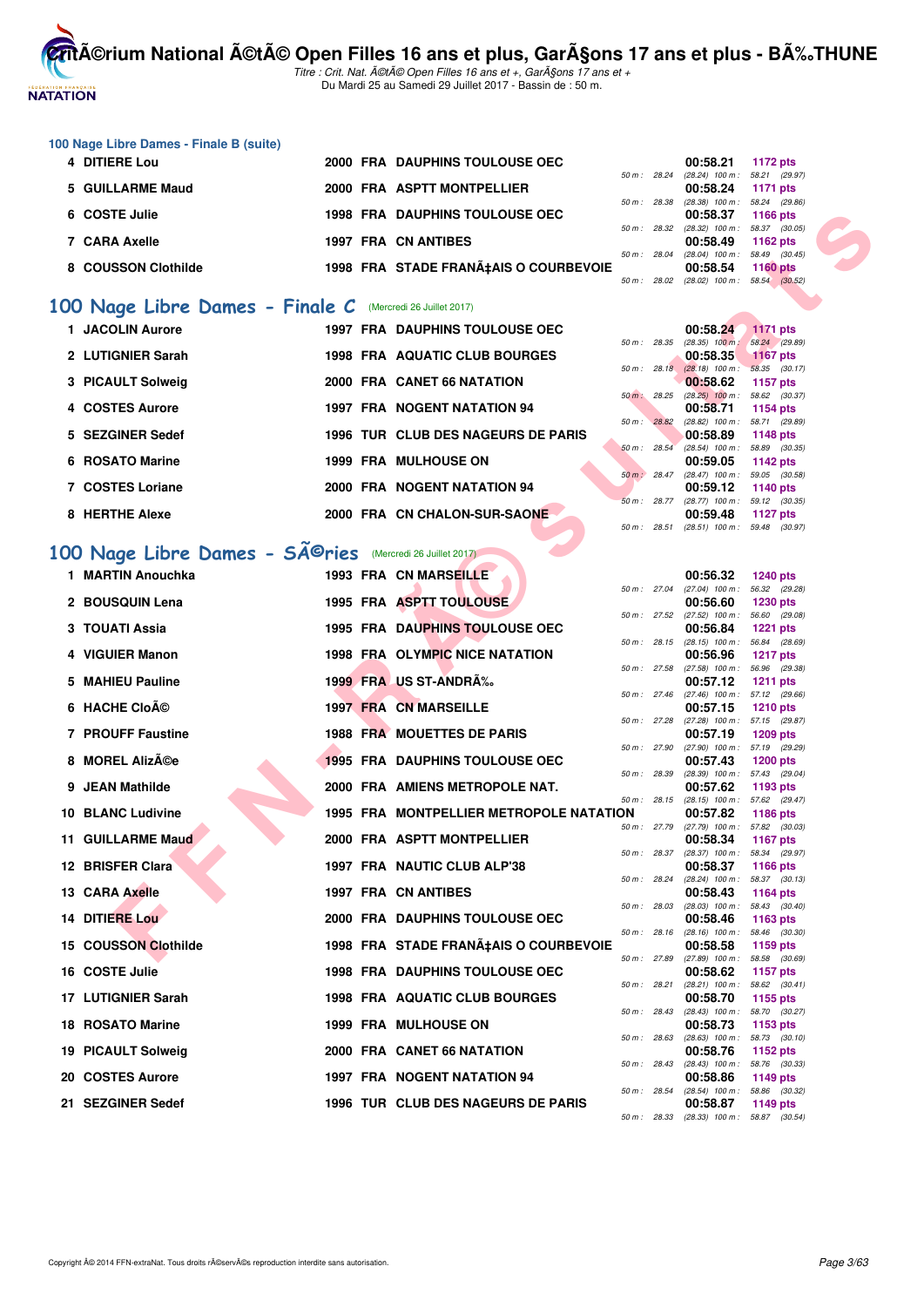

**100 Nage Libre Dames - Séries (suite)** 

**CritA©rium National A©tA© Open Filles 16 ans et plus, GarA§ons 17 ans et plus - BA%.THUNE** Titre : Crit. Nat. A©tA© Open Filles 16 ans et +, GarA§ons 17 ans et +

Du Mardi 25 au Samedi 29 Juillet 2017 - Bassin de : 50 m.

| 21 JACOLIN Aurore     |  | 1997 FRA DAUPHINS TOULOUSE OEC          |              |                | 00:58.87<br>1149 pts                                               |
|-----------------------|--|-----------------------------------------|--------------|----------------|--------------------------------------------------------------------|
| 23 HERTHE Alexe       |  | 2000 FRA CN CHALON-SUR-SAONE            |              | 50 m : 28.66   | $(28.66)$ 100 m : 58.87 $(30.21)$<br>00:58.93<br>1146 pts          |
| 24 BEN KHELIL Farah   |  | 1998 TUN SO MILLAU N                    |              | 50 m : 28.85   | $(28.85)$ 100 m : 58.93 $(30.08)$<br>00:58.94<br>1146 pts          |
| 25 COSTES Loriane     |  | 2000 FRA NOGENT NATATION 94             |              | 50 m : 28.46   | $(28.46)$ 100 m : 58.94 $(30.48)$<br>00:58.98<br>1145 $pts$        |
| 25 TOPOLANSKI Anna    |  | 1998 FRA RACING CLUB DE FRANCE WP       | 50 m : 28.48 |                | 58.98 (30.50)<br>$(28.48)$ 100 m :<br>00:58.98<br><b>1145 pts</b>  |
| 25 GREMILLON Louise   |  | 2000 FRA ASCPA PESSAC NATATION          | 50 m : 28.77 |                | $(28.77)$ 100 m : 58.98 $(30.21)$<br>00:58.98<br>1145 $pts$        |
| 28 ROGEON Axelle      |  | 1999 FRA CLUB DAUPHINS COGNAC           | 50 m : 28.59 |                | $(28.59)$ 100 m : 58.98 $(30.39)$<br>00:59.00<br><b>1144 pts</b>   |
| 29 SIMONETTI Romane   |  | 1999 FRA STADE DE VANVES                | 50 m: 28.59  |                | $(28.59)$ 100 m :<br>59.00 (30.41)<br>00:59.02<br><b>1143 pts</b>  |
| 29 REMY Adeline       |  | 2000 FRA STADE BÉTHUNE PÉLICAN CLUB     |              | $50 m$ : 28.67 | $(28.67)$ 100 m : 59.02 $(30.35)$<br>00:59.02<br>1143 pts          |
| 31 HITA Orlane        |  | 1999 FRA CN BREST                       |              | 50 m: 28.52    | $(28.52)$ 100 m : 59.02 $(30.50)$<br>00:59.09<br><b>1141 pts</b>   |
| 31 RENNER Miranda     |  | 2001 USA RACING CLUB DE FRANCE WP       | 50 m: 28.38  |                | $(28.38)$ 100 m : 59.09 $(30.71)$<br>00:59.09<br>1141 pts          |
| 33 SGARAMELLA Clara   |  | 2001 FRA DAUPHINS D'ANNECY              |              | 50 m: 28.56    | $(28.56)$ 100 m : 59.09 $(30.53)$<br>00:59.10                      |
|                       |  |                                         | 50 m: 28.35  |                | 1140 pts<br>$(28.35)$ 100 m : 59.10 $(30.75)$                      |
| 34 ABERT Marion       |  | <b>1993 FRA DAUPHINS TOULOUSE OEC</b>   | 50 m: 28.29  |                | 00:59.13<br>1139 pts<br>(28.29) 100 m: 59.13 (30.84)               |
| 35 VAQUETTE Mathilde  |  | 1999 FRA CANET 66 NATATION              | 50 m : 28.83 |                | 00:59.15<br>1139 pts<br>$(28.83)$ 100 m : 59.15 $(30.32)$          |
| 35 PONSARDIN Alice    |  | 2000 FRA AMIENS METROPOLE NAT.          |              | 50 m : 28.77   | 00:59.15<br>1139 pts<br>$(28.77)$ 100 m : 59.15 $(30.38)$          |
| 37 LECANU MaëIle      |  | 1999 FRA STADE FRANA‡AIS O COURBEVOIE   |              | 50 m : 28.34   | 00:59.19<br>1137 pts<br>$(28.34)$ 100 m : 59.19 $(30.85)$          |
| 38 KUNTZMANN Marie    |  | 1999 FRA CN CHALON-SUR-SAONE            | 50 m: 28.67  |                | 00:59.23<br><b>1136 pts</b><br>(28.67) 100 m: 59.23 (30.56)        |
| 39 JEHL Marina        |  | 2001 FRA CANET 66 NATATION              |              |                | 00:59.27<br>1134 pts                                               |
| 40 GAMER Rose-alexia  |  | 1999 FRA CN MELUN VAL DE SEINE          | 50 m: 28.66  |                | (28.66) 100 m: 59.27 (30.61)<br>00:59.38<br>1131 pts               |
| 41 BAYLE Salome       |  | 2001 FRA TOULON VAR NATATION            | 50 m : 28.90 |                | $(28.90)$ 100 m : 59.38 $(30.48)$<br>00:59.42<br>1129 pts          |
| 42 HEIDEYER Mika      |  | 2000 FRA SCHOELCHER NATATION 2000       | 50 m : 28.81 |                | $(28.81)$ 100 m : 59.42 $(30.61)$<br>00:59.46<br>1128 $pts$        |
| 43 RODRIGUEZ IIona    |  | 2001 FRA CN DIGNE-LES-BAINS             |              | 50 m : 28.82   | (28.82) 100 m: 59.46 (30.64)<br>00:59.51<br><b>1126 pts</b>        |
| 44 CARO Emma          |  | 2000 FRA CANET 66 NATATION              | 50 m : 28.54 |                | $(28.54)$ 100 m : 59.51 $(30.97)$<br>00:59.54<br>1125 pts          |
| 45 TOUILI Lila        |  | 2000 FRA CANET 66 NATATION              | 50 m : 28.79 |                | $(28.79)$ 100 m : 59.54 $(30.75)$<br>00:59.56<br>1124 pts          |
| 45 VISTE Pauline      |  | 2000 FRA AS MONACO NATATION             | 50 m: 28.63  |                | (28.63) 100 m: 59.56 (30.93)<br>00:59.56<br><b>1124 pts</b>        |
| 47 MONGES Clara       |  | <b>1998 FRA TOULON VAR NATATION</b>     | 50 m : 28.49 |                | $(28.49)$ 100 m : 59.56 $(31.07)$<br>00:59.58<br><b>1124 pts</b>   |
| <b>48 BONNET Eva</b>  |  | 2000 BEL DENAIN NAT. PORTE DU HAINAUT   |              |                | 50 m: 28.82 (28.82) 100 m: 59.58 (30.76)<br>00:59.59               |
|                       |  |                                         |              | 50 m : 28.68   | 1123 pts<br>$(28.68)$ 100 m : 59.59 $(30.91)$                      |
| 49 SINAPIN Elodie     |  | <b>2000 FRA LYON NATATION METROPOLE</b> | 50 m : 28.78 |                | 00:59.61<br>1123 pts<br>$(28.78)$ 100 m : 59.61 $(30.83)$          |
| 50 ALMEIDA LACana     |  | <b>2001 FRA ES MASSY NATATION</b>       | 50 m: 28.30  |                | 00:59.66<br><b>1121 pts</b><br>$(28.30)$ 100 m : 59.66 $(31.36)$   |
| 51 HENRAS-MAROUF Alix |  | 2001 FRA DAUPHINS TOULOUSE OEC          | 50 m : 28.87 |                | 00:59.74<br>1118 pts<br>(28.87) 100 m: 59.74 (30.87)               |
| 52 FROUIN Meghan      |  | 2001 FRA CHOLET NATATION                | 50 m : 28.99 |                | 00:59.88<br>1113 pts<br>(28.99) 100 m: 59.88 (30.89)               |
| 53 COLLET Enora       |  | 1998 FRA C PAUL-BERT RENNES             |              | 50 m : 29.00   | 01:00.10<br><b>1106 pts</b><br>$(29.00)$ 100 m : 1:00.10 $(31.10)$ |
| 54 NUNES Nolwenn      |  | 2000 FRA CN BREST                       | 50 m : 29.06 |                | 01:00.20<br>1102 pts<br>(29.06) 100 m : 1:00.20 (31.14)            |
| 55 PIGREE Analia      |  | 2001 FRA CN CAYENNE                     |              |                | 01:00.21<br>1102 pts                                               |
| 56 COURBOT Marie      |  | 2000 FRA EMS BRON                       |              | 50 m : 28.95   | $(28.95)$ 100 m : 1:00.21 $(31.26)$<br>01:00.22<br><b>1101 pts</b> |
| 57 DESJARDINS Léa     |  | 2001 FRA PAYS D'AIX NATATION            |              | 50 m : 28.76   | $(28.76)$ 100 m : 1:00.22 $(31.46)$<br>01:00.23<br><b>1101 pts</b> |
|                       |  |                                         |              |                | 50 m: 28.71 (28.71) 100 m: 1:00.23 (31.52)                         |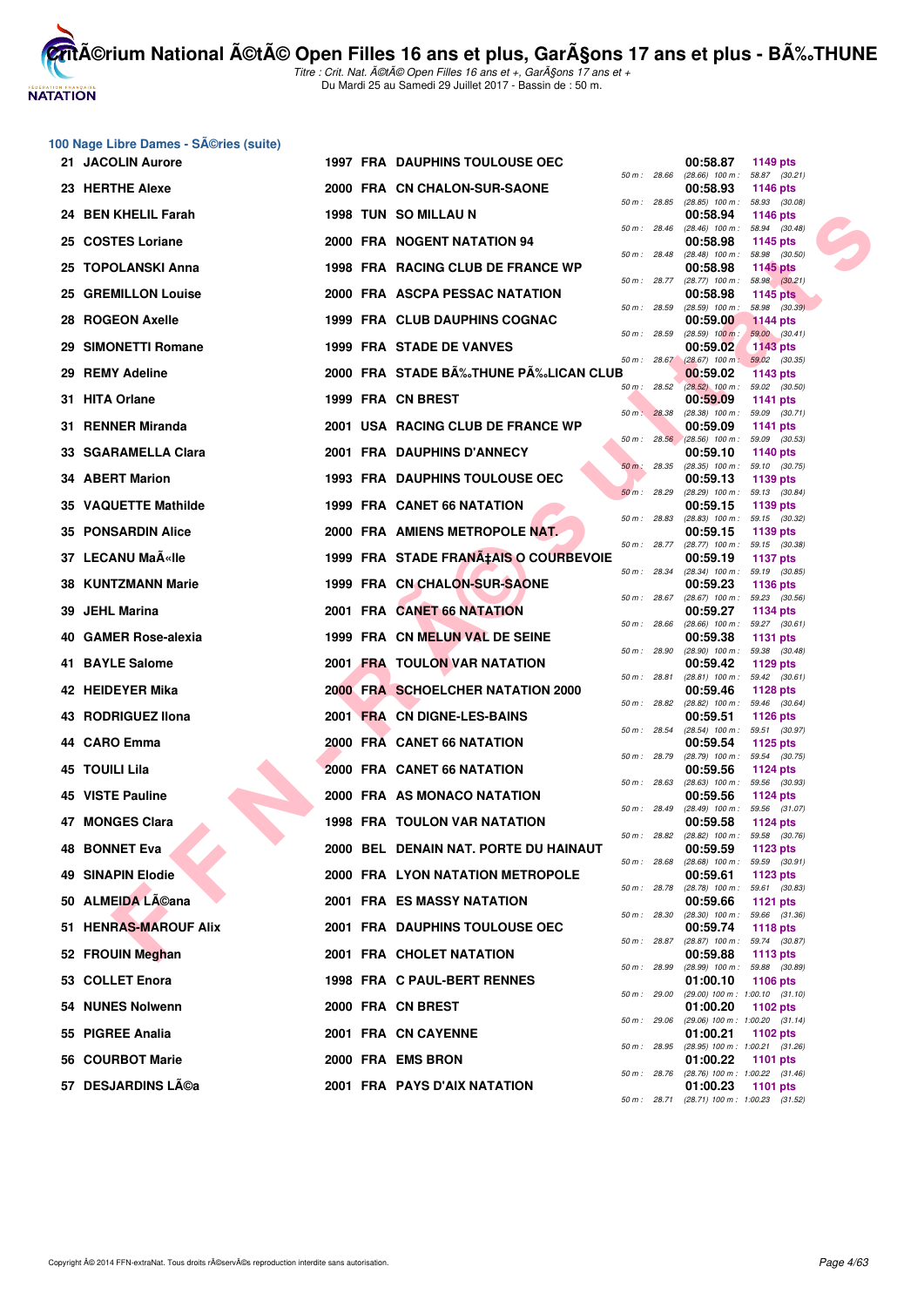# **NATATION**

**CritA©rium National A©tA© Open Filles 16 ans et plus, GarA§ons 17 ans et plus - BA%.THUNE** Titre : Crit. Nat. A©tA© Open Filles 16 ans et +, GarA§ons 17 ans et +

Du Mardi 25 au Samedi 29 Juillet 2017 - Bassin de : 50 m.

|  |  | 100 Nage Libre Dames - SA©ries (suite) |  |  |
|--|--|----------------------------------------|--|--|
|--|--|----------------------------------------|--|--|

| 58 WOIRIN Solenn                                             |  | 2001 FRA CN BREST                                                                                                                     | 01:00.46<br>1093 pts                                                 |
|--------------------------------------------------------------|--|---------------------------------------------------------------------------------------------------------------------------------------|----------------------------------------------------------------------|
| 59 BOTAS Salomé                                              |  | $50 m$ : 29.15<br>2000 FRA RED STAR CLUB CHAMPIGNY                                                                                    | (29.15) 100 m: 1:00.46 (31.31)<br>01:00.53<br>1091 pts               |
| 60 GONZALEZ Chloé                                            |  | 50 m: 28.58<br>1998 FRA AC HYA^RES                                                                                                    | $(28.58)$ 100 m : 1:00.53 $(31.95)$<br>01:00.68<br><b>1086 pts</b>   |
|                                                              |  | 50 m : 29.46                                                                                                                          | (29.46) 100 m: 1:00.68 (31.22)                                       |
| 61 HEURTAUX Celia                                            |  | 2000 FRA SAINT-RAPHAEL NATATION<br>50 m: 29.05                                                                                        | 01:01.22<br><b>1067 pts</b><br>(29.05) 100 m: 1:01.22 (32.17)        |
| 62 EL BARODI Imane                                           |  | 2001 FRA AQUA CLUB PONTAULT-ROISSY<br>50 m : 29.52                                                                                    | 01:01.28<br>$1065$ pts                                               |
| 63 REMBERT EIéonore                                          |  | 2001 FRA MONTPELLIER METROPOLE NATATION                                                                                               | $(29.52)$ 100 m : 1:01.28 $(31.76)$<br>01:01.70<br><b>1051 pts</b>   |
| 64 KOENIG Camille                                            |  | 50 m: 29.63<br>2001 MRI MULHOUSE ON                                                                                                   | (29.63) 100 m: 1:01.70 (32.07)<br>01:02.00<br><b>1041 pts</b>        |
|                                                              |  | 50 m : 30.17                                                                                                                          | $(30.17)$ 100 m : 1:02.00 $(31.83)$                                  |
| 65 LORANDI Elodie                                            |  | <b>1989 FRA CN ANTIBES</b><br>50 m : 29.96                                                                                            | 01:02.40<br><b>1027 pts</b><br>(29.96) 100 m : 1:02.40 (32.44)       |
| 66 ROULET Anaelle                                            |  | 1996 FRA LA ROCHE-SUR-YON NATATION                                                                                                    | 01:05.49<br>927 pts                                                  |
| <b>67 BELKACEMI Leslie</b>                                   |  | 50 m : 31.20<br>1998 FRA OLYMPIC NICE NATATION                                                                                        | $(31.20)$ 100 m : 1:05.49 $(34.29)$<br>01:14.51<br>663 pts           |
| --- SCRIVIN Julia                                            |  | 50 m: 28.14<br><b>1992 GBR ASPTT TOULOUSE</b>                                                                                         | (28.14) 100 m: 1:14.51 (46.37)<br>DNS dec                            |
|                                                              |  |                                                                                                                                       |                                                                      |
| 200 Nage Libre Dames - Finale A (Vendredi 28 Juillet 2017)   |  |                                                                                                                                       |                                                                      |
| 1 MOREL Alizée                                               |  | <b>1995 FRA DAUPHINS TOULOUSE OEC</b>                                                                                                 | 02:00.39<br><b>1283 pts</b>                                          |
|                                                              |  | 50 m: 28.79 (28.79) 100 m: 59.17 (30.38) 150 m: 1:29.83                                                                               | $(30.66)$ 200 m : 2:00.39 $(30.56)$                                  |
| 2 ABERT Marion                                               |  | <b>1993 FRA DAUPHINS TOULOUSE OEC</b><br>50 m: 28.67 (28.67) 100 m: 59.45 (30.78) 150 m: 1:30.83 (31.38) 200 m: 2:01.73 (30.90)       | 02:01.73<br><b>1261 pts</b>                                          |
| 3 VIGUIER Manon                                              |  | <b>1998 FRA OLYMPIC NICE NATATION</b>                                                                                                 | 02:02.30<br>1251 pts                                                 |
| 4 HITA Orlane                                                |  | 50 m: 28.45 (28.45) 100 m: 59.27 (30.82) 150 m: 1:30.77<br>1999 FRA CN BREST                                                          | $(31.50)$ 200 m : 2:02.30 $(31.53)$<br>02:02.77<br><b>1244 pts</b>   |
|                                                              |  | 50 m: 29.04 (29.04) 100 m: 1:00.05 (31.01) 150 m: 1:31.24 (31.19) 200 m: 2:02.77 (31.53)                                              |                                                                      |
| 5 TOUATI Assia                                               |  | <b>1995 FRA DAUPHINS TOULOUSE OEC</b><br>50 m : 29.22 (29.22) 100 m : 1:00.66 (31.44) 150 m : 1:32.13 (31.47) 200 m : 2:02.93 (30.80) | 02:02.93<br><b>1241 pts</b>                                          |
| <b>6 BARDOT Lou</b>                                          |  | 1998 FRA OLYMPIC NICE NATATION                                                                                                        | 02:04.78<br><b>1211 pts</b>                                          |
| 7 NUNES Nolwenn                                              |  | 50 m : 29.47 (29.47) 100 m : 1:01.06 (31.59) 150 m : 1:33.04 (31.98) 200 m : 2:04.78 (31.74)<br>2000 FRA CN BREST                     | 02:06.47<br>1184 pts                                                 |
|                                                              |  | 50 m : 29.76 (29.76) 100 m : 1:01.59 (31.83) 150 m : 1:34.28 (32.69) 200 m : 2:06.47 (32.19)                                          |                                                                      |
| 8 BONNET Eva                                                 |  | 2000 BEL DENAIN NAT. PORTE DU HAINAUT<br>50 m: 29.48 (29.48) 100 m: 1:01.34 (31.86) 150 m: 1:34.80 (33.46) 200 m: 2:08.38 (33.58)     | 02:08.38<br>1154 pts                                                 |
| 200 Nage Libre Dames - Finale B (Vendredi 28 Juillet 2017)   |  |                                                                                                                                       |                                                                      |
| 1 JACOLIN Aurore                                             |  | <b>1997 FRA DAUPHINS TOULOUSE OEC</b>                                                                                                 | 02:04.68                                                             |
|                                                              |  | 50 m: 30.15 (30.15) 100 m: 1:01.55 (31.40) 150 m: 1:33.12 (31.57) 200 m: 2:04.68 (31.56)                                              | <b>1213 pts</b>                                                      |
| 2 OUENNICHE Rim                                              |  | <b>1999 TUN AMIENS METROPOLE NAT.</b><br>50 m: 29.14 (29.14) 100 m: 1:00.68 (31.54) 150 m: 1:32.97 (32.29) 200 m: 2:05.00 (32.03)     | 02:05.00<br><b>1208 pts</b>                                          |
| 3 ARLANDIS Anais                                             |  | <b>1997 FRA OLYMPIC NICE NATATION</b>                                                                                                 | 02:05.87<br>1194 pts                                                 |
| 4 MOREAU Sarah                                               |  | 50 m: 29.89 (29.89) 100 m: 1:02.33 (32.44) 150 m: 1:34.72<br><b>2001 FRA ENTOURS</b>                                                  | $(32.39)$ 200 m : 2:05.87 $(31.15)$<br>02:05.90                      |
|                                                              |  | 50 m: 30.09 (30.09) 100 m: 1:01.77 (31.68) 150 m: 1:34.31                                                                             | 1193 pts<br>$(32.54)$ 200 m : 2:05.90 $(31.59)$                      |
| 5 DEVILLARD Alessandra                                       |  | 2000 FRA CANET 66 NATATION                                                                                                            | 02:06.08<br>1190 pts                                                 |
| 6 COSTE Julie                                                |  | 50 m: 29.17 (29.17) 100 m: 1:01.14 (31.97) 150 m: 1:33.99<br><b>1998 FRA DAUPHINS TOULOUSE OEC</b>                                    | $(32.85)$ 200 m : $2:06.08$ $(32.09)$<br>02:06.38<br><b>1186 pts</b> |
|                                                              |  | 50 m: 29.35 (29.35) 100 m: 1:01.39 (32.04) 150 m: 1:33.92 (32.53) 200 m: 2:06.38 (32.46)                                              |                                                                      |
| 7 GONZALEZ Chloé                                             |  | 1998 FRA AC HYA^RES<br>50 m: 30.14 (30.14) 100 m: 1:02.21 (32.07) 150 m: 1:34.92 (32.71) 200 m: 2:06.93 (32.01)                       | 02:06.93<br>1177 pts                                                 |
| 8 PICAULT Solweig                                            |  | 2000 FRA CANET 66 NATATION                                                                                                            | 02:08.01<br>1160 pts                                                 |
| $200$ Nage Libre Dames - Finale C (Vendredi 28 Juillet 2017) |  | 50 m: 29.30 (29.30) 100 m: 1:01.08 (31.78) 150 m: 1:33.79 (32.71) 200 m: 2:08.01 (34.22)                                              |                                                                      |

## **[200 Nage Libre Dames - Finale A](http://www.ffnatation.fr/webffn/resultats.php?idact=nat&go=epr&idcpt=47487&idepr=3)** (Vendredi 28 Juillet 2017)

| 1 MOREL Alizée         |  | <b>1995 FRA DAUPHINS TOULOUSE OEC</b> |  |                                                 |                                                                                          | 02:00.39                              | 1283 pts        |  |
|------------------------|--|---------------------------------------|--|-------------------------------------------------|------------------------------------------------------------------------------------------|---------------------------------------|-----------------|--|
|                        |  |                                       |  | 50 m : 28.79 (28.79) 100 m : 59.17              | $(30.38)$ 150 m : 1:29.83                                                                | $(30.66)$ 200 m : 2:00.39 $(30.56)$   |                 |  |
| 2 ABERT Marion         |  | 1993 FRA DAUPHINS TOULOUSE OEC        |  |                                                 |                                                                                          | 02:01.73                              | 1261 $pts$      |  |
|                        |  |                                       |  | 50 m: 28.67 (28.67) 100 m: 59.45                | $(30.78)$ 150 m : 1:30.83                                                                | $(31.38)$ 200 m : 2:01.73 $(30.90)$   |                 |  |
| 3 VIGUIER Manon        |  | 1998 FRA OLYMPIC NICE NATATION        |  |                                                 |                                                                                          | 02:02.30                              | $1251$ pts      |  |
|                        |  |                                       |  | 50 m : 28.45 (28.45) 100 m : 59.27              | (30.82) 150 m : 1:30.77                                                                  | $(31.50)$ 200 m : 2:02.30 $(31.53)$   |                 |  |
| 4 HITA Orlane          |  | 1999 FRA CN BREST                     |  |                                                 |                                                                                          | 02:02.77                              | <b>1244 pts</b> |  |
|                        |  |                                       |  | 50 m : 29.04 (29.04) 100 m : 1.00.05            | (31.01) 150 m : 1:31.24                                                                  | $(31.19)$ 200 m : 2:02.77 $(31.53)$   |                 |  |
| 5 TOUATI Assia         |  | <b>1995 FRA DAUPHINS TOULOUSE OEC</b> |  |                                                 |                                                                                          | 02:02.93                              | $1241$ pts      |  |
|                        |  |                                       |  | 50 m : 29.22 (29.22) 100 m : 1:00.66            | (31.44) 150 m : 1:32.13                                                                  | $(31.47)$ 200 m : 2:02.93 $(30.80)$   |                 |  |
| 6 BARDOT Lou           |  | <b>1998 FRA OLYMPIC NICE NATATION</b> |  |                                                 |                                                                                          | 02:04.78                              | 1211 $pts$      |  |
|                        |  |                                       |  | $50 \text{ m}$ : $29.47$ (29.47) 100 m: 1:01.06 | $(31.59)$ 150 m : 1:33.04                                                                | $(31.98)$ 200 m : 2:04.78 $(31.74)$   |                 |  |
| <b>7 NUNES Nolwenn</b> |  | 2000 FRA CN BREST                     |  |                                                 |                                                                                          | 02:06.47                              | 1184 pts        |  |
|                        |  |                                       |  |                                                 | 50 m : 29.76 (29.76) 100 m : 1:01.59 (31.83) 150 m : 1:34.28                             | $(32.69)$ 200 m : $2.06.47$ $(32.19)$ |                 |  |
| 8 BONNET Eva           |  | 2000 BEL DENAIN NAT. PORTE DU HAINAUT |  |                                                 |                                                                                          | 02:08.38                              | $1154$ pts      |  |
|                        |  |                                       |  |                                                 | 50 m: 29.48 (29.48) 100 m: 1:01.34 (31.86) 150 m: 1:34.80 (33.46) 200 m: 2:08.38 (33.58) |                                       |                 |  |

## **[200 Nage Libre Dames - Finale B](http://www.ffnatation.fr/webffn/resultats.php?idact=nat&go=epr&idcpt=47487&idepr=3)** (Vendredi 28 Juillet 2017)

| 1 JACOLIN Aurore       |  | <b>1997 FRA DAUPHINS TOULOUSE OEC</b>                                                              |                                                                                 | 02:04.68 | $1213$ pts                                             |
|------------------------|--|----------------------------------------------------------------------------------------------------|---------------------------------------------------------------------------------|----------|--------------------------------------------------------|
| 2 OUENNICHE Rim        |  | 50 m : 30.15 (30.15) 100 m : 1:01.55<br><b>1999 TUN AMIENS METROPOLE NAT.</b>                      | $(31.40)$ 150 m : 1:33.12                                                       | 02:05.00 | $(31.57)$ 200 m : 2:04.68 $(31.56)$<br><b>1208 pts</b> |
| 3 ARLANDIS Anais       |  | 50 m: 29.14 (29.14) 100 m: 1:00.68<br>1997 FRA OLYMPIC NICE NATATION                               | $(31.54)$ 150 m : 1:32.97                                                       | 02:05.87 | $(32.29)$ 200 m : 2:05.00 $(32.03)$<br>1194 pts        |
| 4 MOREAU Sarah         |  | 50 m : 29.89 (29.89) 100 m : 1:02.33<br>2001 FRA EN TOURS                                          | (32.44) 150 m : 1:34.72                                                         | 02:05.90 | $(32.39)$ 200 m : 2:05.87 $(31.15)$<br>1193 $p$ ts     |
| 5 DEVILLARD Alessandra |  | (30.09) 100 m : 1:01.77 (31.68) 150 m : 1:34.31<br>50 m : 30.09<br>2000 FRA CANET 66 NATATION      |                                                                                 | 02:06.08 | $(32.54)$ 200 m : 2:05.90 $(31.59)$<br>1190 pts        |
| 6 COSTE Julie          |  | 50 m: 29.17 (29.17) 100 m: 1:01.14 (31.97) 150 m: 1:33.99<br><b>1998 FRA DAUPHINS TOULOUSE OEC</b> |                                                                                 | 02:06.38 | $(32.85)$ 200 m : $2:06.08$ $(32.09)$<br>1186 $pts$    |
| 7 GONZALEZ Chloé       |  | (29.35) 100 m : 1:01.39 (32.04) 150 m : 1:33.92<br>$50 \text{ m}$ : 29.35<br>1998 FRA AC HYA^RES   |                                                                                 | 02:06.93 | $(32.53)$ 200 m : $2.06.38$ $(32.46)$<br>1177 $p$ ts   |
| 8 PICAULT Solweig      |  | (30.14) 100 m : 1:02.21<br>50 m : 30.14<br>2000 FRA CANET 66 NATATION                              | (32.07) 150 m : 1:34.92                                                         | 02:08.01 | $(32.71)$ 200 m : 2:06.93 $(32.01)$<br>$1160$ pts      |
|                        |  | 50 m : 29.30                                                                                       | (29.30) 100 m : 1:01.08 (31.78) 150 m : 1:33.79 (32.71) 200 m : 2:08.01 (34.22) |          |                                                        |

# **[200 Nage Libre Dames - Finale C](http://www.ffnatation.fr/webffn/resultats.php?idact=nat&go=epr&idcpt=47487&idepr=3)** (Vendredi 28 Juillet 2017)

| 1 BRISFER Clara      |  | 1997 FRA NAUTIC CLUB ALP'38                                                                 |  | 02:06.68 1181 pts                   |
|----------------------|--|---------------------------------------------------------------------------------------------|--|-------------------------------------|
|                      |  | 50 m : 29.42 (29.42) 100 m : 1:01.20 (31.78) 150 m : 1:34.22                                |  | $(33.02)$ 200 m : 2:06.68 $(32.46)$ |
| 2 CELINI Lesy        |  | <b>1999 FRA ES MASSY NATATION</b>                                                           |  | 02:06.84 1178 pts                   |
|                      |  | 50 m: 29.48 (29.48) 100 m: 1:01.52 (32.04) 150 m: 1:34.04 (32.52) 200 m: 2:06.84 (32.80     |  |                                     |
| 3 DI MARZIO Angelica |  | 1999 ITA ASPTT MARSEILLE                                                                    |  | $02:07.16$ 1173 pts                 |
|                      |  | 50 m : 30.13 (30.13) 100 m : 1:01.93 (31.80) 150 m : 1:34.61                                |  | $(32.68)$ 200 m : 2:07.16 $(32.55)$ |
| 4 GUILLARME Maud     |  | 2000 FRA ASPTT MONTPELLIER                                                                  |  | 02:07.85 1163 pts                   |
|                      |  | 50 m: 29.08 (29.08) 100 m: 1:00.89 (31.81) 150 m: 1:34.71 (33.82) 200 m: 2:07.85 (33.14     |  |                                     |
| 5 COURBOT Marie      |  | 2000 FRA EMS BRON                                                                           |  | $02:08.31$ 1155 pts                 |
|                      |  | 50 m : 29.61 (29.61) 100 m : 1:01.75 (32.14) 150 m : 1:35.06 (33.31) 200 m : 2:08.31 (33.25 |  |                                     |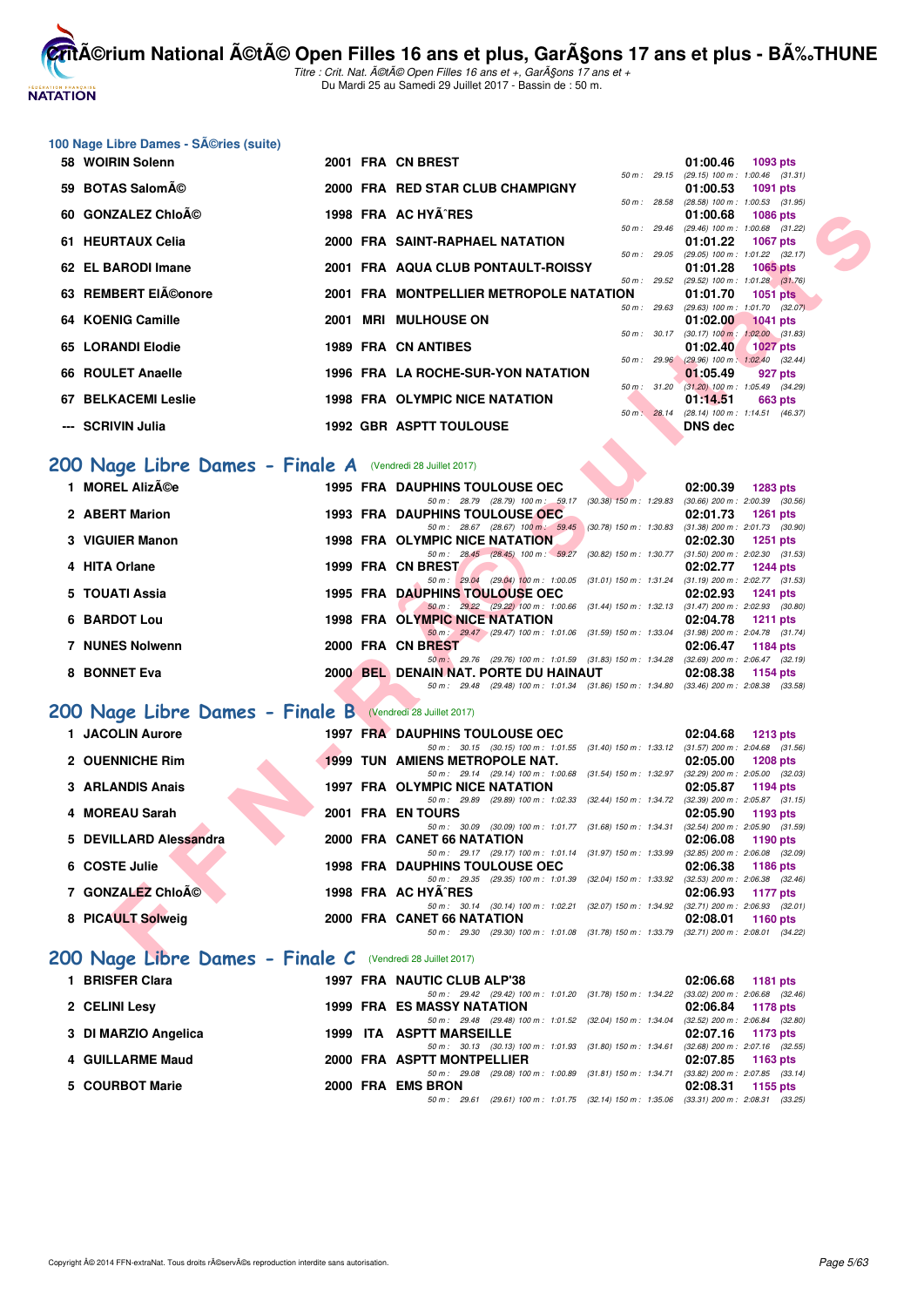# **NATATION FRANÇAISE**

**CritA©rium National A©tA© Open Filles 16 ans et plus, GarA§ons 17 ans et plus - BA%.THUNE** 

|     | 200 Nage Libre Dames - Finale C (suite)                                |  |                                                                                                                                   |                             |
|-----|------------------------------------------------------------------------|--|-----------------------------------------------------------------------------------------------------------------------------------|-----------------------------|
|     | 6 DITIERE Lou                                                          |  | 2000 FRA DAUPHINS TOULOUSE OEC<br>50 m: 29.23 (29.23) 100 m: 1.01.62 (32.39) 150 m: 1.35.62 (34.00) 200 m: 2.09.81 (34.19)        | 02:09.81<br>1132 pts        |
|     | 7 PETIT Romane                                                         |  | 1999 FRA OLYMPIC NICE NATATION<br>50 m: 30.44 (30.44) 100 m: 1:03.04 (32.60) 150 m: 1:37.05 (34.01) 200 m: 2:10.34 (33.29)        | 02:10.34<br>1124 pts        |
|     | 8 PROUFF Faustine                                                      |  | 1988 FRA MOUETTES DE PARIS                                                                                                        | 02:23.19<br>934 pts         |
|     |                                                                        |  | 50 m: 27.24 (27.24) 100 m: 57.04 (29.80) 150 m: 1:42.46 (45.42) 200 m: 2:23.19 (40.73)                                            |                             |
|     | 200 Nage Libre Dames - SÃ <sup>@</sup> ries (Vendredi 28 Juillet 2017) |  |                                                                                                                                   |                             |
|     | 1 ABERT Marion                                                         |  | <b>1993 FRA DAUPHINS TOULOUSE OEC</b><br>50 m: 28.77 (28.77) 100 m: 59.56 (30.79) 150 m: 1.31.01 (31.45) 200 m: 2:02.71 (31.70)   | <b>1245 pts</b><br>02:02.71 |
|     | 2 HITA Orlane                                                          |  | 1999 FRA CN BREST<br>50 m: 29.33 (29.33) 100 m: 1:00.59 (31.26) 150 m: 1:31.88 (31.29) 200 m: 2:03.22 (31.34)                     | 02:03.22<br>1236 $pts$      |
|     | 2 VIGUIER Manon                                                        |  | 1998 FRA OLYMPIC NICE NATATION                                                                                                    | 02:03.22<br><b>1236 pts</b> |
|     | 4 MOREL Alizée                                                         |  | 50 m: 29.08 (29.08) 100 m: 1:00.10 (31.02) 150 m: 1:31.66 (31.56) 200 m: 2:03.22 (31.56)<br>1995 FRA DAUPHINS TOULOUSE OEC        | 02:03.73<br><b>1228 pts</b> |
|     | 5 TOUATI Assia                                                         |  | 50 m: 29.16 (29.16) 100 m: 1:00.12 (30.96) 150 m: 1:31.96 (31.84) 200 m: 2:03.73 (31.77)<br><b>1995 FRA DAUPHINS TOULOUSE OEC</b> | 02:04.78<br><b>1211 pts</b> |
|     | 6 BARDOT Lou                                                           |  | 50 m: 29.66 (29.66) 100 m: 1:01.14 (31.48) 150 m: 1:33.22 (32.08) 200 m: 2:04.78 (31.56)<br>1998 FRA OLYMPIC NICE NATATION        | 02:05.26<br>1204 pts        |
|     | 7 BONNET Eva                                                           |  | 50 m: 29.60 (29.60) 100 m: 1:01.33 (31.73) 150 m: 1:33.41 (32.08) 200 m: 2:05.26 (31.85)<br>2000 BEL DENAIN NAT. PORTE DU HAINAUT | 02:05.78<br>1195 pts        |
|     |                                                                        |  | 50 m: 29.14 (29.14) 100 m: 1:01.59 (32.45) 150 m: 1:33.83 (32.24) 200 m: 2:05.78 (31.95)                                          |                             |
|     | 8 NUNES Nolwenn                                                        |  | 2000 FRA CN BREST<br>50 m: 29.89 (29.89) 100 m: 1:02.10 (32.21) 150 m: 1:34.34 (32.24) 200 m: 2:05.93 (31.59)                     | 02:05.93<br>1193 $pts$      |
| 9   | <b>DEVILLARD Alessandra</b>                                            |  | 2000 FRA CANET 66 NATATION<br>50 m: 29.35 (29.35) 100 m: 1:01.38 (32.03) 150 m: 1:34.28 (32.90) 200 m: 2:06.13 (31.85)            | 02:06.13<br>1190 pts        |
|     | 10 MOREAU Sarah                                                        |  | 2001 FRA EN TOURS<br>50 m: 30.23 (30.23) 100 m: 1:02.77 (32.54) 150 m: 1:34.78 (32.01) 200 m: 2:06.24 (31.46)                     | 02:06.24<br>1188 pts        |
|     | <b>11 DUHAMEL Cyrielle</b>                                             |  | 2000 FRA STADE BA%JHUNE PA%JLICAN CLUB                                                                                            | 02:06.51<br>1184 pts        |
|     | <b>12 OUENNICHE Rim</b>                                                |  | 50 m: 29.70 (29.70) 100 m: 1:01.79 (32.09) 150 m: 1:34.65 (32.86) 200 m: 2:06.51 (31.86)<br><b>1999 TUN AMIENS METROPOLE NAT.</b> | 02:06.52<br>1183 pts        |
|     | 13 GONZALEZ ChloA©                                                     |  | 50 m: 29.60 (29.60) 100 m: 1:01.15 (31.55) 150 m: 1:33.59 (32.44) 200 m: 2:06.52 (32.93)<br>1998 FRA AC HYA^RES                   | 02:06.59<br>1182 pts        |
|     | 14 COSTE Julie                                                         |  | 50 m: 30.11 (30.11) 100 m: 1:02.03 (31.92) 150 m: 1:34.40 (32.37) 200 m: 2:06.59 (32.19)<br><b>1998 FRA DAUPHINS TOULOUSE OEC</b> | 02:07.05<br>1175 pts        |
|     | 15 ARLANDIS Anais                                                      |  | 50 m : 29.73 (29.73) 100 m : 1:02.00 (32.27) 150 m : 1:34.87 (32.87) 200 m : 2:07.05 (32.18)<br>1997 FRA OLYMPIC NICE NATATION    | 02:07.36<br>1170 pts        |
|     |                                                                        |  | 50 m : 30.79 (30.79) 100 m : 1:03.42 (32.63) 150 m : 1:36.31 (32.89) 200 m : 2:07.36 (31.05)                                      |                             |
|     | 16 PICAULT Solweig                                                     |  | 2000 FRA CANET 66 NATATION<br>50 m: 29.87 (29.87) 100 m: 1:02.40 (32.53) 150 m: 1:35.17 (32.77) 200 m: 2:07.50 (32.33)            | 02:07.50<br>1168 pts        |
|     | <b>17 JACOLIN Aurore</b>                                               |  | <b>1997 FRA DAUPHINS TOULOUSE OEC</b><br>50 m: 30.29 (30.29) 100 m: 1:02.08 (31.79) 150 m: 1:34.46 (32.38) 200 m: 2:07.53 (33.07) | 02:07.53<br>1168 pts        |
|     | <b>18 PROUFF Faustine</b>                                              |  | <b>1988 FRA MOUETTES DE PARIS</b><br>50 m: 29.17 (29.17) 100 m: 1:01.54 (32.37) 150 m: 1:34.49 (32.95) 200 m: 2:07.72 (33.23)     | 02:07.72<br>1165 pts        |
|     | 19 DI MARZIO Angelica                                                  |  | <b>1999 ITA ASPTT MARSEILLE</b><br>50 m: 29.85 (29.85) 100 m: 1:01.85 (32.00) 150 m: 1:34.07 (32.22) 200 m: 2:07.80 (33.73)       | 02:07.80<br>1163 $pts$      |
|     | 20 DITIERE Lou                                                         |  | 2000 FRA DAUPHINS TOULOUSE OEC                                                                                                    | 02:07.81<br>1163 $pts$      |
|     | 21 BRISFER Clara                                                       |  | 50 m: 29.79 (29.79) 100 m: 1:01.96 (32.17) 150 m: 1:35.30 (33.34) 200 m: 2:07.81 (32.51)<br>1997 FRA NAUTIC CLUB ALP'38           | 02:08.31<br>1155 pts        |
|     | 22 CELINI Lesy                                                         |  | 50 m: 29.67 (29.67) 100 m: 1:02.02 (32.35) 150 m: 1:35.39 (33.37) 200 m: 2:08.31 (32.92)<br><b>1999 FRA ES MASSY NATATION</b>     | 02:08.66<br>1150 pts        |
|     | 23 COURBOT Marie                                                       |  | 50 m : 30.20 (30.20) 100 m : 1:02.77 (32.57) 150 m : 1:35.70 (32.93) 200 m : 2:08.66 (32.96)<br>2000 FRA EMS BRON                 | 02:08.72<br>1149 pts        |
|     | 24 PETIT Romane                                                        |  | 50 m: 29.79 (29.79) 100 m: 1:02.17 (32.38) 150 m: 1:35.20 (33.03) 200 m: 2:08.72 (33.52)<br>1999 FRA OLYMPIC NICE NATATION        | 02:08.74<br>1149 pts        |
|     |                                                                        |  | 50 m: 30.36 (30.36) 100 m: 1:03.07 (32.71) 150 m: 1:36.19 (33.12) 200 m: 2:08.74 (32.55)                                          |                             |
|     | <b>25 GUILLARME Maud</b>                                               |  | 2000 FRA ASPTT MONTPELLIER<br>50 m: 29.21 (29.21) 100 m: 1:01.99 (32.78) 150 m: 1:35.55 (33.56) 200 m: 2:08.79 (33.24)            | 02:08.79<br>1148 pts        |
|     | 26 MAHIEU Pauline                                                      |  | 1999 FRA US ST-ANDRA%<br>50 m: 30.06 (30.06) 100 m: 1:02.06 (32.00) 150 m: 1:35.41 (33.35) 200 m: 2:09.51 (34.10)                 | 02:09.51<br><b>1137 pts</b> |
|     | <b>JEHL Marina</b>                                                     |  | 2001 FRA CANET 66 NATATION<br>50 m: 29.85 (29.85) 100 m: 1:02.64 (32.79) 150 m: 1:36.26 (33.62) 200 m: 2:09.56 (33.30)            | 02:09.56<br>1136 pts        |
| 28  | <b>PIERRON Marie</b>                                                   |  | 2001 FRA TCN CHAMPIGNEULLES                                                                                                       | 02:09.99<br>1129 pts        |
| 29. | <b>COUSSON Clothilde</b>                                               |  | 50 m: 30.47 (30.47) 100 m: 1:02.88 (32.41) 150 m: 1:36.36 (33.48) 200 m: 2:09.99 (33.63)<br>1998 FRA STADE FRANA‡AIS O COURBEVOIE | 02:10.29<br>1125 pts        |
|     | 30 SGARAMELLA Clara                                                    |  | 50 m: 29.14 (29.14) 100 m: 1.01.67 (32.53) 150 m: 1.35.17 (33.50) 200 m: 2.10.29 (35.12)<br>2001 FRA DAUPHINS D'ANNECY            | 02:10.54<br>1121 pts        |
|     | 31 PONSARDIN Alice                                                     |  | 50 m: 30.25 (30.25) 100 m: 1:03.09 (32.84) 150 m: 1:36.82 (33.73) 200 m: 2:10.54 (33.72)<br>2000 FRA AMIENS METROPOLE NAT.        | 02:10.67 1119 pts           |
|     | 32 VAQUETTE Mathilde                                                   |  | 50 m: 30.81 (30.81) 100 m: 1:03.97 (33.16) 150 m: 1:37.32 (33.35) 200 m: 2:10.67 (33.35)<br>1999 FRA CANET 66 NATATION            | 02:10.95<br>1114 pts        |
|     |                                                                        |  | 50 m: 30.14 (30.14) 100 m: 1:02.44 (32.30) 150 m: 1:36.22 (33.78) 200 m: 2:10.95 (34.73)                                          |                             |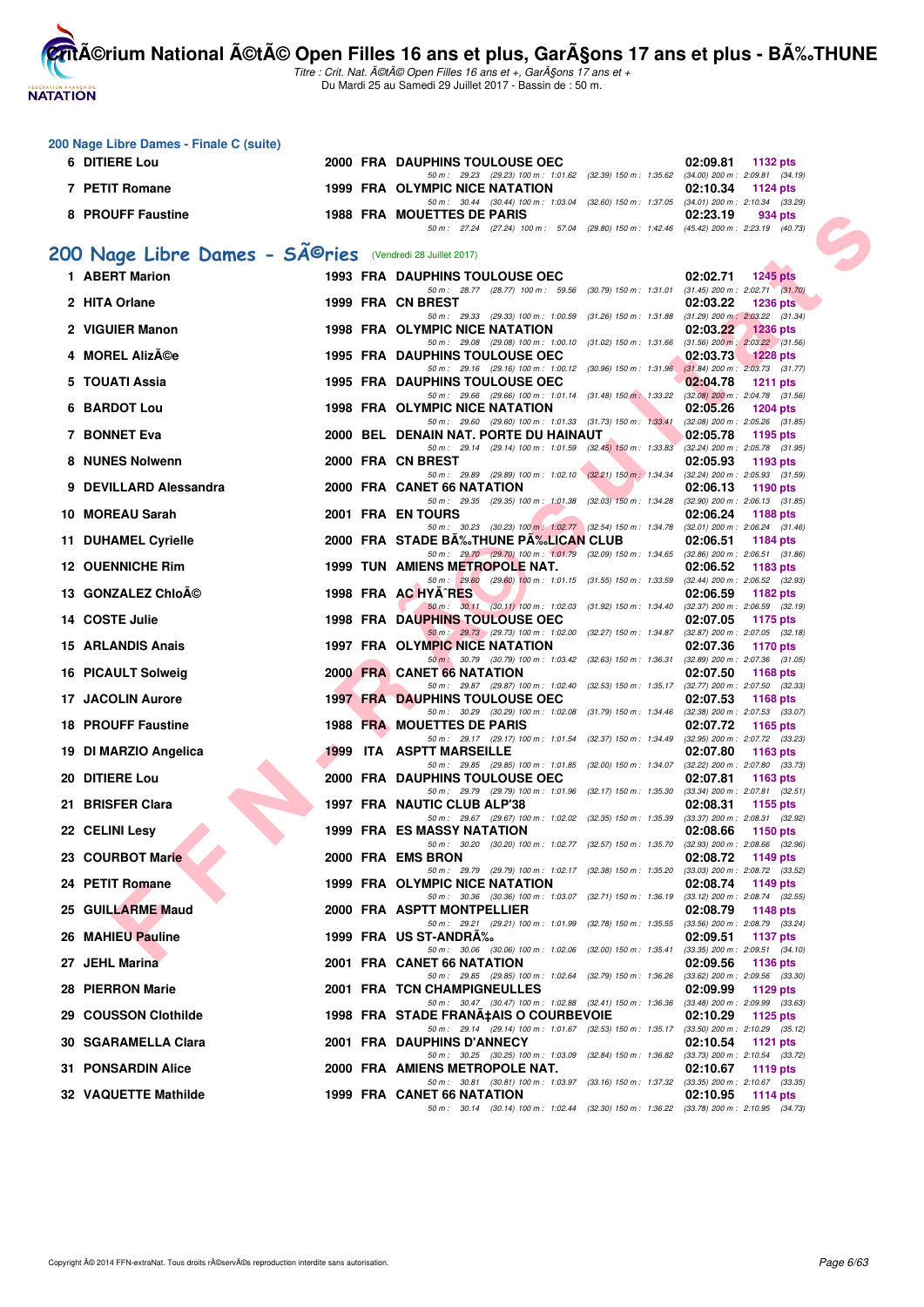

Titre : Crit. Nat. A©tA© Open Filles 16 ans et +, GarA§ons 17 ans et + Du Mardi 25 au Samedi 29 Juillet 2017 - Bassin de : 50 m.

#### 200 Nage Libre Dames - Séries (suite)

| 33 HEDLEY Elise                                                |  | 2001 FRA CN FONT-ROMEU-CERDAGNE<br>02:11.09 1112 pts                                                                                                                                                                                                    |         |
|----------------------------------------------------------------|--|---------------------------------------------------------------------------------------------------------------------------------------------------------------------------------------------------------------------------------------------------------|---------|
| 34 COSTES Aurore                                               |  | 50 m: 30.37 (30.37) 100 m: 1:04.07 (33.70) 150 m: 1:38.01 (33.94) 200 m: 2:11.09 (33.08)<br><b>1997 FRA NOGENT NATATION 94</b><br>02:11.49<br>1106 pts                                                                                                  |         |
| 35 REMY Adeline                                                |  | 50 m: 30.82 (30.82) 100 m: 1:04.33 (33.51) 150 m: 1:38.31 (33.98) 200 m: 2:11.49 (33.18)<br>2000 FRA STADE BA%。THUNE PA%。LICAN CLUB<br>02:12.42<br>1092 pts                                                                                             |         |
| 36 COCHETEUX Emma                                              |  | 50 m: 30.31 (30.31) 100 m: 1:03.85 (33.54) 150 m: 1:38.83 (34.98) 200 m: 2:12.42 (33.59)<br><b>2001 FRA DUNKERQUE NATATION</b><br>02:12.58<br>1089 pts                                                                                                  |         |
|                                                                |  | 50 m: 30.15 (30.15) 100 m: 1:03.38 (33.23) 150 m: 1:37.96<br>$(34.58)$ 200 m : 2:12.58 $(34.62)$                                                                                                                                                        |         |
| 37 LEROY Flavy                                                 |  | 1996 FRA MONT-SAINT-AIGNAN NATATION<br>02:12.62<br><b>1089 pts</b><br>50 m: 30.50 (30.50) 100 m: 1:03.96 (33.46) 150 m: 1:38.28 (34.32) 200 m: 2:12.62 (34.34)                                                                                          |         |
| 38 GALLEGO SolA ne                                             |  | <b>1995 FRA DAUPHINS TOULOUSE OEC</b><br>02:12.68<br><b>1088 pts</b>                                                                                                                                                                                    |         |
| <b>39 LORANDI Elodie</b>                                       |  | 50 m: 31.00 (31.00) 100 m: 1:04.80 (33.80) 150 m: 1:38.56<br>$(33.76)$ 200 m : 2:12.68 $(34.12)$<br><b>1989 FRA CN ANTIBES</b><br>02:12.98<br><b>1083 pts</b>                                                                                           |         |
| <b>40 TOUILI Lila</b>                                          |  | 50 m: 30.85 (30.85) 100 m: 1:04.29 (33.44) 150 m: 1:38.84 (34.55) 200 m: 2:12.98 (34.14)<br>2000 FRA CANET 66 NATATION<br>02:13.49<br><b>1076 pts</b>                                                                                                   |         |
| --- HACHE Cloé                                                 |  | 50 m: 29.75 (29.75) 100 m: 1:02.93 (33.18) 150 m: 1:38.28 (35.35) 200 m: 2:13.49 (35.21)<br><b>DNS</b> dec                                                                                                                                              |         |
| --- CODEVELLE Coralie                                          |  | <b>1997 FRA CN MARSEILLE</b><br>1992 FRA AAS SARCELLES NATATION 95<br><b>DNS</b> dec                                                                                                                                                                    |         |
| --- ROULET Anaelle                                             |  | 1996 FRA LA ROCHE-SUR-YON NATATION<br><b>DNS</b> dec                                                                                                                                                                                                    |         |
| --- HEIDEYER Mika                                              |  | 2000 FRA SCHOELCHER NATATION 2000<br><b>DNS Nd</b>                                                                                                                                                                                                      |         |
|                                                                |  |                                                                                                                                                                                                                                                         |         |
| OO Nage Libre Dames - Finale A (Samedi 29 Juillet 2017)        |  |                                                                                                                                                                                                                                                         |         |
| 1 ABERT Marion                                                 |  | <b>1993 FRA DAUPHINS TOULOUSE OEC</b><br>04:14.84<br>1271 pts                                                                                                                                                                                           |         |
|                                                                |  | 50 m: 29.46 (29.46) 100 m: 1:01.22 (31.76) 150 m: 1:33.49 (32.27) 200 m: 2:05.72 (32.23) 250 m: 2:37.94 (32.22) 300 m: 3:10.37 (32.43) 350 m: 3:42.98 (32.61) 400 m: 4:14.84 (31.86)                                                                    |         |
| 2 GRANGEON Lara                                                |  | 1991 FRA CN CALA‰DONIENS<br>04:16.31<br><b>1260 pts</b><br>50 m : 30.66 (30.66) 100 m : 1:03.38 (32.72) 150 m : 1:35.59 (32.21) 200 m : 2:08.00 (32.41) 250 m : 2:39.99 (31.99) 300 m : 3:12.41 (32.42) 350 m : 3:44.61 (32.20) 400 m : 4:16.31 (31.70) |         |
| 3 MOREL AlizA©e                                                |  | 1995 FRA DAUPHINS TOULOUSE OEC<br>04:18.89<br>1239 pts                                                                                                                                                                                                  |         |
| 4 SAUREL Alexia                                                |  | 50 m: 30.59 (30.59) 100 m: 1:03.58 (32.99) 150 m: 1:36.73 (33.15) 200 m: 2:09.45 (32.72) 250 m: 2:42.00 (32.55) 300 m: 3:15.05 (33.05) 350 m: 3:47.71 (32.66) 400 m: 4:18.89 (31.18)<br><b>1999 FRA NANTES NATATION</b><br>04:19.32<br><b>1235 pts</b>  |         |
|                                                                |  | 50 m: 30.77 (30.77) 100 m: 1:03.72 (32.95) 150 m: 1:36.63 (32.91) 200 m: 2:09.79 (33.16) 250 m: 2:42.53 (32.74) 300 m: 3:15.11 (32.58) 350 m: 3:47.52 (32.41) 400 m: 4:19.32 (31.80)                                                                    |         |
| 5 VIGUIER Manon                                                |  | 1998 FRA OLYMPIC NICE NATATION<br>04:21.03<br>1222 pts<br>50 m: 29.63 (29.63) 100 m: 1:02.00 (32.37) 150 m: 1:35.24 (33.24) 200 m: 2:08.61 (33.37) 250 m: 2:42.19 (33.58) 300 m: 3:15.97 (33.78) 350 m: 3:49.52 (33.55) 400 m: 4:21.03 (31.51)          |         |
| 6 BARDOT Lou                                                   |  | <b>1998 FRA OLYMPIC NICE NATATION</b><br>04:21.56<br><b>1217 pts</b>                                                                                                                                                                                    |         |
|                                                                |  | 50 m: 30.36 (30.36) 100 m: 1:03.09 (32.73) 150 m: 1:35.94 (32.85) 200 m: 2:09.02 (33.08) 250 m: 2:42.34 (33.32) 300 m: 3:15.95 (33.61) 350 m: 3:49.57 (33.62) 400 m: 4:21.56 (31.99)                                                                    |         |
| 7 AUBAN Sara                                                   |  | <b>1998 FRA ASPTT TOULOUSE</b><br>04:28.01<br>1167 pts<br>50 m : 31.02 (31.02) 100 m : 1:04.18 (33.16) 150 m : 1:37.81 (33.63) 200 m : 2:12.03 (34.22) 250 m : 2:45.50 (33.47) 300 m : 3:20.28 (34.78) 350 m : 3:53.98 (33.70) 400 m : 4:28.01 (34.03)  |         |
| 8 GREMILLON Louise                                             |  | 2000 FRA ASCPA PESSAC NATATION<br>04:28.89<br>1160 pts                                                                                                                                                                                                  |         |
|                                                                |  | 50 m : 29.90 (29.90) 100 m : 1:03.25 (33.35) 150 m : 1:37.45 (34.20) 200 m : 2:11.79 (34.34) 250 m : 2:46.36 (34.57) 300 m : 3:20.88 (34.52) 350 m : 3:55.51 (34.63) 400 m : 4:28.89 (33.38)                                                            |         |
| <b>OO Nage Libre Dames - Finale B</b> (Samedi 29 Juillet 2017) |  |                                                                                                                                                                                                                                                         |         |
| 1 GONZALEZ Chloé                                               |  | 1998 FRA AC HYA RES<br>04:22.61<br>1209 pts                                                                                                                                                                                                             |         |
| 2 NUNES Nolwenn                                                |  | 50 m : 30.39 (30.39) 100 m : 1:02.90 (32.51) 150 m : 1:35.83 (32.93) 200 m : 2:09.40 (33.57) 250 m : 2:42.83 (33.43) 300 m : 3:16.51 (33.68) 350 m : 3:49.98 (33.47) 400 m : 4:22.61 (32.63)<br>2000 FRA CN BREST<br>04:25.17<br>1189 pts               |         |
|                                                                |  | 50 m: 30.40 (30.40) 100 m: 1:03.82 (33.42) 150 m: 1:37.55 (33.73) 200 m: 2:11.73 (34.18) 250 m: 2:45.41 (33.68) 300 m: 3:19.29 (33.88) 350 m: 3:52.75 (33.46) 400 m: 4:25.17 (32.42)                                                                    |         |
| 3 CORMIER Alexane                                              |  | 1999 FRA AQUATIC CLUB BOURGES<br>04:25.29<br>1188 pts                                                                                                                                                                                                   |         |
| 4 NOGE Lisa                                                    |  | 50 m: 31.04 (31.04) 100 m: 1:04.04 (33.00) 150 m: 1:37.73 (33.69) 200 m: 2:11.77 (34.04) 250 m: 2:45.64 (33.87) 300 m: 3:19.54 (33.90) 350 m: 3:53.35 (33.81) 400 m: 4:25.29<br><b>1996 FRA DUNKERQUE NATATION</b><br>04:25.55<br>1186 pts              | (31.94) |
|                                                                |  | 50 m: 31.14 (31.14) 100 m: 1:04.22 (33.08) 150 m: 1:37.76 (33.54) 200 m: 2:11.67 (33.91) 250 m: 2:45.48 (33.81) 300 m: 3:19.44 (33.96) 350 m: 3:53.13 (33.69) 400 m: 4:25.55 (32.42)                                                                    |         |
| 5 PETIT Romane                                                 |  | 1999 FRA OLYMPIC NICE NATATION<br>04:27.08<br>1174 pts<br>50 m: 30.76 (30.76) 100 m: 1:04.31 (33.55) 150 m: 1:38.83 (34.52) 200 m: 2:13.24 (34.41) 250 m: 2:46.70 (33.46) 300 m: 3:20.51 (33.81) 350 m: 3:54.34 (33.83) 400 m: 4:27.08 (32.74)          |         |
| 6 DI MARZIO Angelica                                           |  | 1999 ITA ASPTT MARSEILLE<br>04:27.27<br>1173 pts                                                                                                                                                                                                        |         |
|                                                                |  | 50 m : 30.87 (30.87) 100 m : 1:04.18 (33.31) 150 m : 1:37.88 (33.70) 200 m : 2:12.18 (34.30) 250 m : 2:46.13 (33.95) 300 m : 3:20.22 (34.09) 350 m : 3:54.28 (34.06) 400 m : 4:27.27 (32.99)                                                            |         |
| 7 MOREAU Sarah                                                 |  | 2001 FRA EN TOURS<br>04:27.97<br>1167 pts<br>50 m: 31.00 (31.00) 100 m: 1:04.25 (33.25) 150 m: 1:37.87 (33.62) 200 m: 2:11.84 (33.97) 250 m: 2:45.76 (33.92) 300 m: 3:20.13 (34.37) 350 m: 3:54.44 (34.31) 400 m: 4:27.97 (33.53)                       |         |
| 8 COURBOT Marie                                                |  | 2000 FRA EMS BRON<br>04:30.43<br>1148 pts                                                                                                                                                                                                               |         |
|                                                                |  | 50 m: 30.76 (30.76) 100 m: 1:04.10 (33.34) 150 m: 1:37.87 (33.77) 200 m: 2:12.10 (34.23) 250 m: 2:46.68 (34.58) 300 m: 3:21.62 (34.94) 350 m: 3:56.61 (34.99) 400 m: 4:30.43 (33.82)                                                                    |         |
| $SOO$ Nage Libre Dames - Finale C $(Samedi 29$ Juillet 2017)   |  |                                                                                                                                                                                                                                                         |         |

## **[400 Nage Libre Dames - Finale A](http://www.ffnatation.fr/webffn/resultats.php?idact=nat&go=epr&idcpt=47487&idepr=4)** (Samedi 29 Juillet 2017)

| 1 ABERT Marion  | 1993 FRA DAUPHINS TOULOUSE OECNESS AND THE RESERVE TO A LIMIT OF STREET AND THE RESERVE TO A LIMIT OF STREET AND THE RESERVE TO A LIMIT OF STREET AND THE RESERVE TO A LIMIT OF STREET AND THE RESERVE TO A LIMIT OF STREET AN | 04:14.84 1271 pts                                                                                                                                                                            |
|-----------------|--------------------------------------------------------------------------------------------------------------------------------------------------------------------------------------------------------------------------------|----------------------------------------------------------------------------------------------------------------------------------------------------------------------------------------------|
|                 |                                                                                                                                                                                                                                | 50 m: 29.46 (29.46) 100 m: 1:01.22 (31.76) 150 m: 1:33.49 (32.27) 200 m: 2:05.72 (32.23) 250 m: 2:37.94 (32.22) 300 m: 3:10.37 (32.43) 350 m: 3:42.98 (32.61) 400 m: 4:14.84 (31.86)         |
| 2 GRANGEON Lara | 1991 FRA CN CALA‰DONIENS                                                                                                                                                                                                       | 04:16.31 1260 pts                                                                                                                                                                            |
|                 |                                                                                                                                                                                                                                | 50 m: 30.66 (30.66) 100 m: 1:03.38 (32.72) 150 m: 1:35.59 (32.21) 200 m: 2:08.00 (32.41) 250 m: 2:39.99 (31.99) 300 m: 3:12.41 (32.42) 350 m: 3:44.61 (32.20) 400 m: 4:16.31 (31.70)         |
| 3 MOREL AlizA©e | 1995 FRA DAUPHINS TOULOUSE OEC                                                                                                                                                                                                 | 04:18.89 1239 pts                                                                                                                                                                            |
|                 |                                                                                                                                                                                                                                | 50 m: 30.59 (30.59) 100 m: 1:03.58 (32.99) 150 m: 1:36.73 (33.15) 200 m: 2:09.45 (32.72) 250 m: 2:42.00 (32.55) 300 m: 3:15.05 (33.05) 350 m: 3:47.71 (32.66) 400 m: 4:18.89 (31.18)         |
| 4 SAUREL Alexia | 1999 FRA NANTES NATATION                                                                                                                                                                                                       | 04:19.32 1235 pts                                                                                                                                                                            |
|                 |                                                                                                                                                                                                                                | 50 m: 30.77 (30.77) 100 m: 1:03.72 (32.95) 150 m: 1:36.63 (32.91) 200 m: 2:09.79 (33.16) 250 m: 2:42.53 (32.74) 300 m: 3:15.11 (32.58) 350 m: 3:47.52 (32.41) 400 m: 4:19.32 (31.80)         |
| 5 VIGUIER Manon |                                                                                                                                                                                                                                | 1998 FRA OLYMPIC NICE NATATION 04:21.03 1222 pts                                                                                                                                             |
|                 |                                                                                                                                                                                                                                | 50 m: 29.63 (29.63) 100 m: 1:02.00 (32.37) 150 m: 1:35.24 (33.24) 200 m: 2:08.61 (33.37) 250 m: 2:42.19 (33.58) 300 m: 3:15.97 (33.78) 350 m: 3:49.52 (33.55) 400 m: 4:21.03 (31.51)         |
| 6 BARDOT Lou    |                                                                                                                                                                                                                                | 1998 FRA OLYMPIC NICE NATATION 04:21.56 1217 pts                                                                                                                                             |
|                 |                                                                                                                                                                                                                                | 50 m: 30.36 (30.36) 100 m: 1:03.09 (32.73) 150 m: 1:35.94 (32.85) 200 m: 2:09.02 (33.08) 250 m: 2:42.34 (33.32) 300 m: 3:15.95 (33.61) 350 m: 3:49.57 (33.62) 400 m: 4:21.56 (31.99)         |
| 7 AUBAN Sara    | <b>1998 FRA ASPTT TOULOUSE</b>                                                                                                                                                                                                 | 04:28.01 1167 pts                                                                                                                                                                            |
|                 |                                                                                                                                                                                                                                | 50 m : 31.02 (31.02) 100 m : 1:04.18 (33.16) 150 m : 1:37.81 (33.63) 200 m : 2:12.03 (34.22) 250 m : 2:45.50 (33.47) 300 m : 3:20.28 (34.78) 350 m : 3:53.98 (33.70) 400 m : 4:28.01 (34.03) |
|                 |                                                                                                                                                                                                                                | 04:28.89<br>1160 pts                                                                                                                                                                         |
|                 |                                                                                                                                                                                                                                | 50 m : 29.90 (29.90) 100 m : 1:03.25 (33.35) 150 m : 1:37.45 (34.20) 200 m : 2:11.79 (34.34) 250 m : 2:46.36 (34.57) 300 m : 3:20.88 (34.52) 350 m : 3:55.51 (34.63) 400 m : 4:28.89 (33.38) |

# **[400 Nage Libre Dames - Finale B](http://www.ffnatation.fr/webffn/resultats.php?idact=nat&go=epr&idcpt=47487&idepr=4)** (Samedi 29 Juillet 2017)

| 1 GONZALEZ Chloé     |                   | 1998 FRA AC HYA^RES                           | 04:22.61 1209 pts                                                                                                                                                                            |  |
|----------------------|-------------------|-----------------------------------------------|----------------------------------------------------------------------------------------------------------------------------------------------------------------------------------------------|--|
|                      |                   |                                               | 50 m : 30.39 (30.39) 100 m : 1:02.90 (32.51) 150 m : 1:35.83 (32.93) 200 m : 2:09.40 (33.57) 250 m : 2:42.83 (33.43) 300 m : 3:16.51 (33.68) 350 m : 3:49.98 (33.47) 400 m : 4:22.61 (32.63) |  |
| 2 NUNES Nolwenn      | 2000 FRA CN BREST |                                               | 04:25.17 1189 pts                                                                                                                                                                            |  |
|                      |                   |                                               | 50 m : 30.40 (30.40) 100 m : 1:03.82 (33.42) 150 m : 1:37.55 (33.73) 200 m : 2:11.73 (34.18) 250 m : 2:45.41 (33.68) 300 m : 3:19.29 (33.88) 350 m : 3:52.75 (33.46) 400 m : 4:25.17 (32.42) |  |
| 3 CORMIER Alexane    |                   | 1999 FRA AQUATIC CLUB BOURGES                 | 04:25.29 1188 pts                                                                                                                                                                            |  |
|                      |                   |                                               | 50 m: 31.04 (31.04) 100 m: 1:04.04 (33.00) 150 m: 1:37.73 (33.69) 200 m: 2:11.77 (34.04) 250 m: 2:45.64 (33.87) 300 m: 3:19.54 (33.90) 350 m: 3:53.35 (33.81) 400 m: 4:25.29 (31.94)         |  |
| 4 NOGE Lisa          |                   | 1996 FRA DUNKERQUE NATATION                   | 04:25.55 1186 pts                                                                                                                                                                            |  |
|                      |                   |                                               | 50 m: 31.14 (31.14) 100 m; 1:04.22 (33.08) 150 m: 1:37.76 (33.54) 200 m: 2:11.67 (33.91) 250 m: 2:45.48 (33.81) 300 m: 3:19.44 (33.96) 350 m: 3:53.13 (33.69) 400 m: 4:25.55 (32.42)         |  |
| 5 PETIT Romane       |                   | <b>Example 1999 FRA OLYMPIC NICE NATATION</b> | 04:27.08 1174 pts                                                                                                                                                                            |  |
|                      |                   |                                               | 50 m: 30.76 (30.76) 100 m: 1:04.31 (33.55) 150 m: 1:38.83 (34.52) 200 m: 2:13.24 (34.41) 250 m: 2:46.70 (33.46) 300 m: 3:20.51 (33.81) 350 m: 3:54.34 (33.83) 400 m: 4:27.08 (32.74)         |  |
| 6 DI MARZIO Angelica |                   | 1999 ITA ASPTT MARSEILLE                      | 04:27.27 1173 pts                                                                                                                                                                            |  |
|                      |                   |                                               |                                                                                                                                                                                              |  |
|                      |                   |                                               | 50 m: 30.87 (30.87) 100 m: 1:04.18 (33.31) 150 m: 1:37.88 (33.70) 200 m: 2:12.18 (34.30) 250 m: 2:46.13 (33.95) 300 m: 3:20.22 (34.09) 350 m: 3:54.28 (34.06) 400 m: 4:27.27 (32.99)         |  |
| 7 MOREAU Sarah       |                   | 2001 FRA EN TOURS                             | 04:27.97 1167 pts                                                                                                                                                                            |  |
|                      |                   |                                               | 50 m: 31.00 (31.00) 100 m: 1:04.25 (33.25) 150 m: 1:37.87 (33.62) 200 m: 2:11.84 (33.97) 250 m: 2:45.76 (33.92) 300 m: 3:20.13 (34.37) 350 m: 3:54.44 (34.31) 400 m: 4:27.97 (33.53)         |  |
| 8 COURBOT Marie      |                   | 2000 FRA EMS BRON                             | 04:30.43 1148 pts                                                                                                                                                                            |  |

## **[400 Nage Libre Dames - Finale C](http://www.ffnatation.fr/webffn/resultats.php?idact=nat&go=epr&idcpt=47487&idepr=4)** (Samedi 29 Juillet 2017)

| 1 OUENNICHE Rim       | 1999 TUN AMIENS METROPOLE NAT.                                                                                                                                                               | 04:22.53 1210 pts |
|-----------------------|----------------------------------------------------------------------------------------------------------------------------------------------------------------------------------------------|-------------------|
|                       | 50 m : 30.16 (30.16) 100 m : 1:02.16 (32.00) 150 m : 1:35.25 (33.09) 200 m : 2:09.40 (34.15) 250 m : 2:42.48 (33.08) 300 m : 3:16.21 (33.73) 350 m : 3:50.03 (33.82) 400 m : 4:22.53 (32.50) |                   |
| 2 HITA Orlane         | 1999 FRA CN BREST                                                                                                                                                                            | 04:24.45 1195 pts |
|                       | 50 m : 29.64 (29.64) 100 m : 1:02.62 (32.98) 150 m : 1:36.72 (34.10) 200 m : 2:12.54 (35.82) 250 m : 2:45.72 (33.18) 300 m : 3:19.74 (34.02) 350 m : 3:52.08 (32.34) 400 m : 4:24.45 (32.37) |                   |
| 3 JEANNERET Valentine | 1999 FRA CN CHALON-SUR-SAONE                                                                                                                                                                 | 04:26.27 1180 pts |
|                       | 50 m : 30.30 (30.30) 100 m : 1:02.96 (32.66) 150 m : 1:36.29 (33.33) 200 m : 2:09.79 (33.50) 250 m : 2:44.03 (34.24) 300 m : 3:18.71 (34.68) 350 m : 3:53.36 (34.65) 400 m : 4:26.27 (32.91) |                   |
| 4 KUNTZMANN Marie     | 1999 FRA CN CHALON-SUR-SAONE                                                                                                                                                                 | 04:26.46 1179 pts |
|                       | 50 m: 30.95 (30.95) 100 m: 1:04.26 (33.31) 150 m: 1:38.01 (33.75) 200 m: 2:12.19 (34.18) 250 m: 2:46.67 (34.48) 300 m: 3:21.30 (34.63) 350 m: 3:55.36 (34.06) 400 m: 4:26.46 (31.10)         |                   |
| 5 TOPOLANSKI Anna     | 1998 FRA RACING CLUB DE FRANCE WP                                                                                                                                                            | 04:26.54 1178 pts |
| 50 m : 30.28          | (30.28) 100 m : 1:02.31 (32.03) 150 m : 1:35.71 (33.40) 200 m : 2:09.52 (33.81) 250 m : 2:43.93 (34.41) 300 m : 3:18.22 (34.29) 350 m : 3:53.14 (34.92) 400 m : 4:26.54 (33.40)              |                   |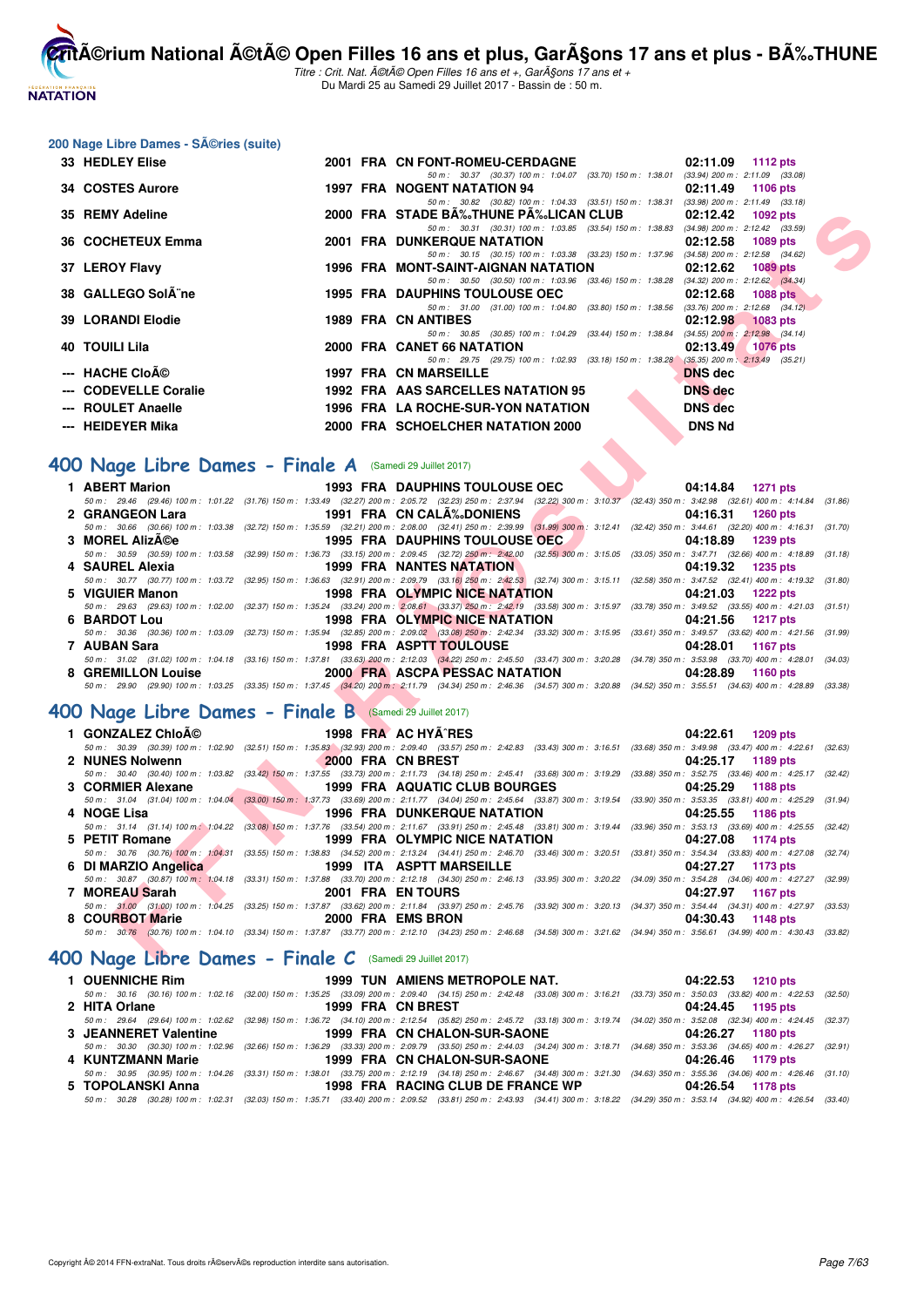**NATATION** 

**itै**ACrium National ÃCtÃC Open Filles 16 ans et plus, Gar§ons 17 ans et plus - B‰THUNE

Titre : Crit. Nat. été Open Filles 16 ans et +, Garçons 17 ans et + Du Mardi 25 au Samedi 29 Juillet 2017 - Bassin de : 50 m.

#### **400 Nage Libre Dames - Finale C (suite)**

URI DOTE DE CONTENE DE CONFERENTE DE CONFERENTE DE CONFERENTE DE CONFERENTE DE CONFERENTE DE CONFERENTE DE CONFERENTE DE CONFERENTE DE CONFERENTE DE CONFERENTE DE CONFERENTE DE CONFERENTE DE CONFERENTE DE CONFERENTE DE CO **6 MAILLE Ilona 2001 FRA ES MASSY NATATION 04:29.98 1151 pts** 50 m : 30.57 (30.57) 100 m : 1:03.99 (33.42) 150 m : 1:37.70 (33.71) 200 m : 2:12.04 (34.34) 250 m : 2:46.48 (34.44) 300 m : 3:21.23 (34.75) 350 m : 3:55.96 (34.73) 400 m : 4:29.98 (34.02) **7 HOULLIER Elise** 2000 FRA C VIKINGS DE ROUEN 04:31.83 1137 pts<br>50 m : 30.74 (30.74) 100 m : 1:04:33 (33.59) 150 m : 1:38.59 (34.69) 260 m : 2:13.20 (34.61) 250 m : 247.83 (34.73) 300 m : 3:27.79 (34.66) 350 m : 3:57.81 ( 50 m : 30.74 (30.74) 100 m : 1:04.33 (33.59) 150 m : 1:38.59 (34.26) 200 m : 2:13.20 (34.61) 250 m : 2:47.93 (34.73) 300 m : 3:27.79 (34.86) 350 m : 3:57.81 (35.02) 400 m : 4:31.83 (34.02) 300 m : 4:31.83 (34.02) 300 m : 4 **8 2000 FRA ST-AMAND NAT PORTE DU HAINAUT** 50 m : 31.48 (31.48) 100 m : 1:05.19 (33.71) 150 m : 1:40.59 (35.40) 200 m : 2:55.91 (35.32) 250 m : 2:51.21 (35.30) 300 m : 3:26.93 (35.72) 350 m : 4:02.87 (35.94) 400 m : 4:38.35 (35.48) 400 Nage Libre Dames - SÃ<sup>©</sup>ries (Samedi 29 Juillet 2017) **1 GRANGEON Lara** 1991 FRA CN CALÉDONIENS 1991 PRA CN CALÉDONIENS 1991 PRA 2004 1226 pts 50 m : 31.28 (31.28) 100 m : 1:04.42 (33.14) 150 m : 1:37.54 (33.12) 200 m : 2:10.51 (32.97) 250 m : 2:43.39 (32.88) 300 m : 3:16.13 (32.74) 350 m : 3:48.84 (32.71) 400 m : 4:20.46 (31.62)<br>2 ABERT Marion 1224 pts **2 ABERT Marion 1993 FRA DAUPHINS TOULOUSE OEC** 04:20.78 **1224 pts**<br>2 *30.28 (30.28)* 100 m: 1:03.21 (32.93) 150 m: 1:36.31 (33.10) 200 m: 2:09.94 (33.63) 250 m: 2:42.87 (32.93) 300 m: 3:16.38 (33.51) 350 m: 3:49.08 (32. 50 m : 30.28 (30.28) 100 m : 1:03.21 (32.93) 150 m : 1:36.31 (33.10) 200 m : 2:09.94 (33.63) 250 m : 2:42.87 (32.93) 300 m : 3:16.38 (33.51) 350 m : 3:49.08 (32.70) 400 m : 4:20.78 (31.70) **3 MOREL Alizée 1995 FRA DAUPHINS TOULOUSE OEC 64:24.11 04:24.11 1197** pts 50 m : 30.65 (30.65) 100 m : 1:03.93 (33.28) 150 m : 1:37.33 (33.40) 200 m : 2:11.27 (33.94) 250 m : 2:44.61 (33.34) 300 m : 3:18.28 (33.67) 350 m : 3:51.53 (33.25) 400 m : 4:24.11 (32.58) 100 m : 4:24.11 (32.58) **4 VIGUIER Manon 1998 FRA OLYMPIC NICE NATATION** 04:24.16 1197 pts<br>50 m: 30.65 (30.65) 100 m: 1:04.09 (33.44) 150 m: 1:37.63 (33.54) 200 m: 2:11.50 (33.67) 250 m: 2:45.04 (33.54) 300 m: 3:18.98 (33.94) 350 m: 3:52.20 (33.2 50 m : 30.65 (30.65) 100 m : 1:04.09 (33.44) 150 m : 1:37.63 (33.54) 200 m : 2:11.50 (33.87) 250 m : 2:45.04 (33.54) 300 m : 3:18.98 (33.94) 350 m : 3:52.20 (33.22) 400 m : 4:24.16 (31.96)<br>**SAUREL Alexia 192 pts 194:24 5 SAUREL Alexia 1999 FRA NANTES NATATION 04:24.77 1192 pts** 50 m : 31.51 (31.51) 100 m : 1:04.49 (32.98) 150 m : 1:37.79 (33.30) 200 m : 2:10.84 (33.05) 250 m : 2:44.37 (33.53) 300 m : 3:18.00 (33.63) 350 m : 3:51.92 (33.92) 400 m : 4:24.77 (32.85) **6 BARDOT LOU** 1998 FRA OLYMPIC NICE NATATION 04:25.15 1189 pts<br>50 m: 31.18 (31.18) 100 m: 1:04.65 (33.47) 150 m: 1:38.25 (33.60) 200 m: 2:11.95 (33.70) 250 m: 2:45.92 (33.97) 300 m: 3:19.37 (33.45) 350 m: 3:53.14 (33.77) 50 m : 31.18 (31.18) 100 m : 1:04.65 (33.47) 150 m : 1:38.25 (33.60) 200 m : 2:11.95 (33.70) 250 m : 2:45.92 (33.97) 300 m : 3:19.37 (33.45) 350 m : 3:53.14 (33.77) 400 m : 4:25.15 (32.01) **7 DEVILLARD Alessandra** 2000 FRA CANET 66 NATATION 04:25.45 1187 pts<br>50 m: 29.98 (29.98) 100 m: 1:03.40 (33.42) 150 m: 1:36.81 (33.41) 200 m: 2:10.76 (33.95) 200 m: 2:44.35 (33.59) 300 m: 3:18.86 (34.51) 350 m: 3:52.41 (3 (29.98) 100 m : 1:03.40 (33.42) 150 m : 1:36.81 (33.41) 200 m : 2:10.76 (33.59) 250 m : 2:44.35 (33.59) 300 m : 3:18.86 (34.51) 350 m : 3:52.41 (33.55) 400 m : 4:25.53 (200 m : 4:25.53 (200 m : 4:25.53 (200 m : 5:15 (33.55 **8 GREMILLON Louise** 2000 FRA ASCPA PESSAC NATATION 04:25.53 1186 pts<br>
50 m: 30.10 (30.10) 100 m: 1:03.24 (33.14) 150 m: 1:36.94 (33.70) 200 m: 2:11.04 (34.10) 250 m: 2:44.86 (33.89) 300 m: 3:18.96 (34.10) 350 m: 3:52.95 ( 50 m : 30.10 (30.10) 100 m : 1:03.24 (33.14) 150 m : 1:36.94 (33.70) 200 m : 2:11.04 (34.10) 250 m : 2:44.86 (33.82) 300 m : 3:18.96 (34.10) 350 m : 3:52.95 (33.99) 400 m : 4:25.53 (32.58) **9 AUBAN Sara** 1998 FRA ASPTT TOULOUSE 04:26.13 1181 pts<br>50 m: 31.23 (31.23) 100 m: 1:05.00 (33.77) 150 m: 1:38.16 (33.16) 200 m: 2:12.21 (34.05) 250 m: 2:45.32 (33.11) 300 m: 3:20.34 (35.02) 350 m: 3:53.15 (32.81) 400 m: 31.23 (31.23) 100 m : 1:05.00 (33.77) 150 m : 1:38.16 (33.16) 200 m : 2:12.21 (34.05) 250 m : 2:45.32 (33.11) 300 m : 3:20.34 (35.02) 350 m : 3:53.15 (32.81) 400 m : 4:26.13 (32.98) **10 GONZALEZ ChloÂ 1998 FRA AC HYÂ^RES 1180 pts 04:26.36 1180 pts** 50 m : 30.73 (30.73) 100 m : 1:03.69 (32.96) 150 m : 1:37.33 (33.64) 200 m : 2:11.13 (33.80) 250 m : 2:45.07 (33.94) 300 m : 3:19.39 (34.32) 350 m : 3:53.54 (34.15) 400 m : 4:26.36 (32.82) **11 MOREAU Sarah 2001 FRA EN TOURS 04:26.50 1179 pts** 50 m : 31.10 (31.10) 100 m : 1:04.59 (33.49) 150 m : 1:38.11 (33.52) 200 m : 2:12.04 (33.93) 250 m : 2:45.69 (33.65) 300 m : 3:19.91 (34.22) 350 m : 3:53.62 (33.71) 400 m : 4:26.50 (32.88) **12 NUNES Nolwenn 2000 FRA CN BREST 04:26.58 1178 pts**<br>50 m: 30.40 (30.40) 100 m: 1:03.12 (32.72) 150 m: 1:36.77 (33.65) 200 m: 2:10.75 (33.98) 250 m: 2:45.05 (34.30) 300 m: 3:19.55 (34.50) 350 m: 3:53.87 (34.32) 400 m 50 m: 3:19.55 (34.50) 350 m : 3:53.87 (34.32) 400 m : 4:26.58 (32.71)<br>**DN 04:26.73** 1177 pts **13 NOGE Lisa 1996 FRA DUNKERQUE NATATION 04:26.73**<br>50 m; 30.75 (30.75) 100 m; 1:03.64 (32.89) 150 m; 1:36.86 (33.22) 200 m; 2:10.40 (33.54) 250 m; 2:43.83 (33.43) 300 m; 3:18.09 (34.26) 350 m; 3:52.71 (34.6 50 m : 30.75 (30.75) 100 m : 1:03.64 (32.89) 150 m : 1:36.86 (33.22) 200 m :  $(31.64)$  250 m :  $(33.43)$  300 m : 3:18.09 (34.26) 350 m : 3:52.71 (34.62) 400 m : 4:26.73 (34.02) 1174 ASPTT MARSEILLE 0 04:26.99 1175 pts **14 DI MARZIO Angelica 1999 ITA ASPTT MARSEILLE 04:26.99 1175 pts**<br>
50 m: 31.12 (31.12) 100 m: 1:03.81 (32.69) 150 m: 1:37.67 (33.86) 200 m: 2:11.36 (33.69) 250 m: 2:45.35 (33.99) 300 m: 3:19.62 (34.27) 350 m: 3:54.00 (3 50 m : 31.12 (31.12) 100 m : 1:03.81 (32.69) 150 m : 1:37.67 (33.66) 200 m : 2:11.36 (33.69) 250 m : 2:45.35 (33.99) 300 m : 3:19.62 (34.27) 350 m : 3:54.00 (34.38) 400 m : 4:2<br>**OUENNICHE Rim** 1999 TUN AMIENS METROPOLE NAT **15 OUENNICHE Rim 1999 TUN AMIENS METROPOLE NAT.** 50 m : 29.85 (29.85) 100 m : 1:02.96 (33.11) 150 m : 1:36.06 (33.10) 200 m : 2:09.74 (33.68) 250 m : 2:43.84 (34.10) 300 m : 3:18.45 (34.61) 350 m : 3:53.53 (35.08) 400 m : 4:27.79 (34.26)<br>**CORMIER Alexane 1167 pts 116 16 CORMIER Alexane 1999 FRA AQUATIC CLUB BOURGES 04:28.00 1167 pts** 50 m : 30.55 (30.55) 100 m : 1:04.28 (33.73) 150 m : 1:38.23 (33.95) 200 m : 2:12.39 (34.16) 250 m : 2:46.10 (33.71) 300 m : 3:20.50 (34.40) 350 m : 3:54.27 (33.77) 400 m : 4:28.00 (33.73) **17 PETIT Romane 1999 FRA OLYMPIC NICE NATATION 04:28.61 1162 pts** 50 m : 30.63 (30.63) 100 m : 1:03.91 (33.28) 150 m : 1:37.86 (33.<mark>95) 20</mark>0 m : 2:12.48 (34.62) 250 m : 2:46.92 (34.44) 300 m : 3:21.70 (34.78) 350 m : 3:55.75 (34.05) 400 m : 4:28.61 (32.86) **18 COURBOT Marie 2000 FRA EMS BRON 04:29.23 1157 pts** 50 m : 30.97 (30.97) 100 m : 1:05.04 (34.07) 150 m : 1:38.89 (33.85) 200 m : 2:12.88 (33.99) 250 m : 2:46.89 (34.01) 300 m : 3:21.48 (34.59) 350 m : 3:55.92 (34.44) 400 m : 4:29.23 (33.31) **19 TOPOLANSKI Anna 1998 FRA RACING CLUB DE FRANCE WP 04:29.24 1157 pts** 50 m : 30.95 (30.95) 100 m : 1:03.70 (32.75) 150 m : 1:37.57 (33.87) 200 m : 2:12.36 (34.79) 250 m : 2:46.64 (34.28) 300 m : 3:21.31 (34.67) 350 m : 3:56.12 (34.81) 400 m : 4:29.24 (33.12)<br>HOULLIER Elise **2000 FRA C VIKING 20 HOULLIER Elise** 2000 FRA C VIKINGS DE ROUEN 04:30.40 1148 pts 04:30.40 1148 pts 50 m: 31.06 (31.06) 100 m: 1:04.54 (33.48) 150 m: 1:04.80 200 m: 2:13.04 (34.22) 250 m: 2:47.56 (34.52) 300 m: 3:21.98 (34.42) 350 m: 3:56  $50 m$  :  $31.06$   $(31.06) 100 m$  :  $1:04.54$   $(33.48) 150 m$  :  $1:38.82$   $(34.28) 200 m$  :  $2:13.04$   $(34.22) 250 m$  :  $2:47.56$ **21 KUNTZMANN Marie** 1999 FRA CN CHALON-SUR-SAONE 04:31.22 1142 pts<br>21 **KUNTZMANN Marie** 04:33.36 150 m : 1:37.74 (34.37) 200 m : 2:12.82 (35.08) 250 m : 2:47.82 (35.09) 300 m : 3:22.95 (35.13) 350 m : 3:57.67 (34.72) 400  $(33.36)$  150 m : 1:37.74  $(34.37)$  200 m : 2:12.82  $(35.08)$  250 m : 2:47.82  $(35.00)$  300 m : 3:22.95  $(35.13)$  350 m : 3:57.67  $(34.72)$  400 m : 4:31.22  $(33.55)$ **22 HITA Orlane 1999 FRA CN BREST 04:31.50 1140 pts** 50 m : 30.72 (30.72) 100 m : 1:04.11 (33.39) 150 m : 1:39.04 (34.93) 200 m : 2:14.33 (35.29) 250 m : 2:47.67 (33.34) 300 m : 3:21.49 (33.82) 350 m : 3:56.16 (34.67) 400 m : 4:31.50 (35.34) **23 MAILLE IIona 23 MAILLE IIOna 2001 FRA ES MASSY NATATION 04:52.19 1134 pts**<br>**50 m:** 30.92 (30.92) 100 m: 1:04.69 (33.77) 150 m: 1:39.23 (34.54) 200 m: 2:13.74 (34.51) 250 m: 2:48.21 (34.47) 300 m: 3:22.93 (34.72) (30.92) 100 m : 1:04.69 (33.77) 150 m : 1:39.23 **24 LEQUIEN Constance** 2000 FRA ST-AMAND NAT PORTE DU HAINAUT 04:32.82 1130 pts<br>
50 m : 30.89 (30.89) 100 m : 1:04.41 (33.52) 150 m : 1:39.36 (34.95) 200 m : 2:14.24 (34.88) 250 m : 2:49.21 (34.97) 300 m : 3:24.11 (34.90) 50 m : 30.89 (30.89) 100 m : 1:04.41 (33.52) 150 m : 1:39.36 (34.95) 200 m : 2:14.24 (34.88) 250 m : 2:49.21 (34.97) 300 m : 3:24.11 (34.90) 350 m : 3:59.23 (35.12) 400 m : 4:32.82 (33.59) **25 JEANNERET Valentine** 1999 FRA CN CHALON-SUR-SAONE 04:33.63 1123 pts<br>
50 m : 31.04 (31.04) 100 m : 1:05.11 (34.07) 150 m : 1:40.30 (35.19) 200 m : 2:15.11 (34.81) 250 m : 2:50.67 (35.56) 300 m : 3:26.01 (35.34) 350 m : 31.04 (31.04) 100 m : 1:05.11 (34.07) 150 m : 1:40.30 **26 MARCHESE Julie** 2000 FRA CN MELUN VAL DE SEINE 04:53.97 1121 pts<br>
50 m: 31.81 (31.81) 100 m: 1:06.15 (34.34) 150 m: 1:40.55 (34.40) 200 m: 2:15.46 (34.91) 250 m: 2:50.40 (34.94) 300 m: 3:25.71 (35.31) 350 m: 4:00.25 (3 50 m : 31.81 (31.81) 100 m : 1:06.15 (34.34) 150 m : 1:40.55 (34.40) 200 m : 2:15.46 (34.91) 250 m : 2:50.40 (34.94) 300 m : 3:25.71 (35.31) 350 m : 4:00.25 (34.54) 400 m : 4:3<br>HEURTAUX Celia 1119 pts **2000 FRA SAINT-RAPHAEL NATATION** 2007 2000 **FRA SAINT-RAPHAEL NATATION** 2007 2007 2008 2009 12:48.99 2005 35.05 50 m : 30.37 (30.37) 100 m : 1:04.29 (33.92) 150 m : 1:38.61 (34.32) 200 m : 2:13.94 (35.33) 250 m : 2:48.99 (35.05) 300 m : 3:24.69 (35.70) 350 m : 4:00.04 (35.35) 400 m : 4:34.16 (34.12) **28 COCHETEUX Emma 2001 FRA DUNKERQUE NATATION 04:34.42 1117 pts**<br>**50 m:** 31.31 (31.31) 100 m: 1:04.82 (33.51) 150 m: 1:39.31 (34.49) 200 m: 2:14.41 (35.10) 250 m: 2:49.03 (34.62) 300 m: 3:24.46 (35.43) 350 m: 3:59.9 50 m : 31.31 (31.31) 100 m : 1:04.82 (33.51) 150 m : 1:39.31 (34.49) 200 m : 2:14.41 (35.10) 250 m : 2:49.03 (34.62) 300 m : 3:24.46 (35.43) 350 m : 3:59.93 (35.47) 400 m : 4:34.42 (34.49) **29 FAVE Anna 04:34.65 1116 pts**<br>**2000 FRA CN BREST 05.59 (34.89 64:29 2000** FRA 2010 66:39 200 m; 2:13.79 (34.91) 250 m; 2:48.98 (35.19) 300 m; 3:24.63 (35.65) 350 m; 4:00.04 (35.41) 400 m; 4:34.65 (34.61) 50 m : 31.08 (31.08) 100 m : 1:04.59 (33.51) 150 m : 1:38.88 (34.29) 200 m : 2:13.79 (34.91) 250 m : 2:48.98 (35.19) 300 m : 3:24.63 (35.65) 350 m : 4:00.04 (35.41) 400 m : 4:3<br>IDIER InÃ'S 04:35.28 1111 pts **30 IDIER INA S**<br>50 m: 31.40 (31.40) 100 m: 1:05.31 (33.91) 150 m: 1:40.04 (34.73) 200 m: 2:15.27 (35.23) 250 m: 2:50.11 (34.84) 300 m: 50 m : 31.40 (31.40) 100 m : 1:05.31 (33.91) 150 m : 1:40.04 (34.73) 200 m : 2:15.27 (35.23) 250 m : 2:50.11 (34.84) 300 m : 3:25.94 (35.83) 350 m : 4:01.24 (35.30) 400 m : 4:35.28 (34.04) **31 DAUVIN Pauline 2000 FRA CN COUTANCES 04:36.64 1101 pts 04:36.64 1101 pts 50 m**: 31.27 (31.27) 100 m: 1:04.66 (33.39) 150 m: 1:30.14 (34.48) 200 m: 2:14.32 (35.18) 250 m: 2:50.70 (36.38) 300 m: 3:26.77 (36.07) 350 50 m : 31.27 (31.27) 100 m : 1:04.66 (33.39) 150 m : 1:39.14 (34.48) 200 m : 2:14.32 (35.18) 250 m : 2:50.70 (36.38) 300 m : 3:26.77 **32 LORANDI Elodie 1989 FRA CN ANTIBES 04:36.72 1100 pts** 50 m : 32.00 (32.00) 100 m : 1:06.19 (34.19) 150 m : 1:41.37 (35.18) 200 m : 2:16.62 (35.25) 250 m : 2:52.06 (35.44) 300 m : 3:27.10 (35.04) 350 m : 4:02.86 (35.76) 400 m : 4:36.72 (33.86)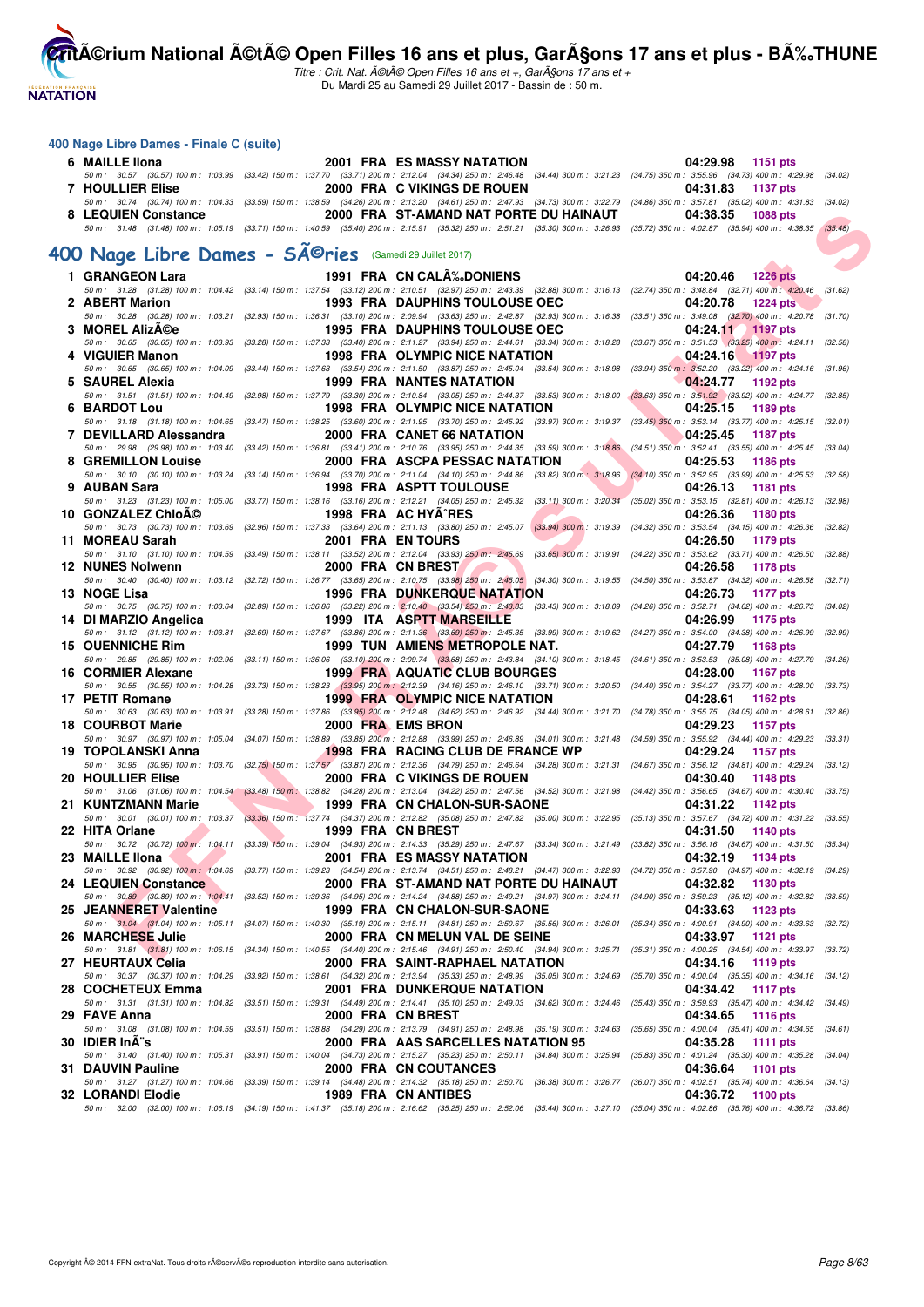**NATATION FRANÇAISE** 

**CritA©rium National A©tA© Open Filles 16 ans et plus, GarA§ons 17 ans et plus - BA%.THUNE** 

|   | 400 Nage Libre Dames - SA @ries (suite)                                                                                                                 |                                                                                                                                                                                                                                                                                                                                |                                                                                                                                                                                                                                                           |                                                                                                                  |                    |
|---|---------------------------------------------------------------------------------------------------------------------------------------------------------|--------------------------------------------------------------------------------------------------------------------------------------------------------------------------------------------------------------------------------------------------------------------------------------------------------------------------------|-----------------------------------------------------------------------------------------------------------------------------------------------------------------------------------------------------------------------------------------------------------|------------------------------------------------------------------------------------------------------------------|--------------------|
|   | 33 PICAULT Solweig                                                                                                                                      |                                                                                                                                                                                                                                                                                                                                | 2000 FRA CANET 66 NATATION                                                                                                                                                                                                                                | 04:37.78<br>1092 pts                                                                                             |                    |
|   | <b>CODEVELLE Coralie</b>                                                                                                                                |                                                                                                                                                                                                                                                                                                                                | 50 m: 30.19 (30.19) 100 m: 1:03.48 (33.29) 150 m: 1:36.85 (33.37) 200 m: 2:11.39 (34.54) 250 m: 2:47.21 (35.82) 300 m: 3:24.12 (36.91) 350 m: 4:01.17 (37.05) 400 m: 4:37.78 (36.61)<br>1992 FRA AAS SARCELLES NATATION 95                                | <b>DNS</b> dec                                                                                                   |                    |
|   | <b>BERTHIER Julie</b>                                                                                                                                   |                                                                                                                                                                                                                                                                                                                                | <b>1994 FRA MULHOUSE ON</b>                                                                                                                                                                                                                               | <b>DNS dec</b>                                                                                                   |                    |
|   | <b>FILIPPI Morgane</b>                                                                                                                                  |                                                                                                                                                                                                                                                                                                                                | 1997 FRA ASPTT MONTPELLIER                                                                                                                                                                                                                                | <b>DNS dec</b>                                                                                                   |                    |
|   |                                                                                                                                                         |                                                                                                                                                                                                                                                                                                                                |                                                                                                                                                                                                                                                           |                                                                                                                  |                    |
|   |                                                                                                                                                         |                                                                                                                                                                                                                                                                                                                                |                                                                                                                                                                                                                                                           |                                                                                                                  |                    |
|   | 800 Nage Libre Dames - SÃ <sup>©</sup> rie rapide (Mardi 25 Juillet 2017)                                                                               |                                                                                                                                                                                                                                                                                                                                |                                                                                                                                                                                                                                                           |                                                                                                                  |                    |
|   | 1 FURST Adeline<br>50 m: 30.77 (30.77) 100 m: 1:04.12 (33.35) 150 m: 1:36.87 (32.75) 200 m: 2:10.23 (33.36) 250 m: 2:43.23                              |                                                                                                                                                                                                                                                                                                                                | <b>1994 FRA DAUPHINS OBERNAI</b>                                                                                                                                                                                                                          | 08:43.27<br><b>1268 pts</b><br>$(33.57)$ 350 m : 3:49.69 $(32.89)$ 400 m : 4:23.23 $(33.54)$                     |                    |
|   | 450 m : 4:56.07 (32.84) 500 m : 5:29.51                                                                                                                 |                                                                                                                                                                                                                                                                                                                                | (33.00) 300 m : 3:16.80<br>$(33.44)$ 550 m : 6:02.06 $(32.55)$ 600 m : 6:35.52 $(33.46)$ 650 m : 7:08.08 $(32.56)$ 700 m : 7:40.82                                                                                                                        | (32.74) 750 m: 8:12.23 (31.41) 800 m: 8:43.27 (31.04)                                                            |                    |
|   | 2 ABERT Marion<br>50 m: 30.41 (30.41) 100 m: 1:03.01                                                                                                    | (32.60) 150 m: 1:35.81 (32.80) 200 m: 2:09.55 (33.74) 250 m: 2:42.85                                                                                                                                                                                                                                                           | <b>1993 FRA DAUPHINS TOULOUSE OEC</b><br>$(33.30)$ 300 m : 3:16.22                                                                                                                                                                                        | 08:45.88<br>1258 pts<br>$(33.37)$ 350 m : 3:49.07 $(32.85)$ 400 m : 4:22.75                                      | (33.68)            |
|   | 450 m :   4:55.51     (32.76)  500 m :   5:28.77                                                                                                        |                                                                                                                                                                                                                                                                                                                                | (33.26) 550 m : 6:01.67 (32.90) 600 m : 6:34.98 (33.31) 650 m : 7:07.79 (32.81) 700 m : 7:40.89                                                                                                                                                           | $(33.10)$ 750 m : 8:13.33 $(32.44)$ 800 m : 8:45.88                                                              | (32.55)            |
| з | <b>MOREL AlizA©e</b><br>50 m: 31.05 (31.05) 100 m: 1:03.52                                                                                              | $(32.47)$ 150 m : 1:36.96                                                                                                                                                                                                                                                                                                      | <b>1995 FRA DAUPHINS TOULOUSE OEC</b><br>(33.44) 200 m : 2:10.29 (33.33) 250 m : 2:43.88<br>$(33.59)$ 300 m : 3:17.26                                                                                                                                     | 08:52.45<br><b>1231 pts</b><br>(33.38) 350 m : 3:51.32 (34.06) 400 m : 4:24.82                                   | (33.50)            |
|   | 450 m : 4:58.39 (33.57) 500 m : 5:31.63                                                                                                                 |                                                                                                                                                                                                                                                                                                                                | $(33.24)$ 550 m : 6:05.27 $(33.64)$ 600 m : 6:38.82 $(33.55)$ 650 m : 7:12.65 $(33.83)$ 700 m : 7:46.08                                                                                                                                                   | $(33.43)$ 750 m : 8:19.86 $(33.78)$ 800 m : 8:52.45                                                              | (32.59)            |
|   | <b>BERTHIER Julie</b><br>50 m: 31.03 (31.03) 100 m: 1:04.09                                                                                             |                                                                                                                                                                                                                                                                                                                                | <b>1994 FRA MULHOUSE ON</b><br>(33.06) 150 m : 1:38.45 (34.36) 200 m : 2:12.11 (33.66) 250 m : 2:46.22<br>$(34.11)$ 300 m : 3:19.95                                                                                                                       | 09:01.26<br>1196 pts<br>$(33.73)$ 350 m : 3:54.26 $(34.31)$ 400 m : 4:28.11                                      | (33.85)            |
|   | 450 m : 5:02.67 (34.56) 500 m : 5:36.35                                                                                                                 | (33.68) 550 m: 6:10.64 (34.29) 600 m: 6:44.48 (33.84) 650 m: 7:18.66                                                                                                                                                                                                                                                           | $(34.18)$ 700 m : 7:53.00                                                                                                                                                                                                                                 | (34.34) 750 m : 8:27.32<br>$(34.32)$ 800 m : 9:01.26                                                             | (33.94)            |
|   | <b>GONZALEZ ChloA©</b><br>50 m : 30.72 (30.72) 100 m : 1:02.90                                                                                          |                                                                                                                                                                                                                                                                                                                                | 1998 FRA AC HYA^RES<br>(32.18) 150 m : 1:36.18 (33.28) 200 m : 2:09.52 (33.34) 250 m : 2:43.70 (34.18) 300 m : 3:17.51                                                                                                                                    | 09:05.71<br>1179 pts<br>$(33.81)$ 350 m $: 3.52.10$ $(34.59)$ 400 m $: 4.26.36$                                  | (34.26)            |
|   | 450 m : 5:01.42 (35.06) 500 m : 5:36.12                                                                                                                 |                                                                                                                                                                                                                                                                                                                                | (34.70) 550 m: 6:11.57 (35.45) 600 m: 6:46.65 (35.08) 650 m: 7:21.85 (35.20) 700 m: 7:57.03                                                                                                                                                               | $(35.18)$ 750 m : 8:32.24<br>$(35.21)$ 800 m : 9:05.71                                                           | (33.47)            |
|   | 10 NOGE Lisa<br>50 m: 30.55 (30.55) 100 m: 1:03.27                                                                                                      | (32.72) 150 m : 1:36.98 (33.71) 200 m : 2:10.77 (33.79) 250 m : 2:44.88                                                                                                                                                                                                                                                        | <b>1996 FRA DUNKERQUE NATATION</b><br>$(34.11)$ 300 m; 3:18.87                                                                                                                                                                                            | 09:06.04<br>1177 pts<br>$(33.99)$ 350 m : 3:53.28<br>$(34.41)$ 400 m : 4:27.73                                   | (34.45)            |
|   | 450 m : 5:02.55 (34.82) 500 m : 5:37.37                                                                                                                 | (34.82) 550 m: 6:12.68 (35.31) 600 m: 6:47.94 (35.26) 650 m: 7:23.40                                                                                                                                                                                                                                                           | $(35.46)$ 700 m : 7:58.58                                                                                                                                                                                                                                 | $(35.18)$ 750 m : 8:33.24<br>$(34.66)$ 800 m : 9:06.04                                                           | (32.80)            |
|   | 15 SAUREL Alexia<br>50 m : 31.27 (31.27) 100 m : 1:04.97                                                                                                | (33.70) 150 m : 1:38.70 (33.73) 200 m : 2:13.44 (34.74) 250 m : 2:47.44                                                                                                                                                                                                                                                        | 1999 FRA NANTES NATATION<br>(34.00) 300 m : 3:22.40                                                                                                                                                                                                       | 09:14.06<br>1146 pts<br>$(34.96)$ 350 m : 3:56.92<br>$(34.52)$ 400 m : 4:32.41                                   | (35.49)            |
|   | 450 m : 5:07.27 (34.86) 500 m : 5:42.81<br>20 BONNET Eva                                                                                                | (35.54) 550 m: 6:17.82 (35.01) 600 m: 6:53.48 (35.66) 650 m: 7:28.70                                                                                                                                                                                                                                                           | $(35.22)$ 700 m : 8:04.28<br>2000 BEL DENAIN NAT. PORTE DU HAINAUT                                                                                                                                                                                        | $(35.58)$ 750 m : 8:39.37<br>$(35.09)$ 800 m : 9:14.06<br>09:18.96                                               | (34.69)            |
|   | 50 m: 29.92                                                                                                                                             |                                                                                                                                                                                                                                                                                                                                | (29.92) 100 m : 1:02.83 (32.91) 150 m : 1:36.33 (33.50) 200 m : 2:10.68 (34.35) 250 m : 2:45.45 (34.77) 300 m : 3:20.89                                                                                                                                   | 1127 pts<br>$(35.44)$ 350 m : 3:56.93<br>$(36.04)$ 400 m : 4:32.93                                               | (36.00)            |
|   | 450 m : 5:09.19 (36.26) 500 m : 5:45.40 (36.21) 550 m : 6:21.01 (35.61) 600 m : 6:56.82 (35.81) 650 m : 7:32.39                                         |                                                                                                                                                                                                                                                                                                                                | $(35.57)$ 700 m : 8:08.14                                                                                                                                                                                                                                 | $(35.75)$ 750 m : 8:43.94<br>$(35.80)$ 800 m : $9:18.96$                                                         | (35.02)            |
|   | 800 Nage Libre Dames - SA@ries lentes                                                                                                                   |                                                                                                                                                                                                                                                                                                                                | (Mardi 25 Juillet 2017)                                                                                                                                                                                                                                   |                                                                                                                  |                    |
|   | <b>4 GREMILLON Louise</b>                                                                                                                               |                                                                                                                                                                                                                                                                                                                                | 2000 FRA ASCPA PESSAC NATATION                                                                                                                                                                                                                            | 08:59.71<br><b>1202 pts</b>                                                                                      |                    |
|   | 50 m: 30.43 (30.43) 100 m: 1:03.18                                                                                                                      |                                                                                                                                                                                                                                                                                                                                | (32.75) 150 m : 1:37.31 (34.13) 200 m : 2:11.41 (34.10) 250 m : 2:45.72 (34.31) 300 m : 3:19.82 (34.10) 350 m : 3:53.94 (34.12) 400 m : 4:28.12 (34.18)                                                                                                   |                                                                                                                  |                    |
| 6 | 450 m : 5:02.54 (34.42) 500 m : 5:36.67<br><b>NUNES Nolwenn</b>                                                                                         | $(34.13)$ 550 m : 6:11.00 $(34.33)$ 600 m : 6:45.50 $(34.50)$ 650 m : 7:19.54                                                                                                                                                                                                                                                  | (34.04) 700 m : 7:53.66<br>2000 FRA CN BREST                                                                                                                                                                                                              | (34.12) 750 m : 8:27.17 (33.51) 800 m : 8:59.71<br>09:02.57<br>1191 pts                                          | (32.54)            |
|   | 50 m: 30.40 (30.40) 100 m: 1:03.24                                                                                                                      | $\begin{array}{cccc} (32.84) \ 150 \ m \ \colon \ \ 1:37.36 \quad \  \  (34.12) \ 200 \ m \ \colon \ \ 2:11.38 \quad \  \  (34.02) \ 250 \ m \ \colon \ \ 2:45.66 \\ (34.36) \ 550 \ m \ \colon \ \ 6:11.50 \quad \  \  (34.59) \ 600 \ m \ \colon \ \ 6:46.05 \quad \  \  (34.55) \ 650 \ m \ \colon \ \ 7:20.75 \end{array}$ | $(34.28)$ 300 m : 3:19.76                                                                                                                                                                                                                                 | (34.10) 350 m : 3:54.17 (34.41) 400 m : 4:28.28                                                                  | (34.11)            |
|   | 450 m : 5:02.55 (34.27) 500 m : 5:36.91<br>7 DEVILLARD Alessandra                                                                                       |                                                                                                                                                                                                                                                                                                                                | $(34.70)$ 700 m : 7:55.38<br><b>2000 FRA CANET 66 NATATION</b>                                                                                                                                                                                            | (34.63) 750 m : 8:29.84 (34.46) 800 m : 9:02.57<br>09:04.11<br>1185 pts                                          | (32.73)            |
|   | 50 m: 29.97 (29.97) 100 m: 1:03.25<br>450 m : 5:05.27 (34.27) 500 m : 5:39.88                                                                           | (33.28) 150 m : 1:37.55 (34.30) 200 m : 2:12.07 (34.52) 250 m : 2:46.98<br>$(34.61)$ 550 m : 6:14.62 $(34.74)$ 600 m : 6:49.40 $(34.78)$ 650 m : 7:24.00                                                                                                                                                                       | $(34.91)$ 300 m : 3:21.64<br>$(34.60)$ 700 m : 7:58.78                                                                                                                                                                                                    | (34.66) 350 m: 3:56.58 (34.94) 400 m: 4:31.00<br>$(34.78)$ 750 m : 8:32.09 $(33.31)$ 800 m : 9:04.11             | (34.42)<br>(32.02) |
|   | <b>DESBORDES Joana</b>                                                                                                                                  |                                                                                                                                                                                                                                                                                                                                | 2000 FRA SO ROSNY                                                                                                                                                                                                                                         | 09:05.12<br>1181 pts                                                                                             |                    |
|   | 50 m: 31.84 (31.84) 100 m: 1:05.98<br>$(34.17)$ 500 m : 5:40.02<br>450 m : 5:05.54                                                                      | (34.14) 150 m: 1:40.10 (34.12) 200 m: 2:14.48 (34.38) 250 m: 2:48.73<br>$(34.48)$ 550 m : 6:14.46 $(34.44)$ 600 m : 6:48.92 $(34.46)$ 650 m : 7:23.37                                                                                                                                                                          | $(34.25)$ 300 m : 3:22.91<br>$(34.45)$ 700 m : 7:57.70                                                                                                                                                                                                    | $(34.18)$ 350 m : 3:56.92<br>$(34.01)$ 400 m : 4:31.37<br>$(34.33)$ 750 m : 8:32.02<br>$(34.32)$ 800 m : 9:05.12 | (34.45)<br>(33.10) |
|   | 11 MOREAU Sarah                                                                                                                                         |                                                                                                                                                                                                                                                                                                                                | <b>2001 FRA ENTOURS</b>                                                                                                                                                                                                                                   | 09:06.31<br>1176 pts                                                                                             |                    |
|   | 50 m: 32.07 (32.07) 100 m: 1:05.94<br>450 m : 5:05.90 (34.48) 500 m : 5:40.51                                                                           | (33.87) 150 m : 1:39.99 (34.05) 200 m : 2:14.36 (34.37) 250 m : 2:48.56<br>(34.61) 550 m: 6:15.35 (34.84) 600 m: 6:50.51 (35.16) 650 m: 7:24.91                                                                                                                                                                                | $(34.20)$ 300 m : 3:22.65<br>$(34.40)$ 700 m : 7:59.54                                                                                                                                                                                                    | $(34.09)$ 350 m : 3:56.72<br>$(34.07)$ 400 m : 4:31.42<br>$(34.63)$ 750 m : 8:33.82<br>$(34.28)$ 800 m : 9:06.31 | (34.70)<br>(32.49) |
|   | 12 DI MARZIO Angelica                                                                                                                                   |                                                                                                                                                                                                                                                                                                                                | 1999 ITA ASPTT MARSEILLE                                                                                                                                                                                                                                  | 09:06.86<br>1174 pts                                                                                             |                    |
|   | 450 m : 5:05.67 (34.47) 500 m : 5:40.20                                                                                                                 |                                                                                                                                                                                                                                                                                                                                | 50 m: 31.31 (31.31) 100 m: 1:04.79 (33.48) 150 m: 1:38.69 (33.90) 200 m: 2:12.91 (34.22) 250 m: 2:47.50 (34.59) 300 m: 3:21.91<br>(34.53) 550 m : 6:14.87 (34.67) 600 m : 6:49.67 (34.80) 650 m : 7:24.19 (34.52) 700 m : 7:59.02                         | $(34.41)$ 350 m : 3:56.58<br>$(34.67)$ 400 m : 4:31.20<br>$(34.83)$ 750 m : 8:33.38<br>$(34.36)$ 800 m : 9:06.86 | (34.62)<br>(33.48) |
|   | 13 IDIER InA"s                                                                                                                                          |                                                                                                                                                                                                                                                                                                                                | 2000 FRA AAS SARCELLES NATATION 95                                                                                                                                                                                                                        | 09:08.22<br>1169 pts                                                                                             |                    |
|   |                                                                                                                                                         |                                                                                                                                                                                                                                                                                                                                | 50 m: 31.68 (31.68) 100 m: 1:05.37 (33. <mark>69)</mark> 150 m: 1:39.75 (34.38) 200 m: 2:14.60 (34.85) 250 m: 2:49.04 (34.44) 300 m: 3:23.75 (34.71) 350 m: 3:58.46 (34.71) 400 m: 4:33.46 (35.00)<br>450 m: 5:07.62 (34.16) 500 <mark>m: 5:42.04 </mark> |                                                                                                                  |                    |
|   | <b>14 KUNTZMANN Marie</b>                                                                                                                               |                                                                                                                                                                                                                                                                                                                                | 1999 FRA CN CHALON-SUR-SAONE                                                                                                                                                                                                                              | 09:09.76<br>1163 pts                                                                                             |                    |
|   | 450 m : 5:06.67 (34.85) 500 m : 5:41.70                                                                                                                 |                                                                                                                                                                                                                                                                                                                                | 50 m: 30.84 (30.84) 100 m: 1:04.13 (33.29) 150 m: 1:38.59 (34.46) 200 m: 2:13.35 (34.76) 250 m: 2:47.97 (34.62) 300 m: 3:22.50<br>(35.03) 550 m : 6:16.76 (35.06) 600 m : 6:51.98 (35.22) 650 m : 7:27.19 (35.21) 700 m : 8:02.09                         | (34.53) 350 m: 3:57.05 (34.55) 400 m: 4:31.82<br>$(34.90)$ 750 m : 8:36.67 $(34.58)$ 800 m : 9:09.76             | (34.77)<br>(33.09) |
|   | 16 HEURTAUX Celia                                                                                                                                       |                                                                                                                                                                                                                                                                                                                                | 2000 FRA SAINT-RAPHAEL NATATION                                                                                                                                                                                                                           | 09:14.55<br>1144 pts                                                                                             |                    |
|   | 50 m : 31.44 (31.44) 100 m : 1:05.30<br>450 m : 5:08.05 (34.92) 500 m : 5:43.16                                                                         | $(35.11)$ 550 m : 6:18.59                                                                                                                                                                                                                                                                                                      | (33.86) 150 m : 1:39.69 (34.39) 200 m : 2:14.03 (34.34) 250 m : 2:48.89 (34.86) 300 m : 3:23.38<br>$(35.43)$ 600 m : 6:54.08 $(35.49)$ 650 m : 7:29.58<br>$(35.50)$ 700 m : 8:05.00                                                                       | (34.49) 350 m: 3:58.24 (34.86) 400 m: 4:33.13<br>(35.42) 750 m: 8:40.27 (35.27) 800 m: 9:14.55                   | (34.89)<br>(34.28) |
|   | 16 MAILLE liona                                                                                                                                         |                                                                                                                                                                                                                                                                                                                                | 2001 FRA ES MASSY NATATION                                                                                                                                                                                                                                | 09:14.55<br>1144 pts                                                                                             |                    |
|   | 50 m : 30.90 (30.90) 100 m : 1:04.31<br>450 m : 5:06.27 (34.73) 500 m : 5:41.53                                                                         | (35.26) 550 m: 6:16.56 (35.03) 600 m: 6:52.05 (35.49) 650 m: 7:27.57                                                                                                                                                                                                                                                           | $(33.41)$ 150 m : 1:38.51 $(34.20)$ 200 m : 2:12.75 $(34.24)$ 250 m : 2:47.01 $(34.26)$ 300 m : 3:21.65<br>$(35.52)$ 700 m : $8:03.78$                                                                                                                    | (34.64) 350 m: 3:56.45 (34.80) 400 m: 4:31.54<br>(36.21) 750 m : 8:39.42 (35.64) 800 m : 9:14.55                 | (35.09)<br>(35.13) |
|   | <b>18 BARDOT Lou</b>                                                                                                                                    |                                                                                                                                                                                                                                                                                                                                | 1998 FRA OLYMPIC NICE NATATION                                                                                                                                                                                                                            | 09:16.77<br><b>1136 pts</b>                                                                                      |                    |
|   | 50 m : 31.05 (31.05) 100 m : 1:04.64<br>450 m : 5:06.97 (35.39) 500 m : 5:42.96                                                                         | (33.59) 150 m : 1:38.83 (34.19) 200 m : 2:12.95 (34.12) 250 m : 2:46.97<br>(35.99) 550 m : 6:19.00 (36.04) 600 m : 6:55.48 (36.48) 650 m : 7:31.23                                                                                                                                                                             | $(34.02)$ 300 m : 3:21.76<br>$(35.75)$ 700 m : 8:07.50                                                                                                                                                                                                    | $(34.79)$ 350 m : 3:56.44 $(34.68)$ 400 m : 4:31.58<br>(36.27) 750 m: 8:43.32 (35.82) 800 m: 9:16.77             | (35.14)<br>(33.45) |
|   | <b>19 HOULLIER Elise</b>                                                                                                                                |                                                                                                                                                                                                                                                                                                                                | 2000 FRA C VIKINGS DE ROUEN<br>$(34.71)$ 300 m : 3:23.88                                                                                                                                                                                                  | 09:17.73<br>1132 pts<br>(34.99) 350 m : 3:58.93 (35.05) 400 m : 4:34.33                                          | (35.40)            |
|   | 50 m : 31.43 (31.43) 100 m : 1:05.37<br>450 m : 5:09.82 (35.49) 500 m : 5:45.45 (35.63) 550 m : 6:21.29 (35.84) 600 m : 6:56.95 (35.66) 650 m : 7:32.40 | (33.94) 150 m : 1:39.99 (34.62) 200 m : 2:14.18 (34.19) 250 m : 2:48.89                                                                                                                                                                                                                                                        | $(35.45)$ 700 m : 8:08.01                                                                                                                                                                                                                                 | (35.61) 750 m: 8:43.23 (35.22) 800 m: 9:17.73                                                                    | (34.50)            |
|   | 21 MARCHESE Julie                                                                                                                                       |                                                                                                                                                                                                                                                                                                                                | 2000 FRA CN MELUN VAL DE SEINE<br>(34.23) 150 m : 1:40.44 (34.72) 200 m : 2:15.74 (35.30) 250 m : 2:51.15 (35.41) 300 m : 3:26.46                                                                                                                         | 09:20.91<br>1120 pts                                                                                             |                    |
|   | 50 m : 31.49 (31.49) 100 m : 1:05.72<br>450 m : 5:13.21 (35.39) 500 m : 5:49.27                                                                         |                                                                                                                                                                                                                                                                                                                                | (36.06) 550 m : 6:24.78 (35.51) 600 m : 7:00.29 (35.51) 650 m : 7:35.93 (35.64) 700 m : 8:11.86                                                                                                                                                           | (35.31) 350 m: 4:01.78 (35.32) 400 m: 4:37.82<br>(35.93) 750 m : 8:46.76 (34.90) 800 m : 9:20.91                 | (36.04)<br>(34.15) |
|   | 22 COURBOT Marie<br>50 m: 31.31 (31.31) 100 m: 1:05.18                                                                                                  |                                                                                                                                                                                                                                                                                                                                | 2000 FRA EMSBRON<br>(33.87) 150 m: 1:39.50 (34.32) 200 m: 2:14.64 (35.14) 250 m: 2:49.81 (35.17) 300 m: 3:25.63                                                                                                                                           | 09:23.61<br>1110 pts<br>(35.82) 350 m: 4:01.45 (35.82) 400 m: 4:37.61                                            | (36.16)            |
|   | 450 m: 5:13.16 (35.55) 500 m: 5:49.03                                                                                                                   |                                                                                                                                                                                                                                                                                                                                | (35.87) 550 m : 6:25.13 (36.10) 600 m : 7:01.31 (36.18) 650 m : 7:37.13 (35.82) 700 m : 8:13.19                                                                                                                                                           | (36.06) 750 m : 8:48.83 (35.64) 800 m : 9:23.61                                                                  | (34.78)            |
|   | 23 COCHETEUX Emma                                                                                                                                       |                                                                                                                                                                                                                                                                                                                                | 2001 FRA DUNKERQUE NATATION<br>50 m : 31.23 (31.23) 100 m : 1:05.98 (34.75) 150 m : 1:40.94 (34.96) 200 m : 2:16.55 (35.61) 250 m : 2:52.54 (35.99) 300 m : 3:28.53 (35.99) 350 m : 4:04.80 (36.27) 400 m : 4:40.99                                       | 09:30.32<br>1084 pts                                                                                             | (36.19)            |
|   |                                                                                                                                                         |                                                                                                                                                                                                                                                                                                                                | 450 m : 5:17.15 (36.16) 500 m : 5:53.80 (36.65) 550 m : 6:30.52 (36.72) 600 m : 7:06.81 (36.29) 650 m : 7:43.01 (36.20) 700 m : 8:19.23 (36.22) 750 m : 8:55.24 (36.01) 800 m : 9:30.32 (35.08)                                                           |                                                                                                                  |                    |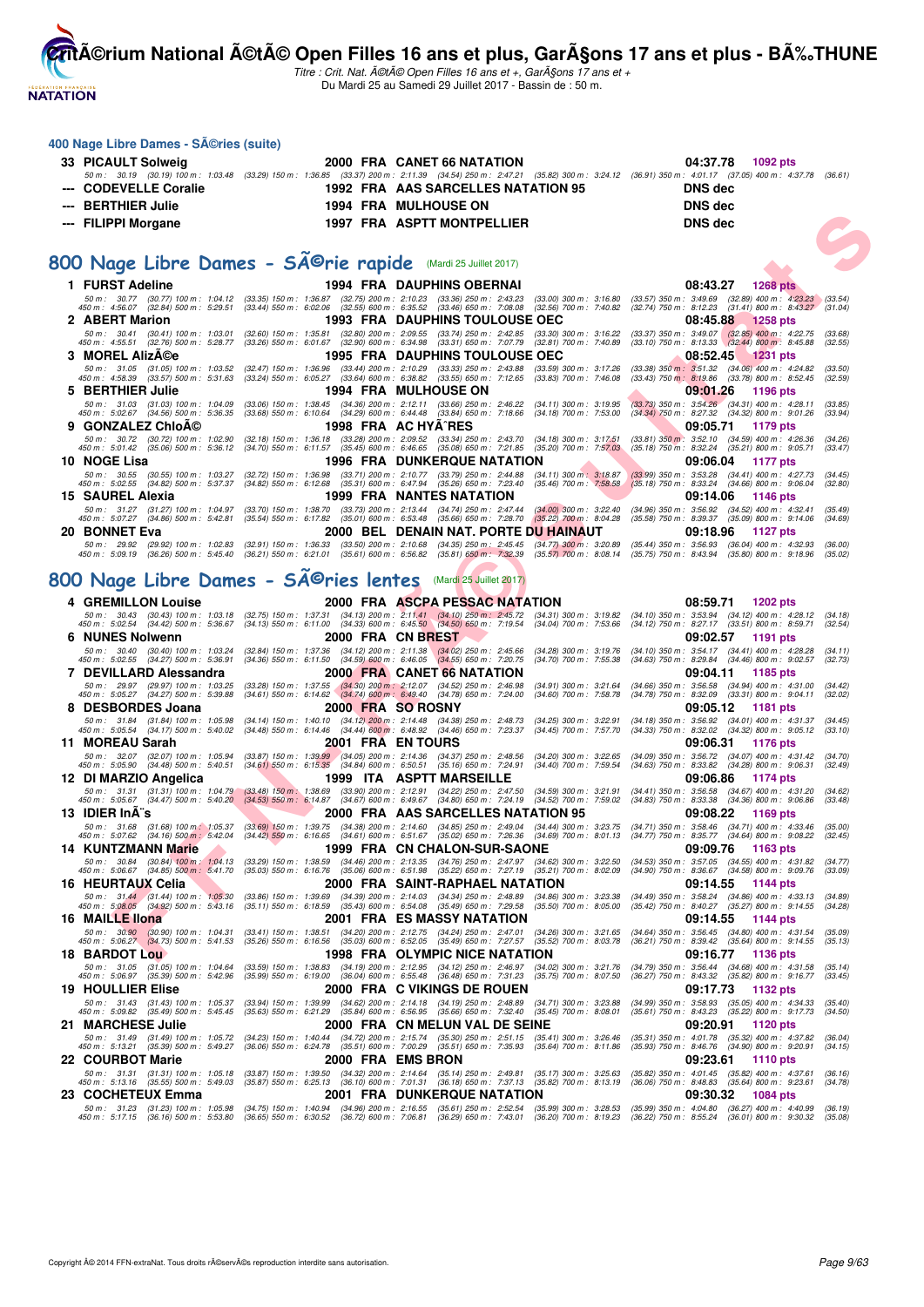

Titre : Crit. Nat. A©tA© Open Filles 16 ans et +, GarA§ons 17 ans et + Du Mardi 25 au Samedi 29 Juillet 2017 - Bassin de : 50 m.

#### **800 Nage Libre Dames - Séries lentes (suite)**

| 24 DAUVIN Pauline          | 2000 FRA CN COUTANCES                                                                                                                                                                                                                                                                                                                           | 09:34.38 1069 pts                                                                                                           |
|----------------------------|-------------------------------------------------------------------------------------------------------------------------------------------------------------------------------------------------------------------------------------------------------------------------------------------------------------------------------------------------|-----------------------------------------------------------------------------------------------------------------------------|
| 450 m : 5:16.64            | 50 m : 32.27 (32.27) 100 m : 1:06.51 (34.24) 150 m : 1:41.22 (34.71) 200 m : 2:16.08 (34.86) 250 m : 2:52.10<br>(36.60) 500 m: 5:53.15 (36.51) 550 m: 6:30.87 (37.72) 600 m: 7:07.01 (36.14) 650 m: 7:44.43 (37.42) 700 m: 8:21.02 (36.59) 750 m: 8:59.05 (38.03) 800 m: 9:34.38                                                                | $(36.02)$ 300 m : 3:27.10 $(35.00)$ 350 m : 4:03.38 $(36.28)$ 400 m : 4:40.04<br>(36.66)<br>(35.33)                         |
| 25 DREANO Sarah            | 2000 FRA UN PLOÄ∢RMEL                                                                                                                                                                                                                                                                                                                           | 09:41.29 1044 pts                                                                                                           |
|                            | 50 m : 32.15 (32.15) 100 m : 1.07.83 (35.68) 150 m : 1.44.67 (36.84) 200 m : 2:21.61 (36.94) 250 m : 2:57.99 (36.38) 300 m : 3:35.37<br>450 m : 5:26.82 (36.92) 500 m : 6:03.84 (37.02) 550 m : 6:40.67 (36.83) 600 m : 7:17.24 (36.57) 650 m : 7:53.61 (36.37) 700 m : 8:30.20                                                                 | (37.38) 350 m : 4:12.53<br>(37.16) 400 m : 4:49.90<br>(37.37)<br>(36.59) 750 m : 9:06.24 (36.04) 800 m : 9:41.29<br>(35.05) |
| <b>26 LAUNETTE LA©onie</b> | 2000 FRA CO SAINT-DIZIER NATATION                                                                                                                                                                                                                                                                                                               | 09:41.80 1042 pts                                                                                                           |
|                            | 50 m : 33.09 (33.09) 100 m : 1:09.05 (35.96) 150 m : 1:44.90 (35.85) 200 m : 2:21.21 (36.31) 250 m : 2:57.37 (36.16) 300 m : 3:33.84 (36.47) 350 m : 4:10.46<br>450 m: 5:24.03 (36.60) 500 m: 6:01.17 (37.14) 550 m: 6:38.11 (36.94) 600 m: 7:15.41 (37.30) 650 m: 7:52.19 (36.78) 700 m: 8:29.36 (37.17) 750 m: 9:06.07 (36.71) 800 m: 9:41.80 | $(36.62)$ 400 m : 4:47.43<br>(36.97)<br>(35.73)                                                                             |
| 27 LORANDI Elodie          | 1989 FRA CN ANTIBES                                                                                                                                                                                                                                                                                                                             | 09:45.77 1027 pts                                                                                                           |
| 450 m : 5:23.70            | 50 m : 32.08 (32.08) 100 m : 1:07.52 (35.44) 150 m : 1:43.34 (35.82) 200 m : 2:19.56 (36.22) 250 m : 2:55.91 (36.35) 300 m : 3:32.80<br>(36.76) 500 m : 6:00.69 (36.99) 550 m : 6:38.55 (37.86) 600 m : 7:15.76 (37.21) 650 m : 7:53.43 (37.67) 700 m : 8:31.25 (37.82) 750 m : 9:09.02 (37.77) 800 m : 9:45.77                                 | $(36.89)$ 350 m : 4:09.76<br>$(36.96)$ 400 m : 4:46.94<br>(37.18)<br>(36.75)                                                |
| --- BESNARD Auriane        | 2001 FRA CHARTRES METROPOLE NAT                                                                                                                                                                                                                                                                                                                 | DNF                                                                                                                         |

# 1500 Nage Libre Dames - SÃ<sup>@</sup>rie rapide (Vendredi 28 Juillet 2017)

| 50 m : 32.15 (32.15) 100 m : 1:07.83 (35.68) 150 m : 1:44.67 (36.84) 200 m : 2:21.61 (36.94) 250 m : 2:57.99 (36.38) 300 m : 3:35.37<br>450 m : 5:26.82 (36.92) 500 m : 6:03.84 (37.02) 550 m : 6:40.67 (36.83) 600 m : 7:17.24 (36.57) 650 m : 7:53.61 (36.37) 700 m : 8:30.20 |                                                                                                                                                                                                |                                                                |                                                                               |                                                              | (37.38) 350 m : 4:12.53                                     | (37.16) 400 m : 4:49.90<br>(36.59) 750 m : 9:06.24 (36.04) 800 m : 9:41.29                             | (37.37)<br>(35.05) |
|---------------------------------------------------------------------------------------------------------------------------------------------------------------------------------------------------------------------------------------------------------------------------------|------------------------------------------------------------------------------------------------------------------------------------------------------------------------------------------------|----------------------------------------------------------------|-------------------------------------------------------------------------------|--------------------------------------------------------------|-------------------------------------------------------------|--------------------------------------------------------------------------------------------------------|--------------------|
| 26 LAUNETTE LA©onie                                                                                                                                                                                                                                                             |                                                                                                                                                                                                |                                                                | 2000 FRA CO SAINT-DIZIER NATATION                                             |                                                              |                                                             | 09:41.80<br>1042 pts                                                                                   |                    |
| 50 m : 33.09<br>$(33.09)$ 100 m : 1:09.05<br>450 m : 5:24.03<br>$(36.60)$ 500 m : 6:01.17                                                                                                                                                                                       | (35.96) 150 m : 1:44.90 (35.85) 200 m : 2:21.21 (36.31) 250 m : 2:57.37 (36.16) 300 m : 3:33.84<br>(37.14) 550 m: 6:38.11 (36.94) 600 m: 7:15.41 (37.30) 650 m: 7:52.19 (36.78) 700 m: 8:29.36 |                                                                |                                                                               |                                                              |                                                             | $(36.47)$ 350 m : 4:10.46 $(36.62)$ 400 m : 4:47.43<br>(37.17) 750 m : 9:06.07 (36.71) 800 m : 9:41.80 | (36.97)<br>(35.73) |
| 27 LORANDI Elodie                                                                                                                                                                                                                                                               |                                                                                                                                                                                                | <b>1989 FRA CN ANTIBES</b>                                     |                                                                               |                                                              |                                                             | 09:45.77<br>1027 pts                                                                                   |                    |
| 50 m : 32.08<br>(32.08) 100 m : 1:07.52                                                                                                                                                                                                                                         | (35.44) 150 m : 1:43.34 (35.82) 200 m : 2:19.56 (36.22) 250 m : 2:55.91 (36.35) 300 m : 3:32.80                                                                                                |                                                                |                                                                               |                                                              |                                                             | (36.89) 350 m : 4:09.76 (36.96) 400 m : 4:46.94                                                        | (37.18)            |
| 450 m: 5:23.70 (36.76) 500 m: 6:00.69                                                                                                                                                                                                                                           | (36.99) 550 m : 6:38.55 (37.86) 600 m : 7:15.76 (37.21) 650 m : 7:53.43 (37.67) 700 m : 8:31.25                                                                                                |                                                                |                                                                               |                                                              |                                                             | (37.82) 750 m : 9:09.02 (37.77) 800 m : 9:45.77                                                        | (36.75)            |
| --- BESNARD Auriane                                                                                                                                                                                                                                                             |                                                                                                                                                                                                |                                                                | 2001 FRA CHARTRES METROPOLE NAT                                               |                                                              |                                                             | DNF                                                                                                    |                    |
| 1500 Nage Libre Dames - SÃ <sup>@</sup> rie rapide (Vendredi 28 Juillet 2017)                                                                                                                                                                                                   |                                                                                                                                                                                                |                                                                |                                                                               |                                                              |                                                             |                                                                                                        |                    |
| 1 FURST Adeline                                                                                                                                                                                                                                                                 |                                                                                                                                                                                                |                                                                | <b>1994 FRA DAUPHINS OBERNAI</b>                                              |                                                              |                                                             | 16:34.10 1305 pts                                                                                      |                    |
| 50 m : 30.98<br>$(30.98)$ 100 m : 1:04.56<br>450 m : 4:59.47<br>$(33.31)$ 500 m : 5:33.04                                                                                                                                                                                       | $(33.58)$ 150 m : 1:37.92 $(33.36)$ 200 m : 2:11.68<br>$(33.57)$ 550 m : 6:06.19                                                                                                               | $(33.15)$ 600 m : 6:39.84                                      | $(33.76)$ 250 m : 2:45.30                                                     | $(33.62)$ 300 m : 3:19.00<br>$(33.26)$ 700 m : 7:46.58       | $(33.48)$ 750 m : 8:19.51                                   | $(33.70)$ 350 m : 3:52.57 $(33.57)$ 400 m : 4:26.16                                                    | (33.59)<br>(33.27) |
| 850 m : 9:25.79<br>$(33.01)$ 900 m : 9:59.25                                                                                                                                                                                                                                    | (33.46) 950 m : 10:32.42                                                                                                                                                                       | $(33.171000 \text{ m} : 11.05.71)$                             | $(33.65)$ 650 m : 7:13.10<br>(33.291050 m : 11:38.41)                         | (32.70) 100 m : 12:11.78                                     |                                                             | $(32.93)$ 800 m : 8:52.78<br>$(33.37)150 \text{ m}: 12.44.84$ $(33.06)200 \text{ m}: 13.18.40$         | (33.56)            |
| 1250 m : 13:51.38<br>(32.98) 300 m : 14:24.58                                                                                                                                                                                                                                   | (33.201350 m : 14:57.39                                                                                                                                                                        | (32.811400 m : 15:30.75                                        | (33.361450 m: 16.02.76)<br>1991 FRA CN CALA%DONIENS                           | (32.011500 m: 16:34.10                                       | (31.34)                                                     |                                                                                                        |                    |
| 2 GRANGEON Lara<br>50 m : 31.32<br>$(31.32)$ 100 m : 1:04.02                                                                                                                                                                                                                    | $(32.70)$ 150 m : 1:37.09                                                                                                                                                                      | $(33.07)$ 200 m : 2:10.00                                      | $(32.91)$ 250 m : 2:43.14                                                     | $(33.14)$ 300 m : 3:16.09                                    | $(32.95)$ 350 m : 3:49.54                                   | 16:42.67<br><b>1287 pts</b><br>$(33.45)$ 400 m : 4:22.95                                               | (33.41)            |
| 450 m : 4:56.53<br>$(33.58)$ 500 m : 5:29.96                                                                                                                                                                                                                                    | $(33.43)$ 550 m : 6:03.32                                                                                                                                                                      | $(33.36)$ 600 m : 6:36.64                                      | $(33.32)$ 650 m : 7:10.22                                                     | $(33.58)$ 700 m : 7:43.91                                    | $(33.69)$ 750 m $\therefore$ 8:17.88                        | $(33.97)$ 800 m : 8:51.87                                                                              | (33.99)            |
| 850 m : 9:25.62<br>$(33.75)$ 900 m : 9:59.20<br>1250 m: 13:55.00<br>(33.73) 300 m : 14:28.63                                                                                                                                                                                    | $(33.58)$ 950 m : 10:33.06<br>(33.63)350 m : 15.02.56                                                                                                                                          | (33.86) 000 m: 11:06.55<br>(33.93) 400 m : 15:36.48            | $(33.49)050 \text{ m}$ : 11:40.18<br>(33.92) 450 m : 16:10.24                 | $(33.63)100 \text{ m}$ : 12:13.64<br>(33.761500 m : 16:42.67 | (33.46) 150 m : 12:47.47<br>(32.43)                         | (33.83) 200 m : 13:21.27                                                                               | (33.80)            |
| <b>BERTHIER Julie</b><br>з                                                                                                                                                                                                                                                      |                                                                                                                                                                                                |                                                                | <b>1994 FRA MULHOUSE ON</b>                                                   |                                                              |                                                             | 16:55.05<br><b>1261 pts</b>                                                                            |                    |
| 50 m: 31.12<br>$(31.12)$ 100 m : 1:04.42                                                                                                                                                                                                                                        | $(33.30)$ 150 m : 1:38.17                                                                                                                                                                      | $(33.75)$ 200 m : 2:12.07                                      | $(33.90)$ 250 m : 2:45.71                                                     | $(33.64)$ 300 m : 3:19.94                                    | $(34.23)$ 350 m : 3:53.56                                   | $(33.62)$ 400 m : 4:27.66                                                                              | (34.10)            |
| 450 m : 5:01.54<br>$(33.88)$ 500 m : 5:35.77<br>850 m: 9:33.21<br>$(33.40)$ 900 m : 10:06.91                                                                                                                                                                                    | $(34.23)$ 550 m : 6:09.59<br>(33.70) 950 m : 10:40.66                                                                                                                                          | $(33.82)$ 600 m : 6:43.66<br>(33.75) 000 m: 11:14.71           | $(34.07)$ 650 m : 7:17.57<br>(34.05) 050 m: 11:48.78                          | $(33.91)$ 700 m : 7:51.51<br>(34.07) 100 m : 12:23.24        | $(33.94)$ 750 m : 8:25.54<br>(34.46) 150 m : 12:57.26       | $(34.03)$ 800 m : 8:59.81<br>(34.02) 200 m : 13:31.73                                                  | (34.27)<br>(34.47) |
| 1250 m : 14:05.78<br>(34.05) 300 m : 14:40.29                                                                                                                                                                                                                                   | (34.511350 m : 15:14.43)                                                                                                                                                                       | (34.141400 m : 15:48.89)                                       | (34.46) 450 m : 16:22.61                                                      | (33.72) 500 m : 16:55.05                                     | (32.44)                                                     |                                                                                                        |                    |
| <b>GONZALEZ ChloA©</b>                                                                                                                                                                                                                                                          |                                                                                                                                                                                                | 1998 FRA AC HYA^RES                                            |                                                                               |                                                              |                                                             | 17:23.07<br>1204 pts                                                                                   |                    |
| 50 m : 30.54<br>$(30.54)$ 100 m : 1:04.37<br>450 m : 5:04.79<br>$(34.53)$ 500 m : 5:39.51                                                                                                                                                                                       | $(33.83)$ 150 m : 1:38.09<br>$(34.72)$ 550 m : 6:14.03                                                                                                                                         | $(33.72)$ 200 m : 2:12.44<br>$(34.52)$ 600 m : 6:48.76         | $(34.35)$ 250 m : 2:46.51<br>$(34.73)$ 650 m : 7:23.60                        | $(34.07)$ 300 m : 3:21.14<br>$(34.84)$ 700 m : 7:58.83       | $(34.63)$ 350 m : 3:55.37<br>$(35.23)$ 750 m : $8:33.82$    | $(34.23)$ 400 m : 4:30.26<br>$(34.99)$ 800 m : 9:09.16                                                 | (34.89)<br>(35.34) |
| 850 m : 9:44.10<br>(34.94) 900 m : 10:19.48<br>1250 m: 14:26.84<br>(35.19) 300 m : 15:02.78                                                                                                                                                                                     | (35.38) 950 m : 10:54.54<br>(35.941350 m : 15:37.86                                                                                                                                            | (35.06) 000 m : 11:30.14<br>$(35.081400 \text{ m} : 16.13.53)$ | $(35.60)050 \text{ m}$ : 12:05.22<br>(35.671450 m : 16:48.54                  | (35.08) 100 m : 12:40.77<br>(35.011500 m: 17:23.07           | (35.55) 150 m : 13:15.90<br>(34.53)                         | $(35.13)200 \text{ m}$ : 13:51.65                                                                      | (35.75)            |
| 6 IDIER InA¨s                                                                                                                                                                                                                                                                   |                                                                                                                                                                                                |                                                                | 2000 FRA AAS SARCELLES NATATION 95                                            |                                                              |                                                             | 17:26.22<br>1197 pts                                                                                   |                    |
| 50 m: 32.25<br>$(32.25)$ 100 m : 1:06.32                                                                                                                                                                                                                                        | $(34.07)$ 150 m : 1:40.67                                                                                                                                                                      | $(34.35)$ 200 m : 2:15.24                                      | $(34.57)$ 250 m : 2:50.19                                                     | $(34.95)$ 300 m : 3:25.01                                    | $(34.82)$ 350 m : 3:59.95                                   | $(34.94)$ 400 m : 4:35.00                                                                              | (35.05)            |
| 450 m : 5:09.88<br>$(34.88)$ 500 m : 5:44.62<br>850 m : 9:49.77<br>(34.70) 900 m : 10:24.98                                                                                                                                                                                     | $(34.74)$ 550 m : 6:19.45<br>$(35.21)$ 950 m : 11:00.33                                                                                                                                        | $(34.83)$ 600 m : 6:54.53                                      | $(35.08)$ 650 m : 7:29.17<br>(35.35) 000 m: 11:35.51 (35.18) 050 m: 12:10.38  | $(34.64)$ 700 m : 8:04.47<br>(34.871100 m : 12:45.15)        | $(35.30)$ 750 m : 8:39.77<br>(34.77) 150 m : 13:20.35       | $(35.30)$ 800 m : 9:15.07<br>(35.201200 m: 13:55.93                                                    | (35.30)<br>(35.58) |
| 1250 m: 14:31.56<br>(35.63) 300 m : 15:07.30                                                                                                                                                                                                                                    | (35.741350 m : 15:42.52                                                                                                                                                                        | $(35.22)$ 400 m : 16:18.29                                     | (35.77) 450 m : 16:53.45                                                      | (35.161500 m : 17:26.22                                      | (32.77)                                                     |                                                                                                        |                    |
| 7 NOGE Lisa                                                                                                                                                                                                                                                                     |                                                                                                                                                                                                |                                                                | <b>1996 FRA DUNKERQUE NATATION</b>                                            |                                                              |                                                             | 17:31.27<br>1187 pts                                                                                   |                    |
| 50 m : 31.09<br>$(31.09)$ 100 m : 1.04.24<br>450 m: 5:04.29<br>$(34.79)$ 500 m : 5:39.33                                                                                                                                                                                        | $(33.15)$ 150 m : 1:37.87<br>(35.04) 550 m : 6:14.49                                                                                                                                           | $(33.63)$ 200 m : 2:11.76<br>$(35.16)$ 600 m : 6:49.44         | $(33.89)$ $250$ m : $2:46.18$<br>$(34.95)$ 650 m : 7:24.73                    | (34.42) 300 m : 3:20.37<br>(35.29) 700 m : 7:59.96           | $(34.19)$ 350 m : 3:54.72<br>(35.23) 750 m : 8:35.55        | $(34.35)$ 400 m : 4:29.50<br>$(35.59)$ 800 m : 9:11.21                                                 | (34.78)<br>(35.66) |
| 850 m: 9:47.15<br>(35.94) 900 m : 10:22.65                                                                                                                                                                                                                                      | (35.50) 950 m : 10:58.46                                                                                                                                                                       | (35.811000 m: 11:34.48)                                        | (36.02) 050 m : 12:10.67                                                      | (36.19) 100 m : 12:46.43                                     | (35.76) 150 m : 13:22.43                                    | (36.00) 200 m : 13:58.04                                                                               | (35.61)            |
| 1250 m : 14:34.04<br>(36.00) 300 m : 15:10.03<br><b>KUNTZMANN Marie</b><br>9                                                                                                                                                                                                    | (35.991350 m : 15:45.88                                                                                                                                                                        | $(35.85)400 \text{ m}$ : 16:21.72                              | (35.84) 450 m : 16:56.90<br><b>1999 FRA CN CHALON-SUR-SAONE</b>               | (35.18) 500 m : 17:31.27                                     | (34.37)                                                     | 17:39.49<br>1171 pts                                                                                   |                    |
| 50 m: 30.09<br>$(30.09)$ 100 m : 1:03.23                                                                                                                                                                                                                                        | $(33.14)$ 150 m : 1:36.97                                                                                                                                                                      | $(33.74)$ 200 m : 2:11.31                                      | $(34.34)$ 250 m : 2:45.98                                                     | $(34.67)$ 300 m : 3:20.98                                    |                                                             | $(35.00)$ 350 m : 3:55.37 $(34.39)$ 400 m : 4:30.75                                                    | (35.38)            |
| 450 m : 5:05.64<br>$(34.89)$ 500 m : 5:41.03<br>850 m : 9:50.61                                                                                                                                                                                                                 | (35.39) 550 m : 6:16.26                                                                                                                                                                        | $(35.23)$ 600 m : 6:52.13<br>(35.881000 m : 11:38.89           | $(35.87)$ 650 m : 7:27.80                                                     | $(35.67)$ 700 m : 8:03.51                                    | $(35.71)$ 750 m : 8:38.89<br>(36.73) 150 m : 13:28.06       | $(35.38)$ 800 m : 9:14.80<br>(36.51) 200 m : 14:04.29                                                  | (35.91)            |
| (35.81) 900 m : 10:26.62<br>1250 m : 14:40.70<br>(36.411300 m: 15:16.94)                                                                                                                                                                                                        | $(36.01)$ 950 m : 11:02.50<br>(36.24) 350 m : 15:53.02                                                                                                                                         | $(36.08)400 \text{ m}$ : 16:29.45                              | (36.39) 050 m : 12:14.82<br>(36.43) 450 m : 17:04.63                          | (35.93) 100 m : 12:51.55<br>(35.181500 m: 17:39.49)          | (34.86)                                                     |                                                                                                        | (36.23)            |
| <b>13 LEQUIEN Constance</b>                                                                                                                                                                                                                                                     |                                                                                                                                                                                                |                                                                | 2000 FRA ' ST-AMAND NAT PORTE DU HAINAUT                                      |                                                              |                                                             | 17:57.65<br>1135 pts                                                                                   |                    |
| $(31.41)$ 100 m : 1:05.40<br>50 m: 31.41<br>450 m : 5:14.06<br>$(36.12)$ 500 m : 5:49.65                                                                                                                                                                                        | (33.99) 150 m : 1:40.38 (34.98) 200 m : 2:15.66<br>$(35.59)$ 550 m : 6:25.64 $(35.99)$ 600 m : 7:01.57                                                                                         |                                                                | $(35.28)$ 250 m : 2:51.19<br>$(35.93)$ 650 m : 7:37.90                        | $(35.53)$ 300 m : 3:26.72<br>$(36.33)$ 700 m : 8:14.13       | (35.53) 350 m : 4:02.32<br>$(36.23)$ 750 m : $8:50.61$      | $(35.60)$ 400 m : 4:37.94<br>$(36.48)$ 800 m : 9:27.09                                                 | (35.62)<br>(36.48) |
| 850 m : 10:03.11<br>$(36.02)$ 900 m : 10:39.88                                                                                                                                                                                                                                  | $(36.77)$ 950 m : 11:16.56                                                                                                                                                                     | (36.681000 m: 11.52.70                                         | (36.14) 050 m: 12:29.09                                                       | (36.39) 100 m : 13:05.44                                     | (36.35) 150 m : 13:41.89                                    | (36.45) 200 m : 14:18.74                                                                               | (36.85)            |
| 1250 m : 14:55.23<br>(36.49) 300 m : 15:31.67                                                                                                                                                                                                                                   | (36.441350 m : 16:07.55                                                                                                                                                                        | (35.88) 400 m : 16:44.35                                       | (36.801450 m : 17:21.22                                                       | (36.871500 m: 17:57.65                                       | (36.43)                                                     |                                                                                                        |                    |
| 1500 Nage Libre Dames - SA©ries lentes                                                                                                                                                                                                                                          |                                                                                                                                                                                                |                                                                | (Vendredi 28 Juillet 2017)                                                    |                                                              |                                                             |                                                                                                        |                    |
|                                                                                                                                                                                                                                                                                 |                                                                                                                                                                                                |                                                                |                                                                               |                                                              |                                                             |                                                                                                        |                    |
| 4 GREMILLON Louise                                                                                                                                                                                                                                                              |                                                                                                                                                                                                |                                                                | 2000 FRA ASCPA PESSAC NATATION                                                |                                                              |                                                             | 17:09.83<br><b>1231 pts</b>                                                                            |                    |
| 50 m : 30.26<br>$(30.26)$ 100 m : 1:03.51<br>$(34.73)$ 500 m : 5:38.94<br>450 m : 5:04.18                                                                                                                                                                                       | $(33.25)$ 150 m : 1:37.47<br>$(34.76)$ 550 m : 6:13.29                                                                                                                                         | $(33.96)$ 200 m : 2:11.69<br>$(34.35)$ 600 m : 6:48.00         | (34.22) 250 m : 2:46.07<br>$(34.71)$ 650 m : 7:22.75                          | $(34.38)$ 300 m : 3:20.60<br>$(34.75)$ 700 m : 7:57.36       | $(34.53)$ 350 m : 3:54.84<br>$(34.61)$ 750 m : $8.31.75$    | $(34.24)$ 400 m : 4:29.45 $(34.61)$<br>$(34.39)$ 800 m : 9:06.65                                       | (34.90)            |
| 850 m : 9:41.01<br>$(34.36)$ 900 m : 10:15.67<br>1250 m: 14:18.83 (34.97) 300 m: 14:53.51                                                                                                                                                                                       | $(34.66)$ 950 m : 10:50.36<br>(34.681350 m : 15.28.13)                                                                                                                                         | (34.691000 m: 11.25.16)                                        | (34.80) 050 m : 11:59.81<br>(34.62) 400 m : 16:02.53 (34.40) 450 m : 16:36.71 | (34.65) 100 m : 12:34.54<br>(34.18) 500 m : 17:09.83         | (34.73) 150 m : 13:09.38<br>(33.12)                         | (34.841200 m : 13:43.86                                                                                | (34.48)            |
| <b>HOULLIER Elise</b><br>8                                                                                                                                                                                                                                                      |                                                                                                                                                                                                |                                                                | 2000 FRA C VIKINGS DE ROUEN                                                   |                                                              |                                                             | 17:35.47<br>1179 pts                                                                                   |                    |
| 50 m: 31.34 (31.34) 100 m: 1:05.13 (33.79) 150 m: 1:39.28 (34.15) 200 m: 2:13.81 (34.53) 250 m: 2:48.45 (34.64) 300 m: 3:23.30 (34.85) 350 m: 3:58.52                                                                                                                           |                                                                                                                                                                                                |                                                                |                                                                               |                                                              |                                                             | $(35.22)$ 400 m : 4:33.46                                                                              | (34.94)            |
| 450 m : 5:08.89 (35.43) 500 m : 5:44.30<br>(35.46) 900 m : 10:28.27<br>850 m : 9:52.78                                                                                                                                                                                          | $(35.41)$ 550 m : 6:19.66<br>$(35.49)$ 950 m : 11:03.92                                                                                                                                        | $(35.36)$ 600 m : 6:55.26<br>(35.65) 000 m : 11:39.77          | (35.60) 650 m : 7:30.57<br>(35.85) 050 m: 12:15.37                            | $(35.31)$ 700 m : 8:05.96<br>(35.60) 100 m : 12:50.98        | (35.39) 750 m : 8:41.59<br>(35.61) 150 m : 13:26.80         | $(35.63)$ 800 m : 9:17.32                                                                              | (35.73)<br>(35.83) |
| 1250 m : 14:38.56 (35.93) 300 m : 15:14.24                                                                                                                                                                                                                                      | (35.68) 350 m : 15:50.06 (35.82) 400 m : 16:25.75 (35.69) 450 m : 17:01.11 (35.36) 500 m : 17:35.47 (34.36)                                                                                    |                                                                |                                                                               |                                                              |                                                             | (35.82) 200 m : 14:02.63                                                                               |                    |
| 10 HEURTAUX Celia                                                                                                                                                                                                                                                               |                                                                                                                                                                                                |                                                                | 2000 FRA SAINT-RAPHAEL NATATION                                               |                                                              |                                                             | 17:42.42<br>1165 pts                                                                                   |                    |
| 50 m: 31.38<br>$(31.38)$ 100 m : 1:05.35<br>$(35.40)$ 500 m : 5:47.14<br>450 m : 5:11.88                                                                                                                                                                                        | $(33.97)$ 150 m : 1:40.18<br>$(35.26)$ 550 m : 6:22.51                                                                                                                                         | $(34.83)$ 200 m : 2:15.06<br>$(35.37)$ 600 m : 6:57.77         | $(34.88)$ 250 m : 2:50.49<br>$(35.26)$ 650 m : 7:33.28                        | $(35.43)$ 300 m : 3:25.63<br>$(35.51)$ 700 m : 8:08.54       | (35.14) 350 m : 4:01.20<br>(35.26) 750 m : 8:44.00          | $(35.57)$ 400 m : 4:36.48<br>$(35.46)$ 800 m : 9:19.61                                                 | (35.28)<br>(35.61) |
| 850 m : 9:55.26<br>$(35.65)$ 900 m : 10:30.88                                                                                                                                                                                                                                   | $(35.62)$ 950 m : 11:06.80                                                                                                                                                                     | (35.92) 000 m: 11:42.73                                        | (35.93) 050 m: 12:18.87                                                       | (36.14) 100 m : 12:54.77                                     |                                                             | (35.90) 150 m : 13:30.90 (36.13) 200 m : 14:06.84                                                      | (35.94)            |
| 1250 m: 14:43.30<br>(36.46) 300 m : 15:19.19                                                                                                                                                                                                                                    | (35.89) 350 m : 15:55.51                                                                                                                                                                       | $(36.32)400 \text{ m}$ : 16:31.63                              | (36.12) 450 m : 17:07.70                                                      | (36.071500 m: 17:42.42)                                      | (34.72)                                                     |                                                                                                        |                    |
| 11 MARCHESE Julie                                                                                                                                                                                                                                                               |                                                                                                                                                                                                |                                                                | 2000 FRA CN MELUN VAL DE SEINE                                                |                                                              |                                                             | 17:47.28<br>1155 pts                                                                                   |                    |
| 50 m : 32.53<br>$(32.53)$ 100 m : 1:07.38<br>450 m: 5:13.89<br>$(35.13)$ 500 m : 5:49.43                                                                                                                                                                                        | $(34.85)$ 150 m : 1:42.26<br>$(35.54)$ 550 m : 6:24.82                                                                                                                                         | $(34.88)$ 200 m : 2:17.75<br>$(35.39)$ 600 m : 7:00.63         | $(35.49)$ 250 m : 2:52.83<br>$(35.81)$ 650 m : 7:35.99                        | $(35.08)$ 300 m : 3:28.21<br>$(35.36)$ 700 m : 8:11.67       | (35.38) 350 m : 4:03.25<br>$(35.68)$ 750 m : $8.47.12$      | $(35.04)$ 400 m : 4:38.76<br>$(35.45)$ 800 m : 9:23.14                                                 | (35.51)<br>(36.02) |
| 850 m : 9:59.07<br>$(35.93)$ 900 m : 10:34.99<br>1250 m : 14:48.68<br>(36.47) 300 m : 15:24.95                                                                                                                                                                                  | $(35.92)$ 950 m : 11:11.27<br>(36.271350 m: 16:00.97                                                                                                                                           | (36.28) 000 m : 11:47.04<br>(36.02) 400 m : 16:37.07           | (35.77) 050 m : 12:23.17<br>(36.10) 450 m : 17:12.69                          | (36.13) 100 m : 12:59.55<br>(35.621500 m: 17:47.28)          | (36.38) 150 m : 13:35.75<br>(34.59)                         | (36.201200 m : 14:12.21                                                                                | (36.46)            |
| 12 LANGLAIS Lila                                                                                                                                                                                                                                                                |                                                                                                                                                                                                |                                                                | 2000 FRA ES MASSY NATATION                                                    |                                                              |                                                             | 17:52.52<br>1145 pts                                                                                   |                    |
| 50 m: 31.94<br>$(31.94)$ 100 m : 1:06.56                                                                                                                                                                                                                                        | $(34.62)$ 150 m : 1:41.65                                                                                                                                                                      | (35.09) 200 m : 2:17.48                                        | $(35.83)$ 250 m : 2:52.71                                                     | $(35.23)$ 300 m : 3:28.31                                    | $(35.60)$ 350 m : 4:03.73                                   | $(35.42)$ 400 m : 4:39.45                                                                              | (35.72)            |
| 450 m : 5:15.16<br>$(35.71)$ 500 m : 5:51.09<br>850 m: 10:01.34<br>$(36.10)$ 900 m : 10:37.40                                                                                                                                                                                   | $(35.93)$ 550 m : 6:27.10<br>$(36.06)$ 950 m : 11:13.86                                                                                                                                        | $(36.01)$ 600 m : 7:02.57<br>(36.461000 m: 11:50.28            | $(35.47)$ 650 m : 7:38.06<br>(36.42) 050 m : 12:26.87                         | $(35.49)$ 700 m : 8:13.72<br>(36.59) 100 m : 13:03.28        | (35.66) 750 m : 8:49.65<br>(36.41 <b>)</b> 150 m : 13:39.61 | $(35.93)$ 800 m : 9:25.24<br>(36.33) 200 m : 14:16.06                                                  | (35.59)<br>(36.45) |
| 1250 m: 14:52.24<br>(36.18) 300 m : 15:28.34                                                                                                                                                                                                                                    | (36.101350 m : 16:04.70                                                                                                                                                                        | (36.36) 400 m : 16:40.82                                       | (36.12) 450 m : 17:16.70                                                      | (35.88) 500 m : 17:52.52                                     | (35.82)                                                     |                                                                                                        |                    |
|                                                                                                                                                                                                                                                                                 |                                                                                                                                                                                                |                                                                |                                                                               |                                                              |                                                             |                                                                                                        |                    |

#### **[50 Dos Dames - Finale A](http://www.ffnatation.fr/webffn/resultats.php?idact=nat&go=epr&idcpt=47487&idepr=11)** (Samedi 29 Juillet 2017)

**1 MAHIEU Pauline 1999 FRA US ST-ANDRÉ** 1999 FRA US ST-ANDRÉ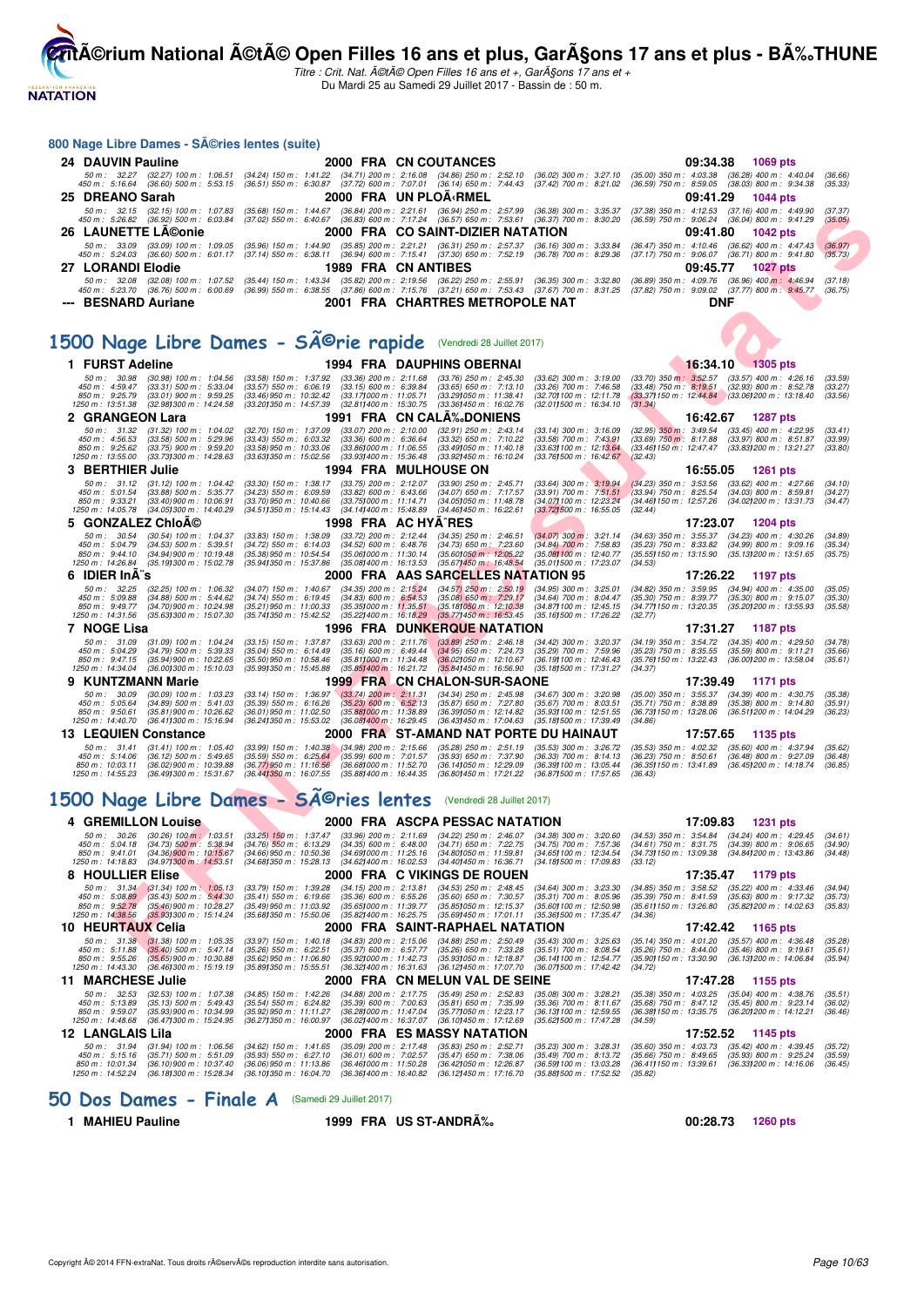

Titre : Crit. Nat. A©tA© Open Filles 16 ans et +, GarA§ons 17 ans et + Du Mardi 25 au Samedi 29 Juillet 2017 - Bassin de : 50 m.

#### **50 Dos Dames - Finale A (suite)**

| 2 TOUILI Lila       |  | 2000 FRA CANET 66 NATATION            | 00:29.53 | <b>1214 pts</b> |
|---------------------|--|---------------------------------------|----------|-----------------|
| 2 JEAN Mathilde     |  | 2000 FRA AMIENS METROPOLE NAT.        | 00:29.53 | <b>1214 pts</b> |
| 4 GOURAUD Agathe    |  | <b>2001 FRA NANTES NATATION</b>       | 00:29.97 | 1189 pts        |
| 5 SCRIVIN Julia     |  | <b>1992 GBR ASPTT TOULOUSE</b>        | 00:30.04 | 1185 pts        |
| 6 LECANU MaëIle     |  | 1999 FRA STADE FRANA‡AIS O COURBEVOIE | 00:30.17 | 1178 pts        |
| 7 BOUTIN Julie      |  | <b>1998 FRA EN TOURS</b>              | 00:30.26 | 1173 pts        |
| 8 DEL'HOMME Laurine |  | 1997 FRA CNO ST-GERMAIN-EN-LAYE       | 00:30.34 | 1168 pts        |

#### **[50 Dos Dames - Finale B](http://www.ffnatation.fr/webffn/resultats.php?idact=nat&go=epr&idcpt=47487&idepr=11)** (Samedi 29 Juillet 2017)

| 1 BOTAS Salomé      |  | 2000 FRA RED STAR CLUB CHAMPIGNY        | 00:30.21 | 1176 pts        |
|---------------------|--|-----------------------------------------|----------|-----------------|
| 2 CARO Emma         |  | 2000 FRA CANET 66 NATATION              | 00:30.53 | <b>1158 pts</b> |
| 3 BOURSE Claire     |  | 1998 FRA CN BREST                       | 00:30.55 | $-1157$ pts     |
| 4 REMBERT EIéonore  |  | 2001 FRA MONTPELLIER METROPOLE NATATION | 00:30.68 | 1149 pts        |
| 5 JULIEN Camille    |  | <b>1997 FRA PAYS D'AIX NATATION</b>     | 00:30.72 | 1147 pts        |
| 6 COUSSON Clothilde |  | 1998 FRA STADE FRANA‡AIS O COURBEVOIE   | 00:30.87 | 1139 pts        |
| 7 BELKACEMI Leslie  |  | <b>1998 FRA OLYMPIC NICE NATATION</b>   | 00:31.01 | 1131 pts        |
| 8 HEDLEY Elise      |  | 2001 FRA CN FONT-ROMEU-CERDAGNE         | 00:31.15 | 1123 pts        |

#### **[50 Dos Dames - Finale C](http://www.ffnatation.fr/webffn/resultats.php?idact=nat&go=epr&idcpt=47487&idepr=11)** (Samedi 29 Juillet 2017)

| 1 BEDDOURI Margot          |  | <b>1999 FRA SAINT-RAPHAEL NATATION.</b> | 00:30.72 | 1147 pts |
|----------------------------|--|-----------------------------------------|----------|----------|
| 2 LOPEZ Lisa               |  | 2000 FRA OLORON NATATION 64             | 00:30.75 | 1145 pts |
| 3 HACHE CIoé               |  | 1997 FRA CN MARSEILLE                   | 00:30.82 | 1142 pts |
| 4 ROYER VIEL Léa           |  | 2001 FRA MONTPELLIER PAILLADE NATATION  | 00:30.84 | 1140 pts |
| 5 DAUBA Camille            |  | <b>1997 FRA CN SARREGUEMINES</b>        | 00:30.90 | 1137 pts |
| <b>6 JEANNINGROS Lilou</b> |  | 1999 FRA ALLIANCE NATATION BESANCON     | 00:30.97 | 1133 pts |
| 7 COSTA Noane              |  | 2001 FRA PAYS D'AIX NATATION            | 00:31.03 | 1130 pts |
| 8 LABEQUE Carla            |  | 2001 FRA AQUATIC CLUB BOURGES           | 00:31.26 | 1117 pts |

# 50 Dos Dames - SÃ<sup>©</sup>ries (Samedi 29 Juillet 2017)

| 5 SCRIVIN Julia                                    |                          | <b>1992 GBR ASPTT TOULOUSE</b>          | 00:30.04 | 1185 pts        |  |
|----------------------------------------------------|--------------------------|-----------------------------------------|----------|-----------------|--|
| 6 LECANU MaA«lle                                   |                          | 1999 FRA STADE FRANÇAIS O COURBEVOIE    | 00:30.17 | 1178 pts        |  |
| 7 BOUTIN Julie                                     |                          | <b>1998 FRA EN TOURS</b>                | 00:30.26 | 1173 pts        |  |
| 8 DEL'HOMME Laurine                                |                          | 1997 FRA CNO ST-GERMAIN-EN-LAYE         | 00:30.34 | 1168 pts        |  |
|                                                    |                          |                                         |          |                 |  |
| i0 Dos Dames - Finale B                            | (Samedi 29 Juillet 2017) |                                         |          |                 |  |
| 1 BOTAS Salomé                                     |                          | 2000 FRA RED STAR CLUB CHAMPIGNY        | 00:30.21 | <b>1176 pts</b> |  |
| 2 CARO Emma                                        |                          | 2000 FRA CANET 66 NATATION              | 00:30.53 | 1158 pts        |  |
| <b>3 BOURSE Claire</b>                             |                          | 1998 FRA CN BREST                       | 00:30.55 | 1157 pts        |  |
| 4 REMBERT EIéonore                                 |                          | 2001 FRA MONTPELLIER METROPOLE NATATION | 00:30.68 | 1149 pts        |  |
| 5 JULIEN Camille                                   |                          | 1997 FRA PAYS D'AIX NATATION            | 00:30.72 | <b>1147 pts</b> |  |
| 6 COUSSON Clothilde                                |                          | 1998 FRA STADE FRANA‡AIS O COURBEVOIE   | 00:30.87 | 1139 pts        |  |
| <b>7 BELKACEMI Leslie</b>                          |                          | <b>1998 FRA OLYMPIC NICE NATATION</b>   | 00:31.01 | <b>1131 pts</b> |  |
| 8 HEDLEY Elise                                     |                          | 2001 FRA CN FONT-ROMEU-CERDAGNE         | 00:31.15 | 1123 pts        |  |
|                                                    |                          |                                         |          |                 |  |
| O Dos Dames - Finale C                             | (Samedi 29 Juillet 2017) |                                         |          |                 |  |
| 1 BEDDOURI Margot                                  |                          | <b>1999 FRA SAINT-RAPHAEL NATATION</b>  | 00:30.72 | <b>1147 pts</b> |  |
| 2 LOPEZ Lisa                                       |                          | <b>2000 FRA OLORON NATATION 64</b>      | 00:30.75 | 1145 pts        |  |
| 3 HACHE CIOÃO                                      |                          | 1997 FRA CN MARSEILLE                   | 00:30.82 | 1142 pts        |  |
| 4 ROYER VIEL Léa                                   |                          | 2001 FRA MONTPELLIER PAILLADE NATATION  | 00:30.84 | 1140 pts        |  |
| 5 DAUBA Camille                                    |                          | <b>1997 FRA CN SARREGUEMINES</b>        | 00:30.90 | <b>1137 pts</b> |  |
| <b>6 JEANNINGROS Lilou</b>                         |                          | 1999 FRA ALLIANCE NATATION BESANCON     | 00:30.97 | 1133 pts        |  |
| 7 COSTA Noane                                      |                          | <b>2001 FRA PAYS D'AIX NATATION</b>     | 00:31.03 | 1130 pts        |  |
| 8 LABEQUE Carla                                    |                          | <b>2001 FRA AQUATIC CLUB BOURGES</b>    | 00:31.26 | <b>1117 pts</b> |  |
|                                                    |                          |                                         |          |                 |  |
| $60$ Dos Dames - S $\widetilde{A}^{\bigcirc}$ ries | (Samedi 29 Juillet 2017) |                                         |          |                 |  |
| 1 MAHIEU Pauline                                   |                          | 1999 FRA US ST-ANDRA%                   | 00:28.84 | <b>1254 pts</b> |  |
| 2 TOUILI Lila                                      |                          | 2000 FRA CANET 66 NATATION              | 00:29.67 | <b>1206 pts</b> |  |
| 3 JEAN Mathilde                                    |                          | 2000 FRA AMIENS METROPOLE NAT.          | 00:29.77 | <b>1200 pts</b> |  |
| 4 DEL'HOMME Laurine                                |                          | 1997 FRA CNO ST-GERMAIN-EN-LAYE         | 00:30.05 | 1185 pts        |  |
| 5 BOUTIN Julie                                     |                          | <b>1998 FRA EN TOURS</b>                | 00:30.27 | <b>1172 pts</b> |  |
| 6 GOURAUD Agathe                                   |                          | <b>2001 FRA NANTES NATATION</b>         | 00:30.32 | 1169 pts        |  |
| 7 LECANU Maīlle                                    |                          | 1999 FRA STADE FRANA‡AIS O COURBEVOIE   | 00:30.34 | 1168 pts        |  |
| 8 HERTHE Alexe                                     |                          | 2000 FRA CN CHALON-SUR-SAONE            | 00:30.36 | 1167 pts        |  |
| 8 SCRIVIN Julia                                    |                          | <b>1992 GBR ASPTT TOULOUSE</b>          | 00:30.36 | 1167 pts        |  |
| 10 BOTAS SalomA©                                   |                          | 2000 FRA RED STAR CLUB CHAMPIGNY        | 00:30.42 | 1164 pts        |  |
| 11 JULIEN Camille                                  |                          | <b>1997 FRA PAYS D'AIX NATATION</b>     | 00:30.50 | 1159 pts        |  |
| 12 CARO Emma                                       |                          | 2000 FRA CANET 66 NATATION              | 00:30.67 | 1150 pts        |  |
| 13 COUSSON Clothilde                               |                          | 1998 FRA STADE FRANÇAIS O COURBEVOIE    | 00:30.68 | 1149 pts        |  |
| <b>14 BOURSE Claire</b>                            |                          | 1998 FRA CN BREST                       | 00:30.72 | <b>1147 pts</b> |  |
| <b>15 BELKACEMI Leslie</b>                         |                          | <b>1998 FRA OLYMPIC NICE NATATION</b>   | 00:30.74 | <b>1146 pts</b> |  |
| 16 RODRIGUEZ Ilona                                 |                          | 2001 FRA CN DIGNE-LES-BAINS             | 00:30.78 | 1144 pts        |  |
| 17 HEDLEY Elise                                    |                          | 2001 FRA CN FONT-ROMEU-CERDAGNE         | 00:30.88 | <b>1138 pts</b> |  |
| 18 REMBERT EIéonore                                |                          | 2001 FRA MONTPELLIER METROPOLE NATATION | 00:30.91 | <b>1137 pts</b> |  |
| 19 BEDDOURI Margot                                 |                          | <b>1999 FRA SAINT-RAPHAEL NATATION</b>  |          |                 |  |
| 20 ROYER VIEL Léa                                  |                          |                                         | 00:31.00 | 1132 pts        |  |
|                                                    |                          | 2001 FRA MONTPELLIER PAILLADE NATATION  | 00:31.02 | 1130 pts        |  |
| 21 COSTA Noane                                     |                          | 2001 FRA PAYS D'AIX NATATION            | 00:31.05 | 1129 pts        |  |
| 22 LOPEZ Lisa                                      |                          | 2000 FRA OLORON NATATION 64             | 00:31.08 | <b>1127 pts</b> |  |
| 23 DAUBA Camille                                   |                          | <b>1997 FRA CN SARREGUEMINES</b>        | 00:31.09 | <b>1127 pts</b> |  |
| 24 JEANNINGROS Lilou                               |                          | 1999 FRA ALLIANCE NATATION BESANCON     | 00:31.12 | 1125 pts        |  |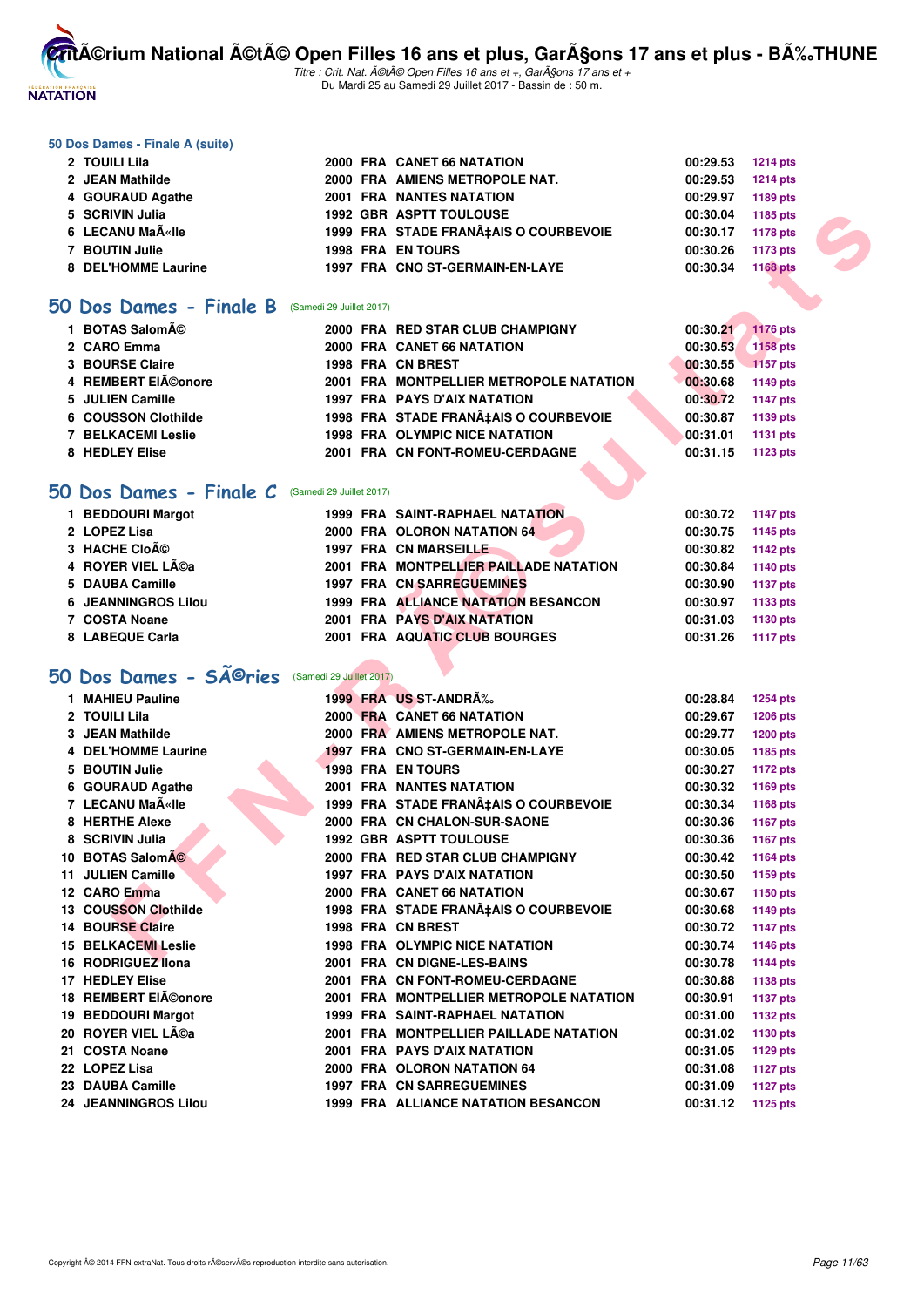

Titre : Crit. Nat. A©tA© Open Filles 16 ans et +, GarA§ons 17 ans et + Du Mardi 25 au Samedi 29 Juillet 2017 - Bassin de : 50 m.

#### **50 Dos Dames - Séries (suite)**

| 25 LABEQUE Carla      | 2001 | <b>FRA AQUATIC CLUB BOURGES</b>     | 00:31.17 | 1122 pts        |
|-----------------------|------|-------------------------------------|----------|-----------------|
| 26 HACHE Cloé         |      | 1997 FRA CN MARSEILLE               | 00:31.27 | 1117 pts        |
| 27 MOUNIER Camille    |      | <b>1999 FRA DAUPHINS FIRMINY</b>    | 00:31.28 | 1116 pts        |
| 28 NEMBRINI Lisa      |      | 2000 FRA ASPTT MARSEILLE            | 00:31.33 | 1113 pts        |
| 29 DEACAL Mallaury    |      | 2001 FRA CN VAL DE FENSCH SER‰MANGE | 00:31.35 | 1112 $pts$      |
| 30 ALMEIDA Léana      |      | <b>2001 FRA ES MASSY NATATION</b>   | 00:31.40 | 1110 pts        |
| 31 DUGUE Lucile       |      | 2001 FRA DAUPHINS OBERNAI           | 00:31.41 | 1109 pts        |
| 32 CHAPELET Jeanne    |      | 2000 FRA OLYMPIC NICE NATATION      | 00:31.45 | <b>1107 pts</b> |
| 33 NAFFAH Marie       |      | 2000 FRA SU AGEN                    | 00:31.63 | 1097 pts        |
| 34 COSTES Loriane     |      | 2000 FRA NOGENT NATATION 94         | 00:31.65 | <b>1096 pts</b> |
| 35 BLIN Marie         | 1999 | FRA CLUB DES NAGEURS DE PARIS       | 00:31.75 | <b>1091 pts</b> |
| 36 FLEURENT Zelie     | 2001 | FRA ENFANTS DU RHÂ"NE VALENCE       | 00:32.22 | <b>1065 pts</b> |
| 37 BOUQUEREL Blandine |      | 2001 FRA AMIENS METROPOLE NAT.      | 00:32.91 | <b>1029 pts</b> |

#### [100 Dos Dames - Finale A](http://www.ffnatation.fr/webffn/resultats.php?idact=nat&go=epr&idcpt=47487&idepr=12) (Jeudi 27 Juillet 2017)

|           | 28 NEMBRINI Lisa                                       |                         | 2000 FRA ASPTT MARSEILLE                      |              | 00:31.33<br><b>1113 pts</b>                                               |  |
|-----------|--------------------------------------------------------|-------------------------|-----------------------------------------------|--------------|---------------------------------------------------------------------------|--|
|           | 29 DEACAL Mallaury                                     |                         | 2001 FRA CN VAL DE FENSCH SERĉMANGE           |              | <b>1112 pts</b><br>00:31.35                                               |  |
|           | 30 ALMEIDA Léana                                       |                         | <b>2001 FRA ES MASSY NATATION</b>             |              | 00:31.40<br>1110 pts                                                      |  |
|           | 31 DUGUE Lucile                                        |                         | 2001 FRA DAUPHINS OBERNAI                     |              | 1109 pts<br>00:31.41                                                      |  |
|           | 32 CHAPELET Jeanne                                     |                         | 2000 FRA OLYMPIC NICE NATATION                |              | 00:31.45<br><b>1107 pts</b>                                               |  |
|           | 33 NAFFAH Marie                                        |                         | 2000 FRA SU AGEN                              |              | <b>1097 pts</b><br>00:31.63                                               |  |
|           | 34 COSTES Loriane                                      |                         | 2000 FRA NOGENT NATATION 94                   |              | 00:31.65<br><b>1096 pts</b>                                               |  |
|           | 35 BLIN Marie                                          |                         | 1999 FRA CLUB DES NAGEURS DE PARIS            |              | 00:31.75<br><b>1091 pts</b>                                               |  |
|           | <b>36 FLEURENT Zelie</b>                               |                         | 2001 FRA ENFANTS DU RHA"NE VALENCE            |              | 00:32.22<br><b>1065 pts</b>                                               |  |
|           | 37 BOUQUEREL Blandine                                  |                         | 2001 FRA AMIENS METROPOLE NAT.                |              | 00:32.91<br>1029 pts                                                      |  |
|           |                                                        |                         |                                               |              |                                                                           |  |
|           |                                                        |                         |                                               |              |                                                                           |  |
|           | <b>00 Dos Dames - Finale A</b> (Jeudi 27 Juillet 2017) |                         |                                               |              |                                                                           |  |
|           | 1 MAHIEU Pauline                                       |                         | 1999 FRA US ST-ANDRA%                         |              | 01:00.65<br><b>1282 pts</b>                                               |  |
|           | 2 BOURSE Claire                                        |                         | 1998 FRA CN BREST                             | 50 m: 29.63  | $(29.63)$ 100 m : 1:00.65 $(31.02)$<br>01:03.62                           |  |
|           |                                                        |                         |                                               | 50 m : 31.25 | 1198 pts<br>$(31.25)$ 100 m : 1:03.62 $(32.37)$                           |  |
|           | 3 DEL'HOMME Laurine                                    |                         | 1997 FRA CNO ST-GERMAIN-EN-LAYE               |              | 01:03.78<br>1193 pts                                                      |  |
|           |                                                        |                         |                                               | 50 m: 31.11  | $(31.11)$ 100 m : 1:03.78 $(32.67)$                                       |  |
|           | 4 BEDDOURI Margot                                      |                         | <b>1999 FRA SAINT-RAPHAEL NATATION</b>        |              | 01:04.34<br>1178 pts                                                      |  |
|           | 5 BOTAS Salomé                                         |                         | 2000 FRA RED STAR CLUB CHAMPIGNY              |              | 50 m: 31.45 (31.45) 100 m: 1:04.34 (32.89)<br>01:04.46<br>1175 pts        |  |
|           |                                                        |                         |                                               |              | 50 m: 31.03 (31.03) 100 m: 1:04.46 (33.43)                                |  |
|           | 6 TOUILI Lila                                          |                         | 2000 FRA CANET 66 NATATION                    |              | 01:04.89<br>1163 pts                                                      |  |
|           | 7 CARO Emma                                            |                         | 2000 FRA CANET 66 NATATION                    | 50 m : 31.33 | $(31.33)$ 100 m : 1:04.89 $(33.56)$                                       |  |
|           |                                                        |                         |                                               |              | 01:05.08<br>1158 pts<br>50 m: 31.41 (31.41) 100 m: 1:05.08 (33.67)        |  |
|           | 8 JEAN Mathilde                                        |                         | 2000 FRA AMIENS METROPOLE NAT.                |              | 01:05.95<br>1134 pts                                                      |  |
|           |                                                        |                         |                                               |              | 50 m: 32.06 (32.06) 100 m: 1:05.95 (33.89)                                |  |
| <b>OO</b> | Dos Dames - Finale B                                   | (Jeudi 27 Juillet 2017) |                                               |              |                                                                           |  |
|           |                                                        |                         |                                               |              |                                                                           |  |
|           | 1 REMBERT EIéonore                                     |                         | <b>2001 FRAMONTPELLIER METROPOLE NATATION</b> |              | 01:05.17<br>1155 pts                                                      |  |
|           | 2 GOURAUD Agathe                                       |                         | <b>2001 FRA NANTES NATATION</b>               |              | 50 m: 31.46 (31.46) 100 m: 1:05.17 (33.71)<br>01:05.27<br>1153 pts        |  |
|           |                                                        |                         |                                               | 50 m: 31.24  | $(31.24)$ 100 m : 1:05.27 $(34.03)$                                       |  |
|           | 3 TOPOLANSKI Anna                                      |                         | 1998 FRA RACING CLUB DE FRANCE WP             |              | 01:05.28<br>1152 pts                                                      |  |
|           |                                                        |                         |                                               |              | 50 m: 31.98 (31.98) 100 m: 1:05.28 (33.30)                                |  |
|           | 4 JULIEN Camille                                       |                         | <b>1997 FRA PAYS D'AIX NATATION</b>           |              | 01:05.87<br>1136 pts<br>50 m: 31.56 (31.56) 100 m: 1:05.87 (34.31)        |  |
|           | <b>5 BONNET Eva</b>                                    |                         | 2000 BEL DENAIN NAT. PORTE DU HAINAUT         |              | 01:05.94<br>1134 pts                                                      |  |
|           |                                                        |                         |                                               | 50 m : 31.87 | $(31.87)$ 100 m : 1:05.94 $(34.07)$                                       |  |
|           | 6 COUSSON Clothilde                                    |                         | 1998 FRA STADE FRANA‡AIS O COURBEVOIE         |              | 01:06.00<br>1133 pts                                                      |  |
|           | 7 LECANU Ma«lle                                        |                         | 1999 FRA STADE FRANÇAIS O COURBEVOIE          |              | 50 m: 31.99 (31.99) 100 m: 1:06.00 (34.01)<br>01:06.37<br><b>1123 pts</b> |  |
|           |                                                        |                         |                                               |              | 50 m: 31.78 (31.78) 100 m: 1:06.37 (34.59)                                |  |
|           | 8 LOPEZ Lisa                                           |                         | 2000 FRA OLORON NATATION 64                   |              | 01:07.84<br>1084 pts                                                      |  |
|           |                                                        |                         |                                               |              | 50 m: 32.65 (32.65) 100 m: 1:07.84 (35.19)                                |  |
|           | <b>00 Dos Dames - Finale C</b> (Jeudi 27 Juillet 2017) |                         |                                               |              |                                                                           |  |
|           |                                                        |                         |                                               |              |                                                                           |  |
|           | 1 OUENNICHE Rim                                        |                         | <b>1999 TUN AMIENS METROPOLE NAT.</b>         |              | 01:04.35<br><b>1178 pts</b>                                               |  |
|           | 2 HEDLEY Elise                                         |                         | 2001 FRA CN FONT-ROMEU-CERDAGNE               |              | 50 m: 31.54 (31.54) 100 m: 1:04.35 (32.81)<br>01:05.62<br>1143 pts        |  |
|           |                                                        |                         |                                               |              |                                                                           |  |

## **[100 Dos Dames - Finale B](http://www.ffnatation.fr/webffn/resultats.php?idact=nat&go=epr&idcpt=47487&idepr=12)** (Jeudi 27 Juillet 2017)

| 1 REMBERT EIéonore                   | 2001 FRA MONTPELLIER METROPOLE NATATION |                  | 01:05.17 | 1155 pts                                                 |
|--------------------------------------|-----------------------------------------|------------------|----------|----------------------------------------------------------|
| 2 GOURAUD Agathe                     | <b>2001 FRA NANTES NATATION</b>         | $50 m$ : $31.46$ | 01:05.27 | $(31.46)$ 100 m : 1:05.17 $(33.71)$<br>1153 pts          |
| 3 TOPOLANSKI Anna                    | 1998 FRA RACING CLUB DE FRANCE WP       |                  | 01:05.28 | 50 m : 31.24 (31.24) 100 m : 1:05.27 (34.03)<br>1152 pts |
| 4 JULIEN Camille                     | <b>1997 FRA PAYS D'AIX NATATION</b>     | 50 m : 31.98     | 01:05.87 | $(31.98)$ 100 m : 1:05.28 $(33.30)$<br>1136 pts          |
| 5 BONNET Eva                         | 2000 BEL DENAIN NAT. PORTE DU HAINAUT   | $50 m$ : $31.56$ |          | $(31.56)$ 100 m : 1:05.87 $(34.31)$<br>01:05.94 1134 pts |
| 6 COUSSON Clothilde                  | 1998 FRA STADE FRANA‡AIS O COURBEVOIE   |                  | 01:06.00 | 50 m: 31.87 (31.87) 100 m: 1:05.94 (34.07)<br>1133 pts   |
| 7 LECANU MaëIle                      | 1999 FRA STADE FRANÇAIS O COURBEVOIE    | 50 m: 31.99      | 01:06.37 | $(31.99)$ 100 m : 1:06.00 $(34.01)$<br>1123 $pts$        |
| 8 LOPEZ Lisa                         | 2000 FRA OLORON NATATION 64             | 50 m: 31.78      | 01:07.84 | $(31.78)$ 100 m : 1:06.37 $(34.59)$<br>1084 pts          |
| <b><i>Contract Contract Ave.</i></b> |                                         |                  |          | 50 m: 32.65 (32.65) 100 m: 1:07.84 (35.19)               |

## [100 Dos Dames - Finale C](http://www.ffnatation.fr/webffn/resultats.php?idact=nat&go=epr&idcpt=47487&idepr=12) (Jeudi 27 Juillet 2017)

| 1 OUENNICHE Rim           | <b>1999 TUN AMIENS METROPOLE NAT.</b> |                        | 01:04.35<br>1178 pts                    |
|---------------------------|---------------------------------------|------------------------|-----------------------------------------|
|                           |                                       |                        | 50 m: 31.54 (31.54) 100 m: 1:04.35 (32. |
| 2 HEDLEY Elise            | 2001 FRA CN FONT-ROMEU-CERDAGNE       |                        | 01:05.62<br>1143 pts                    |
|                           |                                       |                        | 50 m: 31.40 (31.40) 100 m: 1:05.62 (34. |
| 3 CARA Axelle             | 1997 FRA CN ANTIBES                   |                        | 01:05.91<br>1135 pts                    |
|                           |                                       | $50 \text{ m}$ : 31.84 | $(31.84)$ 100 m : 1:05.91 $(34.$        |
| 4 COSTA Noane             | 2001 FRA PAYS D'AIX NATATION          |                        | 01:06.16<br>1128 pts                    |
|                           |                                       |                        | 50 m: 31.95 (31.95) 100 m: 1:06.16 (34. |
| <b>5 BELKACEMI Leslie</b> | <b>1998 FRA OLYMPIC NICE NATATION</b> |                        | 1117 pts<br>01:06.57                    |
|                           |                                       | 50 m: 31.50            | $(31.50)$ 100 m : 1:06.57 (35.          |
| 6 BROSSIER Alizée         | 2000 FRA TOULON VAR NATATION          |                        | 01:06.92<br>1108 pts                    |
|                           |                                       | $50 \text{ m}$ : 32.49 | $(32.49)$ 100 m : 1.06.92 $(34.$        |
| 7 BLIN Marie              | 1999 FRA CLUB DES NAGEURS DE PARIS    |                        | 01:07.11<br>1103 pts                    |
|                           |                                       |                        |                                         |

|          |       | 01:04.35          | 1178 pts            |
|----------|-------|-------------------|---------------------|
| 50 m :   | 31.54 | $(31.54) 100 m$ : | $1:04.35$ $(32.81)$ |
|          |       | 01:05.62          | 1143 pts            |
| $50 m$ : | 31.40 | $(31.40)$ 100 m : | 1:05.62 (34.22)     |
|          |       | 01:05.91          | 1135 pts            |
| $50 m$ : | 31.84 | $(31.84) 100 m$ : | 1:05.91 (34.07)     |
|          |       |                   | 01:06.16 1128 pts   |
| $50 m$ : | 31.95 | $(31.95)$ 100 m : | $1:06.16$ $(34.21)$ |
|          |       | 01:06.57          | 1117 pts            |
| $50 m$ : | 31.50 | $(31.50)$ 100 m : | 1:06.57 (35.07)     |
|          |       | 01:06.92          | 1108 pts            |
| $50 m$ : | 32.49 | $(32.49)$ 100 m : | $1:06.92$ $(34.43)$ |
|          |       | 01:07.11          | 1103 pts            |
| 50 m :   | 32.80 | $(32.80)$ 100 m : | $1:07.11$ $(34.31)$ |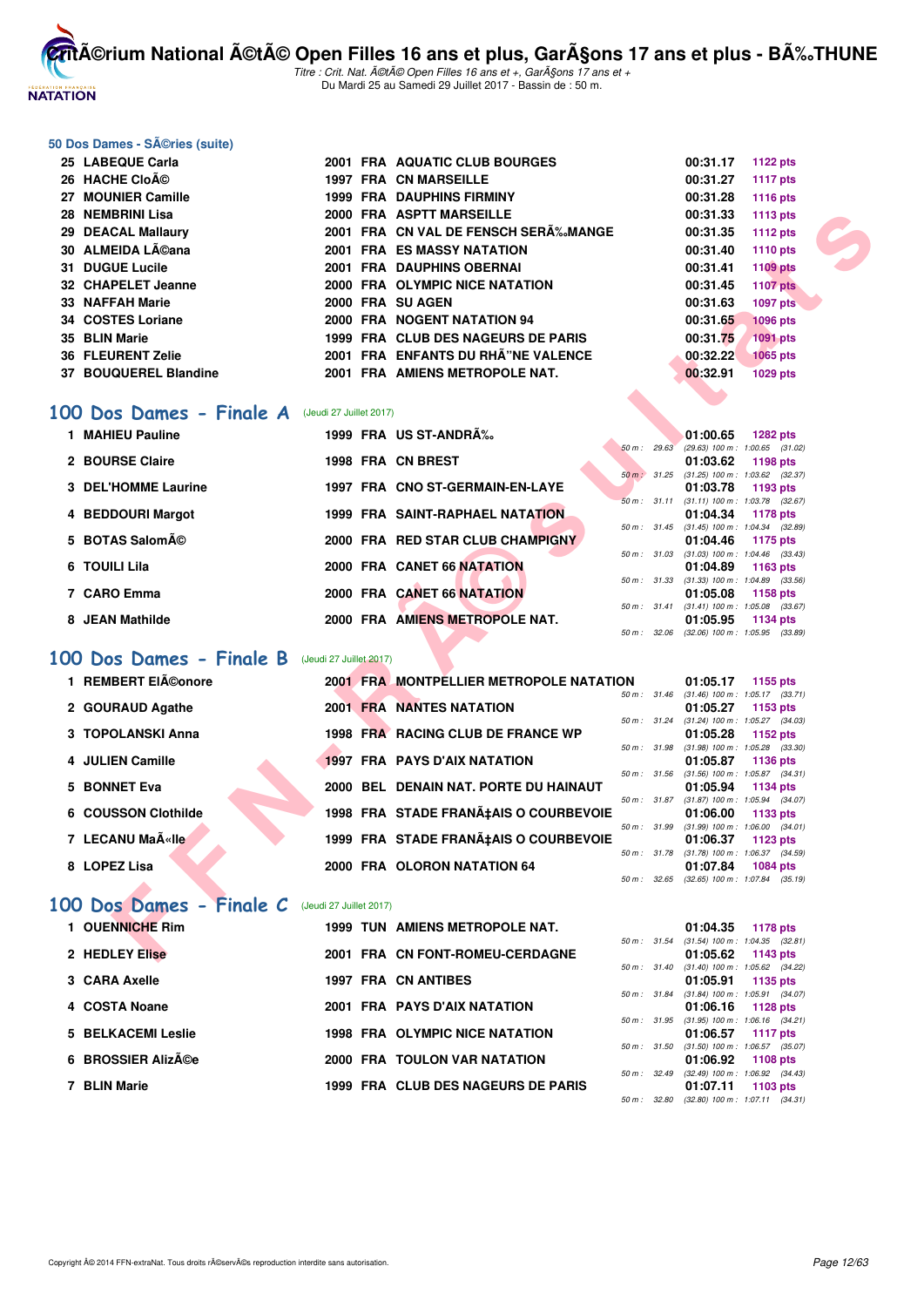Titre : Crit. Nat. A©tA© Open Filles 16 ans et +, GarA§ons 17 ans et + Du Mardi 25 au Samedi 29 Juillet 2017 - Bassin de : 50 m.

#### **100 Dos Dames - Finale C (suite)**

**NATATION** 

8 DEACAL Mallaury 2001 FRA CN VAL DE FENSCH SERÄ%MANGE

**01:07.50** 1093 pts<br>50 m : 32.52 (32.52) 100 m : 1:07.50 (34.98)

# 100 Dos Dames - SÃ<sup>@</sup>ries (Jeudi 27 Juillet 2017)

| 1 MAHIEU Pauline            |  | 1999 FRA US ST-ANDRÉ                    |                  | 01:02.41<br><b>1232 pts</b>                                          |
|-----------------------------|--|-----------------------------------------|------------------|----------------------------------------------------------------------|
| 2 BOURSE Claire             |  | 1998 FRA CN BREST                       |                  | 50 m: 30.43 (30.43) 100 m: 1:02.41 (31.98)<br>01:03.87<br>1191 pts   |
| 3 DEL'HOMME Laurine         |  | 1997 FRA CNO ST-GERMAIN-EN-LAYE         | 50 m: 31.34      | $(31.34)$ 100 m : 1:03.87 $(32.53)$<br>01:04.56<br><b>1172 pts</b>   |
| 4 TOUILI Lila               |  | 2000 FRA CANET 66 NATATION              |                  | 50 m: 31.45 (31.45) 100 m: 1:04.56 (33.11)<br>01:04.87<br>1163 pts   |
|                             |  |                                         |                  | 50 m: 31.54 (31.54) 100 m: 1:04.87 (33.33)                           |
| 5 BEDDOURI Margot           |  | <b>1999 FRA SAINT-RAPHAEL NATATION</b>  |                  | 01:04.94<br>1162 pts<br>50 m : 31.75 (31.75) 100 m : 1:04.94 (33.19) |
| 5 BOTAS Salomé              |  | 2000 FRA RED STAR CLUB CHAMPIGNY        |                  | 01:04.94<br>$1162$ pts<br>50 m: 31.28 (31.28) 100 m: 1:04.94 (33.66) |
| 7 CARO Emma                 |  | 2000 FRA CANET 66 NATATION              |                  | 01:05.19<br>1155 pts                                                 |
| 8 JEAN Mathilde             |  | 2000 FRA AMIENS METROPOLE NAT.          | 50 m : 31.64     | $(31.64)$ 100 m : 1:05.19 $(33.55)$<br>01:05.45<br>1148 pts          |
| 9 GOURAUD Agathe            |  | 2001 FRA NANTES NATATION                | 50 m : 31.22     | $(31.22)$ 100 m : 1:05.45 $(34.23)$<br>01:05.49<br><b>1147 pts</b>   |
| 10 TOPOLANSKI Anna          |  | 1998 FRA RACING CLUB DE FRANCE WP       | 50 m: 31.61      | $(31.61)$ 100 m : 1:05.49 $(33.88)$<br>01:05.54<br>1145 pts          |
| 11 JULIEN Camille           |  | 1997 FRA PAYS D'AIX NATATION            | 50 m : 32.52     | $(32.52)$ 100 m : 1:05.54 $(33.02)$<br>01:05.59                      |
|                             |  |                                         | 50 m : 31.98     | 1144 pts<br>$(31.98)$ 100 m : 1:05.59 $(33.61)$                      |
| <b>12 COUSSON Clothilde</b> |  | 1998 FRA STADE FRANA‡AIS O COURBEVOIE   |                  | 01:06.01<br>1133 pts<br>50 m : 31.85 (31.85) 100 m : 1:06.01 (34.16) |
| 13 REMBERT EIA©onore        |  | 2001 FRA MONTPELLIER METROPOLE NATATION | 50 m: 32.04      | 01:06.21<br><b>1127 pts</b><br>$(32.04)$ 100 m : 1:06.21 $(34.17)$   |
| 14 CORMIER Alexane          |  | 1999 FRA AQUATIC CLUB BOURGES           |                  | 01:06.24<br>1126 pts                                                 |
| 14 BONNET Eva               |  | 2000 BEL DENAIN NAT. PORTE DU HAINAUT   | 50 m: 32.41      | $(32.41)$ 100 m : 1:06.24 $(33.83)$<br>01:06.24<br><b>1126 pts</b>   |
| 16 RODRIGUEZ IIona          |  | 2001 FRA CN DIGNE-LES-BAINS             | 50 m: 31.91      | $(31.91)$ 100 m : 1:06.24 $(34.33)$<br>01:06.28<br>1125 pts          |
|                             |  |                                         | 50 m : 32.31     | $(32.31)$ 100 m : 1:06.28 $(33.97)$                                  |
| 17 LECANU MaA«lle           |  | 1999 FRA STADE FRANA‡AIS O COURBEVOIE   |                  | 01:06.40<br>1122 pts<br>50 m: 31.88 (31.88) 100 m: 1:06.40 (34.52)   |
| <b>18 OUENNICHE Rim</b>     |  | <b>1999 TUN AMIENS METROPOLE NAT.</b>   |                  | 01:06.49<br>1120 pts<br>50 m: 32.10 (32.10) 100 m: 1:06.49 (34.39)   |
| 19 LOPEZ Lisa               |  | 2000 FRA OLORON NATATION 64             |                  | 01:06.60<br><b>1117 pts</b>                                          |
| 20 BROSSIER AlizA©e         |  | 2000 FRA TOULON VAR NATATION            | 50 m: 31.62      | $(31.62)$ 100 m : 1:06.60 $(34.98)$<br>01:06.86<br><b>1110 pts</b>   |
| 21 HEDLEY Elise             |  | <b>2001 FRA CN FONT-ROMEU-CERDAGNE</b>  | $50 m$ : $32.43$ | $(32.43)$ 100 m : 1:06.86 $(34.43)$<br>01:06.99<br>1106 pts          |
| 22 COSTA Noane              |  | 2001 FRA PAYS D'AIX NATATION            | 50 m: 32.26      | (32.26) 100 m: 1:06.99 (34.73)<br>01:07.02<br>1105 pts               |
|                             |  |                                         |                  | 50 m: 32.55 (32.55) 100 m: 1:07.02 (34.47)                           |
| 23 BELKACEMI Leslie         |  | <b>1998 FRA OLYMPIC NICE NATATION</b>   | 50 m : 31.94     | 01:07.03<br>1105 pts<br>$(31.94)$ 100 m : 1:07.03 $(35.09)$          |
| 24 DEACAL Mallaury          |  | 2001 FRA CN VAL DE FENSCH SERA %MANGE   | 50 m : 32.61     | 01:07.06<br>1104 pts<br>$(32.61)$ 100 m : 1:07.06 $(34.45)$          |
| 25 CARA Axelle              |  | 1997 FRA CN ANTIBES                     |                  | 01:07.10<br>1103 pts                                                 |
| 25 BANKY Jacqueline         |  | 1996 LUX LUXEMBOURG                     | 50 m : 31.94     | $(31.94)$ 100 m : 1:07.10 $(35.16)$<br>01:07.10<br>1103 pts          |
| 27 BLIN Marie               |  | 1999 FRA CLUB DES NAGEURS DE PARIS      |                  | 50 m: 32.07 (32.07) 100 m: 1:07.10 (35.03)<br>01:07.27<br>1099 pts   |
| 27 KOENIG Camille           |  | 2001 MRI MULHOUSE ON                    | 50 m : 32.48     | (32.48) 100 m : 1:07.27 (34.79)<br>01:07.27<br>1099 pts              |
|                             |  |                                         |                  | 50 m: 33.06 (33.06) 100 m: 1:07.27 (34.21)                           |
| 29 POTHET Lola              |  | 2000 FRA DAUPHINS D'ANNECY              | 50 m : 32.83     | 01:07.28<br>1099 pts<br>(32.83) 100 m: 1:07.28 (34.45)               |
| <b>30 DUGUE Lucile</b>      |  | 2001 FRA DAUPHINS OBERNAI               |                  | 01:07.32<br>1097 pts<br>50 m: 32.86 (32.86) 100 m: 1:07.32 (34.46)   |
| 31 NEMBRINI Lisa            |  | 2000 FRA ASPTT MARSEILLE                |                  | 01:07.54<br>1092 pts                                                 |
| 32 LABEQUE Carla            |  | 2001 FRA AQUATIC CLUB BOURGES           | 50 m : 33.12     | (33.12) 100 m : 1:07.54 (34.42)<br>01:07.69<br>1088 pts              |
| 33 PARKER Lena              |  | 2001 FRA STADE FRANA‡AIS O COURBEVOIE   | 50 m: 32.32      | (32.32) 100 m: 1:07.69 (35.37)<br>01:07.94<br>1081 pts               |
| 34 DEPAUW Carla             |  | <b>1999 FRA DUNKERQUE NATATION</b>      | 50 m : 33.39     | (33.39) 100 m: 1:07.94 (34.55)<br>01:08.10<br><b>1077 pts</b>        |
|                             |  |                                         |                  | 50 m: 33.05 (33.05) 100 m: 1:08.10 (35.05)                           |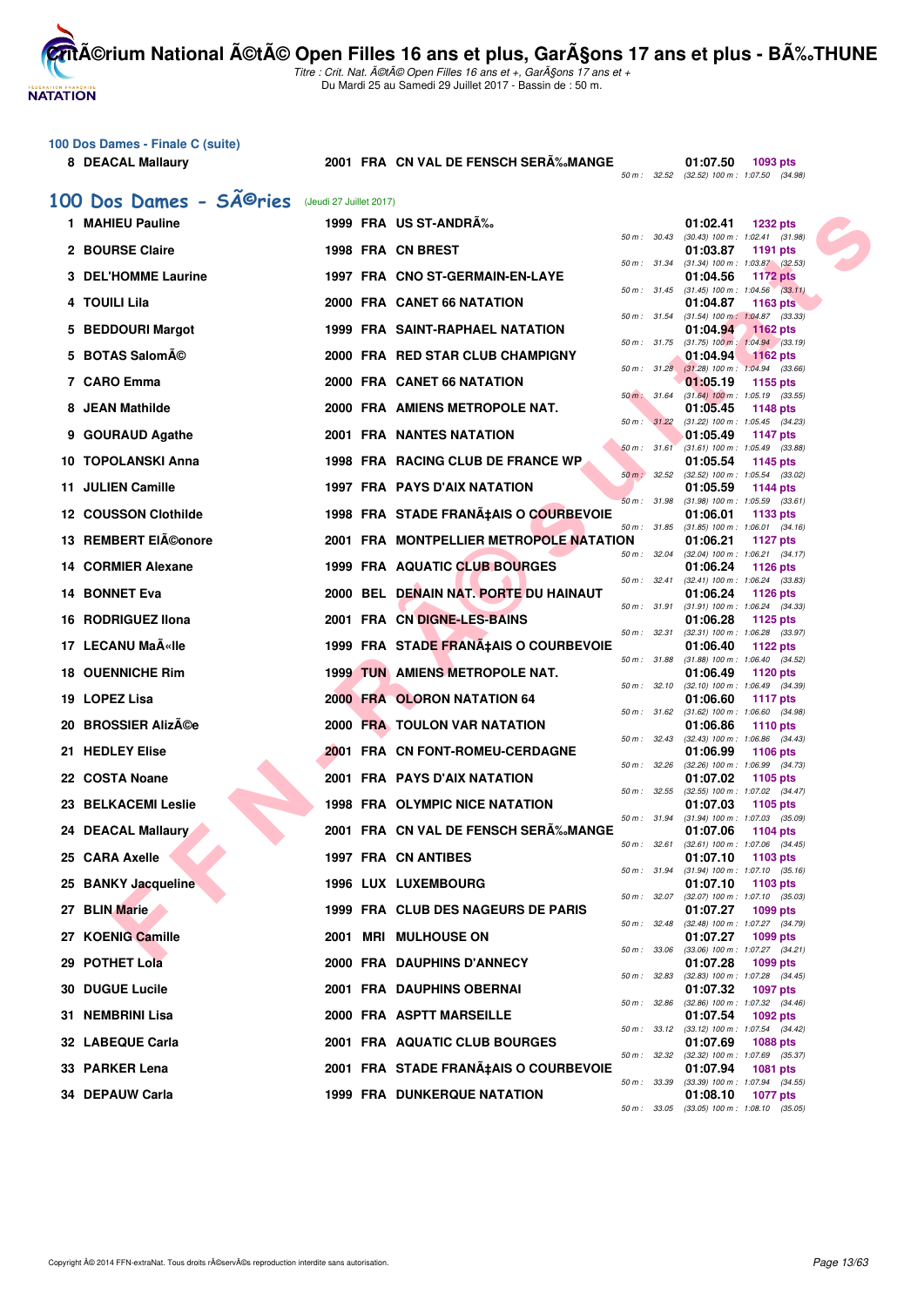

Titre : Crit. Nat. A©tA© Open Filles 16 ans et +, GarA§ons 17 ans et + Du Mardi 25 au Samedi 29 Juillet 2017 - Bassin de : 50 m.

#### 100 Dos Dames - Séries (suite)

| 35 BATOT Manon              |  | 2000 FRA CNO ST-GERMAIN-EN-LAYE        |                  | 01:08.12                                        | <b>1076 pts</b> |  |
|-----------------------------|--|----------------------------------------|------------------|-------------------------------------------------|-----------------|--|
|                             |  |                                        | 50 m: 33.01      | $(33.01)$ 100 m : 1:08.12 $(35.11)$             |                 |  |
| <b>36 LEQUIEN Constance</b> |  | 2000 FRA ST-AMAND NAT PORTE DU HAINAUT |                  | 01:08.29                                        | 1072 pts        |  |
|                             |  |                                        | 50 m : 33.34     | $(33.34)$ 100 m : 1.08.29 $(34.95)$             |                 |  |
| 37 BAQUET Rosanna           |  | 1999 FRA U.S CRETEIL NATATION          |                  | 01:08.31                                        | 1071 pts        |  |
|                             |  |                                        | 50 m: 33.31      | $(33.31)$ 100 m : 1:08.31 $(35.00)$             |                 |  |
| <b>38 BUGGENHOUT Niki</b>   |  | 2000 BEL DENAIN NAT. PORTE DU HAINAUT  |                  | 01:08.68                                        | 1062 $pts$      |  |
|                             |  |                                        | $50 m$ : $33.54$ | $(33.54)$ 100 m : 1:08.68 $(35.14)$             |                 |  |
| 39 FAVE Anna                |  | 2000 FRA CN BREST                      |                  | 01:09.28                                        | $1046$ pts      |  |
|                             |  | 2001 FRA U.S CRETEIL NATATION          | $50 m$ : $34.13$ | $(34.13)$ 100 m : 1:09.28 $(35.15)$             |                 |  |
| <b>40 SOMMIER Elodie</b>    |  |                                        | 50 m: 33.83      | 01:09.56<br>$(33.83)$ 100 m : 1:09.56 $(35.73)$ | 1039 pts        |  |
| 41 CHAPELET Jeanne          |  | 2000 FRA OLYMPIC NICE NATATION         |                  | 01:12.29                                        | 970 pts         |  |
|                             |  |                                        | $50 m$ : $33.77$ | $(33.77)$ 100 m : 1:12.29 $(38.52)$             |                 |  |
| 42 ROULET Anaelle           |  | 1996 FRA LA ROCHE-SUR-YON NATATION     |                  | 01:12.65                                        | 961 pts         |  |
|                             |  |                                        | 50 m: 35.33      | $(35.33)$ 100 m : 1:12.65 $(37.32)$             |                 |  |
| --- SCRIVIN Julia           |  | <b>1992 GBR ASPTT TOULOUSE</b>         |                  | <b>DNS</b> dec                                  |                 |  |
|                             |  |                                        |                  |                                                 |                 |  |
| --- HERTHE Alexe            |  | 2000 FRA CN CHALON-SUR-SAONE           |                  | <b>DNS</b> dec                                  |                 |  |

#### [200 Dos Dames - Finale A](http://www.ffnatation.fr/webffn/resultats.php?idact=nat&go=epr&idcpt=47487&idepr=13) **(Mardi 25 Juillet 2017**)

| 1 MAHIEU Pauline    |  | 1999 FRA US ST-ANDRÉ                                                                                                                                                            | 02:12.31 | $1256$ pts                                                                               |
|---------------------|--|---------------------------------------------------------------------------------------------------------------------------------------------------------------------------------|----------|------------------------------------------------------------------------------------------|
| 2 DUHAMEL Cyrielle  |  | 50 m: 31.80 (31.80) 100 m: 1:05.73 (33.93) 150 m: 1:39.75<br>2000 FRA STADE B‰THUNE P‰LICAN CLUB.                                                                               | 02:15.07 | $(34.02)$ 200 m : 2:12.31 $(32.56)$<br>1216 $pts$                                        |
| 3 BOURSE Claire     |  | (32.55) 100 m : 1:06.40 (33.85) 150 m : 1:40.95<br>50 m : 32.55<br>1998 FRA CN BREST<br>50 m : 32.16 (32.16) 100 m : 1:06.46 (34.30) 150 m : 1:41.48                            | 02:16.81 | $(34.55)$ 200 m : 2:15.07 $(34.12)$<br>1192 $pts$<br>$(35.02)$ 200 m : 2:16.81 $(35.33)$ |
| 4 COUSSON Clothilde |  | 1998 FRA STADE FRANA‡AIS O COURBEVOIE<br>50 m : 32.39 (32.39) 100 m : 1:07.05 (34.66) 150 m : 1:43.14                                                                           | 02:19.81 | 1151 $pts$<br>$(36.09)$ 200 m : 2:19.81 $(36.67)$                                        |
| 5 LEQUIEN Constance |  | 2000 FRA ST-AMAND NAT PORTE DU HAINAUT                                                                                                                                          | 02:20.13 | 1146 pts                                                                                 |
| 6 BEDDOURI Margot   |  | 50 m : 33.12 (33.12) 100 m : 1:08.40 (35.28) 150 m : 1:44.60<br>1999 FRA SAINT-RAPHAEL NATATION<br>$(35.68)$ 150 m : 1:44.52<br>50 m : 32.56 (32.56) 100 m : 1:08.24            | 02:20.68 | $(36.20)$ 200 m : 2:20.13 $(35.53)$<br>1139 pts<br>$(36.28)$ 200 m : 2:20.68 $(36.16)$   |
| 7 FAVE Anna         |  | 2000 FRA CN BREST                                                                                                                                                               | 02:22.14 | 1119 pts                                                                                 |
| 8 TOUILI Lila       |  | (33.32) 100 m : 1:09.30<br>(35.98) 150 m : 1:45.73<br>50 m: 33.32<br>2000 FRA CANET 66 NATATION<br>(36.32) 150 m : 1:46.48<br>(32.73) 100 m : 1:09.05<br>$50 \text{ m}$ : 32.73 | 02:22.29 | $(36.43)$ 200 m : 2:22.14 $(36.41)$<br>1117 $pts$<br>$(37.43)$ 200 m : 2:22.29 $(35.81)$ |

#### **[200 Dos Dames - Finale B](http://www.ffnatation.fr/webffn/resultats.php?idact=nat&go=epr&idcpt=47487&idepr=13)** (Mardi 25 Juillet 2017)

| 37 BAQUET Rosanna                                      | 1999 FRA U.S CRETEIL NATATION                                                                                                                    | 01:08.31<br><b>1071 pts</b>                                         |
|--------------------------------------------------------|--------------------------------------------------------------------------------------------------------------------------------------------------|---------------------------------------------------------------------|
| 38 BUGGENHOUT Niki                                     | 50 m: 33.31<br>2000 BEL DENAIN NAT. PORTE DU HAINAUT                                                                                             | $(33.31)$ 100 m : 1:08.31 $(35.00)$<br>01:08.68<br>1062 pts         |
| 39 FAVE Anna                                           | 50 m : 33.54<br>2000 FRA CN BREST                                                                                                                | $(33.54)$ 100 m : 1:08.68 $(35.14)$<br>01:09.28<br><b>1046 pts</b>  |
| <b>40 SOMMIER Elodie</b>                               | 50 m: 34.13<br>2001 FRA U.S CRETEIL NATATION                                                                                                     | $(34.13)$ 100 m : 1:09.28 $(35.15)$<br>01:09.56<br><b>1039 pts</b>  |
|                                                        | 50 m: 33.83                                                                                                                                      | $(33.83)$ 100 m : 1:09.56 $(35.73)$                                 |
| 41 CHAPELET Jeanne                                     | 2000 FRA OLYMPIC NICE NATATION                                                                                                                   | 01:12.29<br>970 pts<br>50 m: 33.77 (33.77) 100 m: 1:12.29 (38.52)   |
| 42 ROULET Anaelle                                      | 1996 FRA LA ROCHE-SUR-YON NATATION                                                                                                               | 01:12.65<br>961 pts<br>50 m : 35.33 (35.33) 100 m : 1:12.65 (37.32) |
| --- SCRIVIN Julia                                      | <b>1992 GBR ASPTT TOULOUSE</b>                                                                                                                   | <b>DNS</b> dec                                                      |
| --- HERTHE Alexe                                       | 2000 FRA CN CHALON-SUR-SAONE                                                                                                                     | <b>DNS</b> dec                                                      |
| <b>00 Dos Dames - Finale A</b> (Mardi 25 Juillet 2017) |                                                                                                                                                  |                                                                     |
| 1 MAHIEU Pauline                                       | 1999 FRA US ST-ANDRA%                                                                                                                            | 02:12.31<br>1256 pts                                                |
|                                                        | 50 m: 31.80 (31.80) 100 m: 1:05.73 (33.93) 150 m: 1:39.75 (34.02) 200 m: 2:12.31 (32.56)                                                         |                                                                     |
| 2 DUHAMEL Cyrielle                                     | 2000 FRA STADE BĉTHUNE PĉLICAN CLUB<br>$\sim$ $\sim$<br>50 m: 32.55 (32.55) 100 m: 1:06.40 (33.85) 150 m: 1:40.95 (34.55) 200 m: 2:15.07 (34.12) | 02:15.07<br>1216 pts                                                |
| <b>3 BOURSE Claire</b>                                 | 1998 FRA CN BREST                                                                                                                                | 02:16.81<br>1192 pts                                                |
|                                                        | 50 m: 32.16 (32.16) 100 m: 1:06.46 (34.30) 150 m: 1:41.48 (35.02) 200 m: 2:16.81 (35.33)                                                         |                                                                     |
| 4 COUSSON Clothilde                                    | 1998 FRA STADE FRANA‡AIS O COURBEVOIE                                                                                                            | 02:19.81<br><b>1151 pts</b>                                         |
| <b>5 LEQUIEN Constance</b>                             | 50 m: 32.39 (32.39) 100 m: 1:07.05 (34.66) 150 m: 1:43.14 (36.09) 200 m: 2:19.81 (36.67)<br>2000 FRA ST-AMAND NAT PORTE DU HAINAUT               | 02:20.13<br>1146 pts                                                |
|                                                        | 50 m: 33.12 (33.12) 100 m: 1:08.40 (35.28) 150 m: 1:44.60 (36.20) 200 m: 2:20.13 (35.53)                                                         |                                                                     |
| 6 BEDDOURI Margot                                      | 1999 FRA SAINT-RAPHAEL NATATION                                                                                                                  | 02:20.68<br>1139 pts                                                |
| 7 FAVE Anna                                            | 50 m: 32.56 (32.56) 100 m: 1:08.24 (35.68) 150 m: 1:44.52 (36.28) 200 m: 2:20.68 (36.16)                                                         |                                                                     |
|                                                        | 2000 FRA CN BREST<br>50 m: 33.32 (33.32) 100 m: 1:09.30 (35.98) 150 m: 1:45.73 (36.43) 200 m: 2:22.14 (36.41)                                    | 02:22.14<br>1119 pts                                                |
| 8 TOUILI Lila                                          | 2000 FRA CANET 66 NATATION                                                                                                                       | 02:22.29<br><b>1117 pts</b>                                         |
|                                                        | 50 m: 32.73 (32.73) 100 m: 1:09.05 (36.32) 150 m: 1:46.48 (37.43) 200 m: 2:22.29 (35.81)                                                         |                                                                     |
| <b>00 Dos Dames - Finale B</b> (Mardi 25 Juillet 2017) |                                                                                                                                                  |                                                                     |
| 1 SCRIVIN Julia                                        | <b>1992 GBR ASPTT TOULOUSE</b>                                                                                                                   | 02:18.09 1174 pts                                                   |
|                                                        | 50 m: 32.32 (32.32) 100 m: 1:07.66 (35.34)<br>$150 m$ : ---                                                                                      | 200 m: 2:18.09 (1:10.43)                                            |
| 2 CORMIER Alexane                                      | 1999 FRA AQUATIC CLUB BOURGES<br>50 m: 33.38 (33.38) 100 m: 1:08.80 (35.42)<br>$150 m : -$                                                       | 02:20.42<br>1142 pts<br>200 m: 2:20.42 (1:11.62)                    |
| 3 REMBERT EIéonore                                     | 2001 FRA MONTPELLIER METROPOLE NATATION                                                                                                          | 02:20.44<br>1142 pts                                                |
|                                                        | 50 m: 33.46 (33.46) 100 m: 1:09.04 (35.58)<br>$150 m : -$                                                                                        | 200 m: 2:20.44 (1:11.40)                                            |
| 4 PETIT Romane                                         | <b>1999 FRA OLYMPIC NICE NATATION</b><br>50 m: 33.54 (33.54) 100 m: 1:08.93 (35.39)<br>$150 m : -$                                               | 02:20.79<br>1137 pts<br>200 m: 2:20.79 (1:11.86)                    |
| 5 MARCHAND Juliette                                    | 2001 FRA CN NIORT                                                                                                                                | 02:22.79<br><b>1110 pts</b>                                         |
|                                                        | 50 m: 34.11 (34.11) 100 m: 1:10.22 (36.11)<br>$150 m : -$                                                                                        | 200 m: 2:22.79 (1:12.57)                                            |
| 6 HEDLEY Elise                                         | 2001 FRA CN FONT-ROMEU-CERDAGNE                                                                                                                  | 02:23.08<br>1106 pts                                                |
| 7 DEPAUW Carla                                         | 50 m: 32.86 (32.86) 100 m: 1:09.46 (36.60) 150 m: 1:46.69 (37.23) 200 m: 2:23.08 (36.39)<br><b>1999 FRA DUNKERQUE NATATION</b>                   | 02:23.84<br><b>1096 pts</b>                                         |
|                                                        | 50 m: 33.05 (33.05) 100 m: 1:09.45 (36.40)<br>$150 m: -$                                                                                         | 200 m: 2:23.84 (1:14.39)                                            |
| 8 COSTA Noane                                          | 2001 FRA PAYS D'AIX NATATION                                                                                                                     | 02:25.70<br>1071 pts                                                |
|                                                        | 50 m: 33.26 (33.26) 100 m: 1:09.73 (36.47)<br>$150 m : -$                                                                                        | 200 m: 2:25.70 (1:15.97)                                            |
| 00 Dos Dames - Finale C (Mardi 25 Juillet 2017)        |                                                                                                                                                  |                                                                     |
| 1 BOTAS Salomé                                         |                                                                                                                                                  |                                                                     |
|                                                        | 2000 FRA RED STAR CLUB CHAMPIGNY<br>50 m; 31.99 (31.99) 100 m; 1:07.59 (35.60) 150 m; 1:44.26 (36.67) 200 m; 2:22.18 (37.92)                     | 02:22.18 1118 pts                                                   |

#### [200 Dos Dames - Finale C](http://www.ffnatation.fr/webffn/resultats.php?idact=nat&go=epr&idcpt=47487&idepr=13) (Mardi 25 Juillet 2017)

| 1 BOTAS Salomé     |  | 2000 FRA RED STAR CLUB CHAMPIGNY                          |                           | 02:22.18 | 1118 $pts$                          |
|--------------------|--|-----------------------------------------------------------|---------------------------|----------|-------------------------------------|
|                    |  | 50 m: 31.99 (31.99) 100 m: 1:07.59                        | $(35.60)$ 150 m : 1:44.26 |          | (36.67) 200 m : 2:22.18 (37.92      |
| 2 BANKY Jacqueline |  | <b>1996 LUX LUXEMBOURG</b>                                |                           |          | $02:22.36$ 1116 pts                 |
|                    |  | 50 m: 33.57 (33.57) 100 m: 1:08.80 (35.23) 150 m: 1:45.53 |                           |          | $(36.73)$ 200 m : 2:22.36 $(36.83)$ |
| 3 BATOT Manon      |  | 2000 FRA CNO ST-GERMAIN-EN-LAYE                           |                           | 02:23.20 | 1105 pts                            |
|                    |  | 50 m: 34.07 (34.07) 100 m: 1:11.13 (37.06) 150 m: 1:48.07 |                           |          | $(36.94)$ 200 m : 2:23.20 $(35.13)$ |
| 4 BAQUET Rosanna   |  | 1999 FRA U.S CRETEIL NATATION                             |                           | 02:23.68 | 1098 pts                            |
|                    |  | 50 m: 34.19 (34.19) 100 m: 1:09.88 (35.69) 150 m: 1:46.97 |                           |          | $(37.09)$ 200 m : 2:23.68 $(36.71)$ |
| 5 BROSSIER Alizée  |  | <b>2000 FRA TOULON VAR NATATION</b>                       |                           |          | $02:24.11$ 1093 pts                 |
|                    |  | 50 m: 33.17 (33.17) 100 m: 1:08.98                        | (35.81) 150 m : 1:46.17   |          | $(37.19)$ 200 m : 2:24.11 $(37.94)$ |
| 6 NEMBRINI Lisa    |  | 2000 FRA ASPTT MARSEILLE                                  |                           | 02:24.72 | 1084 pts                            |
|                    |  | 50 m: 34.86 (34.86) 100 m: 1:11.79                        | (36.93) 150 m : 1:49.44   |          | (37.65) 200 m : 2:24.72 (35.28      |
| 7 BESNARD Auriane  |  | 2001 FRA CHARTRES METROPOLE NAT                           |                           | 02:25.20 | 1078 pts                            |
|                    |  | 50 m: 34.40 (34.40) 100 m: 1:10.91                        | (36.51) 150 m : 1:48.37   |          | $(37.46)$ 200 m : 2:25.20 $(36.83)$ |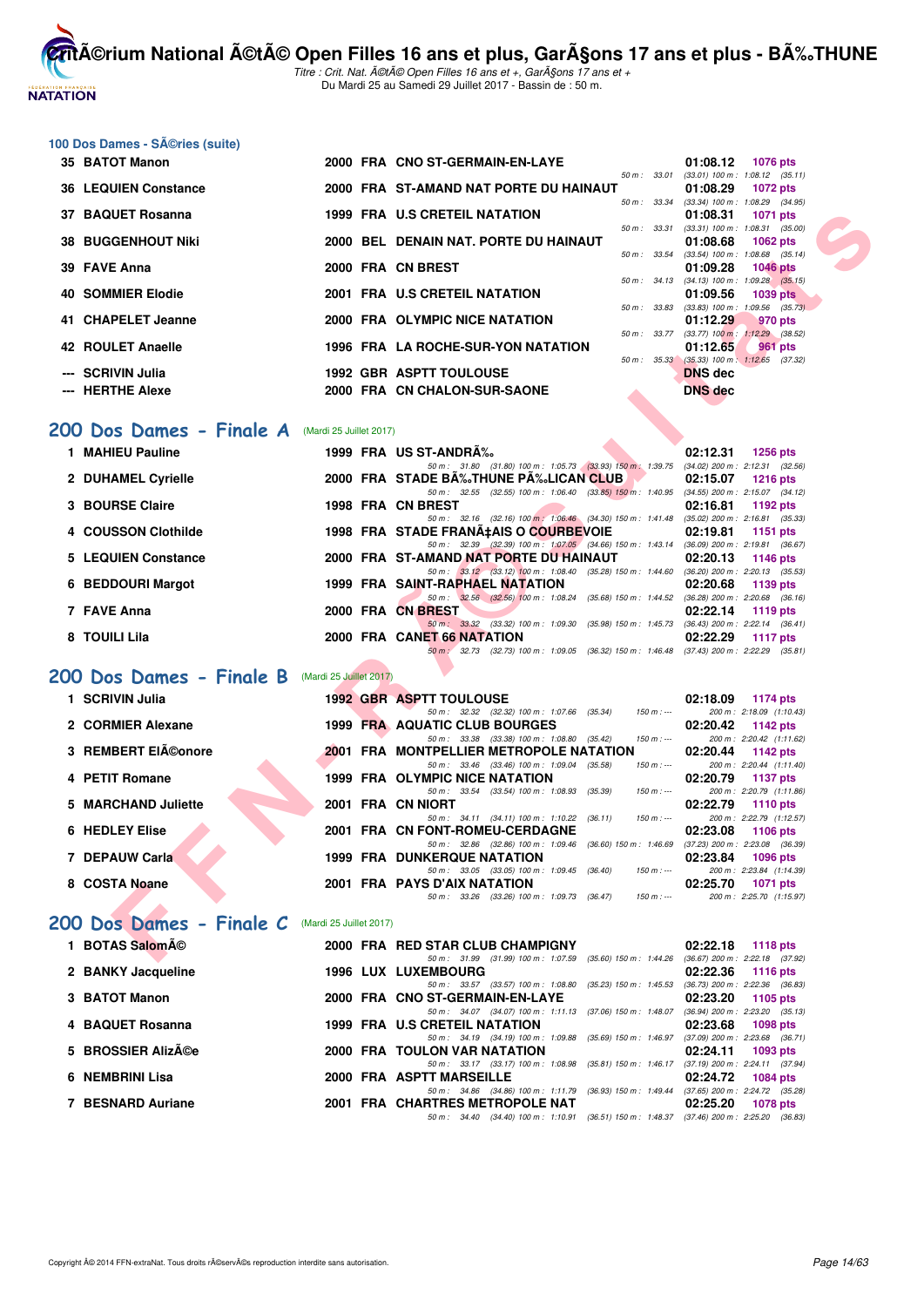Titre : Crit. Nat. A©tA© Open Filles 16 ans et +, GarA§ons 17 ans et + Du Mardi 25 au Samedi 29 Juillet 2017 - Bassin de : 50 m.

|  | 200 Dos Dames - Finale C (suite) |  |  |  |  |
|--|----------------------------------|--|--|--|--|
|--|----------------------------------|--|--|--|--|

**NATATION** 

8 DEACAL Mallaury **2001 FRA CN VAL DE FENSCH SERA** 200 Dos Dames - SÃ<sup>©</sup>rie

| 2001 FRA CN VAL DE FENSCH SERÉMANGE | 02:25.61 1073 pts |                                                                                              |  |  |
|-------------------------------------|-------------------|----------------------------------------------------------------------------------------------|--|--|
|                                     |                   | 50 m : 33.07 (33.07) 100 m : 1:10.24 (37.17) 150 m : 1:48.14 (37.90) 200 m : 2:25.61 (37.47) |  |  |

| <b>DOS DAMES - SAUPIES</b> (Mardi 25 Juillet 2017) |  |                                                                                                                                       |          |                                             |
|----------------------------------------------------|--|---------------------------------------------------------------------------------------------------------------------------------------|----------|---------------------------------------------|
| 1 MAHIEU Pauline                                   |  | 1999 FRA US ST-ANDRA%                                                                                                                 | 02:14.44 | 1225 pts                                    |
| 2 DUHAMEL Cyrielle                                 |  | 50 m: 30.61 (30.61) 100 m: 1:04.23 (33.62) 150 m: 1:38.67 (34.44) 200 m: 2:14.44 (35.77)<br>2000 FRA STADE BA‰THUNE PA‰LICAN CLUB     | 02:14.67 | 1222 pts                                    |
| 3 BOURSE Claire                                    |  | 50 m: 32.62 (32.62) 100 m: 1:06.31 (33.69) 150 m: 1:40.33 (34.02) 200 m: 2:14.67 (34.34)<br>1998 FRA CN BREST                         | 02:16.47 | <b>1197 pts</b>                             |
|                                                    |  | 50 m: 31.74 (31.74) 100 m: 1:05.31 (33.57) 150 m: 1:40.07 (34.76) 200 m: 2:16.47 (36.40)                                              |          |                                             |
| 4 COUSSON Clothilde                                |  | 1998 FRA STADE FRANA‡AIS O COURBEVOIE<br>50 m: 32.47 (32.47) 100 m: 1:06.96 (34.49) 150 m: 1:42.75 (35.79) 200 m: 2:19.19 (36.44)     | 02:19.19 | 1159 pts                                    |
| 5 BEDDOURI Margot                                  |  | 1999 FRA SAINT-RAPHAEL NATATION<br>50 m: 33.35 (33.35) 100 m: 1:09.13 (35.78) 150 m: 1:44.98 (35.85) 200 m: 2:19.91 (34.93)           | 02:19.91 | 1149 pts                                    |
| <b>6 LEQUIEN Constance</b>                         |  | 2000 FRA ST-AMAND NAT PORTE DU HAINAUT                                                                                                | 02:20.93 | $\sim$ 1135 pts                             |
| 7 FAVE Anna                                        |  | 50 m: 33.01 (33.01) 100 m: 1:08.38 (35.37) 150 m: 1:44.37 (35.99) 200 m: 2:20.93 (36.56)<br>2000 FRA CN BREST                         | 02:21.08 | 1133 pts                                    |
| 8 TOUILI Lila                                      |  | 50 m: 33.11 (33.11) 100 m: 1:08.84 (35.73) 150 m: 1:45.24 (36.40) 200 m: 2:21.08 (35.84)<br>2000 FRA CANET 66 NATATION                | 02:21.58 | 1127 pts                                    |
| 9 PETIT Romane                                     |  | 50 m: 32.30 (32.30) 100 m: 1:08.35 (36.05) 150 m: 1:45.61 (37.26) 200 m: 2:21.58 (35.97)<br>1999 FRA OLYMPIC NICE NATATION            | 02:21.78 | 1124 pts                                    |
|                                                    |  | 50 m: 33.59 (33.59) 100 m: 1:09.57 (35.98) 150 m: 1:46.20 (36.63) 200 m: 2:21.78 (35.58)                                              |          |                                             |
| 10 REMBERT EIA©onore                               |  | 2001 FRA MONTPELLIER METROPOLE NATATION<br>50 m: 32.84 (32.84) 100 m: 1:08.68 (35.84) 150 m: 1:44.74 (36.06) 200 m: 2:21.86 (37.12)   | 02:21.86 | 1123 pts                                    |
| 11 SCRIVIN Julia                                   |  | <b>1992 GBR ASPTT TOULOUSE</b><br>50 m: 32.86 (32.86) 100 m: 1:08.93 (36.07) 150 m: 1:45.48 (36.55) 200 m: 2:22.03 (36.55)            | 02:22.03 | 1120 pts                                    |
| 12 CORMIER Alexane                                 |  | 1999 FRA AQUATIC CLUB BOURGES                                                                                                         | 02:22.16 | 1119 pts                                    |
| 13 DEPAUW Carla                                    |  | 50 m: 33.79 (33.79) 100 m: 1:09.45 (35.66) 150 m: 1:46.02 (36.57) 200 m: 2:22.16 (36.14)<br><b>1999 FRA DUNKERQUE NATATION</b>        | 02:23.61 | 1099 pts                                    |
| 14 COSTA Noane                                     |  | 50 m: 32.98 (32.98) 100 m: 1:09.34 (36.36) 150 m: 1:46.92 (37.58) 200 m: 2:23.61 (36.69)<br><b>2001 FRA PAYS D'AIX NATATION</b>       | 02:23.78 | <b>1097 pts</b>                             |
|                                                    |  | 50 m: 33.37 (33.37) 100 m: 1:09.96 (36.59) 150 m: 1:47.32 (37.36) 200 m: 2:23.78 (36.46)                                              |          |                                             |
| 15 HEDLEY Elise                                    |  | 2001 FRA CN FONT-ROMEU-CERDAGNE<br>50 m: 32.94 (32.94) 100 m: 1.09.80 (36.86) 150 m: 1.47.64 (37.84) 200 m: 2:23.99 (36.35)           | 02:23.99 | <b>1094 pts</b>                             |
| 16 MARCHAND Juliette                               |  | 2001 FRA CN NIORT<br>50 m : 34.53 (34.53) 100 m : 1:10.54 (36.01) 150 m : 1:47.82 (37.28) 200 m : 2:24.03 (36.21)                     | 02:24.03 | 1094 pts                                    |
| 17 BROSSIER AlizA©e                                |  | <b>2000 FRA TOULON VAR NATATION</b>                                                                                                   | 02:24.25 | 1091 pts                                    |
| 18 NEMBRINI Lisa                                   |  | 50 m : 33.90 (33.90) 100 m : 1:09.70 (35.80) 150 m : 1:46.96 (37.26) 200 m : 2:24.25 (37.29)<br>2000 FRA ASPTT MARSEILLE              | 02:24.26 | 1091 pts                                    |
| 19 BOTAS SalomA©                                   |  | 50 m: 35.33 (35.33) 100 m: 1:11.35 (36.02) 150 m: 1:48.05 (36.70) 200 m: 2:24.26 (36.21)<br>2000 FRA RED STAR CLUB CHAMPIGNY          | 02:24.62 | <b>1086 pts</b>                             |
|                                                    |  | 50 m: 31.75 (31.75) 100 m: 1:07.60 (35.85) 150 m: 1:45.04 (37.44) 200 m: 2:24.62 (39.58)                                              |          |                                             |
| 20 BANKY Jacqueline                                |  | <b>1996 LUX LUXEMBOURG</b><br>50 m: 33.47 (33.47) 100 m: 1:09.67 (36.20) 150 m: 1:47.37 (37.70) 200 m: 2:25.11 (37.74)                | 02:25.11 | 1079 pts                                    |
| 21 BATOT Manon                                     |  | 2000 FRA CNO ST-GERMAIN-EN-LAYE<br>50 m: 33.83 (33.83) 100 m: 1:11.22 (37.39) 150 m: 1:48.61                                          | 02:25.19 | 1078 pts<br>(37.39) 200 m : 2:25.19 (36.58) |
| 22 BAQUET Rosanna                                  |  | 1999 FRA U.S CRETEIL NATATION<br>50 m: 33.88 (33.88) 100 m: 1:10.83 (36.95) 150 m: 1:47.89 (37.06) 200 m: 2:25.47 (37.58)             | 02:25.47 | 1075 pts                                    |
| 23 KOENIG Camille                                  |  | 2001 MRI MULHOUSE ON                                                                                                                  | 02:25.53 | 1074 pts                                    |
| 24 DEACAL Mallaury                                 |  | 50 m: 35.59 (35.59) 100 m: 1:12.70 (37.11) 150 m: 1:50.68 (37.98) 200 m: 2:25.53 (34.85)<br>2001 FRA CN VAL DE FENSCH SERA‰MANGE      | 02:26.16 | 1065 pts                                    |
| 25 BESNARD Auriane                                 |  | 50 m: 33.89 (33.89) 100 m: 1:11.31 (37.42) 150 m: 1:49.49 (38.18) 200 m: 2:26.16 (36.67)<br>2001 FRA CHARTRES METROPOLE NAT           | 02:26.38 | 1063 pts                                    |
|                                                    |  | 50 m: 34.29 (34.29) 100 m: 1:11.20 (36.91) 150 m: 1:48.89 (37.69) 200 m: 2:26.38 (37.49)                                              |          |                                             |
| 26 POTHET Lola                                     |  | 2000 FRA DAUPHINS D'ANNECY<br>50 m: 34.33 (34.33) 100 m: 1:11.65 (37.32) 150 m: 1:49.38 (37.73) 200 m: 2:26.93 (37.55)                | 02:26.93 | 1055 pts                                    |
| 27 DREANO Sarah                                    |  | 2000 FRA UN PLOA∢RMEL<br>50 m: 34.43 (34.43) 100 m: 1:11.67 (37.24) 150 m: 1:49.49 (37.82) 200 m: 2:27.09 (37.60)                     |          | 02:27.09 1053 pts                           |
| 28 CARA Axelle                                     |  | 1997 FRA CN ANTIBES                                                                                                                   | 02:28.00 | <b>1041 pts</b>                             |
| 29 PARKER Lena                                     |  | 50 m : 33.76 (33.76) 100 m : 1:10.40 (36.64) 150 m : 1:48.56 (38.16) 200 m : 2:28.00 (39.44)<br>2001 FRA STADE FRANA‡AIS O COURBEVOIE | 02:28.76 | <b>1031 pts</b>                             |
| 30 GOURAUD Agathe                                  |  | 50 m: 34.72 (34.72) 100 m: 1:12.43 (37.71) 150 m: 1:50.62 (38.19) 200 m: 2:28.76 (38.14)<br>2001 FRA NANTES NATATION                  | 02:29.41 | 1023 pts                                    |
|                                                    |  | 50 m: 34.85 (34.85) 100 m: 1:12.33 (37.48) 150 m: 1:50.42 (38.09) 200 m: 2:29.41 (38.99)                                              |          |                                             |
| 31 PIERRON Marie                                   |  | 2001 FRA TCN CHAMPIGNEULLES<br>50 m : 35.01 (35.01) 100 m : 1:12.51 (37.50) 150 m : 1:51.45 (38.94) 200 m : 2:29.72 (38.27)           | 02:29.72 | 1019 pts                                    |
| <b>32 GAILLARD Marie</b>                           |  | 2000 FRA RILLIEUX NATATION<br>50 m: 34.92 (34.92) 100 m: 1:12.80 (37.88) 150 m: 1:52.00 (39.20) 200 m: 2:29.96 (37.96)                | 02:29.96 | <b>1016 pts</b>                             |
| 33 LABEQUE Carla                                   |  | 2001 FRA AQUATIC CLUB BOURGES                                                                                                         | 02:30.14 | 1014 pts                                    |
| <b>34 SOMMIER Elodie</b>                           |  | 50 m: 34.53 (34.53) 100 m: 1:12.07 (37.54) 150 m: 1:51.31 (39.24) 200 m: 2:30.14 (38.83)<br>2001 FRA U.S CRETEIL NATATION             | 02:30.44 | <b>1010 pts</b>                             |
|                                                    |  | 50 m: 34.57 (34.57) 100 m: 1:11.89 (37.32) 150 m: 1:51.02 (39.13) 200 m: 2:30.44 (39.42)                                              |          |                                             |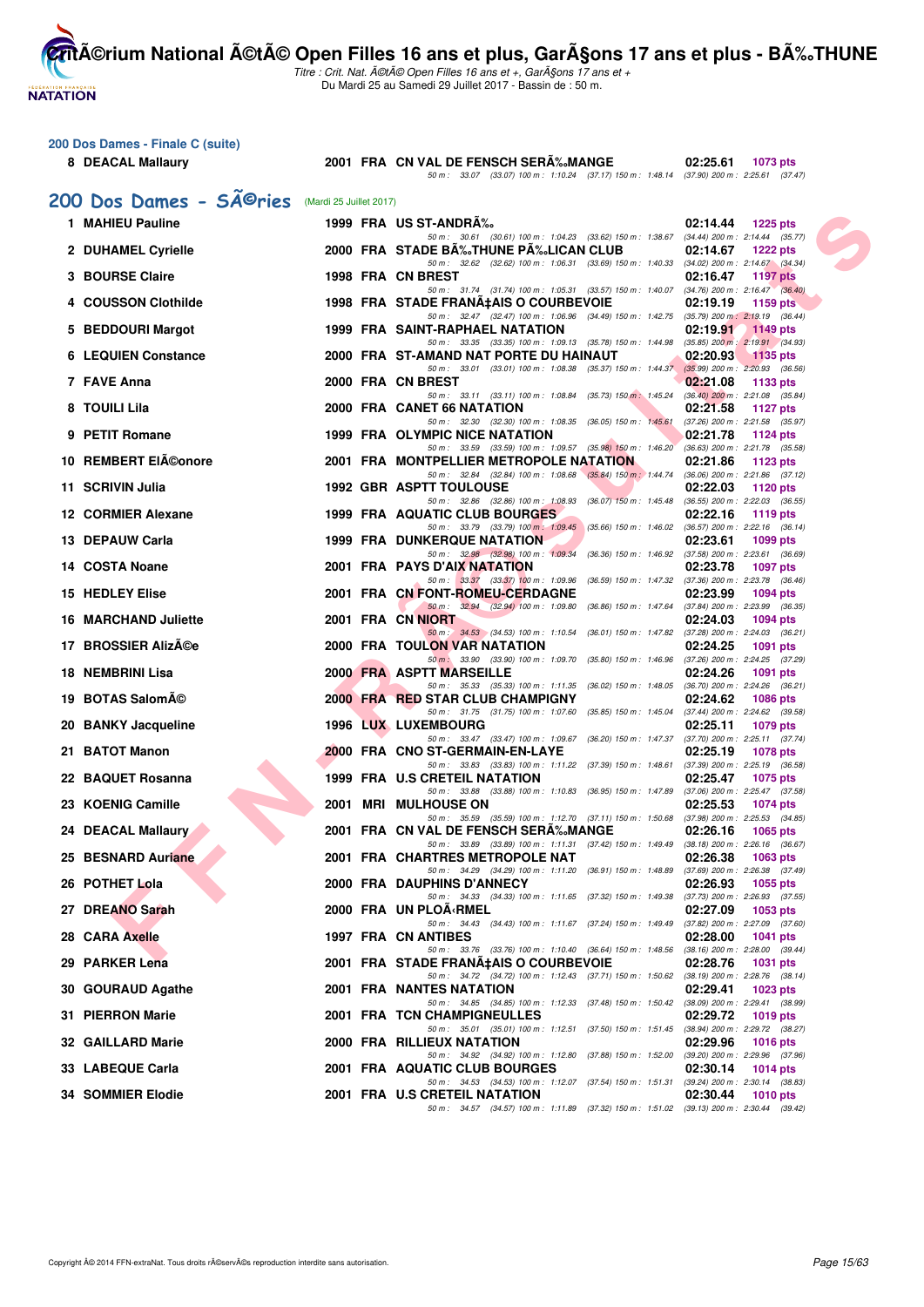**NATATION** 

**CritA©rium National A©tA© Open Filles 16 ans et plus, GarA§ons 17 ans et plus - BA%.THUNE** 

| 200 Dos Dames - SA©ries (suite) |                            |                                                                                                                                     |          |                 |
|---------------------------------|----------------------------|-------------------------------------------------------------------------------------------------------------------------------------|----------|-----------------|
| 35 REMY Elora                   |                            | 2000 FRA CHARLEVILLE-MÉZIÃ^RES NATATION<br>50 m: 36.21 (36.21) 100 m: 1:14.63 (38.42) 150 m: 1:53.21 (38.58) 200 m: 2:31.99 (38.78) | 02:31.99 | 990 pts         |
|                                 |                            |                                                                                                                                     |          |                 |
| 50 Brasse Dames - Finale A      | (Mercredi 26 Juillet 2017) |                                                                                                                                     |          |                 |
| 1 GALLEGO Solà ne               |                            | <b>1995 FRA DAUPHINS TOULOUSE OEC</b>                                                                                               | 00:32.65 | <b>1225 pts</b> |
| 2 GRENOUILLAT Alexia            |                            | 2000 FRA FOS NATATION                                                                                                               | 00:32.88 | <b>1212 pts</b> |
| <b>3 LE HENAFF Laurie</b>       |                            | <b>2001 FRA LES NAGEURS BIGOUDENS</b>                                                                                               | 00:32.92 | <b>1210 pts</b> |
| 4 CHARRO AnaÃ <sup>-</sup> s    |                            | 1998 FRA ES VITRY                                                                                                                   | 00:32.96 | <b>1208 pts</b> |
| 5 DRHOUIN Emma                  |                            | <b>1999 FRA ASPTT TOULOUSE</b>                                                                                                      | 00:33.07 | <b>1202 pts</b> |
| 6 BASSO-BERT Clara              |                            | 2001 FRA STADE FRANA‡AIS O COURBEVOIE                                                                                               | 00:33.41 | <b>1183 pts</b> |
| 7 MALLET Camille                |                            | 2001 FRA AMIENS METROPOLE NAT.                                                                                                      | 00:33.54 | <b>1176 pts</b> |
| 8 BLANCHARD Morgane             |                            | 1997 FRA OLYMPIC NICE NATATION                                                                                                      | 00:33.85 | <b>1159 pts</b> |
| 50 Brasse Dames - Finale B      | (Mercredi 26 Juillet 2017) |                                                                                                                                     |          |                 |
| 1 BLANCHETIERE Ad le            |                            | 1999 FRA EN CAEN                                                                                                                    | 00:33.41 | 1183 pts        |
| 2 SIMON Charlotte               |                            | <b>1998 FRA ASPTT MONTPELLIER</b>                                                                                                   | 00:33.87 | 1158 pts        |
| 3 VANHAEZEBROUCK Margo          |                            | 1998 FRA OLYMPIC NICE NATATION                                                                                                      | 00:33.94 | <b>1154 pts</b> |
| 4 GAMBLIN Célia                 |                            | 2000 FRA CN CAMBRAI                                                                                                                 | 00:33.99 | 1152 pts        |
| 5 DEVALUEZ Auréane              |                            | 1994 FRA NAUTIC CLUB ALP'38                                                                                                         | 00:34.02 | 1150 pts        |
| <b>6 ROURE CAMBE Romane</b>     |                            | 2000 FRA ASPTT TOULOUSE                                                                                                             | 00:34.04 | 1149 pts        |
| <b>7 FRADIER Camille</b>        |                            | <b>2001 FRA AQUATIC CLUB BOURGES</b>                                                                                                | 00:34.62 | <b>1118 pts</b> |
| 8 EL BARODI Imane               |                            | 2001 FRA AQUA CLUB PONTAULT-ROISSY                                                                                                  | 00:34.69 | <b>1114 pts</b> |
|                                 |                            |                                                                                                                                     |          |                 |
| 50 Brasse Dames - Finale C      | (Mercredi 26 Juillet 2017) |                                                                                                                                     |          |                 |
| 1 GOURAUD Agathe                |                            | 2001 FRA NANTES NATATION                                                                                                            | 00:34.27 | <b>1137 pts</b> |
| 2 MERCIER Jeanne                |                            | 1998 FRA TOULON VAR NATATION                                                                                                        | 00:34.29 | 1136 pts        |
| 3 CONNETABLE Barbara            |                            | 2000 FRA SO ROSNY                                                                                                                   | 00:34.38 | 1131 pts        |
| 4 HERVE Nolwenn                 |                            | 1999 FRA CANET 66 NATATION                                                                                                          | 00:34.40 | <b>1130 pts</b> |
| 5 ARLANDIS Anais                |                            | 1997 FRA OLYMPIC NICE NATATION                                                                                                      | 00:34.46 | <b>1127 pts</b> |
| 6 CAZIER Chloé                  |                            | <b>1998 FRA BEAUVAISIS AQUATIC CLUB</b>                                                                                             | 00:34.51 | <b>1124 pts</b> |
| 7 CUCUMEL Romy                  |                            | 2001 FRA CSM CLAMART                                                                                                                | 00:34.73 | 1112 pts        |
| 7 DAVID MaëIle                  |                            | 2000 FRA JOUÉ NATATION                                                                                                              | 00:34.73 | <b>1112 pts</b> |
| 50 Brasse Dames - SA@ries       |                            | (Mercredi 26 Juillet 2017)                                                                                                          |          |                 |
| 1 CHARRO AnaÄ-s                 |                            | 1998 FRA ES VITRY                                                                                                                   | 00:32.89 | <b>1212 pts</b> |
| 2 GRENOUILLAT Alexia            |                            | 2000 FRA FOS NATATION                                                                                                               | 00:33.02 | <b>1204 pts</b> |
| 3 GALLEGO Sol¨ne                |                            | <b>1995 FRA DAUPHINS TOULOUSE OEC</b>                                                                                               | 00:33.06 | <b>1202 pts</b> |
| 4 DRHOUIN Emma                  |                            | 1999 FRA ASPTT TOULOUSE                                                                                                             | 00:33.19 | 1195 pts        |
| 5 LE HENAFF Laurie              |                            | 2001 FRA LES NAGEURS BIGOUDENS                                                                                                      | 00:33.24 | 1192 pts        |
| 6 BASSO-BERT Clara              |                            | 2001 FRA STADE FRANÇAIS O COURBEVOIE                                                                                                | 00:33.50 | 1178 pts        |
| 7 BLANCHARD Morgane             |                            | 1997 FRA OLYMPIC NICE NATATION                                                                                                      | 00:33.52 | <b>1177 pts</b> |
| 8 MALLET Camille                |                            | 2001 FRA AMIENS METROPOLE NAT.                                                                                                      | 00:33.55 | <b>1175 pts</b> |
| 9 SIMON Charlotte               |                            | 1998 FRA ASPTT MONTPELLIER                                                                                                          | 00:33.67 | <b>1169 pts</b> |
| 10 ROURE CAMBE Romane           |                            | 2000 FRA ASPTT TOULOUSE                                                                                                             | 00:33.73 | <b>1166 pts</b> |
| 11 DEVALUEZ Auréane             |                            | 1994 FRA NAUTIC CLUB ALP'38                                                                                                         | 00:33.75 | 1165 pts        |
| 12 VANHAEZEBROUCK Margo         |                            | <b>1998 FRA OLYMPIC NICE NATATION</b>                                                                                               | 00:33.79 | 1162 pts        |
| 13 BLANCHETIERE Ad¨le           |                            | 1999 FRA EN CAEN                                                                                                                    | 00:33.87 | 1158 pts        |
| 14 GAMBLIN Célia                |                            | 2000 FRA CN CAMBRAI                                                                                                                 | 00:34.03 | <b>1150 pts</b> |
| 15 EL BARODI Imane              |                            | 2001 FRA AQUA CLUB PONTAULT-ROISSY                                                                                                  | 00:34.11 | 1145 pts        |
| 16 FRADIER Camille              |                            | 2001 FRA AQUATIC CLUB BOURGES                                                                                                       | 00:34.18 | <b>1141 pts</b> |
| 17 MERCIER Jeanne               |                            | <b>1998 FRA TOULON VAR NATATION</b>                                                                                                 | 00:34.25 | 1138 pts        |
| 18 CAZIER Chloé                 |                            | <b>1998 FRA BEAUVAISIS AQUATIC CLUB</b>                                                                                             | 00:34.26 | <b>1137 pts</b> |
| 19 GOURAUD Agathe               |                            | 2001 FRA NANTES NATATION                                                                                                            | 00:34.27 | <b>1137 pts</b> |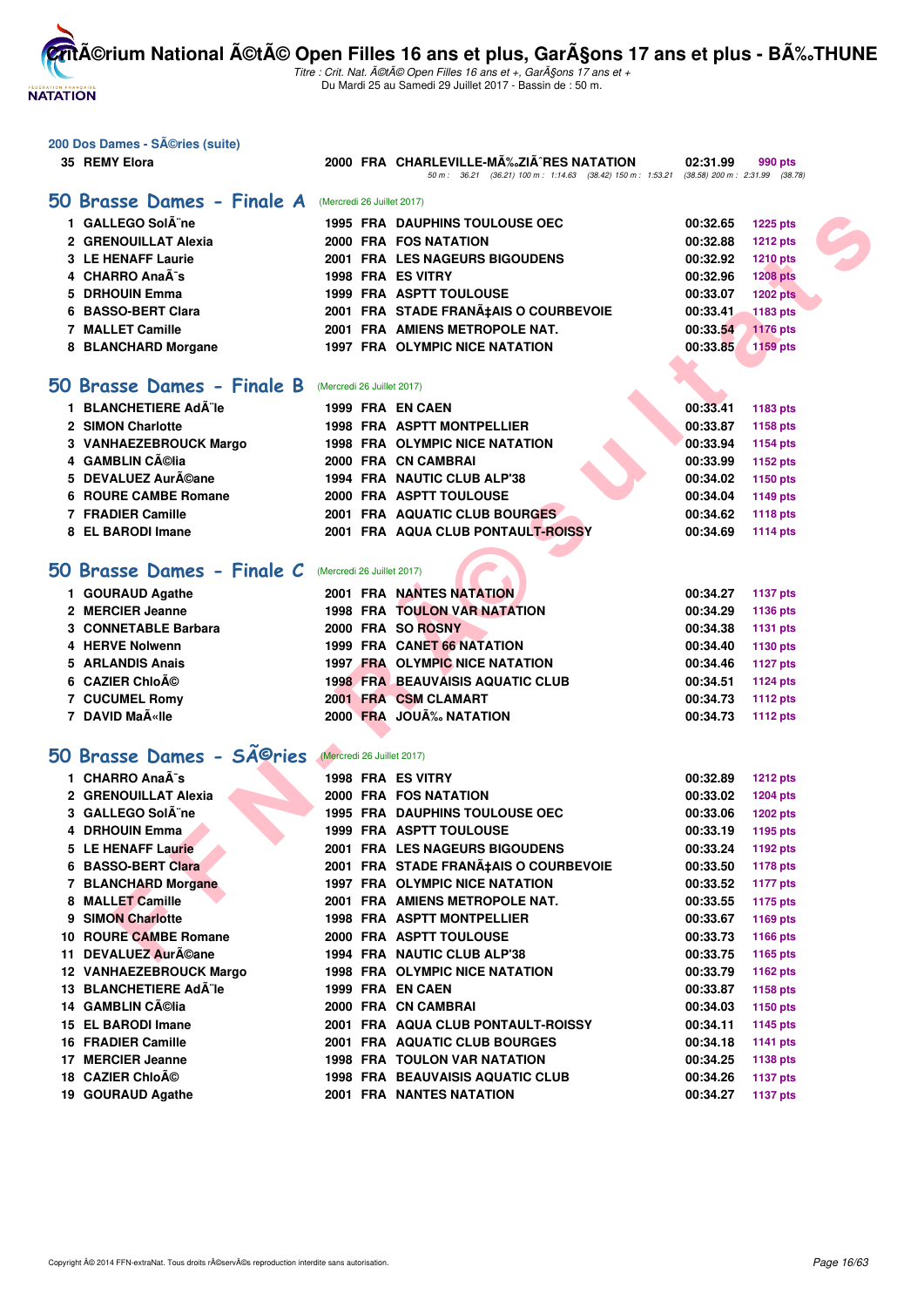

Titre : Crit. Nat. A©tA© Open Filles 16 ans et +, GarA§ons 17 ans et + Du Mardi 25 au Samedi 29 Juillet 2017 - Bassin de : 50 m.

#### **50 Brasse Dames - Séries (suite)**

| 20 ARLANDIS Anais                                         |                         | 1997 FRA OLYMPIC NICE NATATION          |              | 00:34.35 | <b>1132 pts</b>                                               |  |
|-----------------------------------------------------------|-------------------------|-----------------------------------------|--------------|----------|---------------------------------------------------------------|--|
| 21 HERVE Nolwenn                                          |                         | 1999 FRA CANET 66 NATATION              |              | 00:34.42 | 1129 pts                                                      |  |
| 22 CONNETABLE Barbara                                     |                         | 2000 FRA SO ROSNY                       |              | 00:34.45 | <b>1127 pts</b>                                               |  |
| 23 CUCUMEL Romy                                           |                         | 2001 FRA CSM CLAMART                    |              | 00:34.51 | <b>1124 pts</b>                                               |  |
| 23 DAVID MaA«Ile                                          |                         | 2000 FRA JOUA% NATATION                 |              | 00:34.51 | <b>1124 pts</b>                                               |  |
| 25 DEAGE Albane                                           |                         | 2001 FRA CN ANTIBES                     |              | 00:34.55 | 1122 pts                                                      |  |
| 26 BAKHSHAEI Danaelle                                     |                         | <b>2001 FRA LYON NATATION METROPOLE</b> |              | 00:34.63 | <b>1117 pts</b>                                               |  |
| 27 PEYRIEUX Farah                                         |                         | 2000 FRA ST-ETIENNE NATATION            |              | 00:34.74 | <b>1112 pts</b>                                               |  |
| 28 DEL'HOMME Laurine                                      |                         | 1997 FRA CNO ST-GERMAIN-EN-LAYE         |              | 00:34.78 | <b>1110 pts</b>                                               |  |
| 29 RUCK Lena                                              |                         | 2001 FRA CN VIRY-CHÂ, TILLON            |              | 00:34.88 | <b>1104 pts</b>                                               |  |
| 30 JOLLY Lucie                                            |                         | 1994 FRA LYON NATATION METROPOLE        |              | 00:34.92 | 1102 pts                                                      |  |
| <b>30 KAELBEL Mathilde</b>                                |                         | 2001 FRA DAUPHINS OBERNAI               |              | 00:34.92 | <b>1102 pts</b>                                               |  |
| 32 DAUBA Camille                                          |                         | <b>1997 FRA CN SARREGUEMINES</b>        |              | 00:34.96 | 1100 pts                                                      |  |
| 33 MOUTON Magali                                          |                         | <b>1999 FRA SAINT-RAPHAEL NATATION</b>  |              | 00:35.01 | 1097 pts                                                      |  |
| <b>34 FIEF Mathilde</b>                                   |                         | 2001 FRA CN MARSEILLE                   |              | 00:35.20 | 1087 pts                                                      |  |
| <b>34 GRANDJEAN Juline</b>                                |                         | 2001 FRA TROYES ON                      |              | 00:35.20 | <b>1087 pts</b>                                               |  |
| 36 KIPPOLA Claudia                                        |                         | 2001 FIN CN ANTIBES                     |              | 00:35.25 | 1085 pts                                                      |  |
| 37 PERIOU Mathilde                                        |                         | 2000 FRA C PAUL-BERT RENNES             |              | 00:35.41 | <b>1077 pts</b>                                               |  |
| <b>38 LENTE Valentine</b>                                 |                         | 2001 FRA SC NATATION ABBEVILLE          |              | 00:35.76 | 1058 pts                                                      |  |
| 39 BEAUVILLIERS Leana                                     |                         | 2001 FRA CNS ST-ESTÂ^VE                 |              | 00:35.78 | 1057 pts                                                      |  |
| <b>40 BUGGENHOUT Niki</b>                                 |                         | 2000 BEL DENAIN NAT. PORTE DU HAINAUT   |              | 00:36.28 | 1032 pts                                                      |  |
| 41 VEDOVATI Alexane                                       |                         | 2001 FRA CERGY PONTOISE NATATION        |              | 00:36.50 | 1021 pts                                                      |  |
|                                                           |                         |                                         |              |          |                                                               |  |
| <b>00 Brasse Dames - Finale A</b> (Mardi 25 Juillet 2017) |                         |                                         |              |          |                                                               |  |
| 1 SIMON Charlotte                                         |                         | 1998 FRA ASPTT MONTPELLIER              |              |          |                                                               |  |
|                                                           |                         |                                         |              | 01:11.59 | <b>1214 pts</b><br>50 m: 33.77 (33.77) 100 m: 1:11.59 (37.82) |  |
| 2 CUCUMEL Romy                                            |                         | 2001 FRA CSM CLAMART                    |              | 01:11.70 | <b>1211 pts</b>                                               |  |
| 2 BLANCHETIERE AdA le                                     |                         | 1999 FRA EN CAEN                        |              |          | 50 m: 34.15 (34.15) 100 m: 1:11.70 (37.55)                    |  |
|                                                           |                         |                                         |              | 01:11.70 | <b>1211 pts</b><br>50 m: 34.03 (34.03) 100 m: 1:11.70 (37.67) |  |
| 4 GRENOUILLAT Alexia                                      |                         | 2000 FRA FOS NATATION                   |              | 01:11.90 | <b>1206 pts</b>                                               |  |
| 5 BASSO-BERT Clara                                        |                         |                                         |              |          | 50 m: 34.17 (34.17) 100 m: 1:11.90 (37.73)                    |  |
|                                                           |                         | 2001 FRA STADE FRANA‡AIS O COURBEVOIE   | 50 m : 33.84 | 01:11.94 | <b>1205 pts</b><br>$(33.84)$ 100 m : 1:11.94 $(38.10)$        |  |
| 6 MALLET Camille                                          |                         | 2001 FRA AMIENS METROPOLE NAT.          |              | 01:11.95 | 1205 pts                                                      |  |
| 7 DAUBA Camille                                           |                         | <b>1997 FRA CN SARREGUEMINES</b>        |              |          | 50 m: 34.12 (34.12) 100 m: 1:11.95 (37.83)                    |  |
|                                                           |                         |                                         |              | 01:12.02 | <b>1204 pts</b><br>50 m: 33.97 (33.97) 100 m: 1:12.02 (38.05) |  |
| 8 BLANCHARD Morgane                                       |                         | 1997 FRA OLYMPIC NICE NATATION          |              | 01:12.10 | 1202 pts                                                      |  |
|                                                           |                         |                                         |              |          | 50 m: 34.26 (34.26) 100 m: 1:12.10 (37.84)                    |  |
| 00 Brasse Dames - Finale B                                | (Mardi 25 Juillet 2017) |                                         |              |          |                                                               |  |
| 1 DEVALUEZ Auréane                                        |                         | 1994 FRA NAUTIC CLUB ALP'38             |              | 01:13.30 | 1173 pts                                                      |  |
| 2 GALLEGO Sol ne                                          |                         | <b>1995 FRA DAUPHINS TOULOUSE OEC</b>   |              | 01:13.34 | 50 m: 34.75 (34.75) 100 m: 1:13.30 (38.55)<br>1172 pts        |  |
|                                                           |                         |                                         | 50 m : 34.36 |          | $(34.36)$ 100 m : 1:13.34 $(38.98)$                           |  |
| 3 FROUIN Meghan                                           |                         | 2001 FRA CHOLET NATATION                |              | 01:13.61 | 1166 pts                                                      |  |
| 4 VANHAEZEBROUCK Margo                                    |                         | <b>1998 FRA OLYMPIC NICE NATATION</b>   | 50 m: 34.92  | 01:13.69 | $(34.92)$ 100 m : 1:13.61 $(38.69)$<br>1164 pts               |  |
|                                                           |                         |                                         |              |          | 50 m: 34.46 (34.46) 100 m: 1:13.69 (39.23)                    |  |
| 5 CHARRO AnaÄ-s                                           |                         | 1998 FRA ES VITRY                       |              | 01:13.98 | 1157 pts                                                      |  |
|                                                           |                         |                                         |              |          | 50 m: 34.82 (34.82) 100 m: 1:13.98 (39.16)                    |  |

# **[100 Brasse Dames - Finale A](http://www.ffnatation.fr/webffn/resultats.php?idact=nat&go=epr&idcpt=47487&idepr=22)** (Mardi 25 Juillet 2017)

| 1 SIMON Charlotte    |  | 1998 FRA ASPTT MONTPELLIER            |                  | 01:11.59                                        | $1214$ pts      |  |
|----------------------|--|---------------------------------------|------------------|-------------------------------------------------|-----------------|--|
| 2 CUCUMEL Romy       |  | 2001 FRA CSM CLAMART                  | $50 m$ : $33.77$ | $(33.77)$ 100 m : 1:11.59 $(37.82)$<br>01:11.70 | $1211$ pts      |  |
| 2 BLANCHETIERE Ad¨le |  | 1999 FRA EN CAEN                      | $50 m$ : $34.15$ | $(34.15)$ 100 m : 1:11.70 $(37.55)$<br>01:11.70 | $1211$ pts      |  |
| 4 GRENOUILLAT Alexia |  | <b>2000 FRA FOS NATATION</b>          | 50 m: 34.03      | $(34.03)$ 100 m : 1:11.70 $(37.67)$<br>01:11.90 | <b>1206 pts</b> |  |
| 5 BASSO-BERT Clara   |  | 2001 FRA STADE FRANA‡AIS O COURBEVOIE | $50 m$ : $34.17$ | $(34.17)$ 100 m : 1:11.90 $(37.73)$<br>01:11.94 | 1205 pts        |  |
| 6 MALLET Camille     |  | 2001 FRA AMIENS METROPOLE NAT.        | 50 m: 33.84      | $(33.84)$ 100 m : 1:11.94 $(38.10)$<br>01:11.95 | 1205 pts        |  |
| 7 DAUBA Camille      |  | <b>1997 FRA CN SARREGUEMINES</b>      | $50 m$ : $34.12$ | $(34.12)$ 100 m : 1:11.95 $(37.83)$<br>01:12.02 | <b>1204 pts</b> |  |
| 8 BLANCHARD Morgane  |  | <b>1997 FRA OLYMPIC NICE NATATION</b> | $50 m$ : $33.97$ | $(33.97)$ 100 m : 1:12.02 $(38.05)$<br>01:12.10 | <b>1202 pts</b> |  |
|                      |  |                                       | 50 m : 34.26     | $(34.26)$ 100 m : 1:12.10 $(37.84)$             |                 |  |

## **[100 Brasse Dames - Finale B](http://www.ffnatation.fr/webffn/resultats.php?idact=nat&go=epr&idcpt=47487&idepr=22)** (Mardi 25 Juillet 2017)

|  | <b>DEVALUEZ AurA©ane</b> |  | 1994 FRA NAUTIC CLUB ALP'38           |                  | 01:13.30                         | 1173 pts |  |
|--|--------------------------|--|---------------------------------------|------------------|----------------------------------|----------|--|
|  |                          |  |                                       | $50 m$ : $34.75$ | $(34.75)$ 100 m : 1:13.30 (38.   |          |  |
|  | 2 GALLEGO Sol ne         |  | <b>1995 FRA DAUPHINS TOULOUSE OEC</b> |                  | 01:13.34                         | 1172 pts |  |
|  |                          |  |                                       | 50 m: 34.36      | $(34.36)$ 100 m : 1:13.34 $(38.$ |          |  |
|  | 3 FROUIN Meghan          |  | 2001 FRA CHOLET NATATION              |                  | 01:13.61 1166 pts                |          |  |
|  |                          |  |                                       | 50 m: 34.92      | $(34.92)$ 100 m : 1:13.61 (38.   |          |  |
|  | 4 VANHAEZEBROUCK Margo   |  | <b>1998 FRA OLYMPIC NICE NATATION</b> |                  | 01:13.69 1164 pts                |          |  |
|  |                          |  |                                       | $50 m$ : $34.46$ | $(34.46)$ 100 m : 1:13.69 (39.   |          |  |
|  | 5 CHARRO Anaà s          |  | 1998 FRA ES VITRY                     |                  | 01:13.98 1157 pts                |          |  |
|  |                          |  |                                       | 50 m : 34.82     | (34.82) 100 m : 1:13.98 (39.     |          |  |
|  | 6 DESBORDES Joana        |  | 2000 FRA SO ROSNY                     |                  | 01:14.22 1151 pts                |          |  |
|  |                          |  |                                       | 50 m: 35.09      | $(35.09)$ 100 m : 1:14.22 (39.   |          |  |
|  | 7 GAMBLIN Célia          |  | 2000 FRA CN CAMBRAI                   |                  | 01:14.52 1144 pts                |          |  |
|  |                          |  |                                       | $50 m$ : $35.26$ | (35.26) 100 m : 1:14.52 (39.     |          |  |
|  | 8 CONNETABLE Barbara     |  | 2000 FRA SO ROSNY                     |                  | 01:14.92 1135 pts                |          |  |
|  |                          |  |                                       |                  |                                  |          |  |

|                  |                  | 01:13.30          | 1173 pts                       |
|------------------|------------------|-------------------|--------------------------------|
|                  | $50 m$ : $34.75$ | $(34.75)$ 100 m : | $1:13.30$ $(38.55)$            |
|                  |                  |                   | 01:13.34 1172 pts              |
| $50 m$ : $34.36$ |                  | $(34.36)$ 100 m : | 1:13.34 (38.98)                |
|                  |                  |                   | 01:13.61 1166 pts              |
| 50 m: 34.92      |                  | $(34.92)$ 100 m : | $1:13.61$ (38.69)              |
|                  |                  |                   | 01:13.69 1164 pts              |
| $50 m$ : 34.46   |                  | $(34.46)$ 100 m : | $1:13.69$ (39.23)              |
|                  |                  |                   | 01:13.98 1157 pts              |
| $50 m$ : $34.82$ |                  | $(34.82)$ 100 m : | $1:13.98$ $(39.16)$            |
|                  |                  |                   | 01:14.22 1151 pts              |
| 50 m: 35.09      |                  | $(35.09)$ 100 m : | $1:14.22$ $(39.13)$            |
|                  |                  |                   | 01:14.52 1144 pts              |
|                  | 50 m : 35.26     |                   | (35.26) 100 m: 1:14.52 (39.26) |
|                  |                  |                   | 01:14.92 1135 pts              |
|                  | 50 m : 35.05     |                   | (35.05) 100 m: 1:14.92 (39.87) |

#### [100 Brasse Dames - Finale C](http://www.ffnatation.fr/webffn/resultats.php?idact=nat&go=epr&idcpt=47487&idepr=22) (Mardi 25 Juillet 2017)

**1 KAELBEL Mathilde 1 2001 FRA DAUPHINS OBERNAI** 

|  | 01:13.73                                    | 1163 pts |  |
|--|---------------------------------------------|----------|--|
|  | 50 m : 35.36 (35.36) 100 m : 1:13.73 (38.37 |          |  |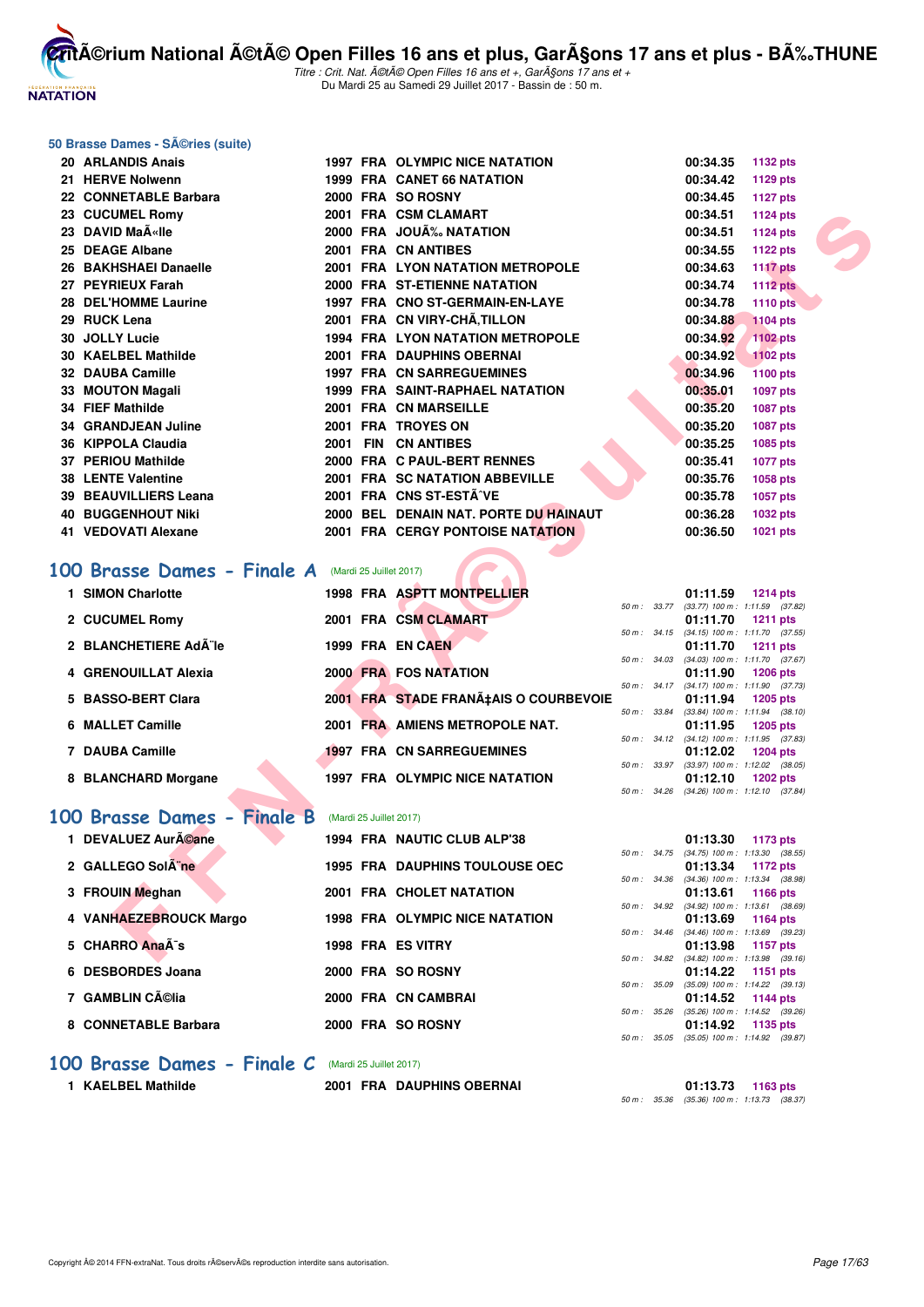

Titre : Crit. Nat. A©tA© Open Filles 16 ans et +, GarA§ons 17 ans et + Du Mardi 25 au Samedi 29 Juillet 2017 - Bassin de : 50 m.

| 100 Brasse Dames - Finale C (suite)                             |  |                                         |              |              |                                                                           |
|-----------------------------------------------------------------|--|-----------------------------------------|--------------|--------------|---------------------------------------------------------------------------|
| 2 DRHOUIN Emma                                                  |  | <b>1999 FRA ASPTT TOULOUSE</b>          | 50 m : 34.36 |              | 01:14.17<br>1152 pts<br>$(34.36)$ 100 m : 1:14.17 $(39.81)$               |
| 3 HERVE Nolwenn                                                 |  | 1999 FRA CANET 66 NATATION              |              |              | 01:14.34<br>1148 pts                                                      |
| 4 CAZIER Chloé                                                  |  | <b>1998 FRA BEAUVAISIS AQUATIC CLUB</b> | 50 m : 34.81 |              | $(34.81)$ 100 m : 1:14.34 $(39.53)$<br>01:14.40<br>1147 pts               |
| 5 PEYRIEUX Farah                                                |  | 2000 FRA ST-ETIENNE NATATION            | 50 m: 34.40  |              | $(34.40)$ 100 m : 1:14.40 $(40.00)$<br>01:14.97<br>1134 pts               |
| 6 DEAGE Albane                                                  |  | 2001 FRA CN ANTIBES                     | 50 m: 34.93  |              | $(34.93)$ 100 m : 1:14.97 $(40.04)$<br>01:15.21<br><b>1128 pts</b>        |
| 7 MOUTON Magali                                                 |  | <b>1999 FRA SAINT-RAPHAEL NATATION</b>  | 50 m : 35.05 |              | $(35.05)$ 100 m : 1:15.21 $(40.16)$<br>01:16.24<br>1104 $pts$             |
| 8 FRADIER Camille                                               |  | 2001 FRA AQUATIC CLUB BOURGES           | 50 m : 35.45 |              | $(35.45)$ 100 m : 1:16.24 $(40.79)$<br>01:16.54<br><b>1097 pts</b>        |
|                                                                 |  |                                         |              |              | 50 m: 35.14 (35.14) 100 m: 1:16.54 (41.40)                                |
| 100 Brasse Dames - Barrage Finales                              |  | (Mardi 25 Juillet 2017)                 |              |              |                                                                           |
| 1 GAMBLIN Célia                                                 |  | 2000 FRA CN CAMBRAI                     |              |              | 01:13.94<br>1158 pts                                                      |
| 2 FRADIER Camille                                               |  | 2001 FRA AQUATIC CLUB BOURGES           | 50 m: 35.16  |              | $(35.16)$ 100 m : 1:13.94 $(38.78)$<br>01:14.57<br>1143 pts               |
|                                                                 |  |                                         | 50 m : 35.56 |              | $(35.56)$ 100 m : 1:14.57 $(39.01)$                                       |
| 100 Brasse Dames - SÃ <sup>©</sup> ries (Mardi 25 Juillet 2017) |  |                                         |              |              |                                                                           |
| 1 DAUBA Camille                                                 |  | <b>1997 FRA CN SARREGUEMINES</b>        | 50 m: 34.23  |              | 01:11.99<br><b>1204 pts</b><br>$(34.23)$ 100 m : 1:11.99 $(37.76)$        |
| 2 GRENOUILLAT Alexia                                            |  | 2000 FRA FOS NATATION                   | 50 m: 34.14  |              | 01:12.12<br><b>1201 pts</b><br>(34.14) 100 m: 1:12.12 (37.98)             |
| 3 CUCUMEL Romy                                                  |  | 2001 FRA CSM CLAMART                    |              |              | 01:12.16<br><b>1200 pts</b>                                               |
| 4 MALLET Camille                                                |  | 2001 FRA AMIENS METROPOLE NAT.          | 50 m : 33.84 |              | $(33.84)$ 100 m : 1:12.16 $(38.32)$<br>01:12.21<br>1199 pts               |
| 5 BLANCHARD Morgane                                             |  | <b>1997 FRA OLYMPIC NICE NATATION</b>   | 50 m: 34.40  |              | $(34.40)$ 100 m : 1:12.21 $(37.81)$<br>01:12.44<br>1193 pts               |
| <b>6 SIMON Charlotte</b>                                        |  | 1998 FRA ASPTT MONTPELLIER              | 50 m : 34.38 |              | $(34.38)$ 100 m : 1:12.44 $(38.06)$<br>01:12.51<br>1192 $pts$             |
| 7 BLANCHETIERE Ad¨le                                            |  | 1999 FRA EN CAEN                        | 50 m : 34.17 |              | $(34.17)$ 100 m : 1:12.51 $(38.34)$<br>01:12.69<br><b>1187 pts</b>        |
| 8 BASSO-BERT Clara                                              |  | 2001 FRA STADE FRANÇAIS O COURBEVOIE    | 50 m : 34.74 |              | (34.74) 100 m: 1:12.69 (37.95)<br>01:12.84<br>1184 pts                    |
|                                                                 |  |                                         | 50 m : 34.32 |              | $(34.32)$ 100 m : 1:12.84 $(38.52)$                                       |
| 9 DEVALUEZ Auréane                                              |  | 1994 FRA NAUTIC CLUB ALP'38             | 50 m: 35.06  |              | 01:12.90<br>1182 pts<br>$(35.06)$ 100 m : 1:12.90 $(37.84)$               |
| 10 CHARRO AnaÃ <sup>-</sup> s                                   |  | 1998 FRA ES VITRY                       |              |              | 01:13.53<br><b>1167 pts</b><br>50 m: 34.57 (34.57) 100 m: 1:13.53 (38.96) |
| 11 GALLEGO Sol ne                                               |  | <b>1995 FRA DAUPHINS TOULOUSE OEC</b>   | 50 m : 34.38 |              | 01:13.58<br><b>1166 pts</b><br>$(34.38)$ 100 m : 1:13.58 $(39.20)$        |
| 12 DESBORDES Joana                                              |  | 2000 FRA SO ROSNY                       | 50 m : 34.71 |              | 01:13.65<br>1165 pts<br>$(34.71)$ 100 m : 1:13.65 $(38.94)$               |
| 13 VANHAEZEBROUCK Margo                                         |  | <b>1998 FRA OLYMPIC NICE NATATION</b>   |              |              | 01:13.86<br><b>1160 pts</b><br>50 m: 33.98 (33.98) 100 m: 1:13.86 (39.88) |
| 14 FROUIN Meghan                                                |  | 2001 FRA CHOLET NATATION                |              |              | 01:13.92<br>1158 pts                                                      |
| <b>15 CONNETABLE Barbara</b>                                    |  | 2000 FRA SO ROSNY                       |              |              | 50 m: 35.19 (35.19) 100 m: 1:13.92 (38.73)<br>01:14.26<br>1150 pts        |
| <b>16 FRADIER Camille</b>                                       |  | 2001 FRA AQUATIC CLUB BOURGES           |              | 50 m : 35.14 | $(35.14)$ 100 m : 1:14.26 $(39.12)$<br>01:14.36<br>1148 pts               |
| 16 GAMBLIN Célia                                                |  | 2000 FRA CN CAMBRAI                     | 50 m : 35.07 |              | $(35.07)$ 100 m : 1:14.36 $(39.29)$<br>01:14.36<br>1148 pts               |
| 18 CAZIER Chloé                                                 |  | <b>1998 FRA BEAUVAISIS AQUATIC CLUB</b> | 50 m : 34.78 |              | $(34.78)$ 100 m : 1:14.36 $(39.58)$<br>01:14.53<br>1144 pts               |
| 19 DRHOUIN Emma                                                 |  |                                         | 50 m : 34.77 |              | $(34.77)$ 100 m : 1:14.53 $(39.76)$<br><b>1144 pts</b>                    |
|                                                                 |  | 1999 FRA ASPTT TOULOUSE                 | 50 m: 34.63  |              | 01:14.54<br>$(34.63)$ 100 m : 1:14.54 $(39.91)$                           |
| 20 DEAGE Albane                                                 |  | 2001 FRA CN ANTIBES                     | 50 m : 35.02 |              | 01:15.12<br>1130 pts<br>$(35.02)$ 100 m : 1:15.12 $(40.10)$               |
| 21 MOUTON Magali                                                |  | 1999 FRA SAINT-RAPHAEL NATATION         |              |              | 01:15.16<br>1129 pts<br>50 m: 35.45 (35.45) 100 m: 1:15.16 (39.71)        |
| 22 KAELBEL Mathilde                                             |  | 2001 FRA DAUPHINS OBERNAI               | 50 m : 34.94 |              | 01:15.26<br>1127 $pts$<br>(34.94) 100 m: 1:15.26 (40.32)                  |
| 23 LEDUC Ambre                                                  |  | 1997 FRA CNO ST-GERMAIN-EN-LAYE         |              |              | 01:15.38<br>1124 pts<br>$(34.98)$ 100 m : 1:15.38 $(40.40)$               |
| 24 HERVE Nolwenn                                                |  | 1999 FRA CANET 66 NATATION              | 50 m : 34.98 |              | 01:15.39<br>1124 pts                                                      |
| 25 PEYRIEUX Farah                                               |  | 2000 FRA ST-ETIENNE NATATION            | 50 m: 35.24  |              | (35.24) 100 m: 1:15.39 (40.15)<br>01:15.50<br>1121 $pts$                  |
|                                                                 |  |                                         |              |              | 50 m: 35.58 (35.58) 100 m: 1:15.50 (39.92)                                |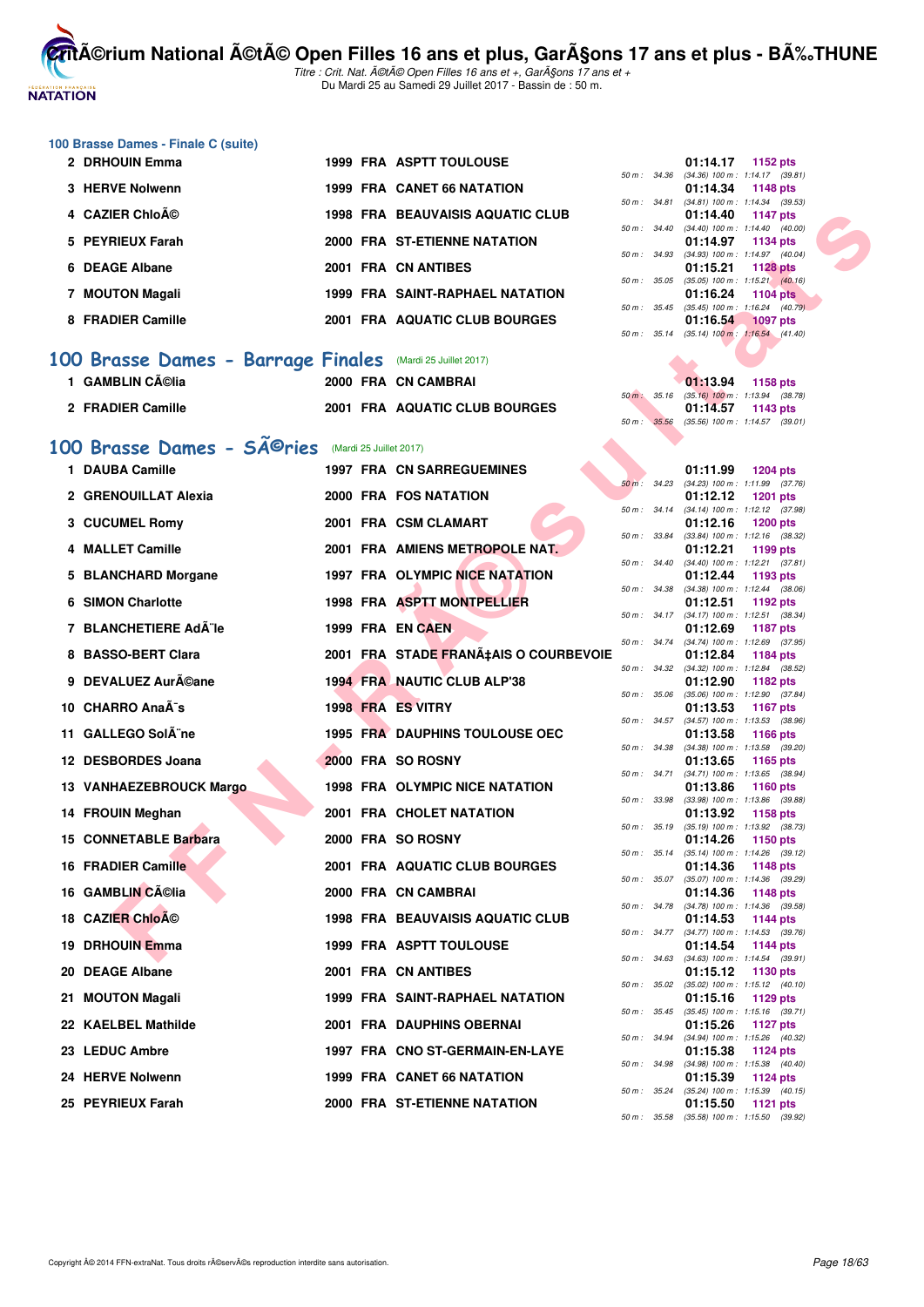

Titre : Crit. Nat. A©tA© Open Filles 16 ans et +, GarA§ons 17 ans et + Du Mardi 25 au Samedi 29 Juillet 2017 - Bassin de : 50 m.

|                          | 100 Brasse Dames - SA©ries (suite)                     |  |                                                                                                                                   |                                                                             |
|--------------------------|--------------------------------------------------------|--|-----------------------------------------------------------------------------------------------------------------------------------|-----------------------------------------------------------------------------|
|                          | 26 LE HENAFF Laurie                                    |  | <b>2001 FRA LES NAGEURS BIGOUDENS</b>                                                                                             | 01:15.51<br><b>1121 pts</b>                                                 |
|                          | 27 JOLLY Lucie                                         |  | 50 m : 34.95<br><b>1994 FRA LYON NATATION METROPOLE</b>                                                                           | $(34.95)$ 100 m : 1:15.51 $(40.56)$<br>01:15.67<br><b>1117 pts</b>          |
|                          |                                                        |  | 50 m : 35.66                                                                                                                      | $(35.66)$ 100 m : 1:15.67 $(40.01)$                                         |
| 28                       | <b>KIPPOLA Claudia</b>                                 |  | 2001 FIN CN ANTIBES                                                                                                               | 01:15.75<br>1115 pts                                                        |
| 29                       | <b>DELAUNAY Mai</b>                                    |  | 50 m: 36.40<br>2001 FRA CHOLET NATATION                                                                                           | $(36.40)$ 100 m : 1:15.75 $(39.35)$<br>01:15.86<br>1113 pts                 |
|                          |                                                        |  | 50 m : 35.95                                                                                                                      | $(35.95)$ 100 m : 1:15.86 $(39.91)$                                         |
| 30                       | <b>PERIOU Mathilde</b>                                 |  | 2000 FRA C PAUL-BERT RENNES                                                                                                       | 01:15.89<br><b>1112 pts</b>                                                 |
| 31.                      | <b>BORGOGNO Alizée</b>                                 |  | 50 m: 36.10<br>2001 FRA OLYMPIC NICE NATATION                                                                                     | $(36.10)$ 100 m : 1:15.89 $(39.79)$<br>01:16.02<br>1109 pts                 |
|                          |                                                        |  | 50 m : 35.55                                                                                                                      | $(35.55)$ 100 m : 1:16.02 $(40.47)$                                         |
| 32.                      | <b>ROURE CAMBE Romane</b>                              |  | 2000 FRA ASPTT TOULOUSE<br>50 m : 35.11                                                                                           | 01:16.26<br><b>1104 pts</b><br>$(35.11)$ 100 m : 1:16.26 $(41.15)$          |
|                          | 33 SCHWARTZ Marine                                     |  | 1997 FRA OLYMPIC NICE NATATION                                                                                                    | 01:16.33<br><b>1102 pts</b>                                                 |
|                          |                                                        |  | 50 m: 36.01                                                                                                                       | $(36.01)$ 100 m : 1:16.33 (40.32)                                           |
|                          | 34 CHAVAGNAC StA©phanie                                |  | 2000 FRA CERCLE DES NAGEURS DE TALENCE<br>50 m : 35.82                                                                            | 01:16.60<br>1096 pts<br>$(35.82)$ 100 m : 1:16.60 $(40.78)$                 |
|                          | 35 LEPRINCE Nora                                       |  | 2001 FRA C PAUL-BERT RENNES                                                                                                       | 01:16.94<br><b>1088 pts</b>                                                 |
|                          | 36 BEAUVILLIERS Leana                                  |  | 50 m: 36.43<br>2001 FRA CNS ST-ESTÂ^VE                                                                                            | $(36.43)$ 100 m : 1:16.94 $(40.51)$                                         |
|                          |                                                        |  |                                                                                                                                   | 01:17.00<br><b>1087 pts</b><br>50 m : 36.01 (36.01) 100 m : 1:17.00 (40.99) |
| 37                       | <b>DUCRET Zoé</b>                                      |  | 2001 FRA MONTPELLIER PAILLADE NATATION                                                                                            | 01:17.21<br><b>1082 pts</b>                                                 |
|                          | <b>38 LENTE Valentine</b>                              |  | 50 m : 36.17<br>2001 FRA SC NATATION ABBEVILLE                                                                                    | $(36.17)$ 100 m : 1:17.21 $(41.04)$<br>01:17.27<br>1080 pts                 |
|                          |                                                        |  | 50 m: 36.06                                                                                                                       | (36.06) 100 m: 1:17.27 (41.21)                                              |
| 39                       | <b>BUGGENHOUT Niki</b>                                 |  | 2000 BEL DENAIN NAT. PORTE DU HAINAUT                                                                                             | 01:17.32<br><b>1079 pts</b>                                                 |
|                          | 40 DAVID MaA«Ile                                       |  | 50 m : 36.12<br>2000 FRA JOUÃ% NATATION                                                                                           | $(36.12)$ 100 m : 1:17.32 $(41.20)$<br>01:17.47<br><b>1076 pts</b>          |
|                          |                                                        |  | 50 m : 35.92                                                                                                                      | $(35.92)$ 100 m : 1:17.47 $(41.55)$                                         |
|                          | 41 BAKHSHAEI Danaelle                                  |  | <b>2001 FRA LYON NATATION METROPOLE</b><br>50 m : 35.48                                                                           | 01:17.56<br>1074 pts<br>(35.48) 100 m: 1:17.56 (42.08)                      |
| 42                       | <b>NASRI Shaynez</b>                                   |  | 2000 FRA LYON NATATION METROPOLE                                                                                                  | 01:17.80<br><b>1068 pts</b>                                                 |
|                          |                                                        |  | 50 m : 37.10                                                                                                                      | $(37.10)$ 100 m : 1:17.80 $(40.70)$                                         |
|                          | 43 FIEF Mathilde                                       |  | 2001 FRA CN MARSEILLE                                                                                                             | 01:19.72<br>1025 pts<br>50 m: 36.32 (36.32) 100 m: 1:19.72 (43.40)          |
| $\hspace{0.05cm} \cdots$ | <b>BIHAN Morgane</b>                                   |  | 2000 FRA CSN GUYANCOURT                                                                                                           | <b>DNS</b> dec                                                              |
|                          |                                                        |  |                                                                                                                                   |                                                                             |
|                          | 200 Brasse Dames - Finale A (Vendredi 28 Juillet 2017) |  |                                                                                                                                   |                                                                             |
|                          | 1 DAUBA Camille                                        |  | <b>1997 FRA CN SARREGUEMINES</b>                                                                                                  | 02:31.49<br><b>1236 pts</b>                                                 |
|                          |                                                        |  | 50 m: 35.09 (35.09) 100 m: 1:13.26 (38.17) 150 m: 1:51.95 (38.69) 200 m: 2:31.49 (39.54)                                          |                                                                             |
|                          | 2 DUHAMEL Cyrielle                                     |  | 2000 FRA STADE BA‰THUNE PA‰LICAN CLUB<br>50 m: 34.14 (34.14) 100 m: 1:12.83 (38.69) 150 m: 1:52.47                                | 02:32.30<br><b>1226 pts</b><br>(39.64) 200 m : 2:32.30 (39.83)              |
|                          | 3 CUCUMEL Romy                                         |  | 2001 FRA CSM CLAMART                                                                                                              | 02:32.84<br><b>1219 pts</b>                                                 |
|                          | 4 BASSO-BERT Clara                                     |  | 50 m: 34.47 (34.47) 100 m: 1:13.41 (38.94) 150 m: 1:53.05 (39.64) 200 m: 2:32.84 (39.79)<br>2001 FRA STADE FRANA‡AIS O COURBEVOIE | 02:33.69<br>1209 pts                                                        |
|                          |                                                        |  | 50 m: 34.90 (34.90) 100 m: 1:14.22 (39.32) 150 m: 1:53.88                                                                         | (39.66) 200 m : 2:33.69 (39.81)                                             |
|                          | 5 BLANCHETIERE AdÃ"le                                  |  | 1999 FRA EN CAEN                                                                                                                  | 02:34.35<br><b>1201 pts</b>                                                 |
|                          | 6 SIMON Charlotte                                      |  | 50 m: 34.84 (34.84) 100 m: 1:14.16 (39.32) 150 m: 1:54.12 (39.96) 200 m: 2:34.35 (40.23)<br>1998 FRA ASPTT MONTPELLIER            | 02:35.69 1184 pts                                                           |
|                          |                                                        |  | 50 m: 35.36 (35.36) 100 m: 1:14.45 (39.09) 150 m: 1:54.50 (40.05) 200 m: 2:35.69 (41.19)                                          |                                                                             |
|                          | 7 BLANCHARD Morgane                                    |  | 1997 FRA OLYMPIC NICE NATATION                                                                                                    | 02:36.81<br>1171 pts                                                        |
|                          | 8 KAELBEL Mathilde                                     |  | 50 m: 35.33 (35.33) 100 m: 1:14.93 (39.60) 150 m: 1:55.47 (40.54) 200 m: 2:36.81 (41.34)<br>2001 FRA DAUPHINS OBERNAI             | 02:38.58<br>1150 pts                                                        |
|                          |                                                        |  | 50 m: 36.04 (36.04) 100 m: 1:15.93 (39.89) 150 m: 1:57.24 (41.31) 200 m: 2:38.58 (41.34)                                          |                                                                             |
|                          | 200 Brasse Dames - Finale B                            |  | (Vendredi 28 Juillet 2017)                                                                                                        |                                                                             |
|                          | 1 GRENOUILLAT Alexia                                   |  |                                                                                                                                   |                                                                             |
|                          |                                                        |  | 2000 FRA FOS NATATION<br>50 m: 35.65 (35.65) 100 m: 1:15.40 (39.75) 150 m: 1:56.06 (40.66) 200 m: 2:37.25 (41.19)                 | 02:37.25<br>1166 pts                                                        |

#### [200 Brasse Dames - Finale A](http://www.ffnatation.fr/webffn/resultats.php?idact=nat&go=epr&idcpt=47487&idepr=23) **(Vendredi 28 Juillet 2017)**

| 1 DAUBA Camille       | <b>1997 FRA CN SARREGUEMINES</b>                                                                                                               | 02:31.49<br><b>1236 pts</b>                                                                  |  |
|-----------------------|------------------------------------------------------------------------------------------------------------------------------------------------|----------------------------------------------------------------------------------------------|--|
| 2 DUHAMEL Cyrielle    | 50 m: 35.09 (35.09) 100 m: 1:13.26 (38.17) 150 m: 1:51.95<br>2000 FRA STADE B‰THUNE P‰LICAN CLUB                                               | (38.69) 200 m : 2:31.49 (39.54)<br>02:32.30<br>1226 pts                                      |  |
| 3 CUCUMEL Romy        | 50 m: 34.14 (34.14) 100 m: 1:12.83 (38.69) 150 m: 1:52.47<br>2001 FRA CSM CLAMART<br>50 m: 34.47 (34.47) 100 m: 1:13.41 (38.94) 150 m: 1:53.05 | (39.64) 200 m : 2:32.30 (39.83)<br>02:32.84<br>$1219$ pts<br>(39.64) 200 m : 2:32.84 (39.79) |  |
| 4 BASSO-BERT Clara    | 2001 FRA STADE FRANA‡AIS O COURBEVOIE                                                                                                          | 02:33.69<br>1209 pts                                                                         |  |
| 5 BLANCHETIERE AdÂ"le | 50 m: 34.90 (34.90) 100 m: 1:14.22 (39.32) 150 m: 1:53.88<br>1999 FRA EN CAEN                                                                  | $(39.66)$ 200 m : 2:33.69 $(39.81)$<br>02:34.35<br>$1201$ pts                                |  |
| 6 SIMON Charlotte     | 50 m: 34.84 (34.84) 100 m: 1:14.16 (39.32) 150 m: 1:54.12<br><b>1998 FRA ASPTT MONTPELLIER</b>                                                 | (39.96) 200 m : 2:34.35 (40.23)<br>02:35.69<br>1184 $pts$                                    |  |
| 7 BLANCHARD Morgane   | 50 m: 35.36 (35.36) 100 m: 1:14.45 (39.09) 150 m: 1:54.50<br><b>1997 FRA OLYMPIC NICE NATATION</b>                                             | (40.05) 200 m: 2:35.69 (41.19)<br>02:36.81<br>1171 $pts$                                     |  |
| 8 KAELBEL Mathilde    | 50 m: 35.33 (35.33) 100 m: 1:14.93 (39.60) 150 m: 1:55.47<br>2001 FRA DAUPHINS OBERNAI                                                         | (40.54) 200 m : 2:36.81 (41.34)<br>02:38.58<br>$1150$ pts                                    |  |
|                       | (36.04) 100 m : 1:15.93 (39.89) 150 m : 1:57.24<br>50 m : 36.04                                                                                | (41.31) 200 m : 2:38.58 (41.34)                                                              |  |

# **[200 Brasse Dames - Finale B](http://www.ffnatation.fr/webffn/resultats.php?idact=nat&go=epr&idcpt=47487&idepr=23)** (Vendredi 28 Juillet 2017)

| 1 GRENOUILLAT Alexia     | 2000 FRA FOS NATATION                                                                       | 02:37.25<br>1166 $pts$                                                                |
|--------------------------|---------------------------------------------------------------------------------------------|---------------------------------------------------------------------------------------|
|                          | 50 m: 35.65 (35.65) 100 m: 1:15.40                                                          | (40.66) 200 m : 2:37.25 (41.19<br>$(39.75)$ 150 m : 1:56.06                           |
| 2 MALLET Camille         | 2001 FRA AMIENS METROPOLE NAT.                                                              | 02:37.49<br>1163 $pts$                                                                |
|                          | 50 m: 35.41 (35.41) 100 m: 1:14.91 (39.50) 150 m: 1:55.79                                   | (40.88) 200 m : 2:37.49 (41.70                                                        |
| 3 PEYRIEUX Farah         | 2000 FRA ST-ETIENNE NATATION                                                                | 02:38.79 1147 pts                                                                     |
|                          | 50 m: 36.07 (36.07) 100 m: 1:16.52 (40.45) 150 m: 1:57.53                                   | (41.01) 200 m : 2:38.79 (41.26                                                        |
| 4 VANHAEZEBROUCK Margo   | <b>1998 FRA OLYMPIC NICE NATATION</b>                                                       | 02:38.97<br>1145 pts                                                                  |
| 5 SCHWARTZ Marine        | 50 m: 35.28 (35.28) 100 m: 1:15.06 (39.78) 150 m: 1:56.34<br>1997 FRA OLYMPIC NICE NATATION | (41.28) 200 m : 2:38.97 (42.63<br>02:41.43<br>1116 pts                                |
|                          | 50 m : 36.91                                                                                | (41.64) 200 m : 2:41.43 (41.76<br>$(36.91)$ 100 m : 1:18.03 $(41.12)$ 150 m : 1:59.67 |
| 6 DEAGE Albane           | 2001 FRA CN ANTIBES                                                                         | 02:41.47<br>1116 $pts$                                                                |
|                          | $(36.06)$ 100 m : 1:16.68<br>50 m : 36.06                                                   | $(41.86)$ 200 m : 2:41.47 $(42.93)$<br>(40.62) 150 m : 1:58.54                        |
| 7 CHANAVAT GILLET Alicia | 1999 FRA CN CHALON-SUR-SAONE                                                                | 02:42.69<br>1102 $pts$                                                                |
|                          | 50 m: 37.30 (37.30) 100 m: 1:18.57 (41.27) 150 m: 2:00.86                                   | (42.29) 200 m : 2:42.69 (41.83                                                        |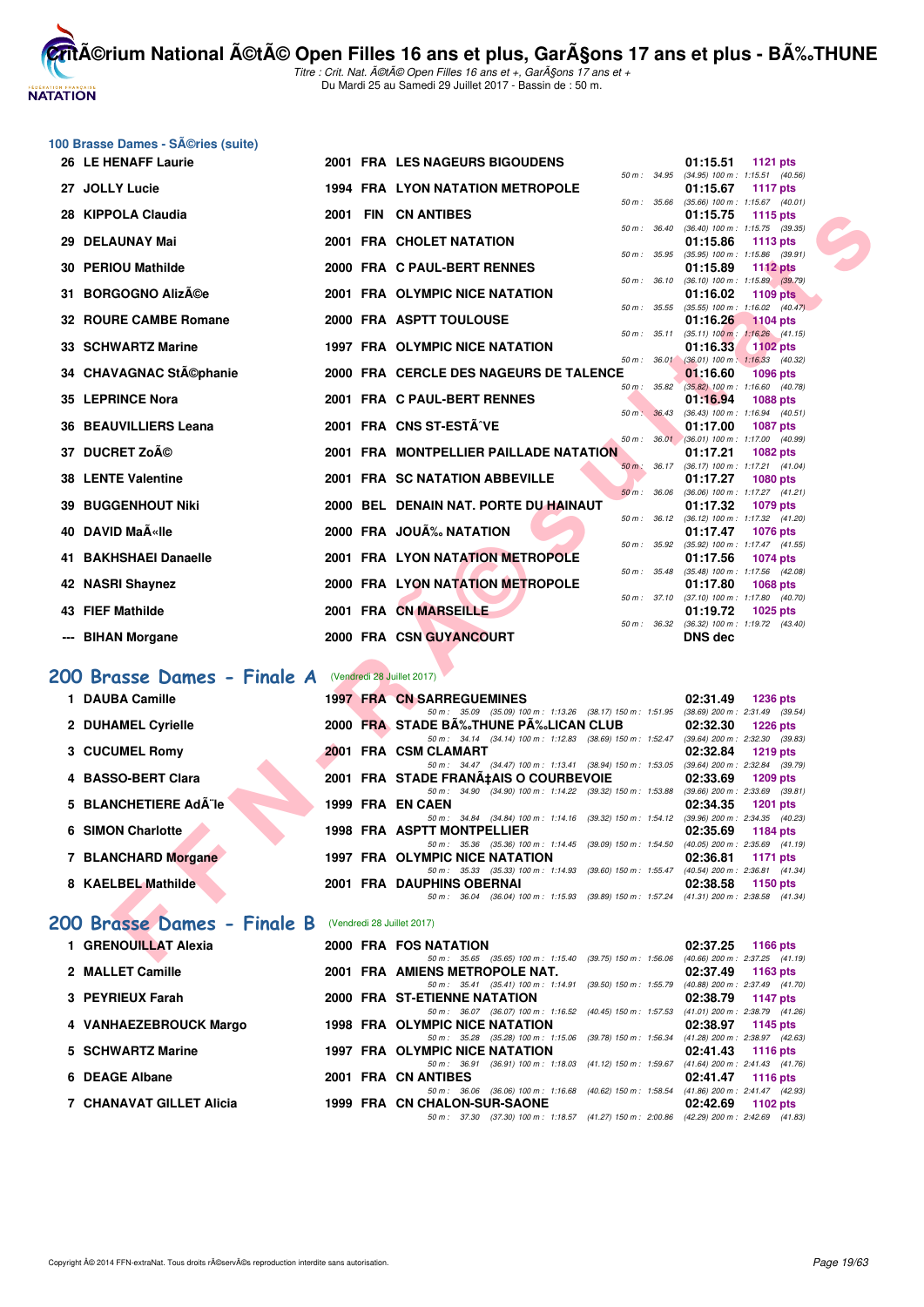**NATATION FRANÇAISE** 

**200 Brasse Dames - Finale B (suite)**

**CritA©rium National A©tA© Open Filles 16 ans et plus, GarA§ons 17 ans et plus - BA%.THUNE** 

|    | 8 JOLLY Lucie                                                      |  | <b>1994 FRA LYON NATATION METROPOLE</b><br>50 m: 37.09 (37.09) 100 m: 1:18.57 (41.48) 150 m: 2:01.00 (42.43) 200 m: 2:43.18 (42.18)    | 02:43.18<br>1096 pts                                    |
|----|--------------------------------------------------------------------|--|----------------------------------------------------------------------------------------------------------------------------------------|---------------------------------------------------------|
|    |                                                                    |  |                                                                                                                                        |                                                         |
|    | 200 Brasse Dames - Finale C                                        |  | (Vendredi 28 Juillet 2017)                                                                                                             |                                                         |
|    | 1 LEDUC Ambre                                                      |  | 1997 FRA CNO ST-GERMAIN-EN-LAYE<br>50 m: 35.78 (35.78) 100 m: 1:16.16 (40.38) 150 m: 1:57.46 (41.30) 200 m: 2:38.95 (41.49)            | 02:38.95<br>1145 pts                                    |
|    | 2 CONNETABLE Barbara                                               |  | 2000 FRA SO ROSNY<br>50 m: 36.52 (36.52) 100 m: 1:17.55 (41.03) 150 m: 1:58.46 (40.91) 200 m: 2:40.16 (41.70)                          | 02:40.16<br><b>1131 pts</b>                             |
| 3. | <b>AUBAN Sara</b>                                                  |  | <b>1998 FRA ASPTT TOULOUSE</b>                                                                                                         | 02:41.94<br><b>1110 pts</b>                             |
|    | <b>DEVALUEZ AurACane</b>                                           |  | 50 m: 37.12 (37.12) 100 m: 1:18.65 (41.53) 150 m: 1:59.56 (40.91) 200 m: 2:41.94 (42.38)<br>1994 FRA NAUTIC CLUB ALP'38                | 02:43.21<br>1095 pts                                    |
| 5. | <b>VEDOVATI Alexane</b>                                            |  | 50 m: 36.60 (36.60) 100 m: 1:18.34 (41.74) 150 m: 2:00.95 (42.61) 200 m: 2:43.21 (42.26)<br><b>2001 FRA CERGY PONTOISE NATATION</b>    | 02:43.26<br>1095 pts                                    |
| 6  | <b>MOUTON Magali</b>                                               |  | 50 m: 37.95 (37.95) 100 m: 1:19.42 (41.47) 150 m: 2:01.62 (42.20) 200 m: 2:43.26 (41.64)<br>1999 FRA SAINT-RAPHAEL NATATION            | 02:43.72<br>$1090$ pts                                  |
|    | 7 CHAVAGNAC Stĩphanie                                              |  | 50 m : 36.59 (36.59) 100 m : 1:18.48 (41.89) 150 m : 2:01.56 (43.08) 200 m : 2:43.72 (42.16)<br>2000 FRA CERCLE DES NAGEURS DE TALENCE | 02:45.17<br>1073 pts                                    |
|    |                                                                    |  | 50 m: 38.12 (38.12) 100 m: 1:20.27 (42.15) 150 m: 2:02.60 (42.33) 200 m: 2:45.17 (42.57)                                               |                                                         |
|    | 8 LEPRINCE Nora                                                    |  | 2001 FRA C PAUL-BERT RENNES<br>50 m: 37.33 (37.33) 100 m: 1:18.80 (41.47) 150 m: 2:02.26 (43.46) 200 m: 2:47.28 (45.02)                | 02:47.28<br>1049 $pts$                                  |
|    | 200 Brasse Dames - SÃ <sup>©</sup> ries (Vendredi 28 Juillet 2017) |  |                                                                                                                                        |                                                         |
|    | 1 CUCUMEL Romy                                                     |  | 2001 FRA CSM CLAMART                                                                                                                   | 02:35.01<br>1193 pts                                    |
|    | 2 SIMON Charlotte                                                  |  | 50 m: 34.70 (34.70) 100 m: 1:13.78 (39.08) 150 m: 1:54.60 (40.82) 200 m: 2:35.01 (40.41)<br><b>1998 FRA ASPTT MONTPELLIER</b>          | 02:35.13<br>1191 pts                                    |
|    |                                                                    |  | 50 m: 34.94 (34.94) 100 m: 1:14.29 (39.35) 150 m: 1:53.97 (39.68) 200 m: 2:35.13 (41.16)                                               |                                                         |
|    | <b>BLANCHETIERE Ad¨le</b>                                          |  | 1999 FRA EN CAEN<br>50 m: 35.59 (35.59) 100 m: 1:15.19 (39.60) 150 m: 1:55.58 (40.39) 200 m: 2:35.31 (39.73)                           | 02:35.31<br>1189 pts                                    |
|    | 4 DUHAMEL Cyrielle                                                 |  | 2000 FRA STADE B‰THUNE P‰LICAN CLUB<br>50 m: 35.59 (35.59) 100 m: 1:15.15 (39.56) 150 m: 1:55.48 (40.33) 200 m: 2:35.95 (40.47)        | 02:35.95<br>1181 pts                                    |
|    | <b>BASSO-BERT Clara</b>                                            |  | 2001 FRA STADE FRANA‡AIS O COURBEVOIE<br>50 m: 35.34 (35.34) 100 m: 1:14.95 (39.61) 150 m: 1:55.04 (40.09) 200 m: 2:36.08 (41.04)      | 02:36.08<br>1180 pts                                    |
| 6  | <b>DAUBA Camille</b>                                               |  | <b>1997 FRA CN SARREGUEMINES</b>                                                                                                       | 02:36.23<br>1178 pts                                    |
|    | 7 BLANCHARD Morgane                                                |  | 50 m : 36.39 (36.39) 100 m : 1:17.06 (40.67) 150 m : 1:56.12 (39.06) 200 m : 2:36.23 (40.11)<br>1997 FRA OLYMPIC NICE NATATION         | 02:37.22<br>1166 pts                                    |
| 8  | <b>KAELBEL Mathilde</b>                                            |  | 50 m: 35.68 (35.68) 100 m: 1:15.62 (39.94) 150 m: 1:56.61 (40.99) 200 m: 2:37.22 (40.61)<br>2001 FRA DAUPHINS OBERNAI                  | 02:38.43<br>1152 pts                                    |
|    | 9 VANHAEZEBROUCK Margo                                             |  | 50 m : 36.26 (36.26) 100 m : 1:16.25 (39.99) 150 m : 1:57.72 (41.47) 200 m : 2:38.43 (40.71)<br><b>1998 FRA OLYMPIC NICE NATATION</b>  | 02:38.56<br>1150 pts                                    |
|    |                                                                    |  | 50 m: 35.69 (35.69) 100 m: 1:16.18 (40.49) 150 m: 1:57.37 (41.19) 200 m: 2:38.56 (41.19)                                               |                                                         |
|    | 10 MALLET Camille                                                  |  | 2001 FRA AMIENS METROPOLE NAT.<br>50 m: 36.30 (36.30) 100 m: 1:17.08 (40.78) 150 m: 1:57.50 (40.42) 200 m: 2:38.81 (41.31)             | 02:38.81<br>1147 pts                                    |
|    | 11 GRENOUILLAT Alexia                                              |  | 2000 FRA FOS NATATION<br>50 m: 36.27 (36.27) 100 m: 1:15.99 (39.72) 150 m: 1:57.17 (41.18) 200 m: 2:39.08 (41.91)                      | 02:39.08<br>1144 pts                                    |
|    | 12 DEAGE Albane                                                    |  | 2001 FRA CN ANTIBES<br>50 m : 35.99 (35.99) 100 m : 1:16.16 (40.17) 150 m : 1:57.59 (41.43) 200 m : 2:40.11 (42.52)                    | 02:40.11<br>1132 pts                                    |
|    | 13 SCHWARTZ Marine                                                 |  | 1997 FRA OLYMPIC NICE NATATION                                                                                                         | 02:41.02<br>1121 pts                                    |
|    | 14 PEYRIEUX Farah                                                  |  | 50 m: 36.87 (36.87) 100 m: 1:17.93 (41.06) 150 m: 1:59.12 (41.19) 200 m: 2:41.02 (41.90)<br>2000 FRA ST-ETIENNE NATATION               | 02:41.56<br>1115 pts                                    |
|    | 15 JOLLY Lucie                                                     |  | 50 m: 36.67 (36.67) 100 m: 1:18.05 (41.38) 150 m: 1:59.37 (41.32) 200 m: 2:41.56 (42.19)<br><b>1994 FRA LYON NATATION METROPOLE</b>    | 02:41.93<br>1110 pts                                    |
|    | <b>16 CHANAVAT GILLET Alicia</b>                                   |  | 50 m : 36.31 (36.31) 100 m : 1:17.71 (41.40) 150 m : 1:59.51<br>1999 FRA CN CHALON-SUR-SAONE                                           | (41.80) 200 m : 2:41.93 (42.42)<br>02:42.33<br>1106 pts |
|    |                                                                    |  | 50 m: 36.96 (36.96) 100 m: 1:18.54 (41.58) 150 m: 2:00.30 (41.76) 200 m: 2:42.33 (42.03)                                               |                                                         |
|    | 17 DEVALUEZ Auréane                                                |  | 1994 FRA NAUTIC CLUB ALP'38<br>50 m : 36.69 (36.69) 100 m : 1:17.84 (41.15) 150 m : 1:59.54 (41.70) 200 m : 2:42.47 (42.93)            | 02:42.47<br>1104 pts                                    |
|    | <b>18 MOUTON Magali</b>                                            |  | 1999 FRA SAINT-RAPHAEL NATATION<br>50 m: 36.42 (36.42) 100 m: 1:18.21 (41.79) 150 m: 1:59.99 (41.78) 200 m: 2:42.73 (42.74)            | 02:42.73<br>1101 pts                                    |
|    | 19 CONNETABLE Barbara                                              |  | 2000 FRA SO ROSNY<br>50 m: 37.11 (37.11) 100 m: 1:17.69 (40.58) 150 m: 1:59.82 (42.13) 200 m: 2:43.41 (43.59)                          | 02:43.41<br>1093 pts                                    |
|    | 20 VEDOVATI Alexane                                                |  | <b>2001 FRA CERGY PONTOISE NATATION</b>                                                                                                | 02:43.85<br>1088 pts                                    |
|    | 21 LEDUC Ambre                                                     |  | 50 m : 37.87 (37.87) 100 m : 1:19.61 (41.74) 150 m : 2:02.40 (42.79) 200 m : 2:43.85 (41.45)<br>1997 FRA CNO ST-GERMAIN-EN-LAYE        | 02:43.99<br>1086 pts                                    |
|    | 22 CHAVAGNAC St©phanie                                             |  | 50 m : 36.63 (36.63) 100 m : 1:18.36 (41.73) 150 m : 2:00.96 (42.60) 200 m : 2:43.99 (43.03)<br>2000 FRA CERCLE DES NAGEURS DE TALENCE | 02:44.88<br>1076 pts                                    |
|    | 23 AUBAN Sara                                                      |  | 50 m: 37.23 (37.23) 100 m: 1:18.79 (41.56) 150 m: 2:01.33 (42.54) 200 m: 2:44.88 (43.55)<br>1998 FRA ASPTT TOULOUSE                    | 02:45.13<br>1073 pts                                    |
|    |                                                                    |  | 50 m : 37.68 (37.68) 100 m : 1:19.47 (41.79) 150 m : 2:00.78 (41.31) 200 m : 2:45.13 (44.35)                                           |                                                         |
|    | 24 LEPRINCE Nora                                                   |  | 2001 FRA C PAUL-BERT RENNES<br>50 m : 37.54 (37.54) 100 m : 1:19.20 (41.66) 150 m : 2:01.25 (42.05) 200 m : 2:45.16 (43.91)            | 02:45.16<br>1073 pts                                    |
|    | 25 DUCRET Zoé                                                      |  | 2001 FRA MONTPELLIER PAILLADE NATATION<br>50 m: 37.83 (37.83) 100 m: 1:20.26 (42.43) 150 m: 2:02.88 (42.62) 200 m: 2:45.19 (42.31)     | 02:45.19<br>1073 pts                                    |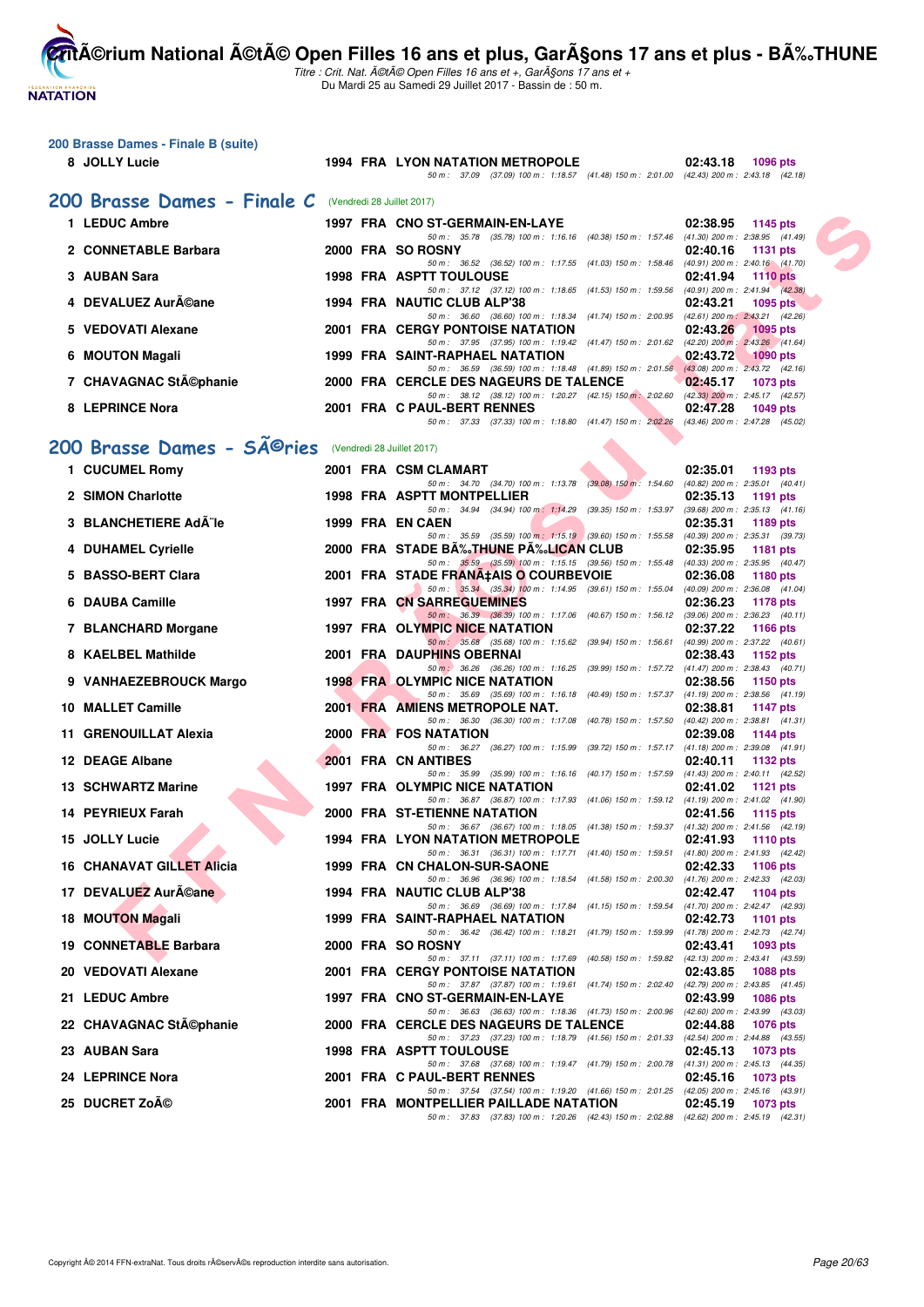

| 200 Brasse Dames - Séries (suite)                                                                                    |                          |                                                                                                                        |                                                                |
|----------------------------------------------------------------------------------------------------------------------|--------------------------|------------------------------------------------------------------------------------------------------------------------|----------------------------------------------------------------|
| 26 NASRI Shaynez                                                                                                     |                          | 2000 FRA LYON NATATION METROPOLE                                                                                       | 02:45.57<br><b>1068 pts</b>                                    |
| 27 BEAUVILLIERS Leana                                                                                                |                          | 50 m: 38.02 (38.02) 100 m: 1:19.96 (41.94) 150 m: 2:02.75 (42.79) 200 m: 2:45.57 (42.82)<br>2001 FRA CNS ST-ESTA VE    | 02:45.86<br>1065 pts                                           |
|                                                                                                                      |                          | 50 m: 37.92 (37.92) 100 m: 1:19.54 (41.62) 150 m: 2:02.73 (43.19) 200 m: 2:45.86 (43.13)                               |                                                                |
| <b>28 LACOMME Lucile</b>                                                                                             |                          | 2000 FRA SPN POITIERS                                                                                                  | 02:45.95<br><b>1064 pts</b><br>(42.52) 200 m : 2:45.95 (43.02) |
| 29 KIPPOLA Claudia                                                                                                   |                          | 50 m: 37.58 (37.58) 100 m: 1:20.41 (42.83) 150 m: 2:02.93<br>2001 FIN CN ANTIBES                                       | 02:46.17<br><b>1061 pts</b>                                    |
|                                                                                                                      |                          | 50 m: 37.93 (37.93) 100 m: 1:19.85 (41.92) 150 m: 2:02.61<br>2001 FRA SC NATATION ABBEVILLE                            | (42.76) 200 m : 2:46.17 (43.56)                                |
| <b>30 LENTE Valentine</b>                                                                                            |                          | 50 m: 38.34 (38.34) 100 m: 1:19.71 (41.37) 150 m: 2:03.51 (43.80) 200 m: 2:48.14 (44.63)                               | 02:48.14<br><b>1039 pts</b>                                    |
| 31 FRADIER Camille                                                                                                   |                          | 2001 FRA AQUATIC CLUB BOURGES                                                                                          | 02:50.86<br>$1009$ pts                                         |
| --- HERVE Nolwenn                                                                                                    |                          | 50 m: 38.60 (38.60) 100 m: 1:21.90 (43.30) 150 m: 2:06.28 (44.38) 200 m: 2:50.86 (44.58)<br>1999 FRA CANET 66 NATATION | <b>DNS</b> dec                                                 |
|                                                                                                                      |                          |                                                                                                                        |                                                                |
| 50 Papillon Dames - Finale A                                                                                         | (Samedi 29 Juillet 2017) |                                                                                                                        |                                                                |
| 1 BRUNO Justine                                                                                                      |                          | <b>1994 FRA BEAUVAISIS AQUATIC CLUB</b>                                                                                | 00:27.08<br><b>1273 pts</b>                                    |
| 2 ARLANDIS Anais                                                                                                     |                          | 1997 FRA OLYMPIC NICE NATATION                                                                                         | 00:27.44<br><b>1249 pts</b>                                    |
| 3 MOREL Emma                                                                                                         |                          | 1996 FRA CERCLE NAGEURS ST-JOSEPH                                                                                      | 00:27.66<br><b>1234 pts</b>                                    |
| 4 HERTHE Alexe                                                                                                       |                          | 2000 FRA CN CHALON-SUR-SAONE                                                                                           | 00:27.94<br><b>1215 pts</b>                                    |
| <b>BOUQUEREL Blandine</b><br>5                                                                                       |                          | 2001 FRA AMIENS METROPOLE NAT.                                                                                         | 00:28.10<br><b>1205 pts</b>                                    |
| 6 RODRIGUEZ IIona                                                                                                    |                          | 2001 FRA CN DIGNE-LES-BAINS                                                                                            | 00:28.12<br><b>1204 pts</b>                                    |
| 7 SEZGINER Sedef                                                                                                     |                          | 1996 TUR CLUB DES NAGEURS DE PARIS                                                                                     | 00:28.30<br>1192 pts                                           |
| 8 HEIDEYER Mika                                                                                                      |                          | 2000 FRA SCHOELCHER NATATION 2000                                                                                      | 00:28.38<br>1187 pts                                           |
|                                                                                                                      |                          |                                                                                                                        |                                                                |
| 50 Papillon Dames - Finale B                                                                                         | (Samedi 29 Juillet 2017) |                                                                                                                        |                                                                |
| 1 COLLET Enora                                                                                                       |                          | 1998 FRA C PAUL-BERT RENNES                                                                                            | 00:28.49<br>1179 pts                                           |
| 2 RENNER Miranda                                                                                                     |                          | 2001 USA RACING CLUB DE FRANCE WP                                                                                      | 00:28.51<br><b>1178 pts</b>                                    |
| 2 DARRICAU Mathilde                                                                                                  |                          | 2000 FRA MAREMNE ADOUR COTE-SUD NAT                                                                                    | 00:28.51<br><b>1178 pts</b>                                    |
| 4 DAUBA Camille                                                                                                      |                          | <b>1997 FRA CN SARREGUEMINES</b>                                                                                       | 00:28.52<br>1177 pts                                           |
| 5 NAFFAH Marie                                                                                                       |                          | 2000 FRA SU AGEN                                                                                                       | 00:28.83<br><b>1157 pts</b>                                    |
| 6 BOUTIN Julie                                                                                                       |                          | 1998 FRA EN TOURS                                                                                                      | 00:28.86<br>1155 pts                                           |
| 7 SGARAMELLA Clara                                                                                                   |                          | <b>2001 FRA DAUPHINS D'ANNECY</b>                                                                                      | 00:29.10<br>1140 pts                                           |
| 8 PIGREE Analia                                                                                                      |                          | 2001 FRA CN CAYENNE                                                                                                    | 00:29.17<br>1136 pts                                           |
|                                                                                                                      |                          |                                                                                                                        |                                                                |
| 50 Papillon Dames - Finale C                                                                                         | (Samedi 29 Juillet 2017) |                                                                                                                        |                                                                |
| 1 BOREL Carol-Ann                                                                                                    |                          | <b>1999 FRA SAINT-RAPHAEL NATATION</b>                                                                                 | 00:28.77<br><b>1161 pts</b>                                    |
| 2 DESJARDINS Léa                                                                                                     |                          | <b>2001 FRA PAYS D'AIX NATATION</b>                                                                                    | 00:29.02<br>1145 pts                                           |
| 3 SINAPIN Elodie                                                                                                     |                          | 2000 FRA LYON NATATION METROPOLE                                                                                       | 00:29.03<br>1145 pts                                           |
| <b>PICAULT Solweig</b><br>4                                                                                          |                          | 2000 FRA CANET 66 NATATION                                                                                             | 00:29.08<br><b>1141 pts</b>                                    |
| 5 SIMOÃ <ns jeanne<="" td=""><td></td><td>2000 FRA CLUB DES NAGEURS DE PARIS</td><td>00:29.12<br/>1139 pts</td></ns> |                          | 2000 FRA CLUB DES NAGEURS DE PARIS                                                                                     | 00:29.12<br>1139 pts                                           |
| 6 DUBERT Chloé                                                                                                       |                          | <b>2001 FRA ASCPA PESSAC NATATION</b>                                                                                  | 00:29.38<br><b>1122 pts</b>                                    |
| 7 DESNOYERS InA"s                                                                                                    |                          | 1999 FRA PAYS D'AIX NATATION                                                                                           | 00:29.66<br>1105 pts                                           |
| 8 NYPELS Chloé                                                                                                       |                          | 2000 FRA SO MILLAU N                                                                                                   | 00:30.00<br>1083 pts                                           |
|                                                                                                                      |                          |                                                                                                                        |                                                                |
| 50 Papillon Dames - Sîries                                                                                           | (Samedi 29 Juillet 2017) |                                                                                                                        |                                                                |
| 1 BRUNO Justine                                                                                                      |                          | <b>1994 FRA BEAUVAISIS AQUATIC CLUB</b>                                                                                | 00:27.47<br><b>1247 pts</b>                                    |
| 2 ARLANDIS Anais                                                                                                     |                          | <b>1997 FRA OLYMPIC NICE NATATION</b>                                                                                  | 00:27.50<br><b>1245 pts</b>                                    |
| 3 MOREL Emma                                                                                                         |                          | 1996 FRA CERCLE NAGEURS ST-JOSEPH                                                                                      | 00:27.92<br><b>1217 pts</b>                                    |
| <b>4 HERTHE Alexe</b>                                                                                                |                          | 2000 FRA CN CHALON-SUR-SAONE                                                                                           | 00:28.02<br><b>1210 pts</b>                                    |
| 5 BOUQUEREL Blandine                                                                                                 |                          | 2001 FRA AMIENS METROPOLE NAT.                                                                                         | 00:28.13<br><b>1203 pts</b>                                    |
| 6 RODRIGUEZ IIona                                                                                                    |                          | 2001 FRA CN DIGNE-LES-BAINS                                                                                            | 00:28.33<br><b>1190 pts</b>                                    |
| 7 HEIDEYER Mika                                                                                                      |                          | 2000 FRA SCHOELCHER NATATION 2000                                                                                      | 00:28.38<br><b>1187 pts</b>                                    |
| 8 SEZGINER Sedef                                                                                                     |                          | 1996 TUR CLUB DES NAGEURS DE PARIS                                                                                     | 00:28.52<br><b>1177 pts</b>                                    |
| 9 DAUBA Camille                                                                                                      |                          | <b>1997 FRA CN SARREGUEMINES</b>                                                                                       | 00:28.55<br>1175 pts                                           |
| 10 BOUTIN Julie                                                                                                      |                          | 1998 FRA EN TOURS                                                                                                      | 00:28.58<br>1174 pts                                           |
|                                                                                                                      |                          |                                                                                                                        |                                                                |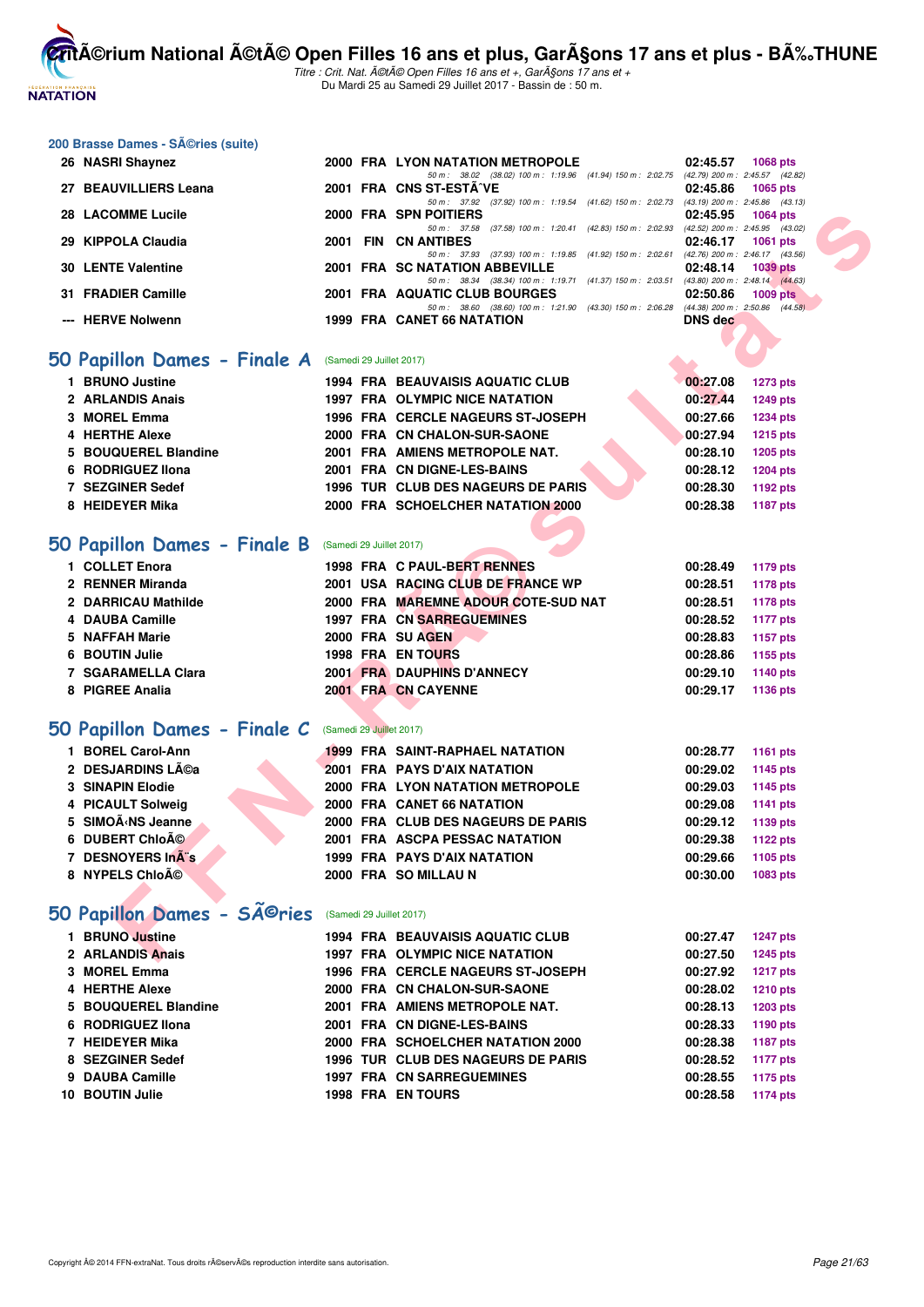

érium National été Open Filles 16 ans et plus, Garçons 17 ans et plus - BÉTHUNE Titre : Crit. Nat. été Open Filles 16 ans et +, Garçons 17 ans et +

Du Mardi 25 au Samedi 29 Juillet 2017 - Bassin de : 50 m.

#### **50 Papillon Dames - Séries (suite)**

| 11 RENNER Miranda                                    |  | 2001 USA RACING CLUB DE FRANCE WP                | 00:28.67          | 1168 pts                                          |  |
|------------------------------------------------------|--|--------------------------------------------------|-------------------|---------------------------------------------------|--|
| 12 DARRICAU Mathilde                                 |  | 2000 FRA MAREMNE ADOUR COTE-SUD NAT              | 00:28.68          | 1167 pts                                          |  |
| 13 COLLET Enora                                      |  | 1998 FRA C PAUL-BERT RENNES                      | 00:28.76          | 1162 pts                                          |  |
| 14 NAFFAH Marie                                      |  | 2000 FRA SU AGEN                                 | 00:28.77          | 1161 pts                                          |  |
| 15 SGARAMELLA Clara                                  |  | 2001 FRA DAUPHINS D'ANNECY                       | 00:28.84          | 1157 pts                                          |  |
| 16 PIGREE Analia                                     |  | 2001 FRA CN CAYENNE                              | 00:28.96          | 1149 pts                                          |  |
| <b>17 BLANC Ludivine</b>                             |  | <b>1995 FRA MONTPELLIER METROPOLE NATATION</b>   | 00:28.98          | <b>1148 pts</b>                                   |  |
| <b>18 DEL'HOMME Laurine</b>                          |  | 1997 FRA CNO ST-GERMAIN-EN-LAYE                  | 00:29.07          | <b>1142 pts</b>                                   |  |
| 19 BOREL Carol-Ann                                   |  | 1999 FRA SAINT-RAPHAEL NATATION                  | 00:29.08          | <b>1141 pts</b>                                   |  |
| 20 SIMOËNS Jeanne                                    |  | 2000 FRA CLUB DES NAGEURS DE PARIS               | 00:29.17          | <b>1136 pts</b>                                   |  |
| 21 DUBERT Chloé                                      |  | 2001 FRA ASCPA PESSAC NATATION                   | 00:29.25          | 1130 pts                                          |  |
| 22 SINAPIN Elodie                                    |  | 2000 FRA LYON NATATION METROPOLE                 | 00:29.33          | <b>1125 pts</b>                                   |  |
| 23 PICAULT Solweig                                   |  | 2000 FRA CANET 66 NATATION                       | 00:29.44          | 1118 pts                                          |  |
| 24 DESNOYERS In¨s                                    |  | <b>1999 FRA PAYS D'AIX NATATION</b>              | 00:29.47          | 1116 pts                                          |  |
| 25   NYPELS Chloé                                    |  | 2000 FRA SO MILLAU N                             | 00:29.56          | 1111 pts                                          |  |
| 26   DESJARDINS Léa                                  |  | 2001 FRA PAYS D'AIX NATATION                     | 00:29.59          | 1109 pts                                          |  |
| 27 BARALE Faustine                                   |  | 1999 FRA AC HYA^RES                              | 00:29.68          | 1103 pts                                          |  |
| 28 COSTES Loriane                                    |  | 2000 FRA NOGENT NATATION 94                      | 00:29.73          | 1100 pts                                          |  |
| 29 RATSIMBAZAFY Tsiory                               |  | 2000 FRA RACING CLUB DE FRANCE WP                | 00:29.82          | <b>1094 pts</b>                                   |  |
| 30   BLANCHETIERE AdA¨le                             |  | 1999 FRA EN CAEN                                 | 00:29.87          | 1091 pts                                          |  |
| 31 GELFMANN Soizic                                   |  | 2001 FRA CN ANTIBES                              | 00:29.91          | 1089 pts                                          |  |
| 32 MENNETEAU Loana                                   |  | <b>1999 FRA AQUATIC CLUB BOURGES</b>             | 00:29.95          | 1086 pts                                          |  |
| 33 PERU Agathe                                       |  | 2000 FRA EN CAEN                                 | 00:30.01          | 1083 pts                                          |  |
| 34 ALMEIDA Lĩana                                     |  | <b>2001 FRA ES MASSY NATATION</b>                | 00:30.05          | 1080 pts                                          |  |
| 35 KAELBEL Mathilde                                  |  | 2001 FRA DAUPHINS OBERNAL                        | 00:30.42          | 1057 pts                                          |  |
| 36 CUCUMEL Romy                                      |  | 2001 FRA CSM CLAMART                             | 00:30.52          | 1051 pts                                          |  |
| 37 GUILLARME Maud                                    |  | 2000 FRA ASPTT MONTPELLIER                       | 00:31.22          | 1008 pts                                          |  |
| --- VIGUIER Manon                                    |  | 1998 FRA OLYMPIC NICE NATATION                   | <b>DNS dec</b>    |                                                   |  |
| OO Papillon Dames - Finale A (Jeudi 27 Juillet 2017) |  |                                                  |                   |                                                   |  |
| 1 ARLANDIS Anais                                     |  | <b>1997 FRA OLYMPIC NICE NATATION</b>            | 01:01.44          | 1243 pts                                          |  |
|                                                      |  | 50 m: 28.66                                      |                   | $(28.66)$ 100 m : 1:01.44 $(32.78)$               |  |
| 2 PICAULT Solweig                                    |  | 2000 FRA CANET 66 NATATION<br>50 m: 29.23        | 01:01.71          | <b>1235 pts</b><br>(29.23) 100 m: 1:01.71 (32.48) |  |
| 3 DAUBA Camille                                      |  | <b>1997 FRA CN SARREGUEMINES</b>                 | 01:01.86          | 1230 pts                                          |  |
|                                                      |  | 50 m : 29.27                                     |                   | (29.27) 100 m: 1:01.86 (32.59)                    |  |
| 4 MOREL Emma                                         |  | 1996 FRA CERCLE NAGEURS ST-JOSEPH<br>50 m: 28.73 | 01:02.23          | 1219 pts<br>(28.73) 100 m: 1:02.23 (33.50)        |  |
| 5 BOUQUEREL Blandine                                 |  | 2001 FRA AMIENS METROPOLE NAT.                   | 01:02.67          | <b>1207 pts</b>                                   |  |
|                                                      |  | 50 m: 29.49                                      |                   | (29.49) 100 m: 1:02.67 (33.18)                    |  |
| 6 RODRIGUEZ Ilona                                    |  | 2001 FRA CN DIGNE-LES-BAINS<br>50 m : 28.68      | 01:03.05          | 1196 pts<br>(28.68) 100 m: 1:03.05 (34.37)        |  |
| 7 HERTHE Alexe                                       |  | 2000 FRA CN CHALON-SUR-SAONE                     | 01:03.26          | 1190 pts                                          |  |
|                                                      |  |                                                  |                   | 50 m: 29.51 (29.51) 100 m: 1:03.26 (33.75)        |  |
| --- BRUNO Justine                                    |  | <b>1994 FRA BEAUVAISIS AQUATIC CLUB</b>          | <b>DSQ Da</b>     |                                                   |  |
| OO Papillon Dames - Finale B (Jeudi 27 Juillet 2017) |  |                                                  |                   |                                                   |  |
| 1 TOUATI Assia                                       |  | <b>1995 FRA DAUPHINS TOULOUSE OEC</b>            | 01:02.77 1204 pts |                                                   |  |
|                                                      |  |                                                  |                   | 50 m : 29.50 (29.50) 100 m : 1:02.77 (33.27)      |  |

#### **[100 Papillon Dames - Finale A](http://www.ffnatation.fr/webffn/resultats.php?idact=nat&go=epr&idcpt=47487&idepr=32)** (Jeudi 27 Juillet 2017)

| 1 ARLANDIS Anais      |  | <b>1997 FRA OLYMPIC NICE NATATION</b>   |                |                | 01:01.44                                   | 1243 pts |  |
|-----------------------|--|-----------------------------------------|----------------|----------------|--------------------------------------------|----------|--|
|                       |  |                                         |                | 50 m: 28.66    | $(28.66)$ 100 m : 1:01.44 (32.             |          |  |
| 2 PICAULT Solweig     |  | 2000 FRA CANET 66 NATATION              | 50 m :         | 29.23          | 01:01.71<br>(29.23) 100 m : 1:01.71 (32.   | 1235 pts |  |
| 3 DAUBA Camille       |  | <b>1997 FRA CN SARREGUEMINES</b>        |                |                | 01:01.86                                   | 1230 pts |  |
|                       |  |                                         |                | $50 m$ : 29.27 | (29.27) 100 m : 1:01.86 (32.               |          |  |
| 4 MOREL Emma          |  | 1996 FRA CERCLE NAGEURS ST-JOSEPH       |                | 50 m : 28.73   | 01:02.23<br>(28.73) 100 m : 1:02.23 (33.   | 1219 pts |  |
| 5 BOUQUEREL Blandine  |  | 2001 FRA AMIENS METROPOLE NAT.          |                |                | 01:02.67                                   | 1207 pts |  |
|                       |  |                                         |                | 50 m: 29.49    | (29.49) 100 m : 1:02.67 (33.               |          |  |
| 6 RODRIGUEZ Ilona     |  | 2001 FRA CN DIGNE-LES-BAINS             | 50 m :         | 28.68          | 01:03.05<br>$(28.68)$ 100 m : 1:03.05 (34. | 1196 pts |  |
| <b>7 HERTHE Alexe</b> |  | 2000 FRA CN CHALON-SUR-SAONE            |                |                | 01:03.26                                   | 1190 pts |  |
|                       |  |                                         | $50 m$ : 29.51 |                | (29.51) 100 m : 1:03.26 (33.               |          |  |
| --- BRUNO Justine     |  | <b>1994 FRA BEAUVAISIS AQUATIC CLUB</b> |                |                | <b>DSQ Da</b>                              |          |  |

## [100 Papillon Dames - Finale B](http://www.ffnatation.fr/webffn/resultats.php?idact=nat&go=epr&idcpt=47487&idepr=32) (Jeudi 27 Juillet 2017)

|  |                                                                                                                                                                                                                                                  | 01:02.77<br>1204 pts                                       |
|--|--------------------------------------------------------------------------------------------------------------------------------------------------------------------------------------------------------------------------------------------------|------------------------------------------------------------|
|  |                                                                                                                                                                                                                                                  | 50 m: 29.50 (29.50) 100 m: 1:02.77 (33.                    |
|  |                                                                                                                                                                                                                                                  | 01:02.84 1202 pts                                          |
|  |                                                                                                                                                                                                                                                  | 50 m: 29.87 (29.87) 100 m: 1:02.84 (32.                    |
|  |                                                                                                                                                                                                                                                  | 01:03.02 1197 pts                                          |
|  |                                                                                                                                                                                                                                                  | (29.35) 100 m : 1:03.02 (33.                               |
|  |                                                                                                                                                                                                                                                  | 01:03.29 1189 pts                                          |
|  |                                                                                                                                                                                                                                                  | (29.60) 100 m : 1:03.29 (33.                               |
|  |                                                                                                                                                                                                                                                  | 1179 pts<br>01:03.63                                       |
|  |                                                                                                                                                                                                                                                  | (29.79) 100 m : 1:03.63 (33.                               |
|  |                                                                                                                                                                                                                                                  | 01:03.72<br>1176 pts                                       |
|  |                                                                                                                                                                                                                                                  | $(29.40)$ 100 m : 1:03.72 $(34.1)$                         |
|  |                                                                                                                                                                                                                                                  | 01:03.85<br>1173 pts                                       |
|  | <b>1995 FRA DAUPHINS TOULOUSE OEC</b><br>1998 FRA C PAUL-BERT RENNES<br>2000 FRA CSN GUYANCOURT<br>2000 FRA SCHOELCHER NATATION 2000<br>1997 FRA NAUTIC CLUB ALP'38<br><b>1998 FRA AQUATIC CLUB BOURGES</b><br><b>1999 FRA ES MASSY NATATION</b> | 50 m: 29.35<br>50 m: 29.60<br>50 m : 29.79<br>50 m : 29.40 |

|                |             | 01:02.77          | <b>1204 pts</b>                       |
|----------------|-------------|-------------------|---------------------------------------|
|                | 50 m: 29.50 | $(29.50)$ 100 m : | 1:02.77 (33.27)                       |
|                |             | 01:02.84          | 1202 pts                              |
| 50 m: 29.87    |             | $(29.87)$ 100 m : | 1:02.84 (32.97)                       |
|                |             | 01:03.02          | 1197 pts                              |
| $50 m$ : 29.35 |             | $(29.35)$ 100 m : | 1:03.02 (33.67)                       |
|                |             | 01:03.29          | 1189 pts                              |
| 50 m: 29.60    |             | $(29.60)$ 100 m : | 1:03.29 (33.69)                       |
|                |             | 01:03.63          | 1179 pts                              |
| 50 m: 29.79    |             | $(29.79)$ 100 m : | 1:03.63 (33.84)                       |
|                |             |                   | 01:03.72 1176 pts                     |
| $50 m$ : 29.40 |             | $(29.40)$ 100 m : | 1:03.72 (34.32)                       |
|                |             | 01:03.85          | 1173 pts                              |
| $50 m - 2982$  |             |                   | $(29.82)$ 100 m $(1.03.85)$ $(34.03)$ |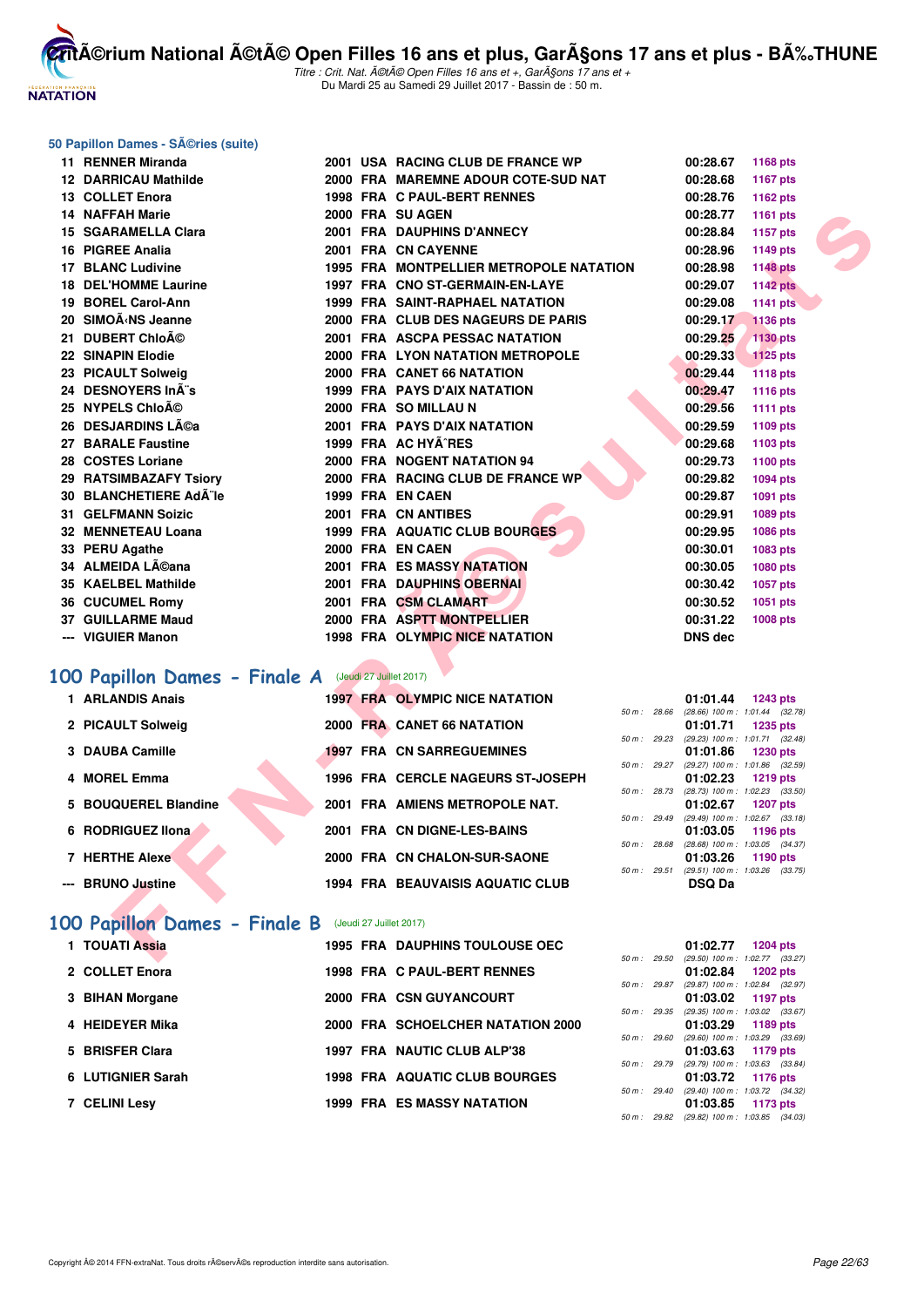

Titre : Crit. Nat. A©tA© Open Filles 16 ans et +, GarA§ons 17 ans et + Du Mardi 25 au Samedi 29 Juillet 2017 - Bassin de : 50 m.

| 100 Papillon Dames - Finale B (suite) |  |  |  |
|---------------------------------------|--|--|--|
|---------------------------------------|--|--|--|

**8 BOREL Carol-Ann 1999 FRA SAINT-RAPHAEL NATATION 01:03.96 1170 pts**

50 m : 30.00 (30.00) 100 m : 1:03.96 (33.96)

#### [100 Papillon Dames - Finale C](http://www.ffnatation.fr/webffn/resultats.php?idact=nat&go=epr&idcpt=47487&idepr=32) (Jeudi 27 Juillet 2017)

| 1 DEL'HOMME Laurine   | 1997 FRA CNO ST-GERMAIN-EN-LAYE     | 01:03.38<br>1186 pts                                                             |
|-----------------------|-------------------------------------|----------------------------------------------------------------------------------|
| 2 AUBRY Alice         | 1997 FRA SN METZ                    | (29.71) 100 m: 1:03.38 (33.<br>$50 m$ : 29.71<br>01:03.74<br>1176 pts            |
| 3 OUALID GIRARD Sarah | 2000 FRA CN MELUN VAL DE SEINE      | $(30.16)$ 100 m : 1:03.74 (33.<br>$50 m$ : $30.16$<br>01:03.76<br>1175 pts       |
| 4 SEZGINER Sedef      | 1996 TUR CLUB DES NAGEURS DE PARIS  | $(30.10)$ 100 m : 1:03.76 (33.<br>50 m : 30.10<br>01:04.05<br>1167 pts           |
| 5 BARALE Faustine     | 1999 FRA AC HYÃ RES                 | (29.79) 100 m: 1:04.05 (34.<br>50 m : 29.79<br>01:04.08<br><b>1166 pts</b>       |
| 6 SGARAMELLA Clara    | 2001 FRA DAUPHINS D'ANNECY          | $(29.82)$ 100 m : 1:04.08 (34.<br>50 m: 29.82<br>01:04.12<br>$1165$ pts          |
| 7 NYPELS Chloé        | 2000 FRA SO MILLAU N                | $(29.46)$ 100 m : 1:04.12 (34.<br>$50 \text{ m}$ : 29.46<br>01:04.29<br>1160 pts |
| 8 MONGES Clara        | <b>1998 FRA TOULON VAR NATATION</b> | $50 m$ :<br>$(30.09)$ 100 m : 1:04.29 $(34.$<br>30.09<br>01:04.37<br>1158 pts    |
|                       |                                     | $50 m + 2980 (2980) 100 m + 10127 (21)$                                          |

## **[100 Papillon Dames - Barrage Finales](http://www.ffnatation.fr/webffn/resultats.php?idact=nat&go=epr&idcpt=47487&idepr=32)** (Jeudi 27 Juillet 2017)

| 1 NAFFAH Marie      | 2000 FRA SU AGEN                   |  | 01:03.80                                  | 1174 pts |  |
|---------------------|------------------------------------|--|-------------------------------------------|----------|--|
|                     |                                    |  | 50 m : 29.74 (29.74) 100 m : 1:03.80 (34. |          |  |
| --- SIMOÃ∢NS Jeanne | 2000 FRA CLUB DES NAGEURS DE PARIS |  | <b>DSQ Da</b>                             |          |  |

# 100 Papillon Dames - SÃ<sup>@</sup>ries (Jeudi 27 Juillet 2017)

| 1 DEL'HOMME Laurine                                                                                                                                                    |  | 1997 FRA CNO ST-GERMAIN-EN-LAYE        |              | 01:03.38<br>1186 pts                                                        |
|------------------------------------------------------------------------------------------------------------------------------------------------------------------------|--|----------------------------------------|--------------|-----------------------------------------------------------------------------|
| 2 AUBRY Alice                                                                                                                                                          |  | 1997 FRA SN METZ                       |              | 50 m: 29.71 (29.71) 100 m: 1:03.38 (33.67)<br>01:03.74<br>1176 pts          |
| 3 OUALID GIRARD Sarah                                                                                                                                                  |  | 2000 FRA CN MELUN VAL DE SEINE         |              | 50 m : 30.16 (30.16) 100 m : 1:03.74 (33.58)<br>01:03.76<br><b>1175 pts</b> |
| 4 SEZGINER Sedef                                                                                                                                                       |  | 1996 TUR CLUB DES NAGEURS DE PARIS     | 50 m : 30.10 | $(30.10)$ 100 m : 1:03.76 $(33.66)$<br>01:04.05<br>1167 pts                 |
|                                                                                                                                                                        |  | 1999 FRA AC HYA RES                    | 50 m : 29.79 | (29.79) 100 m: 1:04.05 (34.26)                                              |
| 5 BARALE Faustine                                                                                                                                                      |  |                                        | 50 m : 29.82 | 01:04.08<br>1166 pts<br>$(29.82)$ 100 m : 1:04.08 $(34.26)$                 |
| 6 SGARAMELLA Clara                                                                                                                                                     |  | 2001 FRA DAUPHINS D'ANNECY             |              | 01:04.12<br>$1165$ pts<br>50 m : 29.46 (29.46) 100 m : 1:04.12 (34.66)      |
| 7 NYPELS Chloé                                                                                                                                                         |  | 2000 FRA SO MILLAU N                   | 50 m : 30.09 | 01:04.29<br><b>1160 pts</b><br>$(30.09)$ 100 m : 1:04.29 $(34.20)$          |
| 8 MONGES Clara                                                                                                                                                         |  | 1998 FRA TOULON VAR NATATION           | 50 m : 29.99 | 01:04.37<br>1158 pts<br>(29.99) 100 m: 1:04.37 (34.38)                      |
| <b>00 Papillon Dames - Barrage Finales</b> (Jeudi 27 Juillet 2017)                                                                                                     |  |                                        |              |                                                                             |
| 1 NAFFAH Marie                                                                                                                                                         |  | 2000 FRA SU AGEN                       |              | 01:03.80 1174 pts                                                           |
| --- SIMOÃ <ns jeanne<="" td=""><td></td><td>2000 FRA CLUB DES NAGEURS DE PARIS</td><td></td><td>50 m: 29.74 (29.74) 100 m: 1:03.80 (34.06)<br/><b>DSQ Da</b></td></ns> |  | 2000 FRA CLUB DES NAGEURS DE PARIS     |              | 50 m: 29.74 (29.74) 100 m: 1:03.80 (34.06)<br><b>DSQ Da</b>                 |
|                                                                                                                                                                        |  |                                        |              |                                                                             |
| 00 Papillon Dames - SÃ <sup>©</sup> ries (Jeudi 27 Juillet 2017)                                                                                                       |  |                                        |              |                                                                             |
| 1 GRANGEON Lara                                                                                                                                                        |  | 1991 FRA CN CALÃ% DONIENS              |              | 01:01.04 1254 pts                                                           |
| 2 BRUNO Justine                                                                                                                                                        |  | 1994 FRA BEAUVAISIS AQUATIC CLUB       |              | 50 m: 29.65 (29.65) 100 m: 1:01.04 (31.39)<br>01:01.99<br><b>1226 pts</b>   |
|                                                                                                                                                                        |  |                                        | 50 m : 28.85 | (28.85) 100 m: 1:01.99 (33.14)                                              |
| 3 ARLANDIS Anais                                                                                                                                                       |  | 1997 FRA OLYMPIC NICE NATATION         |              | 01:02.10<br>1223 pts<br>50 m : 29.14 (29.14) 100 m : 1:02.10 (32.96)        |
| 4 MOREL Emma                                                                                                                                                           |  | 1996 FRA CERCLE NAGEURS ST-JOSEPH      |              | 01:02.36<br>1216 pts                                                        |
| 5 PICAULT Solweig                                                                                                                                                      |  | 2000 FRA CANET 66 NATATION             | 50 m : 29.20 | $(29.20)$ 100 m : 1:02.36 $(33.16)$<br>01:02.43<br><b>1214 pts</b>          |
| 6 RODRIGUEZ IIona                                                                                                                                                      |  | 2001 FRA CN DIGNE-LES-BAINS            | 50 m : 29.09 | (29.09) 100 m : 1:02.43 (33.34)<br>01:02.65<br>1207 pts                     |
| 7 DAUBA Camille                                                                                                                                                        |  | <b>1997 FRA CN SARREGUEMINES</b>       | 50 m : 29.30 | $(29.30)$ 100 m : 1:02.65 $(33.35)$<br>01:02.86<br><b>1201 pts</b>          |
| 8 BOUQUEREL Blandine                                                                                                                                                   |  | 2001 FRA AMIENS METROPOLE NAT.         | 50 m: 29.56  | (29.56) 100 m: 1:02.86 (33.30)<br>01:03.06<br>1195 pts                      |
|                                                                                                                                                                        |  |                                        | 50 m: 30.01  | $(30.01)$ 100 m : 1:03.06 $(33.05)$                                         |
| 9 HERTHE Alexe                                                                                                                                                         |  | 2000 FRA CN CHALON-SUR-SAONE           | 50 m: 29.46  | 01:03.10<br>1194 pts<br>(29.46) 100 m : 1:03.10 (33.64)                     |
| 10 COLLET Enora                                                                                                                                                        |  | 1998 FRA C PAUL-BERT RENNES            |              | 01:03.20<br>1191 pts                                                        |
| 11 TOUATI Assia                                                                                                                                                        |  | <b>1995 FRA DAUPHINS TOULOUSE OEC</b>  | 50 m : 29.34 | (29.34) 100 m : 1:03.20 (33.86)<br>01:03.30<br>1188 pts                     |
| 12 BIHAN Morgane                                                                                                                                                       |  | 2000 FRA CSN GUYANCOURT                |              | 50 m : 30.34 (30.34) 100 m : 1:03.30 (32.96)<br>01:03.49<br>1183 pts        |
| 13 HEIDEYER Mika                                                                                                                                                       |  | 2000 FRA SCHOELCHER NATATION 2000      | 50 m : 29.85 | (29.85) 100 m : 1:03.49 (33.64)<br>01:03.68                                 |
|                                                                                                                                                                        |  |                                        |              | 1178 pts<br>50 m: 29.49 (29.49) 100 m: 1:03.68 (34.19)                      |
| 14 BRISFER Clara                                                                                                                                                       |  | 1997 FRA NAUTIC CLUB ALP'38            |              | 01:04.02<br>1168 pts<br>50 m: 30.12 (30.12) 100 m: 1:04.02 (33.90)          |
| <b>15 CELINI Lesy</b>                                                                                                                                                  |  | <b>1999 FRA ES MASSY NATATION</b>      |              | 01:04.10<br>1166 pts<br>50 m: 29.77 (29.77) 100 m: 1:04.10 (34.33)          |
| 16 LUTIGNIER Sarah                                                                                                                                                     |  | 1998 FRA AQUATIC CLUB BOURGES          |              | 01:04.16<br>1164 pts                                                        |
| 17 BOREL Carol-Ann                                                                                                                                                     |  | <b>1999 FRA SAINT-RAPHAEL NATATION</b> |              | 50 m: 29.35 (29.35) 100 m: 1:04.16 (34.81)<br>01:04.18<br>1163 pts          |
| <b>18 BARALE Faustine</b>                                                                                                                                              |  | 1999 FRA AC HYA RES                    |              | 50 m: 29.65 (29.65) 100 m: 1:04.18 (34.53)<br>01:04.30<br>1160 pts          |
| 19 AUBRY Alice                                                                                                                                                         |  | 1997 FRA SN METZ                       | 50 m: 30.41  | $(30.41)$ 100 m : 1:04.30 $(33.89)$<br>01:04.33<br>1159 pts                 |
| 20 SGARAMELLA Clara                                                                                                                                                    |  | 2001 FRA DAUPHINS D'ANNECY             | 50 m : 29.94 | (29.94) 100 m: 1:04.33 (34.39)<br>01:04.40<br><b>1157 pts</b>               |
| 21 SEZGINER Sedef                                                                                                                                                      |  | 1996 TUR CLUB DES NAGEURS DE PARIS     | 50 m : 29.44 | (29.44) 100 m : 1:04.40 (34.96)<br>01:04.48                                 |
|                                                                                                                                                                        |  |                                        |              | 1155 pts                                                                    |

|              |       | 01:03.38          | <b>1186 pts</b>     |  |
|--------------|-------|-------------------|---------------------|--|
| $50 m$ :     | 29.71 | (29.71) 100 m :   | 1:03.38 (33.67)     |  |
|              |       | 01:03.74          | <b>1176 pts</b>     |  |
| 50 m :       | 30.16 | $(30.16) 100 m$ : | $1:03.74$ $(33.58)$ |  |
|              |       | 01:03.76          | 1175 pts            |  |
| $50 m$ :     | 30.10 | $(30.10)$ 100 m : | $1:03.76$ $(33.66)$ |  |
|              |       |                   | 01:04.05 1167 pts   |  |
| 50 m : 29.79 |       | (29.79) 100 m:    | $1:04.05$ $(34.26)$ |  |
|              |       | 01:04.08 1166 pts |                     |  |
| 50 m : 29.82 |       | $(29.82)$ 100 m : | $1:04.08$ (34.26)   |  |
|              |       | 01:04.12 1165 pts |                     |  |
| 50 m :       | 29.46 | $(29.46)$ 100 m : | $1:04.12$ $(34.66)$ |  |
|              |       | 01:04.29          | <b>1160 pts</b>     |  |
| $50 m$ :     | 30.09 | $(30.09)$ 100 m : | 1:04.29 (34.20)     |  |
|              |       | 01:04.37          | 1158 pts            |  |
| $50 m$ :     | 29.99 | $(29.99)$ 100 m : | 1:04.37 (34.38)     |  |
|              |       |                   |                     |  |

|              | 01:03.80                        | 1174 pts |  |
|--------------|---------------------------------|----------|--|
| 50 m : 29.74 | (29.74) 100 m : 1:03.80 (34.06) |          |  |
|              | <b>DSQ Da</b>                   |          |  |

|                |       | 01:01.04                    | 1254 pts            |
|----------------|-------|-----------------------------|---------------------|
| $50 m$ : 29.65 |       | (29.65) 100 m :             | (31.39)<br>1:01.04  |
|                |       | 01:01.99                    | 1226 pts            |
| $50 m$ :       | 28.85 | $(28.85)$ 100 m :           | 1:01.99<br>(33.14)  |
|                |       | 01:02.10                    | <b>1223 pts</b>     |
| $50 m$ :       | 29.14 | $(29.14) 100 m$ :           | 1:02.10<br>(32.96)  |
|                |       | 01:02.36                    | 1216 pts            |
| $50 m$ :       | 29.20 | $(29.20)$ 100 m :           | 1:02.36<br>(33.16)  |
|                |       | 01:02.43                    | <b>1214 pts</b>     |
| $50 m$ :       | 29.09 | $(29.09)$ 100 m :           | 1:02.43<br>(33.34)  |
|                |       | 01:02.65                    | 1207 pts            |
| $50 m$ :       | 29.30 | (29.30) 100 m :             | 1:02.65<br>(33.35)  |
|                |       | 01:02.86                    | 1201<br>pts         |
| $50 m$ :       | 29.56 | (29.56) 100 m :             | 1:02.86<br>(33.30)  |
|                |       | 01:03.06                    | 1195 pts            |
| $50 m$ :       | 30.01 | $(30.01)$ 100 m :           | 1:03.06<br>(33.05)  |
|                |       | 01:03.10                    | 1194 pts            |
| $50 m$ :       | 29.46 | (29.46) 100 m :             | 1:03.10<br>(33.64)  |
|                |       | 01:03.20                    | 1191<br>pts         |
| $50 m$ :       | 29.34 | $(29.34) 100 m$ :           | (33.86)<br>1:03.20  |
|                |       | 01:03.30                    | 1188 pts            |
| $50 m$ :       | 30.34 | $(30.34) 100 m$ :           | 1:03.30<br>(32.96)  |
|                |       | 01:03.49                    | 1183 pts            |
| $50 m$ :       | 29.85 | $(29.85) 100 m$ :           | (33.64)<br>1:03.49  |
|                |       | 01:03.68                    | 1178 pts            |
| $50 m$ :       | 29.49 | $(29.49)$ 100 m :           | (34.19)<br>1:03.68  |
|                |       | 01:04.02                    | 1168 pts            |
| $50 m$ :       | 30.12 | $(30.12)$ 100 m :           | 1:04.02<br>(33.90)  |
|                | 29.77 | 01:04.10                    | 1166 pts<br>1:04.10 |
| 50 m :         |       | (29.77) 100 m :<br>01:04.16 | (34.33)             |
| $50 m$ :       | 29.35 | $(29.35)$ 100 m :           | 1164 pts<br>1:04.16 |
|                |       | 01:04.18                    | (34.81)<br>1163 pts |
| 50 m :         | 29.65 | $(29.65)$ 100 m :           | 1:04.18<br>(34.53)  |
|                |       | 01:04.30                    | 1160<br>pts         |
| $50 m$ :       | 30.41 | $(30.41)$ 100 m :           | 1:04.30<br>(33.89)  |
|                |       | 01:04.33                    | 1159 pts            |
| 50 m :         | 29.94 | (29.94) 100 m :             | (34.39)<br>1:04.33  |
|                |       | 01:04.40                    | <b>1157 pts</b>     |
| $50 m$ :       | 29.44 | $(29.44)$ 100 m :           | (34.96)<br>1:04.40  |
|                |       | 01:04.48                    | 1155<br>pts         |
| $50 m$ :       | 30.16 | $(30.16)$ 100 m :           | (34.32)<br>1:04.48  |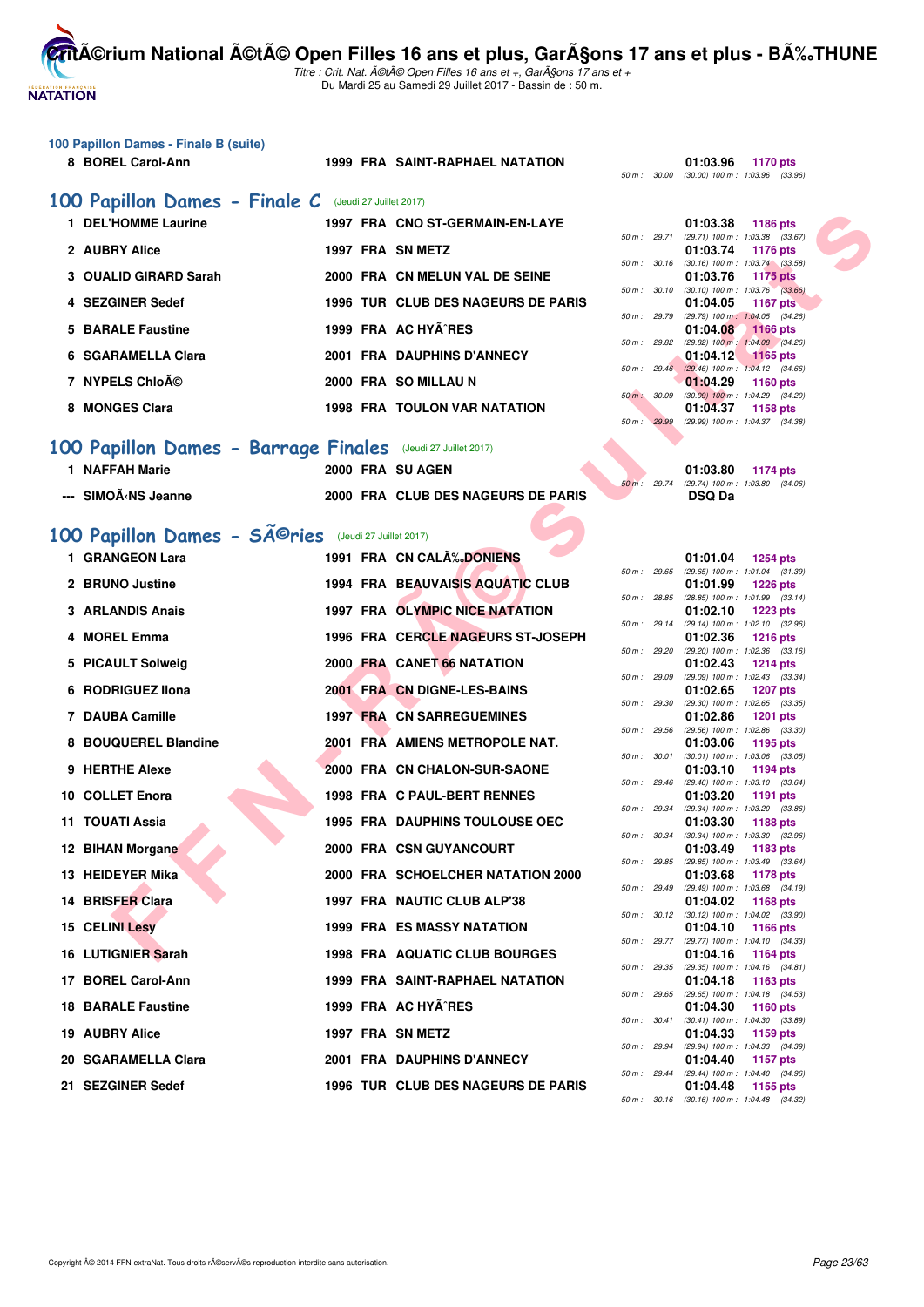

**CritA©rium National A©tA© Open Filles 16 ans et plus, GarA§ons 17 ans et plus - BA%.THUNE** Titre : Crit. Nat. A©tA© Open Filles 16 ans et +, GarA§ons 17 ans et +

Du Mardi 25 au Samedi 29 Juillet 2017 - Bassin de : 50 m.

# **100 Papillon Dames - Séries (suite)**

| 22 DEL'HOMME Laurine                                                                                                                                                            |  | 1997 FRA CNO ST-GERMAIN-EN-LAYE      |              | 01:04.51<br>1154 pts                                                        |
|---------------------------------------------------------------------------------------------------------------------------------------------------------------------------------|--|--------------------------------------|--------------|-----------------------------------------------------------------------------|
| 23 NYPELS Chloé                                                                                                                                                                 |  | 2000 FRA SO MILLAU N                 |              | 50 m: 29.59 (29.59) 100 m: 1:04.51 (34.92)<br>01:04.52<br>1154 pts          |
| 24 OUALID GIRARD Sarah                                                                                                                                                          |  | 2000 FRA CN MELUN VAL DE SEINE       |              | 50 m: 30.25 (30.25) 100 m: 1:04.52 (34.27)<br>01:04.54<br>1153 pts          |
| 25 MONGES Clara                                                                                                                                                                 |  | <b>1998 FRA TOULON VAR NATATION</b>  |              | 50 m: 30.17 (30.17) 100 m: 1:04.54 (34.37)<br>01:04.55<br>1153 pts          |
| 26 NAFFAH Marie                                                                                                                                                                 |  | 2000 FRA SU AGEN                     |              | 50 m : 30.19 (30.19) 100 m : 1:04.55 (34.36)<br>01:04.61<br><b>1151 pts</b> |
| 26 SIMOÃ <ns jeanne<="" td=""><td></td><td>2000 FRA CLUB DES NAGEURS DE PARIS</td><td></td><td>50 m : 29.83 (29.83) 100 m : 1:04.61 (34.78)<br/>01:04.61<br/>1151 pts</td></ns> |  | 2000 FRA CLUB DES NAGEURS DE PARIS   |              | 50 m : 29.83 (29.83) 100 m : 1:04.61 (34.78)<br>01:04.61<br>1151 pts        |
| 28 ROSATO Marine                                                                                                                                                                |  | 1999 FRA MULHOUSE ON                 | 50 m : 30.10 | $(30.10)$ 100 m : 1:04.61 $(34.51)$<br>01:04.69                             |
|                                                                                                                                                                                 |  |                                      |              | 1149 pts<br>50 m : 29.47 (29.47) 100 m : 1:04.69 (35.22)                    |
| 29 PRIOVILLE Estelle                                                                                                                                                            |  | 1996 FRA U.S CRETEIL NATATION        |              | 01:04.72<br><b>1148 pts</b><br>50 m : 30.17 (30.17) 100 m : 1:04.72 (34.55) |
| 30 MAILLE Ilona                                                                                                                                                                 |  | <b>2001 FRA ES MASSY NATATION</b>    |              | 01:04.82<br>1145 pts<br>50 m : 29.63 (29.63) 100 m : 1:04.82 (35.19)        |
| 31 RAGONNEAU Axelle                                                                                                                                                             |  | 2001 FRA MONTAUBAN NATATION          |              | 01:04.88<br>1143 pts<br>50 m: 30.41 (30.41) 100 m: 1:04.88 (34.47)          |
| 32 HITA Orlane                                                                                                                                                                  |  | 1999 FRA CN BREST                    |              | 01:04.90<br>1143 pts                                                        |
| 33 ROGEON Axelle                                                                                                                                                                |  | 1999 FRA CLUB DAUPHINS COGNAC        |              | 50 m : 30.04 (30.04) 100 m : 1:04.90 (34.86)<br>01:05.02<br>1140 pts        |
| <b>34 BOURNONVILLE Laura</b>                                                                                                                                                    |  | 2001 FRA ES VITRY                    | 50 m: 29.76  | (29.76) 100 m : 1:05.02 (35.26)<br>01:05.10<br>1137 pts                     |
| 35 FILIPPI Morgane                                                                                                                                                              |  | 1997 FRA ASPTT MONTPELLIER           | 50 m : 30.78 | (30.78) 100 m: 1:05.10 (34.32)<br>01:05.11<br>1137 pts                      |
|                                                                                                                                                                                 |  |                                      | 50 m : 30.70 | $(30.70)$ 100 m : 1:05.11 $(34.41)$                                         |
| <b>36 SINAPIN Elodie</b>                                                                                                                                                        |  | 2000 FRA LYON NATATION METROPOLE     |              | 01:05.12<br>1137 pts<br>50 m: 30.72 (30.72) 100 m: 1:05.12 (34.40)          |
| 37 MENNETEAU Loana                                                                                                                                                              |  | <b>1999 FRA AQUATIC CLUB BOURGES</b> |              | 01:05.23<br>1134 pts<br>50 m: 30.32 (30.32) 100 m: 1:05.23 (34.91)          |
| <b>38 SIMONETTI Romane</b>                                                                                                                                                      |  | 1999 FRA STADE DE VANVES             | 50 m : 29.80 | 01:05.33<br>1131 pts<br>(29.80) 100 m : 1:05.33 (35.53)                     |
| 38 GAMER Rose-alexia                                                                                                                                                            |  | 1999 FRA CN MELUN VAL DE SEINE       |              | 01:05.33<br>1131 pts                                                        |
| 40 HACHE CloAO                                                                                                                                                                  |  | <b>1997 FRA CN MARSEILLE</b>         | 50 m: 30.53  | $(30.53)$ 100 m : 1:05.33 $(34.80)$<br>01:05.54<br>1125 pts                 |
| 41 LONG WAH Ludivine                                                                                                                                                            |  | 2000 FRA CANET 66 NATATION           | 50 m: 30.03  | $(30.03)$ 100 m : 1:05.54 $(35.51)$<br>01:05.82<br>1117 $pts$               |
| 41 DESNOYERS InÃ"s                                                                                                                                                              |  | <b>1999 FRA PAYS D'AIX NATATION</b>  | 50 m : 30.64 | $(30.64)$ 100 m : 1:05.82 $(35.18)$<br>01:05.82<br><b>1117 pts</b>          |
| 43 FROUIN Meghan                                                                                                                                                                |  | 2001 FRA CHOLET NATATION             | 50 m : 30.03 | $(30.03)$ 100 m : 1:05.82 $(35.79)$<br>01:05.95<br>1114 pts                 |
| <b>44 GELFMANN Soizic</b>                                                                                                                                                       |  | 2001 FRA CN ANTIBES                  |              | 50 m: 30.54 (30.54) 100 m: 1:05.95 (35.41)                                  |
|                                                                                                                                                                                 |  |                                      |              | 01:05.99<br>1112 pts<br>50 m: 31.13 (31.13) 100 m: 1:05.99 (34.86)          |
| 45 CRETIER Oana                                                                                                                                                                 |  | 1999 FRA CN ANTIBES                  | 50 m : 30.90 | 01:06.02<br>1112 pts<br>$(30.90)$ 100 m : 1:06.02 $(35.12)$                 |
| 46 JEHL Marina                                                                                                                                                                  |  | 2001 FRA CANET 66 NATATION           | 50 m: 30.67  | 01:06.24<br>1105 pts<br>$(30.67)$ 100 m : 1:06.24 $(35.57)$                 |
| <b>47 HANRAS Tiphaine</b>                                                                                                                                                       |  | <b>2000 FRA COULOMMIERS NATATION</b> |              | 01:06.43<br>1100 pts                                                        |
| 48 DUBERT ChloÃO                                                                                                                                                                |  | 2001 FRA ASCPA PESSAC NATATION       |              | 50 m: 31.31 (31.31) 100 m: 1:06.43 (35.12)<br>01:06.66<br>1094 pts          |
| 49 BOUTEILLY Alexia                                                                                                                                                             |  | 2001 FRA AC HYA^RES                  |              | 50 m: 30.52 (30.52) 100 m: 1:06.66 (36.14)<br>01:06.67<br><b>1094 pts</b>   |
| 50 DELAUNAY Mai                                                                                                                                                                 |  | 2001 FRA CHOLET NATATION             |              | 50 m: 31.55 (31.55) 100 m: 1:06.67 (35.12)<br>01:06.72<br>1092 pts          |
| 51 PERU Agathe                                                                                                                                                                  |  | 2000 FRA EN CAEN                     |              | 50 m: 31.37 (31.37) 100 m: 1:06.72 (35.35)<br>01:06.96<br><b>1086 pts</b>   |
|                                                                                                                                                                                 |  | 1997 FRA CNO ST-GERMAIN-EN-LAYE      | 50 m: 31.11  | $(31.11)$ 100 m : 1:06.96 $(35.85)$                                         |
| 52 LEDUC Ambre                                                                                                                                                                  |  |                                      | 50 m: 31.55  | 01:07.29<br><b>1077 pts</b><br>$(31.55)$ 100 m : 1:07.29 $(35.74)$          |
| 53 LANGLAIS Lila                                                                                                                                                                |  | <b>2000 FRA ES MASSY NATATION</b>    | 50 m : 31.81 | 01:07.30<br><b>1076 pts</b><br>$(31.81)$ 100 m : 1:07.30 $(35.49)$          |
| 54 MARQUART Gaelle                                                                                                                                                              |  | 2000 FRA AC MOLSHEIM MUTZIG          |              | 01:07.52<br><b>1070 pts</b><br>50 m: 32.49 (32.49) 100 m: 1:07.52 (35.03)   |
| 55 HIVERT Emma                                                                                                                                                                  |  | 2000 FRA ANGERS NATATION             |              | 01:07.76<br><b>1064 pts</b><br>50 m: 31.65 (31.65) 100 m: 1:07.76 (36.11)   |
| 56 SIEGEL Tamara                                                                                                                                                                |  | 2001 FRA OLYMPIC NICE NATATION       |              | 01:07.83<br><b>1062 pts</b>                                                 |
| 57 PORTAL Elea                                                                                                                                                                  |  | 2000 FRA CNO ST-GERMAIN-EN-LAYE      |              | 50 m: 31.27 (31.27) 100 m: 1:07.83 (36.56)<br>01:09.44<br>1019 pts          |

|          |       | 01:04.51                      | 1154 pts                              |  |
|----------|-------|-------------------------------|---------------------------------------|--|
| 50 m :   | 29.59 | (29.59) 100 m :               | 1:04.51<br>(34.92)                    |  |
|          |       | 01:04.52                      | 1154 pts                              |  |
| 50 m :   | 30.25 | $(30.25)$ 100 m :<br>01:04.54 | 1:04.52<br>(34.27)                    |  |
| 50 m :   | 30.17 | $(30.17) 100 m$ :             | 1153 pts<br>1:04.54<br>(34.37)        |  |
|          |       | 01:04.55                      | 1153 pts                              |  |
| $50 m$ : | 30.19 | (30.19) 100 m :               | 1:04.55<br>(34.36)                    |  |
|          |       | 01:04.61                      | 1151 pts                              |  |
| 50 m :   | 29.83 | $(29.83) 100 m$ :             | 1.04.61<br>(34.78)                    |  |
| 50 m :   | 30.10 | 01:04.61<br>$(30.10)$ 100 m : | <b>1151 pts</b><br>1:04.61<br>(34.51) |  |
|          |       | 01:04.69                      | <b>1149 pts</b>                       |  |
| $50 m$ : | 29.47 | $(29.47) 100 m$ :             | 1:04.69<br>(35.22)                    |  |
|          |       | 01:04.72                      | <b>1148 pts</b>                       |  |
| 50 m :   | 30.17 | $(30.17) 100 m$ :             | 1:04.72<br>(34.55)                    |  |
| 50 m :   | 29.63 | 01:04.82<br>$(29.63) 100 m$ : | 1145 pts<br>1:04.82<br>(35.19)        |  |
|          |       | 01:04.88                      | 1143 pts                              |  |
| $50 m$ : | 30.41 | $(30.41)$ 100 m :             | 1:04.88<br>(34.47)                    |  |
|          |       | 01:04.90                      | 1143 pts                              |  |
| 50 m :   | 30.04 | $(30.04)$ 100 m :             | 1:04.90<br>(34.86)                    |  |
| $50 m$ : | 29.76 | 01:05.02<br>$(29.76)$ 100 m : | 1140 pts<br>1:05.02<br>(35.26)        |  |
|          |       | 01:05.10                      | <b>1137 pts</b>                       |  |
| $50 m$ : | 30.78 | $(30.78)$ 100 m :             | 1:05.10<br>(34.32)                    |  |
|          |       | 01:05.11                      | <b>1137 pts</b>                       |  |
| $50 m$ : | 30.70 | $(30.70)$ 100 m :             | 1:05.11<br>(34.41)                    |  |
| $50 m$ : | 30.72 | 01:05.12<br>$(30.72)$ 100 m : | <b>1137 pts</b><br>1:05.12<br>(34.40) |  |
|          |       | 01:05.23                      | 1134 pts                              |  |
| $50 m$ : | 30.32 | (30.32) 100 m :               | 1:05.23<br>(34.91)                    |  |
|          |       | 01:05.33                      | 1131 pts                              |  |
| 50 m :   | 29.80 | $(29.80)$ 100 m :             | 1:05.33<br>(35.53)                    |  |
| 50 m :   | 30.53 | 01:05.33<br>$(30.53)$ 100 m : | 1131 pts<br>1:05.33<br>(34.80)        |  |
|          |       | 01:05.54                      | 1125 pts                              |  |
| $50 m$ : | 30.03 | $(30.03)$ 100 m :             | 1:05.54<br>(35.51)                    |  |
|          |       | 01:05.82                      | 1117 pts                              |  |
| 50 m :   | 30.64 | $(30.64) 100 m$ :             | (35.18)<br>1:05.82                    |  |
| 50 m :   | 30.03 | 01:05.82<br>$(30.03)$ 100 m : | 1117 pts<br>1:05.82<br>(35.79)        |  |
|          |       | 01:05.95                      | 1114 pts                              |  |
| 50 m :   | 30.54 | $(30.54)$ 100 m :             | 1:05.95<br>(35.41)                    |  |
|          |       | 01:05.99                      | 1112 pts                              |  |
| 50 m :   | 31.13 | $(31.13) 100 m$ :<br>01:06.02 | 1:05.99<br>(34.86)                    |  |
| 50 m :   | 30.90 | $(30.90)$ 100 m :             | 1112 pts<br>1:06.02<br>(35.12)        |  |
|          |       | 01:06.24                      | 1105 pts                              |  |
| $50 m$ : | 30.67 | (30.67) 100 m :               | 1:06.24<br>(35.57)                    |  |
|          |       | 01:06.43                      | 1100 pts                              |  |
| 50 m :   | 31.31 | (31.31) 100 m :<br>01:06.66   | 1:06.43<br>(35.12)<br>1094 pts        |  |
| $50 m$ : | 30.52 | $(30.52)$ 100 m :             | 1:06.66<br>(36.14)                    |  |
|          |       | 01:06.67                      | 1094 pts                              |  |
| $50 m$ : | 31.55 | $(31.55)$ 100 m :             | 1:06.67<br>(35.12)                    |  |
|          |       | 01:06.72                      | 1092 pts                              |  |
| $50 m$ : | 31.37 | $(31.37) 100 m$ :<br>01:06.96 | (35.35)<br>1:06.72<br>1086 pts        |  |
| 50 m :   | 31.11 | $(31.11) 100 m$ :             | 1:06.96<br>(35.85)                    |  |
|          |       | 01:07.29                      | 1077 pts                              |  |
| $50 m$ : | 31.55 | $(31.55) 100 m$ :             | 1:07.29<br>(35.74)                    |  |
| $50 m$ : |       | 01:07.30                      | 1076 pts                              |  |
|          | 31.81 | $(31.81) 100 m$ :<br>01:07.52 | 1:07.30<br>(35.49)<br>1070 pts        |  |
| $50 m$ : | 32.49 | $(32.49)$ 100 m :             | 1:07.52<br>(35.03)                    |  |
|          |       | 01:07.76                      | 1064 pts                              |  |
| $50 m$ : | 31.65 | $(31.65) 100 m$ :             | 1:07.76<br>(36.11)                    |  |
| 50 m :   | 31.27 | 01:07.83<br>$(31.27) 100 m$ : | 1062 pts<br>(36.56)<br>1:07.83        |  |
|          |       | 01:09.44                      | 1019 pts                              |  |
| 50 m :   | 32.13 | (32.13) 100 m :               | 1:09.44<br>(37.31)                    |  |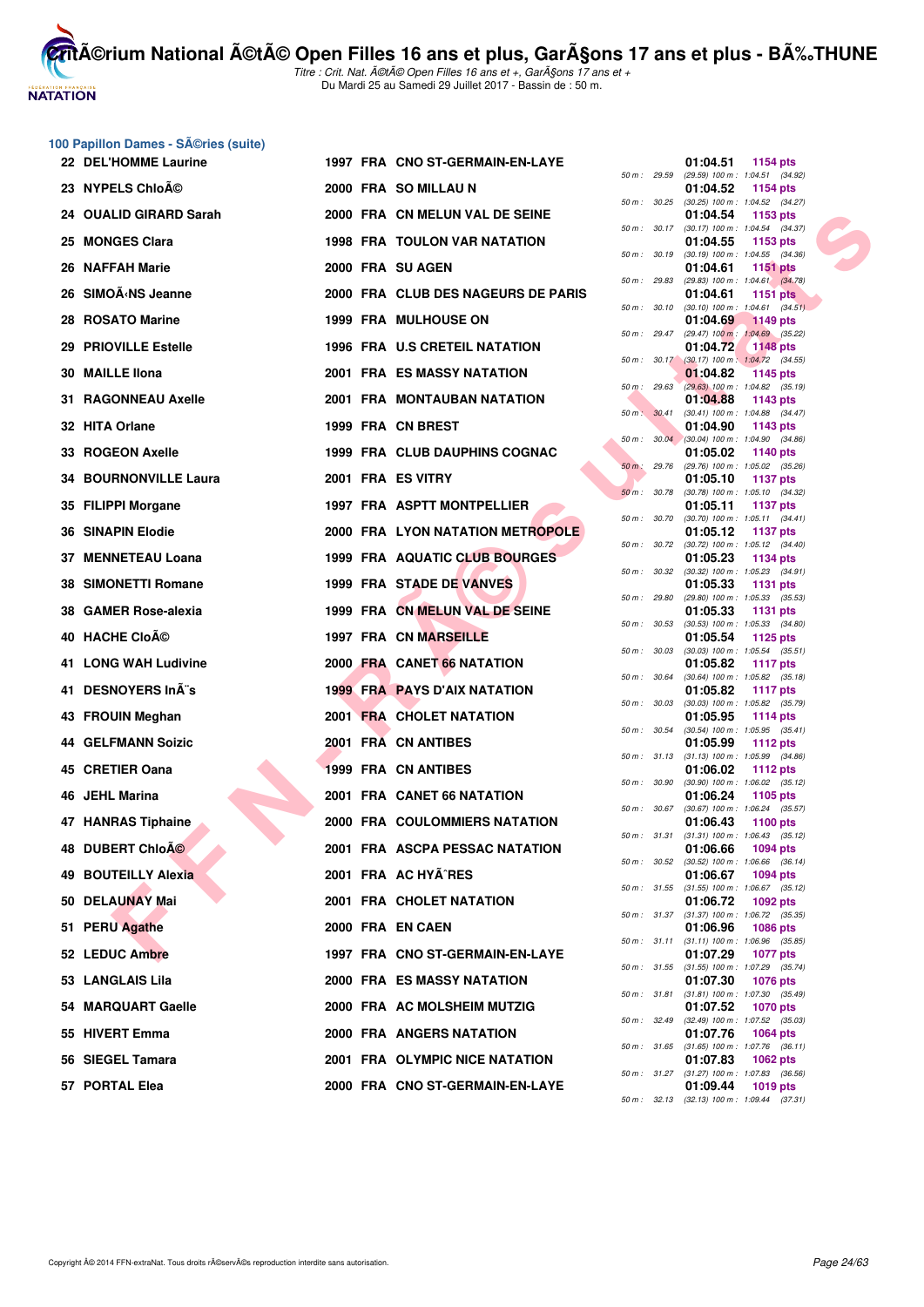

**100 Papillon Dames - Séries (suite)** 

**CritA©rium National A©tA© Open Filles 16 ans et plus, GarA§ons 17 ans et plus - BA%.THUNE** 

| 58 BLANCHETIERE Ad¨le                                 |  | 1999 FRA EN CAEN                                                                                                                     | 01:10.63<br>987 pts                                          |
|-------------------------------------------------------|--|--------------------------------------------------------------------------------------------------------------------------------------|--------------------------------------------------------------|
| 59 LORANDI Elodie                                     |  | 50 m : 32.51<br>1989 FRA CN ANTIBES                                                                                                  | $(32.51)$ 100 m : 1:10.63 $(38.12)$<br>01:12.87<br>929 pts   |
| --- VIGUIER Manon                                     |  | 1998 FRA OLYMPIC NICE NATATION                                                                                                       | 50 m: 33.29 (33.29) 100 m: 1:12.87 (39.58)<br><b>DNS</b> dec |
|                                                       |  |                                                                                                                                      |                                                              |
| 200 Papillon Dames - Finale A (Mardi 25 Juillet 2017) |  |                                                                                                                                      |                                                              |
| 1 GRANGEON Lara                                       |  | 1991 FRA CN CALA%DONIENS                                                                                                             | 02:10.24<br><b>1303 pts</b>                                  |
| 2 PICAULT Solweig                                     |  | 50 m: 30.41 (30.41) 100 m: 1:03.84 (33.43) 150 m: 1:37.11 (33.27) 200 m: 2:10.24 (33.13)<br>2000 FRA CANET 66 NATATION               | 02:16.27<br>1212 pts                                         |
|                                                       |  | 50 m: 30.07 (30.07) 100 m: 1:03.83 (33.76) 150 m: 1:38.81 (34.98) 200 m: 2:16.27 (37.46)                                             |                                                              |
| 3 HITA Orlane                                         |  | 1999 FRA CN BREST<br>50 m: 30.60 (30.60) 100 m: 1:06.05 (35.45) 150 m: 1:41.43 (35.38) 200 m: 2:17.27 (35.84)                        | 02:17.27 1198 pts                                            |
| 4 BIHAN Morgane                                       |  | 2000 FRA CSN GUYANCOURT<br>50 m: 30.51 (30.51) 100 m: 1:05.25 (34.74) 150 m: 1:40.91 (35.66) 200 m: 2:17.32 (36.41)                  | 02:17.32<br>$1197$ pts                                       |
| 5 DUHAMEL Cyrielle                                    |  | 2000 FRA STADE BA‰THUNE PA‰LICAN CLUB                                                                                                | 02:17.35<br>1196 pts                                         |
| 6 COLLET Enora                                        |  | 50 m: 30.23 (30.23) 100 m: 1:05.21 (34.98) 150 m: 1:40.98 (35.77) 200 m: 2:17.35 (36.37)<br>1998 FRA C PAUL-BERT RENNES              | 02:18.11<br>1185 pts                                         |
| <b>7 BARALE Faustine</b>                              |  | 50 m: 31.28 (31.28) 100 m: 1:07.19 (35.91) 150 m: 1:42.49 (35.30) 200 m: 2:18.11 (35.62)<br>1999 FRA AC HYA^RES                      | 02:18.73<br>1176 pts                                         |
|                                                       |  | 50 m: 30.82 (30.82) 100 m: 1:05.22 (34.40) 150 m: 1:42.03 (36.81) 200 m: 2:18.73 (36.70)                                             |                                                              |
| 8 MOREAU Sarah                                        |  | 2001 FRA EN TOURS<br>50 m: 31.72 (31.72) 100 m: 1:07.91 (36.19) 150 m: 1:44.20 (36.29) 200 m: 2:20.08 (35.88)                        | 02:20.08<br>1157 pts                                         |
| 200 Papillon Dames - Finale B (Mardi 25 Juillet 2017) |  |                                                                                                                                      |                                                              |
| 1 LANGLAIS Lila                                       |  | 2000 FRA ES MASSY NATATION                                                                                                           | 02:18.14 1185 pts                                            |
| 2 CELINI Lesy                                         |  | 50 m: 31.25 (31.25) 100 m: 1:06.56 (35.31) 150 m: 1:41.93 (35.37) 200 m: 2:18.14 (36.21)<br>1999 FRA ES MASSY NATATION               | 02:19.65<br>1163 pts                                         |
|                                                       |  | 50 m: 31.16 (31.16) 100 m: 1:06.50 (35.34) 150 m: 1:42.59 (36.09) 200 m: 2:19.65 (37.06)                                             |                                                              |
| 3 OUALID GIRARD Sarah                                 |  | 2000 FRA CN MELUN VAL DE SEINE<br>50 m: 31.65 (31.65) 100 m: 1:08.18 (36.53) 150 m: 1:44.08 (35.90) 200 m: 2:19.79 (35.71)           | 02:19.79<br>1161 pts                                         |
| 4 DESBORDES Joana                                     |  | 2000 FRA SO ROSNY<br>50 m: 31.77 (31.77) 100 m: 1:08.04 (36.27) 150 m: 1:44.28 (36.24) 200 m: 2:20.29 (36.01)                        | 02:20.29<br>1154 pts                                         |
| 5 BOUTEILLY Alexia                                    |  | 2001 FRA AC HYA^RES                                                                                                                  | 02:20.37<br>1152 pts                                         |
| 6 FILIPPI Morgane                                     |  | 50 m: 31.85 (31.85) 100 m: 1:07.72 (35.87) 150 m: 1:43.91 (36.19) 200 m: 2:20.37 (36.46)<br>1997 FRA ASPTT MONTPELLIER               | 02:20.94<br>1144 pts                                         |
| 7 BOURNONVILLE Laura                                  |  | 50 m : 31.81 (31.81) 100 m : 1:07.52 (35.71) 150 m : 1:43.94 (36.42) 200 m : 2:20.94 (37.00)<br>2001 FRA ES VITRY                    | 02:21.30<br>1139 pts                                         |
|                                                       |  | 50 m: 30.60 (30.60) 100 m: 1:05.79 (35.19) 150 m: 1:42.93 (37.14) 200 m: 2:21.30 (38.37)                                             |                                                              |
| 8 MOREL Emma                                          |  | <b>1996 FRA CERCLE NAGEURS ST-JOSEPH</b><br>50 m: 32.30 (32.30) 100 m: 1:08.38 (36.08) 150 m: 1:45.62 (37.24) 200 m: 2:23.42 (37.80) | 02:23.42<br>1109 pts                                         |
| 200 Papillon Dames - Finale C (Mardi 25 Juillet 2017) |  |                                                                                                                                      |                                                              |
| 1 MARQUART Gaelle                                     |  | 2000 FRA AC MOLSHEIM MUTZIG                                                                                                          | 02:22.49<br>1122 pts                                         |
| 2 CHANAVAT GILLET Alicia                              |  | 50 m: 33.09 (33.09) 100 m: 1:09.30 (36.21) 150 m: 1:46.18 (36.88) 200 m: 2:22.49 (36.31)<br>1999 FRA CN CHALON-SUR-SAONE             | 02:22.77<br>1118 pts                                         |
|                                                       |  | 50 m: 31.69 (31.69) 100 m: 1:08.44 (36.75) 150 m: 1:46.07 (37.63) 200 m: 2:22.77 (36.70)                                             |                                                              |
| 3 MENNETEAU Loana                                     |  | <b>1999 FRA AQUATIC CLUB BOURGES</b><br>50 m: 31.60 (31.60) 100 m: 1:08.20 (36.60) 150 m: 1:44.94 (36.74) 200 m: 2:22.93 (37.99)     | 02:22.93<br>1116 pts                                         |
| 4 RAGONNEAU Axelle                                    |  | 2001 FRA MONTAUBAN NATATION<br>50 m: 31.65 (31.65) 100 m: 1:08.14 (36.49) 150 m: 1:45.35 (37.21) 200 m: 2:23.06 (37.71)              | 02:23.06 1114 pts                                            |
| 5 HANRAS Tiphaine                                     |  | 2000 FRA COULOMMIERS NATATION                                                                                                        | 02:24.94<br>1087 pts                                         |
| 6 PRIOVILLE Estelle                                   |  | 50 m: 31.66 (31.66) 100 m: 1:08.53 (36.87) 150 m: 1:46.44 (37.91) 200 m: 2:24.94 (38.50)<br>1996 FRA U.S CRETEIL NATATION            | 02:25.64<br>1078 pts                                         |
| 7 LONG WAH Ludivine                                   |  | 50 m: 31.64 (31.64) 100 m: 1:08.16 (36.52) 150 m: 1:46.40 (38.24) 200 m: 2:25.64 (39.24)<br>2000 FRA CANET 66 NATATION               | 02:26.05<br>1072 pts                                         |
|                                                       |  | 50 m: 31.78 (31.78) 100 m: 1:08.53 (36.75) 150 m: 1:46.18 (37.65) 200 m: 2:26.05 (39.87)                                             |                                                              |
| 8 GELFMANN Soizic                                     |  | 2001 FRA CN ANTIBES<br>50 m: 33.14 (33.14) 100 m: 1:10.57 (37.43) 150 m: 1:49.10 (38.53) 200 m: 2:27.85 (38.75)                      | 02:27.85<br>1047 pts                                         |
| 200 Papillon Dames - SA@ries                          |  | (Mardi 25 Juillet 2017)                                                                                                              |                                                              |
| 1 GRANGEON Lara                                       |  | 1991 FRA CN CALA‰DONIENS                                                                                                             | 02:15.62<br>1222 pts                                         |
| 2 DUHAMEL Cyrielle                                    |  | 50 m: 31.58 (31.58) 100 m: 1:06.67 (35.09) 150 m: 1:41.55 (34.88) 200 m: 2:15.62 (34.07)<br>2000 FRA STADE BA‰THUNE PA‰LICAN CLUB    | 02:18.28                                                     |
|                                                       |  | 50 m: 30.95 (30.95) 100 m: 1:06.30 (35.35) 150 m: 1:42.47 (36.17) 200 m: 2:18.28 (35.81)                                             | 1183 pts                                                     |
| 3 HITA Orlane                                         |  | 1999 FRA CN BREST<br>50 m : 30.84 (30.84) 100 m : 1:06.96 (36.12) 150 m : 1:41.90 (34.94) 200 m : 2:18.64 (36.74)                    | 02:18.64<br>1178 pts                                         |
| 4 BARALE Faustine                                     |  | 1999 FRA AC HYA^RES<br>50 m: 30.63 (30.63) 100 m: 1:05.22 (34.59) 150 m: 1:41.68 (36.46) 200 m: 2:18.69 (37.01)                      | 02:18.69<br>1177 pts                                         |
|                                                       |  |                                                                                                                                      |                                                              |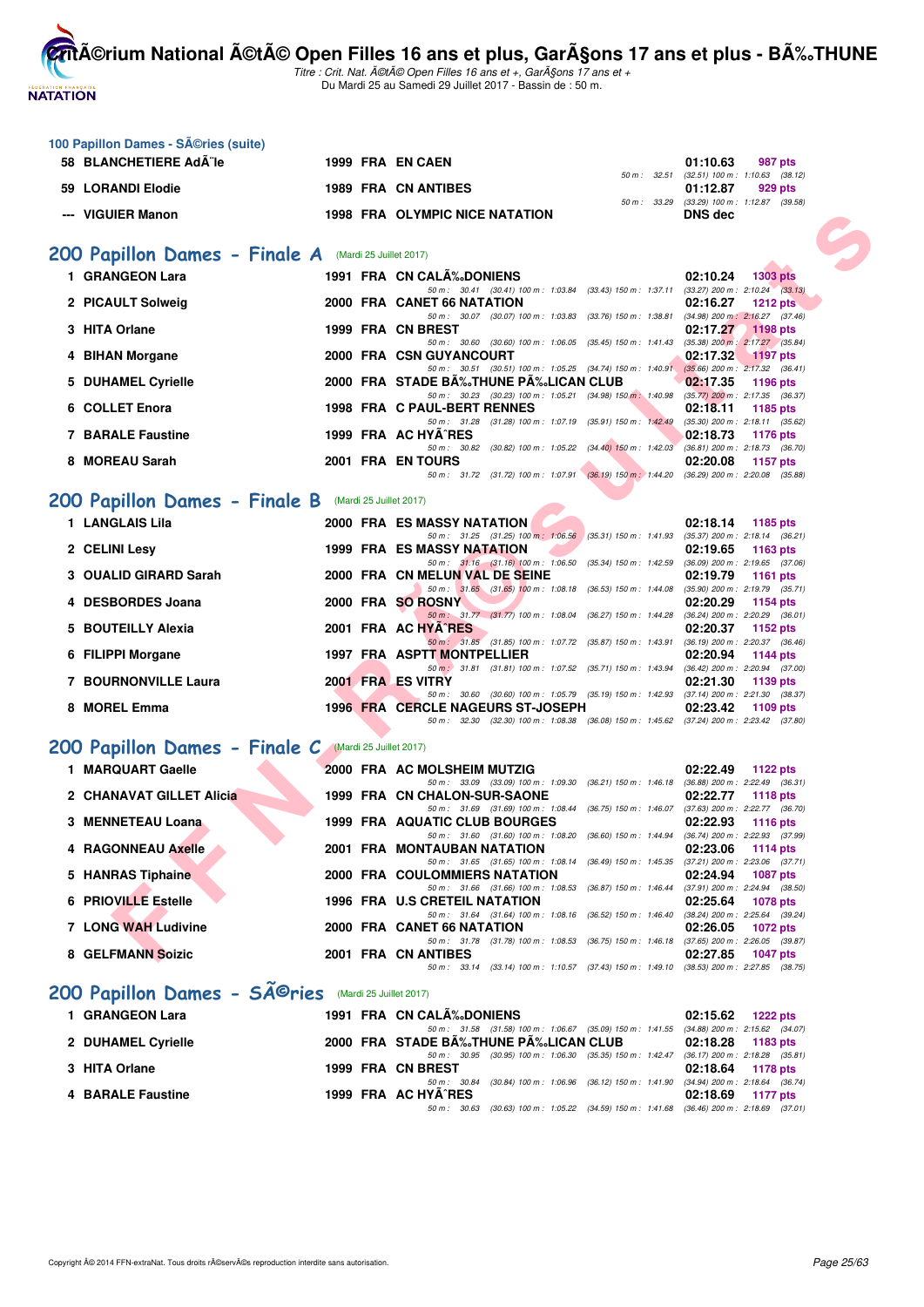# **NATATION FRANÇAISE**

**CritA©rium National A©tA© Open Filles 16 ans et plus, GarA§ons 17 ans et plus - BA%.THUNE** Titre : Crit. Nat. A©tA© Open Filles 16 ans et +, GarA§ons 17 ans et +

Du Mardi 25 au Samedi 29 Juillet 2017 - Bassin de : 50 m.

#### 200 Papillon Dames - Séries (suite)

| 5 PICAULT Solweig            |  | 2000 FRA CANET 66 NATATION                                                                                                     | 02:18.88<br>1174 pts                                    |
|------------------------------|--|--------------------------------------------------------------------------------------------------------------------------------|---------------------------------------------------------|
| 6 COLLET Enora               |  | 50 m: 30.46 (30.46) 100 m: 1:04.86 (34.40) 150 m: 1:40.87 (36.01) 200 m: 2:18.88 (38.01)<br>1998 FRA C PAUL-BERT RENNES        | 02:19.44<br>1166 pts                                    |
| 7 BIHAN Morgane              |  | 50 m : 31.27 (31.27) 100 m : 1:06.55 (35.28) 150 m : 1:43.02 (36.47) 200 m : 2:19.44 (36.42)<br>2000 FRA CSN GUYANCOURT        | 02:19.47<br>1165 $pts$                                  |
| 8 MOREAU Sarah               |  | 50 m: 31.61 (31.61) 100 m: 1:07.01 (35.40) 150 m: 1:43.08 (36.07) 200 m: 2:19.47 (36.39)<br>2001 FRA EN TOURS                  | 02:19.68<br>1162 pts                                    |
| 9 LANGLAIS Lila              |  | 50 m: 31.73 (31.73) 100 m: 1:07.49 (35.76) 150 m: 1:44.23 (36.74) 200 m: 2:19.68 (35.45)<br>2000 FRA ES MASSY NATATION         | 02:19.89<br>1159 pts                                    |
| <b>10 BOURNONVILLE Laura</b> |  | 50 m: 31.34 (31.34) 100 m: 1:07.02 (35.68) 150 m: 1:43.37 (36.35) 200 m: 2:19.89 (36.52)<br>2001 FRA ES VITRY                  | 02:20.05<br>1157 pts                                    |
| 11 BOUTEILLY Alexia          |  | 50 m: 31.07 (31.07) 100 m: 1:06.57 (35.50) 150 m: 1:43.09 (36.52) 200 m: 2:20.05 (36.96)<br>2001 FRA AC HYA^RES                | 02:20.28<br><b>1154 pts</b>                             |
| 12 DESBORDES Joana           |  | 50 m: 31.48 (31.48) 100 m: 1:06.65 (35.17) 150 m: 1:42.83 (36.18) 200 m: 2:20.28 (37.45)<br>2000 FRA SO ROSNY                  | 02:20.56<br>$1150$ pts                                  |
| 13 CELINI Lesy               |  | 50 m: 31.59 (31.59) 100 m: 1:07.47 (35.88) 150 m: 1:43.76 (36.29) 200 m: 2:20.56 (36.80)<br>1999 FRA ES MASSY NATATION         | 02:20.76<br>1147 pts                                    |
|                              |  | 50 m : 30.90 (30.90) 100 m : 1:06.78 (35.88) 150 m : 1:43.55 (36.77) 200 m : 2:20.76 (37.21)                                   | 02:20.78                                                |
| 14 FILIPPI Morgane           |  | 1997 FRA ASPTT MONTPELLIER<br>50 m: 31.54 (31.54) 100 m: 1:07.17 (35.63) 150 m: 1:43.46 (36.29) 200 m: 2:20.78 (37.32)         | <b>1147 pts</b>                                         |
| 15 OUALID GIRARD Sarah       |  | 2000 FRA CN MELUN VAL DE SEINE<br>50 m : 31.51 (31.51) 100 m : 1:08.12 (36.61) 150 m : 1:45.26 (37.14) 200 m : 2:21.97 (36.71) | 02:21.97<br>1129 pts                                    |
| 16 MOREL Emma                |  | 1996 FRA CERCLE NAGEURS ST-JOSEPH<br>50 m: 31.52 (31.52) 100 m: 1:07.17 (35.65) 150 m: 1:44.52 (37.35) 200 m: 2:22.56 (38.04)  | 02:22.56<br>1121 $pts$                                  |
| 17 MARQUART Gaelle           |  | 2000 FRA AC MOLSHEIM MUTZIG                                                                                                    | 02:22.74<br><b>1118 pts</b>                             |
| 18 CHANAVAT GILLET Alicia    |  | 50 m: 32.64 (32.64) 100 m: 1:09.04 (36.40) 150 m: 1:45.56 (36.52) 200 m: 2:22.74 (37.18)<br>1999 FRA CN CHALON-SUR-SAONE       | 02:23.04<br>1114 pts                                    |
|                              |  | 50 m: 30.35 (30.35) 100 m: 1:06.51 (36.16) 150 m: 1:44.04 (37.53) 200 m: 2:23.04 (39.00)                                       |                                                         |
| <b>19 RAGONNEAU Axelle</b>   |  | 2001 FRA MONTAUBAN NATATION<br>50 m: 32.32 (32.32) 100 m: 1:09.00 (36.68) 150 m: 1:46.01 (37.01) 200 m: 2:23.28 (37.27)        | 02:23.28<br><b>1111 pts</b>                             |
| 20 MENNETEAU Loana           |  | 1999 FRA AQUATIC CLUB BOURGES                                                                                                  | 02:24.37<br>1095 pts                                    |
| 21 LONG WAH Ludivine         |  | 50 m: 31.51 (31.51) 100 m: 1:08.00 (36.49) 150 m: 1:45.25 (37.25) 200 m: 2:24.37 (39.12)<br>2000 FRA CANET 66 NATATION         | 02:24.49<br>1094 pts                                    |
|                              |  | 50 m : 32.35 (32.35) 100 m : 1:08.65 (36.30) 150 m : 1:46.09 (37.44) 200 m : 2:24.49 (38.40)                                   |                                                         |
| 22 HANRAS Tiphaine           |  | 2000 FRA COULOMMIERS NATATION<br>50 m : 31.83 (31.83) 100 m : 1:08.75 (36.92) 150 m : 1:46.51 (37.76) 200 m : 2:24.57 (38.06)  | 02:24.57<br>1093 pts                                    |
| 23 PRIOVILLE Estelle         |  | 1996 FRA U.S CRETEIL NATATION                                                                                                  | 02:25.53<br>1079 pts                                    |
| <b>24 GELFMANN Soizic</b>    |  | 50 m : 32.18 (32.18) 100 m : 1:08.75 (36.57) 150 m : 1:47.15 (38.40) 200 m : 2:25.53 (38.38)<br>2001 FRA CN ANTIBES            | 02:25.88<br>1074 pts                                    |
|                              |  | 50 m: 32.51 (32.51) 100 m: 1:09.55 (37.04) 150 m: 1:47.82 (38.27) 200 m: 2:25.88 (38.06)                                       |                                                         |
| 25 NYPELS ChloA©             |  | 2000 FRA SO MILLAU N<br>50 m: 32.82 (32.82) 100 m: 1:10.00 (37.18) 150 m: 1:47.10 (37.10) 200 m: 2:26.16 (39.06)               | 02:26.16<br>1070 pts                                    |
| 26 BOUQUEREL Blandine        |  | 2001 FRA AMIENS METROPOLE NAT.                                                                                                 | 02:26.62<br>1064 pts                                    |
| 26 JEANNERET Valentine       |  | 50 m: 30.78 (30.78) 100 m: 1:07.98 (37.20) 150 m: 1:48.20 (40.22) 200 m: 2:26.62 (38.42)<br>1999 FRA CN CHALON-SUR-SAONE       | 02:26.62<br>1064 pts                                    |
|                              |  | 50 m: 31.82 (31.82) 100 m: 1:08.60 (36.78) 150 m: 1:47.12 (38.52) 200 m: 2:26.62 (39.50)                                       |                                                         |
| 28 SIMOÃ < NS Jeanne         |  | 2000 FRA CLUB DES NAGEURS DE PARIS<br>50 m: 31.50 (31.50) 100 m: 1:07.88 (36.38) 150 m: 1:46.57 (38.69) 200 m: 2:26.90 (40.33) | 02:26.90<br>1060 $pts$                                  |
| 29 NAFFAH Marie              |  | 2000 FRA SU AGEN                                                                                                               | 02:26.94<br><b>1060 pts</b>                             |
| 30 HIVERT Emma               |  | 50 m: 33.10 (33.10) 100 m: 1:10.83 (37.73) 150 m: 1:49.03 (38.20) 200 m: 2:26.94 (37.91)<br>2000 FRA ANGERS NATATION           | 02:26.97<br>1059 pts                                    |
| 31 CRETIER Oana              |  | 50 m: 32.87 (32.87) 100 m: 1:10.34 (37.47) 150 m: 1:48.14 (37.80) 200 m: 2:26.97 (38.83)<br>1999 FRA CN ANTIBES                | 02:27.17<br><b>1056 pts</b>                             |
|                              |  | 50 m: 32.27 (32.27) 100 m: 1:08.55 (36.28) 150 m: 1:47.51 (38.96) 200 m: 2:27.17 (39.66)                                       |                                                         |
| 32 CALATAYUD Levanna         |  | 2001 FRA CN CANNES<br>50 m: 32.59 (32.59) 100 m: 1:09.88 (37.29) 150 m: 1:47.14 (37.26) 200 m: 2:27.40 (40.26)                 | 02:27.40<br>1053 pts                                    |
| 33 CRUZ Alice                |  | 1999 FRA SO MILLAU N                                                                                                           | 02:27.78<br><b>1048 pts</b>                             |
| 34 SIEGEL Tamara             |  | 50 m : 32.65 (32.65) 100 m : 1:09.18 (36.53) 150 m : 1:47.92 (38.74) 200 m : 2:27.78 (39.86)<br>2001 FRA OLYMPIC NICE NATATION | 02:28.36<br><b>1040 pts</b>                             |
|                              |  | 50 m : 32.92 (32.92) 100 m : 1:10.13 (37.21) 150 m : 1:48.81 (38.68) 200 m : 2:28.36 (39.55)                                   |                                                         |
| 35 PORTAL Elea               |  | 2000 FRA CNO ST-GERMAIN-EN-LAYE<br>50 m : 32.91 (32.91) 100 m : 1:10.13 (37.22) 150 m : 1:49.03                                | 02:29.23<br>1028 pts<br>(38.90) 200 m : 2:29.23 (40.20) |
| 36 LAUNETTE Léonie           |  | 2000 FRA CO SAINT-DIZIER NATATION                                                                                              | 02:29.84<br><b>1020 pts</b>                             |
| --- AUBRY Alice              |  | 50 m : 32.49 (32.49) 100 m : 1:10.27 (37.78) 150 m : 1:49.21<br>1997 FRA SN METZ                                               | $(38.94)$ 200 m : 2:29.84 $(40.63)$<br><b>DSQ Da</b>    |
|                              |  |                                                                                                                                |                                                         |

# [200 4 Nages Dames - Finale A](http://www.ffnatation.fr/webffn/resultats.php?idact=nat&go=epr&idcpt=47487&idepr=41) **(Vendredi 28 Juillet 2017**)

| <b>DUHAMEL Cyrielle</b> | 2000 FRA STADE B‰THUNE P‰LICAN CLUB                                                          | 02:17.81 1214 pts   |
|-------------------------|----------------------------------------------------------------------------------------------|---------------------|
|                         | 50 m : 29.45 (29.45) 100 m : 1:04.72 (35.27) 150 m : 1:45.21 (40.49) 200 m : 2:17.81 (32.60) |                     |
| 2 DAUBA Camille         | <b>1997 FRA CN SARREGUEMINES</b>                                                             | $02:19.22$ 1193 pts |
|                         | 50 m : 29.54 (29.54) 100 m : 1:07.18 (37.64) 150 m : 1:46.55 (39.37) 200 m : 2:19.22 (32.67) |                     |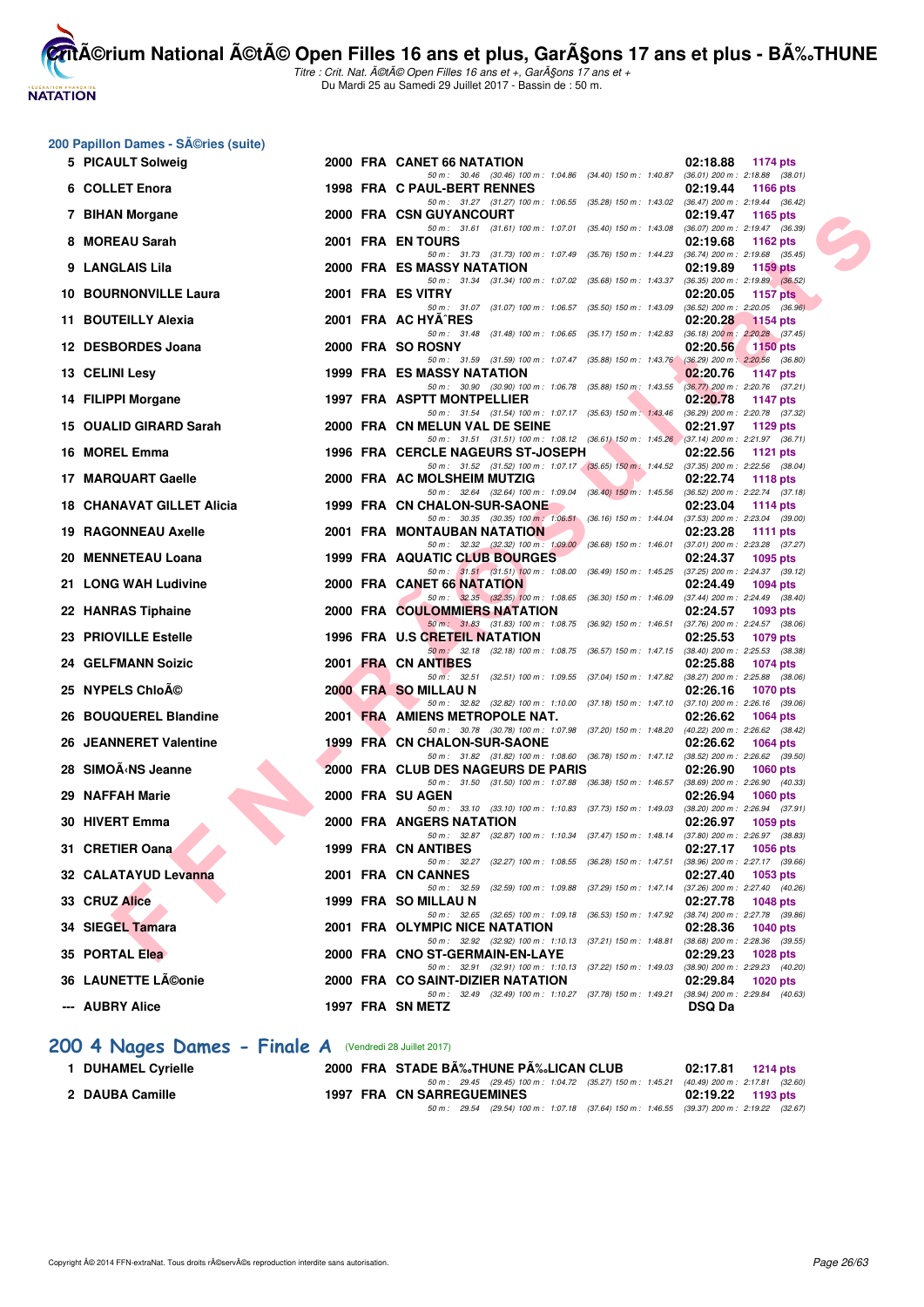**NATATION** 

**CritA©rium National A©tA© Open Filles 16 ans et plus, GarA§ons 17 ans et plus - BA%.THUNE** Titre : Crit. Nat. A©tA© Open Filles 16 ans et +, GarA§ons 17 ans et +

Du Mardi 25 au Samedi 29 Juillet 2017 - Bassin de : 50 m.

#### **200 4 Nages Dames - Finale A (suite)**

| 3 BIHAN Morgane              |  | 2000 FRA CSN GUYANCOURT                                                     | 02:20.35 1177 pts |                                     |
|------------------------------|--|-----------------------------------------------------------------------------|-------------------|-------------------------------------|
|                              |  | (29.67) 100 m: 1:05.81 (36.14) 150 m: 1:47.33<br>$50 \text{ m}$ : 29.67     |                   | $(41.52)$ 200 m : 2:20.35 $(33.02)$ |
| 4 BOURSE Claire              |  | 1998 FRA CN BREST                                                           | 02:21.79 1156 pts |                                     |
|                              |  | (29.82) 100 m : 1:05.85 (36.03) 150 m : 1:48.16<br>50 m : 29.82             |                   | $(42.31)$ 200 m : 2:21.79 $(33.63)$ |
| 5 BOURNONVILLE Mey           |  | 1999 FRA ES VITRY                                                           | 02:23.13 1137 pts |                                     |
|                              |  | 50 m: 30.88 (30.88) 100 m: 1:08.99 (38.11) 150 m: 1:50.14                   |                   | $(41.15)$ 200 m : 2:23.13 $(32.99)$ |
| <b>6 JEANNERET Valentine</b> |  | 1999 FRA CN CHALON-SUR-SAONE                                                | 02:24.02 1125 pts |                                     |
|                              |  | 50 m: 29.92 (29.92) 100 m: 1:07.39 (37.47) 150 m: 1:50.42                   |                   | $(43.03)$ 200 m : 2:24.02 $(33.60)$ |
| 7 CHANAVAT GILLET Alicia     |  | 1999 FRA CN CHALON-SUR-SAONE                                                | 02:24.58 1117 pts |                                     |
|                              |  | (30.64) 100 m : 1:08.96 (38.32) 150 m : 1:51.83<br>$50 \text{ m}$ : $30.64$ |                   | $(42.87)$ 200 m : 2:24.58 $(32.75)$ |
| 8 BORGOGNO Alizée            |  | 2001 FRA OLYMPIC NICE NATATION                                              | 02:25.35 1106 pts |                                     |
|                              |  | 50 m: 30.85 (30.85) 100 m: 1:08.38 (37.53) 150 m: 1:51.01                   |                   | $(42.63)$ 200 m : 2:25.35 $(34.34)$ |

#### [200 4 Nages Dames - Finale B](http://www.ffnatation.fr/webffn/resultats.php?idact=nat&go=epr&idcpt=47487&idepr=41) (Vendredi 28 Juillet 2017)

| 5 BOURNONVILLE Mey                                       |  | 1999 FRA ES VITRY                                                                                                          | 02:23.13      | 1137 pts                            |
|----------------------------------------------------------|--|----------------------------------------------------------------------------------------------------------------------------|---------------|-------------------------------------|
| <b>6 JEANNERET Valentine</b>                             |  | 50 m: 30.88 (30.88) 100 m: 1:08.99 (38.11) 150 m: 1:50.14 (41.15) 200 m: 2:23.13 (32.99)<br>1999 FRA CN CHALON-SUR-SAONE   | 02:24.02      | 1125 pts                            |
|                                                          |  | 50 m: 29.92 (29.92) 100 m: 1:07.39 (37.47) 150 m: 1:50.42 (43.03) 200 m: 2:24.02 (33.60)                                   |               |                                     |
| 7 CHANAVAT GILLET Alicia                                 |  | 1999 FRA CN CHALON-SUR-SAONE<br>50 m: 30.64 (30.64) 100 m: 1:08.96 (38.32) 150 m: 1:51.83 (42.87) 200 m: 2:24.58 (32.75)   | 02:24.58      | <b>1117 pts</b>                     |
| 8 BORGOGNO AlizA©e                                       |  | 2001 FRA OLYMPIC NICE NATATION                                                                                             | 02:25.35      | <b>1106 pts</b>                     |
|                                                          |  | 50 m: 30.85 (30.85) 100 m: 1:08.38 (37.53) 150 m: 1:51.01 (42.63) 200 m: 2:25.35 (34.34)                                   |               |                                     |
|                                                          |  |                                                                                                                            |               |                                     |
| 00 4 Nages Dames - Finale B (Vendredi 28 Juillet 2017)   |  |                                                                                                                            |               |                                     |
| 1 SAUREL Alexia                                          |  | <b>1999 FRA NANTES NATATION</b>                                                                                            |               | 02:22.72 1143 pts                   |
|                                                          |  | 50 m: 32.24 (32.24) 100 m: 1:09.06 (36.82) 150 m: 1:51.01 (41.95) 200 m: 2:22.72 (31.71)                                   |               |                                     |
| 2 CARA Axelle                                            |  | 1997 FRA CN ANTIBES                                                                                                        | 02:23.75      | 1129 pts                            |
| 3 OUALID GIRARD Sarah                                    |  | 50 m: 29.71 (29.71) 100 m: 1:06.10 (36.39) 150 m: 1:49.36 (43.26) 200 m: 2:23.75 (34.39)<br>2000 FRA CN MELUN VAL DE SEINE | 02:24.00      | 1125 pts                            |
|                                                          |  | 50 m: 30.14 (30.14) 100 m: 1:07.53 (37.39) 150 m: 1:50.17 (42.64) 200 m: 2:24.00 (33.83)                                   |               |                                     |
| 4 CORMIER Alexane                                        |  | 1999 FRA AQUATIC CLUB BOURGES                                                                                              | 02:24.64      | <b>1116 pts</b>                     |
|                                                          |  | 50 m: 30.41 (30.41) 100 m: 1:06.65 (36.24) 150 m: 1:51.34 (44.69) 200 m: 2:24.64 (33.30)                                   |               |                                     |
| 5 DEAGE Albane                                           |  | 2001 FRA CN ANTIBES                                                                                                        | 02:24.77      | 1114 pts                            |
|                                                          |  | 50 m: 31.75 (31.75) 100 m: 1:11.50 (39.75) 150 m: 1:51.72 (40.22) 200 m: 2:24.77 (33.05)                                   |               |                                     |
| 6 MAILLE IIona                                           |  | 2001 FRA ES MASSY NATATION<br>50 m: 29.73 (29.73) 100 m: 1:06.33 (36.60) 150 m: 1:51.14 (44.81) 200 m: 2:24.80 (33.66)     | 02:24.80      | 1114 pts                            |
| 7 FAVE Anna                                              |  | 2000 FRA CN BREST                                                                                                          | 02:25.52      | <b>1104 pts</b>                     |
|                                                          |  | 50 m: 31.07 (31.07) 100 m: 1:07.19 (36.12) 150 m: 1:51.29 (44.10) 200 m: 2:25.52 (34.23)                                   |               |                                     |
| 8 CALATAYUD Levanna                                      |  | 2001 FRA CN CANNES                                                                                                         | 02:28.35      | 1065 pts                            |
|                                                          |  | 50 m: 31.19 (31.19) 100 m: 1:10.13 (38.94) 150 m: 1:53.37 (43.24) 200 m: 2:28.35 (34.98)                                   |               |                                     |
| 00 4 Nages Dames - Finale $C$ (Vendredi 28 Juillet 2017) |  |                                                                                                                            |               |                                     |
|                                                          |  |                                                                                                                            |               |                                     |
| 1 SIMONETTI Romane                                       |  | 1999 FRA STADE DE VANVES                                                                                                   | 02:23.98      | 1125 pts                            |
|                                                          |  | 50 m : 29.95 (29.95) 100 m : 1:06.93 (36.98) 150 m : 1:50.02 (43.09) 200 m : 2:23.98 (33.96)                               |               |                                     |
| 2 FROUIN Meghan                                          |  | 2001 FRA CHOLET NATATION<br>50 m: 30.04 (30.04) 100 m: 1:08.32 (38.28) 150 m: 1:50.85 (42.53) 200 m: 2:24.49 (33.64)       | 02:24.49      | 1118 pts                            |
| 3 MARCHAND Juliette                                      |  | 2001 FRA CN NIORT                                                                                                          | 02:25.13      | 1109 pts                            |
|                                                          |  | 50 m : 31.19 (31.19) 100 m : 1:07.59 (36.40) 150 m : 1:52.62 (45.03) 200 m : 2:25.13 (32.51)                               |               |                                     |
| 4 DELAUNAY Mai                                           |  | <b>2001 FRA CHOLET NATATION</b>                                                                                            | 02:25.44      | 1105 pts                            |
|                                                          |  | 50 m: 30.80 (30.80) 100 m: 1:09.12 (38.32) 150 m: 1:50.87 (41.75) 200 m: 2:25.44 (34.57)                                   |               |                                     |
| 5 COLLET Enora                                           |  | 1998 FRA C PAUL-BERT RENNES                                                                                                | 02:26.43      | 1091 pts                            |
| <b>6 BOURNONVILLE Laura</b>                              |  | 50 m: 30.11 (30.11) 100 m: 1:08.14 (38.03) 150 m: 1:52.14                                                                  |               | $(44.00)$ 200 m : 2:26.43 $(34.29)$ |
|                                                          |  | 2001 FRA ES VITRY<br>50 m: 30.57 (30.57) 100 m: 1:09.43 (38.86) 150 m: 1:53.30 (43.87) 200 m: 2:26.53 (33.23)              | 02:26.53      | <b>1090 pts</b>                     |
| 7 BEN KHELIL Farah                                       |  | <b>1998 TUN SO MILLAU N</b>                                                                                                | 02:26.61      | <b>1089 pts</b>                     |
|                                                          |  | 50 m: 31.24 (31.24) 100 m: 1:09.42 (38.18) 150 m: 1:52.05 (42.63) 200 m: 2:26.61 (34.56)                                   |               |                                     |
| --- LEROY Flavy                                          |  | 1996 FRA MONT-SAINT-AIGNAN NATATION                                                                                        | <b>DNS Nd</b> |                                     |
|                                                          |  |                                                                                                                            |               |                                     |
| 00 4 Nages Dames - SA©ries                               |  | (Vendredi 28 Juillet 2017)                                                                                                 |               |                                     |
|                                                          |  |                                                                                                                            |               |                                     |
| 1 DUHAMEL Cyrielle                                       |  | 2000 FRA STADE BĉTHUNE PĉLICAN CLUB                                                                                        | 02:19.03      | 1196 pts                            |
| 2 BIHAN Morgane                                          |  | 50 m: 29.58 (29.58) 100 m: 1:04.18 (34.60) 150 m: 1:45.45 (41.27) 200 m: 2:19.03 (33.58)<br>2000 FRA CSN GUYANCOURT        | 02:19.70      | <b>1186 pts</b>                     |
|                                                          |  | 50 m: 30.12 (30.12) 100 m: 1:05.95 (35.83) 150 m: 1:46.63 (40.68) 200 m: 2:19.70 (33.07)                                   |               |                                     |
| 3 BOURSE Claire                                          |  | 1998 FRA CN BREST                                                                                                          | 02:22.73      | 1143 pts                            |
|                                                          |  | 50 m: 29.87 (29.87) 100 m: 1:05.12 (35.25) 150 m: 1:47.70 (42.58) 200 m: 2:22.73 (35.03)                                   |               |                                     |
| 4 JEANNERET Valentine                                    |  | 1999 FRA CN CHALON-SUR-SAONE                                                                                               | 02:23.08      | 1138 pts                            |
|                                                          |  | 50 m: 30.05 (30.05) 100 m: 1:07.83 (37.78) 150 m: 1:50.45 (42.62) 200 m: 2:23.08 (32.63)                                   |               |                                     |
| 5 BORGOGNO AlizA©e                                       |  | 2001 FRA OLYMPIC NICE NATATION                                                                                             | 02:23.31      | 1135 pts                            |

# [200 4 Nages Dames - Finale C](http://www.ffnatation.fr/webffn/resultats.php?idact=nat&go=epr&idcpt=47487&idepr=41) (Vendredi 28 Juillet 2017)

| 1 SIMONETTI Romane          |  | <b>1999 FRA STADE DE VANVES</b>                                             | 02:23.98      | 1125 pts                        |
|-----------------------------|--|-----------------------------------------------------------------------------|---------------|---------------------------------|
|                             |  | 50 m: 29.95 (29.95) 100 m: 1:06.93 (36.98) 150 m: 1:50.02                   |               | (43.09) 200 m : 2:23.98 (33.96  |
| 2 FROUIN Meghan             |  | 2001 FRA CHOLET NATATION                                                    | 02:24.49      | 1118 pts                        |
|                             |  | (30.04) 100 m : 1:08.32 (38.28) 150 m : 1:50.85<br>$50 \text{ m}$ : $30.04$ |               | (42.53) 200 m : 2:24.49 (33.64) |
| 3 MARCHAND Juliette         |  | 2001 FRA CN NIORT                                                           | 02:25.13      | 1109 pts                        |
|                             |  | 50 m : 31.19 (31.19) 100 m : 1:07.59 (36.40) 150 m : 1:52.62                |               | (45.03) 200 m : 2:25.13 (32.51  |
| 4 DELAUNAY Mai              |  | <b>2001 FRA CHOLET NATATION</b>                                             | 02:25.44      | 1105 pts                        |
|                             |  | 50 m: 30.80 (30.80) 100 m: 1:09.12 (38.32) 150 m: 1:50.87                   |               | (41.75) 200 m : 2:25.44 (34.57) |
| 5 COLLET Enora              |  | <b>1998 FRA C PAUL-BERT RENNES</b>                                          | 02:26.43      | 1091 pts                        |
|                             |  | (30.11) 100 m : 1:08.14 (38.03) 150 m : 1:52.14<br>50 m : 30.11             |               | (44.00) 200 m : 2:26.43 (34.29  |
| <b>6 BOURNONVILLE Laura</b> |  | 2001 FRA ES VITRY                                                           | 02:26.53      | 1090 pts                        |
|                             |  | (30.57) 100 m : 1:09.43 (38.86) 150 m : 1:53.30<br>50 m : 30.57             |               | (43.87) 200 m : 2:26.53 (33.23  |
| 7 BEN KHELIL Farah          |  | <b>1998 TUN SO MILLAU N</b>                                                 | 02:26.61      | 1089 pts                        |
|                             |  | 50 m: 31.24 (31.24) 100 m: 1:09.42 (38.18) 150 m: 1:52.05                   |               | (42.63) 200 m : 2:26.61 (34.56  |
| --- LEROY Flavy             |  | 1996 FRA MONT-SAINT-AIGNAN NATATION                                         | <b>DNS Nd</b> |                                 |

# 200 4 Nages Dames - SÃ<sup>@</sup>ries (Vendredi 28 Juillet 2017)

| 1 DUHAMEL Cyrielle        |  | 2000 FRA STADE BÉTHUNE PÉLICAN CLUB<br>02:19.03<br>1196 pts                                            |
|---------------------------|--|--------------------------------------------------------------------------------------------------------|
|                           |  | 50 m : 29.58 (29.58) 100 m : 1:04.18 (34.60) 150 m : 1:45.45<br>(41.27) 200 m : 2:19.03 (33.58)        |
| 2 BIHAN Morgane           |  | 2000 FRA CSN GUYANCOURT<br>02:19.70<br>1186 $pts$                                                      |
|                           |  | (40.68) 200 m : 2:19.70 (33.07)<br>50 m : 30.12 (30.12) 100 m : 1:05.95 (35.83) 150 m : 1:46.63        |
| 3 BOURSE Claire           |  | 1998 FRA CN BREST<br>02:22.73<br>1143 pts                                                              |
|                           |  | (42.58) 200 m : 2:22.73 (35.03)<br>50 m: 29.87 (29.87) 100 m: 1:05.12 (35.25) 150 m: 1:47.70           |
| 4 JEANNERET Valentine     |  | 1999 FRA CN CHALON-SUR-SAONE<br>02:23.08<br>1138 pts                                                   |
|                           |  | $(42.62)$ 200 m : 2:23.08 $(32.63)$<br>50 m: 30.05 (30.05) 100 m: 1:07.83 (37.78) 150 m: 1:50.45       |
| 5 BORGOGNO Alizée         |  | 2001 FRA OLYMPIC NICE NATATION<br>02:23.31<br>1135 pts                                                 |
|                           |  | (42.08) 200 m : 2:23.31 (34.09)<br>50 m : 30.32 (30.32) 100 m : 1:07.14 (36.82) 150 m : 1:49.22        |
| 5 DAUBA Camille           |  | <b>1997 FRA CN SARREGUEMINES</b><br>02:23.31<br>1135 pts                                               |
|                           |  | (40.59) 200 m : 2:23.31 (32.93)<br>50 m: 30.47 (30.47) 100 m: 1:09.79 (39.32) 150 m: 1:50.38           |
| <b>7 BOURNONVILLE Mey</b> |  | 1999 FRA ES VITRY<br>02:23.69<br>1130 pts                                                              |
|                           |  | $(41.64)$ 200 m : 2:23.69 $(33.53)$<br>50 m : 30.73 (30.73) 100 m : 1:08.52 (37.79) 150 m : 1:50.16    |
| 8 CHANAVAT GILLET Alicia  |  | 1999 FRA CN CHALON-SUR-SAONE<br>02:24.61<br>1117 pts                                                   |
|                           |  | (42.92) 200 m : 2:24.61 (32.81)<br>$(30.50)$ 100 m : 1:08.88 $(38.38)$ 150 m : 1:51.80<br>50 m : 30.50 |
| 9 CARA Axelle             |  | 1997 FRA CN ANTIBES<br>02:25.01<br>1111 $pts$                                                          |
|                           |  | (43.37) 200 m : 2:25.01 (34.62)<br>50 m : 29.77 (29.77) 100 m : 1:07.02 (37.25) 150 m : 1:50.39        |
| 10 SAUREL Alexia          |  | 02:25.06<br><b>1999 FRA NANTES NATATION</b><br>1110 $pts$                                              |
|                           |  | 50 m: 32.31 (32.31) 100 m: 1:10.44 (38.13) 150 m: 1:52.06 (41.62) 200 m: 2:25.06 (33.00                |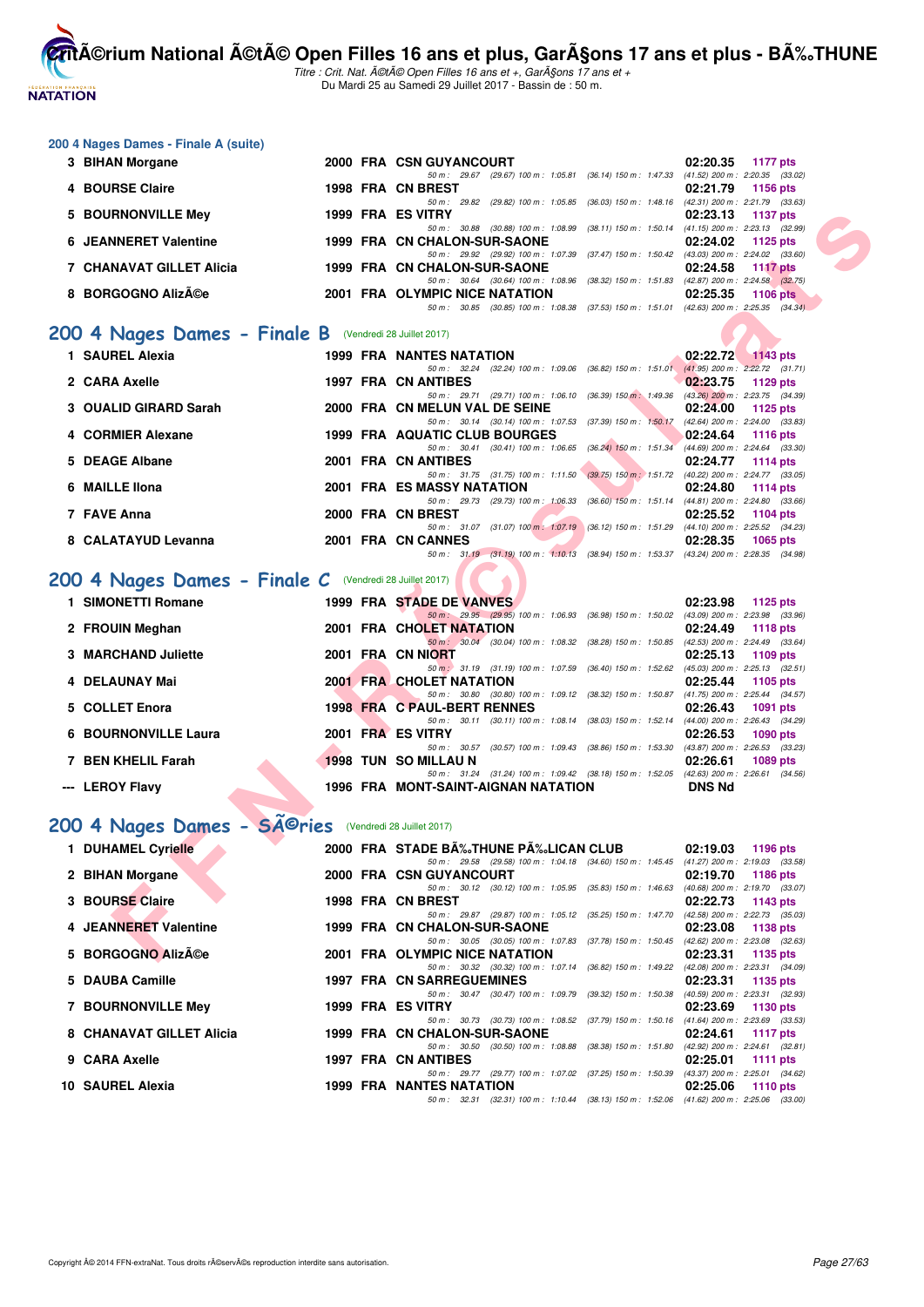

Titre : Crit. Nat. A©tA© Open Filles 16 ans et +, GarA§ons 17 ans et + Du Mardi 25 au Samedi 29 Juillet 2017 - Bassin de : 50 m.

# **200 4 Nages Dames - Séries (suite)**

| 11 OUALID GIRARD Sarah                                                                                                                                                                                                                                                         |  | 2000 FRA CN MELUN VAL DE SEINE                                                                                                                                                                                              | 02:25.07<br><b>1110 pts</b> |  |
|--------------------------------------------------------------------------------------------------------------------------------------------------------------------------------------------------------------------------------------------------------------------------------|--|-----------------------------------------------------------------------------------------------------------------------------------------------------------------------------------------------------------------------------|-----------------------------|--|
| 12 DEAGE Albane                                                                                                                                                                                                                                                                |  | 50 m: 30.60 (30.60) 100 m: 1:07.71 (37.11) 150 m: 1:51.03 (43.32) 200 m: 2:25.07 (34.04)<br>2001 FRA CN ANTIBES                                                                                                             | 02:25.17<br>1109 pts        |  |
| 13 MAILLE Ilona                                                                                                                                                                                                                                                                |  | 50 m: 31.48 (31.48) 100 m: 1:10.24 (38.76) 150 m: 1:51.17 (40.93) 200 m: 2:25.17 (34.00)<br>2001 FRA ES MASSY NATATION                                                                                                      | 02:25.34<br>1106 $pts$      |  |
|                                                                                                                                                                                                                                                                                |  | 50 m: 29.97 (29.97) 100 m: 1:06.64 (36.67) 150 m: 1:51.29 (44.65) 200 m: 2:25.34 (34.05)                                                                                                                                    |                             |  |
| 14 FAVE Anna                                                                                                                                                                                                                                                                   |  | 2000 FRA CN BREST<br>50 m: 30.98 (30.98) 100 m: 1:07.45 (36.47) 150 m: 1:51.29 (43.84) 200 m: 2:25.59 (34.30)                                                                                                               | 02:25.59<br>1103 pts        |  |
| 15 CORMIER Alexane                                                                                                                                                                                                                                                             |  | 1999 FRA AQUATIC CLUB BOURGES<br>50 m: 30.98 (30.98) 100 m: 1:07.31 (36.33) 150 m: 1:51.44 (44.13) 200 m: 2:25.73 (34.29)                                                                                                   | 02:25.73<br><b>1101 pts</b> |  |
| 16 CALATAYUD Levanna                                                                                                                                                                                                                                                           |  | 2001 FRA CN CANNES                                                                                                                                                                                                          | 02:25.79<br><b>1100 pts</b> |  |
| 17 COLLET Enora                                                                                                                                                                                                                                                                |  | 50 m: 31.15 (31.15) 100 m: 1.09.09 (37.94) 150 m: 1.52.54 (43.45) 200 m: 2:25.79 (33.25)<br>1998 FRA C PAUL-BERT RENNES                                                                                                     | 02:25.83<br>$1100$ pts      |  |
|                                                                                                                                                                                                                                                                                |  | 50 m: 30.46 (30.46) 100 m: 1:08.67 (38.21) 150 m: 1:52.18 (43.51) 200 m: 2:25.83 (33.65)                                                                                                                                    |                             |  |
| <b>18 SIMONETTI Romane</b>                                                                                                                                                                                                                                                     |  | 1999 FRA STADE DE VANVES<br>50 m: 29.78 (29.78) 100 m: 1:06.77 (36.99) 150 m: 1:50.77 (44.00) 200 m: 2:26.45 (35.68)                                                                                                        | 02:26.45<br><b>1091 pts</b> |  |
| 19 DELAUNAY Mai                                                                                                                                                                                                                                                                |  | 2001 FRA CHOLET NATATION                                                                                                                                                                                                    | 02:26.67<br><b>1088 pts</b> |  |
| 20 MARCHAND Juliette                                                                                                                                                                                                                                                           |  | 50 m: 30.73 (30.73) 100 m: 1:08.35 (37.62) 150 m: 1:51.19 (42.84) 200 m: 2:26.67 (35.48)<br>2001 FRA CN NIORT                                                                                                               | 02:26.75<br><b>1087 pts</b> |  |
|                                                                                                                                                                                                                                                                                |  | 50 m: 31.03 (31.03) 100 m: 1:08.03 (37.00) 150 m: 1:53.77 (45.74) 200 m: 2:26.75 (32.98)                                                                                                                                    |                             |  |
| 21 BEN KHELIL Farah                                                                                                                                                                                                                                                            |  | 1998 TUN SO MILLAU N<br>50 m: 31.01 (31.01) 100 m: 1:08.50 (37.49) 150 m: 1:50.94 (42.44) 200 m: 2:27.08 (36.14)                                                                                                            | 02:27.08<br>1082 pts        |  |
| 22 BANKY Jacqueline                                                                                                                                                                                                                                                            |  | <b>1996 LUX LUXEMBOURG</b>                                                                                                                                                                                                  | 02:27.14<br>1081 pts        |  |
| 23 FROUIN Meghan                                                                                                                                                                                                                                                               |  | 50 m: 30.90 (30.90) 100 m: 1:06.83 (35.93) 150 m: 1:51.82 (44.99) 200 m: 2:27.14 (35.32)<br>2001 FRA CHOLET NATATION                                                                                                        | 02:27.24<br><b>1080 pts</b> |  |
|                                                                                                                                                                                                                                                                                |  | 50 m: 30.22 (30.22) 100 m: 1:09.61 (39.39) 150 m: 1:52.65 (43.04) 200 m: 2:27.24 (34.59)                                                                                                                                    |                             |  |
| 24 BOURNONVILLE Laura                                                                                                                                                                                                                                                          |  | 2001 FRA ES VITRY<br>50 m: 30.17 (30.17) 100 m: 1:08.90 (38.73) 150 m: 1:53.05 (44.15) 200 m: 2:27.59 (34.54)                                                                                                               | 02:27.59<br>1075 pts        |  |
| <b>25 BUGGENHOUT Niki</b>                                                                                                                                                                                                                                                      |  | 2000 BEL DENAIN NAT. PORTE DU HAINAUT                                                                                                                                                                                       | 02:28.35<br>1065 pts        |  |
| 26 LEROY Flavy                                                                                                                                                                                                                                                                 |  | 50 m: 31.98 (31.98) 100 m: 1:07.85 (35.87) 150 m: 1:51.95 (44.10) 200 m: 2:28.35 (36.40)<br>1996 FRA MONT-SAINT-AIGNAN NATATION                                                                                             | 02:29.32<br>1052 pts        |  |
|                                                                                                                                                                                                                                                                                |  | 50 m: 31.22 (31.22) 100 m: 1:10.71 (39.49) 150 m: 1:54.19 (43.48) 200 m: 2:29.32 (35.13)                                                                                                                                    |                             |  |
| 27 DESJARDINS Lĩa                                                                                                                                                                                                                                                              |  | 2001 FRA PAYS D'AIX NATATION<br>50 m: 30.92 (30.92) 100 m: 1:09.92 (39.00) 150 m: 1:54.19 (44.27) 200 m: 2:29.40 (35.21)                                                                                                    | 02:29.40<br><b>1050 pts</b> |  |
| 28 SIMOÄ NS Jeanne                                                                                                                                                                                                                                                             |  | 2000 FRA CLUB DES NAGEURS DE PARIS                                                                                                                                                                                          | 02:29.72<br><b>1046 pts</b> |  |
| 29 POTHET Lola                                                                                                                                                                                                                                                                 |  | 50 m: 30.59 (30.59) 100 m: 1:12.88 (42.29) 150 m: 1:55.90 (43.02) 200 m: 2:29.72 (33.82)<br>2000 FRA DAUPHINS D'ANNECY                                                                                                      | 02:31.39<br><b>1024 pts</b> |  |
|                                                                                                                                                                                                                                                                                |  | 50 m: 31.33 (31.33) 100 m: 1:09.31 (37.98) 150 m: 1:55.82 (46.51) 200 m: 2:31.39 (35.57)                                                                                                                                    |                             |  |
| 30 FLEURENT Zelie                                                                                                                                                                                                                                                              |  | 2001 FRA ENFANTS DU RHÂ"NE VALENCE                                                                                                                                                                                          | 02:36.58<br>955 pts         |  |
| --- AUBRY Alice                                                                                                                                                                                                                                                                |  | 50 m: 33.33 (33.33) 100 m: 1:11.89 (38.56) 150 m: 1:58.86 (46.97) 200 m: 2:36.58 (37.72)<br>1997 FRA SN METZ                                                                                                                | <b>DNS dec</b>              |  |
| --- SIMON Charlotte                                                                                                                                                                                                                                                            |  | 1998 FRA ASPTT MONTPELLIER                                                                                                                                                                                                  | <b>DNS</b> dec              |  |
| --- CODEVELLE Coralie                                                                                                                                                                                                                                                          |  | 1992 FRA AAS SARCELLES NATATION 95                                                                                                                                                                                          | <b>DNS dec</b>              |  |
|                                                                                                                                                                                                                                                                                |  |                                                                                                                                                                                                                             |                             |  |
| 00 4 Nages Dames - Finale A (Mercredi 26 Juillet 2017)                                                                                                                                                                                                                         |  |                                                                                                                                                                                                                             |                             |  |
| 1 GRANGEON Lara                                                                                                                                                                                                                                                                |  | 1991 FRA CN CALA‰DONIENS                                                                                                                                                                                                    | 04:41.61 1276 pts           |  |
| 2 DUHAMEL Cyrielle<br>$\blacksquare$ .<br><u>the contract of the contract of the contract of the contract of the contract of the contract of the contract of the contract of the contract of the contract of the contract of the contract of the contract of the contract </u> |  | 50 m: 31.16 (31.16) 100 m: 1:05.00 (33.84) 150 m: 1:43.03 (38.03) 200 m: 2:19.87 (36.84) 250 m: 2:58.40 (38.53) 300 m: 3:37.37 (38.97) 350 m: 4:10.11 (32.74) 400 m: 4:41.61 (31.50)<br>2000 FRA STADE BĉTHUNE PĉLICAN CLUB | 04:48.90 1222 pts           |  |
|                                                                                                                                                                                                                                                                                |  | 50 m: 30.84 (30.84) 100 m; 1:06.39 (35.55) 150 m: 1:43.26 (36.87) 200 m: 2:18.40 (35.14) 250 m: 2:59.13 (40.73) 300 m: 3:40.63 (41.50) 350 m: 4:15.41 (34.78) 400 m: 4:48.90 (33.49)                                        |                             |  |
| 3 DAUBA Camille                                                                                                                                                                                                                                                                |  | <b>1997 FRA CN SARREGUEMINES</b>                                                                                                                                                                                            | 04:54.43<br>1182 pts        |  |
| 4 BERTHIER Julie                                                                                                                                                                                                                                                               |  | 50 m: 30.51 (30.51) 100 m: 1:05.82 (35.31) 150 m: 1:46.03 (40.21) 200 m: 2:25.25 (39.22) 250 m: 3:05.29 (40.04) 300 m: 3:45.77 (40.48) 350 m: 4:20.54 (34.77) 400 m: 4:54.43 (33.89)<br><b>1994 FRA MULHOUSE ON</b>         | 04:57.89<br>1158 pts        |  |
|                                                                                                                                                                                                                                                                                |  | 50 m: 32.63 (32.63) 100 m: 1:10.54 (37.91) 150 m: 1:48.97 (38.43) 200 m: 2:27.22 (38.25) 250 m: 3:09.47 (42.25) 300 m: 3:52.42 (42.95) 350 m: 4:25.76 (33.34) 400 m: 4:57.89 (32.13)                                        |                             |  |
| $\mathbf{L}$<br>5 CORMIER Alexane                                                                                                                                                                                                                                              |  | 1999 FRA AQUATIC CLUB BOURGES<br>50 m: 31.13 (31.13) 100 m: 1:07.23 (36.10) 150 m: 1:45.77 (36.54) 200 m: 2:22.73 (36.96) 250 m: 3:07.49 (44.76) 300 m: 3:52.20 (44.71) 350 m: 4:26.80 (34.60) 400 m: 4:59.23 (32.43)       | 04:59.23<br><b>1148 pts</b> |  |
| 6 CODEVELLE Coralie                                                                                                                                                                                                                                                            |  | 1992 FRA AAS SARCELLES NATATION 95                                                                                                                                                                                          | 04:59.88<br>1144 pts        |  |
| 7 SAUREL Alexia                                                                                                                                                                                                                                                                |  | 50 m: 31.21 (31.21) 100 m: 1:06.97 (35.76) 150 m: 1:46.67 (39.70) 200 m: 2:24.72 (38.05) 250 m: 3:06.37 (41.65) 300 m: 3:49.54 (43.17) 350 m: 4:26.13 (36.59) 400 m: 4:59.88 (33.75)<br><b>1999 FRA NANTES NATATION</b>     | 05:00.05 1142 pts           |  |
|                                                                                                                                                                                                                                                                                |  | 50 m; 33.10 (33.10) 100 m; 1:11.05 (37.95) 150 m; 1:52.08 (41.03) 200 m; 2:31.37 (39.29) 250 m; 3:12.90 (41.53) 300 m; 3:54.50 (41.60) 350 m; 4:27.45 (32.95) 400 m; 5:00.05 (32.60)                                        |                             |  |

# **[400 4 Nages Dames - Finale A](http://www.ffnatation.fr/webffn/resultats.php?idact=nat&go=epr&idcpt=47487&idepr=42)** (Mercredi 26 Juillet 2017)

| 1 GRANGEON Lara     |                                            | 1991 FRA CN CALÉDONIENS 04:41.61 1276 pts                                                                                                                                            |                   |
|---------------------|--------------------------------------------|--------------------------------------------------------------------------------------------------------------------------------------------------------------------------------------|-------------------|
|                     |                                            | 50 m: 31.16 (31.16) 100 m: 1:05.00 (33.84) 150 m: 1:43.03 (38.03) 200 m: 2:19.87 (36.84) 250 m: 2:58.40 (38.53) 300 m: 3:37.37 (38.97) 350 m: 4:10.11 (32.74) 400 m: 4:41.61 (31.50) |                   |
| 2 DUHAMEL Cyrielle  |                                            | 2000 FRA STADE BA%THUNE PA%LICAN CLUB 04:48.90 1222 pts                                                                                                                              |                   |
|                     |                                            | 50 m: 30.84 (30.84) 100 m; 1:06.39 (35.55) 150 m: 1:43.26 (36.87) 200 m: 2:18.40 (35.14) 250 m: 2:59.13 (40.73) 300 m: 3:40.63 (41.50) 350 m: 4:15.41 (34.78) 400 m: 4:48.90 (33.49) |                   |
| 3 DAUBA Camille     | <b>1997 FRA CN SARREGUEMINES</b>           |                                                                                                                                                                                      | 04:54.43 1182 pts |
|                     |                                            | 50 m: 30.51 (30.51) 100 m: 1:05.82 (35.31) 150 m: 1:46.03 (40.21) 200 m: 2:25.25 (39.22) 250 m: 3:05.29 (40.04) 300 m: 3:45.77 (40.48) 350 m: 4:20.54 (34.77) 400 m: 4:54.43 (33.89) |                   |
|                     | 4 BERTHIER Julie 2007 1994 FRA MULHOUSE ON |                                                                                                                                                                                      | 04:57.89 1158 pts |
|                     |                                            | 50 m: 32.63 (32.63) 100 m: 1:10.54 (37.91) 150 m: 1:48.97 (38.43) 200 m: 2:27.22 (38.25) 250 m: 3:09.47 (42.25) 300 m: 3:52.42 (42.95) 350 m: 4:25.76 (33.34) 400 m: 4:57.89 (32.13) |                   |
| 5 CORMIER Alexane   |                                            |                                                                                                                                                                                      |                   |
|                     |                                            | 50 m: 31.13 (31.13) 100 m: 1:07.23 (36.10) 150 m: 1:45.77 (38.54) 200 m: 2:22.73 (36.96) 250 m: 3:07.49 (44.76) 300 m: 3:52.20 (44.71) 350 m: 4:26.80 (34.60) 400 m: 4:59.23 (32.43) |                   |
| 6 CODEVELLE Coralie |                                            | 1992 FRA AAS SARCELLES NATATION 95 04:59.88 1144 pts                                                                                                                                 |                   |
|                     |                                            | 50 m: 31.21 (31.21) 100 m: 1:06.97 (35.76) 150 m: 1:46.67 (39.70) 200 m: 2:24.72 (38.05) 250 m: 3:06.37 (41.65) 300 m: 3:49.54 (43.17) 350 m: 4:26.13 (36.59) 400 m: 4:59.88 (33.75) |                   |
| 7 SAUREL Alexia     | 1999 FRA NANTES NATATION                   |                                                                                                                                                                                      | 05:00.05 1142 pts |
|                     |                                            | 50 m: 33.10 (33.10) 100 m: 1:11.05 (37.95) 150 m: 1:52.08 (41.03) 200 m: 2:31.37 (39.29) 250 m: 3:12.90 (41.53) 300 m: 3:54.50 (41.60) 350 m: 4:27.45 (32.95) 400 m: 5:00.05 (32.60) |                   |
|                     |                                            |                                                                                                                                                                                      | 05:06.28 1099 pts |
|                     |                                            | 50 m: 31.57 (31.57) 100 m: 1:08.92 (37.35) 150 m: 1:48.47 (39.55) 200 m: 2:27.55 (39.08) 250 m: 3:13.63 (46.08) 300 m: 3:59.12 (45.49) 350 m: 4:33.64 (34.52) 400 m: 5:06.28 (32.64) |                   |

## **[400 4 Nages Dames - Finale B](http://www.ffnatation.fr/webffn/resultats.php?idact=nat&go=epr&idcpt=47487&idepr=42)** (Mercredi 26 Juillet 2017)

| 1 FAVE Anna           | 2000 FRA CN BREST                                                                                                                                                                            | 04:58.89 1151 pts |
|-----------------------|----------------------------------------------------------------------------------------------------------------------------------------------------------------------------------------------|-------------------|
|                       | 50 m : 31.86 (31.86) 100 m : 1:07.16 (35.30) 150 m : 1:44.45 (37.29) 200 m : 2:20.78 (36.33) 250 m : 3:05.42 (44.64) 300 m : 3:50.51 (45.09) 350 m : 4:25.51 (35.00) 400 m : 4:58.89 (33.38) |                   |
| 2 OUALID GIRARD Sarah | 2000 FRA CN MELUN VAL DE SEINE                                                                                                                                                               | 05:01.32 1134 pts |
|                       | 50 m: 31.66 (31.66) 100 m: 1:08.25 (36.59) 150 m: 1:47.43 (39.18) 200 m: 2:25.22 (37.79) 250 m: 3:08.35 (43.13) 300 m: 3:51.96 (43.61) 350 m: 4:27.85 (35.89) 400 m: 5:01.32 (33.47)         |                   |
| 3 AUBAN Sara          | <b>1998 FRA ASPTT TOULOUSE</b>                                                                                                                                                               | 05:01.88 1130 pts |
|                       | 50 m: 32.06 (32.06) 100 m: 1:08.69 (36.63) 150 m: 1:49.72 (41.03) 200 m: 2:29.27 (39.55) 250 m: 3:10.46 (41.19) 300 m: 3:53.31 (42.85) 350 m: 4:28.37 (35.06) 400 m: 5:01.88 (33.51)         |                   |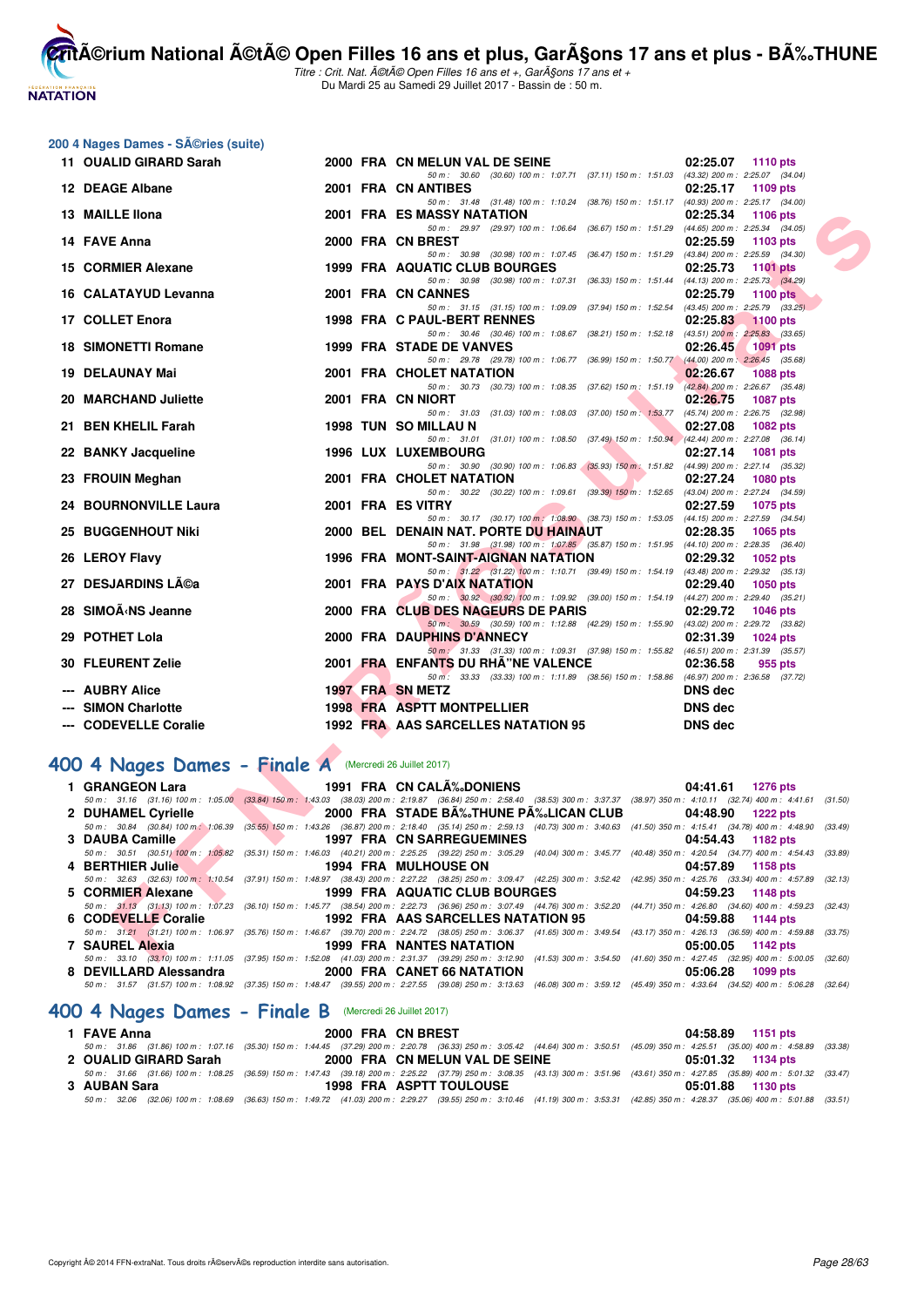**NATATION** 

**CritA©rium National A©tA© Open Filles 16 ans et plus, GarA§ons 17 ans et plus - BA%.THUNE** 

Titre : Crit. Nat. A©tA© Open Filles 16 ans et +, GarA§ons 17 ans et + Du Mardi 25 au Samedi 29 Juillet 2017 - Bassin de : 50 m.

#### **400 4 Nages Dames - Finale B (suite)**

| 4 CHANAVAT GILLET Alicia | 1999 FRA CN CHALON-SUR-SAONE                                                                                                                                                                 | 05:03.67 1117 pts   |
|--------------------------|----------------------------------------------------------------------------------------------------------------------------------------------------------------------------------------------|---------------------|
|                          | 50 m : 31.38 (31.38) 100 m : 1:08.22 (36.84) 150 m : 1:48.25 (40.03) 200 m : 2:27.51 (39.26) 250 m : 3:11.02 (43.51) 300 m : 3:55.04 (44.02) 350 m : 4:30.58 (35.54) 400 m : 5:03.67 (33.09) |                     |
| 5 BOURNONVILLE Mey       | 1999 FRA ES VITRY                                                                                                                                                                            | 05:05.57 1104 pts   |
|                          | 50 m: 32.25 (32.25) 100 m: 1:09.55 (37.30) 150 m: 1:50.58 (41.03) 200 m: 2:30.59 (40.01) 250 m: 3:14.40 (43.81) 300 m: 3:59.03 (44.63) 350 m: 4:32.89 (33.86) 400 m: 5:05.57 (32.68)         |                     |
| 6 MOREAU Sarah           | 2001 FRA EN TOURS                                                                                                                                                                            | 05:05.79 1102 pts   |
|                          | 50 m: 31.55 (31.55) 100 m: 1:07.56 (36.01) 150 m: 1:48.41 (40.85) 200 m: 2:28.77 (40.36) 250 m: 3:13.64 (44.87) 300 m: 3:58.50 (44.86) 350 m: 4:32.98 (34.48) 400 m: 5:05.79 (32.81)         |                     |
| 7 JEANNERET Valentine    | 1999 FRA CN CHALON-SUR-SAONE                                                                                                                                                                 | 05:05.81 1102 pts   |
|                          | 50 m : 31.52 (31.52) 100 m : 1:08.34 (36.82) 150 m : 1:49.01 (40.67) 200 m : 2:28.85 (39.84) 250 m : 3:13.10 (44.25) 300 m : 3:57.84 (44.74) 350 m : 4:33.03 (35.19) 400 m : 5:05.81         | (32.78)             |
| 8 SIMON Charlotte        | 1998 FRA ASPTT MONTPELLIER                                                                                                                                                                   | $05:10.25$ 1072 pts |
|                          | 50 m: 31.92 (31.92) 100 m: 1:11.29 (39.37) 150 m: 1:52.44 (41.15) 200 m: 2:33.06 (40.62) 250 m: 3:15.75 (42.69) 300 m: 3:58.73 (42.98) 350 m: 4:35.40 (36.67) 400 m: 5:10.25 (34.85)         |                     |

#### **[400 4 Nages Dames - Finale C](http://www.ffnatation.fr/webffn/resultats.php?idact=nat&go=epr&idcpt=47487&idepr=42)** (Mercredi 26 Juillet 2017)

|                      |                   | 1 BORGOGNO Alizée 2001 FRA OLYMPIC NICE NATATION                                                                                                                                                                               | $05:04.09$ 1114 pts          |
|----------------------|-------------------|--------------------------------------------------------------------------------------------------------------------------------------------------------------------------------------------------------------------------------|------------------------------|
|                      |                   | 50 m : 32.06 (32.06) 100 m : 1:10.27 (38.21) 150 m : 1:50.28 (40.01) 200 m : 2:30.07 (39.79) 250 m : 3:13.00 (42.93) 300 m : 3:56.29 (43.29) 350 m : 4:30.88 (34.59) 400 m : 5:04.09 (33.21)                                   |                              |
| 2 BOURNONVILLE Laura | 2001 FRA ES VITRY |                                                                                                                                                                                                                                | 05:05.74 1103 pts            |
|                      |                   | 50 m : 30.95 (30.95) 100 m : 1:06.76 (35.81) 150 m : 1:47.29 (40.53) 200 m : 2:26.79 (39.50) 250 m : 3:11.20 (44.41) 300 m : 3:56.63 (45.43) 350 m : 4:31.68 (35.05) 400 m : 5:05.74 (34.06)                                   |                              |
| 3 DELAUNAY Mai       |                   | 2001 FRA CHOLET NATATION                                                                                                                                                                                                       | $\bigcirc$ 05:06.92 1095 pts |
|                      |                   | 50 m : 32.48 (32.48) 100 m : 1:10.06 (37.58) 150 m : 1:50.77 (40.71) 200 m : 2:31.15 (40.38) 250 m : 3:14.24 (43.09) 300 m : 3:57.15 (42.91) 350 m : 4:33.17 (36.02) 400 m : 5:06.92 (33.75)                                   |                              |
| 4 RAGONNEAU Axelle   |                   | 2001 FRA MONTAUBAN NATATION 05:07.12 1093 pts                                                                                                                                                                                  |                              |
|                      |                   | 50 m : 32.14 (32.14) 100 m : 1:09.17 (37.03) 150 m : 1:49.37 (40.20) 200 m : 2:28.45 (39.08) 250 m : 3:14.24 (45.79) 300 m : 3:59.67 (45.43) 350 m : 4:33.94 (34.27) 400 m : 5:07.12 (33.18)                                   |                              |
| 5 MARCHAND Juliette  |                   | 2001 FRA CN NIORT AND RESIDENCE AND RESIDENCE AND RESIDENCE AND RESIDENCE AND RESIDENCE AND RESIDENCE AND RESIDENCE AND RESIDENCE AND RESIDENCE AND RESIDENCE AND RESIDENCE AND RESIDENCE AND RESIDENCE AND RESIDENCE AND RESI | $05:08.99$ 1080 pts          |
|                      |                   | 50 m: 32.97 (32.97) 100 m: 1:10.52 (37.55) 150 m: 1:49.42 (38.90) 200 m: 2:28.14 (38.72) 250 m: 3:13.94 (45.80) 300 m: 3:59.49 (45.55) 350 m: 4:35.10 (35.61) 400 m: 5:08.99 (33.89)                                           |                              |
| 6 REMY Elora         |                   | 2000 FRA CHARLEVILLE-MA‰ZIA RES NATATION 05:09.53 1077 pts                                                                                                                                                                     |                              |
|                      |                   | 50 m: 32.88 (32.88) 100 m: 1:10.78 (37.90) 150 m: 1:50.11 (39.33) 200 m: 2:29.25 (39.14) 250 m: 3:13.51 (44.26) 300 m: 3:57.96 (44.45) 350 m: 4:34.56 (36.60) 400 m: 5:09.53 (34.97)                                           |                              |
| 7 CALATAYUD Levanna  |                   | 2001 FRA CN CANNES                                                                                                                                                                                                             | 05:10.62 1069 pts            |
|                      |                   | 50 m : 31.49 (31.49) 100 m : 1:08.44 (36.95) 150 m : 1:49.28 (40.84) 200 m : 2:29.55 (40.27) 250 m : 3:13.55 (44.00) 300 m : 3:59.18 (45.63) 350 m : 4:36.23 (37.05) 400 m : 5:10.62 (34.39)                                   |                              |
| 8 LANGLAIS Lila      |                   | 2000 FRA ES MASSY NATATION                                                                                                                                                                                                     | 05:11.45 1063 pts            |
|                      |                   | 50 m : 32.10 (32.10) 100 m : 1:08.44 (36.34) 150 m : 1:51.17 (42.73) 200 m : 2:31.98 (40.81) 250 m : 3:15.86 (43.88) 300 m : 3:59.85 (43.99) 350 m : 4:36.42 (36.57) 400 m : 5:11.45 (35.03)                                   |                              |

# **400 4 Nages Dames - Sîries** (Mercredi 26 Juillet 2017)

| 6 | <b>MOREAU Sarah</b>                                                |                |                   | 2001 FRA EN TOURS                                                                                                                                                                                                                        | 05:05.79 1102 pts |                 |         |
|---|--------------------------------------------------------------------|----------------|-------------------|------------------------------------------------------------------------------------------------------------------------------------------------------------------------------------------------------------------------------------------|-------------------|-----------------|---------|
|   | 7 JEANNERET Valentine                                              |                |                   | 50 m: 31.55 (31.55) 100 m: 1:07.56 (36.01) 150 m: 1:48.41 (40.85) 200 m: 2:28.77 (40.36) 250 m: 3:13.64 (44.87) 300 m: 3:58.50 (44.86) 350 m: 4:32.98 (34.48) 400 m: 5:05.79 (32.81)<br>1999 FRA CN CHALON-SUR-SAONE                     | 05:05.81          | 1102 pts        |         |
|   |                                                                    |                |                   | 50 m: 31.52 (31.52) 100 m: 1:08.34 (36.82) 150 m: 1:49.01 (40.67) 200 m: 2:28.85 (39.84) 250 m: 3:13.10 (44.25) 300 m: 3:57.84 (44.74) 350 m: 4:33.03 (35.19) 400 m: 5:05.81                                                             |                   |                 | (32.78) |
|   | 8 SIMON Charlotte                                                  |                |                   | 1998 FRA ASPTT MONTPELLIER<br>50 m : 31.92 (31.92) 100 m : 1:11.29 (39.37) 150 m : 1:52.44 (41.15) 200 m : 2:33.06 (40.62) 250 m : 3:15.75 (42.69) 300 m : 3:58.73 (42.98) 350 m : 4:35.40 (36.67) 400 m : 5:10.25 (34.85)               | 05:10.25          | 1072 pts        |         |
|   |                                                                    |                |                   |                                                                                                                                                                                                                                          |                   |                 |         |
|   | 00 4 Nages Dames - Finale C (Mercredi 26 Juillet 2017)             |                |                   |                                                                                                                                                                                                                                          |                   |                 |         |
|   | 1 BORGOGNO Alizée                                                  |                |                   | 2001 FRA OLYMPIC NICE NATATION                                                                                                                                                                                                           | 05:04.09 1114 pts |                 |         |
|   | 2 BOURNONVILLE Laura                                               |                | 2001 FRA ES VITRY | 50 m: 32.06 (32.06) 100 m: 1:10.27 (38.21) 150 m: 1:50.28 (40.01) 200 m: 2:30.07 (39.79) 250 m: 3:13.00 (42.93) 300 m: 3:56.29 (43.29) 350 m: 4:30.88 (34.59) 400 m: 5:04.09 (33.21)                                                     | 05:05.74 1103 pts |                 |         |
|   |                                                                    |                |                   | 50 m : 30.95 (30.95) 100 m : 1:06.76 (35.81) 150 m : 1:47.29 (40.53) 200 m : 2:26.79 (39.50) 250 m : 3:11.20 (44.41) 300 m : 3:56.63 (45.43) 350 m : 4:31.68 (35.05) 400 m : 5:05.74 (34.06)                                             |                   |                 |         |
|   | 3 DELAUNAY Mai                                                     |                |                   | 2001 FRA CHOLET NATATION<br>50 m: 32.48 (32.48) 100 m: 1:10.06 (37.58) 150 m: 1:50.77 (40.71) 200 m: 2:31.15 (40.38) 250 m: 3:14.24 (43.09) 300 m: 3:57.15 (42.91) 350 m: 4:33.17 (36.02) 400 m: 5:06.92 (33.75)                         | $\n  05:06.92\n$  | 1095 pts        |         |
|   | 4 RAGONNEAU Axelle                                                 |                |                   | <b>The Second Service</b><br>2001 FRA MONTAUBAN NATATION                                                                                                                                                                                 | 05:07.12          | 1093 pts        |         |
|   |                                                                    |                |                   | 50 m : 32.14 (32.14) 100 m : 1:09.17 (37.03) 150 m : 1:49.37 (40.20) 200 m : 2:28.45 (39.08) 250 m : 3:14.24 (45.79) 300 m : 3:59.67 (45.43) 350 m : 4:33.94 (34.27) 400 m : 5:07.12 (33.18)                                             |                   |                 |         |
|   | 5 MARCHAND Juliette                                                |                |                   | 2001 FRA CN NIORT<br>50 m : 32.97 (32.97) 100 m : 1:10.52 (37.55) 150 m : 1:49.42 (38.90) 200 m : 2:28.14 (38.72) 250 m : 3:13.94 (45.80) 300 m : 3:59.49 (45.55) 350 m : 4:35.10 (35.61) 400 m : 5:08.99 (33.89)                        | 05:08.99          | 1080 pts        |         |
|   | 6 REMY Elora                                                       |                |                   | 2000 FRA CHARLEVILLE-MA‰ZIAˆRES NATATION                                                                                                                                                                                                 | 05:09.53          | 1077 pts        |         |
|   |                                                                    |                |                   | 50 m : 32.88 (32.88) 100 m : 1:10.78 (37.90) 150 m : 1:50.11 (39.33) 200 m : 2:29.25 (39.14) 250 m : 3:13.51 (44.26) 300 m : 3:57.96 (44.45) 350 m : 4:34.56 (36.60) 400 m : 5:09.53 (34.97)                                             |                   |                 |         |
|   | 7 CALATAYUD Levanna                                                |                |                   | 2001 FRA CN CANNES<br>50 m: 31.49 (31.49) 100 m: 1:08.44 (36.95) 150 m: 1:49.28 (40.84) 200 m: 2:29.55 (40.27) 250 m: 3:13.55 (44.00) 300 m: 3:59.18 (45.63) 350 m: 4:36.23 (37.05) 400 m: 5:10.62 (34.39)                               | 05:10.62          | 1069 pts        |         |
|   | 8 LANGLAIS Lila                                                    |                |                   | 2000 FRA ES MASSY NATATION                                                                                                                                                                                                               | 05:11.45          | 1063 pts        |         |
|   |                                                                    |                |                   | 50 m : 32.10 (32.10) 100 m : 1:08.44 (36.34) 150 m : 1:51.17 (42.73) 200 m : 2:31.98 (40.81) 250 m : 3:55.86 (43.88) 300 m : 3:59.85 (43.99) 350 m : 4:36.42 (36.57) 400 m : 5:11.45 (35.03)                                             |                   |                 |         |
|   | 00 4 Nages Dames - SÃ <sup>©</sup> ries (Mercredi 26 Juillet 2017) |                |                   |                                                                                                                                                                                                                                          |                   |                 |         |
|   | 1 GRANGEON Lara                                                    |                |                   | <b>1991 FRA CN CALA%DONIENS</b>                                                                                                                                                                                                          | 04:47.27 1234 pts |                 |         |
|   |                                                                    |                |                   | 50 m : 30.87 (30.87) 100 m : 1:05.40 (34.53) 150 m : 1:44.51 (39.11) 200 m : 2:21.97 (37.46) 250 m : 3:01.63 (39.66) 300 m : 3:41.07 (39.44) 350 m : 4:14.60 (33.53) 400 m : 4:47.27 (32.67)                                             |                   |                 |         |
|   |                                                                    |                |                   | 50 m: 30.73 (30.73) 100 m: 1:06.82 (36.09) 150 m: 1:44.71 (37.89) 200 m: 2:21.29 (36.58) 250 m: 3:03.46 (42.17) 300 m: 3:45.89 (42.43) 350 m: 4:20.42 (34.53) 400 m: 4:53.43 (33.01)                                                     | 04:53.43 1190 pts |                 |         |
|   | 3 DAUBA Camille                                                    |                |                   | <b>1997 FRA CN SARREGUEMINES</b>                                                                                                                                                                                                         | 05:00.31          | 1141 pts        |         |
|   |                                                                    |                |                   | 50 m: 30.91 (30.91) 100 m: 1:06.78 (35.87) 150 m: 1:47.58 (40.80) 200 m: 2:28.02 (40.44) 250 m: 3:99.81 (41.79) 300 m: 3:52.08 (42.27) 350 m: 4:27.03 (34.95) 400 m: 5:00.31 (33.28)                                                     |                   |                 |         |
|   | 4 CODEVELLE Coralie                                                |                |                   | 1992 FRA AAS SARCELLES NATATION 95<br>50 m: 31.70 (31.70) 100 m: 1:08.47 (36.77) 150 m: 1:48.12 (39.65) 200 m: 2:26.18 (38.06) 250 m: 3:07.57 (41.39) 300 m: 3:49.94 (42.37) 350 m: 4:26.48 (36.54) 400 m: 5:00.58 (34.10)               | 05:00.58          | 1139 pts        |         |
|   | 5 SAUREL Alexia                                                    |                |                   | <b>1999 FRA NANTES NATATION</b>                                                                                                                                                                                                          | 05:01.14 1135 pts |                 |         |
|   |                                                                    |                |                   | 50 m : 33.19 (33.19) 100 m : 1:11.38 (38.19) 150 m : 1:51.68 (40.30) 200 m : 2:30.78 (39.10) 250 m : 3:13.00 (42.22) 300 m : 3:55.25 (42.25) 350 m : 4:28.53 (33.28) 400 m : 5:01.14 (32.61)                                             |                   |                 |         |
|   | 6 DEVILLARD Alessandra                                             |                |                   | 2000 FRA CANET 66 NATATION<br>50 m: 31.81 (31.81) 100 m: 1:08.84 (37.03) 150 m: 1:47.76 (38.92) 200 m: 2:25.50 (37.74) 250 m: 3:09.72 (44.22) 300 m: 3:54.70 (44.98) 350 m: 4:29.19 (34.49) 400 m: 5:01.57 (32.38)                       | 05:01.57 1132 pts |                 |         |
|   | 7 BERTHIER Julie                                                   |                |                   | 1994 FRA MULHOUSE ON                                                                                                                                                                                                                     | 05:01.64 1131 pts |                 |         |
|   | 8 CORMIER Alexane                                                  |                |                   | 50 m: 33.19 (33.19) 100 m: 1:11.28 (38.09) 150 m: 1:50.51 (39.23) 200 m: 2:29.39 (38.88) 250 m: 3:11.97 (42.58) 300 m: 3:54.73 (42.76) 350 m: 4:28.40 (33.67) 400 m: 5:01.64 (33.24)<br>1999 FRA AQUATIC CLUB BOURGES                    | 05:02.64 1124 pts |                 |         |
|   |                                                                    |                |                   | 50 m : 32.29 (32.29) 100 m : 1:08.88 (36.59) 150 m : 1:47.23 (38.35) 200 m : 2:24.47 (37.24) 250 m : 3:09.69 (45.22) 300 m : 3:54.57 (44.88) 350 m : 4:29.14 (34.57) 400 m : 5:02.64 (33.50)                                             |                   |                 |         |
|   | 9 AUBAN Sara                                                       | $\blacksquare$ |                   | <b>1998 FRA ASPTT TOULOUSE</b>                                                                                                                                                                                                           | 05:03.76          | 1116 pts        |         |
|   | 10 FAVE Anna                                                       |                |                   | 50 m: 32.07 (32.07) 100 m: 1:08.97 (36.90) 150 m: 1:49.83 (40.86) 200 m: 2:29.14 (39.31) 250 m: 3:09.72 (40.58) 300 m: 3:52.57 (42.85) 350 m: 4:29.08 (36.51) 400 m: 5:03.76 (34.68)<br>2000 FRA CN BREST                                | 05:03.98          | 1115 pts        |         |
|   |                                                                    |                |                   | 50 m : 32.04 (32.04) 100 m : 1:08.46 (36.42) 150 m : 1:46.80 (38.34) 200 m : 2:24.46 (37.66) 250 m : 3:09.07 (44.61) 300 m : 3:54.44 (45.37) 350 m : 4:29.95 (35.51) 400 m : 5:03.98 (34.03)                                             |                   |                 |         |
|   | 11   CHANAVAT GILLET Alicia                                        | v.             |                   | 1999 FRA CN CHALON-SUR-SAONE                                                                                                                                                                                                             | 05:04.17 1114 pts |                 |         |
|   | 12 BOURSE Claire                                                   |                |                   | 50 m: 31.50 (31.50) 100 m: 1:08,08 (36.58) 150 m: 1:49.13 (41.05) 200 m: 2:28.92 (39.79) 250 m: 3:12.10 (43.18) 300 m: 3:55.91 (43.81) 350 m: 4:31.28 (35.37) 400 m: 5:04.17 (32.89)<br>1998 FRA CN BREST                                | 05:04.73          | 1110 pts        |         |
|   |                                                                    |                |                   | 50 m : 30.89 (30.89) 100 m : 1:07.05 (36.16) 150 m : 1:45.93 (38.88) 200 m : 2:23.84 (37.91) 250 m : 3:06.37 (42.53) 300 m : 3:51.71 (45.34) 350 m : 4:28.52 (36.81) 400 m : 5:04.73 (36.21)                                             |                   |                 |         |
|   | 13 JEANNERET Valentine                                             |                |                   | <b>1999 FRA CN CHALON-SUR-SAONE</b><br>50 m: 31.21 (31.21) 100 m: 1:07.63 (36.42) 150 m: 1:47.92 (40.29) 200 m: 2:27.24 (39.32) 250 m: 3:11.29 (44.05) 300 m: 3:56.20 (44.91) 350 m: 4:31.43 (35.23) 400 m: 5:05.56 (34.13)              | 05:05.56 1104 pts |                 |         |
|   | 14 MOREAU Sarah                                                    |                |                   | 2001 FRA EN TOURS                                                                                                                                                                                                                        | 05:06.44 1098 pts |                 |         |
|   |                                                                    |                |                   | 50 m: 32.28 (32.28) 100 m: 1:08.84 (36.56) 150 m: 1:50.62 (41.78) 200 m: 2:30.87 (40.25) 250 m: 3:15.24 (44.37) 300 m: 3:59.43 (44.19) 350 m: 4:34.09 (34.66) 400 m: 5:06.44 (32.35)                                                     |                   |                 |         |
|   | 15 OUALID GIRARD Sarah                                             |                |                   | 2000 FRA CN MELUN VAL DE SEINE<br>50 m: 32.20 (32.20) 100 m: 1:08.40 (36.20) 150 m: 1:48.39 (39.99) 200 m: 2:27.17 (38.78) 250 m: 3:11.56 (44.39) 300 m: 3:56.16 (44.60) 350 m: 4:32.88 (36.72) 400 m: 5:07.23 (34.35)                   | 05:07.23          | 1092 pts        |         |
|   | <b>16 SIMON Charlotte</b>                                          |                |                   | 1998 FRA ASPTT MONTPELLIER                                                                                                                                                                                                               | 05:07.38          | 1091 pts        |         |
|   |                                                                    |                |                   | 50 m : 32.30 (32.30) 100 m : 1:10.75 (38.45) 150 m : 1:52.02 (41.27) 200 m : 2:31.79 (39.77) 250 m : 3:14.78 (42.99) 300 m : 3:57.08 (42.30) 350 m : 4:32.89 (35.81) 400 m : 5:07.38 (34.49)                                             |                   |                 |         |
|   | <b>17 BOURNONVILLE Mey</b>                                         |                | 1999 FRA ES VITRY | 50 m: 32.09 (32.09) 100 m: 1:08.88 (36.79) 150 m: 1:49.51 (40.63) 200 m: 2:28.85 (39.34) 250 m: 3:12.40 (43.55) 300 m: 3:56.71 (44.31) 350 m: 4:32.30 (35.59) 400 m: 5:07.71 (35.41)                                                     | 05:07.71          | 1089 pts        |         |
|   | 18 BIHAN Morgane                                                   |                |                   | 2000 FRA CSN GUYANCOURT                                                                                                                                                                                                                  | 05:07.87          | <b>1088 pts</b> |         |
|   |                                                                    |                |                   | 50 m: 32.00 (32.00) 100 m: 1:08.74 (36.74) 150 m: 1:47.42 (38.68) 200 m: 2:26.05 (38.63) 250 m: 3:12.03 (45.98) 300 m: 3:57.68 (45.65) 350 m: 4:33.56 (35.88) 400 m: 5:07.87 (34.31)                                                     |                   |                 |         |
|   | 19 MARCHAND Juliette                                               |                |                   | 2001 FRA CN NIORT<br>50 m: 32.04 (32.04) 100 m: 1:08.81 (36.77) 150 m: 1:47.74 (38.93) 200 m: 2:26.46 (38.72) 250 m: 3:13.28 (46.82) 300 m: 4:00.11 (46.83) 350 m: 4:34.24 (34.13) 400 m: 5:08.01 (33.77)                                | 05:08.01          | <b>1087 pts</b> |         |
|   | 20 DELAUNAY Mai                                                    |                |                   | 2001 FRA CHOLET NATATION                                                                                                                                                                                                                 | 05:09.84          | 1074 pts        |         |
|   |                                                                    |                |                   | 50 m : 32.28 (32.28) 100 m : 1:10.02 (37.74) 150 m : 1:50.95 (40.93) 200 m : 2:32.41 (41.46) 250 m : 3:14.70 (42.29) 300 m : 3:58.94 (44.24) 350 m : 4:35.53 (36.59) 400 m : 5:09.84 (34.31)                                             |                   |                 |         |
|   | 21 REMY Elora                                                      |                |                   | 2000 FRA CHARLEVILLE-MA‰ZIA^RES NATATION<br>50 m : 32.84 (32.84) 100 m : 1:10.23 (37.39) 150 m : 1:49.65 (39.42) 200 m : 2:29.38 (39.73) 250 m : 3:13.25 (43.87) 300 m : 3:58.32 (45.07) 350 m : 4:34.93 (36.61) 400 m : 5:10.21 (35.28) | 05:10.21          | 1072 pts        |         |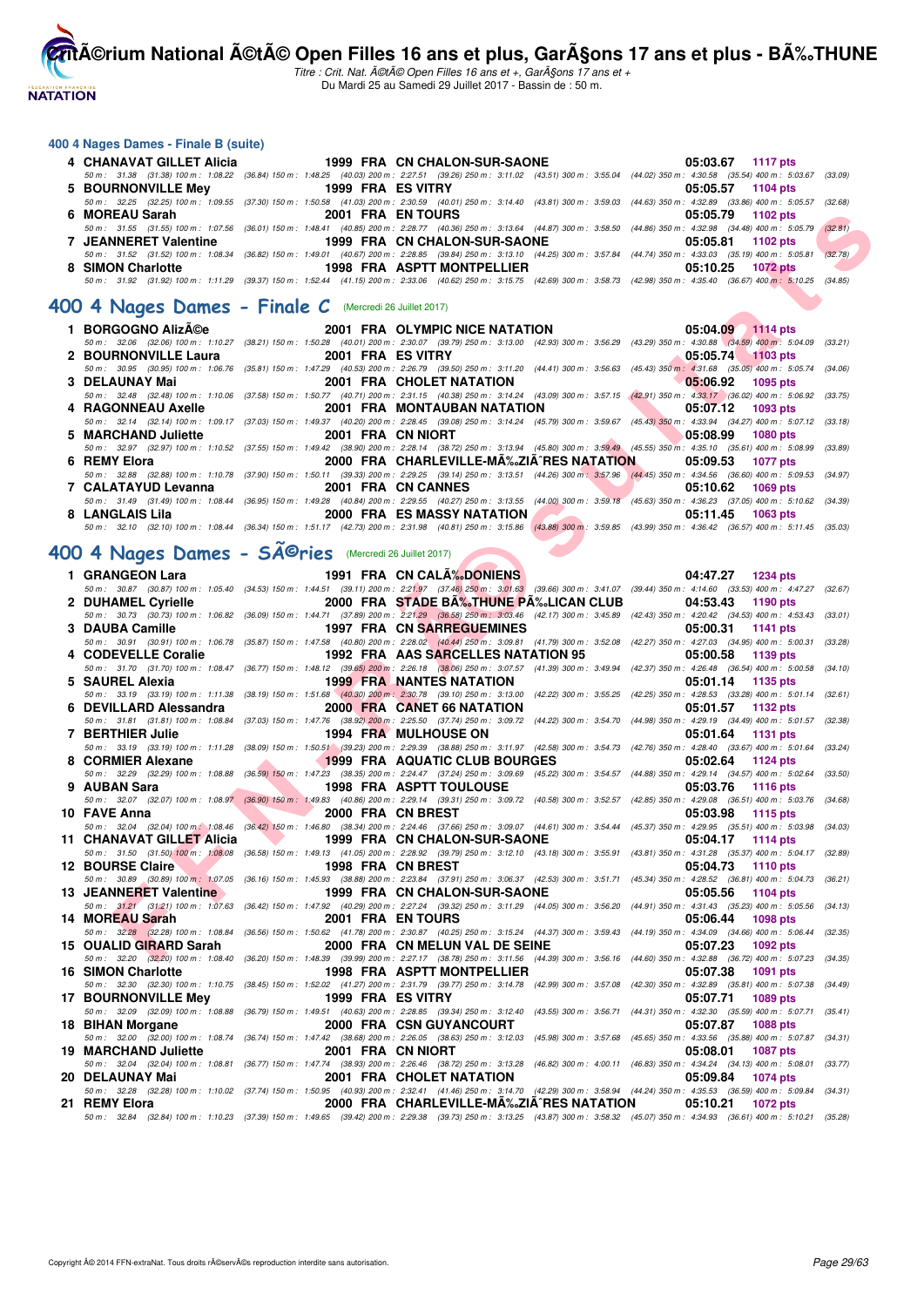**NATATION** 

**CritA©rium National A©tA© Open Filles 16 ans et plus, GarA§ons 17 ans et plus - BA%.THUNE** 

Titre : Crit. Nat. A©tA© Open Filles 16 ans et +, GarA§ons 17 ans et + Du Mardi 25 au Samedi 29 Juillet 2017 - Bassin de : 50 m.

#### **400 4 Nages Dames - Séries (suite)**

|                                         |                              |                                                                                                                                                                                              | 05:10.65 1069 pts      |
|-----------------------------------------|------------------------------|----------------------------------------------------------------------------------------------------------------------------------------------------------------------------------------------|------------------------|
|                                         |                              | 50 m: 31.86 (31.86) 100 m: 1:10.20 (38.34) 150 m: 1:50.71 (40.51) 200 m: 2:31.12 (40.41) 250 m: 3:15.37 (44.25) 300 m: 3:59.69 (44.32) 350 m: 4:35.68 (35.99) 400 m: 5:10.65 (34.97)         |                        |
| 23 BOURNONVILLE Laura                   |                              | 2001 FRA ES VITRY                                                                                                                                                                            | $05:11.53$ 1063 pts    |
|                                         |                              | 50 m: 31.35 (31.35) 100 m: 1:07.90 (36.55) 150 m: 1:49.03 (41.13) 200 m: 2:29.82 (40.79) 250 m: 3:14.65 (44.83) 300 m: 4:00.37 (45.72) 350 m: 4:36.67 (36.30) 400 m: 5:11.53 (34.86)         |                        |
|                                         |                              | 2001 FRA MONTAUBAN NATATION                                                                                                                                                                  | 05:11.98 1060 pts      |
|                                         |                              | 50 m: 32.42 (32.42) 100 m: 1:10.53 (38.11) 150 m: 1:50.54 (40.01) 200 m: 2:29.89 (39.35) 250 m: 3:16.46 (46.57) 300 m: 4:02.96 (46.50) 350 m: 4:38.48 (35.52) 400 m: 5:11.98 (33.50)         |                        |
| 25 CALATAYUD Levanna 2001 FRA CN CANNES |                              |                                                                                                                                                                                              | 05:13.54 1049 pts      |
|                                         |                              | 50 m: 32.10 (32.10) 100 m: 1:09.81 (37.71) 150 m: 1:52.09 (42.28) 200 m: 2:32.38 (40.29) 250 m: 3:17.46 (45.08) 300 m: 4:03.47 (46.01) 350 m: 4:39.62 (36.15) 400 m: 5:13.54                 | (33.92)                |
| 26 LANGLAIS Lila                        |                              | 2000 FRA ES MASSY NATATION                                                                                                                                                                   | 05:13.72 1048 pts      |
|                                         |                              | 50 m: 32.46 (32.46) 100 m: 1:09.34 (36.88) 150 m: 1:52.36 (43.02) 200 m: 2:34.03 (41.67) 250 m: 3:18.28 (44.25) 300 m: 4:02.51 (44.23) 350 m: 4:38.93 (36.42) 400 m: 5:13.72 (34.79)         |                        |
| 27 CRUZ Alice                           |                              | 1999 FRA SO MILLAU N                                                                                                                                                                         | 05:15.53 1036 pts      |
|                                         |                              | 50 m: 32.37 (32.37) 100 m: 1:09.76 (37.39) 150 m: 1:51.19 (41.43) 200 m: 2:32.79 (41.60) 250 m: 3:16.56 (43.77) 300 m: 4:02.45 (45.89) 350 m: 4:39.25 (36.80) 400 m: 5:15.53 (36.28)         |                        |
| 28 LACOMME Lucile                       | <b>2000 FRA SPN POITIERS</b> |                                                                                                                                                                                              | 05:16.52 1029 pts      |
|                                         |                              | 50 m: 33.17 (33.17) 100 m: 1:11.47 (38.30) 150 m: 1:55.09 (43.62) 200 m: 2:37.87 (42.78) 250 m: 3:20.65 (42.78) 300 m: 4:04.75 (44.10) 350 m: 4:40.85 (36.10) 400 m: 5:16.52 (35.67)         |                        |
| 29 LEQUIEN Constance                    |                              | 2000 FRA  ST-AMAND NAT PORTE DU HAINAUT                                                                                                                                                      | 05:16.70 1028 pts      |
|                                         |                              | 50 m: 32.66 (32.66) 100 m: 1:13.22 (40.56) 150 m: 1:51.06 (37.84) 200 m: 2:28.01 (36.95) 250 m: 3:17.92 (49.91) 300 m: 4:06.79 (48.87) 350 m: 4:41.76 (34.97) 400 m: 5:16.70 (34.94)         |                        |
| 30 DREANO Sarah                         |                              | 2000 FRA UN PLOA RMEL                                                                                                                                                                        | 05:18.51 1016 pts      |
|                                         |                              | 50 m: 32.03 (32.03) 100 m: 1:09.64 (37.61) 150 m: 1:49.67 (40.03) 200 m: 2:29.50 (39.83) 250 m: 3:15.74 (46.24) 300 m: 4:03.21 (47.47) 350 m: 4:42.00 (38.79) 400 m: 5:18.51 (36.51)         |                        |
| <b>31 BUGGENHOUT Niki</b>               |                              | 2000 BEL DENAIN NAT. PORTE DU HAINAUT                                                                                                                                                        | 05:20.97<br>$1000$ pts |
|                                         |                              | 50 m : 32.04 (32.04) 100 m : 1:10.30 (38.26) 150 m : 1:51.47 (41.17) 200 m : 2:32.78 (41.31) 250 m : 3:17.98 (45.20) 300 m : 4:04.49 (46.51) 350 m : 4:42.57 (38.08) 400 m : 5:20.97 (38.40) |                        |

# **4x100 Nage Libre Dames - SÃ<sup>@</sup>ries** (Vendredi 28 Juillet 2017)

| 24   RAGONNEAU Axelle          |                 | 2001 FRA MONTAUBAN NATATION                                                                                                                                                                                                                                                        | 05:11.98<br>1060 pts                                                                   |         |
|--------------------------------|-----------------|------------------------------------------------------------------------------------------------------------------------------------------------------------------------------------------------------------------------------------------------------------------------------------|----------------------------------------------------------------------------------------|---------|
|                                |                 | 50 m : 32.42 (32.42) 100 m : 1:10.53 (38.11) 150 m : 1:50.54 (40.01) 200 m : 2:29.89 (39.35) 250 m : 3:16.46 (46.57) 300 m : 4:02.96 (46.50) 350 m : 4:38.48 (35.52) 400 m : 5:11.98<br>2001 FRA CN CANNES                                                                         |                                                                                        | (33.50) |
| <b>25 CALATAYUD Levanna</b>    |                 | 50 m: 32.10 (32.10) 100 m: 1:09.81 (37.71) 150 m: 1:52.09 (42.28) 200 m: 2:32.38 (40.29) 250 m: 3:17.46 (45.08) 300 m: 4:03.47 (46.01) 350 m: 4:39.62 (36.15) 400 m: 5:13.54                                                                                                       | 05:13.54<br>1049 pts                                                                   | (33.92) |
| 26   LANGLAIS Lila             |                 | <b>2000 FRA ES MASSY NATATION</b>                                                                                                                                                                                                                                                  | 05:13.72<br><b>1048 pts</b>                                                            |         |
|                                |                 | 50 m : 32.46 (32.46) 100 m : 1:09.34 (36.88) 150 m : 1:52.36 (43.02) 200 m : 2:34.03 (41.67) 250 m : 3:18.28 (44.25) 300 m : 4:02.51 (44.23) 350 m : 4:38.93 (36.42) 400 m : 5:13.72 (34.79)                                                                                       |                                                                                        |         |
| 27 CRUZ Alice                  |                 | 1999 FRA SO MILLAU N<br>50 m : 32.37 (32.37) 100 m : 1:09.76 (37.39) 150 m : 1:51.19 (41.43) 200 m : 2:32.79 (41.60) 250 m : 3:16.56 (43.77) 300 m : 4:02.45 (45.89) 350 m : 4:39.25 (36.80) 400 m : 5:15.53 (36.28)                                                               | 05:15.53<br><b>1036 pts</b>                                                            |         |
| <b>28 LACOMME Lucile</b>       |                 | 2000 FRA SPN POITIERS                                                                                                                                                                                                                                                              | 05:16.52<br>$1029$ pts                                                                 |         |
|                                |                 | 50 m : 33.17 (33.17) 100 m : 1:11.47 (38.30) 150 m : 1:55.09 (43.62) 200 m : 2:37.87 (42.78) 250 m : 3:20.65 (42.78) 300 m : 4:04.75 (44.10) 350 m : 4:40.85 (36.10) 400 m : 5:16.52 (35.67)                                                                                       |                                                                                        |         |
| <b>29 LEQUIEN Constance</b>    |                 | 2000 FRA ST-AMAND NAT PORTE DU HAINAUT                                                                                                                                                                                                                                             | 05:16.70<br><b>1028 pts</b>                                                            |         |
| 80 DREANO Sarah                |                 | 50 m: 32.66 (32.66) 100 m: 1:13.22 (40.56) 150 m: 1:51.06 (37.84) 200 m: 2:28.01 (36.95) 250 m: 3:17.92 (49.91) 300 m: 4:06.79<br>2000 FRA UN PLOA <rmel< td=""><td>(48.87) 350 m : 4:41.76 (34.97) 400 m : 5:16.70 (34.94)<br/>05:18.51<br/><b>1016 pts</b></td><td></td></rmel<> | (48.87) 350 m : 4:41.76 (34.97) 400 m : 5:16.70 (34.94)<br>05:18.51<br><b>1016 pts</b> |         |
|                                |                 | 50 m : 32.03 (32.03) 100 m : 1:09.64 (37.61) 150 m : 1:49.67 (40.03) 200 m : 2:29.50 (39.83) 250 m : 3:15.74 (46.24) 300 m : 4:03.21 (47.47) 350 m : 4:42.00 (38.79) 400 m : 5:18.51 (36.51)                                                                                       |                                                                                        |         |
| 81 BUGGENHOUT Niki             |                 | 2000 BEL DENAIN NAT. PORTE DU HAINAUT                                                                                                                                                                                                                                              | 05:20.97<br><b>1000 pts</b>                                                            |         |
|                                |                 | 50 m: 32.04 (32.04) 100 m: 1:10.30 (38.26) 150 m: 1:51.47 (41.17) 200 m: 2:32.78 (41.31) 250 m: 3:17.98 (45.20) 300 m: 4:04.49 (46.51) 350 m: 4:42.57 (38.08) 400 m: 5:20.97 (38.40)                                                                                               |                                                                                        |         |
| <100 Nage Libre Dames - Séries |                 | (Vendredi 28 Juillet 2017)                                                                                                                                                                                                                                                         |                                                                                        |         |
| 1 DITIERE Lou                  |                 | 2000 FRA DAUPHINS TOULOUSE OEC                                                                                                                                                                                                                                                     | 03:48.28<br><b>1278 pts</b>                                                            |         |
| <b>ABERT Marion</b>            | 1993 FRA        |                                                                                                                                                                                                                                                                                    |                                                                                        |         |
| <b>MOREL AlizACe</b>           | 1995 FRA        |                                                                                                                                                                                                                                                                                    |                                                                                        |         |
| TOUATI Assia                   | 1995 FRA        |                                                                                                                                                                                                                                                                                    |                                                                                        |         |
|                                |                 | 50 m : 27.43 (27.43) 100 m : 57.07 (29.64) 150 m : 1:24.69 (27.62) 200 m : 1:54.91 (30.22) 250 m : 2:22.68 (27.77) 300 m : 2:52.05 (29.37) 350 m : 3:19.10 (27.05) 400 m : 3:48.28 (29.18)                                                                                         |                                                                                        |         |
| 2 PICAULT Solweig              |                 | 2000 FRA CANET 66 NATATION                                                                                                                                                                                                                                                         | 03:54.97<br>1223 pts                                                                   |         |
| <b>JEHL Marina</b>             | 2001 FRA        |                                                                                                                                                                                                                                                                                    |                                                                                        |         |
| <b>CARO Emma</b>               | 2000 FRA        |                                                                                                                                                                                                                                                                                    |                                                                                        |         |
| <b>VAQUETTE Mathilde</b>       | 1999 FRA        |                                                                                                                                                                                                                                                                                    |                                                                                        |         |
|                                |                 | 50 m: 28.22 (28.22) 100 m: 58.70 (30.48) 150 m: 1:27.05 (28.35) 200 m: 1:57.39 (30.34) 250 m: 2:25.84 (28.45) 300 m: 2:56.88 (31.04) 350 m: 3:24.67 (27.79) 400 m: 3:54.97 (30.30)                                                                                                 |                                                                                        |         |
| 3 HERTHE Alexe                 |                 | 2000 FRA CN CHALON-SUR-SAONE                                                                                                                                                                                                                                                       | 03:55.02<br><b>1222 pts</b>                                                            |         |
| <b>ROBERT Audrey</b>           | 1999 FRA        |                                                                                                                                                                                                                                                                                    |                                                                                        |         |
| <b>JEANNERET Valentine</b>     | 1999 FRA        |                                                                                                                                                                                                                                                                                    |                                                                                        |         |
| <b>KUNTZMANN Marie</b>         | 1999 FRA        | 50 m : 28.36 (28.36) 100 m : 58.44 (30.08) 150 m : 1:27.25 (28.81) 200 m : 1:58.21 (30.96) 250 m : 2:26.52 (28.31) 300 m : 2:56.97 (30.45) 350 m : 3:24.79 (27.82) 400 m : 3:55.02 (30.23)                                                                                         |                                                                                        |         |
| 4 VIGUIER Manon                |                 | <b>1998 FRA OLYMPIC NICE NATATION</b>                                                                                                                                                                                                                                              | 03:55.14<br><b>1221 pts</b>                                                            |         |
| <b>ARLANDIS Anais</b>          | <b>1997 FRA</b> |                                                                                                                                                                                                                                                                                    |                                                                                        |         |
| <b>BLANCHARD Morgane</b>       | <b>1997 FRA</b> |                                                                                                                                                                                                                                                                                    |                                                                                        |         |
| <b>BORGOGNO AlizA©e</b>        | 2001 FRA        |                                                                                                                                                                                                                                                                                    |                                                                                        |         |
|                                |                 | 50 m: 28.51 (28.51) 100 m: 58.98 (30.47) 150 m: 1:27.44 (28.46) 200 m: 1:57.61 (30.17) 250 m: 2:25.40 (27.79) 300 m: 2:56.93 (31.53) 350 m: 3:24.83 (27.90) 400 m: 3:55.14 (30.31)                                                                                                 |                                                                                        |         |
| 5 HENRAS-MAROUF Alix           |                 | 2001 FRA DAUPHINS TOULOUSE OEC                                                                                                                                                                                                                                                     | 03:57.14<br>1205 pts                                                                   |         |
| <b>JACOLIN Aurore</b>          | 1997 FRA        |                                                                                                                                                                                                                                                                                    |                                                                                        |         |
| <b>GALLEGO SolA ne</b>         | 1995 FRA        |                                                                                                                                                                                                                                                                                    |                                                                                        |         |
| <b>COSTE Julie</b>             | 1998 FRA        |                                                                                                                                                                                                                                                                                    |                                                                                        |         |
| 6 HITA Orlane                  |                 | 50 m: 28.17 (28.17) 100 m: 59.54 (31.37) 150 m: 1:26.99 (27.45) 200 m: 1:56.89 (29.90) 250 m: 2:25.93 (29.04) 300 m: 2:58.84 (32.91) 350 m: 3:27.05 (28.21) 400 m: 3:57.14 (30.09)<br>1999 FRA CN BREST                                                                            | 03:57.78<br>1200 pts                                                                   |         |
| <b>WOIRIN Solenn</b>           | 2001 FRA        |                                                                                                                                                                                                                                                                                    |                                                                                        |         |
| <b>NUNES Nolwenn</b>           | 2000 FRA        |                                                                                                                                                                                                                                                                                    |                                                                                        |         |
| <b>BOURSE Claire</b>           | 1998 FRA        |                                                                                                                                                                                                                                                                                    |                                                                                        |         |
|                                |                 | 50 m: 28.86 (28.86) 100 m: 58.72 (29.86) 150 m: 1:26.52 (27.80) 200 m: 1:59.51 (32.99) 250 m: 2:27.99 (28.48) 300 m: 2:58.44 (30.45) 350 m: 3:26.68 (28.24) 400 m: 3:57.78 (31.10)                                                                                                 |                                                                                        |         |
| 7 COSTA Noane                  |                 | 2001 FRA PAYS D'AIX NATATION                                                                                                                                                                                                                                                       | 03:58.74<br>1192 pts                                                                   |         |
| <b>JULIEN Camille</b>          | 1997 FRA        |                                                                                                                                                                                                                                                                                    |                                                                                        |         |
| <b>DESNOYERS In A "s</b>       | 1999 FRA        |                                                                                                                                                                                                                                                                                    |                                                                                        |         |
| <b>DESJARDINS Léa</b>          | 2001 FRA        |                                                                                                                                                                                                                                                                                    |                                                                                        |         |
|                                |                 | 50 m: 28.58 (28.58) 100 m: 59.65 (31.07) 150 m: 1:28.22 (28.57) 200 m: 1:59.44 (31.22) 250 m: 2:27.72 (28.28) 300 m: 2:59.43 (31.71) 350 m: 3:27.87 (28.44) 400 m: 3:58.74 (30.87)                                                                                                 |                                                                                        |         |
| 8 PIAULET Cassandre            |                 | 2000 FRA RACING CLUB DE FRANCE WP                                                                                                                                                                                                                                                  | 03:59.01<br>1190 pts                                                                   |         |
| <b>TOPOLANSKI Anna</b>         | 1998 FRA        |                                                                                                                                                                                                                                                                                    |                                                                                        |         |
| <b>RENNER Miranda</b>          | 2001 USA        |                                                                                                                                                                                                                                                                                    |                                                                                        |         |
| <b>RATSIMBAZAFY Tsiory</b>     | 2000 FRA        |                                                                                                                                                                                                                                                                                    |                                                                                        |         |
| 9 CHAPELET Jeanne              |                 | 50 m: 29.27 (29.27) 100 m: 1:01.01 (31.74) 150 m: 1:29.23 (28.22) 200 m: 1:59.71 (30.48) 250 m: 2:27.66 (27.95) 300 m: 2:58.14 (30.48) 350 m: 3:27.20 (29.06) 400 m: 3:59.01 (31.81)<br>2000 FRA OLYMPIC NICE NATATION                                                             | 03:59.34<br>1187 pts                                                                   |         |
|                                |                 |                                                                                                                                                                                                                                                                                    |                                                                                        |         |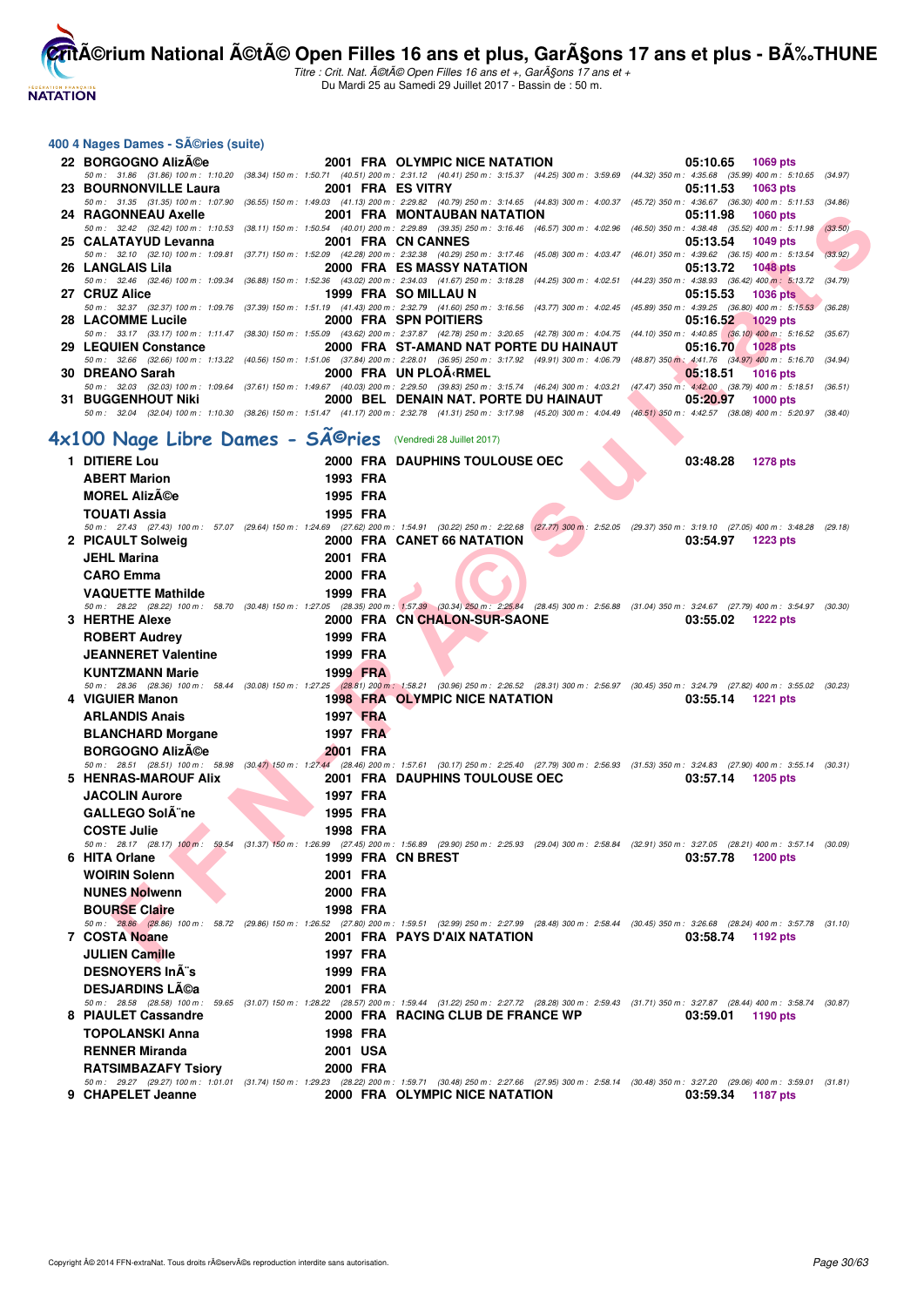

| 4x100 Nage Libre Dames - SA©ries (suite)                              |                      |                                                                                                                                                                                                                                                           |
|-----------------------------------------------------------------------|----------------------|-----------------------------------------------------------------------------------------------------------------------------------------------------------------------------------------------------------------------------------------------------------|
| <b>BARDOT Lou</b>                                                     | 1998 FRA             |                                                                                                                                                                                                                                                           |
| <b>SCHWARTZ Marine</b>                                                | 1997 FRA             |                                                                                                                                                                                                                                                           |
| <b>PETIT Romane</b>                                                   | 1999 FRA             |                                                                                                                                                                                                                                                           |
|                                                                       |                      | 50 m: 29.07 (29.07) 100 m: 1:00.03 (30.96) 150 m: 1:28.65 (28.62) 200 m: 1:59.11 (30.46) 250 m: 2:27.65 (28.54) 300 m: 2:59.27 (31.62) 350 m: 3:27.87 (28.60) 400 m: 3:59.34 (31.47)                                                                      |
| 10 CARA Axelle                                                        |                      | 1997 FRA CN ANTIBES<br>03:59.67<br>1185 pts                                                                                                                                                                                                               |
| <b>CRETIER Oana</b>                                                   | 1999 FRA             |                                                                                                                                                                                                                                                           |
| <b>DEAGE Albane</b>                                                   | 2001 FRA             |                                                                                                                                                                                                                                                           |
| <b>GELFMANN Soizic</b>                                                | 2001 FRA             |                                                                                                                                                                                                                                                           |
| 11 BEDDOURI Margot                                                    |                      | 50 m: 28.01 (28.01) 100 m: 58.70 (30.69) 150 m: 1:27.93 (29.23) 200 m: 1:59.23 (31.30) 250 m: 2:28.35 (29.12) 300 m: 2:59.19 (30.84) 350 m: 3:28.07 (28.88) 400 m: 3:59.67 (31.60)<br>1999 FRA SAINT-RAPHAEL NATATION<br>04:00.70<br>1176 pts             |
| <b>BOREL Carol-Ann</b>                                                | 1999 FRA             |                                                                                                                                                                                                                                                           |
| <b>MOUTON Magali</b>                                                  | 1999 FRA             |                                                                                                                                                                                                                                                           |
| <b>HEURTAUX Celia</b>                                                 | 2000 FRA             |                                                                                                                                                                                                                                                           |
|                                                                       |                      | 50 m: 28.32 (28.32) 100 m: 58.21 (29.89) 150 m: 1:26.07 (27.86) 200 m: 1:57.58 (31.51) 250 m: 2:27.39 (29.81) 300 m: 3:00.69 (33.30) 350 m: 3:29.31 (28.62) 400 m: 4:00.70 (31.39)                                                                        |
| 12 GAMER Rose-alexia                                                  |                      | 1999 FRA CN MELUN VAL DE SEINE<br>04:04.36<br>1147 pts                                                                                                                                                                                                    |
| <b>FIGUEIREDO Mariana</b>                                             | 2000 FRA             |                                                                                                                                                                                                                                                           |
| <b>OUALID GIRARD Sarah</b>                                            | 2000 FRA             |                                                                                                                                                                                                                                                           |
| <b>MARCHESE Julie</b>                                                 | 2000 FRA             |                                                                                                                                                                                                                                                           |
| 13 GONZALEZ ChloA©                                                    |                      | 50 m: 29.10 (29.10) 100 m: 59.49 (30.39) 150 m: 1:29.11 (29.62) 200 m: 2:01.37 (32.26) 250 m: 2:31.04 (29.67) 300 m: 3:02.63 (31.59) 350 m: 3:32.83 (30.20) 400 m: 4:04.36 (31.53)<br>1998 FRA AC HYA^RES                                                 |
|                                                                       |                      | 04:05.94<br>1135 pts                                                                                                                                                                                                                                      |
| <b>BARALE Faustine</b>                                                | 1999 FRA             |                                                                                                                                                                                                                                                           |
| <b>BOUTEILLY Alexia</b><br><b>PERETTI Oceane</b>                      | 2001 FRA<br>1997 FRA |                                                                                                                                                                                                                                                           |
|                                                                       |                      | 50 m: 29.50 (29.50) 100 m: 1:00.40 (30.90) 150 m: 1:30.22 (29.82) 200 m: 2:02.67 (32.45) 250 m: 2:32.78 (30.11) 300 m: 3:05.22 (32.44) 350 m: 3:33.98 (28.76) 400 m: 4:05.94 (31.96)                                                                      |
| 14 LABEQUE Carla                                                      |                      | 2001 FRA AQUATIC CLUB BOURGES.<br>04:10.23<br>1102 pts                                                                                                                                                                                                    |
| <b>MENNETEAU Loana</b>                                                | 1999 FRA             |                                                                                                                                                                                                                                                           |
| <b>FRADIER Camille</b>                                                | 2001 FRA             |                                                                                                                                                                                                                                                           |
| <b>CORMIER Alexane</b>                                                | 1999 FRA             |                                                                                                                                                                                                                                                           |
|                                                                       |                      | 50 m: 29.81 (29.81) 100 m: 1:01.77 (31.96) 150 m: 1:32.66 (30.89) 200 m: 2:05.68 (33.02) 250 m: 2:36.88 (31.20) 300 m: 3:10.55 (33.67) 350 m: 3:39.33 (28.78) 400 m: 4:10.23 (30.90)                                                                      |
| 4x200 Nage Libre Dames - SÃ <sup>©</sup> ries (Mardi 25 Juillet 2017) |                      |                                                                                                                                                                                                                                                           |
| 1 MOREL Alizée                                                        |                      | <b>1995 FRA DAUPHINS TOULOUSE OEC</b><br>08:18.29<br><b>1262 pts</b>                                                                                                                                                                                      |
| <b>JACOLIN Aurore</b>                                                 | 1997 FRA             |                                                                                                                                                                                                                                                           |
| <b>TOUATI Assia</b>                                                   | 1995 FRA             |                                                                                                                                                                                                                                                           |
| <b>ABERT Marion</b>                                                   | 1993 FRA             |                                                                                                                                                                                                                                                           |
|                                                                       |                      | 50 m: 29.32 (29.32) 100 m: 1:00.96 (31.64) 150 m: 1:32.96 (32.00) 200 m: 2:04.83 (31.87) 250 m: 2:33.72 (28.89) 300 m: 3:05.15 (31.43) 350 m: 3:36.53 (31.38) 400 m: 4:08.62 (32.09) 450 m: 4:37.91                                                       |
| 2 ARLANDIS Anais                                                      |                      | 1997 FRA OLYMPIC NICE NATATION<br>08:23.53<br>1241 pts                                                                                                                                                                                                    |
| <b>BORGOGNO Alizée</b>                                                | 2001 FRA             |                                                                                                                                                                                                                                                           |
| <b>BARDOT Lou</b>                                                     | <b>1998 FRA</b>      |                                                                                                                                                                                                                                                           |
| <b>VIGUIER Manon</b>                                                  | 1998 FRA             |                                                                                                                                                                                                                                                           |
| 3 HITA Orlane                                                         |                      | 50 m: 29.07 (29.07) 100 m: 1:01.13 (32.06) 150 m: 1:33.56 (32.43) 200 m: 2:05.66 (32.10) 250 m: 2:34.77 (29.11) 300 m: 3:07.08 (32.31) 350 m: 3:39.43 (32.35) 400 m: 4:11.58 (32.15) 450 m: 4:40.65<br>1999 FRA CN BREST<br>08:27.96<br>1222 pts          |
| <b>FAVE Anna</b>                                                      | 2000 FRA             |                                                                                                                                                                                                                                                           |
| <b>BOURSE Claire</b>                                                  | 1998 FRA             |                                                                                                                                                                                                                                                           |
| <b>NUNES Nolwenn</b>                                                  | 2000 FRA             |                                                                                                                                                                                                                                                           |
|                                                                       |                      | 50 m: 29.42 (29.42) 100 m: 1:01.37 (31.95) 150 m: 1:32.67 (31.30) 200 m: 2:04.30 (31.63) 250 m: 2:33.53 (29.23) 300 m: 3:05.67 (32.14) 350 m: 3:38.78 (33.11) 400 m: 4:11.90 (33.12) 450 m: 4:41.19                                                       |
| 4 JEANNERET Valentine                                                 |                      | 1999 FRA CN CHALON-SUR-SAONE<br>08:31.86<br><b>1206 pts</b>                                                                                                                                                                                               |
| <b>ROBERT Audrey</b>                                                  | 1999 FRA             |                                                                                                                                                                                                                                                           |
| <b>CHANAVAT GILLET Alicia</b>                                         | 1999 FRA             |                                                                                                                                                                                                                                                           |
| <b>KUNTZMANN Marie</b>                                                | 1999 FRA             |                                                                                                                                                                                                                                                           |
| 5 VAQUETTE Mathilde                                                   |                      | 50 m: 29.64 (29.64) 100 m: 1:01.93 (32.29) 150 m: 1:34.86 (32.93) 200 m: 2:07.43 (32.57) 250 m: 2:37.01 (29.58) 300 m: 3:09.39 (32.38) 350 m: 3:42.86 (33.47) 400 m: 4:15.93 (33.07) 450 m: 4:45.84<br>1999 FRA CANET 66 NATATION<br>08:33.19<br>1201 pts |
| TOUILI Lila                                                           | 2000 FRA             |                                                                                                                                                                                                                                                           |
| <b>JEHL Marina</b>                                                    | 2001 FRA             |                                                                                                                                                                                                                                                           |
|                                                                       | 2000 FRA             |                                                                                                                                                                                                                                                           |
|                                                                       |                      |                                                                                                                                                                                                                                                           |
| <b>PICAULT Solweig</b>                                                |                      | 50 m: 29.50 (29.50) 100 m: 1:01.94 (32.44) 150 m: 1:34.94 (33.00) 200 m: 2:08.14 (33.20) 250 m: 2:37.02 (28.88) 300 m: 3:10.72 (33.70) 350 m: 3:45.98 (35.26) 400 m: 4:20.77 (34.79) 450 m: 4:49.62                                                       |
| 6 GAMER Rose-alexia                                                   |                      | 1999 FRA CN MELUN VAL DE SEINE<br>08:45.43<br>1152 pts                                                                                                                                                                                                    |
| <b>MARCHESE Julie</b>                                                 | 2000 FRA             |                                                                                                                                                                                                                                                           |
| <b>FIGUEIREDO Mariana</b>                                             | 2000 FRA             |                                                                                                                                                                                                                                                           |
| <b>OUALID GIRARD Sarah</b>                                            | 2000 FRA             | 50 m: 29.90 (29.90) 100 m: 1:02.20 (32.30) 150 m: 1:35.81 (33.61) 200 m: 2:09.23 (33.42) 250 m: 2:39.53 (30.30) 300 m: 3:12.24 (32.71) 350 m: 3:45.97 (33.73) 400 m: 4:19.19 (33.22) 450 m: 4:49.61                                                       |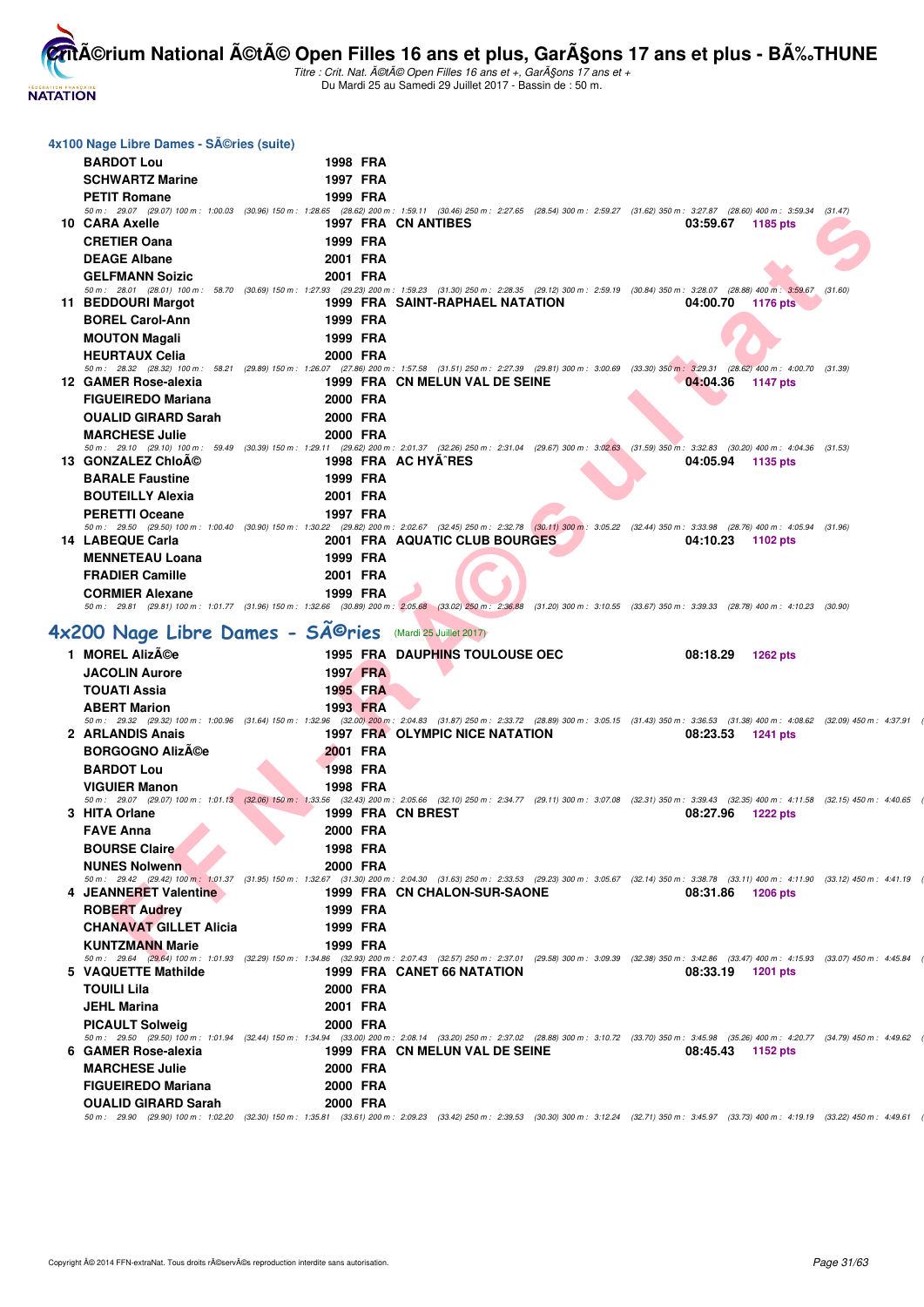

| 4x200 Nage Libre Dames - Séries (suite)                |          |                                                                                                                                                                                                                                                 |                             |  |
|--------------------------------------------------------|----------|-------------------------------------------------------------------------------------------------------------------------------------------------------------------------------------------------------------------------------------------------|-----------------------------|--|
| <b>7 JULIEN Camille</b>                                |          | 1997 FRA PAYS D'AIX NATATION                                                                                                                                                                                                                    | 08:46.77<br>1146 pts        |  |
| <b>DESJARDINS Léa</b>                                  | 2001 FRA |                                                                                                                                                                                                                                                 |                             |  |
| <b>COSTA Noane</b>                                     | 2001 FRA |                                                                                                                                                                                                                                                 |                             |  |
| <b>DESNOYERS In A s</b>                                | 1999 FRA |                                                                                                                                                                                                                                                 |                             |  |
|                                                        |          | 50 m: 30.46 (30.46) 100 m: 1:02.86 (32.40) 150 m: 1:35.45 (32.59) 200 m: 2:09.44 (33.99) 250 m: 2:39.21 (29.77) 300 m: 3:12.26 (33.05) 350 m: 3:47.80 (35.54) 400 m: 4:22.86 (35.06) 450 m: 4:52.04                                             |                             |  |
| $4x100$ 4 Nages Dames - Séries (Jeudi 27 Juillet 2017) |          |                                                                                                                                                                                                                                                 |                             |  |
| 1 TOUILI Lila                                          |          | 2000 FRA CANET 66 NATATION                                                                                                                                                                                                                      | 04:16.79<br><b>1236 pts</b> |  |
| <b>HERVE Nolwenn</b>                                   | 1999 FRA |                                                                                                                                                                                                                                                 |                             |  |
| <b>PICAULT Solweig</b>                                 | 2000 FRA |                                                                                                                                                                                                                                                 |                             |  |
| <b>VAQUETTE Mathilde</b>                               | 1999 FRA |                                                                                                                                                                                                                                                 |                             |  |
| 2 JACOLIN Aurore                                       |          | 50 m: 30.61 (30.61) 100 m: 1:04.07 (33.46) 150 m: 1:37.68 (33.61) 200 m: 2:16.83 (39.15) 250 m: 2:45.46 (28.63) 300 m: 3:16.84 (33.38) 350 m: 3:46.70 (27.86) 400 m: 4:16.79 (30.09)<br>1997 FRA DAUPHINS TOULOUSE OEC                          | 04:17.57 1230 pts           |  |
| <b>GALLEGO SolA</b> ne                                 | 1995 FRA |                                                                                                                                                                                                                                                 |                             |  |
| <b>TOUATI Assia</b>                                    | 1995 FRA |                                                                                                                                                                                                                                                 |                             |  |
| <b>MOREL AlizA©e</b>                                   | 1995 FRA |                                                                                                                                                                                                                                                 |                             |  |
|                                                        |          | 50 m: 32.52 (32.52) 100 m: 1:07.26 (34.74) 150 m: 1:40.91 (33.65) 200 m: 2:20.19 (39.28) 250 m: 2:49.06 (28.87) 300 m: 3:21.85 (32.79) 350 m: 3:48.84 (26.99) 400 m: 4:17.57 (28.73)                                                            |                             |  |
| <b>3 BELKACEMI Leslie</b>                              |          | 1998 FRA OLYMPIC NICE NATATION                                                                                                                                                                                                                  | 04:19.14 1219 pts           |  |
| <b>BLANCHARD Morgane</b>                               | 1997 FRA |                                                                                                                                                                                                                                                 |                             |  |
| <b>ARLANDIS Anais</b>                                  | 1997 FRA |                                                                                                                                                                                                                                                 |                             |  |
| <b>VIGUIER Manon</b>                                   | 1998 FRA |                                                                                                                                                                                                                                                 |                             |  |
| 4 BEDDOURI Margot                                      |          | 50 m: 32.51 (32.51) 100 m: 1:06.78 (34.27) 150 m: 1:40.93 (34.15) 200 m: 2:19.50 (38.57) 250 m: 2:48.92 (29.42) 300 m: 3:22.68 (33.76) 350 m: 3:49.51 (26.83) 400 m: 4:19.14 (29.63)<br><b>1999 FRA SAINT-RAPHAEL NATATION</b>                  | 04:23.62<br>1187 pts        |  |
| <b>MOUTON Magali</b>                                   | 1999 FRA |                                                                                                                                                                                                                                                 |                             |  |
| <b>BOREL Carol-Ann</b>                                 | 1999 FRA |                                                                                                                                                                                                                                                 |                             |  |
| <b>HEURTAUX Celia</b>                                  | 2000 FRA |                                                                                                                                                                                                                                                 |                             |  |
|                                                        |          | 50 m: 31.96 (31.96) 100 m: 1:04.87 (32.91) 150 m: 1:39.38 (34.51) 200 m: 2:19.33 (39.95) 250 m: 2:48.97 (29.64) 300 m: 3:23.38 (34.41) 350 m: 3:52.16 (28.78) 400 m: 4:23.62 (31.46)                                                            |                             |  |
| 5 CORMIER Alexane                                      |          | 1999 FRA AQUATIC CLUB BOURGES                                                                                                                                                                                                                   | 04:24.15 1183 pts           |  |
| <b>FRADIER Camille</b>                                 | 2001 FRA |                                                                                                                                                                                                                                                 |                             |  |
| <b>MENNETEAU Loana</b>                                 | 1999 FRA |                                                                                                                                                                                                                                                 |                             |  |
| <b>LUTIGNIER Sarah</b>                                 | 1998 FRA | 50 m: 32.05 (32.05) 100 m: 1:05.87 (33.82) 150 m: 1:40.38 (34.51) 200 m: 2:21.16 (40.78) 250 m: 2:50.92 (29.76) 300 m: 3:25.83 (34.91) 350 m: 3:54.11 (28.28) 400 m: 4:24.15 (30.04)                                                            |                             |  |
| 6 CARA Axelle                                          |          | <b>1997 FRA CN ANTIBES</b>                                                                                                                                                                                                                      | 04:25.50<br>1174 pts        |  |
| <b>DEAGE Albane</b>                                    | 2001 FRA |                                                                                                                                                                                                                                                 |                             |  |
| <b>GELFMANN Soizic</b>                                 | 2001 FRA |                                                                                                                                                                                                                                                 |                             |  |
| <b>CRETIER Oana</b>                                    | 1999 FRA |                                                                                                                                                                                                                                                 |                             |  |
| 7 LECANU MaA«Ile                                       |          | 50 m: 31.85 (31.85) 100 m: 1:05.88 (34.03) 150 m: 1:40.47 (34.59) 200 m: 2:19.66 (39.19) 250 m: 2:49.53 (29.87) 300 m: 3:25.29 (35.76) 350 m: 3:54.01 (28.72) 400 m: 4:25.50 (31.49)<br>1999 FRA STADE FRANA‡AIS O COURBEVOIE 04:25.87 1171 pts |                             |  |
| <b>BASSO-BERT Clara</b>                                | 2001 FRA |                                                                                                                                                                                                                                                 |                             |  |
| <b>PARKER Lena</b>                                     | 2001 FRA |                                                                                                                                                                                                                                                 |                             |  |
| <b>COUSSON Clothilde</b>                               | 1998 FRA |                                                                                                                                                                                                                                                 |                             |  |
|                                                        |          | 50 m: 32.46 (32.46) 100 m: 1:08.46 (36.00) 150 m: 1:40.94 (32.48) 200 m: 2:19.63 (38.69) 250 m: 2:50.01 (30.38) 300 m: 3:26.79 (36.78) 350 m: 3:54.69 (27.90) 400 m: 4:25.87 (31.18)                                                            |                             |  |
| 8 PETIT Romane                                         |          | 1999 FRA OLYMPIC NICE NATATION                                                                                                                                                                                                                  | 04:27.42 1161 pts           |  |
| <b>VANHAEZEBROUCK Margo</b>                            | 1998 FRA |                                                                                                                                                                                                                                                 |                             |  |
| <b>SIEGEL Tamara</b>                                   | 2001 FRA |                                                                                                                                                                                                                                                 |                             |  |
| <b>CHAPELET Jeanne</b>                                 | 2000 FRA | 50 m: 32,38 (32.38) 100 m: 1:06.10 (33.72) 150 m: 1:39.44 (33.34) 200 m: 2:20.01 (40.57) 250 m: 2:50.71 (30.70) 300 m: 3:27.25 (36.54) 350 m: 3:55.54 (28.29) 400 m: 4:27.42 (31.88)                                                            |                             |  |
| 9 BROSSIER AlizA©e                                     |          | <b>2000 FRA TOULON VAR NATATION</b>                                                                                                                                                                                                             | 04:27.88<br>1157 pts        |  |
| <b>MERCIER Jeanne</b>                                  | 1998 FRA |                                                                                                                                                                                                                                                 |                             |  |
| <b>MONGES Clara</b>                                    | 1998 FRA |                                                                                                                                                                                                                                                 |                             |  |
| <b>BAYLE Salome</b>                                    | 2001 FRA |                                                                                                                                                                                                                                                 |                             |  |
| <b>10 KUNTZMANN Marie</b>                              |          | 50 m: 32.18 (32.18) 100 m: 1:06.57 (34.39) 150 m: 1:42.20 (35.63) 200 m: 2:24.20 (42.00) 250 m: 2:54.01 (29.81) 300 m: 3:28.77 (34.76) 350 m: 3:57.20 (28.43) 400 m: 4:27.88 (30.68)<br>1999 FRA CN CHALON-SUR-SAONE                            | 1153 pts                    |  |
| <b>CHANAVAT GILLET Alicia</b>                          | 1999 FRA |                                                                                                                                                                                                                                                 | 04:28.54                    |  |
| <b>JEANNERET Valentine</b>                             | 1999 FRA |                                                                                                                                                                                                                                                 |                             |  |
| <b>ROBERT Audrey</b>                                   | 1999 FRA |                                                                                                                                                                                                                                                 |                             |  |
|                                                        |          | 50 m: 33.14 (33.14) 100 m: 1:08.00 (34.86) 150 m: 1:43.22 (35.22) 200 m: 2:24.13 (40.91) 250 m: 2:53.75 (29.62) 300 m: 3:29.26 (35.51) 350 m: 3:57.57 (28.31) 400 m: 4:28.54 (30.97)                                                            |                             |  |
| 11 TOPOLANSKI Anna                                     |          | 1998 FRA RACING CLUB DE FRANCE WP                                                                                                                                                                                                               | 04:29.55<br>1146 pts        |  |
| <b>RENNER Miranda</b>                                  | 2001 USA |                                                                                                                                                                                                                                                 |                             |  |
| <b>PIAULET Cassandre</b>                               | 2000 FRA |                                                                                                                                                                                                                                                 |                             |  |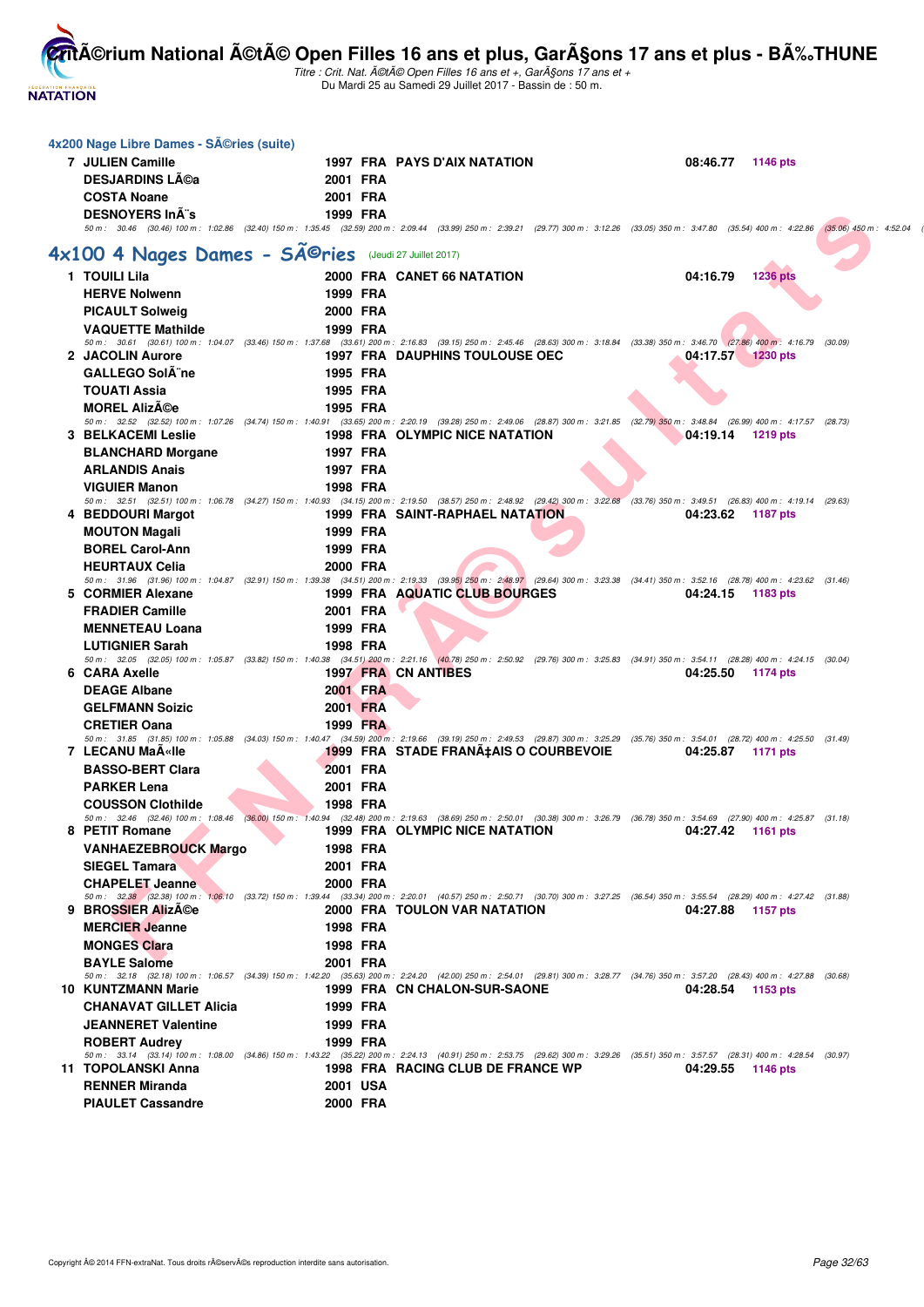

**.**<br>érium National été Open Filles 16 ans et plus, Garçons 17 ans et plus - BÉTHUNE

Titre : Crit. Nat.  $\tilde{A}$ ©t $\tilde{A}$ © Open Filles 16 ans et +, Gar $\tilde{A}$ Sons 17 ans et + Du Mardi 25 au Samedi 29 Juillet 2017 - Bassin de : 50 m.

# **F E DIRECT AND SERVE DE CONFIRMATION DE CHARGE DE CARRE DE CARRE DE CARRE DE CARRE DE CARRE DE CARRE DE CARRE DE CARRE DE CARRE DE CARRE DE CARRE DE CARRE DE CARRE DE CARRE DE CARRE DE CARRE DE CARRE DE CARRE DE CARRE DE 4x100 4 Nages Dames - Séries (suite) RATSIMBAZAFY Tsiory 2000 FRA** 50 m : 32.35 (32.35) 100 m : 1:05.54 (33.19) 150 m : 1:39.66 (34.12) 200 m : 2:19.79 (40.13) 250 m : 2:50.80 (31.01) 300 m : 3:28.57 (37.77) 350 m : 3:56.64 (28.07) 400 m : 4:29.55 (32.91) **12 ALMEIDA Léana 2001 FRA ES MASSY NATATION 04:29.75 1145 pts LANGLAIS Lila 2000 FRA MAILLE Ilona 2001 FRA CELINI Lesy 1999 FRA** 50 m : 32.09 (32.09) 100 m : 1:08.07 (35.98) 150 m : 1:44.99 (36.92) 200 m : 2:27.08 (42.09) 250 m : 2:56.39 (29.31) 300 m : 3:31.07 (34.68) 350 m : 3:59.06 (27.99) 400 m : 4:29.75 (30.69) **13 BATOT Manon 2000 FRA CNO ST-GERMAIN-EN-LAYE 04:32.01 1129 pts LEDUC Ambre 1997 FRA PORTAL Elea 2000 FRA DEL'HOMME Laurine 1997 FRA** 50 m : 33.03 (33.03) 100 m : 1:08.24 (35.21) 150 m : 1:43.20 (34.96) 200 m : 2:23.15 (39.95) 250 m : 2:55.55 (32.40) 300 m : 3:33.20 (37.65) 350 m : 4:01.45 (28.25) 400 m : 4:32.01 (30.56) **14 FIGUEIREDO Mariana 2000 FRA CN MELUN VAL DE SEINE 04:34.24 1114 pts OUALID GIRARD Sarah 2000 FRA** GAMER Rose-alexia 1999 FRA **MARCHESE Julie 2000 FRA** 50 m : 32.94 (32.94) 100 m : 1:08.58 (35.64) 150 m : 1:46.02 (37.44) 200 m : 2:28.25 (42.23) 250 m : 2:58.10 (29.85) 300 m : 3:32.97 (34.87) 350 m : 4:02.52 (29.55) 400 m : 4:34.24 (31.72) **15 JOLLY Lucie 1994 FRA LYON NATATION METROPOLE 04:35.08 1108 pts BAKHSHAEI Danaelle 2001 FRA SINAPIN Elodie 2000 FRA NASRI Shaynez 2000 FRA** 50 m : 33.42 (33.42) 100 m : 1:09.62 (36.20) 150 m : 1:45.33 (35.71) 200 m : 2:28.00 (42.67) 250 m : 2:58.44 (30.44) 300 m : 3:33.91 (35.47) 350 m : 4:03.08 (29.17) 400 m : 4:35.08 (32.00)

## **50 Nage Libre Messieurs - Finale A** (Mercredi 26 Juillet 2017)

| 1 GOVINDIN Yonel      | <b>1993 FRA CN MARSEILLE</b>          | 00:22.92 | <b>1251 pts</b> |
|-----------------------|---------------------------------------|----------|-----------------|
| 2 TRUCHOT Florian     | 1996 FRA ASPTT ORLA <sub>%</sub> ANS  | 00:23.02 | <b>1243 pts</b> |
| <b>3 PELAGIE Nosy</b> | 1991 FRA EMS BRON                     | 00:23.06 | 1241 pts        |
| 4 GROUSSET Maxime     | 1999 FRA AMIENS METROPOLE NAT.        | 00:23.07 | <b>1240 pts</b> |
| 5 CLARK Anthony       | 1991 FRA STADE FRANA‡AIS O COURBEVOIE | 00:23.15 | <b>1234 pts</b> |
| 6 DENCAUSSE Jean      | <b>1997 FRA CN MARSEILLE</b>          | 00:23.49 | 1209 pts        |
| 7 GROSJEAN Hugo       | <b>1999 FRA MULHOUSE ON</b>           | 00:23.59 | <b>1202 pts</b> |
| 8 TURPIN Fabrice      | 1995 FRA CSM CLAMART                  | 00:23.61 | 1201 pts        |
|                       |                                       |          |                 |

#### **50 Nage Libre Messieurs - Finale B** (Mercredi 26 Juillet 2017)

| 1 GUTH Guillaume         |  | 2000 FRA DAUPHINS TOULOUSE OEC         | 00:23.46 | <b>1211 pts</b> |
|--------------------------|--|----------------------------------------|----------|-----------------|
| 2 RIHOUX Charles         |  | 1998 FRA OLYMPIC NICE NATATION         | 00:23.56 | 1204 pts        |
| 3 GOYETCHE Julien-Pierre |  | <b>1993 FRA CN ANTIBES</b>             | 00:23.59 | <b>1202 pts</b> |
| 4 CAYOT Alexandre        |  | <b>1996 FRA SAINT-RAPHAEL NATATION</b> | 00:23.73 | 1192 pts        |
| 5 TIEN MI TIE Kevin      |  | 1991 FRA AS LE PLESSIS-SAVIGNY         | 00:23.94 | <b>1177 pts</b> |
| 6 GRANDJEAN Meven        |  | 2000 FRA CN VOUZIERS                   | 00:23.97 | 1175 pts        |
| 7 SYOUD Jaouad           |  | 1999 FRA CN CHALON-SUR-SAONE           | 00:24.01 | <b>1172 pts</b> |
| 8 VLAOVIC Milan          |  | 2000 FRA CANET 66 NATATION             | 00:24.03 | 1171 pts        |
|                          |  |                                        |          |                 |

#### **50 Nage Libre Messieurs - Finale C** (Mercredi 26 Juillet 2017)

| <b>BOURELLY Lorys</b> |  | <b>1992 FRA DAUPHINS TOULOUSE OEC</b> | 00:23.69 | 1195 pts |
|-----------------------|--|---------------------------------------|----------|----------|
| 2 PIJULET Paul        |  | <b>1994 FRA DAUPHINS TOULOUSE OEC</b> | 00:23.81 | 1186 pts |
| 3 BERRY Th©o          |  | <b>1997 FRA ANGERS NATATION</b>       | 00:23.89 | 1181 pts |
| 4 PHANTSULAYA George  |  | 2000 FRA U.S CRETEIL NATATION         | 00:24.07 | 1168 pts |
| 4 LIMOZIN Emmanuel    |  | <b>1996 FRA ASPTT MARSEILLE</b>       | 00:24.07 | 1168 pts |
| 6 PIRON Thomas        |  | 2000 FRA CN MARSEILLE                 | 00:24.08 | 1167 pts |
| 7 MEPOR Teo           |  | 2000 FRA MONT BLANC NATATION          | 00:24.14 | 1163 pts |
| 7 MERESSE Remi        |  | <b>1998 FRA DAUPHINS TOULOUSE OEC</b> | 00:24.14 | 1163 pts |
|                       |  |                                       |          |          |

## **50 Nage Libre Messieurs - Séries** (Mercredi 26 Juillet 2017)

| 1 GOVINDIN Yonel | <b>1993 FRA CN MARSEILLE</b> | 00:23.15 | 1234 pts |
|------------------|------------------------------|----------|----------|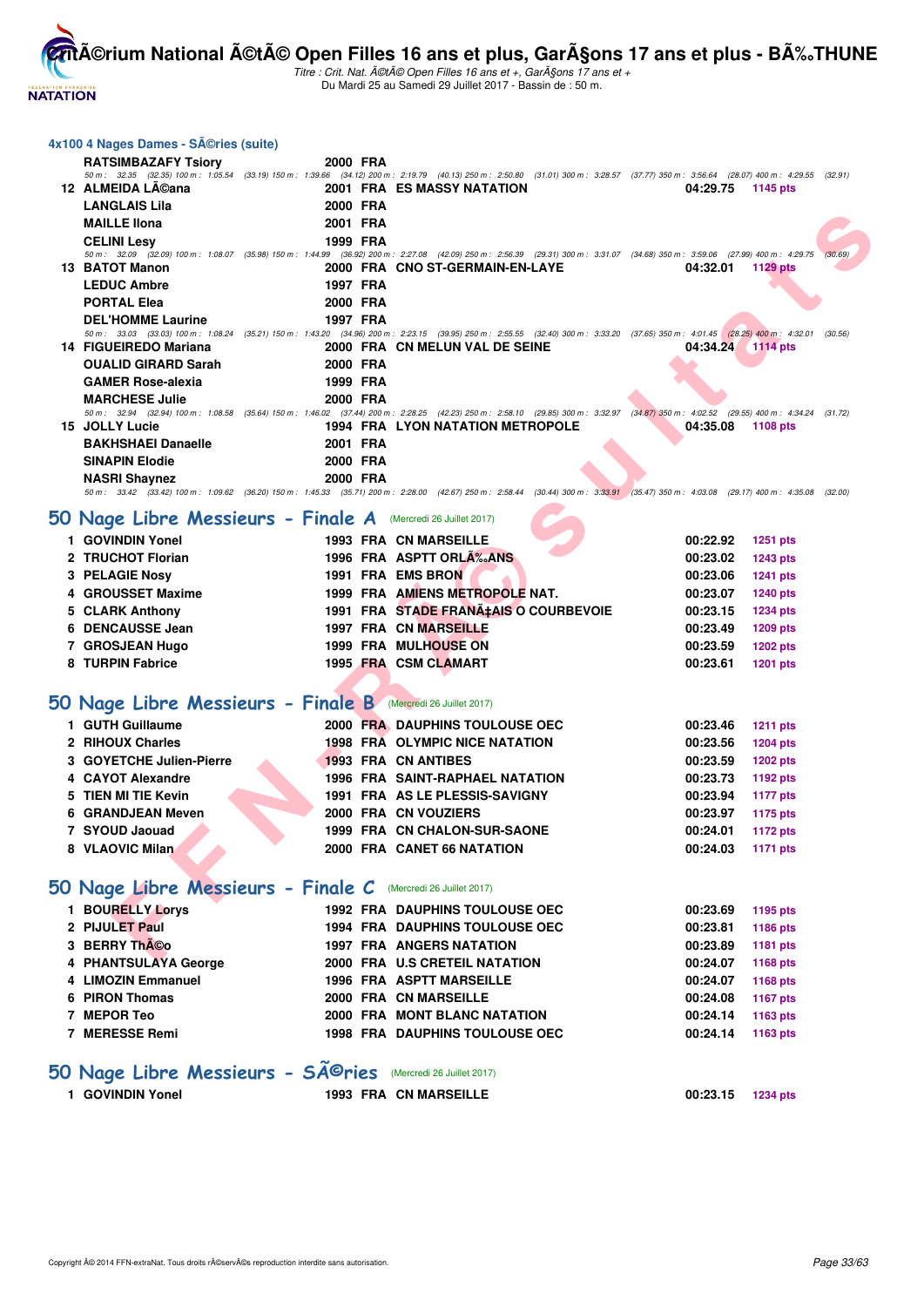

Titre : Crit. Nat. A©tA© Open Filles 16 ans et +, GarA§ons 17 ans et + Du Mardi 25 au Samedi 29 Juillet 2017 - Bassin de : 50 m.

#### **50 Nage Libre Messieurs - Séries (suite)**

|   | 2 TRUCHOT Florian            |  | 1996 FRA ASPTT ORLĉANS                 | 00:23.18 | <b>1232 pts</b> |
|---|------------------------------|--|----------------------------------------|----------|-----------------|
|   | 3 CLARK Anthony              |  | 1991 FRA STADE FRANA‡AIS O COURBEVOIE  | 00:23.23 | <b>1228 pts</b> |
|   | 3 GROUSSET Maxime            |  | 1999 FRA AMIENS METROPOLE NAT.         | 00:23.23 | <b>1228 pts</b> |
|   | 5 PELAGIE Nosy               |  | 1991 FRA EMS BRON                      | 00:23.28 | <b>1224 pts</b> |
| 6 | <b>DENCAUSSE Jean</b>        |  | <b>1997 FRA CN MARSEILLE</b>           | 00:23.49 | <b>1209 pts</b> |
|   | 7 TURPIN Fabrice             |  | 1995 FRA CSM CLAMART                   | 00:23.54 | <b>1206 pts</b> |
| 8 | <b>GROSJEAN Hugo</b>         |  | <b>1999 FRA MULHOUSE ON</b>            | 00:23.56 | <b>1204 pts</b> |
| 9 | <b>RIHOUX Charles</b>        |  | <b>1998 FRA OLYMPIC NICE NATATION</b>  | 00:23.57 | <b>1204 pts</b> |
|   | 10 GRANDJEAN Meven           |  | 2000 FRA CN VOUZIERS                   | 00:23.67 | <b>1196 pts</b> |
|   | 10 GUTH Guillaume            |  | <b>2000 FRA DAUPHINS TOULOUSE OEC</b>  | 00:23.67 | <b>1196 pts</b> |
|   | 12 GOYETCHE Julien-Pierre    |  | <b>1993 FRA CN ANTIBES</b>             | 00:23.74 | 1191 pts        |
|   | 13 CAYOT Alexandre           |  | <b>1996 FRA SAINT-RAPHAEL NATATION</b> | 00:23.82 | <b>1186 pts</b> |
|   | 14 TIEN MI TIE Kevin         |  | 1991 FRA AS LE PLESSIS-SAVIGNY         | 00:23.83 | 1185 pts        |
|   | 15 VLAOVIC Milan             |  | 2000 FRA CANET 66 NATATION             | 00:23.89 | 1181 pts        |
|   | 16 SYOUD Jaouad              |  | 1999 FRA CN CHALON-SUR-SAONE           | 00:23.96 | <b>1176 pts</b> |
|   | <b>17 BOURELLY Lorys</b>     |  | <b>1992 FRA DAUPHINS TOULOUSE OEC</b>  | 00:23.99 | <b>1173 pts</b> |
|   | 18 BERRY Théo                |  | <b>1997 FRA ANGERS NATATION</b>        | 00:24.01 |                 |
|   | 19 MEPOR Teo                 |  | 2000 FRA MONT BLANC NATATION           |          | <b>1172 pts</b> |
|   |                              |  |                                        | 00:24.04 | 1170 pts        |
|   | 19 PIJULET Paul              |  | <b>1994 FRA DAUPHINS TOULOUSE OEC</b>  | 00:24.04 | 1170 pts        |
|   | <b>19 PHANTSULAYA George</b> |  | 2000 FRA U.S CRETEIL NATATION          | 00:24.04 | <b>1170 pts</b> |
|   | 22 MERESSE Remi              |  | <b>1998 FRA DAUPHINS TOULOUSE OEC</b>  | 00:24.05 | 1169 pts        |
|   | 23 LIMOZIN Emmanuel          |  | <b>1996 FRA ASPTT MARSEILLE</b>        | 00:24.12 | <b>1164 pts</b> |
|   | 23 PIRON Thomas              |  | 2000 FRA CN MARSEILLE                  | 00:24.12 | 1164 pts        |
|   | 25 COURCELLE Quentin         |  | 1992 FRA C PAUL-BERT RENNES            | 00:24.15 | 1162 pts        |
|   | 26 SALVAN Hadrien            |  | 1997 FRA MOUETTES DE PARIS             | 00:24.17 | 1161 pts        |
|   | 27 AUBRY Flavien             |  | 1994 FRA U.S CRETEIL NATATION          | 00:24.19 | 1159 pts        |
|   | 28 STOICA Alexandru          |  | 2000 ROU CN CHALON-SUR-SAONE           | 00:24.21 | 1158 pts        |
|   | 29 TRILLAT Léo               |  | 1998 FRA CN POISSY                     | 00:24.22 | 1157 pts        |
|   | 30 COM Vincent               |  | 2000 FRA LA ROCHE-SUR-YON NATATION     | 00:24.24 | 1156 pts        |
|   | 31 PEDRO-LEAL Dorian         |  | 1996 FRA MEGAQUARIUS CLUB GUYANE       | 00:24.32 | 1150 pts        |
|   | 32 LAMORISSE Jean            |  | 2000 FRA DENAIN NAT. PORTE DU HAINAUT  | 00:24.34 | 1149 pts        |
|   | 32 SCHIFFMANN Nathan         |  | 2000 FRA GIRONDINS BORDEAUX            | 00:24.34 | 1149 pts        |
|   | 32 VANOOTEGEM Aymerick       |  | <b>1997 FRA DUNKERQUE NATATION</b>     | 00:24.34 | <b>1149 pts</b> |
|   | 35 DELICES Jean-Marc         |  | 2000 FRA CANET 66 NATATION             | 00:24.37 | <b>1147 pts</b> |
|   | 36 MIATTI K-Ryls             |  | <b>1999 FRA MULHOUSE ON</b>            | 00:24.43 | <b>1142 pts</b> |
|   | <b>37 HUILLE Stanislas</b>   |  | <b>1999 FRA SN VERSAILLES</b>          | 00:24.47 | 1140 pts        |
|   | 38 DESPREZ Pierre-Yves       |  | 1996 FRA ALLIANCE DIJON NATATION       | 00:24.50 | <b>1138 pts</b> |
|   | 39 HENRY CIément             |  | 2000 FRA ES VITRY                      | 00:24.53 | 1135 pts        |
|   | <b>40 VALLEE Damien</b>      |  | 1999 FRA L'ESPADON CN FORT-DE-FRANCE   | 00:24.59 | <b>1131 pts</b> |
|   | <b>41 EL ALAMI Younes</b>    |  | 1999 FRA CN VIRY-CHÂ, TILLON           | 00:24.60 | <b>1131 pts</b> |
|   | 42 CADEL Benjamin            |  | 1994 FRA STADE FRANA‡AIS O COURBEVOIE  | 00:24.61 | 1130 pts        |
|   | 43 BARRY Ervin               |  | 2000 FRA MOUETTES DE PARIS             | 00:24.64 | 1128 pts        |
|   | 43 BURBAN Corentin           |  | <b>1998 FRA PAYS DE GEX NATATION</b>   | 00:24.64 | <b>1128 pts</b> |
|   | 45 HENNEBELLE Vivien         |  | 1999 FRA DUNKERQUE NATATION            | 00:24.66 | <b>1126 pts</b> |
|   | 46 AROT Julien               |  | <b>1992 FRA SN VERSAILLES</b>          | 00:24.67 | 1126 pts        |
|   | 47 COMMENGES Lucas           |  | 1999 FRA CN ANTIBES                    | 00:24.68 | 1125 pts        |
|   | <b>48 AIMABLE Steven</b>     |  | 1999 FRA MEGAQUARIUS CLUB GUYANE       | 00:24.72 | 1122 pts        |
|   | 49 FOURMY Matéo              |  | <b>2000 FRA ES MASSY NATATION</b>      | 00:24.79 | <b>1117 pts</b> |
|   | 50 BENADDAD Ryan             |  | 1999 FRA AAS SARCELLES NATATION 95     | 00:24.81 | <b>1116 pts</b> |
|   | 51 LEMAIRE Paul              |  | <b>1991 FRA DAUPHINS TOULOUSE OEC</b>  | 00:24.85 | <b>1113 pts</b> |
|   | 52 LE GALL Yann              |  | 2000 FRA CERCLE DES NAGEURS ST-BRIEUC  | 00:24.86 | <b>1112 pts</b> |
|   | 53 HENRY ARRENOUS Pierre     |  | <b>1998 FRA ASPTT POITIERS</b>         | 00:24.92 | 1108 pts        |
|   | 54 LARQUE Juan               |  | 2000 FRA TEAM STRASBOURG SNS-ASPTT-PCS | 00:25.09 | <b>1097 pts</b> |
|   | 55 BADIAN Allan              |  | 2000 FRA SCHOELCHER NATATION 2000      | 00:25.12 | <b>1095 pts</b> |
|   |                              |  |                                        |          |                 |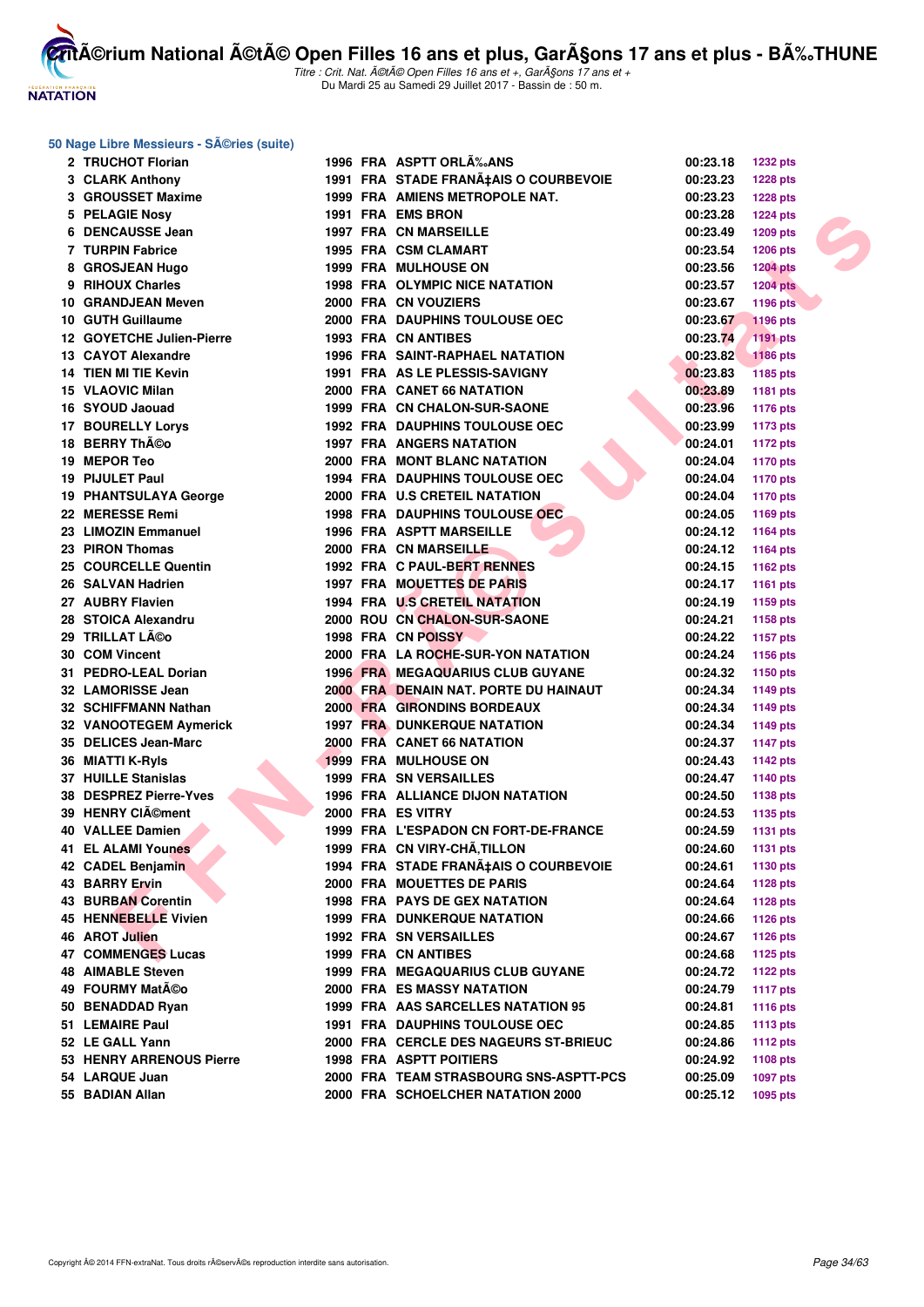

**50 Nage Libre Messieurs - Séries (suite)** 

**CritA©rium National A©tA© Open Filles 16 ans et plus, GarA§ons 17 ans et plus - BA%.THUNE** 

| 56 YOKOYAMA Kentaro                                         |  | 2000 FRA MULHOUSE ON                   |              |              | 00:25.35                                               | 1079 pts        |  |
|-------------------------------------------------------------|--|----------------------------------------|--------------|--------------|--------------------------------------------------------|-----------------|--|
| 57 SACCO Valentin                                           |  | 1999 FRA CN AVIGNON                    |              |              | 00:25.61                                               | <b>1061 pts</b> |  |
| 58 GORJAO MOREIRA Martin                                    |  | 1999 FRA NOGENT NATATION 94            |              |              | 00:25.81                                               | <b>1048 pts</b> |  |
| 59 DELOR Carl-Gustave                                       |  | 1999 FRA SCHOELCHER NATATION 2000      |              |              | 00:27.29                                               | 951 pts         |  |
| --- LESPARRE Tanguy                                         |  | 1999 FRA CN CANNES                     |              |              | DNS dec                                                |                 |  |
|                                                             |  |                                        |              |              |                                                        |                 |  |
| 100 Nage Libre Messieurs - Finale A (Jeudi 27 Juillet 2017) |  |                                        |              |              |                                                        |                 |  |
| 1 PELAGIE Nosy                                              |  | 1991 FRA EMS BRON                      |              |              | 00:50.17                                               | <b>1253 pts</b> |  |
| 2 TRUCHOT Florian                                           |  | 1996 FRA ASPTT ORLA <sub>%</sub> ANS   |              | 50 m : 24.49 | $(24.49)$ 100 m : 50.17 $(25.68)$<br>00:50.56          | <b>1240 pts</b> |  |
|                                                             |  |                                        |              |              | 50 m : 24.40 (24.40) 100 m : 50.56 (26.16)             |                 |  |
| 3 GROUSSET Maxime                                           |  | 1999 FRA AMIENS METROPOLE NAT.         |              |              | 00:50.69                                               | <b>1235 pts</b> |  |
| 4 RIHOUX Charles                                            |  | 1998 FRA OLYMPIC NICE NATATION         |              |              | 50 m : 24.24 (24.24) 100 m : 50.69 (26.45)<br>00:50.70 | <b>1235 pts</b> |  |
|                                                             |  |                                        |              |              | 50 m: 24.36 (24.36) 100 m: 50.70 (26.34)               |                 |  |
| 5 DERACHE Alexandre                                         |  | 1998 FRA AMIENS METROPOLE NAT.         |              |              | 00:50.76<br>50 m: 24.32 (24.32) 100 m: 50.76 (26.44)   | <b>1233 pts</b> |  |
| 6 BERRY Théo                                                |  | <b>1997 FRA ANGERS NATATION</b>        |              |              | 00:50.90                                               | <b>1228 pts</b> |  |
| 7 REGENT Vince                                              |  | 1993 FRA DAUPHINS TOULOUSE OEC         |              |              | 50 m: 24.37 (24.37) 100 m: 50.90 (26.53)<br>00:51.08   | <b>1221 pts</b> |  |
|                                                             |  |                                        |              |              | 50 m: 24.99 (24.99) 100 m: 51.08 (26.09)               |                 |  |
| 8 CAYOT Alexandre                                           |  | <b>1996 FRA SAINT-RAPHAEL NATATION</b> |              |              | 00:51.60<br>50 m: 24.55 (24.55) 100 m: 51.60 (27.05)   | <b>1203 pts</b> |  |
|                                                             |  |                                        |              |              |                                                        |                 |  |
| 100 Nage Libre Messieurs - Finale B (Jeudi 27 Juillet 2017) |  |                                        |              |              |                                                        |                 |  |
| 1 GUTH Guillaume                                            |  | 2000 FRA DAUPHINS TOULOUSE OEC         |              |              | 00:51.16                                               | <b>1219 pts</b> |  |
| 2 MERESSE Remi                                              |  | 1998 FRA DAUPHINS TOULOUSE OEC         |              |              | 50 m: 24.80 (24.80) 100 m: 51.16 (26.36)<br>00:51.35   | <b>1212 pts</b> |  |
|                                                             |  |                                        |              |              | 50 m: 25.13 (25.13) 100 m: 51.35 (26.22)               |                 |  |
| 2 PIJULET Paul                                              |  | 1994 FRA DAUPHINS TOULOUSE OEC         |              |              | 00:51.35<br>50 m: 24.88 (24.88) 100 m: 51.35 (26.47)   | <b>1212 pts</b> |  |
| 4 TRILLAT Léo                                               |  | 1998 FRA CN POISSY                     |              |              | 00:51.47                                               | <b>1208 pts</b> |  |
| 5 GOVINDIN Yonel                                            |  | 1993 FRA CN MARSEILLE                  |              |              | 50 m: 24.96 (24.96) 100 m: 51.47 (26.51)<br>00:51.70   | <b>1200 pts</b> |  |
|                                                             |  |                                        |              |              | 50 m: 24.78 (24.78) 100 m: 51.70 (26.92)               |                 |  |
| 6 GROSJEAN Hugo                                             |  | 1999 FRA MULHOUSE ON                   |              |              | 00:51.77<br>50 m: 25.22 (25.22) 100 m: 51.77 (26.55)   | 1197 pts        |  |
| 7 CHAOUACHI Mohamed-Ali                                     |  | 1995 TUN SO MILLAU N                   |              |              | 00:51.88                                               | 1194 pts        |  |
|                                                             |  |                                        |              | 50 m: 25.11  | $(25.11)$ 100 m : 51.88 $(26.77)$                      |                 |  |
| 8 DELICES Jean-Marc                                         |  | 2000 FRA CANET 66 NATATION             |              |              | 00:51.94<br>50 m: 25.43 (25.43) 100 m: 51.94 (26.51)   | 1192 pts        |  |
|                                                             |  |                                        |              |              |                                                        |                 |  |
| 100 Nage Libre Messieurs - Finale C (Jeudi 27 Juillet 2017) |  |                                        |              |              |                                                        |                 |  |
| 1 COIFFARD Florian                                          |  | <b>1995 FRA DAUPHINS TOULOUSE OEC</b>  |              |              | 00:51.53<br>50 m: 24.93 (24.93) 100 m: 51.53 (26.60)   | <b>1206 pts</b> |  |
| 2 GARASYMOVYTCH Oleg                                        |  | 1997 FRA CN AVIGNON                    |              |              | 00:51.54                                               | <b>1205 pts</b> |  |
| 3 LIMOZIN Emmanuel                                          |  | <b>1996 FRA ASPTT MARSEILLE</b>        |              | 50 m : 25.00 | $(25.00)$ 100 m : 51.54 (26.54)<br>00:52.31            | 1179 pts        |  |
|                                                             |  |                                        | 50 m : 25.42 |              | (25.42) 100 m: 52.31 (26.89)                           |                 |  |
| 4 PIRON Thomas                                              |  | 2000 FRA CN MARSEILLE                  |              |              | 00:52.52<br>50 m: 25.77 (25.77) 100 m: 52.52 (26.75)   | 1172 pts        |  |
| 4 GRANDJEAN Meven                                           |  | 2000 FRA CN VOUZIERS                   |              |              | 00:52.52                                               | 1172 pts        |  |
| 6 PEDRO-LEAL Dorian                                         |  | 1996 FRA MEGAQUARIUS CLUB GUYANE       | 50 m: 25.52  |              | $(25.52)$ 100 m : 52.52 $(27.00)$                      |                 |  |
|                                                             |  |                                        | 50 m : 25.30 |              | 00:52.65<br>(25.30) 100 m: 52.65 (27.35)               | <b>1167 pts</b> |  |
| 7 DELECLUSE Theo                                            |  | 1997 FRA CANET 66 NATATION             |              |              | 00:52.70                                               | 1165 pts        |  |
| 8 BELLINO Christophe                                        |  | 1994 FRA DAUPHINS LES PENNES-MIRABEAU  |              | 50 m : 25.77 | (25.77) 100 m : 52.70 (26.93)<br>00:53.01              | 1155 pts        |  |
|                                                             |  |                                        |              |              | 50 m : 25.26 (25.26) 100 m : 53.01 (27.75)             |                 |  |
| 100 Nage Libre Messieurs - Sîries (Jeudi 27 Juillet 2017)   |  |                                        |              |              |                                                        |                 |  |
| 1 GROUSSET Maxime                                           |  | 1999 FRA AMIENS METROPOLE NAT.         |              |              |                                                        |                 |  |
|                                                             |  |                                        |              |              | 00:50.46<br>50 m: 24.19 (24.19) 100 m: 50.46 (26.27)   | <b>1243 pts</b> |  |
| 2 RIHOUX Charles                                            |  | <b>1998 FRA OLYMPIC NICE NATATION</b>  |              |              | 00:50.49                                               | <b>1242 pts</b> |  |
| 3 CAYOT Alexandre                                           |  | 1996 FRA SAINT-RAPHAEL NATATION        |              | 50 m : 24.40 | (24.40) 100 m: 50.49 (26.09)<br>00:50.85               | 1229 pts        |  |
|                                                             |  |                                        |              |              | 50 m: 24.54 (24.54) 100 m: 50.85 (26.31)               |                 |  |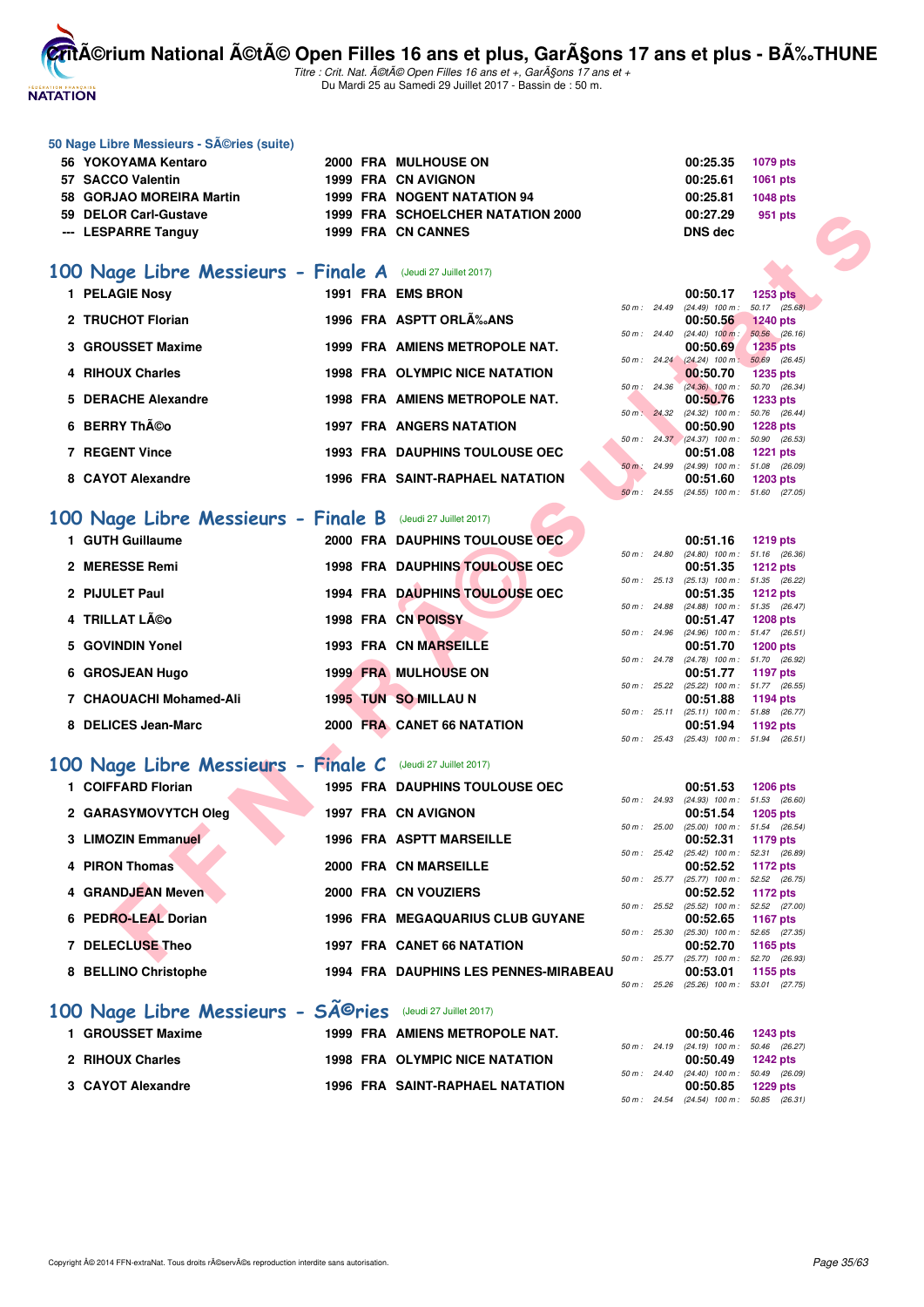

Titre : Crit. Nat. A©tA© Open Filles 16 ans et +, GarA§ons 17 ans et + Du Mardi 25 au Samedi 29 Juillet 2017 - Bassin de : 50 m.

#### **100 Nage Libre Messieurs - Séries (suite)**

| 4 PELAGIE Nosy               |  | 1991 FRA EMS BRON                            |              |              | 00:50.90                                               | <b>1228 pts</b>                  |  |
|------------------------------|--|----------------------------------------------|--------------|--------------|--------------------------------------------------------|----------------------------------|--|
| 5 TRUCHOT Florian            |  | 1996 FRA ASPTT ORLA %ANS                     | 50 m: 24.90  |              | $(24.90)$ 100 m : 50.90 $(26.00)$<br>00:51.08          | <b>1221 pts</b>                  |  |
| <b>6 REGENT Vince</b>        |  | <b>1993 FRA DAUPHINS TOULOUSE OEC</b>        | 50 m: 24.52  |              | (24.52) 100 m: 51.08 (26.56)<br>00:51.10               | <b>1221 pts</b>                  |  |
| 7 BERRY Th©o                 |  | <b>1997 FRA ANGERS NATATION</b>              | 50 m : 24.94 |              | $(24.94)$ 100 m : 51.10 $(26.16)$<br>00:51.13          | <b>1220 pts</b>                  |  |
| 8 DERACHE Alexandre          |  | 1998 FRA AMIENS METROPOLE NAT.               |              |              | 50 m: 24.74 (24.74) 100 m: 51.13 (26.39)<br>00:51.32   | <b>1213 pts</b>                  |  |
|                              |  |                                              |              |              | 50 m : 24.86 (24.86) 100 m : 51.32 (26.46)             |                                  |  |
| 9 MERESSE Remi               |  | <b>1998 FRA DAUPHINS TOULOUSE OEC</b>        |              |              | 00:51.51<br>50 m: 24.66 (24.66) 100 m: 51.51 (26.85)   | <b>1206 pts</b>                  |  |
| 10 GUTH Guillaume            |  | 2000 FRA DAUPHINS TOULOUSE OEC               | 50 m: 25.10  |              | 00:51.53<br>$(25.10)$ 100 m :                          | <b>1206 pts</b><br>51.53 (26.43) |  |
| 11 GROSJEAN Hugo             |  | <b>1999 FRA MULHOUSE ON</b>                  | 50 m: 24.88  |              | 00:51.61<br>$(24.88)$ 100 m : 51.61 (26.73)            | <b>1203 pts</b>                  |  |
| 12 TRILLAT Léo               |  | 1998 FRA CN POISSY                           |              |              | 00:51.65                                               | <b>1202 pts</b>                  |  |
| 13 GOVINDIN Yonel            |  | 1993 FRA CN MARSEILLE                        |              |              | 50 m: 24.87 (24.87) 100 m: 51.65 (26.78)<br>00:51.72   | 1199 pts                         |  |
| 14 PIJULET Paul              |  | <b>1994 FRA DAUPHINS TOULOUSE OEC</b>        |              |              | 50 m: 25.22 (25.22) 100 m: 51.72 (26.50)<br>00:51.83   | 1195 pts                         |  |
| 15 SYOUD Jaouad              |  | 1999 FRA CN CHALON-SUR-SAONE                 |              |              | 50 m : 25.57 (25.57) 100 m : 51.83 (26.26)<br>00:51.84 | 1195 pts                         |  |
|                              |  |                                              |              |              | 50 m: 25.13 (25.13) 100 m: 51.84 (26.71)               |                                  |  |
| 16 CHAOUACHI Mohamed-Ali     |  | 1995 TUN SO MILLAU N                         | 50 m: 25.53  |              | 00:51.93<br>$(25.53)$ 100 m : 51.93 $(26.40)$          | 1192 pts                         |  |
| 17 DELICES Jean-Marc         |  | 2000 FRA CANET 66 NATATION                   | 50 m: 25.37  |              | 00:52.05<br>$(25.37)$ 100 m : 52.05 $(26.68)$          | 1188 pts                         |  |
| <b>18 GARASYMOVYTCH Oleg</b> |  | 1997 FRA CN AVIGNON                          | 50 m: 25.20  |              | 00:52.10<br>$(25.20)$ 100 m : 52.10 $(26.90)$          | 1186 pts                         |  |
| 19 COIFFARD Florian          |  | <b>1995 FRA DAUPHINS TOULOUSE OEC</b>        |              |              | 00:52.14                                               | 1185 pts                         |  |
| 20 PEDRO-LEAL Dorian         |  | 1996 FRA MEGAQUARIUS CLUB GUYANE             |              | 50 m : 25.41 | $(25.41)$ 100 m : 52.14 $(26.73)$<br>00:52.26          | 1181 pts                         |  |
| 21 SALVAN Hadrien            |  | 1997 FRA MOUETTES DE PARIS                   |              |              | 50 m: 25.41 (25.41) 100 m: 52.26 (26.85)<br>00:52.28   | 1180 pts                         |  |
| 22 LIMOZIN Emmanuel          |  | 1996 FRA ASPTT MARSEILLE                     |              |              | 50 m: 25.15 (25.15) 100 m: 52.28 (27.13)<br>00:52.35   | 1177 pts                         |  |
| 23 PIRON Thomas              |  | 2000 FRA CN MARSEILLE                        |              |              | 50 m: 25.57 (25.57) 100 m: 52.35 (26.78)<br>00:52.43   | 1175 pts                         |  |
| 24 GRANDJEAN Meven           |  | 2000 FRA CN VOUZIERS                         | 50 m: 25.70  |              | $(25.70)$ 100 m : 52.43 $(26.73)$<br>00:52.44          | 1174 pts                         |  |
|                              |  |                                              |              |              | 50 m: 25.15 (25.15) 100 m: 52.44 (27.29)               |                                  |  |
| 25 DELECLUSE Theo            |  | 1997 FRA CANET 66 NATATION                   |              |              | 00:52.53<br>50 m: 25.49 (25.49) 100 m: 52.53 (27.04)   | 1171 pts                         |  |
| 26 BELLINO Christophe        |  | <b>1994 FRA DAUPHINS LES PENNES-MIRABEAU</b> |              |              | 00:52.56<br>50 m: 25.46 (25.46) 100 m: 52.56 (27.10)   | 1170 pts                         |  |
| 27 TESIC Enzo                |  | 2000 FRA AMIENS METROPOLE NAT.               |              |              | 00:52.67<br>50 m: 25.21 (25.21) 100 m: 52.67 (27.46)   | <b>1167 pts</b>                  |  |
| 28 EL ALAMI Younes           |  | 1999 FRA CN VIRY-CHÂ, TILLON                 |              |              | 00:52.70                                               | 1165 pts                         |  |
| 29 MIATTI K-Ryls             |  | <b>1999 FRA MULHOUSE ON</b>                  | 50 m: 25.26  |              | (25.26) 100 m : 52.70 (27.44)<br>00:52.73              | 1164 pts                         |  |
| 29 COM Vincent               |  | 2000 FRA LA ROCHE-SUR-YON NATATION           |              |              | 50 m: 25.70 (25.70) 100 m: 52.73 (27.03)<br>00:52.73   | <b>1164 pts</b>                  |  |
| 29 GOYETCHE Julien-Pierre    |  | <b>1993 FRA CN ANTIBES</b>                   |              |              | 50 m : 25.73 (25.73) 100 m : 52.73 (27.00)<br>00:52.73 | <b>1164 pts</b>                  |  |
| 32 GUERIN Simon              |  | 1992 FRA ANGERS NATATION                     | 50 m: 25.35  |              | (25.35) 100 m: 52.73 (27.38)<br>00:52.76               | 1163 pts                         |  |
|                              |  |                                              | 50 m : 25.68 |              | (25.68) 100 m: 52.76 (27.08)                           |                                  |  |
| 33 SCHIFFMANN Nathan         |  | 2000 FRA GIRONDINS BORDEAUX                  |              | 50 m : 25.40 | 00:52.87<br>$(25.40)$ 100 m : 52.87 $(27.47)$          | 1160 pts                         |  |
| 34 YEBBA Wissam-Amazigh      |  | 2000 FRA CN NIORT                            | 50 m : 25.71 |              | 00:52.90<br>$(25.71)$ 100 m :                          | 1159 pts<br>52.90 (27.19)        |  |
| 35 CAVAILLE Alexandre        |  | 2000 FRA CN CÉVENNES ALÃ^S                   | 50 m: 25.80  |              | 00:52.97<br>$(25.80)$ 100 m : 52.97 $(27.17)$          | 1156 pts                         |  |
| 36 HENNEBELLE Vivien         |  | 1999 FRA DUNKERQUE NATATION                  |              |              | 00:53.10                                               | 1152 pts                         |  |
| 37 STOICA Alexandru          |  | 2000 ROU CN CHALON-SUR-SAONE                 | 50 m: 25.80  |              | $(25.80)$ 100 m : 53.10 $(27.30)$<br>00:53.12          | 1151 pts                         |  |
| 38 BERNARDINI Mathieu        |  | 1998 FRA STADE FRANA‡AIS O COURBEVOIE        | 50 m : 25.44 |              | (25.44) 100 m: 53.12 (27.68)<br>00:53.13               | 1151 pts                         |  |
| 39 PHANTSULAYA George        |  | 2000 FRA U.S CRETEIL NATATION                | 50 m : 25.71 |              | $(25.71)$ 100 m : 53.13 $(27.42)$<br>00:53.21          | 1148 pts                         |  |
|                              |  |                                              |              |              |                                                        |                                  |  |

| 50 m :   | 24.94 | (24.94) 100 m :               | 51.10<br>(26.16)                    |  |
|----------|-------|-------------------------------|-------------------------------------|--|
|          |       | 00:51.13                      | 1220 pts                            |  |
| 50 m :   | 24.74 | $(24.74)$ 100 m :             | 51.13<br>(26.39)                    |  |
|          |       | 00:51.32                      | 1213 pts                            |  |
| $50 m$ : | 24.86 | $(24.86)$ 100 m :<br>00:51.51 | 51.32<br>(26.46)<br><b>1206 pts</b> |  |
| 50 m :   | 24.66 | $(24.66)$ 100 m :             | 51.51<br>(26.85)                    |  |
|          |       | 00:51.53                      | <b>1206 pts</b>                     |  |
| 50 m :   | 25.10 | $(25.10)$ 100 m :             | 51.53<br>(26.43)                    |  |
|          |       | 00:51.61                      | 1203 pts                            |  |
| 50 m :   | 24.88 | $(24.88)$ 100 m :             | 51.61<br>(26.73)                    |  |
|          |       | 00:51.65                      | 1202 pts                            |  |
| 50 m :   | 24.87 | $(24.87)$ 100 m :             | 51.65<br>(26.78)                    |  |
|          |       | 00:51.72                      | 1199 pts                            |  |
| $50 m$ : | 25.22 | $(25.22)$ 100 m :<br>00:51.83 | 51.72<br>(26.50)<br>1195 pts        |  |
| 50 m :   | 25.57 | $(25.57)$ 100 m :             | 51.83<br>(26.26)                    |  |
|          |       | 00:51.84                      | 1195 pts                            |  |
| $50 m$ : | 25.13 | $(25.13)$ 100 m :             | 51.84<br>(26.71)                    |  |
|          |       | 00:51.93                      | 1192 pts                            |  |
| $50 m$ : | 25.53 | $(25.53)$ 100 m :             | 51.93<br>(26.40)                    |  |
|          |       | 00:52.05                      | 1188 pts                            |  |
| 50 m :   | 25.37 | $(25.37)$ 100 m :             | 52.05<br>(26.68)                    |  |
|          |       | 00:52.10                      | 1186 pts                            |  |
| 50 m :   | 25.20 | $(25.20)$ 100 m :             | 52.10<br>(26.90)                    |  |
| 50 m :   | 25.41 | 00:52.14<br>$(25.41)$ 100 m : | 1185 pts<br>52.14<br>(26.73)        |  |
|          |       | 00:52.26                      | 1181<br>pts                         |  |
| $50 m$ : | 25.41 | $(25.41)$ 100 m :             | 52.26<br>(26.85)                    |  |
|          |       | 00:52.28                      | 1180 pts                            |  |
| $50 m$ : | 25.15 | $(25.15)$ 100 m :             | 52.28<br>(27.13)                    |  |
|          |       | 00:52.35                      | 1177<br>pts                         |  |
| 50 m :   | 25.57 | (25.57) 100 m :               | 52.35<br>(26.78)                    |  |
|          |       | 00:52.43                      | 1175<br>pts                         |  |
| 50 m :   | 25.70 | $(25.70)$ 100 m :             | 52.43<br>(26.73)                    |  |
| 50 m :   | 25.15 | 00:52.44                      | 1174 pts<br>52.44                   |  |
|          |       | (25.15) 100 m :<br>00:52.53   | (27.29)<br>1171<br>pts              |  |
| 50 m :   | 25.49 | (25.49) 100 m :               | 52.53<br>(27.04)                    |  |
|          |       | 00:52.56                      | 1170 pts                            |  |
| 50 m :   | 25.46 | $(25.46)$ 100 m :             | (27.10)<br>52.56                    |  |
|          |       | 00:52.67                      | 1167<br>pts                         |  |
| 50 m :   | 25.21 | $(25.21)$ 100 m :             | 52.67<br>(27.46)                    |  |
|          |       | 00:52.70                      | 1165<br>pts                         |  |
| 50 m :   | 25.26 | (25.26) 100 m :               | 52.70<br>(27.44)                    |  |
| 50 m :   | 25.70 | 00:52.73<br>$(25.70)$ 100 m : | 1164 pts<br>52.73<br>(27.03)        |  |
|          |       | 00:52.73                      | 1164 pts                            |  |
| 50 m :   | 25.73 | $(25.73)$ 100 m :             | 52.73<br>(27.00)                    |  |
|          |       | 00:52.73                      | 1164 pts                            |  |
| $50 m$ : | 25.35 | $(25.35)$ 100 m :             | (27.38)<br>52.73                    |  |
|          |       | 00:52.76                      | 1163 pts                            |  |
| 50 m:    | 25.68 | $(25.68)$ 100 m :             | 52.76<br>(27.08)                    |  |
|          |       | 00:52.87                      | 1160 pts                            |  |
| $50 m$ : | 25.40 | $(25.40)$ 100 m :             | 52.87<br>(27.47)                    |  |
| 50 m :   | 25.71 | 00:52.90<br>$(25.71)$ 100 m : | 1159 pts<br>52.90                   |  |
|          |       | 00:52.97                      | (27.19)<br>1156 pts                 |  |
| $50 m$ : | 25.80 | $(25.80)$ 100 m :             | 52.97<br>(27.17)                    |  |
|          |       | 00:53.10                      | 1152 pts                            |  |
| $50 m$ : | 25.80 | $(25.80)$ 100 m :             | 53.10<br>(27.30)                    |  |
|          |       | 00:53.12                      | 1151<br>pts                         |  |
| $50 m$ : | 25.44 | $(25.44)$ 100 m :             | 53.12<br>(27.68)                    |  |
|          |       | 00:53.13                      | 1151<br>pts                         |  |
| $50 m$ : | 25.71 | $(25.71)$ 100 m :             | 53.13<br>(27.42)                    |  |
|          |       | 00:53.21                      | 1148 pts                            |  |
| $50 m$ : | 25.55 | $(25.55)$ 100 m :             | 53.21<br>(27.66)                    |  |
|          |       |                               |                                     |  |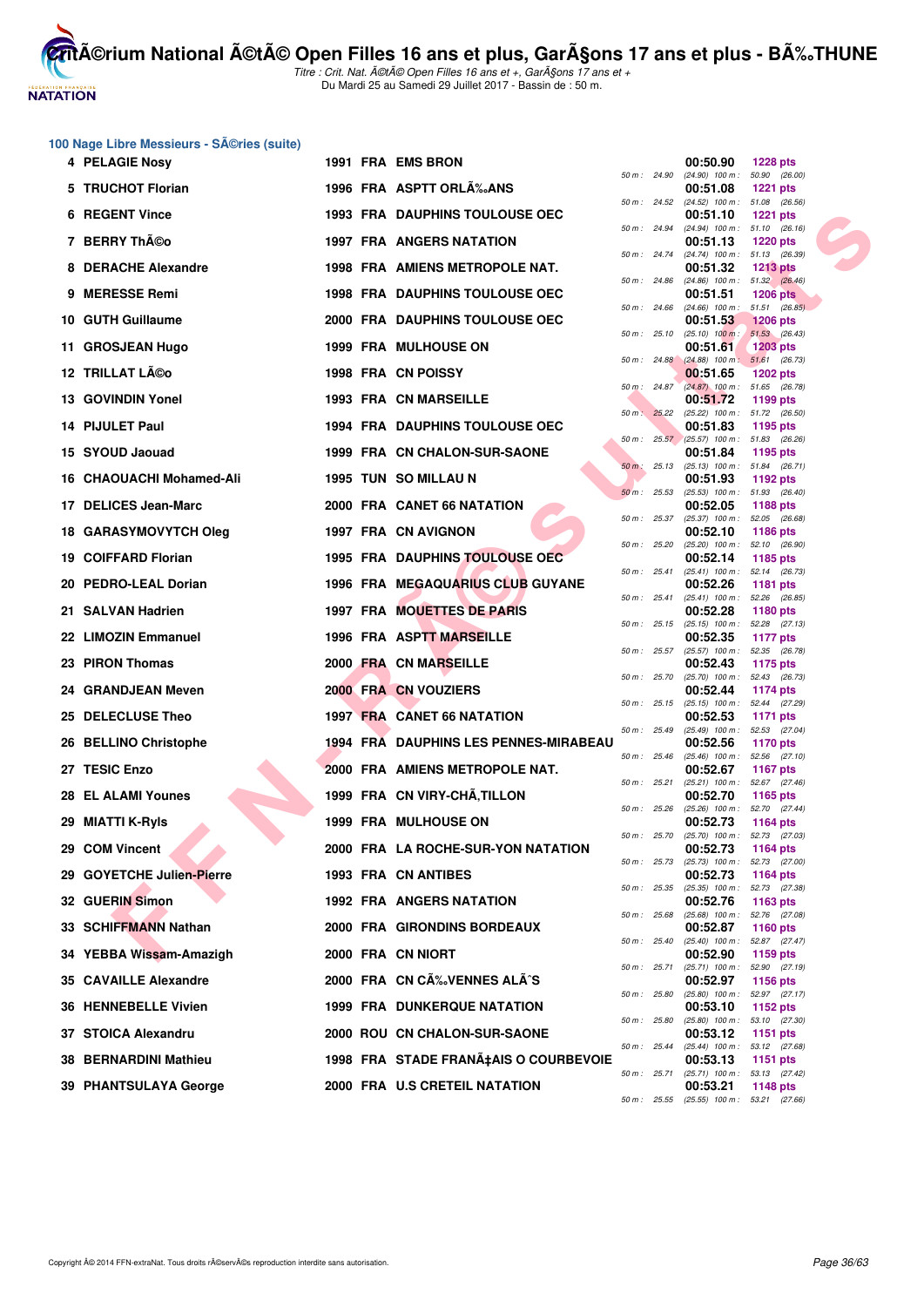# **NATATION FRANÇAISE**

**CritA©rium National A©tA© Open Filles 16 ans et plus, GarA§ons 17 ans et plus - BA%.THUNE** 

|     | 100 Nage Libre Messieurs - Séries (suite)                      |  |                                                                                                                                 |              |             |                                                             |                                  |  |
|-----|----------------------------------------------------------------|--|---------------------------------------------------------------------------------------------------------------------------------|--------------|-------------|-------------------------------------------------------------|----------------------------------|--|
|     | 40 LESPARRE Tanguy                                             |  | 1999 FRA CN CANNES                                                                                                              |              |             | 00:53.29                                                    | 1145 pts                         |  |
|     | 41 HELMBACHER Samy                                             |  | <b>1998 FRA DAUPHINS OBERNAI</b>                                                                                                | 50 m : 25.79 |             | $(25.79)$ 100 m : 53.29 $(27.50)$<br>00:53.36               | 1143 pts                         |  |
|     | 42 DESPREZ Pierre-Yves                                         |  | <b>1996 FRA ALLIANCE DIJON NATATION</b>                                                                                         | 50 m : 26.06 |             | $(26.06)$ 100 m : 53.36 $(27.30)$<br>00:53.41               | 1141 pts                         |  |
|     | <b>42 EVEN Mathias</b>                                         |  | 2000 FRA CNP LOUD‰AC                                                                                                            | 50 m : 25.96 |             | $(25.96)$ 100 m :<br>00:53.41                               | 53.41 (27.45)<br><b>1141 pts</b> |  |
|     | 44 LE GALL Yann                                                |  | 2000 FRA CERCLE DES NAGEURS ST-BRIEUC                                                                                           | 50 m : 25.54 |             | $(25.54)$ 100 m :<br>00:53.44                               | 53.41 (27.87)<br><b>1140 pts</b> |  |
|     | 45 BOUTOUIL Samy                                               |  | 2000 FRA CSM CLAMART                                                                                                            | 50 m : 25.53 |             | $(25.53)$ 100 m : 53.44 $(27.91)$<br>00:53.45               | <b>1140 pts</b>                  |  |
| 46  | <b>BENADDAD Ryan</b>                                           |  | 1999 FRA AAS SARCELLES NATATION 95                                                                                              | 50 m : 25.96 |             | $(25.96)$ 100 m : 53.45 $(27.49)$<br>00:53.62               | <b>1134 pts</b>                  |  |
|     | <b>47 FRANCHINI Laurent</b>                                    |  | 2000 FRA CARROS NATATION                                                                                                        | 50 m : 26.07 |             | $(26.07)$ 100 m :<br>00:53.77                               | 53.62 (27.55)<br><b>1129 pts</b> |  |
|     | 48 LECANU Axel                                                 |  | 1995 FRA ESPADON GRAND-QUEVILLY                                                                                                 |              | 50 m: 25.81 | $(25.81)$ 100 m : 53.77 (27.96)<br>00:53.84                 | <b>1127 pts</b>                  |  |
| 49  | <b>BARRY Ervin</b>                                             |  | 2000 FRA MOUETTES DE PARIS                                                                                                      | 50 m : 26.18 |             | (26.18) 100 m: 53.84 (27.66)<br>00:53.90                    | 1125 pts                         |  |
| 50. | <b>COMPAGNONE Fabio</b>                                        |  | 1995 FRA DAUPHINS LES PENNES-MIRABEAU                                                                                           | 50 m: 25.86  |             | $(25.86)$ 100 m :<br>00:53.92                               | 53.90 (28.04)<br><b>1124 pts</b> |  |
| 51  | <b>PAZDUR Maxence</b>                                          |  | 2000 FRA SC THIONVILLE                                                                                                          |              |             | 50 m : 25.60 (25.60) 100 m : 53.92 (28.32)<br>00:53.93      | 1124 pts                         |  |
|     | 52 COMMENGES Lucas                                             |  | 1999 FRA CN ANTIBES                                                                                                             | 50 m: 26.03  |             | $(26.03)$ 100 m : 53.93 $(27.90)$<br>00:53.94               | 1124 pts                         |  |
|     | 53 FRANCILLETTE Scotty-Tommy                                   |  | 1999 FRA CANET 66 NATATION                                                                                                      | 50 m: 25.91  |             | $(25.91)$ 100 m : 53.94 $(28.03)$<br>00:53.96               | 1123 pts                         |  |
|     | 54 LASSERRE Kévin                                              |  | <b>1998 FRA CN ANTIBES</b>                                                                                                      | 50 m : 25.89 |             | $(25.89)$ 100 m : 53.96 $(28.07)$<br>00:54.19               | 1115 pts                         |  |
|     | <b>PERRILLON Mathieu</b>                                       |  | <b>1998 FRA ASPTT TOULOUSE</b>                                                                                                  | 50 m: 25.22  |             | $(25.22)$ 100 m : 54.19 $(28.97)$<br>00:54.24               | 1114 pts                         |  |
| 56. | <b>HEUGEL Florent</b>                                          |  | 1996 FRA DAUPHINS DE ST-LOUIS                                                                                                   | 50 m : 26.91 |             | (26.91) 100 m: 54.24 (27.33)<br>00:54.29                    | 1112 pts                         |  |
|     | 57 LINO RafaīI                                                 |  | 1999 FRA C.N OZOIR-LA-FERRIERE                                                                                                  | 50 m : 26.14 |             | $(26.14)$ 100 m : 54.29 $(28.15)$<br>00:54.70               | 1098 pts                         |  |
| 58  | <b>CHARRADE Théo</b>                                           |  | 1998 FRA AAS SARCELLES NATATION 95                                                                                              | 50 m : 26.20 |             | (26.20) 100 m: 54.70 (28.50)<br>00:56.17                    | 1050 pts                         |  |
| 59  | <b>SARAZIN Théo</b>                                            |  | 2000 FRA CNO ST-GERMAIN-EN-LAYE                                                                                                 | 50 m : 26.81 |             | $(26.81)$ 100 m : 56.17 $(29.36)$<br>00:56.21               | <b>1049 pts</b>                  |  |
|     | <b>VALLEE Damien</b>                                           |  | 1999 FRA L'ESPADON CN FORT-DE-FRANCE                                                                                            |              |             | 50 m : 26.13 (26.13) 100 m : 56.21 (30.08)<br><b>DSQ Da</b> |                                  |  |
|     | <b>DENCAUSSE Jean</b>                                          |  | <b>1997 FRA CN MARSEILLE</b>                                                                                                    |              |             | <b>DNS dec</b>                                              |                                  |  |
|     | <b>AUBRY Flavien</b>                                           |  | 1994 FRA U.S CRETEIL NATATION                                                                                                   |              |             | <b>DNS dec</b>                                              |                                  |  |
|     | 200 Nage Libre Messieurs - Finale A (Vendredi 28 Juillet 2017) |  |                                                                                                                                 |              |             |                                                             |                                  |  |
|     | 1 DERACHE Alexandre                                            |  | 1998 FRA AMIENS METROPOLE NAT.                                                                                                  |              |             | 01:50.79                                                    | 1244 pts                         |  |
|     | 2 MERESSE Remi                                                 |  | 50 m: 25.82 (25.82) 100 m: 54.37 (28.55) 150 m: 1:23.39 (29.02) 200 m: 1:50.79 (27.40)<br><b>1998 FRA DAUPHINS TOULOUSE OEC</b> |              |             | 01:51.66                                                    | <b>1229 pts</b>                  |  |
|     | 3 CHAOUACHI Mohamed-Ali                                        |  | 50 m: 27.01 (27.01) 100 m: 55.24 (28.23) 150 m: 1:23.41 (28.17) 200 m: 1:51.66 (28.25)<br>1995 TUN SO MILLAU N                  |              |             | 01:51.79                                                    | 1227 pts                         |  |
|     | 4 SALVAN Hadrien                                               |  | 50 m: 27.16 (27.16) 100 m: 55.67 (28.51) 150 m: 1:24.37<br>1997 FRA MOUETTES DE PARIS                                           |              |             | (28.70) 200 m : 1:51.79 (27.42)<br>01:51.92                 | 1224 pts                         |  |
|     | 5 GROSJEAN Hugo                                                |  | 50 m: 26.26 (26.26) 100 m: 54.73 (28.47) 150 m: 1:23.75 (29.02) 200 m: 1:51.92 (28.17)<br><b>1999 FRA MULHOUSE ON</b>           |              |             | 01:52.24                                                    | 1219 pts                         |  |
|     | 6 FUCHS Roman                                                  |  | 50 m: 26.32 (26.32) 100 m: 55.06 (28.74) 150 m: 1:24.34 (29.28) 200 m: 1:52.24 (27.90)<br>1998 FRA AMIENS METROPOLE NAT.        |              |             | 01:52.31                                                    | <b>1218 pts</b>                  |  |
|     | 7 COIFFARD Florian                                             |  | 50 m: 26.61 (26.61) 100 m: 55.22 (28.61) 150 m: 1:24.04 (28.82) 200 m: 1:52.31 (28.27)<br>1995 FRA DAUPHINS TOULOUSE OEC        |              |             | 01:52.49                                                    | <b>1215 pts</b>                  |  |
|     | 8 RIHOUX Charles                                               |  | 50 m: 26.18 (26.18) 100 m: 54.54 (28.36) 150 m: 1:23.54 (29.00) 200 m: 1:52.49 (28.95)<br>1998 FRA OLYMPIC NICE NATATION        |              |             | 01:52.98                                                    | <b>1206 pts</b>                  |  |
|     |                                                                |  | 50 m: 26.11 (26.11) 100 m: 54.72 (28.61) 150 m: 1:23.92 (29.20) 200 m: 1:52.98 (29.06)                                          |              |             |                                                             |                                  |  |
|     | 200 Nage Libre Messieurs - Finale B (Vendredi 28 Juillet 2017) |  |                                                                                                                                 |              |             |                                                             |                                  |  |
|     | 1 GARASYMOVYTCH Oleg                                           |  | 1997 FRA CN AVIGNON<br>50 m : 25.90 (25.90) 100 m : 53.41 (27.51) 150 m : 1:22.04                                               |              |             | 01:51.48<br>(28.63) 200 m: 1:51.48 (29.44)                  | 1232 pts                         |  |
|     | 2 VIGROUX Sébastien                                            |  | <b>1993 FRA MULHOUSE ON</b><br>50 m: 26.16 (26.16) 100 m: 54.43 (28.27) 150 m: 1:23.48 (29.05) 200 m: 1:52.72 (29.24)           |              |             | 01:52.72                                                    | <b>1211 pts</b>                  |  |
|     | 3 HORTER Nicolas                                               |  | 1995 FRA MULHOUSE ON<br>50 m: 26.52 (26.52) 100 m: 55.36 (28.84) 150 m: 1:24.37 (29.01) 200 m: 1:52.84 (28.47)                  |              |             | 01:52.84                                                    | <b>1208 pts</b>                  |  |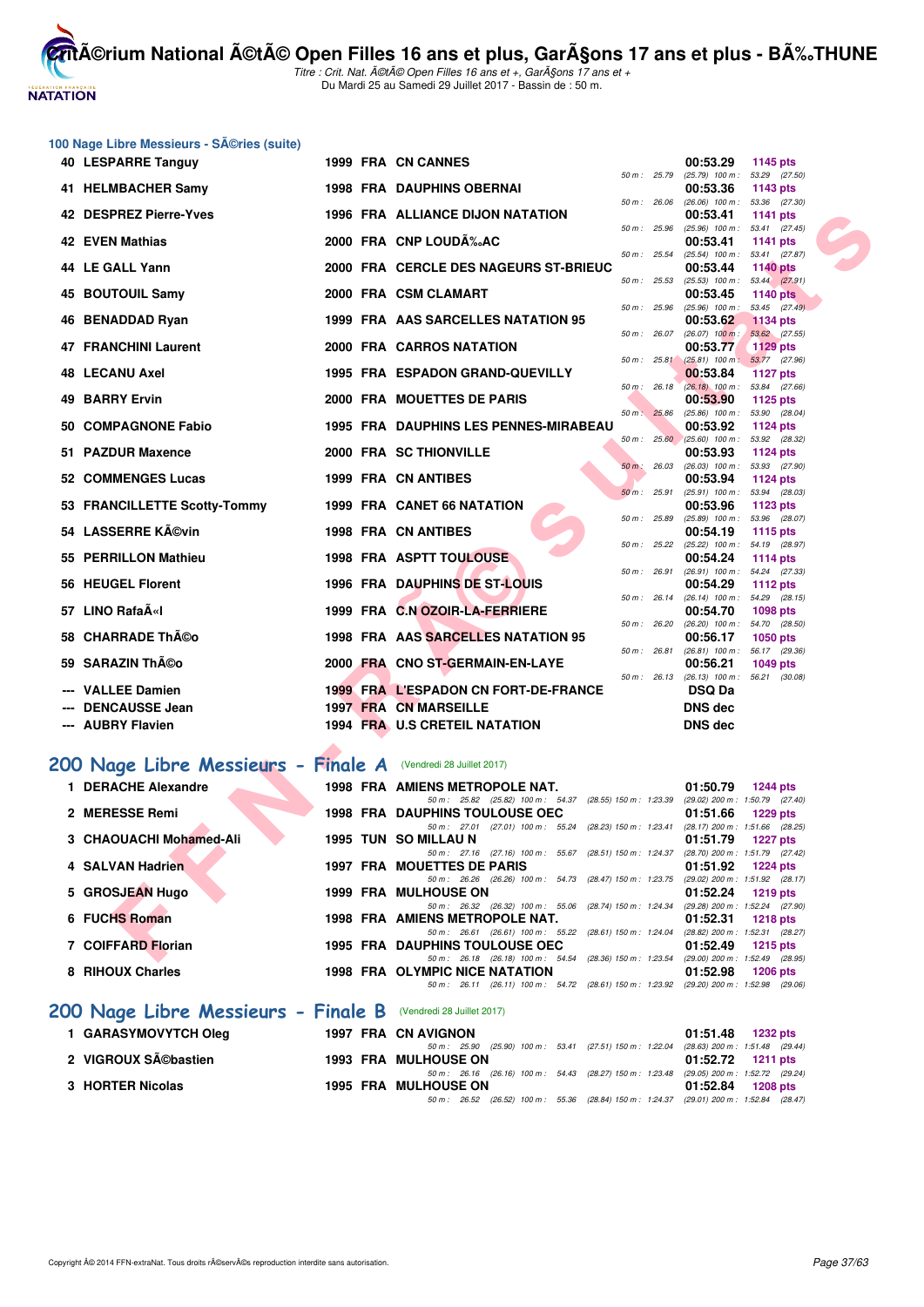**NATATION FRANÇAISE** 

**CritA©rium National A©tA© Open Filles 16 ans et plus, GarA§ons 17 ans et plus - BA%.THUNE** 

|     | 200 Nage Libre Messieurs - Finale B (suite)                                |  |                                                                                                                                 |                                                               |
|-----|----------------------------------------------------------------------------|--|---------------------------------------------------------------------------------------------------------------------------------|---------------------------------------------------------------|
|     | 4 YEBBA Wissam-Amazigh                                                     |  | 2000 FRA CN NIORT<br>50 m: 26.43 (26.43) 100 m: 55.04 (28.61) 150 m: 1:24.39 (29.35) 200 m: 1:53.07 (28.68)                     | 01:53.07<br><b>1204 pts</b>                                   |
|     | 5 TESIC Enzo                                                               |  | 2000 FRA AMIENS METROPOLE NAT.                                                                                                  | 01:53.35<br><b>1200 pts</b>                                   |
|     | 6 SCHIFFMANN Nathan                                                        |  | 50 m: 26.56 (26.56) 100 m: 54.90 (28.34) 150 m: 1:24.30 (29.40) 200 m: 1:53.35 (29.05)<br>2000 FRA GIRONDINS BORDEAUX           | 01:53.42<br>1198 pts                                          |
|     | <b>7 CAVAILLE Alexandre</b>                                                |  | 50 m: 25.90 (25.90) 100 m: 54.34 (28.44) 150 m: 1.23.66 (29.32) 200 m: 1.53.42 (29.76)<br>2000 FRA CN CA‰VENNES ALA^S           | 01:53.59<br>1195 pts                                          |
|     | 8 BERNARDINI Mathieu                                                       |  | 50 m: 26.07 (26.07) 100 m: 54.74 (28.67) 150 m: 1:24.31 (29.57) 200 m: 1:53.59 (29.28)<br>1998 FRA STADE FRANA‡AIS O COURBEVOIE | 01:54.18<br><b>1185 pts</b>                                   |
|     |                                                                            |  | 50 m: 26.89 (26.89) 100 m: 55.97 (29.08) 150 m: 1:25.50 (29.53) 200 m: 1:54.18 (28.68)                                          |                                                               |
|     | 200 Nage Libre Messieurs - Finale C (Vendredi 28 Juillet 2017)             |  |                                                                                                                                 |                                                               |
|     | 1 GUTH Guillaume                                                           |  | <b>2000 FRA DAUPHINS TOULOUSE OEC</b><br>50 m: 26.36 (26.36) 100 m: 55.26 (28.90) 150 m: 1:25.01 (29.75) 200 m: 1:53.92 (28.91) | 01:53.92<br><b>1190 pts</b>                                   |
|     | 2 CHATTI Souhaiel                                                          |  | 2000 FRA STADE FRANA‡AIS O COURBEVOIE                                                                                           | 01:54.02<br><b>1188 pts</b>                                   |
|     | 3 MARSAU Matthias                                                          |  | 50 m: 26.59 (26.59) 100 m: 55.63 (29.04) 150 m: 1:24.64 (29.01) 200 m: 1:54.02 (29.38)<br><b>1997 FRA DAUPHINS TOULOUSE OEC</b> | 01:54.40<br>1182 pts                                          |
|     | 4 TAUNAIS Maxime                                                           |  | 50 m: 27.54 (27.54) 100 m: 56.52 (28.98) 150 m: 1:25.96 (29.44) 200 m: 1:54.40 (28.44)<br>2000 FRA ANGERS NATATION              | 01:54.85<br>1174 pts                                          |
|     | 5 ZITOUNI Fares                                                            |  | 50 m: 26.49 (26.49) 100 m: 55.50 (29.01) 150 m: 1:25.79 (30.29) 200 m: 1:54.85 (29.06)<br>1999 FRA AMIENS METROPOLE NAT.        | 01:55.03<br>1171 pts                                          |
|     | 5 CAYOT Alexandre                                                          |  | 50 m: 27.43 (27.43) 100 m: 57.02 (29.59) 150 m: 1:26.61 (29.59) 200 m: 1:55.03 (28.42)<br>1996 FRA SAINT-RAPHAEL NATATION       | 01:55.03<br>1171 pts                                          |
|     | 7 CABIOCH CIément                                                          |  | 50 m: 26.64 (26.64) 100 m: 56.16 (29.52) 150 m: 1:25.95 (29.79) 200 m: 1:55.03 (29.08)<br>2000 FRA AC HYA^RES                   | 01:56.83<br><b>1140 pts</b>                                   |
|     |                                                                            |  | 50 m : 26.50 (26.50) 100 m : 55.69 (29.19) 150 m : 1:26.02 (30.33) 200 m : 1:56.83 (30.81)                                      |                                                               |
|     | 8 HENNEBELLE Vivien                                                        |  | <b>1999 FRA DUNKERQUE NATATION</b><br>50 m: 27.19 (27.19) 100 m: 56.39 (29.20) 150 m: 1.26.75 (30.36) 200 m: 1.57.92 (31.17)    | 01:57.92<br>1122 pts                                          |
|     | 200 Nage Libre Messieurs - SÃ <sup>@</sup> ries (Vendredi 28 Juillet 2017) |  |                                                                                                                                 |                                                               |
|     | 1 CHAOUACHI Mohamed-Ali                                                    |  | 1995 TUN SO MILLAU N                                                                                                            | 01:51.97<br><b>1224 pts</b>                                   |
|     | 2 MERESSE Remi                                                             |  | 50 m: 26.48 (26.48) 100 m: 55.08 (28.60) 150 m: 1:23.61 (28.53) 200 m: 1:51.97 (28.36)<br><b>1998 FRA DAUPHINS TOULOUSE OEC</b> | 01:52.15<br><b>1220 pts</b>                                   |
|     | 3 FUCHS Roman                                                              |  | 50 m : 27.16 (27.16) 100 m : 55.33 (28.17) 150 m : 1:23.86 (28.53) 200 m : 1:52.15 (28.29)<br>1998 FRA AMIENS METROPOLE NAT.    | 01:52.22<br>1219 pts                                          |
|     | 4 DERACHE Alexandre                                                        |  | 50 m: 26.50 (26.50) 100 m: 54.89 (28.39) 150 m: 1:23.65 (28.76) 200 m: 1:52.22 (28.57)<br>1998 FRA AMIENS METROPOLE NAT.        | 01:52.26<br>1219 pts                                          |
|     |                                                                            |  | 50 m : 25.79 (25.79) 100 m : 54.33 (28.54) 150 m : 1:23.22 (28.89) 200 m : 1:52.26 (29.04)                                      | <b>1218 pts</b>                                               |
|     | 5 SALVAN Hadrien                                                           |  | <b>1997 FRA MOUETTES DE PARIS</b><br>50 m: 26.29 (26.29) 100 m: 54.97 (28.68) 150 m: 1:24.04 (29.07) 200 m: 1:52.27 (28.23)     | 01:52.27                                                      |
|     | 6 GROSJEAN Hugo                                                            |  | <b>1999 FRA MULHOUSE ON</b><br>50 m: 26.10 (26.10) 100 m: 54.56 (28.46) 150 m: 1:23.81                                          | 01:52.48<br><b>1215 pts</b><br>(29.25) 200 m: 1:52.48 (28.67) |
|     | 7 RIHOUX Charles                                                           |  | 1998 FRA OLYMPIC NICE NATATION<br>50 m: 25.97 (25.97) 100 m: 54.52 (28.55) 150 m: 1:23.08                                       | 01:52.70<br>1211 $pts$<br>(28.56) 200 m : 1:52.70 (29.62)     |
|     | 8 COIFFARD Florian                                                         |  | <b>1995 FRA DAUPHINS TOULOUSE OEC</b><br>50 m: 26.28 (26.28) 100 m: 55.19 (28.91) 150 m: 1:24.55 (29.36) 200 m: 1:53.14 (28.59) | 01:53.14<br><b>1203 pts</b>                                   |
|     | 9 YEBBA Wissam-Amazigh                                                     |  | 2000 FRA CN NIORT<br>50 m: 26.68 (26.68) 100 m: 55.58 (28.90) 150 m: 1:24.75 (29.17) 200 m: 1:53.19 (28.44)                     | 01:53.19<br>1202 pts                                          |
|     | 10 HORTER Nicolas                                                          |  | <b>1995 FRA MULHOUSE ON</b>                                                                                                     | 01:53.25<br><b>1201 pts</b>                                   |
|     | 11 VIGROUX SA©bastien                                                      |  | 50 m: 26.68 (26.68) 100 m: 55.51 (28.83) 150 m: 1:24.79 (29.28) 200 m: 1:53.25 (28.46)<br><b>1993 FRA MULHOUSE ON</b>           | 01:53.29<br><b>1201 pts</b>                                   |
|     | <b>12 BERNARDINI Mathieu</b>                                               |  | 50 m: 26.50 (26.50) 100 m: 55.18 (28.68) 150 m: 1:24.48 (29.30) 200 m: 1:53.29 (28.81)<br>1998 FRA STADE FRANA‡AIS O COURBEVOIE | 01:53.45<br>1198 pts                                          |
|     | 13 SCHIFFMANN Nathan                                                       |  | 50 m: 26.82 (26.82) 100 m: 55.55 (28.73) 150 m: 1:24.65 (29.10) 200 m: 1:53.45 (28.80)<br>2000 FRA GIRONDINS BORDEAUX           | 01:53.63<br>1195 pts                                          |
|     | 14 GARASYMOVYTCH Oleg                                                      |  | 50 m: 26.43 (26.43) 100 m: 55.42 (28.99) 150 m: 1:24.50<br>1997 FRA CN AVIGNON                                                  | (29.08) 200 m : 1:53.63 (29.13)<br>01:53.68<br>1194 pts       |
|     | 15 CAVAILLE Alexandre                                                      |  | 50 m: 26.41 (26.41) 100 m: 55.15 (28.74) 150 m: 1:24.73<br>2000 FRA CN CA‰VENNES ALA^S                                          | (29.58) 200 m: 1:53.68 (28.95)<br>01:53.91<br>1190 pts        |
|     |                                                                            |  | 50 m: 26.35 (26.35) 100 m: 55.32 (28.97) 150 m: 1:25.04 (29.72) 200 m: 1:53.91 (28.87)                                          |                                                               |
|     | 16 TESIC Enzo                                                              |  | 2000 FRA AMIENS METROPOLE NAT.<br>50 m : 26.67 (26.67) 100 m : 54.76 (28.09) 150 m : 1:23.72 (28.96) 200 m : 1:54.00 (30.28)    | 01:54.00<br>1188 pts                                          |
|     | 17 GUTH Guillaume                                                          |  | <b>2000 FRA DAUPHINS TOULOUSE OEC</b><br>50 m: 26.90 (26.90) 100 m: 55.83 (28.93) 150 m: 1:25.81                                | 01:54.79<br>1175 pts<br>(29.98) 200 m: 1:54.79 (28.98)        |
|     | <b>18 GUERIN Simon</b>                                                     |  | 1992 FRA ANGERS NATATION<br>50 m: 27.22 (27.22) 100 m: 55.88 (28.66) 150 m: 1:25.42 (29.54) 200 m: 1:55.07 (29.65)              | 01:55.07<br>1170 pts                                          |
|     | <b>19 ZITOUNI Fares</b>                                                    |  | 1999 FRA AMIENS METROPOLE NAT.<br>50 m : 27.39 (27.39) 100 m : 57.10 (29.71) 150 m : 1:26.29 (29.19) 200 m : 1:55.15 (28.86)    | 01:55.15<br>1169 pts                                          |
| 20. | <b>ROLDAN MUNOZ Enzo</b>                                                   |  | 1999 FRA LYON NATATION METROPOLE<br>50 m : 26.98 (26.98) 100 m : 55.52 (28.54) 150 m : 1:25.54 (30.02) 200 m : 1:55.16 (29.62)  | 01:55.16<br>1169 pts                                          |
|     | 21 CHATTI Souhaiel                                                         |  | 2000 FRA STADE FRANA‡AIS O COURBEVOIE<br>50 m: 26.96 (26.96) 100 m: 56.06 (29.10) 150 m: 1:25.91 (29.85) 200 m: 1:55.18 (29.27) | 01:55.18<br><b>1168 pts</b>                                   |
|     |                                                                            |  |                                                                                                                                 |                                                               |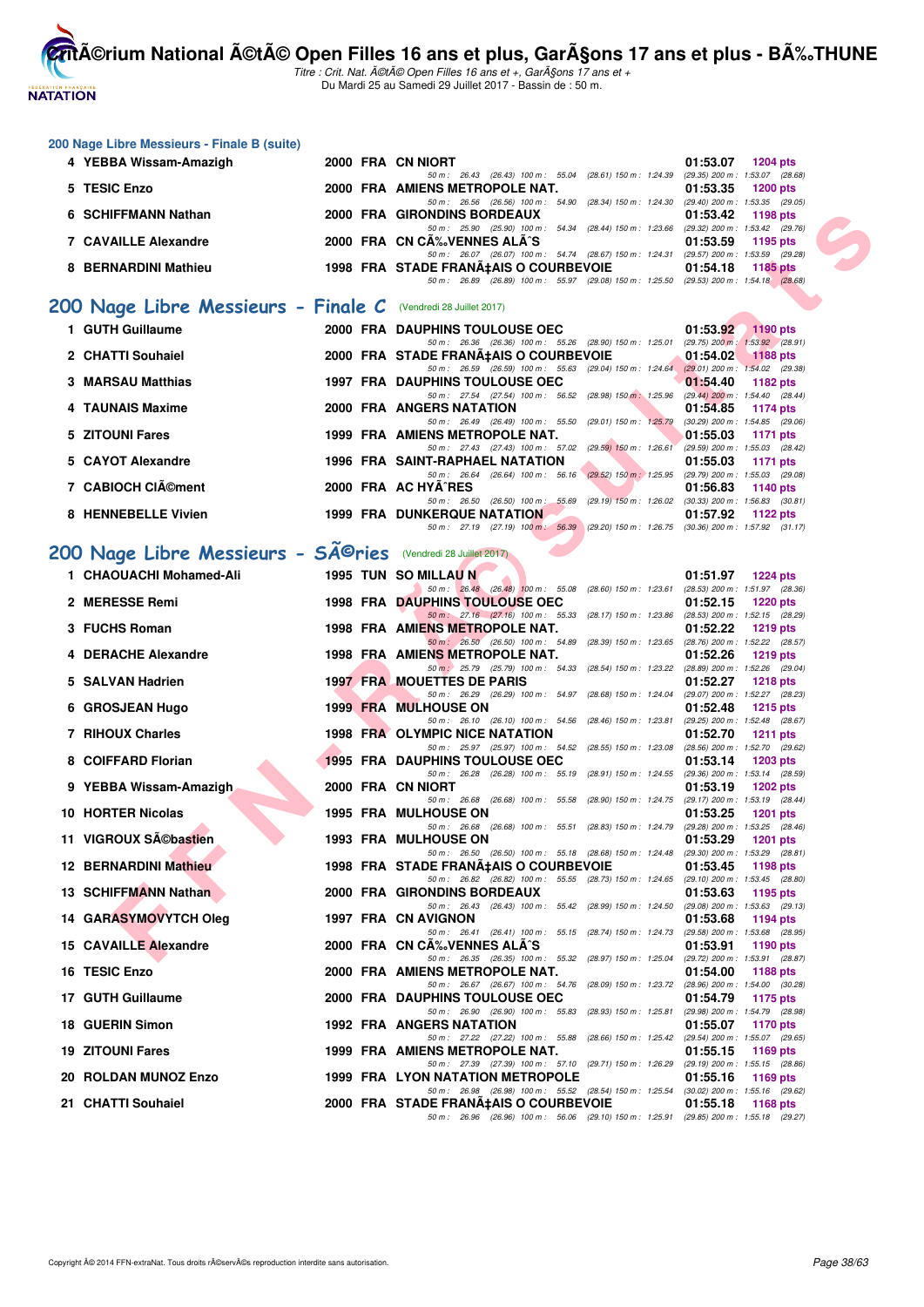

|  |  | 200 Nage Libre Messieurs - SA©ries (suite) |  |  |
|--|--|--------------------------------------------|--|--|
|--|--|--------------------------------------------|--|--|

**NATATION FRANÇAISE** 

|     | 22 MARSAU Matthias                                                    |  | <b>1997 FRA DAUPHINS TOULOUSE OEC</b>   |  |                                                                                        | 01:55.22       | <b>1167 pts</b>                                                |  |
|-----|-----------------------------------------------------------------------|--|-----------------------------------------|--|----------------------------------------------------------------------------------------|----------------|----------------------------------------------------------------|--|
|     | 23 CABIOCH CIAO ment                                                  |  | 2000 FRA AC HYA^RES                     |  | 50 m: 27.30 (27.30) 100 m: 56.67 (29.37) 150 m: 1:26.29                                | 01:55.49       | (29.62) 200 m: 1:55.22 (28.93)<br>1163 pts                     |  |
|     | <b>CAYOT Alexandre</b>                                                |  | <b>1996 FRA SAINT-RAPHAEL NATATION</b>  |  | 50 m: 27.15 (27.15) 100 m: 56.61 (29.46) 150 m: 1:26.10 (29.49) 200 m: 1:55.49 (29.39) | 01:55.53       | 1162 pts                                                       |  |
|     |                                                                       |  |                                         |  | 50 m: 26.23 (26.23) 100 m: 54.83 (28.60) 150 m: 1:25.27                                |                | $(30.44)$ 200 m : 1:55.53 $(30.26)$                            |  |
|     | 25 HENNEBELLE Vivien                                                  |  | <b>1999 FRA DUNKERQUE NATATION</b>      |  | 50 m: 27.00 (27.00) 100 m: 56.01 (29.01) 150 m: 1:25.47                                | 01:55.60       | 1161 $pts$<br>$(29.46)$ 200 m : 1:55.60 $(30.13)$              |  |
|     | 26 ORANGE Maxence                                                     |  | <b>1998 FRA NANTES NATATION</b>         |  |                                                                                        | 01:55.95       | 1155 $pts$                                                     |  |
|     | 27 TAUNAIS Maxime                                                     |  | 2000 FRA ANGERS NATATION                |  | 50 m: 26.36 (26.36) 100 m: 54.87 (28.51) 150 m: 1:24.83                                | 01:55.98       | $(29.96)$ 200 m : 1:55.95 $(31.12)$<br>1155 $pts$              |  |
| 28  | <b>VLAOVIC Milan</b>                                                  |  | 2000 FRA CANET 66 NATATION              |  | 50 m: 27.22 (27.22) 100 m: 56.70 (29.48) 150 m: 1:26.86                                | 01:56.02       | $(30.16)$ 200 m : 1:55.98 $(29.12)$<br><b>1154 pts</b>         |  |
|     |                                                                       |  |                                         |  | 50 m: 26.83 (26.83) 100 m: 55.83 (29.00) 150 m: 1:26.19 (30.36) 200 m: 1:56.02 (29.83) |                |                                                                |  |
| 29  | <b>LECANU Axel</b>                                                    |  | 1995 FRA ESPADON GRAND-QUEVILLY         |  | 50 m: 26.83 (26.83) 100 m: 55.85 (29.02) 150 m: 1:25.51                                | 01:56.03       | <b>1154 pts</b><br>$(29.66) 200 \text{ m}$ : 1:56.03 $(30.52)$ |  |
| 30. | <b>PEDRO-LEAL Dorian</b>                                              |  | <b>1996 FRA MEGAQUARIUS CLUB GUYANE</b> |  |                                                                                        | 01:56.15       | 1152 pts                                                       |  |
|     | <b>30 REGENT Vince</b>                                                |  | <b>1993 FRA DAUPHINS TOULOUSE OEC</b>   |  | 50 m: 27.29 (27.29) 100 m: 56.22 (28.93) 150 m: 1:26.03                                | 01:56.15       | $(29.81)$ 200 m : 1:56.15 $(30.12)$<br>1152 pts                |  |
|     |                                                                       |  |                                         |  | 50 m: 26.86 (26.86) 100 m: 55.96 (29.10) 150 m: 1:26.38                                |                | $(30.42)$ 200 m : 1:56.15 $(29.77)$                            |  |
|     | 32 BEAUGRAND Paul                                                     |  | 2000 FRA CN ANTIBES                     |  | 50 m: 26.71 (26.71) 100 m: 56.39 (29.68) 150 m: 1:27.22 (30.83) 200 m: 1:56.16 (28.94) | 01:56.16       | 1151 pts                                                       |  |
|     | 33 GIBON Quentin                                                      |  | 1999 FRA NOGENT NATATION 94             |  |                                                                                        | 01:56.21       | 1151 pts                                                       |  |
|     |                                                                       |  |                                         |  | 50 m: 28.74 (28.74) 100 m: 58.10 (29.36) 150 m: 1:27.55                                |                | (29.45) 200 m: 1:56.21 (28.66)                                 |  |
|     | 34 PAZDUR Maxence                                                     |  | 2000 FRA SC THIONVILLE                  |  | 50 m: 26.59 (26.59) 100 m: 55.96 (29.37) 150 m: 1:25.92 (29.96) 200 m: 1:56.37 (30.45) | 01:56.37       | 1148 pts                                                       |  |
|     | 35 LEMAIRE Paul                                                       |  | <b>1991 FRA DAUPHINS TOULOUSE OEC</b>   |  |                                                                                        | 01:56.45       | <b>1147 pts</b>                                                |  |
|     | DI BATTISTA Alessandro                                                |  | 2000 BEL STADE BA%JHUNE PA%LICAN CLUB   |  | 50 m: 28.03 (28.03) 100 m: 57.52 (29.49) 150 m: 1:27.31 (29.79) 200 m: 1:56.45 (29.14) |                |                                                                |  |
| 36  |                                                                       |  |                                         |  | 50 m: 27.44 (27.44) 100 m: 56.56 (29.12) 150 m: 1:26.52 (29.96) 200 m: 1:56.50 (29.98) | 01:56.50       | 1146 pts                                                       |  |
|     | 37 FRANCILLETTE Scotty-Tommy                                          |  | <b>1999 FRA CANET 66 NATATION</b>       |  |                                                                                        | 01:56.53       | 1145 pts                                                       |  |
| 38  | <b>BRANTU Benjamin</b>                                                |  | 1995 FRA C VIKINGS DE ROUEN             |  | 50 m: 27.30 (27.30) 100 m: 57.59 (30.29) 150 m: 1:26.84 (29.25) 200 m: 1:56.53 (29.69) | 01:56.54       | 1145 pts                                                       |  |
| 39  | <b>BERNET Jean-Baptiste</b>                                           |  | 2000 FRA LES DAUPHINS ST-LOUIS          |  | 50 m: 27.43 (27.43) 100 m: 56.03 (28.60) 150 m: 1:25.78                                | 01:56.80       | $(29.75)$ 200 m : 1:56.54 $(30.76)$<br>1141 pts                |  |
|     |                                                                       |  |                                         |  | 50 m: 27.67 (27.67) 100 m: 56.55 (28.88) 150 m: 1.26.63 (30.08) 200 m: 1.56.80 (30.17) |                |                                                                |  |
|     | 40 HOUOT Jeremy                                                       |  | 1999 FRA C VIKINGS DE ROUEN             |  | 50 m : 27.89 (27.89) 100 m : 57.30 (29.41) 150 m : 1:27.17                             | 01:57.02       | <b>1137 pts</b><br>(29.87) 200 m : 1:57.02 (29.85)             |  |
|     | <b>DELICES Jean-Marc</b>                                              |  | 2000 FRA CANET 66 NATATION              |  |                                                                                        | 01:57.06       | <b>1136 pts</b>                                                |  |
|     | 42 BOUTOUIL Samy                                                      |  | 2000 FRA CSM CLAMART                    |  | 50 m: 27.01 (27.01) 100 m: 57.11 (30.10) 150 m: 1:26.78                                | 01:57.27       | (29.67) 200 m: 1:57.06 (30.28)<br>1133 pts                     |  |
|     |                                                                       |  |                                         |  | 50 m: 27.11 (27.11) 100 m: 56.38 (29.27) 150 m: 1:26.68                                |                | $(30.30)$ 200 m : 1:57.27 $(30.59)$                            |  |
|     | 43 PHANTSULAYA George                                                 |  | 2000 FRA U.S CRETEIL NATATION           |  |                                                                                        | 01:58.42       | 1113 pts                                                       |  |
|     | <b>44 HENRY ARRENOUS Pierre</b>                                       |  | <b>1998 FRA ASPTT POITIERS</b>          |  | 50 m: 27.06 (27.06) 100 m: 56.73 (29.67) 150 m: 1:27.77 (31.04) 200 m: 1:58.42 (30.65) | 01:58.43       | <b>1113 pts</b>                                                |  |
|     |                                                                       |  |                                         |  | 50 m: 27.60 (27.60) 100 m: 56.84 (29.24) 150 m: 1:27.13 (30.29) 200 m: 1:58.43 (31.30) |                |                                                                |  |
|     | 45 COMPAGNONE Fabio                                                   |  | 1995 FRA DAUPHINS LES PENNES-MIRABEAU   |  | 50 m: 27.06 (27.06) 100 m: 56.36 (29.30) 150 m: 1:27.24 (30.88) 200 m: 1:58.64 (31.40) | 01:58.64       | <b>1110 pts</b>                                                |  |
|     | 46 BRENON Kyllian                                                     |  | 2000 FRA CANET 66 NATATION              |  |                                                                                        | 01:59.19       | 1101 $pts$                                                     |  |
|     | 47 CHEDRU Sébastien                                                   |  | 1999 FRA ST-NAZAIRE ATLANTIQUE NATATION |  | 50 m: 28.05 (28.05) 100 m: 57.64 (29.59) 150 m: 1:28.06 (30.42) 200 m: 1:59.19 (31.13) | 01:59.84       | <b>1090 pts</b>                                                |  |
|     |                                                                       |  |                                         |  | 50 m: 28.32 (28.32) 100 m: 58.92 (30.60) 150 m: 1:29.45                                |                | $(30.53)$ 200 m : 1:59.84 $(30.39)$                            |  |
| 48. | <b>CHENITI Anis</b>                                                   |  | 1999 FRA CN POISSY                      |  |                                                                                        | 02:00.00       | <b>1087 pts</b>                                                |  |
| 49  | <b>BELLINO Christophe</b>                                             |  | 1994 FRA DAUPHINS LES PENNES-MIRABEAU   |  | 50 m: 27.68 (27.68) 100 m: 58.12 (30.44) 150 m: 1:29.29 (31.17) 200 m: 2:00.00 (30.71) | 02:02.10       | 1053 pts                                                       |  |
|     | <b>D'ORIANO Nicolas</b>                                               |  | <b>1997 FRA CN MARSEILLE</b>            |  | 50 m: 27.26 (27.26) 100 m: 56.81 (29.55) 150 m: 1:29.22 (32.41) 200 m: 2:02.10 (32.88) | <b>DNS dec</b> |                                                                |  |
|     | <b>CACHOT Arthur</b>                                                  |  | 2000 FRA CN ANTIBES                     |  |                                                                                        | <b>DNS dec</b> |                                                                |  |
|     |                                                                       |  |                                         |  |                                                                                        |                |                                                                |  |
|     | <b>IOO Nage Libre Messieurs - Finale A</b> (Mercredi 26 Juillet 2017) |  |                                         |  |                                                                                        |                |                                                                |  |

# **[400 Nage Libre Messieurs - Finale A](http://www.ffnatation.fr/webffn/resultats.php?idact=nat&go=epr&idcpt=47487&idepr=54)** (Mercredi 26 Juillet 2017)

| 1 ROLDAN MUNOZ Enzo | 1999 FRA LYON NATATION METROPOLE | 03:55.21 1245 pts                                                                                                                                                                          |
|---------------------|----------------------------------|--------------------------------------------------------------------------------------------------------------------------------------------------------------------------------------------|
|                     |                                  | 50 m : 27.34 (27.34) 100 m : 56.90 (29.56) 150 m : 1:26.94 (30.04) 200 m : 1:57.24 (30.30) 250 m : 2:27.00 (29.76) 300 m : 2:57.32 (30.32) 350 m : 3:27.31 (29.99) 400 m : 3:55.21 (27.90) |
| 2 TAUNAIS Maxime    | 2000 FRA ANGERS NATATION         | $03:55.27$ 1245 pts                                                                                                                                                                        |
|                     |                                  | 50 m: 27.25 (27.25) 100 m: 56.76 (29.51) 150 m: 1:26.70 (29.94) 200 m: 1:57.18 (30.48) 250 m: 2:27.18 (30.00) 300 m: 2:57.44 (30.26) 350 m: 3:27.24 (29.80) 400 m: 3:55.27 (28.03)         |
| 3 BRANTU Benjamin   | 1995 FRA C VIKINGS DE ROUEN      | 03:56.83 1231 pts                                                                                                                                                                          |
|                     |                                  | 50 m : 28.30 (28.30) 100 m : 58.50 (30.20) 150 m : 1:28.22 (29.72) 200 m : 1:58.38 (30.16) 250 m : 2:28.52 (30.14) 300 m : 2:58.80 (30.28) 350 m : 3:28.70 (29.90) 400 m : 3:56.83 (28.13) |
| 4 BARASCUD Paul     | <b>1996 FRA CN MARSEILLE</b>     | 03:58.41 1217 pts                                                                                                                                                                          |
|                     |                                  | 50 m : 28.30 (28.30) 100 m : 58.64 (30.34) 150 m : 1:29.07 (30.43) 200 m : 1:59.47 (30.40) 250 m : 2:29.58 (30.11) 300 m : 2:59.92 (30.34) 350 m : 3:29.71 (29.79) 400 m : 3:58.41 (28.70) |
| 5 BEAUGRAND Paul    | 2000 FRA CN ANTIBES              | 03:59.59 1207 pts                                                                                                                                                                          |
|                     |                                  | 50 m: 27.61 (27.61) 100 m: 57.56 (29.95) 150 m: 1:28.04 (30.48) 200 m: 1:58.62 (30.58) 250 m: 2:29.47 (30.85) 300 m: 3:00.02 (30.55) 350 m: 3:30.63 (30.61) 400 m: 3:59.59 (28.96)         |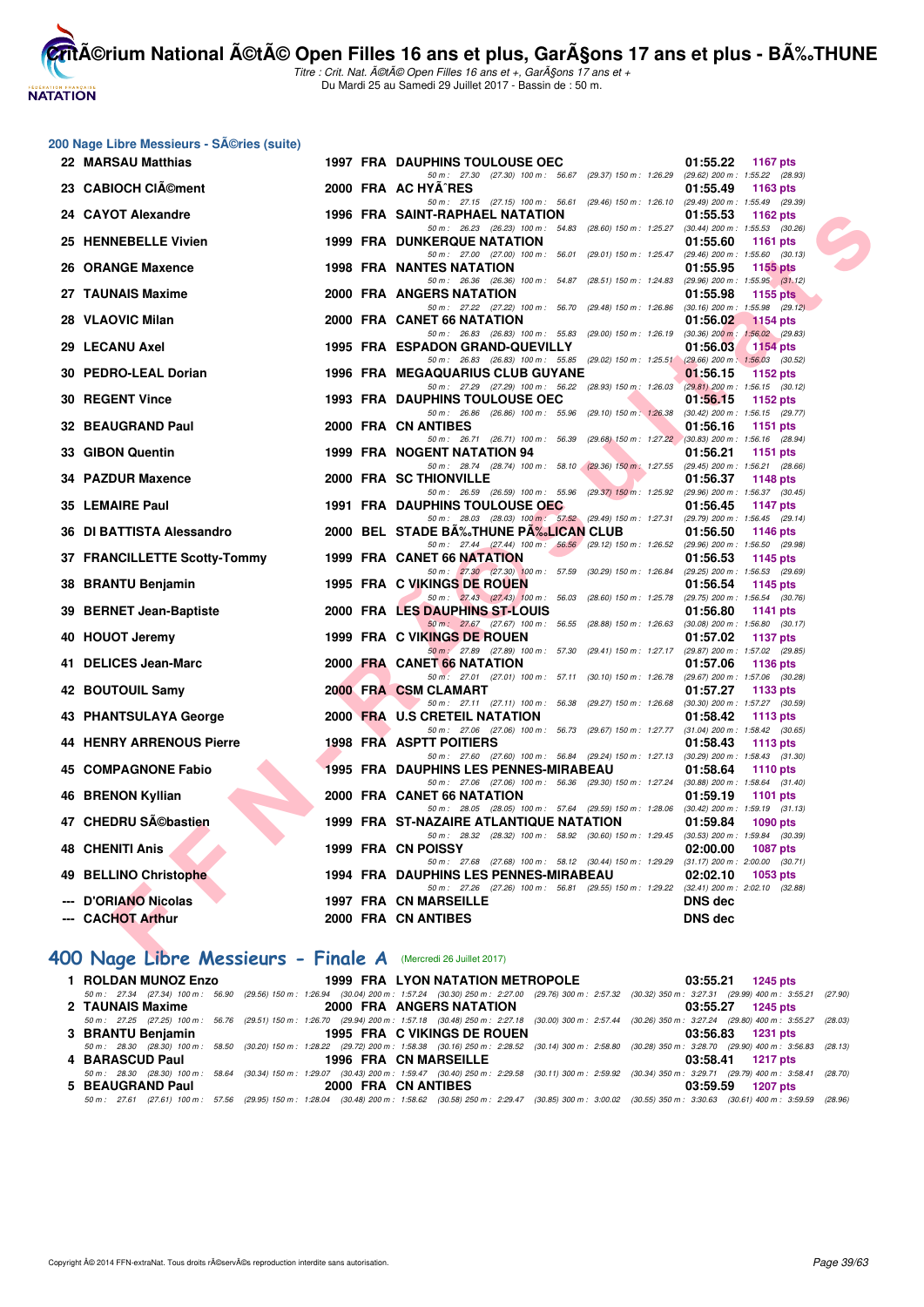**NATATION** 

**CritA©rium National A©tA© Open Filles 16 ans et plus, GarA§ons 17 ans et plus - BA%.THUNE** 

Titre : Crit. Nat. A©tA© Open Filles 16 ans et +, GarA§ons 17 ans et + Du Mardi 25 au Samedi 29 Juillet 2017 - Bassin de : 50 m.

#### **400 Nage Libre Messieurs - Finale A (suite)**

| 6  | <b>ZITOUNI Fares</b>                                                                                                                                                                                              |  |                      | 1999 FRA AMIENS METROPOLE NAT.           |  | 04:00.01          | 1204 pts        |  |
|----|-------------------------------------------------------------------------------------------------------------------------------------------------------------------------------------------------------------------|--|----------------------|------------------------------------------|--|-------------------|-----------------|--|
|    | 50 m: 27.65 (27.65) 100 m: 57.73 (30.08) 150 m: 1:28.22 (30.49) 200 m: 1:59.28 (31.06) 250 m: 2:29.41 (30.13) 300 m: 3:00.06 (30.65) 350 m: 3:30.85 (30.79) 400 m: 4:00.01 (29.16)                                |  |                      |                                          |  |                   |                 |  |
|    | YEBBA Wissam-Amazigh<br>50 m: 27.47 (27.47) 100 m: 57.42 (29.95) 150 m: 1:27.95 (30.53) 200 m: 1:58.99 (31.04) 250 m: 2:29.49 (30.50) 300 m: 3:00.59 (31.10) 350 m: 3:31.35 (30.76) 400 m: 4:01.71 (30.36)        |  | 2000 FRA CN NIORT    |                                          |  | 04:01.71          | 1189 pts        |  |
|    | 7 BRENON Kyllian                                                                                                                                                                                                  |  |                      | 2000 FRA CANET 66 NATATION               |  | 04:01.71          | 1189 pts        |  |
|    | 50 m: 28.05 (28.05) 100 m: 57.83 (29.78) 150 m: 1:28.24 (30.41) 200 m: 1:58.69 (30.45) 250 m: 2:29.43 (30.74) 300 m: 3:00.53 (31.10) 350 m: 3:31.67 (31.14) 400 m: 4:01.71 (30.04)                                |  |                      |                                          |  |                   |                 |  |
|    |                                                                                                                                                                                                                   |  |                      |                                          |  |                   |                 |  |
|    | 400 Nage Libre Messieurs - Finale B (Mercredi 26 Juillet 2017)                                                                                                                                                    |  |                      |                                          |  |                   |                 |  |
|    | 1 COIFFARD Florian                                                                                                                                                                                                |  |                      | <b>1995 FRA DAUPHINS TOULOUSE OEC</b>    |  | 03:58.22          | <b>1219 pts</b> |  |
|    | 50 m: 27.04 (27.04) 100 m: 57.19 (30.15) 150 m: 1:27.33 (30.14) 200 m: 1:58.04 (30.71) 250 m: 2:28.31 (30.27) 300 m: 2:59.10 (30.79) 350 m: 3:29.44 (30.34) 400 m: 3:58.22 (28.78)                                |  |                      |                                          |  |                   |                 |  |
|    | 2 SALVAN Hadrien                                                                                                                                                                                                  |  |                      | <b>1997 FRA MOUETTES DE PARIS</b>        |  | 03:58.95          | <b>1213 pts</b> |  |
|    | 50 m: 27.38 (27.38) 100 m: 57.04 (29.66) 150 m: 1:27.72 (30.68) 200 m: 1:58.67 (30.95) 250 m: 2:29.55 (30.88) 300 m: 3:00.27 (30.72) 350 m: 3:30.63 (30.36) 400 m: 3:58.95 (28.32)                                |  |                      |                                          |  |                   |                 |  |
|    | <b>CHAOUACHI Mohamed-Ali</b>                                                                                                                                                                                      |  | 1995 TUN SO MILLAU N |                                          |  | 04:03.33          | 1175 pts        |  |
|    | 50 m: 27.67 (27.67) 100 m: 57.58 (29.91) 150 m: 1:27.93 (30.35) 200 m: 1:58.89 (30.96) 250 m: 2:29.79 (30.90) 300 m: 3:01.24 (31.45) 350 m: 3:32.70 (31.46) 400 m: 4:03.33 (30.63)                                |  |                      |                                          |  |                   |                 |  |
|    | 4 BERNARDINI Mathieu<br>50 m: 28.10 (28.10) 100 m: 59.16 (31.06) 150 m: 1:30.08 (30.92) 200 m: 2:00.91 (30.83) 250 m: 2:31.90 (30.99) 300 m: 3:02.69 (30.79) 350 m: 3:33.69 (31.00) 400 m: 4:03.56 (29.87)        |  |                      | 1998 FRA STADE FRANA‡AIS O COURBEVOIE    |  | 04:03.56          | 1173 pts        |  |
| 5. | <b>CAVAILLE Alexandre</b>                                                                                                                                                                                         |  |                      | 2000 FRA CN C‰VENNES ALÃ^S               |  | 04:03.79          | 1171 pts        |  |
|    | 50 m: 28.11 (28.11) 100 m: 58.41 (30.30) 150 m: 1:29.22 (30.81) 200 m: 2:00.74 (31.52) 250 m: 2:31.87 (31.13) 300 m: 3:03.26 (31.39) 350 m: 3:34.28 (31.02) 400 m: 4:03.79 (29.51)                                |  |                      |                                          |  |                   |                 |  |
| 6  | <b>IRIART Charley</b>                                                                                                                                                                                             |  |                      | 2000 FRA ASPTT TOULOUSE                  |  | 04:03.86          | 1171 pts        |  |
|    | 50 m: 28.85 (28.85) 100 m: 59.87 (31.02) 150 m: 1:30.84 (30.97) 200 m: 2:01.89 (31.05) 250 m: 2:32.24 (30.35) 300 m: 3:03.42 (31.18) 350 m: 3:33.81 (30.39) 400 m: 4:03.86 (30.05)                                |  |                      |                                          |  |                   |                 |  |
| 7  | <b>MATTENET Emilien</b>                                                                                                                                                                                           |  |                      | 2000 FRA CHARLEVILLE-MA‰ZIA^RES NATATION |  | 04:04.13          | 1168 pts        |  |
|    | 50 m: 27.89 (27.89) 100 m: 58.39 (30.50) 150 m: 1:29.40 (31.01) 200 m: 2:00.79 (31.39) 250 m: 2:32.27 (31.48) 300 m: 3:03.71 (31.44) 350 m: 3:34.78 (31.07) 400 m: 4:04.13 (29.35)                                |  |                      |                                          |  |                   |                 |  |
|    | 8 CHEDRU SA©bastien<br>50 m: 28.61 (28.61) 100 m: 58.95 (30.34) 150 m: 1:29.76 (30.81) 200 m: 2:00.67 (30.91) 250 m: 2:31.94 (31.27) 300 m: 3:03.31 (31.37) 350 m: 3:34.33 (31.02) 400 m: 4:04.42 (30.09)         |  |                      | 1999 FRA ST-NAZAIRE ATLANTIQUE NATATION  |  | 04:04.42          | 1166 pts        |  |
|    |                                                                                                                                                                                                                   |  |                      |                                          |  |                   |                 |  |
|    | 400 Nage Libre Messieurs - Finale C (Mercredi 26 Juillet 2017)                                                                                                                                                    |  |                      |                                          |  |                   |                 |  |
|    |                                                                                                                                                                                                                   |  |                      |                                          |  |                   |                 |  |
|    | 1 FUCHS Roman                                                                                                                                                                                                     |  |                      | 1998 FRA AMIENS METROPOLE NAT.           |  | 04:00.18          | 1202 pts        |  |
|    | 50 m : 27.68 (27.68) 100 m : 57.48 (29.80) 150 m : 1:27.75 (30.27) 200 m : 1:58.22 (30.47) 250 m : 2:28.95 (30.73) 300 m : 3:00.00 (31.05) 350 m : 3:30.88 (30.88) 400 m : 4:00.18 (29.30)<br>2 SCHIFFMANN Nathan |  |                      | 2000 FRA GIRONDINS BORDEAUX              |  | 04:01.66          | 1189 pts        |  |
|    | 50 m: 27.89 (27.89) 100 m: 58.02 (30.13) 150 m: 1:29.01 (30.99) 200 m: 2:00.10 (31.09) 250 m: 2:30.62 (30.52) 300 m: 3:01.36 (30.74) 350 m: 3:32.14 (30.78) 400 m: 4:01.66 (29.52)                                |  |                      |                                          |  |                   |                 |  |
|    | <b>CHENITI Anis</b>                                                                                                                                                                                               |  | 1999 FRA CN POISSY   |                                          |  | 04:04.00          | 1169 pts        |  |
|    | 50 m : 28.08 (28.08) 100 m : 58.71 (30.63) 150 m : 1:29.30 (30.59) 200 m : 2:00.71 (31.41) 250 m : 2:31.46 (30.75) 300 m : 3:02.34 (30.88) 350 m : 3:33.43 (31.09) 400 m : 4:04.00 (30.57)                        |  |                      |                                          |  |                   |                 |  |
|    | 4 PAZDUR Maxence                                                                                                                                                                                                  |  |                      | 2000 FRA SC THIONVILLE                   |  | 04:04.17          | 1168 pts        |  |
|    | 50 m: 27.67 (27.67) 100 m: 58.14 (30.47) 150 m: 1:28.60 (30.46) 200 m: 1:59.77 (31.17) 250 m: 2:30.73 (30.96) 300 m: 3:02.73 (32.00) 350 m: 3:33.94 (31.21) 400 m: 4:04.17 (30.23)                                |  |                      |                                          |  |                   |                 |  |
| 5  | <b>TORIS Hugo</b><br>50 m: 28.51 (28.51) 100 m: 59.00 (30.49) 150 m: 1:30.28 (31.28) 200 m: 2:01.50 (31.22) 250 m: 2:32.34 (30.84) 300 m: 3:03.40 (31.06) 350 m: 3:34.56 (31.16) 400 m: 4:04.86 (30.30)           |  |                      | 2000 FRA CANET 66 NATATION               |  | 04:04.86          | 1162 pts        |  |
| 6. | DI BATTISTA Alessandro                                                                                                                                                                                            |  |                      | 2000 BEL STADE BA‰THUNE PA‰LICAN CLUB    |  | 04:07.57          | 1139 pts        |  |
|    | 50 m: 28.09 (28.09) 100 m: 58.29 (30.20) 150 m: 1:29.00 (30.71) 200 m: 2:00.43 (31.43) 250 m: 2:31.80 (31.37) 300 m: 3:03.68 (31.88) 350 m: 3:35.82 (32.14) 400 m: 4:07.57 (31.75)                                |  |                      |                                          |  |                   |                 |  |
|    | 7 SCHAPMAN Fabien                                                                                                                                                                                                 |  |                      | <b>2000 FRA DUNKERQUE NATATION</b>       |  | 04:11.02          | 1111 pts        |  |
|    | 50 m: 28.38 (28.38) 100 m: 59.51 (31.13) 150 m: 1:31.59 (32.08) 200 m: 2:03.40 (31.81) 250 m: 2:35.81 (32.41) 300 m: 3:08.03 (32.22) 350 m: 3:40.42 (32.39) 400 m: 4:11.02 (30.60)                                |  |                      |                                          |  |                   |                 |  |
|    | 8 CABIOCH CIA©ment                                                                                                                                                                                                |  | 2000 FRA AC HYA^RES  |                                          |  | 04:12.53          | <b>1098 pts</b> |  |
|    | 50 m: 27.36 (27.36) 100 m: 56.92 (29.56) 150 m: 1:27.49 (30.57) 200 m: 1:59.10 (31.61) 250 m: 2:31.84 (32.74) 300 m: 3:05.28 (33.44) 350 m: 3:39.26 (33.98) 400 m: 4:12.53 (33.27)                                |  |                      |                                          |  |                   |                 |  |
|    | 400 Nage Libre Messieurs - SAOries (Mercredi 26 Juillet 2017)                                                                                                                                                     |  |                      |                                          |  |                   |                 |  |
|    |                                                                                                                                                                                                                   |  |                      |                                          |  |                   |                 |  |
|    | 1 ROLDAN MUNOZ Enzo                                                                                                                                                                                               |  |                      | <b>1999 FRA LYON NATATION METROPOLE</b>  |  | 03:55.94          | 1239 pts        |  |
|    | 50 m: 27.49 (27.49) 100 m: 56.85 (29.36) 150 m: 1:26.45 (29.60) 200 m: 1:57.00 (30.55) 250 m: 2:26.75 (29.75) 300 m: 2:57.01 (30.26) 350 m: 3:27.18 (30.17) 400 m: 3:55.94 (28.76)                                |  |                      |                                          |  |                   |                 |  |
|    | 2 TAUNAIS Maxime<br>50 m: 27.02 (27.02) 100 m: 56.30 (29.28) 150 m: 1;26.12 (29.82) 200 m: 1:56.31 (30.19) 250 m: 2:26.61 (30.30) 300 m: 2:57.28 (30.67) 350 m: 3:27.57 (30.29) 400 m: 3:56.64 (29.07)            |  |                      | 2000 FRA ANGERS NATATION                 |  | 03:56.64          | <b>1233 pts</b> |  |
| 3  | <b>BARASCUD Paul</b>                                                                                                                                                                                              |  |                      | <b>1996 FRA CN MARSEILLE</b>             |  | 03:59.52          | <b>1208 pts</b> |  |
|    | 50 m: 28.54 (28.54) 100 m: 59.05 (30.51) 150 m: 1:29.63 (30.58) 200 m: 2:00.15 (30.52) 250 m: 2:30.04 (29.89) 300 m: 2:59.98 (29.94) 350 m: 3:29.97 (29.99) 400 m: 3:59.52 (29.55)                                |  |                      |                                          |  |                   |                 |  |
|    | 4 BEAUGRAND Paul                                                                                                                                                                                                  |  | 2000 FRA CN ANTIBES  |                                          |  | 03:59.62          | <b>1207 pts</b> |  |
|    | 50 m: 27.92 (27.92) 100 m: 58.24 (30.32) 150 m: 1:28.91 (30.67) 200 m: 1:59.63 (30.72) 250 m: 2:30.31 (30.68) 300 m: 3:01.01 (30.70) 350 m: 3:31.62 (30.61) 400 m: 3:59.62 (28.00)                                |  |                      |                                          |  |                   |                 |  |
| 5  | <b>ZITOUNI Fares</b>                                                                                                                                                                                              |  |                      | 1999 FRA AMIENS METROPOLE NAT.           |  | 03:59.75          | 1206 pts        |  |
|    | 50 m: 27.65 (27.65) 100 m: 57.87 (30.22) 150 m: 1:28.30 (30.43) 200 m: 1:59.17 (30.87) 250 m: 2:29.12 (29.95) 300 m: 3:00.10 (30.98) 350 m: 3:30.99 (30.89) 400 m: 3:59.75 (28.76)                                |  |                      |                                          |  |                   |                 |  |
|    | 6 BRANTU Beniamin<br>50 m: 28.47 (28.47) 100 m: 58.23 (29.76) 150 m: 1:28.84 (30.61) 200 m: 2:00.31 (31.47) 250 m: 2:31.54 (31.23) 300 m: 3:02.44 (30.90) 350 m: 3:32.74 (30.30) 400 m: 4:01.53 (28.79)           |  |                      | <b>1995 FRA C VIKINGS DE ROUEN</b>       |  | 04:01.53          | 1190 pts        |  |
| 6  | YEBBA Wissam-Amazigh                                                                                                                                                                                              |  | 2000 FRA CN NIORT    |                                          |  | 04:01.53          | 1190 pts        |  |
|    | 50 m: 27.41 (27.41) 100 m: 57.15 (29.74) 150 m: 1:27.59 (30.44) 200 m: 1:58.20 (30.61) 250 m: 2:30.21 (32.01) 300 m: 3:01.52 (31.31) 350 m: 3:32.05 (30.53) 400 m: 4:01.53 (29.48)                                |  |                      |                                          |  |                   |                 |  |
|    | 8 VIGROUX SA©bastien                                                                                                                                                                                              |  |                      | <b>1993 FRA MULHOUSE ON</b>              |  | 04:01.62 1190 pts |                 |  |
|    |                                                                                                                                                                                                                   |  |                      |                                          |  |                   |                 |  |

| 2 SCHIFFMANN Nathan |                                        | 2000 FRA GIRONDINS BORDEAUX                                                                                    | 04:01.66 1189 pts                                                                                                                                                                         |  |
|---------------------|----------------------------------------|----------------------------------------------------------------------------------------------------------------|-------------------------------------------------------------------------------------------------------------------------------------------------------------------------------------------|--|
|                     |                                        |                                                                                                                | 50 m: 27.89 (27.89) 100 m: 58.02 (30.13) 150 m: 1:29.01 (30.99) 200 m: 2:00.10 (31.09) 250 m: 2:30.62 (30.52) 300 m: 3:01.36 (30.74) 350 m: 3:32.14 (30.78) 400 m: 4:01.66 (29.52)        |  |
| 3 CHENITI Anis      |                                        | 1999 FRA CN POISSY AND ALL THE STATE OF STATE OF STATE OF STATE OF STATE OF STATE OF STATE OF STATE OF STATE O | 04:04.00 1169 pts                                                                                                                                                                         |  |
|                     |                                        |                                                                                                                | 50 m : 28.08 (28.08) 100 m : 58.71 (30.63) 150 m : 1:29.30 (30.59) 200 m : 2:00.71 (31.41) 250 m : 2:31.46 (30.75) 300 m : 3:02.34 (30.88) 350 m : 3:33.43 (31.09) 400 m : 4:04.00 (30.57 |  |
| 4 PAZDUR Maxence    |                                        | 2000 FRA SC THIONVILLE                                                                                         | 04:04.17 1168 pts                                                                                                                                                                         |  |
|                     |                                        |                                                                                                                | 50 m: 27.67 (27.67) 100 m: 58.14 (30.47) 150 m: 1:28.60 (30.46) 200 m: 1:59.77 (31.17) 250 m: 2:30.73 (30.96) 300 m: 3:02.73 (32.00) 350 m: 3:33.94 (31.21) 400 m: 4:04.17 (30.23         |  |
| 5 TORIS Hugo        |                                        | 2000 FRA CANET 66 NATATION                                                                                     | 04:04.86 1162 pts                                                                                                                                                                         |  |
|                     |                                        |                                                                                                                | 50 m: 28.51 (28.51) 100 m: 59.00 (30.49) 150 m: 1:30.28 (31.28) 200 m: 2:01.50 (31.22) 250 m: 2:32.34 (30.84) 300 m: 3:03.40 (31.06) 350 m: 3:34.56 (31.16) 400 m: 4:04.86 (30.30         |  |
|                     |                                        |                                                                                                                | 6 DI BATTISTA Alessandro 2000 BEL STADE BA‰THUNE PA‰LICAN CLUB 04:07.57 1139 pts                                                                                                          |  |
|                     |                                        |                                                                                                                | 50 m: 28.09 (28.09) 100 m: 58.29 (30.20) 150 m: 1:29.00 (30.71) 200 m: 2:00.43 (31.43) 250 m: 2:31.80 (31.37) 300 m: 3:03.68 (31.88) 350 m: 3:35.82 (32.14) 400 m: 4:07.57 (31.75)        |  |
| 7 SCHAPMAN Fabien   |                                        | <b>2000 FRA DUNKERQUE NATATION</b>                                                                             | 04:11.02 1111 pts                                                                                                                                                                         |  |
|                     |                                        |                                                                                                                | 50 m: 28.38 (28.38) 100 m: 59.51 (31.13) 150 m: 1:31.59 (32.08) 200 m: 2:03.40 (31.81) 250 m: 2:35.81 (32.41) 300 m: 3:08.03 (32.22) 350 m: 3:40.42 (32.39) 400 m: 4:11.02 (30.60)        |  |
|                     | 8 CABIOCH CIA©ment 2000 FRA AC HYA^RES |                                                                                                                | 04:12.53 1098 pts                                                                                                                                                                         |  |
|                     |                                        |                                                                                                                | 50 m: 27.36 (27.36) 100 m: 56.92 (29.56) 150 m: 1:27.49 (30.57) 200 m: 1:59.10 (31.61) 250 m: 2:31.84 (32.74) 300 m: 3:05.28 (33.44) 350 m: 3:39.26 (33.98) 400 m: 4:12.53 (33.27)        |  |

## **400 Nage Libre Messieurs - Séries** (Mercredi 26 Juillet 2017)

| 1 ROLDAN MUNOZ Enzo                       | <b>Example 1999 FRA LYON NATATION METROPOLE</b>                                                                                                                                    | 03:55.94 1239 pts |                 |
|-------------------------------------------|------------------------------------------------------------------------------------------------------------------------------------------------------------------------------------|-------------------|-----------------|
|                                           | 50 m: 27.49 (27.49) 100 m: 56.85 (29.36) 150 m: 1:26.45 (29.60) 200 m: 1:57.00 (30.55) 250 m: 2:26.75 (29.75) 300 m: 2:57.01 (30.26) 350 m: 3:27.18 (30.17) 400 m: 3:55.94         |                   | (28.76)         |
| 2 TAUNAIS Maxime                          | 2000 FRA ANGERS NATATION                                                                                                                                                           | 03:56.64          | 1233 pts        |
|                                           | 50 m: 27.02 (27.02) 100 m: 56.30 (29.28) 150 m: 1:26.12 (29.82) 200 m: 1:56.31 (30.19) 250 m: 2:26.61 (30.30) 300 m: 2:57.28 (30.67) 350 m: 3:27.57 (30.29) 400 m: 3:56.64         |                   | (29.07)         |
| 3 BARASCUD Paul                           | 1996 FRA CN MARSEILLE                                                                                                                                                              | 03:59.52          | <b>1208 pts</b> |
|                                           | 50 m: 28.54 (28.54) 100 m: 59.05 (30.51) 150 m: 1:29.63 (30.58) 200 m: 2:00.15 (30.52) 250 m: 2:30.04 (29.89) 300 m: 2:59.98 (29.94) 350 m: 3:29.97 (29.99) 400 m: 3:59.52         |                   | (29.55)         |
| 4 BEAUGRAND Paul                          | 2000 FRA CN ANTIBES                                                                                                                                                                | 03:59.62          | 1207 pts        |
|                                           | 50 m: 27.92 (27.92) 100 m: 58.24 (30.32) 150 m: 1:28.91 (30.67) 200 m: 1:59.63 (30.72) 250 m: 2:30.31 (30.68) 300 m: 3:01.01 (30.70) 350 m: 3:31.62 (30.61) 400 m: 3:59.62         |                   | (28.00)         |
| 5 ZITOUNI Fares                           | 1999 FRA AMIENS METROPOLE NAT.                                                                                                                                                     | 03:59.75          | 1206 pts        |
|                                           | 50 m: 27.65 (27.65) 100 m: 57.87 (30.22) 150 m: 1:28.30 (30.43) 200 m: 1:59.17 (30.87) 250 m: 2:29.12 (29.95) 300 m: 3:00.10 (30.98) 350 m: 3:30.99 (30.89) 400 m: 3:59.75         |                   | (28, 76)        |
| 6 BRANTU Benjamin                         | <b>Example 1995 FRA C VIKINGS DE ROUEN</b>                                                                                                                                         | 04:01.53 1190 pts |                 |
|                                           | 50 m: 28.47 (28.47) 100 m: 58.23 (29.76) 150 m: 1:28.84 (30.61) 200 m: 2:00.31 (31.47) 250 m: 2:31.54 (31.23) 300 m: 3:02.44 (30.90) 350 m: 3:32.74 (30.30) 400 m: 4:01.53 (28.79) |                   |                 |
| 6 YEBBA Wissam-Amazigh 2000 FRA CN NIORT  |                                                                                                                                                                                    | 04:01.53 1190 pts |                 |
|                                           | 50 m: 27.41 (27.41) 100 m: 57.15 (29.74) 150 m: 1:27.59 (30.44) 200 m: 1:58.20 (30.61) 250 m: 2:30.21 (32.01) 300 m: 3:01.52 (31.31) 350 m: 3:32.05 (30.53) 400 m: 4:01.53 (29.48) |                   |                 |
| 8 VIGROUX SA©bastien 1993 FRA MULHOUSE ON |                                                                                                                                                                                    | 04:01.62 1190 pts |                 |
|                                           | 50 m: 27.75 (27.75) 100 m: 57.75 (30.00) 150 m: 1:28.23 (30.48) 200 m: 1:59.21 (30.98) 250 m: 2:29.92 (30.71) 300 m: 3:00.83 (30.91) 350 m: 3:31.67 (30.84) 400 m: 4:01.62         |                   | (29.95)         |
| 8 BRENON Kyllian                          | <b>2000 FRA CANET 66 NATATION</b>                                                                                                                                                  | 04:01.62 1190 pts |                 |
|                                           | 50 m : 28.53 (28.53) 100 m : 58.93 (30.40) 150 m : 1:29.20 (30.27) 200 m : 1:59.99 (30.79) 250 m : 2:30.58 (30.59) 300 m : 3:01.49 (30.91) 350 m : 3:32.34 (30.85) 400 m : 4:01.62 |                   | (29.28)         |
| 10 CHAOUACHI Mohamed-Ali                  | 1995 TUN SO MILLAU N                                                                                                                                                               | 04:02.09          | 1186 pts        |
|                                           | 50 m : 28.47 (28.47) 100 m : 59.00 (30.53) 150 m : 1:29.67 (30.67) 200 m : 2:00.70 (31.03) 250 m : 2:31.43 (30.73) 300 m : 3:02.15 (30.72) 350 m : 3:32.25 (30.10) 400 m : 4:02.09 |                   | (29.84)         |
| 11 COIFFARD Florian                       | 1995 FRA DAUPHINS TOULOUSE OEC                                                                                                                                                     | 04:02.10          | 1186 pts        |
|                                           | 50 m : 27.74 (27.74) 100 m : 58.50 (30.76) 150 m : 1:29.29 (30.79) 200 m : 2:00.88 (31.59) 250 m : 2:31.70 (30.82) 300 m : 3:02.97 (31.27) 350 m : 3:32.91 (29.94) 400 m : 4:02.10 |                   | (29.19)         |
| 12 IRIART Charlev                         | 2000 FRA ASPTT TOULOUSE                                                                                                                                                            | 04:02.43          | 1183 pts        |
|                                           | 50 m: 28.95 (28.95) 100 m: 59.93 (30.98) 150 m: 1:31.06 (31.13) 200 m: 2:02.40 (31.34) 250 m: 2:32.40 (30.00) 300 m: 3:02.75 (30.35) 350 m: 3:33.05 (30.30) 400 m: 4:02.43 (29.38) |                   |                 |
| 13 SALVAN Hadrien                         | <b>1997 FRA MOUETTES DE PARIS</b>                                                                                                                                                  | 04:02.58 1182 pts |                 |
|                                           | 50 m: 27.91 (27.91) 100 m: 58.53 (30.62) 150 m: 1:29.49 (30.96) 200 m: 2:01.31 (31.82) 250 m: 2:32.07 (30.76) 300 m: 3:03.61 (31.54) 350 m: 3:33.69 (30.08) 400 m: 4:02.58         |                   | (28.89)         |
|                                           |                                                                                                                                                                                    |                   |                 |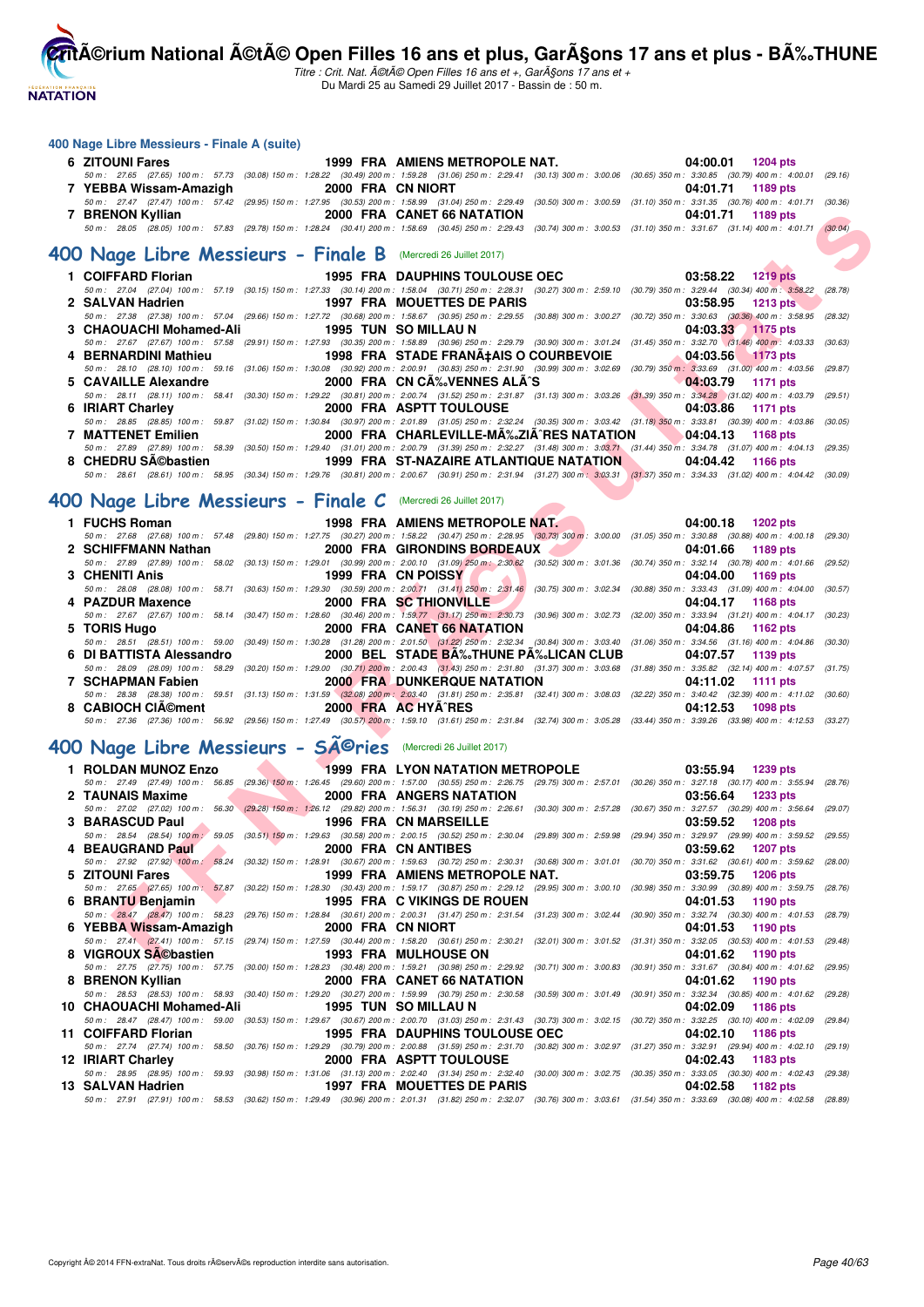

Titre : Crit. Nat. A©tA© Open Filles 16 ans et +, GarA§ons 17 ans et + Du Mardi 25 au Samedi 29 Juillet 2017 - Bassin de : 50 m.

#### **400 Nage Libre Messieurs - Séries (suite)**

|     | 14 D'ORIANO Nicolas                                                                                                                                                                  |                           |              | <b>1997 FRA CN MARSEILLE</b>                                                                                                                       |                                                                                  | 04:03.37<br>1175 pts                                                                                                                                                           |                    |
|-----|--------------------------------------------------------------------------------------------------------------------------------------------------------------------------------------|---------------------------|--------------|----------------------------------------------------------------------------------------------------------------------------------------------------|----------------------------------------------------------------------------------|--------------------------------------------------------------------------------------------------------------------------------------------------------------------------------|--------------------|
|     | 50 m: 27.38 (27.38) 100 m: 56.34                                                                                                                                                     |                           |              |                                                                                                                                                    |                                                                                  | (28.96) 150 m : 1:26.18 (29.84) 200 m : 1:57.10 (30.92) 250 m : 2:28.95 (31.85) 300 m : 3:00.90 (31.95) 350 m : 3:32.69 (31.79) 400 m : 4:03.37                                | (30.68)            |
|     | 15 CAVAILLE Alexandre                                                                                                                                                                |                           |              | 2000 FRA CN CA% VENNES ALA^S                                                                                                                       |                                                                                  | 04:03.75<br>1172 pts                                                                                                                                                           |                    |
|     | 50 m: 27.94 (27.94) 100 m: 58.05<br><b>16 MATTENET Emilien</b>                                                                                                                       |                           |              | 2000 FRA CHARLEVILLE-MA‰ZIA^RES NATATION                                                                                                           |                                                                                  | (30.11) 150 m: 1:28.30 (30.25) 200 m: 1:59.16 (30.86) 250 m: 2:30.45 (31.29) 300 m: 3:01.99 (31.54) 350 m: 3:33.32 (31.33) 400 m: 4:03.75 (30.43)<br>04:04.07<br>1169 pts      |                    |
|     | 50 m: 28.11 (28.11) 100 m: 58.72                                                                                                                                                     |                           |              |                                                                                                                                                    |                                                                                  | (30.61) 150 m : 1:29.51 (30.79) 200 m : 2:00.60 (31.09) 250 m : 2:31.26 (30.66) 300 m : 3:02.42 (31.16) 350 m : 3:33.59 (31.17) 400 m : 4:04.07                                | (30.48)            |
|     | 17 BERNARDINI Mathieu                                                                                                                                                                |                           |              | 1998 FRA STADE FRANA‡AIS O COURBEVOIE                                                                                                              |                                                                                  | 04:04.10<br>1169 pts                                                                                                                                                           |                    |
|     | 50 m: 28.00 (28.00) 100 m: 58.57                                                                                                                                                     |                           |              |                                                                                                                                                    |                                                                                  | (30.57) 150 m: 1:29.70 (31.13) 200 m: 2:00.79 (31.09) 250 m: 2:30.85 (30.06) 300 m: 3:01.73 (30.88) 350 m: 3:32.98 (31.25) 400 m: 4:04.10                                      | (31.12)            |
|     | 18 DI BATTISTA Alessandro                                                                                                                                                            |                           |              | 2000 BEL STADE B‰THUNE P‰LICAN CLUB                                                                                                                |                                                                                  | 04:05.53<br>1157 pts                                                                                                                                                           |                    |
|     | 50 m: 29.00 (29.00) 100 m: 59.46                                                                                                                                                     |                           |              | $(30.46)$ 150 m : 1:30.14 $(30.68)$ 200 m : 2:00.79 $(30.65)$ 250 m : 2:31.79 $(31.00)$ 300 m : 3:03.08                                            |                                                                                  | $(31.29)$ 350 m : 3:34.58 $(31.50)$ 400 m : 4:05.53                                                                                                                            | (30.95)            |
|     | 18 CHEDRU SA©bastien<br>50 m: 28.99 (28.99) 100 m: 59.60                                                                                                                             |                           |              | 1999 FRA ST-NAZAIRE ATLANTIQUE NATATION                                                                                                            |                                                                                  | 04:05.53<br><b>1157 pts</b><br>(30.61) 150 m : 1:30.56 (30.96) 200 m : 2:01.83 (31.27) 250 m : 2:33.12 (31.29) 300 m : 3:04.44 (31.32) 350 m : 3:35.61 (31.17) 400 m : 4:05.53 | (29.92)            |
|     | 20 FUCHS Roman                                                                                                                                                                       |                           |              | 1998 FRA AMIENS METROPOLE NAT.                                                                                                                     |                                                                                  | 04:05.61<br><b>1156 pts</b>                                                                                                                                                    |                    |
|     | 50 m: 28.16 (28.16) 100 m: 58.70                                                                                                                                                     |                           |              | $(30.54)$ 150 m : 1:29.67 $(30.97)$ 200 m : 2:00.95 $(31.28)$ 250 m : 2:32.22 $(31.27)$ 300 m : 3:03.98                                            |                                                                                  | $(31.76)$ 350 m : 3:35.52 $(31.54)$ 400 m : 4:05.61                                                                                                                            | (30.09)            |
|     | 21 CHENITI Anis                                                                                                                                                                      |                           |              | 1999 FRA CN POISSY                                                                                                                                 |                                                                                  | 04:05.80<br>1154 pts                                                                                                                                                           |                    |
|     | 50 m: 27.50 (27.50) 100 m: 57.71                                                                                                                                                     |                           |              | (30.21) 150 m : 1:28.03 (30.32) 200 m : 1:58.85 (30.82) 250 m : 2:29.98 (31.13) 300 m : 3:01.73                                                    |                                                                                  | $(31.75)$ 350 m : 3:34.24 $(32.51)$ 400 m : 4:05.80                                                                                                                            | (31.56)            |
|     | 22 TORIS Hugo                                                                                                                                                                        |                           |              | 2000 FRA CANET 66 NATATION                                                                                                                         |                                                                                  | 04:05.92<br>1153 pts                                                                                                                                                           |                    |
|     | 50 m: 28.58 (28.58) 100 m: 59.52                                                                                                                                                     |                           |              | $(30.94)$ 150 m : 1:30.55 $(31.03)$ 200 m : 2:02.37 $(31.82)$ 250 m : 2:33.56 $(31.19)$ 300 m : 3:04.68                                            |                                                                                  | $(31.12)$ 350 m : 3:35.57 $(30.89)$ 400 m : 4:05.92                                                                                                                            | (30.35)            |
| 23. | <b>BOURELLY Lorys</b><br>50 m: 28.13 (28.13) 100 m: 58.70                                                                                                                            |                           |              | <b>1992 FRA DAUPHINS TOULOUSE OEC</b><br>$(30.57)$ 150 m: 1:30.20 $(31.50)$ 200 m: 2:01.31 $(31.11)$ 250 m: 2:32.55 $(31.24)$ 300 m: 3:03.88       |                                                                                  | 04:07.40<br><b>1141 pts</b><br>$(31.33)$ 350 m : 3:35.30 $(31.42)$ 400 m : 4:07.40                                                                                             | (32.10)            |
|     | 24 PAZDUR Maxence                                                                                                                                                                    |                           |              | 2000 FRA SC THIONVILLE                                                                                                                             |                                                                                  | 04:07.83<br>1137 pts                                                                                                                                                           |                    |
|     | 50 m: 28.10 (28.10) 100 m: 58.95                                                                                                                                                     |                           |              | (30.85) 150 m : 1:29.50 (30.55) 200 m : 2:01.14 (31.64) 250 m : 2:32.06 (30.92) 300 m : 3:04.08                                                    |                                                                                  | $(32.02)$ 350 m : 3:36.11 $(32.03)$ 400 m : 4:07.83 $(31.72)$                                                                                                                  |                    |
|     | 25 SCHIFFMANN Nathan                                                                                                                                                                 |                           |              | 2000 FRA GIRONDINS BORDEAUX                                                                                                                        |                                                                                  | 04:08.30<br>1133 pts                                                                                                                                                           |                    |
|     | 50 m: 27.50 (27.50) 100 m: 57.95                                                                                                                                                     | $(30.45)$ 150 m : 1:29.30 |              | (31.35) 200 m : 2:01.18 (31.88) 250 m : 2:32.18 (31.00) 300 m : 3:03.84                                                                            |                                                                                  | $(31.66)$ 350 m : 3:36.65 $(32.81)$ 400 m : 4:08.30                                                                                                                            | (31.65)            |
|     | 26 CABIOCH CIA©ment                                                                                                                                                                  |                           |              | 2000 FRA AC HYA^RES                                                                                                                                |                                                                                  | 04:08.53<br>1131 pts                                                                                                                                                           |                    |
|     | 50 m: 27.72 (27.72) 100 m: 58.06<br>27 SCHAPMAN Fabien                                                                                                                               |                           |              | $(30.34)$ 150 m : 1:28.89 $(30.83)$ 200 m : 2:00.27 $(31.38)$ 250 m : 2:31.28 $(31.01)$ 300 m : 3:03.29<br><b>2000 FRA DUNKERQUE NATATION</b>      |                                                                                  | (32.01) 350 m : 3:35.95 (32.66) 400 m : 4:08.53 (32.58)<br>04:08.62<br>1131 pts                                                                                                |                    |
|     | 50 m: 28.70 (28.70) 100 m:<br>59.53                                                                                                                                                  |                           |              | (30.83) 150 m: 1:30.89 (31.36) 200 m: 2:02.81 (31.92) 250 m: 2:34.80 (31.99) 300 m: 3:06.90                                                        |                                                                                  | $(32.10)$ 350 m : 3:38.63 $(31.73)$ 400 m : 4:08.62                                                                                                                            | (29.99)            |
|     | 28 PARISOT Axel                                                                                                                                                                      |                           |              | 2000 FRA DAUPHINS ST-PIERRE-DU-MONT                                                                                                                |                                                                                  | 04:08.76<br>1129 pts                                                                                                                                                           |                    |
|     | 50 m: 28.52 (28.52) 100 m: 59.86                                                                                                                                                     |                           |              | (31.34) 150 m: 1:31.01 (31.15) 200 m: 2:02.75 (31.74) 250 m: 2:34.15 (31.40) 300 m: 3:06.09                                                        |                                                                                  | $(31.94)$ 350 m : 3:37.87 $(31.78)$ 400 m : 4:08.76                                                                                                                            | (30.89)            |
|     | 29 ROY Antoine                                                                                                                                                                       |                           |              | 2000 FRA CN CARPENTRAS                                                                                                                             |                                                                                  | 04:08.98<br>1128 pts                                                                                                                                                           |                    |
|     | 50 m: 28.73 (28.73) 100 m: 1:00.07                                                                                                                                                   |                           |              | $(31.34)$ 150 m : 1:31.47 $(31.40)$ 200 m : 2:03.05 $(31.58)$ 250 m : 2:34.82 $(31.77)$ 300 m : 3:06.56                                            |                                                                                  | $(31.74)$ 350 m : 3:38.27 $(31.71)$ 400 m : 4:08.98                                                                                                                            | (30.71)            |
|     | 30 STEPHAN William<br>50 m: 28.21 (28.21) 100 m: 58.82                                                                                                                               |                           |              | 2000 FRA CN SARREGUEMINES<br>(30.61) 150 m : 1:30.01 (31.19) 200 m : 2:01.67 (31.66) 250 m : 2:33.99 (32.32) 300 m : 3:06.24                       |                                                                                  | 04:10.10<br>1118 pts<br>(32.25) 350 m: 3:38.70 (32.46) 400 m: 4:10.10 (31.40)                                                                                                  |                    |
|     | 31 BERNET Jean-Baptiste                                                                                                                                                              |                           |              | <b>2000 FRA LES DAUPHINS ST-LOUIS</b>                                                                                                              |                                                                                  | 04:10.67<br>1114 pts                                                                                                                                                           |                    |
|     | 50 m: 28.47 (28.47) 100 m: 58.79 (30.32) 150 m: 1.30.29 (31.50) 200 m: 2:01.76 (31.47) 250 m: 2:32.91                                                                                |                           |              |                                                                                                                                                    | $(31.15)$ 300 m : 3:05.14                                                        | (32.23) 350 m: 3:37.83 (32.69) 400 m: 4:10.67 (32.84)                                                                                                                          |                    |
|     | 32 FRANCILLETTE Scotty-Tommy                                                                                                                                                         |                           |              | 1999 FRA CANET 66 NATATION                                                                                                                         |                                                                                  | 04:10.75<br>1113 pts                                                                                                                                                           |                    |
|     | 50 m : 28.61 (28.61) 100 m : 59.63 (31.02) 150 m : 1:30.96 (31.33) 200 m : 2:02.31 (31.35) 250 m : 2:33.84 (31.53) 300 m : 3:06.26                                                   |                           |              |                                                                                                                                                    |                                                                                  | $(32.42)$ 350 m : 3:38.62 $(32.36)$ 400 m : 4:10.75                                                                                                                            | (32.13)            |
|     | 33 JEAN Hugo                                                                                                                                                                         |                           |              | 1997 FRA LYON NATATION METROPOLE                                                                                                                   |                                                                                  | 04:11.00<br>1111 pts                                                                                                                                                           |                    |
|     | 50 m : 29.13 (29.13) 100 m : 1:00.33 (31.20) 150 m : 1:31.52 (31.19) 200 m : 2:03.49 (31.97) 250 m : 2:35.15 (31.66) 300 m : 3:07.38<br>34 HOUOT Jeremy                              |                           |              | 1999 FRA C VIKINGS DE ROUEN                                                                                                                        |                                                                                  | (32.23) 350 m: 3:39.62 (32.24) 400 m: 4:11.00 (31.38)<br>04:11.24<br>1109 pts                                                                                                  |                    |
|     | 50 m: 28.83 (28.83) 100 m: 59.14                                                                                                                                                     |                           |              | (30.31) 150 m : 1:29.76 (30.62) 200 m : 2:01.14 (31.38) 250 m : 2:32.62 (31.48) 300 m : 3:05.89                                                    |                                                                                  | $(33.27)$ 350 m : 3:39.06 $(33.17)$ 400 m : 4:11.24                                                                                                                            | (32.18)            |
|     | 35 ROIGNANT Aymeric                                                                                                                                                                  |                           |              | <b>1999 FRA ANGERS NATATION</b>                                                                                                                    |                                                                                  | 04:11.81<br>1104 pts                                                                                                                                                           |                    |
|     | 50 m : 28.20 (28.20) 100 m : 59.17 (30.97) 150 m : 1:30.82 (31.65) 200 m : 2:02.71 (31.89) 250 m : 2:34.66 (31.95) 300 m : 3:07.57                                                   |                           |              |                                                                                                                                                    |                                                                                  | (32.91) 350 m: 3:40.00 (32.43) 400 m: 4:11.81 (31.81)                                                                                                                          |                    |
|     | 36 TESIC Enzo                                                                                                                                                                        |                           |              | 2000 FRA AMIENS METROPOLE NAT.                                                                                                                     |                                                                                  | 04:11.94<br>1103 pts                                                                                                                                                           |                    |
|     | 50 m: 27.55 (27.55) 100 m: 57.16                                                                                                                                                     |                           |              | (29.61) 150 m: 1:28.04 (30.88) 200 m: 2:00.12 (32.08) 250 m: 2:32.59 (32.47) 300 m: 3:05.85                                                        |                                                                                  | (33.26) 350 m: 3:39.86 (34.01) 400 m: 4:11.94                                                                                                                                  | (32.08)            |
|     | 37 WAGUET Fabien<br>50 m: 29.48 (29.48) 100 m: 1:00.68                                                                                                                               |                           |              | 2000 FRA CN ANTIBES<br>$(31.20)$ 150 m : 1:32.18 $(31.50)$ 200 m : 2:04.49 $(32.31)$ 250 m : 2:36.68 $(32.19)$ 300 m : 3:08.87                     |                                                                                  | 04:12.21<br><b>1101 pts</b><br>(32.19) 350 m : 3:41.48 (32.61) 400 m : 4:12.21                                                                                                 | (30.73)            |
|     | 38 GUY Alexis                                                                                                                                                                        |                           |              | <b>1998 FRA AQUATIC CLUB BOURGES</b>                                                                                                               |                                                                                  | 04:19.26<br><b>1044 pts</b>                                                                                                                                                    |                    |
|     | 50 m: 29.55 (29.55) 100 m: 1:02.09 (32.54) 150 m: 1:34.60 (32.51) 200 m: 2:07.80 (33.20) 250 m: 2:40.77 (32.97) 300 m: 3:14.28 (33.51) 350 m: 3:47.17 (32.89) 400 m: 4:19.26 (32.09) |                           |              |                                                                                                                                                    |                                                                                  |                                                                                                                                                                                |                    |
|     |                                                                                                                                                                                      |                           |              |                                                                                                                                                    |                                                                                  |                                                                                                                                                                                |                    |
|     | 100 Nage Libre Messieurs - SÃ <sup>©</sup> rie rapide (Jeudi 27 Juillet 2017)                                                                                                        |                           |              |                                                                                                                                                    |                                                                                  |                                                                                                                                                                                |                    |
|     | 1 TAUNAIS Maxime                                                                                                                                                                     |                           |              | 2000 FRA ANGERS NATATION                                                                                                                           |                                                                                  | 08:11.57<br><b>1254 pts</b>                                                                                                                                                    |                    |
|     | 50 m: 28.13 (28.13) 100 m: 58.20                                                                                                                                                     |                           |              | (30.07) 150 m: 1:29.25 (31.05) 200 m: 2:00.26 (31.01) 250 m: 2:31.28                                                                               | $(31.02)$ 300 m : 3:02.39                                                        | $(31.11)$ 350 m : 3:33.47 $(31.08)$ 400 m : 4:04.96                                                                                                                            | (31.49)            |
|     | 450 m : 4:36.32 (31.36) 500 m : 5:08.04                                                                                                                                              |                           |              | $(31.72)$ 550 m : 5:39.25 $(31.21)$ 600 m : 6:10.98 $(31.73)$ 650 m : 6:42.08                                                                      | $(31.10)$ 700 m : 7:13.03                                                        | $(30.95)$ 750 m : 7:43.44 $(30.41)$ 800 m : 8:11.57                                                                                                                            | (28.13)            |
|     | 2 BARASCUD Paul<br>$(29.18)$ 100 m : 1:00.43<br>50 m: 29.18                                                                                                                          |                           |              | 1996 FRA CN MARSEILLE                                                                                                                              | $(31.34)$ 300 m : 3:06.86                                                        | 08:11.60<br>1254 pts<br>$(31.71)$ 350 m : 3:38.06 $(31.20)$ 400 m : 4:09.14                                                                                                    | (31.08)            |
|     | 450 m : 4:40.10 (30.96) 500 m : 5:11.02                                                                                                                                              |                           |              | (31.25) 150 m : 1:32.00 (31.57) 200 m : 2:03.81 (31.81) 250 m : 2:35.15<br>(30.92) 550 m : 5:41.72 (30.70) 600 m : 6:12.51 (30.79) 650 m : 6:42.85 | $(30.34)$ 700 m : 7:13.29                                                        | (30.44) 750 m : 7:43.12 (29.83) 800 m : 8:11.60                                                                                                                                | (28.48)            |
|     | 3 BRANTU Benjamin                                                                                                                                                                    |                           |              | 1995 FRA C VIKINGS DE ROUEN                                                                                                                        |                                                                                  | 08:11.72<br>1253 pts                                                                                                                                                           |                    |
|     | 50 m : 28.68 (28.68) 100 m : 59.91<br>450 m : 4:39.50 (31.15) 500 m : 5:11.22 (31.72) 550 m : 5:42.31 (31.09) 600 m : 6:13.80 (31.49) 650 m : 6:43.84                                | $(31.23)$ 150 m : 1:31.05 |              | (31.14) 200 m : 2:02.63 (31.58) 250 m : 2:33.73                                                                                                    | $(31.10)$ 300 m : 3:05.40<br>$(30.04)$ 700 m : 7:14.25 $(30.41)$ 750 m : 7:43.81 | $(31.67)$ 350 m : 3:36.60 $(31.20)$ 400 m : 4:08.35<br>$(29.56)$ 800 m : 8:11.72                                                                                               | (31.75)<br>(27.91) |
|     | <b>DOLDAN</b>                                                                                                                                                                        |                           | $0.00$ $FDA$ | <b>I VON MATATION MET</b>                                                                                                                          | <b>ת ומחמר</b>                                                                   | 88.44 TE                                                                                                                                                                       |                    |

# 800 Nage Libre Messieurs - SÃ<sup>©</sup>rie rapide (Jeudi 27 Juillet 2017)

| 1 TAUNAIS Maxime                                      | 2000 FRA ANGERS NATATION                                                                                                                                                                                                                                                                                                                                      |                                                      | 08:11.57 1254 pts                                                                                      |                    |
|-------------------------------------------------------|---------------------------------------------------------------------------------------------------------------------------------------------------------------------------------------------------------------------------------------------------------------------------------------------------------------------------------------------------------------|------------------------------------------------------|--------------------------------------------------------------------------------------------------------|--------------------|
| $50 \text{ m}$ : 28.13                                | (28.13) 100 m : / 58.20 (30.07) 150 m : 1:29.25 (31.05) 200 m : 2:00.26 (31.01) 250 m : 2:31.28<br>450 m : 4:36.32 (31.36) 500 m : 5:08.04 (31.72) 550 m : 5:39.25 (31.21) 600 m : 6:10.98 (31.73) 650 m : 6:42.08                                                                                                                                            | $(31.02)$ 300 m : 3:02.39<br>(31.10) 700 m : 7:13.03 | $(31.11)$ 350 m : 3:33.47 $(31.08)$ 400 m : 4:04.96<br>(30.95) 750 m : 7:43.44 (30.41) 800 m : 8:11.57 | (31.49)<br>(28.13) |
| 2 BARASCUD Paul                                       | <b>1996 FRA CN MARSEILLE</b>                                                                                                                                                                                                                                                                                                                                  |                                                      | 08:11.60 1254 pts                                                                                      |                    |
| $50 \text{ m}$ : 29.18<br>$450 \text{ m}$ : $4.40.10$ | (29.18) 100 m : 1:00.43 (31.25) 150 m : 1:32.00 (31.57) 200 m : 2:03.81 (31.81) 250 m : 2:35.15 (31.34) 300 m : 3:06.86 (31.71) 350 m : 3:38.06 (31.20) 400 m : 4:09.14<br>(30.96) 500 m : 5:11.02 (30.92) 550 m : 5:41.72 (30.70) 600 m : 6:12.51 (30.79) 650 m : 6:42.85 (30.34) 700 m : 7:13.29                                                            |                                                      | $(30.44)$ 750 m : 7:43.12 $(29.83)$ 800 m : 8:11.60                                                    | (31.08)<br>(28.48) |
| 3 BRANTU Benjamin                                     | 1995 FRA C VIKINGS DE ROUEN                                                                                                                                                                                                                                                                                                                                   |                                                      | 08:11.72 1253 pts                                                                                      |                    |
|                                                       | 50 m: 28.68 (28.68) 100 m: 59.91 (31.23) 150 m: 1:31.05 (31.14) 200 m: 2:02.63 (31.58) 250 m: 2:33.73 (31.10) 300 m: 3:05.40 (31.67) 350 m: 3:36.60 (31.20) 400 m: 4:08.35<br>450 m: 4:39.50 (31.15) 500 m: 5:11.22 (31.72) 550 m: 5:42.31 (31.09) 600 m: 6:13.80 (31.49) 650 m: 6:43.84 (30.04) 700 m: 7:14.25 (30.41) 750 m: 7:43.81 (29.56) 800 m: 8:11.72 |                                                      |                                                                                                        | (31.75)<br>(27.91) |
| 4 ROLDAN MUNOZ Enzo                                   | 1999 FRA LYON NATATION METROPOLE                                                                                                                                                                                                                                                                                                                              |                                                      | 08:11.75 1253 pts                                                                                      |                    |
| $50 \text{ m}$ : 28.38                                | (28.38) 100 m: 58.34 (29.96) 150 m: 1:29.49 (31.15) 200 m: 2:00.53 (31.04) 250 m: 2:31.69 (31.16) 300 m: 3:02.53 (30.84) 350 m: 3:33.63 (31.10) 400 m: 4:05.08<br>450 m : 4:36.36 (31.28) 500 m : 5:07.80 (31.44) 550 m : 5:39.08 (31.28) 600 m : 6:10.84 (31.76) 650 m : 6:42.80 (31.96) 700 m : 7:13.91                                                     |                                                      | $(31.11)$ 750 m : 7:44.10 $(30.19)$ 800 m : 8:11.75                                                    | (31.45)<br>(27.65) |
| 5 BEAUGRAND Paul                                      | 2000 FRA CN ANTIBES                                                                                                                                                                                                                                                                                                                                           |                                                      | 08:12.21 1251 pts                                                                                      |                    |
| $50 \text{ m}$ : 28.33                                | (28.33) 100 m :59.58 (31.25) 150 m : 1:30.90 (31.32) 200 m :2:02.15 (31.25) 250 m :2:33.46 (31.31) 300 m :3:04.92 (31.46) 350 m :3:36.24 (31.32) 400 m :4:07.40<br>450 m: 4:38.72 (31.32) 500 m: 5:09.97 (31.25) 550 m: 5:41.14 (31.17) 600 m: 6:12.44 (31.30) 650 m: 6:43.24 (30.80) 700 m: 7:14.48 (31.24) 750 m: 7:44.52 (30.04) 800 m: 8:12.21            |                                                      |                                                                                                        | (31.16)<br>(27.69) |
| 6 ZITOUNI Fares                                       | 1999 FRA AMIENS METROPOLE NAT.                                                                                                                                                                                                                                                                                                                                |                                                      | 08:16.47 1233 pts                                                                                      |                    |
|                                                       | 50 m: 28.57 (28.57) 100 m: 58.64 (30.07) 150 m: 1:29.89 (31.25) 200 m: 2:01.08 (31.19) 250 m: 2:32.19 (31.11) 300 m: 3:03.20 (31.01) 350 m: 3:34.09 (30.89) 400 m: 4:05.72<br>450 m: 4:37.02 (31.30) 500 m: 5:08.46 (31.44) 550 m: 5:40.14 (31.68) 600 m: 6:11.59 (31.45) 650 m: 6:43.31 (31.72) 700 m: 7:14.84 (31.53) 750 m: 7:45.95 (31.11) 800 m: 8:16.47 |                                                      |                                                                                                        | (31.63)<br>(30.52) |
| 7 CHEDRU SA©bastien                                   | 1999 FRA ST-NAZAIRE ATLANTIQUE NATATION                                                                                                                                                                                                                                                                                                                       |                                                      | 08:21.55                                                                                               | <b>1211 pts</b>    |
|                                                       | 50 m : 28.79 (28.79) 100 m : 59.71 (30.92) 150 m : 1:30.98 (31.27) 200 m : 2:02.57 (31.59) 250 m : 2:33.87 (31.30) 300 m : 3:05.46 (31.59) 350 m : 3:37.18 (31.72) 400 m : 4:09.01<br>450 m : 4:40.72 (31.71) 500 m : 5:12.51 (31.79) 550 m : 5:44.44 (31.93) 600 m : 6:16.19 (31.75) 650 m : 6:47.68 (31.49) 700 m : 7:19.49                                 |                                                      | $(31.81)$ 750 m : 7:51.03 $(31.54)$ 800 m : 8:21.55                                                    | (31.83)<br>(30.52) |
| 14   CHENITI Anis                                     | 1999 FRA CN POISSY                                                                                                                                                                                                                                                                                                                                            |                                                      | 08:39.58 1136 pts                                                                                      |                    |
| 50 m : 28.39                                          | (28.39) 100 m :59.77 (31.38) 150 m : 1:31.89 (32.12) 200 m :2:04.21 (32.32) 250 m :2:36.44 (32.23) 300 m :3:09.02 (32.58) 350 m :3:42.01 (32.99) 400 m :4:15.07<br>450 m : 4:47.38 (32.31) 500 m : 5:20.98 (33.60) 550 m : 5:54.06 (33.08) 600 m : 6:27.51 (33.45) 650 m : 7:00.52 (33.01) 700 m : 7:34.32 (33.80) 750 m : 8:07.28 (32.96) 800 m : 8:39.58    |                                                      |                                                                                                        | (33.06)<br>(32.30) |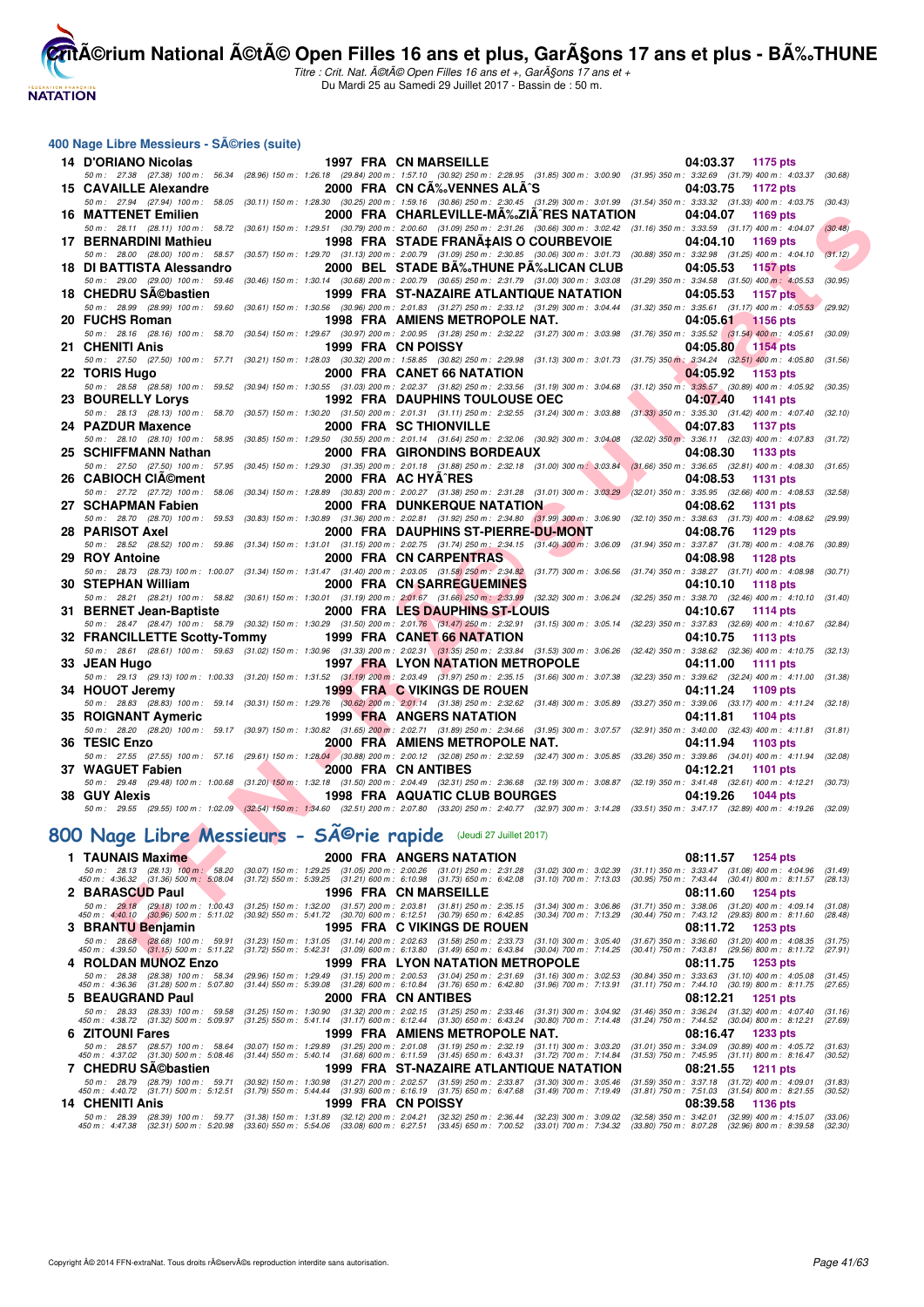

Titre : Crit. Nat. A©tA© Open Filles 16 ans et +, GarA§ons 17 ans et + Du Mardi 25 au Samedi 29 Juillet 2017 - Bassin de : 50 m.

# 800 Nage Libre Messieurs - SÃ<sup>©</sup>ries lentes (Jeudi 27 Juillet 2017)

|    | $000$ ruge con                                                                |                                                        | <b>URSSICHE</b>                                                                                                                                                                                                            |                                                        |                                                                                                            |                                                                                                                                                                                                                                                                                                                                                         |                                                          |          |                                                                                                                                                                                                                                     |                    |
|----|-------------------------------------------------------------------------------|--------------------------------------------------------|----------------------------------------------------------------------------------------------------------------------------------------------------------------------------------------------------------------------------|--------------------------------------------------------|------------------------------------------------------------------------------------------------------------|---------------------------------------------------------------------------------------------------------------------------------------------------------------------------------------------------------------------------------------------------------------------------------------------------------------------------------------------------------|----------------------------------------------------------|----------|-------------------------------------------------------------------------------------------------------------------------------------------------------------------------------------------------------------------------------------|--------------------|
|    | 8 TORIS Hugo                                                                  |                                                        |                                                                                                                                                                                                                            |                                                        | 2000 FRA CANET 66 NATATION                                                                                 |                                                                                                                                                                                                                                                                                                                                                         |                                                          | 08:23.86 | 1201 pts                                                                                                                                                                                                                            |                    |
|    | 50 m: 28.16 (28.16) 100 m: 58.73<br>450 m : 4:40.95 (31.95) 500 m : 5:13.26   |                                                        | (32.31) 550 m: 5:45.24 (31.98) 600 m: 6:17.50 (32.26) 650 m: 6:49.33                                                                                                                                                       |                                                        |                                                                                                            | $(30.57)$ 150 m : 1:29.85 $(31.12)$ 200 m : 2:01.66 $(31.81)$ 250 m : 2:33.26 $(31.60)$ 300 m : 3:05.13<br>$(31.83)$ 700 m : 7:21.85                                                                                                                                                                                                                    | $(31.87)$ 350 m : 3:36.79                                |          | $(31.66)$ 400 m : 4:09.00<br>(32.52) 750 m : 7:53.13 (31.28) 800 m : 8:23.86                                                                                                                                                        | (32.21)<br>(30.73) |
| g  | <b>IRIART Charley</b>                                                         |                                                        |                                                                                                                                                                                                                            |                                                        | 2000 FRA ASPTT TOULOUSE                                                                                    |                                                                                                                                                                                                                                                                                                                                                         |                                                          | 08:29.36 | 1178 pts                                                                                                                                                                                                                            |                    |
|    | 50 m: 29.86 (29.86) 100 m: 1:01.64                                            |                                                        |                                                                                                                                                                                                                            |                                                        |                                                                                                            | $\begin{array}{cccc} (31.78) \ 150 \ m \colon \ 1.33.83 \quad \  \  (32.19) \ 200 \ m \colon \ 2.06.41 \quad \  \  (32.58) \ 250 \ m \colon \ 2.38.38 \quad \  \  (31.97) \ 300 \ m \colon \ 3.11.05 \\ (32.32) \ 550 \ m \colon \ 5.51.79 \quad \  \  (32.35) \ 600 \ m \colon \ 6.24.21 \quad \  \  (32.42) \ 650 \ m \colon \ 6.56.15 \quad \  \  ($ |                                                          |          | (32.67) 350 m: 3:42.84 (31.79) 400 m: 4:15.12                                                                                                                                                                                       | (32.28)            |
|    | $450 \text{ m}$ : $4.47.12$ (32.00) 500 m : 5:19.44<br>10 CAILLE Dany         |                                                        |                                                                                                                                                                                                                            |                                                        | 2000 FRA CHOLET NATATION                                                                                   |                                                                                                                                                                                                                                                                                                                                                         |                                                          | 08:32.76 | $(31.44)$ 750 m : 7:58.73 $(31.14)$ 800 m : 8:29.36<br>1164 pts                                                                                                                                                                     | (30.63)            |
|    | 50 m: 29.41 (29.41) 100 m: 1:00.79                                            |                                                        |                                                                                                                                                                                                                            |                                                        |                                                                                                            | $(32.47)$ 300 m : 3:10.31                                                                                                                                                                                                                                                                                                                               | $(32.47)$ 350 m : 3:42.89                                |          | $(32.58)$ 400 m : 4:15.26                                                                                                                                                                                                           | (32.37)            |
|    | 450 m :   4:47.58     (32.32)  500 m :   5:19.72                              |                                                        | $(31.38)$ 150 m : 1:33.03 $(32.24)$ 200 m : 2:05.37 $(32.34)$ 250 m : 2:37.84<br>$(32.14)$ 550 m : 5:52.22 $(32.50)$ 600 m : 6:24.51 $(32.29)$ 650 m : 6:57.01                                                             |                                                        |                                                                                                            | (32.50) 700 m : 7:29.51                                                                                                                                                                                                                                                                                                                                 |                                                          |          | $(32.50)$ 750 m : 8:01.64 $(32.13)$ 800 m : 8:32.76                                                                                                                                                                                 | (31.12)            |
|    | 11 SCHAPMAN Fabien                                                            |                                                        |                                                                                                                                                                                                                            |                                                        | <b>2000 FRA DUNKERQUE NATATION</b>                                                                         |                                                                                                                                                                                                                                                                                                                                                         |                                                          | 08:36.96 | <b>1147 pts</b>                                                                                                                                                                                                                     |                    |
|    | 50 m: 29.35 (29.35) 100 m: 1:00.85<br>450 m: 4:49.45 (32.98) 500 m: 5:22.08   |                                                        | $(31.50)$ 150 m : 1:33.18<br>$(32.63)$ 550 m : 5:55.28                                                                                                                                                                     |                                                        | (32.33) 200 m : 2:05.54 (32.36) 250 m : 2:38.58<br>$(33.20)$ 600 m : 6:28.38 $(33.10)$ 650 m : 7:01.50     | $(33.04)$ 300 m : 3:11.04<br>$(33.12)$ 700 m : 7:34.64                                                                                                                                                                                                                                                                                                  | $(32.46)$ 350 m : 3:43.92<br>$(33.14)$ 750 m : $8.06.61$ |          | $(32.88)$ 400 m : 4:16.47<br>$(31.97)$ 800 m : 8:36.96                                                                                                                                                                              | (32.55)<br>(30.35) |
|    | 12 WAGUET Fabien                                                              |                                                        |                                                                                                                                                                                                                            | 2000 FRA CN ANTIBES                                    |                                                                                                            |                                                                                                                                                                                                                                                                                                                                                         |                                                          | 08:37.00 | 1147 pts                                                                                                                                                                                                                            |                    |
|    | 50 m: 30.12 (30.12) 100 m: 1:02.37                                            |                                                        | $\begin{array}{cccc} (32.25) & 150\; m: & 1:34.93 & (32.56) & 200\; m: & 2:08.10 & (33.17) & 250\; m: & 2:40.83 \\ (32.87) & 550\; m: & 5:56.77 & (32.44) & 600\; m: & 6:29.37 & (32.60) & 650\; m: & 7:01.62 \end{array}$ |                                                        |                                                                                                            | $(32.73)$ 300 m : 3:14.06                                                                                                                                                                                                                                                                                                                               |                                                          |          | $\begin{array}{rrrr} (33.23) & 350\ m: & 3.46.30 & (32.24) & 400\ m: & 4.19.09 \\ (32.74) & 750\ m: & 8.06.38 & (32.02) & 800\ m: & 8.37.00 \end{array}$                                                                            | (32.79)            |
|    | 450 m :   4:51.46     (32.37)  500 m :   5:24.33<br>13 PARISOT Axel           |                                                        |                                                                                                                                                                                                                            |                                                        |                                                                                                            | (32.25) 700 m : 7:34.36<br>2000 FRA DAUPHINS ST-PIERRE-DU-MONT                                                                                                                                                                                                                                                                                          |                                                          | 08:38.37 | 1141 pts                                                                                                                                                                                                                            | (30.62)            |
|    | 50 m: 29.94 (29.94) 100 m: 1:01.56                                            |                                                        | $(31.62)$ 150 m : 1:33.69                                                                                                                                                                                                  |                                                        | $(32.13)$ 200 m : 2:06.39 $(32.70)$ 250 m : 2:38.89<br>$(32.93)$ 600 m : 6:28.88 $(33.39)$ 650 m : 7:01.62 | $(32.50)$ 300 m : 3:11.44                                                                                                                                                                                                                                                                                                                               |                                                          |          | (32.55) 350 m: 3:43.70 (32.26) 400 m: 4:16.52                                                                                                                                                                                       | (32.82)            |
|    | 450 m : 4:49.33 (32.81) 500 m : 5:22.56                                       |                                                        | $(33.23)$ 550 m : 5:55.49                                                                                                                                                                                                  |                                                        |                                                                                                            | (32.74) 700 m : 7:34.84                                                                                                                                                                                                                                                                                                                                 |                                                          |          | (33.22) 750 m: 8:07.25 (32.41) 800 m: 8:38.37                                                                                                                                                                                       | (31.12)            |
|    | 15 CABIOCH CIA©ment                                                           |                                                        |                                                                                                                                                                                                                            | 2000 FRA AC HYA^RES                                    |                                                                                                            |                                                                                                                                                                                                                                                                                                                                                         |                                                          | 08:41.48 | 1128 pts                                                                                                                                                                                                                            |                    |
|    | 50 m: 29.25 (29.25) 100 m: 1:00.54<br>450 m : 4:49.47 (32.93) 500 m : 5:22.44 |                                                        | $(31.29)$ 150 m : 1:32.89<br>(32.97) 550 m : 5:55.83                                                                                                                                                                       |                                                        | (32.35) 200 m : 2:05.33 (32.44) 250 m : 2:38.41<br>(33.39) 600 m : 6:29.22 (33.39) 650 m : 7:03.03         | $(33.08)$ 300 m : 3:11.01<br>(33.81) 700 m : 7:36.34                                                                                                                                                                                                                                                                                                    |                                                          |          | $\begin{array}{l} (32.60) \ 350 \ m \ \vdots \ \ 3:43.97 \qquad \quad \  \  (32.96) \ 400 \ m \ \vdots \ \ 4:16.54 \\ (33.31) \ 750 \ m \ \vdots \ \ 8:09.31 \qquad \quad \  \  (32.97) \ 800 \ m \ \vdots \ \ 8:41.48 \end{array}$ | (32.57)<br>(32.17) |
|    | 16 DI BATTISTA Alessandro                                                     |                                                        |                                                                                                                                                                                                                            |                                                        |                                                                                                            | 2000 BEL STADE BA‰THUNE PA‰LICAN CLUB                                                                                                                                                                                                                                                                                                                   |                                                          | 08:41.93 | <b>1126 pts</b>                                                                                                                                                                                                                     |                    |
|    | 50 m: 29.89 (29.89) 100 m: 1:01.75<br>450 m : 4:49.99                         | $(32.79)$ 500 m : 5:23.01                              |                                                                                                                                                                                                                            |                                                        |                                                                                                            | $\begin{array}{cccccc} (31.86) & 150\ m: & 1.34.18 & (32.43) & 200\ m: & 2.06.68 & (32.50) & 250\ m: & 2.39.65 & (32.97) & 300\ m: & 5.12.34 \\ (33.02) & 550\ m: & 5.56.23 & (33.22) & 600\ m: & 6.29.69 & (33.46) & 650\ m: & 7.02.98 & (33.29) & 700\ m: & 7.36.10 \end{array}$                                                                      |                                                          |          | (32.69) 350 m: 3:44.64 (32.30) 400 m: 4:17.20<br>(33.12) 750 m : 8:09.48 (33.38) 800 m : 8:41.93                                                                                                                                    | (32.56)<br>(32.45) |
|    |                                                                               |                                                        |                                                                                                                                                                                                                            |                                                        |                                                                                                            |                                                                                                                                                                                                                                                                                                                                                         |                                                          |          |                                                                                                                                                                                                                                     |                    |
|    |                                                                               |                                                        | 1500 Nage Libre Messieurs - SÄ <sup>©</sup> rie rapide (Samedi 29 Juillet 2017)                                                                                                                                            |                                                        |                                                                                                            |                                                                                                                                                                                                                                                                                                                                                         |                                                          |          |                                                                                                                                                                                                                                     |                    |
|    | 1 BRENON Kyllian                                                              |                                                        |                                                                                                                                                                                                                            |                                                        | 2000 FRA CANET 66 NATATION                                                                                 |                                                                                                                                                                                                                                                                                                                                                         |                                                          | 15:47.98 | <b>1227 pts</b>                                                                                                                                                                                                                     |                    |
|    | $50 \text{ m}$ : 28.83                                                        | $(28.83)$ 100 m : 1:00.44                              | $(31.61)$ 150 m : 1:31.97 $(31.53)$ 200 m : 2:03.82 $(31.85)$ 250 m : 2:35.56                                                                                                                                              |                                                        |                                                                                                            |                                                                                                                                                                                                                                                                                                                                                         |                                                          |          |                                                                                                                                                                                                                                     | (32.06)            |
|    | 450 m : 4:43.08<br>850 m : 8:57.64                                            | $(31.72)$ 500 m : 5:15.00<br>$(31.93)$ 900 m : 9:29.26 | $(31.92)$ 550 m : 5:46.87<br>$(31.62)$ 950 m : 10:01.49                                                                                                                                                                    | $(31.87)$ 600 m : 6:18.68<br>(32.23) 000 m : 10:33.62  | $(31.81)$ 650 m : 6:50.63<br>(32.13) 050 m: 11:05.35                                                       | (31.73) 100 m : 11:37.14                                                                                                                                                                                                                                                                                                                                | (31.79) 150 m : 12:08.51                                 |          | $(31.74)$ 300 m : $3:07.43$ $(31.87)$ 350 m : $3:39.30$ $(31.87)$ 400 m : $4:11.36$<br>$(31.95)$ 700 m : $7:22.44$ $(31.81)$ 750 m : $7:54.10$ $(31.66)$ 800 m : $8:25.71$<br>$(31.66)$ 800 m : 8:25.71<br>(31.37) 200 m : 12:40.09 | (31.61)<br>(31.58) |
|    | 1250 m : 13:11.55                                                             | (31.46) 300 m : 13:43.19                               | (31.641350 m : 14:14.78                                                                                                                                                                                                    |                                                        | (31.59) 400 m : 14:46.28 (31.50) 450 m : 15:17.32                                                          | (31.041500 m: 15:47.98)                                                                                                                                                                                                                                                                                                                                 | (30.66)                                                  |          |                                                                                                                                                                                                                                     |                    |
| 2. | <b>MATTENET Emilien</b>                                                       |                                                        |                                                                                                                                                                                                                            |                                                        |                                                                                                            | 2000 FRA CHARLEVILLE-MA‰ZIA^RES NATATION                                                                                                                                                                                                                                                                                                                |                                                          | 15:50.18 | 1222 pts                                                                                                                                                                                                                            |                    |
|    | 50 m : 28.72<br>450 m : 4:43.73                                               | $(28.72)$ 100 m : 1:00.20<br>$(32.12)$ 500 m : 5:15.64 | $(31.48)$ 150 m : 1:31.92<br>$(31.91)$ 550 m : 5:47.47                                                                                                                                                                     | $(31.72)$ 200 m : 2:04.02<br>$(31.83)$ 600 m : 6:19.50 | $(32.10)$ $250$ m : $2:35.87$                                                                              | $(31.85)$ 300 m : 3:07.95<br>$(31.78)$ 700 m : 7:23.45                                                                                                                                                                                                                                                                                                  | (32.08) 350 m : 3:39.64<br>$(32.17)$ 750 m : 7:55.25     |          | $(31.69)$ 400 m : 4:11.61<br>$(31.80)$ 800 m : 8:27.10                                                                                                                                                                              | (31.97)<br>(31.85) |
|    | 850 m: 8:58.87<br>1250 m : 13:13.78                                           | $(31.77)$ 900 m : 9:30.74                              | $(31.87)$ 950 m : 10:02.66<br>(32.111350 m: 14:17.48                                                                                                                                                                       | (31.921000 m: 10:34.77<br>(31.59) 400 m : 14:49.55     | $(32.03)$ 650 m : 6:51.28<br>$(32.11)$ 050 m : 11:06.34<br>(32.07)450 m : 15.20.66                         | (31.571100 m: 11:38.24)<br>(31.11) 500 m: 15:50.18                                                                                                                                                                                                                                                                                                      | (31.90) 150 m : 12:10.05                                 |          | (31.81) 200 m : 12:42.04                                                                                                                                                                                                            | (31.99)            |
| З  | <b>BARASCUD Paul</b>                                                          | (31.74) 300 m : 13:45.89                               |                                                                                                                                                                                                                            |                                                        | 1996 FRA CN MARSEILLE                                                                                      |                                                                                                                                                                                                                                                                                                                                                         | (29.52)                                                  | 15:51.19 | 1220 pts                                                                                                                                                                                                                            |                    |
|    | 50 m: 29.78                                                                   | (29.78) 100 m : 1:01.71                                | $(31.93)$ 150 m : 1:33.84                                                                                                                                                                                                  |                                                        | (32.13) 200 m: 2:06.20 (32.36) 250 m: 2:38.49                                                              | (32.29) 300 m : 3:10.76                                                                                                                                                                                                                                                                                                                                 | (32.27) 350 m : 3:43.10                                  |          | $(32.34)$ 400 m : 4:15.48                                                                                                                                                                                                           | (32.38)            |
|    | 450 m : 4:47.56<br>850 m: 9:02.19                                             | $(32.08)$ 500 m : 5:19.85<br>$(31.83)$ 900 m : 9:33.56 | $(32.29)$ 550 m : 5:51.88<br>$(31.37)$ 950 m : 10:05.11                                                                                                                                                                    |                                                        | $(32.03)$ 600 m : 6:23.97 $(32.09)$ 650 m : 6:55.50<br>(31.55) 000 m: 10:36.47 (31.36) 050 m: 11:07.98     | $(31.53)$ 700 m : 7:27.17<br>(31.51) 100 m: 11:39.54                                                                                                                                                                                                                                                                                                    | $(31.67)$ 750 m : 7:59.00<br>(31.56)150 m : 12:10.88     |          | $(31.83)$ 800 m : 8:30.36<br>(31.34) 200 m : 12:42.46                                                                                                                                                                               | (31.36)<br>(31.58) |
|    | 1250 m: 13:13.89                                                              | (31.43) 300 m : 13:45.72                               | $(31.831350 \text{ m} : 14.17.18)$                                                                                                                                                                                         |                                                        | (31.46) 400 m : 14:48.83 (31.65) 450 m : 15:20.45                                                          | $(31.62)500 \text{ m}$ : 15:51.19                                                                                                                                                                                                                                                                                                                       | (30.74)                                                  |          |                                                                                                                                                                                                                                     |                    |
|    | <b>CHEDRU SA©bastien</b>                                                      |                                                        |                                                                                                                                                                                                                            |                                                        |                                                                                                            | 1999 FRA ST-NAZAIRE ATLANTIQUE NATATION                                                                                                                                                                                                                                                                                                                 |                                                          | 15:55.39 | 1211 pts                                                                                                                                                                                                                            |                    |
|    | 50 m: 29.64<br>450 m : 4:43.94                                                | (29.64) 100 m : 1:00.99<br>$(31.86)$ 500 m : 5:15.76   | $(31.35)$ 150 m : 1:32.79<br>$(31.82)$ 550 m : 5:47.65                                                                                                                                                                     | $(31.80)$ 200 m : 2:04.62<br>$(31.89)$ 600 m : 6:19.76 | $(31.83)$ 250 m : 2:36.28<br>$(32.11)$ 650 m : 6:51.61                                                     | $(31.66)$ 300 m : 3:08.22<br>$(31.85)$ 700 m : 7:23.66                                                                                                                                                                                                                                                                                                  | (31.94) 350 m : 3:40.07<br>$(32.05)$ 750 m : 7:55.45     |          | $(31.85)$ 400 m : 4:12.08<br>$(31.79)$ 800 m : 8:27.88                                                                                                                                                                              | (32.01)<br>(32.43) |
|    | 850 m: 8:59.97<br>1250 m: 13:16.56                                            | (32.09) 900 m : 9:32.03<br>(31.98) 300 m : 13:48.67    | (32.06) 950 m : 10:04.27<br>(32.111350 m: 14:20.64                                                                                                                                                                         | (32.241000 m: 10:36.44)<br>(31.97) 400 m : 14:52.64    | (32.171050 m: 11:08.61<br>(32.00) 450 m : 15:24.51                                                         | (32.17) 100 m: 11:40.66<br>(31.87) 500 m : 15:55.39                                                                                                                                                                                                                                                                                                     | (32.05) 150 m : 12:12.60<br>(30.88)                      |          | (31.94) 200 m : 12:44.58                                                                                                                                                                                                            | (31.98)            |
| 5  | <b>IRIART Charley</b>                                                         |                                                        |                                                                                                                                                                                                                            |                                                        | <b>2000 FRA ASPTT TOULOUSE</b>                                                                             |                                                                                                                                                                                                                                                                                                                                                         |                                                          |          | 16:03.27 1194 pts                                                                                                                                                                                                                   |                    |
|    | 50 m : 30.39                                                                  | $(30.39)$ 100 m : 1:02.70                              | $(32.31)$ 150 m : 1:35.25                                                                                                                                                                                                  | $(32.55)$ 200 m : 2:07.98                              | (32.73) 250 m : 2:40.94                                                                                    | $(32.96)$ 300 m : 3:13.59                                                                                                                                                                                                                                                                                                                               | $(32.65)$ 350 m : 3:45.60                                |          | $(32.01)$ 400 m : 4:17.80                                                                                                                                                                                                           | (32.20)            |
|    | 450 m : 4:49.99<br>850 m : 9:06.74                                            | $(32.19)$ 500 m : 5:22.05<br>$(32.07)$ 900 m : 9:38.86 | $(32.06)$ 550 m : 5:53.95<br>(32.12) 950 m : 10:10.89                                                                                                                                                                      | $(31.90)$ 600 m : 6:26.18<br>(32.03) 000 m: 10:43.29   | $(32.23)$ 650 m : 6:58.35<br>(32.40) 050 m: 11:15.92                                                       | $(32.17)$ 700 m : 7:30.38<br>(32.63) 100 m: 11:47.91                                                                                                                                                                                                                                                                                                    | (32.03) 750 m : 8:02.50<br>(31.99) 150 m : 12:20.13      |          | $(32.12)$ 800 m : 8:34.67<br>(32.22) 200 m : 12:52.74                                                                                                                                                                               | (32.17)<br>(32.61) |
|    | 1250 m : 13:24.95                                                             | (32.211300 m: 13:57.49)                                | (32.541350 m: 14:29.56                                                                                                                                                                                                     | (32.07) 400 m : 15:02.08                               | (32.52) 450 m : 15:33.27                                                                                   | (31.191500 m: 16:03.27                                                                                                                                                                                                                                                                                                                                  | (30.00)                                                  |          |                                                                                                                                                                                                                                     |                    |
| 6  | <b>DUREUX SA©bastien</b><br>50 m: 29.40                                       | (29.40) 100 m : 1:00.73                                | $(31.33)$ 150 m : 1:32.96                                                                                                                                                                                                  | $(32.23)$ 200 m : 2:04.64                              | <b>2000 FRA DUNKERQUE NATATION</b><br>$(31.68)$ 250 m : 2:36.99                                            | $(32.35)$ 300 m : 3:08.82                                                                                                                                                                                                                                                                                                                               | $(31.83)$ 350 m : 3:41.29                                | 16:06.34 | 1188 pts<br>$(32.47)$ 400 m : 4:13.13                                                                                                                                                                                               | (31.84)            |
|    | 450 m : 4:45.60                                                               | $(32.47)$ 500 m : 5:17.72                              | $(32.12)$ 550 m : 5:49.82                                                                                                                                                                                                  | $(32.10)$ 600 m : 6:21.96                              | $(32.14)$ 650 m : 6:54.30                                                                                  | $(32.34)$ 700 m : 7:25.97                                                                                                                                                                                                                                                                                                                               | $(31.67)$ 750 m : 7:58.36                                |          | $(32.39)$ 800 m : 8:30.66                                                                                                                                                                                                           | (32.30)            |
|    | 850 m : 9:02.60<br>1250 m : 13:23.71                                          | $(31.94)$ 900 m : 9:34.83<br>(32.76) 300 m : 13:56.33  | (32.23) 950 m : 10:07.48<br>$(32.62)350 \text{ m}$ : 14:28.95                                                                                                                                                              | (32.651000 m : 10:40.18<br>(32.62) 400 m : 15:01.86    | (32.70) 050 m: 11:13.06<br>(32.911450 m : 15:34.41                                                         | (32.88) 100 m : 11:45.48<br>(32.551500 m: 16:06.34                                                                                                                                                                                                                                                                                                      | (32.42) 150 m : 12:18.39<br>(31.93)                      |          | (32.91) 200 m : 12:50.95                                                                                                                                                                                                            | (32.56)            |
| 9  | <b>PARISOT Axel</b>                                                           |                                                        |                                                                                                                                                                                                                            |                                                        |                                                                                                            | 2000 FRA DAUPHINS ST-PIERRE-DU-MONT                                                                                                                                                                                                                                                                                                                     |                                                          | 16:30.69 | 1136 pts                                                                                                                                                                                                                            |                    |
|    | 50 m : 29.63<br>450 m : 4:48.83                                               | (29.63) 100 m: 1:01.37<br>$(33.10)$ 500 m : 5:21.40    | $(31.74)$ 150 m : 1:33.76<br>$(32.57)$ 550 m : 5:54.25                                                                                                                                                                     | (32.39) 200 m : 2:06.43<br>$(32.85)$ 600 m : 6:26.98   | $(32.67)$ 250 m : 2:39.16<br>$(32.73)$ 650 m : 7:00.13                                                     | (32.73) 300 m : 3:10.98<br>$(33.15)$ 700 m : 7:33.12                                                                                                                                                                                                                                                                                                    | $(31.82)$ 350 m : 3:43.32<br>$(32.99)$ 750 m : $8:06.50$ |          | $(32.34)$ 400 m : 4:15.73<br>$(33.38)$ 800 m : 8:39.46                                                                                                                                                                              | (32.41)<br>(32.96) |
|    | 850 m: 9:12.87                                                                | $(33.41)$ 900 m : 9:45.75                              | $(32.88)$ 950 m : 10:19.81                                                                                                                                                                                                 | (34.06) 000 m : 10:52.77                               | (32.96) 050 m: 11:26.24                                                                                    | (33.47) 100 m : 11:59.50                                                                                                                                                                                                                                                                                                                                | (33.26) 150 m : 12:33.54                                 |          | (34.04) 200 m : 13:07.45                                                                                                                                                                                                            | (33.91)            |
|    | 1250 m: 13:41.68                                                              | (34.23) 300 m : 14:15.79                               | (34.111350 m : 14:49.96                                                                                                                                                                                                    | (34.17) 400 m : 15:23.87                               | (33.911450 m: 15:57.87                                                                                     | (34.001500 m: 16:30.69)<br>2000 BEL STADE BA‰THUNE PA‰LICAN CLUB                                                                                                                                                                                                                                                                                        | (32.82)                                                  |          |                                                                                                                                                                                                                                     |                    |
|    | 10 DI BATTISTA Alessandro<br>50 m : 29.22                                     | $(29.22)$ 100 m : 1:00.86                              | $(31.64)$ 150 m : 1:32.67                                                                                                                                                                                                  | $(31.81)$ 200 m : 2:04.77                              | $(32.10)$ 250 m : 2:36.98                                                                                  | $(32.21)$ 300 m : 3:09.60                                                                                                                                                                                                                                                                                                                               | $(32.62)$ 350 m : 3:42.65                                | 16:40.39 | 1116 pts<br>$(33.05)$ 400 m : 4:15.29                                                                                                                                                                                               | (32.64)            |
|    | 450 m : 4:48.25                                                               | $(32.96)$ 500 m : 5:21.34                              | $(33.09)$ 550 m : 5:54.79                                                                                                                                                                                                  | $(33.45)$ 600 m : 6:28.33                              | $(33.54)$ 650 m : 7:01.77                                                                                  | (33.44) 700 m : 7:35.09                                                                                                                                                                                                                                                                                                                                 | $(33.32)$ 750 m : $8.08.80$                              |          | $(33.71)$ 800 m : 8:42.59                                                                                                                                                                                                           | (33.79)            |
|    | 850 m: 9:16.13<br>1250 m: 13:49.99                                            | $(33.54)$ 900 m : 9:50.21<br>(34.69) 300 m : 14:24.52  | (34.08) 950 m : 10:24.55<br>(34.53) 350 m : 14:59.01                                                                                                                                                                       | (34.34) 000 m: 10:58.65<br>(34.49) 400 m : 15:32.82    | $(34.10)050$ m : 11:32.50<br>(33.81) 450 m : 16:06.69                                                      | (33.85) 100 m : 12:06.76<br>(33.871500 m: 16:40.39                                                                                                                                                                                                                                                                                                      | (34.26) 150 m : 12:41.20<br>(33.70)                      |          | (34.44) 200 m: 13:15.30                                                                                                                                                                                                             | (34.10)            |
|    |                                                                               |                                                        |                                                                                                                                                                                                                            |                                                        |                                                                                                            |                                                                                                                                                                                                                                                                                                                                                         |                                                          |          |                                                                                                                                                                                                                                     |                    |
|    |                                                                               |                                                        | 1500 Nage Libre Messieurs - SÃ <sup>©</sup> ries lentes (Samedi 29 Juillet 2017)                                                                                                                                           |                                                        |                                                                                                            |                                                                                                                                                                                                                                                                                                                                                         |                                                          |          |                                                                                                                                                                                                                                     |                    |
|    | 7 SCHAPMAN Fabien                                                             |                                                        |                                                                                                                                                                                                                            |                                                        | 2000 FRA DUNKERQUE NATATION                                                                                |                                                                                                                                                                                                                                                                                                                                                         |                                                          |          | 16:21.40 1155 pts                                                                                                                                                                                                                   |                    |
|    |                                                                               |                                                        |                                                                                                                                                                                                                            |                                                        |                                                                                                            |                                                                                                                                                                                                                                                                                                                                                         |                                                          |          | 50 m; 28.93 (28.93) 100 m; 1:00.56 (31.63) 150 m; 1:32.55 (31.99) 200 m; 2:05.19 (32.64) 250 m; 2:37.82 (32.63) 300 m; 3:10.97 (33.15) 350 m; 3:43.52 (32.55) 400 m; 4:16.79 (33.27)                                                |                    |

#### **1500 Nage Libre Messieurs - Sĩries lentes** (Samedi 29 Juillet 2017)

|  |  | <b>7 SCHAPMAN Fabien</b> |
|--|--|--------------------------|
|--|--|--------------------------|

| 7 SCHAPMAN Fabien                                                       |                                                                               |                                                                                                                                                                                                                                                                        |                          | <b>2000 FRA DUNKERQUE NATATION</b>                      | 16:21.40                                                                                                                                                                                                                                                                                                                                               | 1155 pts |                               |
|-------------------------------------------------------------------------|-------------------------------------------------------------------------------|------------------------------------------------------------------------------------------------------------------------------------------------------------------------------------------------------------------------------------------------------------------------|--------------------------|---------------------------------------------------------|--------------------------------------------------------------------------------------------------------------------------------------------------------------------------------------------------------------------------------------------------------------------------------------------------------------------------------------------------------|----------|-------------------------------|
| 50 m : 28.93<br>450 m : 4:49.89<br>850 m : 9:15.24<br>1250 m : 13:39.93 | (33.10) 500 m : 5:23.21<br>(32.83) 900 m : 9:48.61<br>(32.381300 m : 14:13.30 | (28.93) 100 m : 1:00.56 (31.63) 150 m : 1:32.55<br>(33.37) 950 m : 10:21.67 (33.061000 m : 10:55.21 (33.541050 m : 11:28.25)<br>(33.371350 m : 14:45.72 (32.421400 m : 15:18.89 (33.171450 m : 15:50.74 (31.851500 m : 16:21.40 (30.66)                                |                          |                                                         | (31.99) 200 m : 2:05.19 (32.64) 250 m : 2:37.82 (32.63) 300 m : 3:10.97 (33.15) 350 m : 3:43.52 (32.55) 400 m : 4:16.79<br>(33.32) 550 m : 5:56.00 (32.79) 600 m : 6:29.47 (33.47) 650 m : 7:02.54 (33.07) 700 m : 7:36.08 (33.54) 750 m : 8:09.04 (32.96) 800 m : 8:42.41<br>(33.041100 m : 12:01.52 (33.271150 m : 12:34.23 (32.711200 m : 13:07.55) |          | (33.27)<br>(33.37)<br>(33.32) |
| 8 CAILLE Dany                                                           |                                                                               |                                                                                                                                                                                                                                                                        | 2000 FRA CHOLET NATATION |                                                         | 16:23.23                                                                                                                                                                                                                                                                                                                                               | 1152 pts |                               |
| 50 m : 30.24<br>450 m : 4:52.43<br>850 m : 9:15.76<br>1250 m : 13:40.48 | (30.24) 100 m : 1:02.87<br>(32.89) 500 m : 5:25.07<br>(33.01) 900 m : 9:48.78 | (32.63) 150 m : 1:35.55<br>(32.64) 550 m : 5:57.89<br>(33.02) 950 m : 10:21.74 (32.961000 m : 10:54.92 (33.181050 m : 11:27.88<br>(33.071300 m : 14:13.60     (33.121350 m : 14:46.72    (33.121400 m : 15:19.79    (33.071450 m : 15:52.48    (32.691500 m : 16:23.23 |                          | (32.82) 600 m :   6:30.73     (32.84) 650 m :   7:03.60 | (32.68) 200 m : 2:08.52 (32.97) 250 m : 2:41.26 (32.74) 300 m : 3:14.00 (32.74) 350 m : 3:46.74 (32.74) 400 m : 4:19.54<br>$(32.87)$ 700 m : 7:36.56 $(32.96)$ 750 m : 8:09.62 $(33.06)$ 800 m : 8:42.75<br>(32.961100 m : 12:01.05 (33.171150 m : 12:34.05 (33.001200 m : 13:07.41)<br>(30.75)                                                        |          | (32.80)<br>(33.13)<br>(33.36) |

#### **[50 Dos Messieurs - Finale A](http://www.ffnatation.fr/webffn/resultats.php?idact=nat&go=epr&idcpt=47487&idepr=61)** (Samedi 29 Juillet 2017)

| <b>DESPREZ Pierre-Yves</b> | 1996 FRA ALLIANCE DIJON NATATION | 00:25.89 1236 pts |  |
|----------------------------|----------------------------------|-------------------|--|
| 2 BEDEL Paul-Gabriel       | <b>1994 FRA CN MARSEILLE</b>     | 00:25.97 1231 pts |  |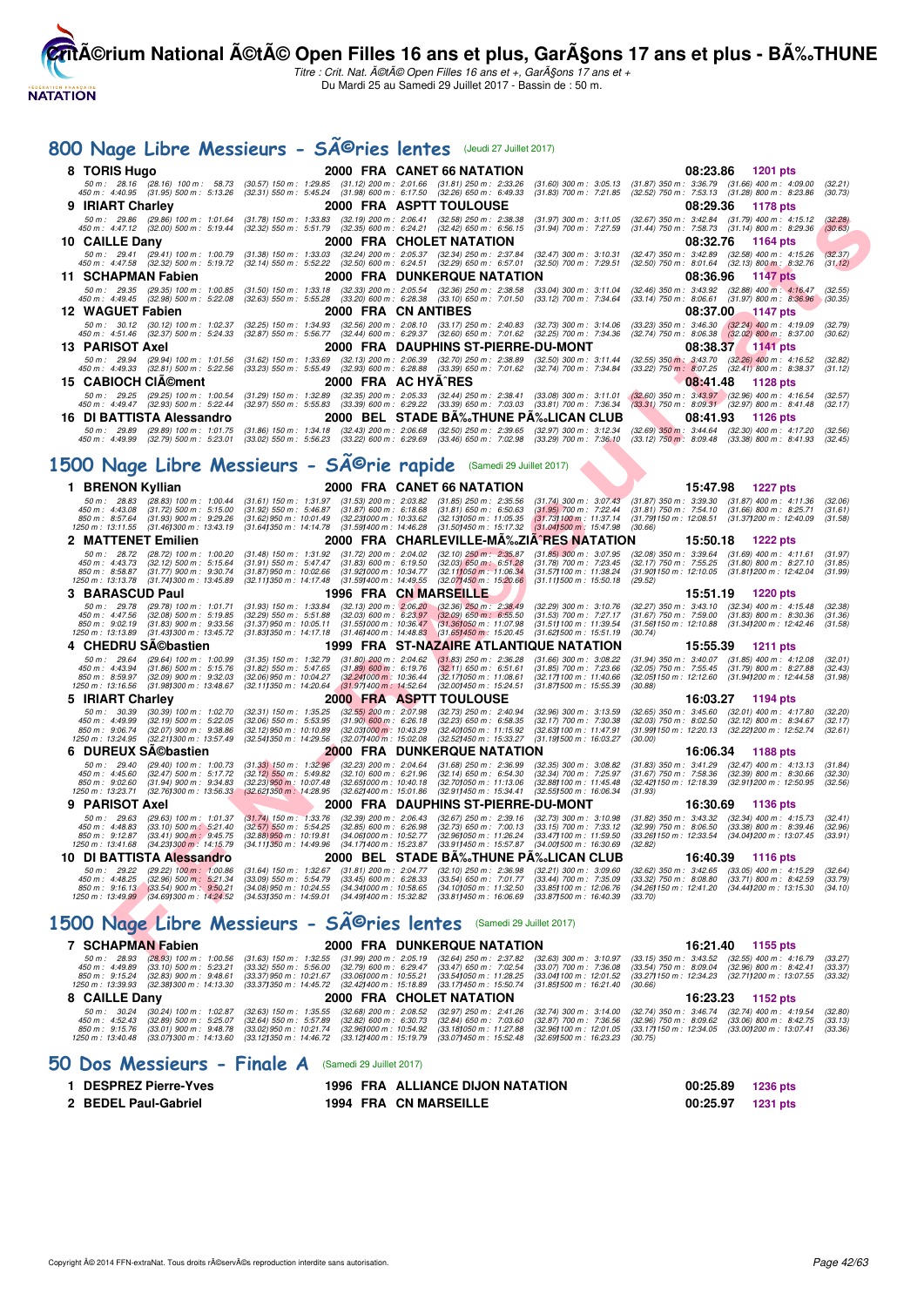

Titre : Crit. Nat. A©tA© Open Filles 16 ans et +, GarA§ons 17 ans et + Du Mardi 25 au Samedi 29 Juillet 2017 - Bassin de : 50 m.

#### **50 Dos Messieurs - Finale A (suite)**

| 3 ORANGE Maxence     |  | <b>1998 FRA NANTES NATATION</b>       | $00:26.14$ 1220 pts |                 |
|----------------------|--|---------------------------------------|---------------------|-----------------|
| 4 MIATTI K-RyIs      |  | <b>1999 FRA MULHOUSE ON</b>           | 00:26.15            | <b>1220 pts</b> |
| 5 PIJULET Paul       |  | <b>1994 FRA DAUPHINS TOULOUSE OEC</b> | 00:26.23            | 1215 pts        |
| 6 DELECLUSE Thibault |  | <b>1989 FRA GRAVELINES NATATION</b>   | 00:26.46            | 1201 pts        |
| 7 SALCZER Ladislas   |  | 2000 FRA OLYMPIC NICE NATATION        | 00:26.65            | 1189 pts        |
| 8 LAMORISSE Jean     |  | 2000 FRA DENAIN NAT. PORTE DU HAINAUT | 00:26.70            | 1186 pts        |

#### **[50 Dos Messieurs - Finale B](http://www.ffnatation.fr/webffn/resultats.php?idact=nat&go=epr&idcpt=47487&idepr=61)** (Samedi 29 Juillet 2017)

| <b>BELLAY Mathieu</b> |  | 1997 FRA AAS SARCELLES NATATION 95    | 00:26.74 | <b>1184 pts</b> |
|-----------------------|--|---------------------------------------|----------|-----------------|
| 2 LOTH Matthias       |  | 1994 FRA VICHY VAL D'ALLIER NATATION  | 00:26.83 | 1178 pts        |
| 3 DELECLUSE Theo      |  | <b>1997 FRA CANET 66 NATATION</b>     | 00:26.84 | <b>1178 pts</b> |
| 4 BURBAN Corentin     |  | <b>1998 FRA PAYS DE GEX NATATION</b>  | 00:26.94 | $1172$ pts      |
| 5 FOURMY Matéo        |  | <b>2000 FRA ES MASSY NATATION</b>     | 00:26.95 | 1171 pts        |
| 6 BREFUEL Simon       |  | <b>1997 FRA CANET 66 NATATION</b>     | 00:26.97 | 1170 pts        |
| 7 CHATTI Souhaiel     |  | 2000 FRA STADE FRANATAIS O COURBEVOIE | 00:27.11 | 1162 pts        |
| 8 SYOUD Jaouad        |  | 1999 FRA CN CHALON-SUR-SAONE          | 00:27.28 | 1151 pts        |
|                       |  |                                       |          |                 |

#### **[50 Dos Messieurs - Finale C](http://www.ffnatation.fr/webffn/resultats.php?idact=nat&go=epr&idcpt=47487&idepr=61)** (Samedi 29 Juillet 2017)

| 1 FALCOU Aubry     |                     | 1996 FRA CLUB DE NATATION DE SASSENAGE | 00:27.21 | 1156 pts |
|--------------------|---------------------|----------------------------------------|----------|----------|
| 2 AVETAND Thomas   |                     | 1995 FRA AMIENS METROPOLE NAT          | 00:27.26 | 1153 pts |
| 3 GRANDJEAN Meven  |                     | 2000 FRA CN VOUZIERS                   | 00:27.30 | 1150 pts |
| 3 RENARD Geoffrey  |                     | 1997 FRA DAUPHINS TOULOUSE OEC         | 00:27.30 | 1150 pts |
| 5 CARDOT Pierre    | <b>2000 FRA FFN</b> |                                        | 00:27.43 | 1143 pts |
| 6 DEAGE Virgile    |                     | 1999 FRA CN ANTIBES                    | 00:27.79 | 1121 pts |
| 7 ALLAMAND Anthony |                     | 2000 FRA STADE OLYMPIQUE CHAMBÉRY      | 00:27.85 | 1118 pts |
| 8 BRUN Christophe  |                     | <b>1998 FRA DAUPHINS TOULOUSE OEC</b>  | 00:27.95 | 1112 pts |
|                    |                     |                                        |          |          |

# 50 Dos Messieurs - SÃ<sup>©</sup>ries (Samedi 29 Juillet 2017)

| ı                | <b>DESPREZ PIETTE-YVES</b> | 1996     | FRA        |
|------------------|----------------------------|----------|------------|
| $\overline{2}$   | <b>BEDEL Paul-Gabriel</b>  | 1994 FRA |            |
| 3                | <b>PIJULET Paul</b>        | 1994     | <b>FRA</b> |
| 4                | <b>ORANGE Maxence</b>      | 1998     | <b>FRA</b> |
| 4                | <b>MIATTI K-RyIs</b>       | 1999     | <b>FRA</b> |
| 6                | <b>DELECLUSE Thibault</b>  | 1989     | <b>FRA</b> |
| 7                | <b>GARASYMOVYTCH Oleg</b>  | 1997     | <b>FRA</b> |
| 8                | <b>LAMORISSE Jean</b>      | 2000     | <b>FRA</b> |
|                  | 9 SALCZER Ladislas         | 2000     | <b>FRA</b> |
| 10               | <b>DELECLUSE Theo</b>      | 1997     | <b>FRA</b> |
| 11               | <b>BELLAY Mathieu</b>      | 1997     | <b>FRA</b> |
| 12 <sup>12</sup> | <b>BURBAN Corentin</b>     | 1998     | <b>FRA</b> |
|                  | 13 FOURMY Matéo            | 2000     | <b>FRA</b> |
| 14               | <b>LOTH Matthias</b>       | 1994     | <b>FRA</b> |
| 15               | <b>BREFUEL Simon</b>       | 1997     | <b>FRA</b> |
|                  | 16 SYOUD Jaouad            | 1999     | <b>FRA</b> |
| 17               | <b>CHATTI Souhaiel</b>     | 2000     | <b>FRA</b> |
| 18               | <b>GRANDJEAN Meven</b>     | 2000     | <b>FRA</b> |
|                  | <b>19 AVETAND Thomas</b>   | 1995     | <b>FRA</b> |
|                  | 19 FALCOU Aubry            | 1996     | <b>FRA</b> |
| 21               | <b>CARDOT Pierre</b>       | 2000     | <b>FRA</b> |
| 22               | <b>RENARD Geoffrey</b>     | 1997     | <b>FRA</b> |
| 23               | <b>BRUN Christophe</b>     | 1998     | <b>FRA</b> |
| 23               | <b>ALLAMAND Anthony</b>    | 2000     | <b>FRA</b> |
|                  |                            |          |            |

| 6 DELECLUSE Thibault                                            |                          | <b>1989 FRA GRAVELINES NATATION</b>     | 00:26.46 | <b>1201 pts</b> |  |
|-----------------------------------------------------------------|--------------------------|-----------------------------------------|----------|-----------------|--|
| 7 SALCZER Ladislas                                              |                          | 2000 FRA OLYMPIC NICE NATATION          | 00:26.65 | 1189 pts        |  |
| 8 LAMORISSE Jean                                                |                          | 2000 FRA DENAIN NAT. PORTE DU HAINAUT   | 00:26.70 | 1186 pts        |  |
|                                                                 |                          |                                         |          |                 |  |
| i0 Dos Messieurs - Finale B                                     | (Samedi 29 Juillet 2017) |                                         |          |                 |  |
| 1 BELLAY Mathieu                                                |                          | 1997 FRA AAS SARCELLES NATATION 95      | 00:26.74 | <b>1184 pts</b> |  |
| 2 LOTH Matthias                                                 |                          | 1994 FRA VICHY VAL D'ALLIER NATATION    | 00:26.83 | <b>1178 pts</b> |  |
| 3 DELECLUSE Theo                                                |                          | 1997 FRA CANET 66 NATATION              | 00:26.84 | <b>1178 pts</b> |  |
| <b>4 BURBAN Corentin</b>                                        |                          | <b>1998 FRA PAYS DE GEX NATATION</b>    | 00:26.94 | 1172 pts        |  |
| 5 FOURMY Matéo                                                  |                          | <b>2000 FRA ES MASSY NATATION</b>       | 00:26.95 | 1171 pts        |  |
| 6 BREFUEL Simon                                                 |                          | <b>1997 FRA CANET 66 NATATION</b>       | 00:26.97 | <b>1170 pts</b> |  |
| 7 CHATTI Souhaiel                                               |                          | 2000 FRA STADE FRANÇAIS O COURBEVOIE    | 00:27.11 | 1162 pts        |  |
| 8 SYOUD Jaouad                                                  |                          | 1999 FRA CN CHALON-SUR-SAONE            | 00:27.28 | 1151 pts        |  |
|                                                                 |                          |                                         |          |                 |  |
| i0 Dos Messieurs - Finale C                                     | (Samedi 29 Juillet 2017) |                                         |          |                 |  |
| 1 FALCOU Aubry                                                  |                          | 1996 FRA CLUB DE NATATION DE SASSENAGE  | 00:27.21 | 1156 pts        |  |
| 2 AVETAND Thomas                                                |                          | 1995 FRA AMIENS METROPOLE NAT.          | 00:27.26 | 1153 pts        |  |
| 3 GRANDJEAN Meven                                               |                          | 2000 FRA CN VOUZIERS                    | 00:27.30 | 1150 pts        |  |
| 3 RENARD Geoffrey                                               |                          | <b>1997 FRA DAUPHINS TOULOUSE OEC</b>   | 00:27.30 | 1150 pts        |  |
| 5 CARDOT Pierre                                                 | <b>2000 FRA FFN</b>      |                                         | 00:27.43 | 1143 pts        |  |
| 6 DEAGE Virgile                                                 |                          | 1999 FRA CN ANTIBES                     | 00:27.79 | 1121 pts        |  |
| 7 ALLAMAND Anthony                                              |                          | 2000 FRA STADE OLYMPIQUE CHAMB‰RY       | 00:27.85 | <b>1118 pts</b> |  |
| 8 BRUN Christophe                                               |                          | <b>1998 FRA DAUPHINS TOULOUSE OEC</b>   | 00:27.95 | <b>1112 pts</b> |  |
|                                                                 |                          |                                         |          |                 |  |
| $60$ Dos Messieurs - S $\widetilde{\mathsf{A}}^{\bigcirc}$ ries | (Samedi 29 Juillet 2017) |                                         |          |                 |  |
| 1 DESPREZ Pierre-Yves                                           |                          | <b>1996 FRA ALLIANCE DIJON NATATION</b> | 00:26.00 | <b>1229 pts</b> |  |
| 2 BEDEL Paul-Gabriel                                            |                          | <b>1994 FRA CN MARSEILLE</b>            | 00:26.16 | <b>1219 pts</b> |  |
| 3 PIJULET Paul                                                  |                          | <b>1994 FRA DAUPHINS TOULOUSE OEC</b>   | 00:26.21 | <b>1216 pts</b> |  |
| 4 ORANGE Maxence                                                |                          | <b>1998 FRA NANTES NATATION</b>         | 00:26.35 | <b>1207 pts</b> |  |
| 4 MIATTI K-Ryls                                                 |                          | <b>1999 FRA MULHOUSE ON</b>             | 00:26.35 | <b>1207 pts</b> |  |
| 6 DELECLUSE Thibault                                            |                          | <b>1989 FRA GRAVELINES NATATION</b>     | 00:26.53 | <b>1197 pts</b> |  |
| 7 GARASYMOVYTCH Oleg                                            |                          | 1997 FRA CN AVIGNON                     | 00:26.65 | 1189 pts        |  |
| 8 LAMORISSE Jean                                                |                          | 2000 FRA DENAIN NAT. PORTE DU HAINAUT   | 00:26.66 | 1189 pts        |  |
| 9 SALCZER Ladislas                                              |                          | 2000 FRA OLYMPIC NICE NATATION          | 00:26.75 | 1183 pts        |  |
| 10 DELECLUSE Theo                                               |                          | 1997 FRA CANET 66 NATATION              | 00:26.86 | <b>1177 pts</b> |  |
| 11 BELLAY Mathieu                                               |                          | 1997 FRA AAS SARCELLES NATATION 95      | 00:26.91 | <b>1174 pts</b> |  |
| <b>12 BURBAN Corentin</b>                                       |                          | <b>1998 FRA PAYS DE GEX NATATION</b>    | 00:26.92 | <b>1173 pts</b> |  |
| 13 FOURMY MatA©o                                                |                          | <b>2000 FRA ES MASSY NATATION</b>       | 00:26.96 | <b>1171 pts</b> |  |
| <b>14 LOTH Matthias</b>                                         |                          | 1994 FRA VICHY VAL D'ALLIER NATATION    | 00:27.01 | 1168 pts        |  |
| 15 BREFUEL Simon                                                |                          | 1997 FRA CANET 66 NATATION              | 00:27.14 | <b>1160 pts</b> |  |
| 16 SYOUD Jaouad                                                 |                          | 1999 FRA CN CHALON-SUR-SAONE            | 00:27.15 | 1159 pts        |  |
| 17 CHATTI Souhaiel                                              |                          | 2000 FRA STADE FRANA‡AIS O COURBEVOIE   | 00:27.16 | 1159 pts        |  |
| <b>18 GRANDJEAN Meven</b>                                       |                          | 2000 FRA CN VOUZIERS                    | 00:27.19 | <b>1157 pts</b> |  |
| 19 AVETAND Thomas                                               |                          | 1995 FRA AMIENS METROPOLE NAT.          | 00:27.21 | <b>1156 pts</b> |  |
| 19 FALCOU Aubry                                                 |                          | 1996 FRA CLUB DE NATATION DE SASSENAGE  | 00:27.21 | 1156 pts        |  |
| 21 CARDOT Pierre                                                | <b>2000 FRA FFN</b>      |                                         | 00:27.32 |                 |  |
| 22 RENARD Geoffrey                                              |                          | <b>1997 FRA DAUPHINS TOULOUSE OEC</b>   |          | <b>1149 pts</b> |  |
|                                                                 |                          | <b>1998 FRA DAUPHINS TOULOUSE OEC</b>   | 00:27.37 | <b>1146 pts</b> |  |
| 23 BRUN Christophe                                              |                          | 2000 FRA STADE OLYMPIQUE CHAMBĉRY       | 00:27.54 | <b>1136 pts</b> |  |
| 23 ALLAMAND Anthony                                             |                          |                                         | 00:27.54 | <b>1136 pts</b> |  |
| 25 DEAGE Virgile                                                |                          | <b>1999 FRA CN ANTIBES</b>              | 00:27.56 | 1135 pts        |  |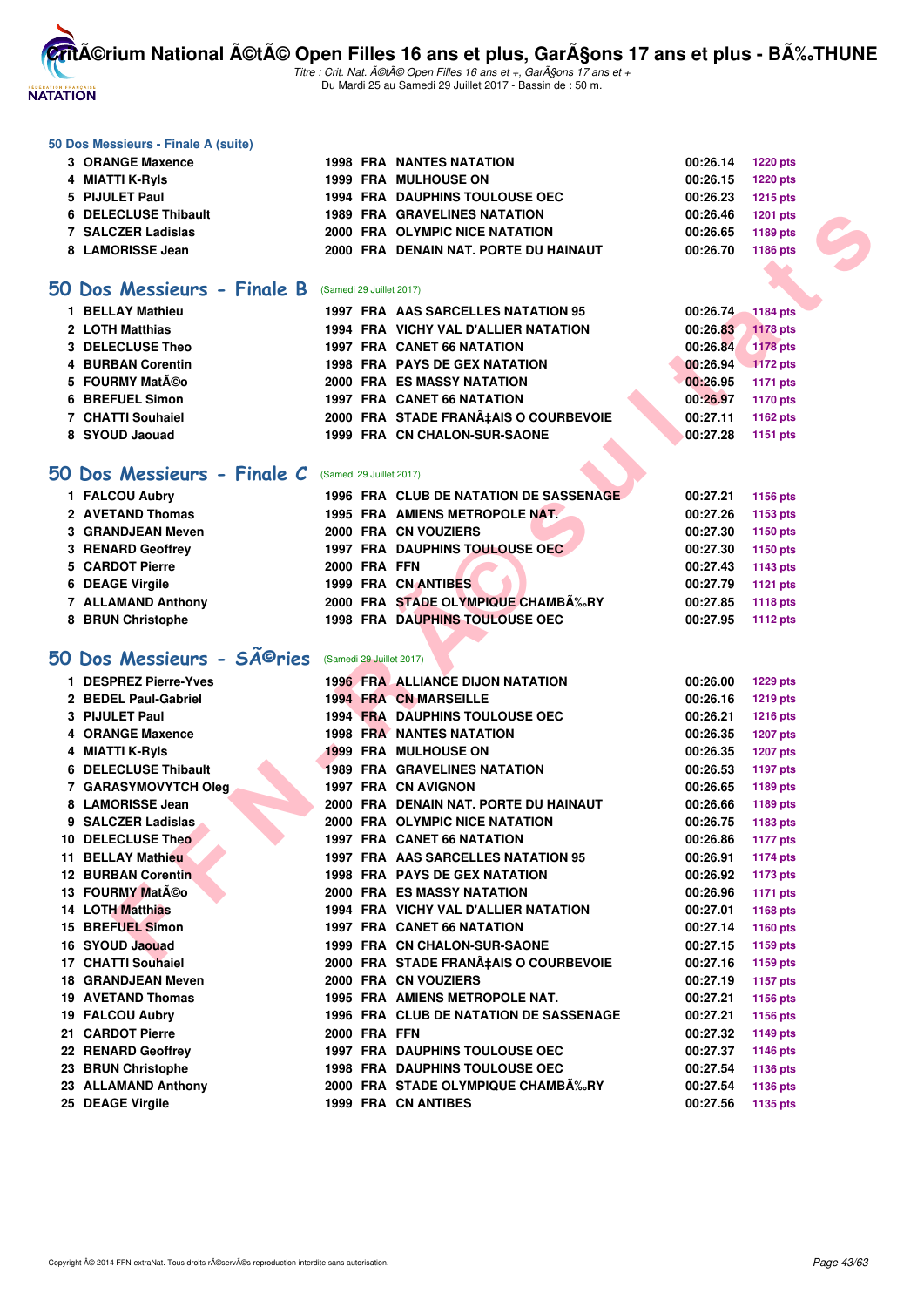

Titre : Crit. Nat. A©tA© Open Filles 16 ans et +, GarA§ons 17 ans et + Du Mardi 25 au Samedi 29 Juillet 2017 - Bassin de : 50 m.

#### **50 Dos Messieurs - Séries (suite)**

| 26 NDOYE BROUARD Yohann                                    |  | 2000 FRA DAUPHINS D'ANNECY             |             | 00:27.58                                             | 1134 pts                   |  |
|------------------------------------------------------------|--|----------------------------------------|-------------|------------------------------------------------------|----------------------------|--|
| 27 TRILLAT Léo                                             |  | 1998 FRA CN POISSY                     |             | 00:27.67                                             | <b>1128 pts</b>            |  |
| 28 STEPHAN William                                         |  | 2000 FRA CN SARREGUEMINES              |             | 00:27.70                                             | <b>1127 pts</b>            |  |
| 29 PALMARINI Lucas                                         |  | 2000 FRA CLUB DE NATATION DE SASSENAGE |             | 00:27.76                                             | 1123 pts                   |  |
| <b>30 AIMABLE Steven</b>                                   |  | 1999 FRA MEGAQUARIUS CLUB GUYANE       |             | 00:27.81                                             | 1120 pts                   |  |
| <b>31 TOURDES Alexis</b>                                   |  | <b>1999 FRA ANGERS NATATION</b>        |             | 00:27.86                                             | <b>1117 pts</b>            |  |
| <b>32 LARGE Gautier</b>                                    |  | 1999 FRA EMS BRON                      |             | 00:27.93                                             | <b>1113 pts</b>            |  |
| 33 HERLEM Antoine                                          |  | <b>1999 FRA CN ANTIBES</b>             |             | 00:28.01                                             | <b>1108 pts</b>            |  |
| 34 HOOGE Geoffrey                                          |  | <b>1994 FRA GRAVELINES NATATION</b>    |             | 00:28.18                                             | 1099 pts                   |  |
| <b>35 HENRY ARRENOUS Pierre</b>                            |  | <b>1998 FRA ASPTT POITIERS</b>         |             | 00:28.32                                             | <b>1090 pts</b>            |  |
| 36 VLAOVIC Milan                                           |  | 2000 FRA CANET 66 NATATION             |             | 00:28.37                                             | 1088 pts                   |  |
| 37 COIFFARD Florian                                        |  | <b>1995 FRA DAUPHINS TOULOUSE OEC</b>  |             | 00:28.51                                             | <b>1080 pts</b>            |  |
| 38 PERDU Baptiste                                          |  | 1999 FRA ASPTT MONTPELLIER             |             | 00:29.13                                             | <b>1044 pts</b>            |  |
| --- BALDELLI Anthony                                       |  | <b>1999 FRA MARTIGUES NATATION</b>     |             | <b>DNS</b> dec                                       |                            |  |
| --- HUILLE Stanislas                                       |  | <b>1999 FRA SN VERSAILLES</b>          |             | <b>DNS</b> dec                                       |                            |  |
|                                                            |  |                                        |             |                                                      |                            |  |
| <b>00 Dos Messieurs - Finale A</b> (Mardi 25 Juillet 2017) |  |                                        |             |                                                      |                            |  |
|                                                            |  |                                        |             |                                                      |                            |  |
| 1 BEDEL Paul-Gabriel                                       |  | <b>1994 FRA CN MARSEILLE</b>           |             | 00:55.34<br>50 m: 27.17 (27.17) 100 m: 55.34 (28.17) | <b>1240 pts</b>            |  |
| 2 ORANGE Maxence                                           |  | <b>1998 FRA NANTES NATATION</b>        |             | 00:55.78                                             | <b>1227 pts</b>            |  |
|                                                            |  |                                        | 50 m: 27.48 | $(27.48)$ 100 m : 55.78 $(28.30)$                    |                            |  |
| 3 GARASYMOVYTCH Oleg                                       |  | 1997 FRA CN AVIGNON                    |             | 00:56.01<br>50 m : 27.38 (27.38) 100 m : 56.01       | <b>1220 pts</b><br>(28.63) |  |
| 4 BREFUEL Simon                                            |  | 1997 FRA CANET 66 NATATION             |             | 00:56.71                                             | 1199 pts                   |  |
|                                                            |  |                                        | 50 m: 27.45 | (27.45) 100 m: 56.71 (29.26)                         |                            |  |
| 4 HUILLE Stanislas                                         |  | <b>1999 FRA SN VERSAILLES</b>          |             | 00:56.71<br>50 m: 27.21 (27.21) 100 m: 56.71 (29.50) | 1199 pts                   |  |
| 6 MIATTI K-Ryls                                            |  | <b>1999 FRA MULHOUSE ON</b>            |             | 00:57.01                                             | 1191 pts                   |  |
|                                                            |  |                                        |             | 50 m: 27.49 (27.49) 100 m: 57.01 (29.52)             |                            |  |
| 7 AVETAND Thomas                                           |  | 1995 FRA AMIENS METROPOLE NAT.         |             | 00:57.03<br>50 m: 27.67 (27.67) 100 m: 57.03 (29.36) | 1190 pts                   |  |
| 8 NDOYE BROUARD Yohann                                     |  | 2000 FRA DAUPHINS D'ANNECY             |             | 00:57.74                                             | 1169 pts                   |  |
|                                                            |  |                                        |             | 50 m: 27.95 (27.95) 100 m: 57.74 (29.79)             |                            |  |
| 00 Dos Messieurs - Finale B (Mardi 25 Juillet 2017)        |  |                                        |             |                                                      |                            |  |
|                                                            |  |                                        |             |                                                      |                            |  |
| 1 SALCZER Ladislas                                         |  | 2000 FRA OLYMPIC NICE NATATION         |             | 00:57.03<br>50 m: 27.79 (27.79) 100 m: 57.03 (29.24) | 1190 pts                   |  |
| 2 DESPREZ Pierre-Yves                                      |  | 1996 FRA ALLIANCE DIJON NATATION       |             | 00:57.44                                             | 1178 pts                   |  |
|                                                            |  |                                        | 50 m: 27.72 | (27.72) 100 m: 57.44 (29.72)                         |                            |  |
| 3 CHATTI Souhaiel                                          |  | 2000 FRA STADE FRANA‡AIS O COURBEVOIE  |             | 00:57.54<br>50 m: 27.94 (27.94) 100 m: 57.54 (29.60) | 1175 pts                   |  |
| <b>4 BELLAY Mathieu</b>                                    |  | 1997 FRA AAS SARCELLES NATATION 95     |             | 00:57.84                                             | <b>1167 pts</b>            |  |
|                                                            |  |                                        | 50 m: 28.24 | (28.24) 100 m: 57.84 (29.60)                         |                            |  |
| 5 BURBAN Corentin                                          |  | <b>1998 FRA PAYS DE GEX NATATION</b>   | 50 m: 28.15 | 00:58.10<br>(28.15) 100 m : 58.10 (29.95)            | 1159 pts                   |  |
| 6 FALCOU Aubry                                             |  | 1996 FRA CLUB DE NATATION DE SASSENAGE |             | 00:58.53                                             | 1147 pts                   |  |
|                                                            |  |                                        |             | 50 m: 28.42 (28.42) 100 m: 58.53 (30.11)             |                            |  |
| 7 VLAOVIC Milan                                            |  | 2000 FRA CANET 66 NATATION             |             | 00:58.70<br>50 m: 28.83 (28.83) 100 m: 58.70 (29.87) | 1142 pts                   |  |
| 8 FOURMY Matéo                                             |  | <b>2000 FRA ES MASSY NATATION</b>      |             | 00:59.13                                             | 1130 pts                   |  |
|                                                            |  |                                        |             | 50 m: 28.14 (28.14) 100 m: 59.13 (30.99)             |                            |  |
| <b>00 Dos Messieurs - Finale C</b> (Mardi 25 Juillet 2017) |  |                                        |             |                                                      |                            |  |
|                                                            |  |                                        |             |                                                      |                            |  |
| $\blacksquare$ DELEALUAR TESS                              |  | <b>1007 FBALOANET CONATATION</b>       |             | 00.5707                                              | $-4.00 - 1.$               |  |

#### [100 Dos Messieurs - Finale A](http://www.ffnatation.fr/webffn/resultats.php?idact=nat&go=epr&idcpt=47487&idepr=62) (Mardi 25 Juillet 2017)

| 1 BEDEL Paul-Gabriel   |  | <b>1994 FRA CN MARSEILLE</b>    |                        | 00:55.34                      | <b>1240 pts</b>                  |  |
|------------------------|--|---------------------------------|------------------------|-------------------------------|----------------------------------|--|
| 2 ORANGE Maxence       |  | <b>1998 FRA NANTES NATATION</b> | 50 m: 27.17            | $(27.17)$ 100 m :<br>00:55.78 | 55.34 (28.17)<br>1227 $p$ ts     |  |
| 3 GARASYMOVYTCH Oleg   |  | 1997 FRA CN AVIGNON             | $50 \text{ m}$ : 27.48 | $(27.48)$ 100 m :<br>00:56.01 | 55.78 (28.30)<br><b>1220 pts</b> |  |
| 4 BREFUEL Simon        |  | 1997 FRA CANET 66 NATATION      | 50 m: 27.38            | $(27.38)$ 100 m :<br>00:56.71 | 56.01 (28.63)<br>1199 $pts$      |  |
| 4 HUILLE Stanislas     |  | <b>1999 FRA SN VERSAILLES</b>   | $50 m$ : 27.45         | $(27.45)$ 100 m :<br>00:56.71 | 56.71 (29.26)<br>1199 $pts$      |  |
| 6 MIATTI K-Ryls        |  | 1999 FRA MULHOUSE ON            | 50 m: 27.21            | $(27.21)$ 100 m :<br>00:57.01 | 56.71 (29.50)<br>1191 $pts$      |  |
| 7 AVETAND Thomas       |  | 1995 FRA AMIENS METROPOLE NAT.  | $50 \text{ m}$ : 27.49 | $(27.49)$ 100 m :<br>00:57.03 | 57.01 (29.52)<br>1190 $pts$      |  |
| 8 NDOYE BROUARD Yohann |  | 2000 FRA DAUPHINS D'ANNECY      | $50 m$ : 27.67         | $(27.67)$ 100 m :<br>00:57.74 | 57.03 (29.36)<br>1169 $pts$      |  |
|                        |  |                                 | 50 m: 27.95            | (27.95) 100 m : 57.74 (29.79) |                                  |  |

### **[100 Dos Messieurs - Finale B](http://www.ffnatation.fr/webffn/resultats.php?idact=nat&go=epr&idcpt=47487&idepr=62)** (Mardi 25 Juillet 2017)

| 1 SALCZER Ladislas    |  | 2000 FRA OLYMPIC NICE NATATION                |                        | 00:57.03                                      | 1190 $pts$                       |  |
|-----------------------|--|-----------------------------------------------|------------------------|-----------------------------------------------|----------------------------------|--|
| 2 DESPREZ Pierre-Yves |  | 1996 FRA ALLIANCE DIJON NATATION              | 50 m: 27.79            | $(27.79)$ 100 m :<br>00:57.44                 | 57.03 (29.24)<br>1178 pts        |  |
|                       |  |                                               | $50 \text{ m}$ : 27.72 | $(27.72)$ 100 m :                             | 57.44 (29.72)                    |  |
| 3 CHATTI Souhaiel     |  | 2000 FRA STADE FRANA‡AIS O COURBEVOIE         | 50 m: 27.94            | 00:57.54<br>$(27.94)$ 100 m :                 | 1175 pts<br>57.54 (29.60)        |  |
| 4 BELLAY Mathieu      |  | 1997 FRA AAS SARCELLES NATATION 95            |                        | 00:57.84                                      | 1167 pts                         |  |
| 5 BURBAN Corentin     |  | <b>1998 FRA PAYS DE GEX NATATION</b>          | 50 m: 28.24            | $(28.24)$ 100 m : 57.84 $(29.60)$<br>00:58.10 | 1159 $pts$                       |  |
| 6 FALCOU Aubry        |  | <b>1996 FRA CLUB DE NATATION DE SASSENAGE</b> | $50 m$ : 28.15         | $(28.15)$ 100 m :<br>00:58.53                 | 58.10 (29.95)<br><b>1147 pts</b> |  |
| 7 VLAOVIC Milan       |  | 2000 FRA CANET 66 NATATION                    | $50 \text{ m}$ : 28.42 | $(28.42)$ 100 m :<br>00:58.70                 | 58.53 (30.11)<br><b>1142 pts</b> |  |
| 8 FOURMY Matéo        |  | <b>2000 FRA ES MASSY NATATION</b>             | 50 m: 28.83            | $(28.83)$ 100 m :<br>00:59.13                 | 58.70 (29.87)<br>1130 pts        |  |
|                       |  |                                               | 50 m: 28.14            | $(28.14)$ 100 m :                             | 59.13 (30.99)                    |  |

# 100 Dos Messieurs - Finale <sup>(</sup>

|                          | (Mardi 25 Juillet 2017) |
|--------------------------|-------------------------|
| $\overline{\phantom{a}}$ |                         |

| <b>DELECLUSE Theo</b> | <b>1997 FRA CANET 66 NATATION</b>     |                | 00:57.27                          | 1183 pts      |
|-----------------------|---------------------------------------|----------------|-----------------------------------|---------------|
|                       |                                       | $50 m$ : 27.64 | (27.64) 100 m : 57.27 (29.63      |               |
| 2 CADEL Benjamin      | 1994 FRA STADE FRANA‡AIS O COURBEVOIE |                | 00:58.93                          | 1135 pts      |
|                       |                                       | 50 m: 28.69    | $(28.69)$ 100 m :                 | 58.93 (30.24) |
| 2 AROT Julien         | <b>1992 FRA SN VERSAILLES</b>         |                | 00:58.93                          | $1135$ pts    |
|                       |                                       | $50 m$ : 28.95 | (28.95) 100 m : 58.93 (29.98      |               |
| 4 LESAFFRE Simon      | <b>1998 FRA ROUBAIX NATATION</b>      |                | 00:59.13                          | 1130 $pts$    |
|                       |                                       | $50 m$ : 28.91 | $(28.91)$ 100 m : 59.13 $(30.22)$ |               |
| 5 TOURDES Alexis      | <b>1999 FRA ANGERS NATATION</b>       |                | 00:59.14                          | 1130 $pts$    |
|                       |                                       | 50 m: 29.08    | $(29.08)$ 100 m :                 | 59.14 (30.06  |
| 6 STEPHAN William     | 2000 FRA CN SARREGUEMINES             |                | 00:59.58                          | 1117 $pts$    |
|                       |                                       | 50 m: 28.84    | (28.84) 100 m : 59.58 (30.74      |               |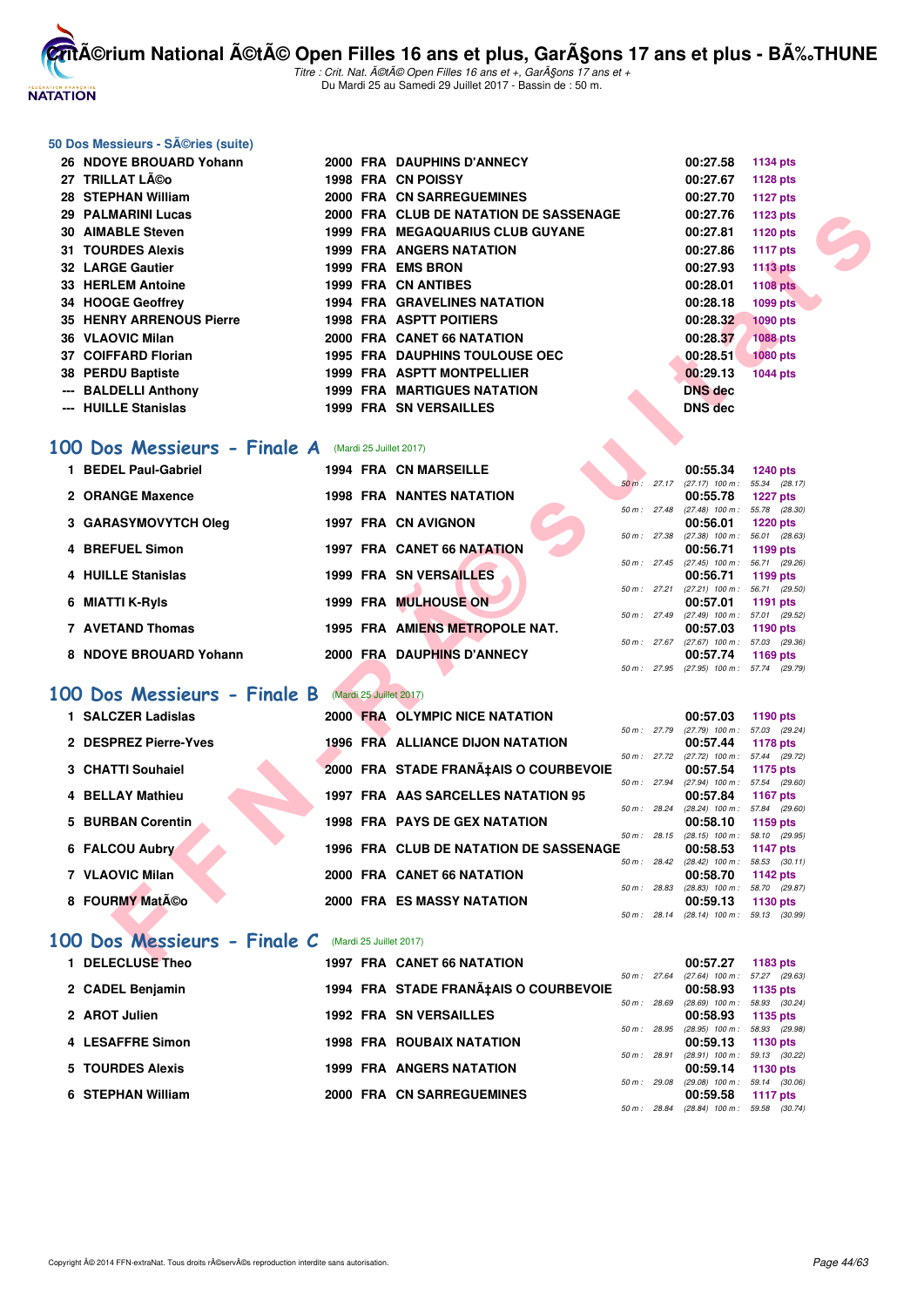**NATATION FRANÇAISE** 

**CritA©rium National A©tA© Open Filles 16 ans et plus, GarA§ons 17 ans et plus - BA%.THUNE** 

|    | 100 Dos Messieurs - Finale C (suite)     |              |                                              |             |              |                                                        |                                  |  |
|----|------------------------------------------|--------------|----------------------------------------------|-------------|--------------|--------------------------------------------------------|----------------------------------|--|
|    | 7 BALDELLI Anthony                       |              | <b>1999 FRA MARTIGUES NATATION</b>           |             |              | 00:59.60                                               | <b>1117 pts</b>                  |  |
|    | 8 ALLAMAND Anthony                       |              | 2000 FRA STADE OLYMPIQUE CHAMBA‰RY           |             | 50 m : 29.08 | $(29.08)$ 100 m : 59.60 $(30.52)$<br>00:59.61          | <b>1116 pts</b>                  |  |
|    |                                          |              |                                              |             | 50 m: 28.66  | $(28.66)$ 100 m : 59.61 $(30.95)$                      |                                  |  |
|    | 100 Dos Messieurs - SÃ <sup>©</sup> ries |              | (Mardi 25 Juillet 2017)                      |             |              |                                                        |                                  |  |
|    | 1 BEDEL Paul-Gabriel                     |              | <b>1994 FRA CN MARSEILLE</b>                 |             |              | 00:55.22                                               | <b>1243 pts</b>                  |  |
|    | 2 ORANGE Maxence                         |              | <b>1998 FRA NANTES NATATION</b>              |             | 50 m : 27.11 | $(27.11)$ 100 m :<br>00:55.91                          | 55.22 (28.11)<br><b>1223 pts</b> |  |
|    |                                          |              |                                              |             | 50 m : 27.37 | $(27.37)$ 100 m :                                      | 55.91 (28.54)                    |  |
|    | 3 GARASYMOVYTCH Oleg                     |              | 1997 FRA CN AVIGNON                          |             |              | 00:56.44<br>50 m: 27.07 (27.07) 100 m: 56.44 (29.37)   | <b>1207 pts</b>                  |  |
|    | <b>4 AVETAND Thomas</b>                  |              | 1995 FRA AMIENS METROPOLE NAT.               |             |              | 00:56.75<br>50 m: 27.47 (27.47) 100 m: 56.75 (29.28)   | <b>1198 pts</b>                  |  |
|    | 5 HUILLE Stanislas                       |              | <b>1999 FRA SN VERSAILLES</b>                |             |              | 00:57.36                                               | <b>1180 pts</b>                  |  |
|    | 5 BREFUEL Simon                          |              | 1997 FRA CANET 66 NATATION                   |             |              | 50 m : 27.46 (27.46) 100 m :<br>00:57.36               | 57.36 (29.90)<br>1180 pts        |  |
|    | 7 MIATTI K-Ryls                          |              | <b>1999 FRA MULHOUSE ON</b>                  |             | 50 m: 27.69  | $(27.69)$ 100 m :<br>00:57.38                          | 57.36 (29.67)<br>1180 pts        |  |
|    | 8 NDOYE BROUARD Yohann                   |              | 2000 FRA DAUPHINS D'ANNECY                   |             | 50 m : 27.85 | (27.85) 100 m: 57.38 (29.53)<br>00:57.40               | 1179 pts                         |  |
|    |                                          |              |                                              |             | 50 m: 28.05  | (28.05) 100 m: 57.40 (29.35)                           |                                  |  |
|    | 9 DESPREZ Pierre-Yves                    |              | <b>1996 FRA ALLIANCE DIJON NATATION</b>      |             | 50 m: 27.95  | 00:57.62<br>(27.95) 100 m: 57.62 (29.67)               | 1173 pts                         |  |
| 10 | <b>SALCZER Ladislas</b>                  |              | 2000 FRA OLYMPIC NICE NATATION               |             | 50 m: 27.85  | 00:57.87<br>$(27.85)$ 100 m : 57.87 $(30.02)$          | <b>1166 pts</b>                  |  |
|    | 11 CHATTI Souhaiel                       |              | 2000 FRA STADE FRANA‡AIS O COURBEVOIE        |             |              | 00:57.92                                               | 1164 pts                         |  |
|    | 12 FOURMY MatA©o                         |              | <b>2000 FRA ES MASSY NATATION</b>            |             | 50 m : 27.95 | (27.95) 100 m : 57.92 (29.97)<br>00:57.93              | 1164 pts                         |  |
|    | <b>13 BELLAY Mathieu</b>                 |              | 1997 FRA AAS SARCELLES NATATION 95           |             | 50 m : 28.10 | (28.10) 100 m: 57.93 (29.83)<br>00:57.98               | 1163 pts                         |  |
|    |                                          |              |                                              |             | 50 m: 28.12  | $(28.12)$ 100 m :                                      | 57.98 (29.86)                    |  |
|    | 14 FALCOU Aubry                          |              | 1996 FRA CLUB DE NATATION DE SASSENAGE       |             | 50 m: 28.07  | 00:58.10<br>$(28.07)$ 100 m : 58.10 $(30.03)$          | 1159 pts                         |  |
| 15 | <b>BURBAN Corentin</b>                   |              | <b>1998 FRA PAYS DE GEX NATATION</b>         |             | 50 m : 28.17 | 00:58.26<br>$(28.17)$ 100 m : 58.26 $(30.09)$          | 1155 pts                         |  |
|    | 16 VLAOVIC Milan                         |              | 2000 FRA CANET 66 NATATION                   |             |              | 00:58.28                                               | 1154 pts                         |  |
| 17 | <b>DELECLUSE Theo</b>                    |              | <b>1997 FRA CANET 66 NATATION</b>            |             | 50 m : 28.33 | $(28.33)$ 100 m : 58.28 $(29.95)$<br>00:58.29          | 1154 pts                         |  |
| 18 | <b>LAMORISSE Jean</b>                    |              | <b>2000 FRA DENAIN NAT. PORTE DU HAINAUT</b> |             | 50 m : 28.47 | (28.47) 100 m: 58.29 (29.82)<br>00:58.59               | 1145 pts                         |  |
|    | 19 CADEL Benjamin                        |              | 1994 FRA STADE FRANA‡AIS O COURBEVOIE        | 50 m: 28.44 |              | $(28.44)$ 100 m :<br>00:59.10                          | 58.59 (30.15)<br>1131 pts        |  |
|    |                                          |              | 2000 FRA CN SARREGUEMINES                    | 50 m: 28.54 |              | $(28.54)$ 100 m :                                      | 59.10 (30.56)                    |  |
| 20 | <b>STEPHAN William</b>                   |              |                                              |             | 50 m : 28.99 | 00:59.15<br>$(28.99)$ 100 m :                          | 1129 pts<br>59.15 (30.16)        |  |
|    | 21 AROT Julien                           |              | <b>1992 FRA SN VERSAILLES</b>                |             | 50 m : 28.86 | 00:59.19<br>(28.86) 100 m: 59.19 (30.33)               | <b>1128 pts</b>                  |  |
|    | 22 LESAFFRE Simon                        |              | <b>1998 FRA ROUBAIX NATATION</b>             |             |              | 00:59.35                                               | 1124 pts                         |  |
|    | 23 TOURDES Alexis                        |              | 1999 FRA ANGERS NATATION                     |             | 50 m : 28.88 | $(28.88)$ 100 m : 59.35 $(30.47)$<br>00:59.43          | 1121 pts                         |  |
|    | 24 ALLAMAND Anthony                      |              | 2000 FRA STADE OLYMPIQUE CHAMBA‰RY           |             |              | 50 m: 28.42 (28.42) 100 m: 59.43 (31.01)<br>00:59.52   | 1119 pts                         |  |
|    | 25 BALDELLI Anthony                      |              | <b>1999 FRA MARTIGUES NATATION</b>           |             | 50 m : 28.61 | $(28.61)$ 100 m : 59.52 $(30.91)$<br>00:59.75          | <b>1112 pts</b>                  |  |
|    |                                          |              |                                              |             | 50 m : 29.26 | (29.26) 100 m: 59.75 (30.49)                           |                                  |  |
|    | 26 CARDOT Pierre                         | 2000 FRA FFN |                                              |             | 50 m : 29.17 | 00:59.98<br>$(29.17)$ 100 m : 59.98 $(30.81)$          | 1106 pts                         |  |
|    | 27 GRANDJEAN Meven                       |              | 2000 FRA CN VOUZIERS                         |             | 50 m : 28.87 | 01:00.01<br>$(28.87)$ 100 m : 1:00.01 $(31.14)$        | 1105 pts                         |  |
|    | 28 LARQUE Juan                           |              | 2000 FRA TEAM STRASBOURG SNS-ASPTT-PCS       |             |              | 01:00.15                                               | <b>1101 pts</b>                  |  |
|    | 28 TARRAT Samuel                         |              | 2000 FRA BIARRITZ OLYMPIQUE                  |             | 50 m : 28.96 | (28.96) 100 m: 1:00.15 (31.19)<br>01:00.15             | 1101 pts                         |  |
|    | <b>30 HERLEM Antoine</b>                 |              | 1999 FRA CN ANTIBES                          |             | 50 m : 29.53 | (29.53) 100 m: 1:00.15 (30.62)<br>01:00.17             | <b>1101 pts</b>                  |  |
|    | 31 PALMARINI Lucas                       |              | 2000 FRA CLUB DE NATATION DE SASSENAGE       |             | 50 m: 29.15  | $(29.15)$ 100 m : 1:00.17 $(31.02)$<br>01:00.33        | 1096 pts                         |  |
|    |                                          |              |                                              |             | 50 m: 29.44  | (29.44) 100 m: 1:00.33 (30.89)                         |                                  |  |
|    | 32 DE GROOT Samuel                       |              | 1999 FRA CLUB DES NAGEURS DE BRIVE           |             | 50 m : 29.35 | 01:00.37<br>(29.35) 100 m: 1:00.37 (31.02)             | 1095 pts                         |  |
|    | 33 TAYAKOUT Reis                         |              | 2000 FRA ST-ETIENNE NATATION                 |             |              | 01:00.40<br>50 m: 29.51 (29.51) 100 m: 1:00.40 (30.89) | <b>1094 pts</b>                  |  |
|    |                                          |              |                                              |             |              |                                                        |                                  |  |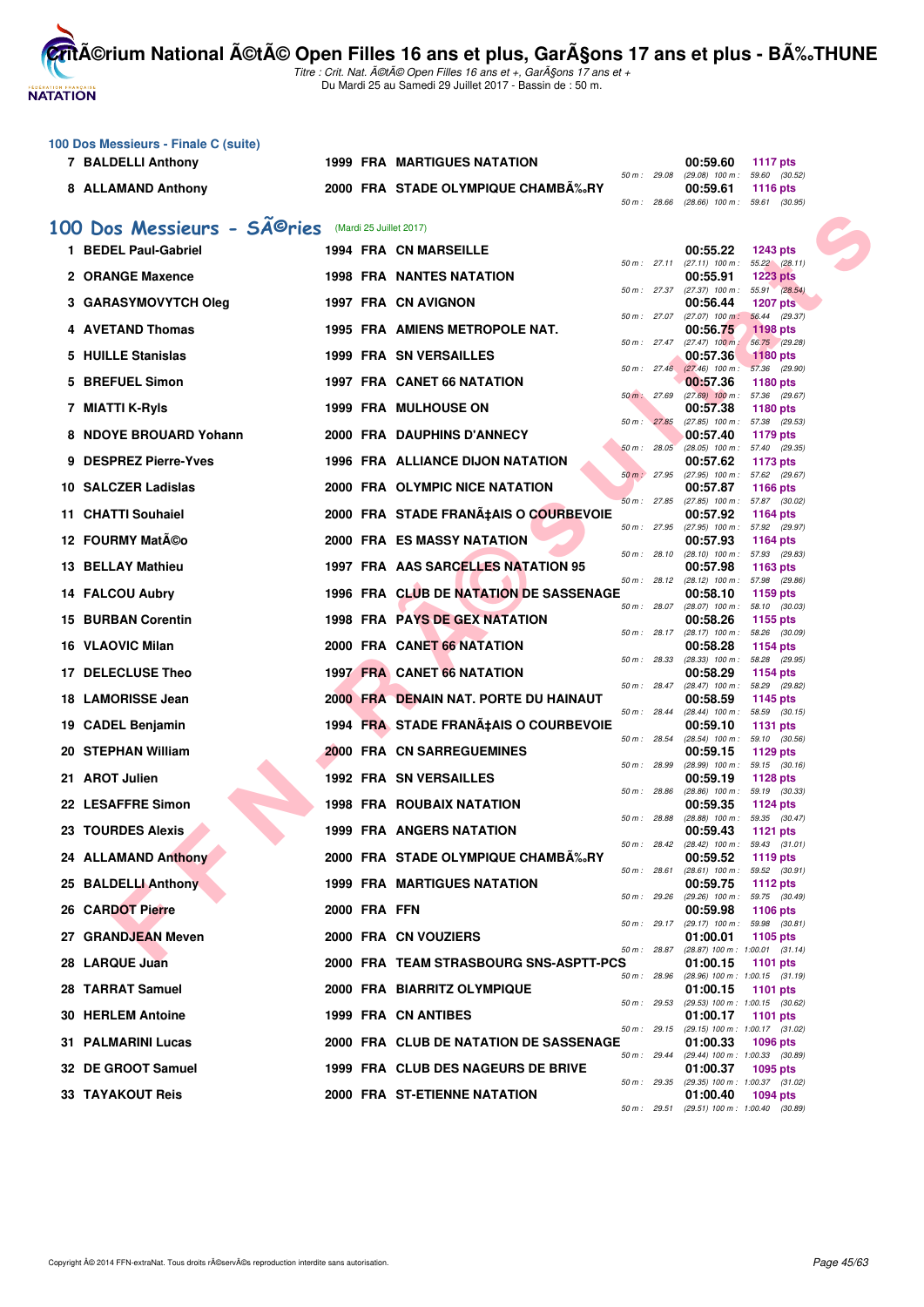

Titre : Crit. Nat. A©tA© Open Filles 16 ans et +, GarA§ons 17 ans et + Du Mardi 25 au Samedi 29 Juillet 2017 - Bassin de : 50 m.

| 100 Dos Messieurs - Séries (suite)                   |  |                                                                                                                                             |                                                                           |
|------------------------------------------------------|--|---------------------------------------------------------------------------------------------------------------------------------------------|---------------------------------------------------------------------------|
| 34 HOOGE Geoffrey                                    |  | <b>1994 FRA GRAVELINES NATATION</b><br>50 m : 28.81                                                                                         | 01:00.43<br>1093 pts<br>$(28.81)$ 100 m : 1:00.43 $(31.62)$               |
| 35 MARTIN Tristan                                    |  | <b>1999 FRA ALLIANCE DIJON NATATION</b>                                                                                                     | 01:00.62<br><b>1088 pts</b><br>50 m: 29.35 (29.35) 100 m: 1:00.62 (31.27) |
| 36 FURST Stephane                                    |  | 2000 FRA ERSTEIN AQUATIC CLUB<br>50 m: 29.58                                                                                                | 01:01.07<br><b>1076 pts</b><br>(29.58) 100 m: 1:01.07 (31.49)             |
| 37 LARGE Gautier                                     |  | 1999 FRA EMS BRON                                                                                                                           | 01:01.41<br><b>1066 pts</b>                                               |
| <b>THORIN Remy</b><br>38                             |  | 50 m: 28.98<br><b>1999 FRA NANTES NATATION</b>                                                                                              | $(28.98)$ 100 m : 1:01.41 $(32.43)$<br>1065 pts<br>01:01.46               |
| 39 DEAGE Virgile                                     |  | 1999 FRA CN ANTIBES                                                                                                                         | 50 m: 29.17 (29.17) 100 m: 1:01.46 (32.29)<br>01:01.91<br><b>1053 pts</b> |
| --- DELECLUSE Thibault                               |  | <b>1989 FRA GRAVELINES NATATION</b>                                                                                                         | 50 m : 29.08 (29.08) 100 m : 1:01.91 (32.83)<br><b>DSQ Da</b>             |
|                                                      |  |                                                                                                                                             |                                                                           |
| 200 Dos Messieurs - Finale A (Jeudi 27 Juillet 2017) |  |                                                                                                                                             |                                                                           |
| 1 ORANGE Maxence                                     |  | <b>1998 FRA NANTES NATATION</b><br>50 m: 28.11 (28.11) 100 m: 57.93 (29.82) 150 m: 1:28.00 (30.07) 200 m: 1:58.72 (30.72)                   | 01:58.72<br><b>1257 pts</b>                                               |
| 2 BRUN Christophe                                    |  | <b>1998 FRA DAUPHINS TOULOUSE OEC</b><br>50 m: 28.22 (28.22) 100 m: 58.90 (30.68) 150 m: 1:30.05 (31.15) 200 m: 2:00.25 (30.20)             | 02:00.25<br><b>1235 pts</b>                                               |
| 3 BREFUEL Simon                                      |  | 1997 FRA CANET 66 NATATION<br>50 m: 28.48 (28.48) 100 m: 58.51 (30.03) 150 m: 1:29.97 (31.46) 200 m: 2:00.56 (30.59)                        | 02:00.56<br><b>1230 pts</b>                                               |
| 4 NDOYE BROUARD Yohann                               |  | 2000 FRA DAUPHINS D'ANNECY                                                                                                                  | 02:02.88<br>1196 pts                                                      |
| 5 CHATTI Souhaiel                                    |  | 50 m: 28.82 (28.82) 100 m: 59.98 (31.16) 150 m: 1:31.38 (31.40) 200 m: 2:02.88 (31.50)<br>2000 FRA STADE FRANA‡AIS O COURBEVOIE             | 02:03.35<br>1190 pts                                                      |
| 6 VLAOVIC Milan                                      |  | 50 m: 28.51 (28.51) 100 m: 59.86 (31.35) 150 m: 1:31.47 (31.61) 200 m: 2:03.35 (31.88)<br>2000 FRA CANET 66 NATATION                        | 02:05.31<br>1161 pts                                                      |
| 7 RENARD Geoffrey                                    |  | 50 m: 29.71 (29.71) 100 m: 1:01.07 (31.36) 150 m: 1:33.33 (32.26) 200 m: 2:05.31 (31.98)<br>1997 FRA DAUPHINS TOULOUSE OEC                  | 02:05.40<br><b>1160 pts</b>                                               |
| 8 BALDELLI Anthony                                   |  | 50 m: 28.91 (28.91) 100 m: 1:00.49 (31.58) 150 m: 1:32.82 (32.33) 200 m: 2:05.40 (32.58)<br><b>1999 FRA MARTIGUES NATATION</b>              | 02:05.43<br><b>1160 pts</b>                                               |
|                                                      |  | 50 m: 29.73 (29.73) 100 m: 1:01.46 (31.73) 150 m: 1:33.56 (32.10) 200 m: 2:05.43 (31.87)                                                    |                                                                           |
| 200 Dos Messieurs - Finale B (Jeudi 27 Juillet 2017) |  |                                                                                                                                             |                                                                           |
| 1 BELLAY Mathieu                                     |  | 1997 FRA AAS SARCELLES NATATION 95                                                                                                          | 02:04.38<br>1175 pts                                                      |
| 2 SALCZER Ladislas                                   |  | 50 m: 29.26 (29.26) 100 m: 1:00.21 (30.95) 150 m: 1:32.18 (31.97) 200 m: 2:04.38 (32.20)<br>2000 FRA OLYMPIC NICE NATATION                  | 02:04.87<br><b>1168 pts</b>                                               |
| 3 FALCOU Aubry                                       |  | 50 m : 28.28 (28.28) 100 m : 59.65 (31.37) 150 m : 1:32.30 (32.65) 200 m : 2:04.87 (32.57)<br><b>1996 FRA CLUB DE NATATION DE SASSENAGE</b> | 02:05.66<br><b>1156 pts</b>                                               |
| 4 BURBAN Corentin                                    |  | 50 m: 29.38 (29.38) 100 m: 1:01.60 (32.22) 150 m: 1:33.61 (32.01) 200 m: 2:05.66 (32.05)<br><b>1998 FRA PAYS DE GEX NATATION</b>            | 02:06.25<br>1148 pts                                                      |
| 5 LESAFFRE Simon                                     |  | 50 m: 29.64 (29.64) 100 m: 1:01.36 (31.72) 150 m: 1:34.02 (32.66) 200 m: 2:06.25 (32.23)<br><b>1998 FRA ROUBAIX NATATION</b>                | 02:06.38<br><b>1146 pts</b>                                               |
| 6 AROT Julien                                        |  | 50 m: 29.97 (29.97) 100 m: 1:00.86 (30.89) 150 m: 1:33.58<br><b>1992 FRA SN VERSAILLES</b>                                                  | $(32.72)$ 200 m : $2.06.38$ $(32.80)$<br>02:07.70<br>1128 pts             |
|                                                      |  | 50 m: 29.53 (29.53) 100 m: 1:01.61 (32.08) 150 m: 1:34.81                                                                                   | (33.20) 200 m : 2:07.70 (32.89)                                           |
| <b>7 HERLEM Antoine</b>                              |  | 1999 FRA CN ANTIBES<br>50 m: 30.37 (30.37) 100 m: 1:02.72 (32.35) 150 m: 1:35.59 (32.87) 200 m: 2:08.13 (32.54)                             | 02:08.13<br>1121 pts                                                      |
| 8 CADEL Benjamin                                     |  | 1994 FRA STADE FRANA‡AIS O COURBEVOIE<br>50 m: 30.29 (30.29) 100 m: 1:02.90 (32.61) 150 m: 1:36.12 (33.22) 200 m: 2:09.34 (33.22)           | 02:09.34<br>1105 pts                                                      |
| 200 Dos Messieurs - Finale C (Jeudi 27 Juillet 2017) |  |                                                                                                                                             |                                                                           |
| 1 MATTENET Emilien                                   |  | 2000 FRA CHARLEVILLE-MA‰ZIA^RES NATATION                                                                                                    | 02:06.53<br>1144 pts                                                      |
| 2 FOURMY Matéo                                       |  | 50 m: 29.87 (29.87) 100 m: 1:02.43 (32.56) 150 m: 1:35.31 (32.88) 200 m: 2:06.53 (31.22)<br>2000 FRA ES MASSY NATATION                      | 02:07.60<br>1129 pts                                                      |
| 3 DE GROOT Samuel                                    |  | 50 m: 30.30 (30.30) 100 m: 1:02.12 (31.82) 150 m: 1:35.27 (33.15) 200 m: 2:07.60 (32.33)<br>1999 FRA CLUB DES NAGEURS DE BRIVE              | 02:07.67<br>1128 pts                                                      |
| 4 STEPHAN William                                    |  | 50 m: 30.50 (30.50) 100 m: 1:02.73 (32.23) 150 m: 1:35.56 (32.83) 200 m: 2:07.67 (32.11)<br>2000 FRA CN SARREGUEMINES                       | 02:08.13<br>1121 pts                                                      |
| 5 ROIGNANT Aymeric                                   |  | 50 m: 29.27 (29.27) 100 m: 1:00.96 (31.69) 150 m: 1:33.84 (32.88) 200 m: 2:08.13 (34.29)<br>1999 FRA ANGERS NATATION                        | 02:08.69<br><b>1114 pts</b>                                               |
|                                                      |  | 50 m: 30.35 (30.35) 100 m: 1:02.98 (32.63) 150 m: 1:35.97 (32.99) 200 m: 2:08.69 (32.72)                                                    |                                                                           |
| <b>6 LAMBERT Victor</b>                              |  | 1998 FRA CN LUNEL<br>50 m : 30.05 (30.05) 100 m : 1:02.32 (32.27) 150 m : 1:35.77 (33.45) 200 m : 2:09.10 (33.33)                           | 02:09.10<br><b>1108 pts</b>                                               |
| 7 JEAN Hugo                                          |  | 1997 FRA LYON NATATION METROPOLE<br>50 m: 30.52 (30.52) 100 m: 1:02.88 (32.36) 150 m: 1:36.54 (33.66) 200 m: 2:10.47 (33.93)                | 02:10.47<br>1089 pts                                                      |
| 8 LAMORISSE Jean                                     |  | 2000 FRA DENAIN NAT. PORTE DU HAINAUT<br>50 m: 30.64 (30.64) 100 m: 1:04.60 (33.96) 150 m: 1:39.76 (35.16) 200 m: 2:15.53 (35.77)           | 02:15.53<br><b>1020 pts</b>                                               |
| 200 Dos Messieurs - SÃ <sup>©</sup> ries             |  | (Jeudi 27 Juillet 2017)                                                                                                                     |                                                                           |
| 1 ORANGE Maxence                                     |  | <b>1998 FRA NANTES NATATION</b>                                                                                                             | 02:01.37 1218 pts                                                         |

50 m : 28.38 (28.38) 100 m : 58.67 (30.29) 150 m : 1:29.78 (31.11) 200 m : 2:01.37 (31.59)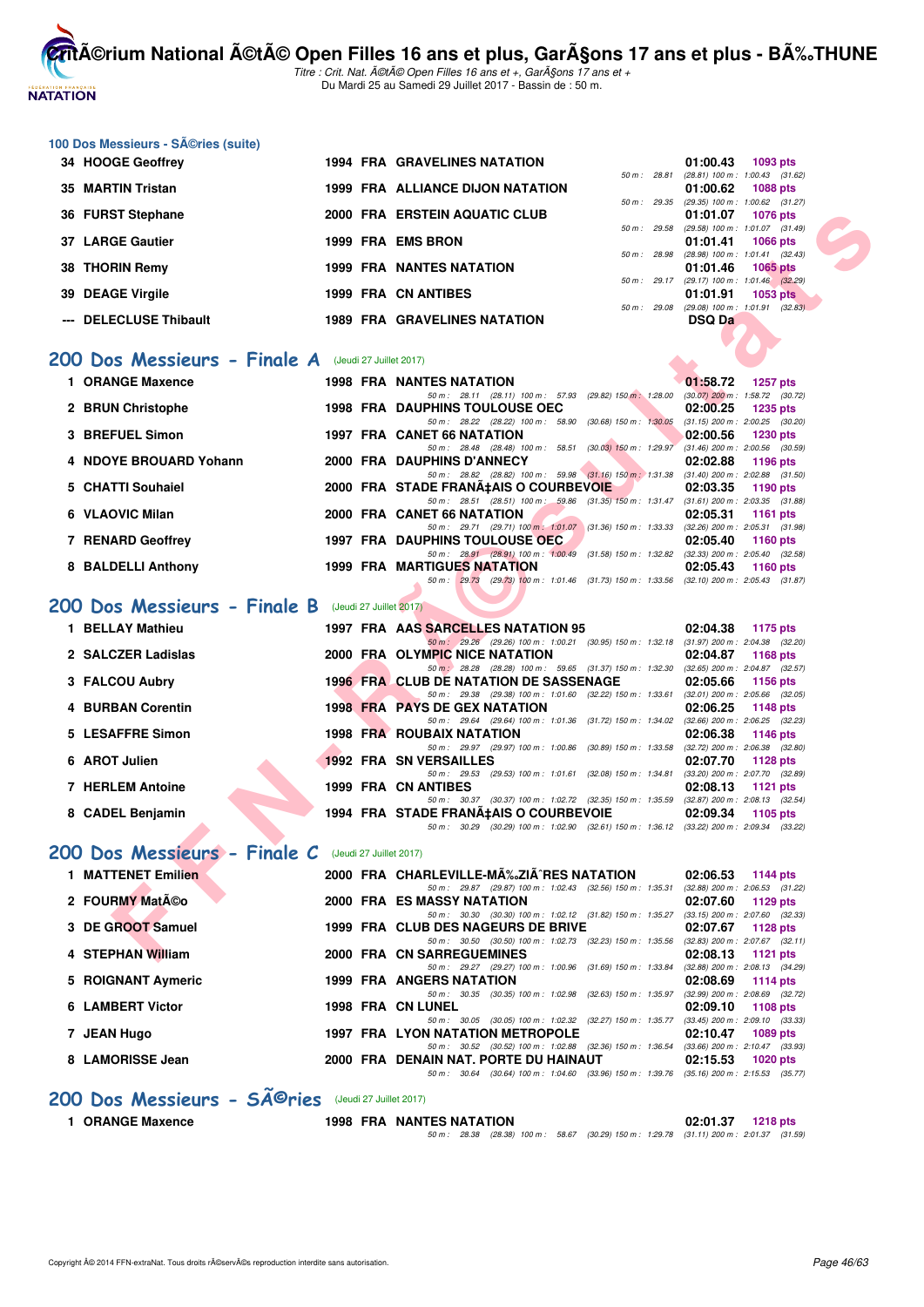# **NATATION**

**CritA©rium National A©tA© Open Filles 16 ans et plus, GarA§ons 17 ans et plus - BA%.THUNE** Titre : Crit. Nat. A©tA© Open Filles 16 ans et +, GarA§ons 17 ans et +

Du Mardi 25 au Samedi 29 Juillet 2017 - Bassin de : 50 m.

|     | 200 Dos Messieurs - SA©ries (suite)                    |  |                                                                                                                                        |                                                                    |
|-----|--------------------------------------------------------|--|----------------------------------------------------------------------------------------------------------------------------------------|--------------------------------------------------------------------|
|     | 2 BRUN Christophe                                      |  | 1998 FRA DAUPHINS TOULOUSE OEC<br>50 m: 28.76 (28.76) 100 m: 59.76 (31.00) 150 m: 1:31.09 (31.33) 200 m: 2:01.53 (30.44)               | 02:01.53<br>1216 pts                                               |
|     | 3 CHATTI Souhaiel                                      |  | 2000 FRA STADE FRANA‡AIS O COURBEVOIE                                                                                                  | 02:03.30<br>1190 pts                                               |
|     | 4 BREFUEL Simon                                        |  | 50 m: 29.11 (29.11) 100 m: 1:00.47 (31.36) 150 m: 1:32.10 (31.63) 200 m: 2:03.30 (31.20)<br>1997 FRA CANET 66 NATATION                 | 02:03.50<br><b>1187 pts</b>                                        |
|     | 5 NDOYE BROUARD Yohann                                 |  | 50 m: 28.90 (28.90) 100 m: 59.71 (30.81) 150 m: 1.31.17 (31.46) 200 m: 2.03.50 (32.33)<br>2000 FRA DAUPHINS D'ANNECY                   | 02:04.30<br>1176 pts                                               |
|     | <b>6 RENARD Geoffrey</b>                               |  | 50 m: 29.87 (29.87) 100 m: 1:01.69 (31.82) 150 m: 1:33.29 (31.60) 200 m: 2:04.30 (31.01)<br><b>1997 FRA DAUPHINS TOULOUSE OEC</b>      | 02:04.42<br><b>1174 pts</b>                                        |
|     | 7 BALDELLI Anthony                                     |  | 50 m: 29.29 (29.29) 100 m: 1:00.43 (31.14) 150 m: 1:32.27 (31.84) 200 m: 2:04.42 (32.15)<br><b>1999 FRA MARTIGUES NATATION</b>         | 02:04.65<br><b>1171 pts</b>                                        |
|     | 8 VLAOVIC Milan                                        |  | 50 m: 30.12 (30.12) 100 m: 1:01.43 (31.31) 150 m: 1:33.66 (32.23) 200 m: 2:04.65 (30.99)<br>2000 FRA CANET 66 NATATION                 | 02:04.86<br><b>1168 pts</b>                                        |
|     |                                                        |  | 50 m: 29.50 (29.50) 100 m: 1:00.64 (31.14) 150 m: 1:32.51                                                                              | $(31.87)$ 200 m : 2:04.86 $(32.35)$<br>02:05.87                    |
|     | 9 BEDEL Paul-Gabriel                                   |  | 1994 FRA CN MARSEILLE<br>50 m: 28.56 (28.56) 100 m: 59.58 (31.02) 150 m: 1:33.16 (33.58) 200 m: 2:05.87 (32.71)                        | 1153 $pts$                                                         |
|     | 10 SALCZER Ladislas                                    |  | 2000 FRA OLYMPIC NICE NATATION<br>50 m: 29.14 (29.14) 100 m: 1:00.81 (31.67) 150 m: 1:33.60 (32.79) 200 m: 2:06.04 (32.44)             | 02:06.04<br>1151 pts                                               |
|     | 11 LESAFFRE Simon                                      |  | <b>1998 FRA ROUBAIX NATATION</b><br>50 m: 29.61 (29.61) 100 m: 1:00.75 (31.14) 150 m: 1:33.12 (32.37) 200 m: 2:06.34 (33.22)           | 02:06.34<br><b>1147 pts</b>                                        |
|     | 12 FALCOU Aubry                                        |  | 1996 FRA CLUB DE NATATION DE SASSENAGE<br>50 m: 29.70 (29.70) 100 m: 1:01.89 (32.19) 150 m: 1:34.38 (32.49) 200 m: 2:06.41 (32.03)     | 02:06.41<br>1146 pts                                               |
|     | 13 BELLAY Mathieu                                      |  | 1997 FRA AAS SARCELLES NATATION 95<br>50 m : 29.00 (29.00) 100 m : 1:00.69 (31.69) 150 m : 1:33.76 (33.07) 200 m : 2:06.46 (32.70)     | 02:06.46<br>1145 pts                                               |
|     | <b>14 HERLEM Antoine</b>                               |  | 1999 FRA CN ANTIBES                                                                                                                    | 02:06.80<br>1140 pts                                               |
| 15. | <b>BURBAN Corentin</b>                                 |  | 50 m : 29.67 (29.67) 100 m : 1:01.42 (31.75) 150 m : 1:34.36 (32.94) 200 m : 2:06.80 (32.44)<br><b>1998 FRA PAYS DE GEX NATATION</b>   | 02:07.41<br>1132 pts                                               |
|     | 16 CADEL Benjamin                                      |  | 50 m: 29.62 (29.62) 100 m: 1:01.52 (31.90) 150 m: 1:34.36 (32.84) 200 m: 2:07.41 (33.05)<br>1994 FRA STADE FRANA‡AIS O COURBEVOIE      | 02:07.68<br>1128 pts                                               |
|     | 17 AROT Julien                                         |  | 50 m: 29.89 (29.89) 100 m: 1:01.79 (31.90) 150 m: 1:34.91 (33.12) 200 m: 2:07.68 (32.77)<br><b>1992 FRA SN VERSAILLES</b>              | 02:07.71<br><b>1127 pts</b>                                        |
|     | <b>18 MATTENET Emilien</b>                             |  | 50 m: 29.51 (29.51) 100 m: 1:01.34 (31.83) 150 m: 1:34.45 (33.11) 200 m: 2:07.71 (33.26)<br>2000 FRA CHARLEVILLE-MA‰ZIA^RES NATATION   | 02:08.08<br>1122 pts                                               |
|     | 19 FOURMY MatA©o                                       |  | 50 m: 30.13 (30.13) 100 m: 1:02.71 (32.58) 150 m: 1:35.79 (33.08) 200 m: 2:08.08 (32.29)<br><b>2000 FRA ES MASSY NATATION</b>          | 02:08.19<br><b>1121 pts</b>                                        |
|     | 20 STEPHAN William                                     |  | 50 m: 29.73 (29.73) 100 m: 1:01.66 (31.93) 150 m: 1:34.62 (32.96) 200 m: 2:08.19 (33.57)<br>2000 FRA CN SARREGUEMINES                  | 02:08.23<br>1120 pts                                               |
|     | 21 LAMBERT Victor                                      |  | 50 m : 30.13 (30.13) 100 m : 1:02.61 (32.48) 150 m : 1:35.58<br>1998 FRA CN LUNEL                                                      | $(32.97)$ 200 m : 2:08.23 $(32.65)$<br>02:08.84<br>1112 pts        |
|     |                                                        |  | 50 m: 30.19 (30.19) 100 m: 1:02.32 (32.13) 150 m: 1:35.68                                                                              | $(33.36)$ 200 m : 2:08.84 $(33.16)$                                |
|     | 22 TOURDES Alexis                                      |  | <b>1999 FRA ANGERS NATATION</b><br>50 m: 29.26 (29.26) 100 m: 1:01.16 (31.90) 150 m: 1:34.11 (32.95) 200 m: 2:08.94 (34.83)            | 02:08.94<br>1110 pts                                               |
|     | 23 DE GROOT Samuel                                     |  | 1999 FRA CLUB DES NAGEURS DE BRIVE<br>50 m: 31.20 (31.20) 100 m: 1:04.60 (33.40) 150 m: 1:37.48 (32.88) 200 m: 2:09.08 (31.60)         | 02:09.08<br>1108 pts                                               |
|     | 24 LAMORISSE Jean                                      |  | 2000 FRA DENAIN NAT. PORTE DU HAINAUT<br>50 m : 29.96 (29.96) 100 m : 1:02.62 (32.66) 150 m : 1:35.26 (32.64) 200 m : 2:09.30 (34.04)  | 02:09.30<br>1105 pts                                               |
|     | 25 JEAN Hugo                                           |  | <b>1997 FRA LYON NATATION METROPOLE</b><br>50 m: 30.82 (30.82) 100 m: 1:03.15 (32.33) 150 m: 1:36.42 (33.27) 200 m: 2:09.48 (33.06)    | 02:09.48<br>1103 pts                                               |
|     | 26 ROIGNANT Aymeric                                    |  | 1999 FRA ANGERS NATATION<br>50 m : 30.36 (30.36) 100 m : 1:02.80 (32.44) 150 m : 1:36.54                                               | 02:09.85<br>1097 pts<br>$(33.74)$ 200 m : 2:09.85 $(33.31)$        |
|     | 27 TAYAKOUT Reis                                       |  | 2000 FRA ST-ETIENNE NATATION<br>50 m: 30.71 (30.71) 100 m: 1:03.05 (32.34) 150 m: 1:36.59                                              | 02:09.97<br><b>1096 pts</b><br>(33.54) 200 m : 2:09.97 (33.38)     |
|     | 28 MARTIN Tristan                                      |  | 1999 FRA ALLIANCE DIJON NATATION                                                                                                       | 02:10.41<br>1090 pts                                               |
|     | 29 LARQUE Juan                                         |  | 50 m : 29.96 (29.96) 100 m : 1:02.77 (32.81) 150 m : 1:36.91 (34.14) 200 m : 2:10.41 (33.50)<br>2000 FRA TEAM STRASBOURG SNS-ASPTT-PCS | 02:11.41<br>1076 pts                                               |
|     | 30 TARRAT Samuel                                       |  | 50 m : 30.08 (30.08) 100 m : 1:03.10 (33.02) 150 m : 1:37.76 (34.66) 200 m : 2:11.41 (33.65)<br>2000 FRA BIARRITZ OLYMPIQUE            | 02:11.76<br>1071 pts                                               |
|     | 31 FURST Stephane                                      |  | 50 m: 31.03 (31.03) 100 m: 1:03.52 (32.49) 150 m: 1:37.74<br>2000 FRA ERSTEIN AQUATIC CLUB                                             | $(34.22)$ 200 m : 2:11.76 $(34.02)$<br>02:12.45<br>1062 pts        |
|     | 32 GUY Alexis                                          |  | 50 m: 30.04 (30.04) 100 m: 1:02.48 (32.44) 150 m: 1:36.30<br>1998 FRA AQUATIC CLUB BOURGES                                             | $(33.82)$ 200 m : 2:12.45 $(36.15)$<br>02:15.09<br><b>1026 pts</b> |
|     | 33 LARGE Gautier                                       |  | 50 m: 30.87 (30.87) 100 m: 1:04.19 (33.32) 150 m: 1:39.94<br>1999 FRA EMS BRON                                                         | $(35.75)$ 200 m : 2:15.09 $(35.15)$<br>02:16.14<br><b>1012 pts</b> |
|     | <b>GARASYMOVYTCH Oleg</b>                              |  | $50 m$ : $30.16$ (30.16) $100 m$ : $1.03.61$ (33.45) $150 m$ : $1.39.63$<br>1997 FRA CN AVIGNON                                        | $(36.02)$ 200 m : 2:16.14 $(36.51)$<br><b>DNS</b> dec              |
|     | --- HOOGE Geoffrey                                     |  | <b>1994 FRA GRAVELINES NATATION</b>                                                                                                    | <b>DNS dec</b>                                                     |
|     | 50 Brasse Messieurs - Finale A (Mardi 25 Juillet 2017) |  |                                                                                                                                        |                                                                    |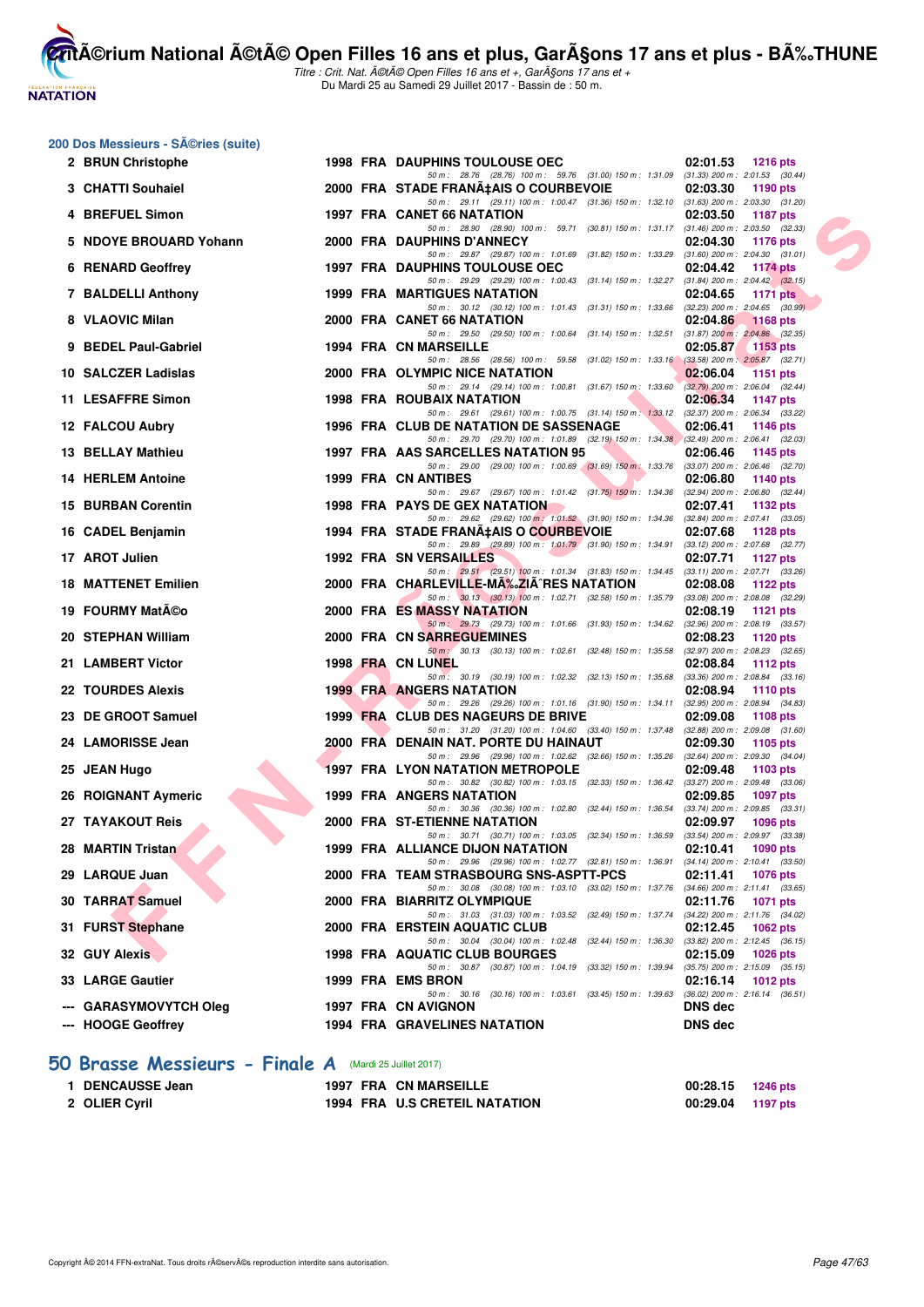

Titre : Crit. Nat. A©tA© Open Filles 16 ans et +, GarA§ons 17 ans et + Du Mardi 25 au Samedi 29 Juillet 2017 - Bassin de : 50 m.

#### **50 Brasse Messieurs - Finale A (suite)**

| 3 M'RABET Talal                                          |  | 1987 TUN STADE FRANA‡AIS O COURBEVOIE | 00:29.05 1197 pts   |          |
|----------------------------------------------------------|--|---------------------------------------|---------------------|----------|
| 4 OSWALD Thomas                                          |  | 2000 FRA DAUPHINS TOULOUSE OEC        | $00:29.15$ 1191 pts |          |
| 5 BOURSAC CERVERA LORTET Thomas 1999 FRA STADE DE VANVES |  |                                       | 00:29.45 1175 pts   |          |
| 6 LOTH Matthias                                          |  | 1994 FRA VICHY VAL D'ALLIER NATATION  | 00:29.48            | 1173 pts |
| 7 PLATAUX Robin                                          |  | <b>1997 FRA NOGENT NATATION 94</b>    | 00:29.65            | 1164 pts |
| 8 DUFAYARD Lucas                                         |  | 1998 FRA NAUTIC CLUB ALP'38           | 00:29.67            | 1163 pts |

#### **50 Brasse Messieurs - Finale B** (Mardi 25 Juillet 2017)

| 1 ROSSILLON Virgile     |  | 2000 FRA STADE FRANA‡AIS O COURBEVOIE | 00:29.28 1184 pts |                 |
|-------------------------|--|---------------------------------------|-------------------|-----------------|
| 2 GORJAO MOREIRA Martin |  | <b>1999 FRA NOGENT NATATION 94</b>    | 00:29.83          | 1155 pts        |
| 3 VIQUERAT Antoine      |  | <b>1998 FRA DAUPHINS TOULOUSE OEC</b> | 00:29.84          | <b>1154 pts</b> |
| 3 DENIS Romain          |  | 1993 FRA RACING CLUB ARRAS            | 00:29.84          | $1154$ pts      |
| 5 BOUTOUIL Samy         |  | 2000 FRA CSM CLAMART                  | 00:29.88          | 1152 pts        |
| 6 CONTRINO Gianni       |  | <b>1998 FRA ST-ETIENNE NATATION</b>   | 00:29.90          | 1151 pts        |
| 7 SERVANT Dylan         |  | 1997 FRA NAUTIC CLUB ALP'38           | 00:30.17          | <b>1137 pts</b> |
| 8 CHARRADE Théo         |  | 1998 FRA AAS SARCELLES NATATION 95    | 00:30.21          | 1134 pts        |

#### **50 Brasse Messieurs - Finale C** (Mardi 25 Juillet 2017)

| 1 PERDU Baptiste    | 1999 FRA ASPTT MONTPELLIER         | 00:30.16<br>1137 pts |
|---------------------|------------------------------------|----------------------|
| 2 GROMADA Sébastien | 1999 FRA AMIENS METROPOLE NAT      | 00:30.17<br>1137 pts |
| 3 TRUCHOT Florian   | 1996 FRA ASPTT ORLÉANS             | 00:30.19<br>1135 pts |
| 4 FASSIH Karim      | 1998 FRA AMIENS METROPOLE NAT.     | 00:30.23<br>1133 pts |
| 5 BADIAN Allan      | 2000 FRA SCHOELCHER NATATION 2000  | 00:30.26<br>1132 pts |
| 6 DARLET Lucas      | 2000 FRA ENFANTS DU RHÂ"NE VALENCE | 00:30.42<br>1123 pts |
| 7 GOUREAU Terry     | 2000 FRA ALLIANCE ORLEANS NATATION | 00:30.50<br>1119 pts |
| 8 LE DANTEC Julien  | 2000 FRA CN BREST                  | 00:30.68<br>1110 pts |

# **[50 Brasse Messieurs - Barrage Finales](http://www.ffnatation.fr/webffn/resultats.php?idact=nat&go=epr&idcpt=47487&idepr=71)** (Mardi 25 Juillet 2017)

|                     | 00:29.87                                                                                                                                                                                               | 1152 pts          |
|---------------------|--------------------------------------------------------------------------------------------------------------------------------------------------------------------------------------------------------|-------------------|
|                     | 00:29.87                                                                                                                                                                                               | 1152 pts          |
|                     | 00:29.90                                                                                                                                                                                               | 1151 pts          |
|                     | 00:29.90                                                                                                                                                                                               | 1151 pts          |
|                     | 00:29.94                                                                                                                                                                                               | 1149 pts          |
| 6 GROMADA Sébastien | 2000 FRA CSM CLAMART<br>1998 FRA NAUTIC CLUB ALP'38<br>1998 FRA NAUTIC CLUB ALP'38<br><b>1998 FRA DAUPHINS TOULOUSE OEC</b><br><b>1998 FRA DAUPHINS TOULOUSE OEC</b><br>1999 FRA AMIENS METROPOLE NAT. | 00:29.79 1157 pts |

## 50 Brasse Messieurs - SÃ<sup>@</sup>ries (Mardi 25 Juillet 2017)

| 6 LOTH Matthias                                              |  | 1994 FRA VICHY VAL D'ALLIER NATATION  | 00:29.48 | 1173 pts        |  |
|--------------------------------------------------------------|--|---------------------------------------|----------|-----------------|--|
| 7 PLATAUX Robin                                              |  | 1997 FRA NOGENT NATATION 94           | 00:29.65 | 1164 pts        |  |
| 8 DUFAYARD Lucas                                             |  | 1998 FRA NAUTIC CLUB ALP'38           | 00:29.67 | 1163 pts        |  |
|                                                              |  |                                       |          |                 |  |
| O Brasse Messieurs - Finale B (Mardi 25 Juillet 2017)        |  |                                       |          |                 |  |
|                                                              |  |                                       |          |                 |  |
| 1 ROSSILLON Virgile                                          |  | 2000 FRA STADE FRANA‡AIS O COURBEVOIE | 00:29.28 | <b>1184 pts</b> |  |
| 2 GORJAO MOREIRA Martin                                      |  | 1999 FRA NOGENT NATATION 94           | 00:29.83 | 1155 pts        |  |
| 3 VIQUERAT Antoine                                           |  | <b>1998 FRA DAUPHINS TOULOUSE OEC</b> | 00:29.84 | <b>1154 pts</b> |  |
| 3 DENIS Romain                                               |  | 1993 FRA RACING CLUB ARRAS            | 00:29.84 | 1154 pts        |  |
| 5 BOUTOUIL Samy                                              |  | 2000 FRA CSM CLAMART                  | 00:29.88 | 1152 pts        |  |
| 6 CONTRINO Gianni                                            |  | <b>1998 FRA ST-ETIENNE NATATION</b>   | 00:29.90 | 1151 pts        |  |
| 7 SERVANT Dylan                                              |  | 1997 FRA NAUTIC CLUB ALP'38           | 00:30.17 | 1137 pts        |  |
| 8 CHARRADE Théo                                              |  | 1998 FRA AAS SARCELLES NATATION 95    | 00:30.21 | 1134 pts        |  |
|                                                              |  |                                       |          |                 |  |
| O Brasse Messieurs - Finale C (Mardi 25 Juillet 2017)        |  |                                       |          |                 |  |
| 1 PERDU Baptiste                                             |  | <b>1999 FRA ASPTT MONTPELLIER</b>     | 00:30.16 | <b>1137 pts</b> |  |
| 2 GROMADA Sébastien                                          |  | 1999 FRA AMIENS METROPOLE NAT         | 00:30.17 | <b>1137 pts</b> |  |
| 3 TRUCHOT Florian                                            |  | 1996 FRA ASPTT ORLA‰ANS               | 00:30.19 | 1135 pts        |  |
| 4 FASSIH Karim                                               |  | 1998 FRA AMIENS METROPOLE NAT.        | 00:30.23 | 1133 pts        |  |
| 5 BADIAN Allan                                               |  | 2000 FRA SCHOELCHER NATATION 2000     | 00:30.26 | 1132 pts        |  |
| <b>6 DARLET Lucas</b>                                        |  | 2000 FRA ENFANTS DU RHÂ"NE VALENCE    | 00:30.42 | 1123 pts        |  |
| 7 GOUREAU Terry                                              |  | 2000 FRA ALLIANCE ORLEANS NATATION    | 00:30.50 | 1119 pts        |  |
| 8 LE DANTEC Julien                                           |  | 2000 FRA CN BREST                     | 00:30.68 | 1110 pts        |  |
|                                                              |  |                                       |          |                 |  |
| O Brasse Messieurs - Barrage Finales (Mardi 25 Juillet 2017) |  |                                       |          |                 |  |
| 1 BOUTOUIL Samy                                              |  | 2000 FRA CSM CLAMART                  | 00:29.79 | 1157 pts        |  |
| 2 DUFAYARD Lucas                                             |  | 1998 FRA NAUTIC CLUB ALP'38           | 00:29.87 | 1152 pts        |  |
| 2 DUFAYARD Lucas                                             |  | 1998 FRA NAUTIC CLUB ALP'38           | 00:29.87 | 1152 pts        |  |
| 4 VIQUERAT Antoine                                           |  | <b>1998 FRA DAUPHINS TOULOUSE OEC</b> | 00:29.90 | 1151 pts        |  |
| 4 VIQUERAT Antoine                                           |  | <b>1998 FRA DAUPHINS TOULOUSE OEC</b> | 00:29.90 | 1151 pts        |  |
| 6 GROMADA Sébastien                                          |  | 1999 FRA AMIENS METROPOLE NAT.        | 00:29.94 | 1149 pts        |  |
|                                                              |  |                                       |          |                 |  |
| <b>0 Brasse Messieurs - SA©ries</b>                          |  | (Mardi 25 Juillet 2017)               |          |                 |  |
| 1 DENCAUSSE Jean                                             |  | <b>1997 FRA CN MARSEILLE</b>          | 00:28.37 | <b>1234 pts</b> |  |
| 2 M'RABET Talal                                              |  | 1987 TUN STADE FRANA‡AIS O COURBEVOIE | 00:29.30 |                 |  |
| <b>3 BOURSAC CERVERA LORTET Thomas</b>                       |  | 1999 FRA STADE DE VANVES              |          | 1183 pts        |  |
|                                                              |  |                                       | 00:29.32 | 1182 pts        |  |
| 4 OSWALD Thomas                                              |  | 2000 FRA DAUPHINS TOULOUSE OEC        | 00:29.33 | 1182 pts        |  |
| 5 OLIER Cyril                                                |  | 1994 FRA U.S CRETEIL NATATION         | 00:29.36 | 1180 pts        |  |
| 6 PLATAUX Robin                                              |  | <b>1997 FRA NOGENT NATATION 94</b>    | 00:29.49 | 1173 pts        |  |
| 7 LOTH Matthias                                              |  | 1994 FRA VICHY VAL D'ALLIER NATATION  | 00:29.54 | <b>1170 pts</b> |  |
| 8 DUFAYARD Lucas                                             |  | 1998 FRA NAUTIC CLUB ALP'38           | 00:29.55 | <b>1170 pts</b> |  |
| 8 VIQUERAT Antoine                                           |  | 1998 FRA DAUPHINS TOULOUSE OEC        | 00:29.55 | <b>1170 pts</b> |  |
| 10 CONTRINO Gianni                                           |  | <b>1998 FRA ST-ETIENNE NATATION</b>   | 00:29.68 | 1163 pts        |  |
| 11 DENIS Romain                                              |  | 1993 FRA RACING CLUB ARRAS            | 00:29.70 | 1162 pts        |  |
| 12 SERVANT Dylan                                             |  | 1997 FRA NAUTIC CLUB ALP'38           | 00:29.87 | 1152 pts        |  |
| 13 ROSSILLON Virgile                                         |  | 2000 FRA STADE FRANA‡AIS O COURBEVOIE | 00:29.95 | 1148 pts        |  |
| 14 GORJAO MOREIRA Martin                                     |  | 1999 FRA NOGENT NATATION 94           | 00:29.96 | 1148 pts        |  |
| 15 CHARRADE Théo                                             |  | 1998 FRA AAS SARCELLES NATATION 95    | 00:30.03 | <b>1144 pts</b> |  |
| 16 BOUTOUIL Samy                                             |  | 2000 FRA CSM CLAMART                  | 00:30.07 | <b>1142 pts</b> |  |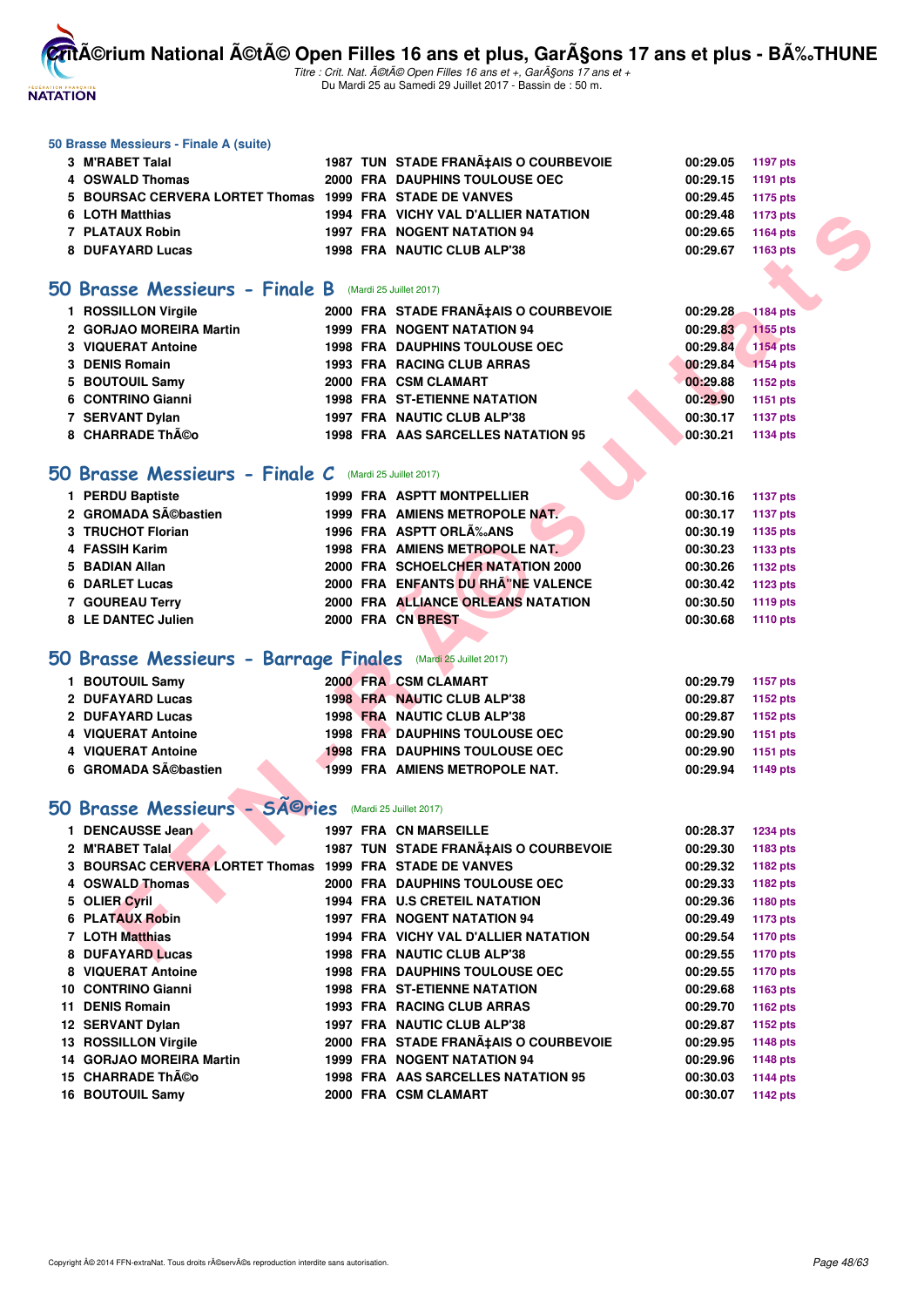

Titre : Crit. Nat. A©tA© Open Filles 16 ans et +, GarA§ons 17 ans et + Du Mardi 25 au Samedi 29 Juillet 2017 - Bassin de : 50 m.

#### **50 Brasse Messieurs - Séries (suite)**

|           | 16 GROMADA SA©bastien                                         |  | 1999 FRA AMIENS METROPOLE NAT.          |              | 00:30.07                                                 | 1142 pts                                               |  |
|-----------|---------------------------------------------------------------|--|-----------------------------------------|--------------|----------------------------------------------------------|--------------------------------------------------------|--|
|           | <b>18 DARLET Lucas</b>                                        |  | 2000 FRA ENFANTS DU RHÂ"NE VALENCE      |              | 00:30.10                                                 | 1140 pts                                               |  |
|           | 19 PERDU Baptiste                                             |  | 1999 FRA ASPTT MONTPELLIER              |              | 00:30.19                                                 | 1135 pts                                               |  |
|           | 20 TRUCHOT Florian                                            |  | 1996 FRA ASPTT ORLA% ANS                |              | 00:30.26                                                 | 1132 pts                                               |  |
|           | 21 GOUREAU Terry                                              |  | 2000 FRA ALLIANCE ORLEANS NATATION      |              | 00:30.32                                                 | 1129 pts                                               |  |
|           | 22 BADIAN Allan                                               |  | 2000 FRA SCHOELCHER NATATION 2000       |              | 00:30.33                                                 | 1128 pts                                               |  |
|           | 22 FASSIH Karim                                               |  | 1998 FRA AMIENS METROPOLE NAT.          |              | 00:30.33                                                 | <b>1128 pts</b>                                        |  |
|           | 24 LE DANTEC Julien                                           |  | 2000 FRA CN BREST                       |              | 00:30.34                                                 | <b>1128 pts</b>                                        |  |
|           | 25 MONJEAUD Adrien                                            |  | 2000 FRA CHOLET NATATION                |              | 00:30.47                                                 | <b>1121 pts</b>                                        |  |
|           | 26 SHEN Simon                                                 |  | 1999 FRA CLUB DES NAGEURS DE PARIS      |              | 00:30.59                                                 | <b>1114 pts</b>                                        |  |
|           | 27 ROTHON Mathieu                                             |  | 2000 FRA ALLIANCE DIJON NATATION        |              | 00:30.61                                                 | 1113 pts                                               |  |
|           | 27 COURCELLE Quentin                                          |  | 1992 FRA C PAUL-BERT RENNES             |              | 00:30.61                                                 | <b>1113 pts</b>                                        |  |
|           | 29 DELOR Carl-Gustave                                         |  | 1999 FRA SCHOELCHER NATATION 2000       |              | 00:30.79                                                 | 1104 pts                                               |  |
|           | 30 LOISEAU GaA«tan                                            |  | 1999 FRA A.C SEYSSINETTOIS NATATION     |              | 00:30.98                                                 | <b>1094 pts</b>                                        |  |
|           | 31 MAR Adrien                                                 |  | 2000 FRA EMS BRON                       |              | 00:31.10                                                 | 1088 pts                                               |  |
|           | 32 SACCO Valentin                                             |  | 1999 FRA CN AVIGNON                     |              | 00:31.26                                                 | 1079 pts                                               |  |
|           | 33 LE BORGNE Victor                                           |  | 2000 FRA EN CAEN                        |              | 00:31.34                                                 | 1075 pts                                               |  |
|           | 34 GOBLET Justin                                              |  | 1999 FRA MOREUIL NATATION               |              | 00:31.47                                                 | 1069 pts                                               |  |
|           | <b>35 BARBIER Elio</b>                                        |  | 2000 FRA OLYMPIC NICE NATATION          |              | 00:31.59                                                 | 1062 pts                                               |  |
|           | 36 VICOGNE Mathieu                                            |  | 2000 FRA HIPPOCAMPES HAUTMONT           |              | 00:31.60                                                 | 1062 pts                                               |  |
|           | 37 BATAHI Nouamane                                            |  | 1994 MAR CN CANNES                      |              | 00:31.65                                                 | 1059 pts                                               |  |
| <b>OO</b> | <b>Brasse Messieurs - Finale A</b> (Vendredi 28 Juillet 2017) |  |                                         |              |                                                          |                                                        |  |
|           | 1 DENCAUSSE Jean                                              |  | <b>1997 FRA CN MARSEILLE</b>            | 50 m : 28.84 | 01:02.30                                                 | <b>1261 pts</b><br>$(28.84)$ 100 m : 1:02.30 $(33.46)$ |  |
|           | 2 BOURSAC CERVERA LORTET Thomas 1999 FRA STADE DE VANVES      |  |                                         |              | 01:03.31                                                 | <b>1233 pts</b>                                        |  |
|           |                                                               |  |                                         | 50 m : 29.84 |                                                          | (29.84) 100 m: 1:03.31 (33.47)                         |  |
|           | 3 OSWALD Thomas                                               |  | 2000 FRA DAUPHINS TOULOUSE OEC          |              | 01:03.91<br>50 m : 30.15 (30.15) 100 m : 1:03.91 (33.76) | 1217 pts                                               |  |
|           | 4 M'RABET Talal                                               |  | 1987 TUN STADE FRANA‡AIS O COURBEVOIE   |              | 01:03.94                                                 | <b>1216 pts</b>                                        |  |
|           |                                                               |  | 1994 FRA VICHY VAL D'ALLIER NATATION    | 50 m : 29.79 |                                                          | (29.79) 100 m: 1:03.94 (34.15)                         |  |
|           | 5 LOTH Matthias                                               |  |                                         | 50 m : 30.25 | 01:04.31                                                 | <b>1206 pts</b><br>$(30.25)$ 100 m : 1:04.31 $(34.06)$ |  |
|           | 6 ROTHON Mathieu                                              |  | <b>2000 FRA ALLIANCE DIJON NATATION</b> |              | 01:04.59                                                 | 1198 pts                                               |  |
|           | <b>7 MARC Antoine</b>                                         |  | 2000 FRA MULHOUSE ON                    | 50 m : 30.81 | 01:04.68                                                 | $(30.81)$ 100 m : 1:04.59 $(33.78)$<br>1196 pts        |  |
|           |                                                               |  |                                         | 50 m: 30.81  |                                                          | $(30.81)$ 100 m : 1:04.68 $(33.87)$                    |  |
|           | 8 ROSSILLON Virgile                                           |  | 2000 FRA STADE FRANA‡AIS O COURBEVOIE   |              | 01:05.19                                                 | 1182 pts                                               |  |
|           |                                                               |  |                                         |              | 50 m: 30.82 (30.82) 100 m: 1:05.19 (34.37)               |                                                        |  |
|           | 00 Brasse Messieurs - Finale B                                |  | (Vendredi 28 Juillet 2017)              |              |                                                          |                                                        |  |
|           | 1 LESPARRE Tanguy                                             |  | 1999 FRA CN CANNES                      |              | 01:04.24                                                 | <b>1208 pts</b>                                        |  |
|           |                                                               |  |                                         | 50 m : 30.00 |                                                          | $(30.00)$ 100 m : 1:04.24 $(34.24)$                    |  |
|           | 2 CHARRADE ThÃCo                                              |  | 1998 FRA AAS SARCELLES NATATION 95      | 50 m : 30.40 | 01:04.77                                                 | 1193 pts<br>(30.40) 100 m: 1:04.77 (34.37)             |  |
|           | 3 VIQUERAT Antoine                                            |  | <b>1998 FRA DAUPHINS TOULOUSE OEC</b>   |              | 01:04.97                                                 | 1188 pts                                               |  |
|           |                                                               |  |                                         |              | 50 m : 30.62 (30.62) 100 m : 1:04.97 (34.35)             |                                                        |  |
|           | 4 PERDU Baptiste                                              |  | 1999 FRA ASPTT MONTPELLIER              |              | 01:05.42<br>50 m: 30.62 (30.62) 100 m: 1:05.42 (34.80)   | 1176 pts                                               |  |
|           | 5 FASSIH Karim                                                |  | <b>1998 FRA AMIENS METROPOLE NAT.</b>   |              | 01:05.55                                                 | 1172 pts                                               |  |
|           |                                                               |  |                                         |              | 50 m : 31.02 (31.02) 100 m : 1:05.55 (34.53)             |                                                        |  |
|           | 6 CONTRINO Gianni                                             |  | <b>1998 FRA ST-ETIENNE NATATION</b>     |              | 01:05.91                                                 | 1163 pts                                               |  |

#### [100 Brasse Messieurs - Finale A](http://www.ffnatation.fr/webffn/resultats.php?idact=nat&go=epr&idcpt=47487&idepr=72) (Vendredi 28 Juillet 2017)

| 1 DENCAUSSE Jean                                         |  | <b>1997 FRA CN MARSEILLE</b>                |                  | 01:02.30                            | $1261$ pts      |  |
|----------------------------------------------------------|--|---------------------------------------------|------------------|-------------------------------------|-----------------|--|
|                                                          |  |                                             | 50 m: 28.84      | $(28.84)$ 100 m : 1:02.30 $(33.46)$ |                 |  |
| 2 BOURSAC CERVERA LORTET Thomas 1999 FRA STADE DE VANVES |  |                                             |                  | 01:03.31                            | $1233$ pts      |  |
|                                                          |  |                                             | 50 m: 29.84      | (29.84) 100 m: 1:03.31 (33.47)      |                 |  |
| 3 OSWALD Thomas                                          |  | 2000 FRA DAUPHINS TOULOUSE OEC              |                  | 01:03.91                            | <b>1217 pts</b> |  |
|                                                          |  |                                             | $50 m$ : $30.15$ | $(30.15)$ 100 m : 1:03.91 $(33.76)$ |                 |  |
| 4 M'RABET Talal                                          |  | 1987 TUN STADE FRANA‡AIS O COURBEVOIE       |                  | 01:03.94                            | $1216$ pts      |  |
|                                                          |  |                                             | 50 m: 29.79      | (29.79) 100 m : 1:03.94 (34.15)     |                 |  |
| 5 LOTH Matthias                                          |  | <b>1994 FRA VICHY VAL D'ALLIER NATATION</b> |                  | 01:04.31                            | $1206$ pts      |  |
|                                                          |  |                                             | 50 m: 30.25      | $(30.25)$ 100 m : 1:04.31 $(34.06)$ |                 |  |
| 6 ROTHON Mathieu                                         |  | <b>2000 FRA ALLIANCE DIJON NATATION</b>     |                  | 01:04.59                            | 1198 pts        |  |
|                                                          |  |                                             | 50 m: 30.81      | $(30.81)$ 100 m : 1:04.59 $(33.78)$ |                 |  |
| 7 MARC Antoine                                           |  | 2000 FRA MULHOUSE ON                        |                  | 01:04.68                            | 1196 pts        |  |
|                                                          |  |                                             | 50 m: 30.81      | $(30.81)$ 100 m : 1:04.68 $(33.87)$ |                 |  |
| 8 ROSSILLON Virgile                                      |  | 2000 FRA STADE FRANA‡AIS O COURBEVOIE       |                  | 01:05.19                            | 1182 pts        |  |
|                                                          |  |                                             | 50 m: 30.82      | $(30.82)$ 100 m : 1:05.19 $(34.37)$ |                 |  |

#### **[100 Brasse Messieurs - Finale B](http://www.ffnatation.fr/webffn/resultats.php?idact=nat&go=epr&idcpt=47487&idepr=72)** (Vendredi 28 Juillet 2017)

| 1 LESPARRE Tanguy  |  | 1999 FRA CN CANNES                    |
|--------------------|--|---------------------------------------|
| 2 CHARRADE ThÃOO   |  | 1998 FRA AAS SARCELLES NATATION 95    |
| 3 VIQUERAT Antoine |  | <b>1998 FRA DAUPHINS TOULOUSE OEC</b> |
| 4 PERDU Baptiste   |  | 1999 FRA ASPTT MONTPELLIER            |
| 5 FASSIH Karim     |  | <b>1998 FRA AMIENS METROPOLE NAT.</b> |
| 6 CONTRINO Gianni  |  | <b>1998 FRA ST-ETIENNE NATATION</b>   |
| 7 SERVANT Dylan    |  | 1997 FRA NAUTIC CLUB ALP'38           |
| 8 RENARD Remi      |  | <b>1999 FRA DAUPHINS TOULOUSE OEC</b> |
|                    |  |                                       |

#### **[100 Brasse Messieurs - Finale C](http://www.ffnatation.fr/webffn/resultats.php?idact=nat&go=epr&idcpt=47487&idepr=72)** (Vendredi 28 Juillet 2017)

| 1 GROMADA Sébastien | 1999 FRA AMIENS METROPOLE NAT. | 01:05.58 1171 pts                                               |
|---------------------|--------------------------------|-----------------------------------------------------------------|
| 2 LE DANTEC Julien  | 2000 FRA CN BREST              | 50 m: 30.50 (30.50) 100 m: 1:05.58 (35.08)<br>01:06.39 1150 pts |
|                     |                                | 50 m : 31.80 (31.80) 100 m : 1:06.39 (34.59)                    |

50 m : 30.40 (30.40) 100 m : 1:04.77 (34.37) **3 VIQUERAT Antoine 1998 FRA DAUPHINS TOULOUSE OEC 01:04.97 1188 pts** 50 m : 30.62 (30.62) 100 m : 1:04.97 (34.35) **01:05.42 1176 pts** 50 m : 30.62 (30.62) 100 m : 1:05.42 (34.80) **5 FASSIH Karim 1998 FRA AMIENS METROPOLE NAT. 01:05.55 1172 pts** 50 m : 31.02 (31.02) 100 m : 1:05.55 (34.53) **6 CONTRINO GIAN SURFIDUM:** 50 m: 30.51 (30.51) 100 m: 1:05.91 (35.4)

 $(30.51)$  100 m : 1:05.91  $(35.40)$ **7 SERVANT Dylan 1997 FRA NAUTIC CLUB ALP'38 01:07.07 1132 pts**

**8 RENARD Remi 1999 FRA DAUPHINS TOULOUSE OEC 01:07.27 1127 pts**

50 m : 31.43 (31.43) 100 m : 1:07.07 (35.64)

50 m : 31.94 (31.94) 100 m : 1:07.27 (35.33)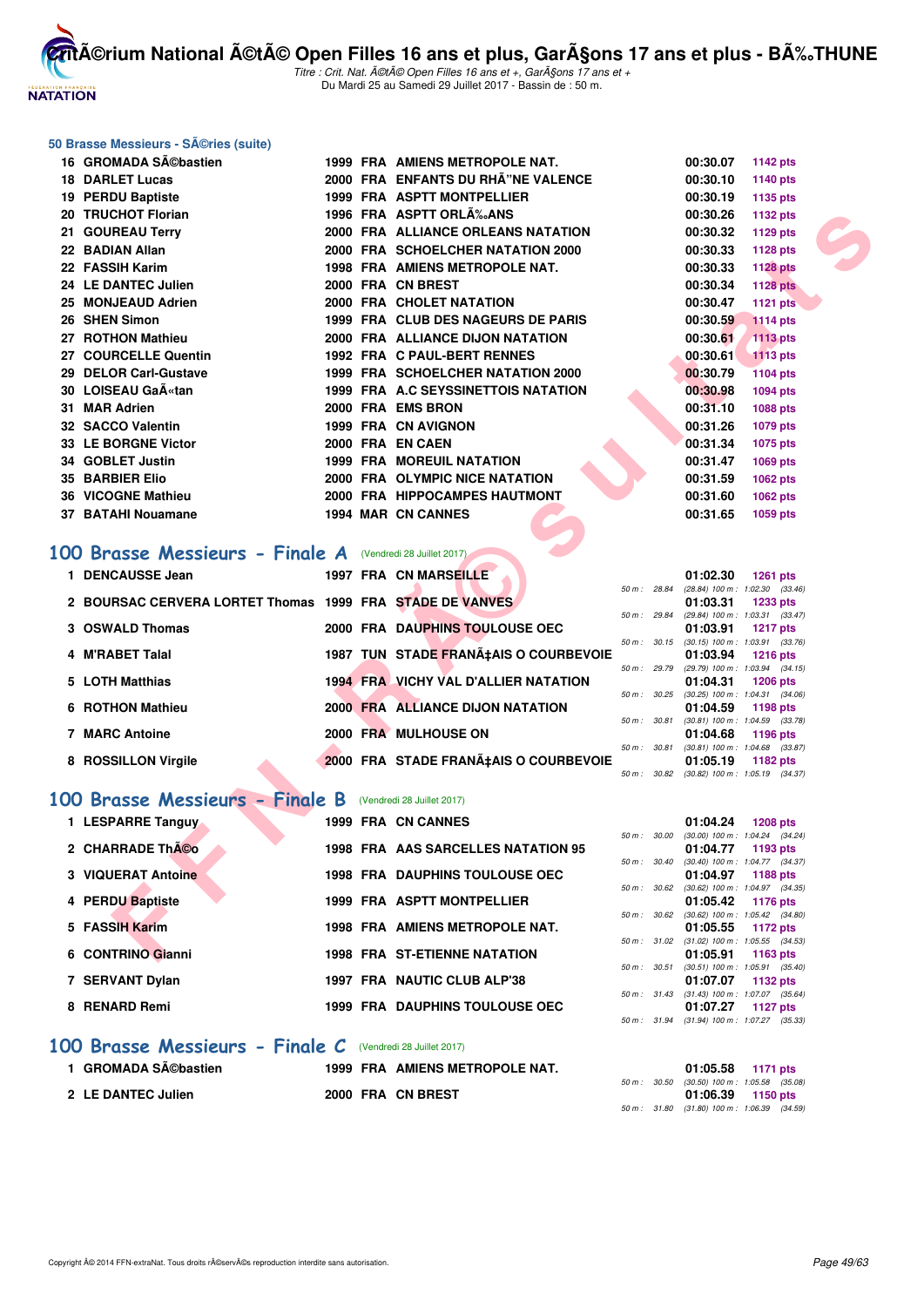

Titre : Crit. Nat. A©tA© Open Filles 16 ans et +, GarA§ons 17 ans et + Du Mardi 25 au Samedi 29 Juillet 2017 - Bassin de : 50 m.

#### **100 Brasse Messieurs - Finale C (suite)**

| 3 GOUREAU Terry           | 2000 FRA ALLIANCE ORLEANS NATATION  | 01:06.57<br>1145 pts                                            |  |
|---------------------------|-------------------------------------|-----------------------------------------------------------------|--|
|                           |                                     | $(31.66)$ 100 m : 1:06.57 $(34.91)$<br>$50 \text{ m}$ : 31.66   |  |
| 4 CLOUTOUR Nathan         | <b>1999 FRA EN TOURS</b>            | 01:07.08<br>1132 pts                                            |  |
|                           |                                     | $(31.49)$ 100 m : 1:07.08 $(35.59)$<br>$50 \text{ m}$ : $31.49$ |  |
| 5 DUFAYARD Lucas          | 1998 FRA NAUTIC CLUB ALP'38         | 01:07.23<br>1128 pts                                            |  |
|                           |                                     | $(31.38)$ 100 m : 1:07.23 $(35.85)$<br>50 m: 31.38              |  |
| 6 MONJEAUD Adrien         | 2000 FRA CHOLET NATATION            | 01:07.49 1121 pts                                               |  |
|                           |                                     | $(31.66)$ 100 m : 1:07.49 $(35.83)$<br>$50 m$ : $31.66$         |  |
| 7 LOISEAU Ga«tan          | 1999 FRA A.C SEYSSINETTOIS NATATION | 01:07.69<br>1116 pts                                            |  |
|                           |                                     | $(31.87)$ 100 m : 1:07.69 $(35.82)$<br>$50 m$ : 31.87           |  |
| --- GORJAO MOREIRA Martin | <b>1999 FRA NOGENT NATATION 94</b>  | DSQ Vi                                                          |  |
|                           |                                     |                                                                 |  |

# 100 Brasse Messieurs - SÃ<sup>©</sup>ries (Vendredi 28 Juillet 2017)

| 5 DUFAYARD Lucas                                                      |  | 1998 FRA NAUTIC CLUB ALP'38             |              | 01:07.23                                               | <b>1128 pts</b> |  |
|-----------------------------------------------------------------------|--|-----------------------------------------|--------------|--------------------------------------------------------|-----------------|--|
| 6 MONJEAUD Adrien                                                     |  | 2000 FRA CHOLET NATATION                | 50 m: 31.38  | $(31.38)$ 100 m : 1:07.23 $(35.85)$<br>01:07.49        | 1121 $pts$      |  |
| 7 LOISEAU Gaëtan                                                      |  | 1999 FRA A.C SEYSSINETTOIS NATATION     | 50 m: 31.66  | $(31.66)$ 100 m : 1:07.49 $(35.83)$<br>01:07.69        | <b>1116 pts</b> |  |
| <b>GORJAO MOREIRA Martin</b>                                          |  | <b>1999 FRA NOGENT NATATION 94</b>      |              | 50 m: 31.87 (31.87) 100 m: 1:07.69 (35.82)<br>DSQ Vi   |                 |  |
|                                                                       |  |                                         |              |                                                        |                 |  |
| 00 Brasse Messieurs - SÃ <sup>©</sup> ries (Vendredi 28 Juillet 2017) |  |                                         |              |                                                        |                 |  |
| 1 DENCAUSSE Jean                                                      |  | <b>1997 FRA CN MARSEILLE</b>            |              | 01:03.12 1238 pts                                      |                 |  |
| 2 BOURSAC CERVERA LORTET Thomas 1999 FRA STADE DE VANVES              |  |                                         |              | 50 m: 30.09 (30.09) 100 m: 1:03.12 (33.03)<br>01:03.85 | <b>1218 pts</b> |  |
| 3 OSWALD Thomas                                                       |  | 2000 FRA DAUPHINS TOULOUSE OEC          | 50 m: 29.80  | $(29.80)$ 100 m : 1:03.85 $(34.05)$<br>01:04.13        | <b>1211 pts</b> |  |
| 4 M'RABET Talal                                                       |  | 1987 TUN STADE FRANA‡AIS O COURBEVOIE   | 50 m : 30.06 | $(30.06)$ 100 m : 1:04.13 $(34.07)$<br>01:04.54        | 1199 pts        |  |
| 5 ROSSILLON Virgile                                                   |  | 2000 FRA STADE FRANA‡AIS O COURBEVOIE   | 50 m: 30.54  | (30.54) 100 m: 1:04.54 (34.00)<br>01:04.71             | 1195 pts        |  |
| 6 MARC Antoine                                                        |  | 2000 FRA MULHOUSE ON                    | 50 m : 30.62 | $(30.62)$ 100 m : 1:04.71 $(34.09)$<br>01:04.80        | 1192 pts        |  |
|                                                                       |  |                                         | 50 m: 30.72  | $(30.72)$ 100 m : 1:04.80 $(34.08)$                    |                 |  |
| 7 LOTH Matthias                                                       |  | 1994 FRA VICHY VAL D'ALLIER NATATION    |              | 01:04.83<br>50 m: 30.14 (30.14) 100 m: 1:04.83 (34.69) | 1192 pts        |  |
| 8 ROTHON Mathieu                                                      |  | <b>2000 FRA ALLIANCE DIJON NATATION</b> | 50 m: 30.65  | 01:05.01<br>$(30.65)$ 100 m : 1:05.01 $(34.36)$        | <b>1187 pts</b> |  |
| 9 LESPARRE Tanguy                                                     |  | 1999 FRA CN CANNES                      |              | 01:05.26                                               | 1180 pts        |  |
| 10 VIQUERAT Antoine                                                   |  | 1998 FRA DAUPHINS TOULOUSE OEC          | 50 m: 30.63  | $(30.63)$ 100 m : 1:05.26 $(34.63)$<br>01:05.36        | 1177 pts        |  |
| 11 PERDU Baptiste                                                     |  | 1999 FRA ASPTT MONTPELLIER              | 50 m : 30.99 | $(30.99)$ 100 m : 1:05.36 $(34.37)$<br>01:05.38        |                 |  |
|                                                                       |  |                                         | 50 m : 30.88 | $(30.88)$ 100 m : 1:05.38 $(34.50)$                    | 1177 pts        |  |
| 12 CHARRADE Th©o                                                      |  | 1998 FRA AAS SARCELLES NATATION 95      |              | 01:05.41<br>50 m: 30.45 (30.45) 100 m: 1:05.41 (34.96) | 1176 pts        |  |
| 13 CONTRINO Gianni                                                    |  | <b>1998 FRA ST-ETIENNE NATATION</b>     |              | 01:05.86                                               | 1164 pts        |  |
| 14 FASSIH Karim                                                       |  | 1998 FRA AMIENS METROPOLE NAT.          | 50 m : 30.70 | $(30.70)$ 100 m : 1:05.86 $(35.16)$<br>01:05.87        | 1164 pts        |  |
| 15 RENARD Remi                                                        |  | 1999 FRA DAUPHINS TOULOUSE OEC          | 50 m: 31.36  | $(31.36)$ 100 m : 1:05.87 $(34.51)$<br>01:06.09        | 1158 pts        |  |
| 16 SERVANT Dylan                                                      |  | 1997 FRA NAUTIC CLUB ALP'38             | 50 m: 31.34  | $(31.34)$ 100 m : 1:06.09 $(34.75)$<br>01:06.42        | 1149 pts        |  |
| 17 GROMADA Sĩbastien                                                  |  |                                         | 50 m: 31.32  | $(31.32)$ 100 m : 1:06.42 $(35.10)$                    |                 |  |
|                                                                       |  | 1999 FRA AMIENS METROPOLE NAT.          |              | 01:06.57<br>50 m: 31.21 (31.21) 100 m: 1:06.57 (35.36) | 1145 pts        |  |
| <b>18 LE DANTEC Julien</b>                                            |  | 2000 FRA CN BREST                       | 50 m : 31.91 | 01:06.89<br>$(31.91)$ 100 m : 1:06.89 $(34.98)$        | <b>1137 pts</b> |  |
| 19 GORJAO MOREIRA Martin                                              |  | 1999 FRA NOGENT NATATION 94             |              | 01:06.94                                               | 1135 pts        |  |
| 20 CLOUTOUR Nathan                                                    |  | <b>1999 FRA EN TOURS</b>                |              | 50 m: 31.28 (31.28) 100 m: 1:06.94 (35.66)<br>01:07.10 | <b>1131 pts</b> |  |
|                                                                       |  | 2000 FRA ALLIANCE ORLEANS NATATION      | 50 m : 31.31 | $(31.31)$ 100 m : 1:07.10 $(35.79)$                    |                 |  |
| 21 GOUREAU Terry                                                      |  |                                         |              | 01:07.23<br>50 m: 32.16 (32.16) 100 m: 1:07.23 (35.07) | <b>1128 pts</b> |  |
| 22 MONJEAUD Adrien                                                    |  | 2000 FRA CHOLET NATATION                | 50 m: 32.34  | 01:07.61<br>(32.34) 100 m: 1:07.61 (35.27)             | <b>1118 pts</b> |  |
| 23 DUFAYARD Lucas                                                     |  | 1998 FRA NAUTIC CLUB ALP'38             |              | 01:07.73                                               | 1115 pts        |  |
| 24 LOISEAU GaA«tan                                                    |  | 1999 FRA A.C SEYSSINETTOIS NATATION     | 50 m : 30.86 | (30.86) 100 m : 1:07.73 (36.87)<br>01:07.75            | 1114 pts        |  |
| 25 MARMIER Mathieu                                                    |  | <b>1999 FRA STADE CLERMONT NATATION</b> | 50 m : 31.98 | $(31.98)$ 100 m : 1:07.75 $(35.77)$<br>01:07.77        | 1114 pts        |  |
| 26 DENIS Romain                                                       |  | 1993 FRA RACING CLUB ARRAS              |              | 50 m: 32.13 (32.13) 100 m: 1:07.77 (35.64)<br>01:07.79 | 1113 pts        |  |
| 27 DELOR Carl-Gustave                                                 |  | 1999 FRA SCHOELCHER NATATION 2000       | 50 m : 31.82 | $(31.82)$ 100 m : 1:07.79 $(35.97)$<br>01:08.08        | 1105 pts        |  |
|                                                                       |  |                                         | 50 m: 31.39  | $(31.39)$ 100 m : 1:08.08 $(36.69)$                    |                 |  |
| 28 DARLET Lucas                                                       |  | 2000 FRA ENFANTS DU RHÂ"NE VALENCE      |              | 01:08.10<br>50 m: 31.71 (31.71) 100 m: 1:08.10 (36.39) | 1105 pts        |  |
| 29 BERTON Rémi                                                        |  | 2000 FRA SN METZ                        |              | 01:08.11                                               | 1105 pts        |  |

| $50 m$ : | 30.09 | 01:03.12<br>$(30.09)$ 100 m : | <b>1238 pts</b>                       |
|----------|-------|-------------------------------|---------------------------------------|
|          |       | 01:03.85                      | 1:03.12<br>(33.03)<br><b>1218 pts</b> |
| $50 m$ : | 29.80 | $(29.80)$ 100 m :             | 1:03.85<br>(34.05)                    |
|          |       | 01:04.13                      | 1211 pts                              |
| $50 m$ : | 30.06 | $(30.06)$ 100 m :             | 1:04.13<br>(34.07)                    |
|          |       | 01:04.54                      | 1199 pts                              |
| $50 m$ : | 30.54 | $(30.54) 100 m$ :             | 1:04.54<br>(34.00)                    |
| $50 m$ : | 30.62 | 01:04.71<br>$(30.62)$ 100 m : | 1195 pts<br>1:04.71<br>(34.09)        |
|          |       | 01:04.80                      | 1192 pts                              |
| $50 m$ : | 30.72 | (30.72) 100 m :               | 1:04.80<br>(34.08)                    |
|          |       | 01:04.83                      | 1192 pts                              |
| $50 m$ : | 30.14 | $(30.14) 100 m$ :             | 1:04.83<br>(34.69)                    |
|          |       | 01:05.01                      | <b>1187 pts</b>                       |
| $50 m$ : | 30.65 | $(30.65)$ 100 m :             | 1:05.01<br>(34.36)                    |
| $50 m$ : | 30.63 | 01:05.26<br>$(30.63)$ 100 m : | 1180 pts<br>1:05.26<br>(34.63)        |
|          |       | 01:05.36                      | <b>1177 pts</b>                       |
| $50 m$ : | 30.99 | (30.99) 100 m :               | 1:05.36<br>(34.37)                    |
|          |       | 01:05.38                      | <b>1177 pts</b>                       |
| $50 m$ : | 30.88 | $(30.88) 100 m$ :             | 1:05.38<br>(34.50)                    |
|          |       | 01:05.41                      | 1176 pts                              |
| $50 m$ : | 30.45 | $(30.45)$ 100 m :             | 1:05.41<br>(34.96)                    |
| $50 m$ : | 30.70 | 01:05.86                      | 1164 pts                              |
|          |       | $(30.70)$ 100 m :<br>01:05.87 | 1:05.86<br>(35.16)<br>1164 pts        |
| $50 m$ : | 31.36 | $(31.36) 100 m$ :             | 1:05.87<br>(34.51)                    |
|          |       | 01:06.09                      | 1158 pts                              |
| $50 m$ : | 31.34 | $(31.34) 100 m$ :             | 1:06.09<br>(34.75)                    |
|          |       | 01:06.42                      | 1149 pts                              |
| $50 m$ : | 31.32 | $(31.32) 100 m$ :             | 1:06.42<br>(35.10)                    |
| $50 m$ : | 31.21 | 01:06.57<br>$(31.21)$ 100 m : | 1145 pts                              |
|          |       | 01:06.89                      | 1:06.57<br>(35.36)<br>1137 pts        |
| $50 m$ : | 31.91 | $(31.91) 100 m$ :             | 1:06.89<br>(34.98)                    |
|          |       | 01:06.94                      | 1135 pts                              |
| $50 m$ : | 31.28 | $(31.28) 100 m$ :             | 1:06.94<br>(35.66)                    |
|          |       | 01:07.10                      | 1131 pts                              |
| $50 m$ : | 31.31 | $(31.31) 100 m$ :             | 1:07.10<br>(35.79)                    |
| 50 m :   | 32.16 | 01:07.23<br>$(32.16) 100 m$ : | 1128 pts<br>1:07.23                   |
|          |       | 01:07.61                      | (35.07)<br>1118 pts                   |
| $50 m$ : | 32.34 | $(32.34) 100 m$ :             | 1:07.61<br>(35.27)                    |
|          |       | 01:07.73                      | 1115 pts                              |
| $50 m$ : | 30.86 | (30.86) 100 m :               | 1:07.73<br>(36.87)                    |
|          |       | 01:07.75                      | 1114 pts                              |
| $50 m$ : | 31.98 | $(31.98) 100 m$ :             | 1:07.75<br>(35.77)                    |
| $50 m$ : | 32.13 | 01:07.77<br>$(32.13) 100 m$ : | 1114 pts<br>1:07.77<br>(35.64)        |
|          |       | 01:07.79                      | 1113 pts                              |
| $50 m$ : | 31.82 | $(31.82) 100 m$ :             | 1:07.79<br>(35.97)                    |
|          |       | 01:08.08                      | 1105 pts                              |
| $50 m$ : | 31.39 | $(31.39) 100 m$ :             | 1:08.08<br>(36.69)                    |
|          |       | 01:08.10                      | 1105 pts                              |
| $50 m$ : | 31.71 | $(31.71)$ 100 m :<br>01:08.11 | 1:08.10<br>(36.39)                    |
| $50 m$ : | 32.21 | $(32.21)$ 100 m :             | 1105 pts<br>1:08.11<br>(35.90)        |
|          |       |                               |                                       |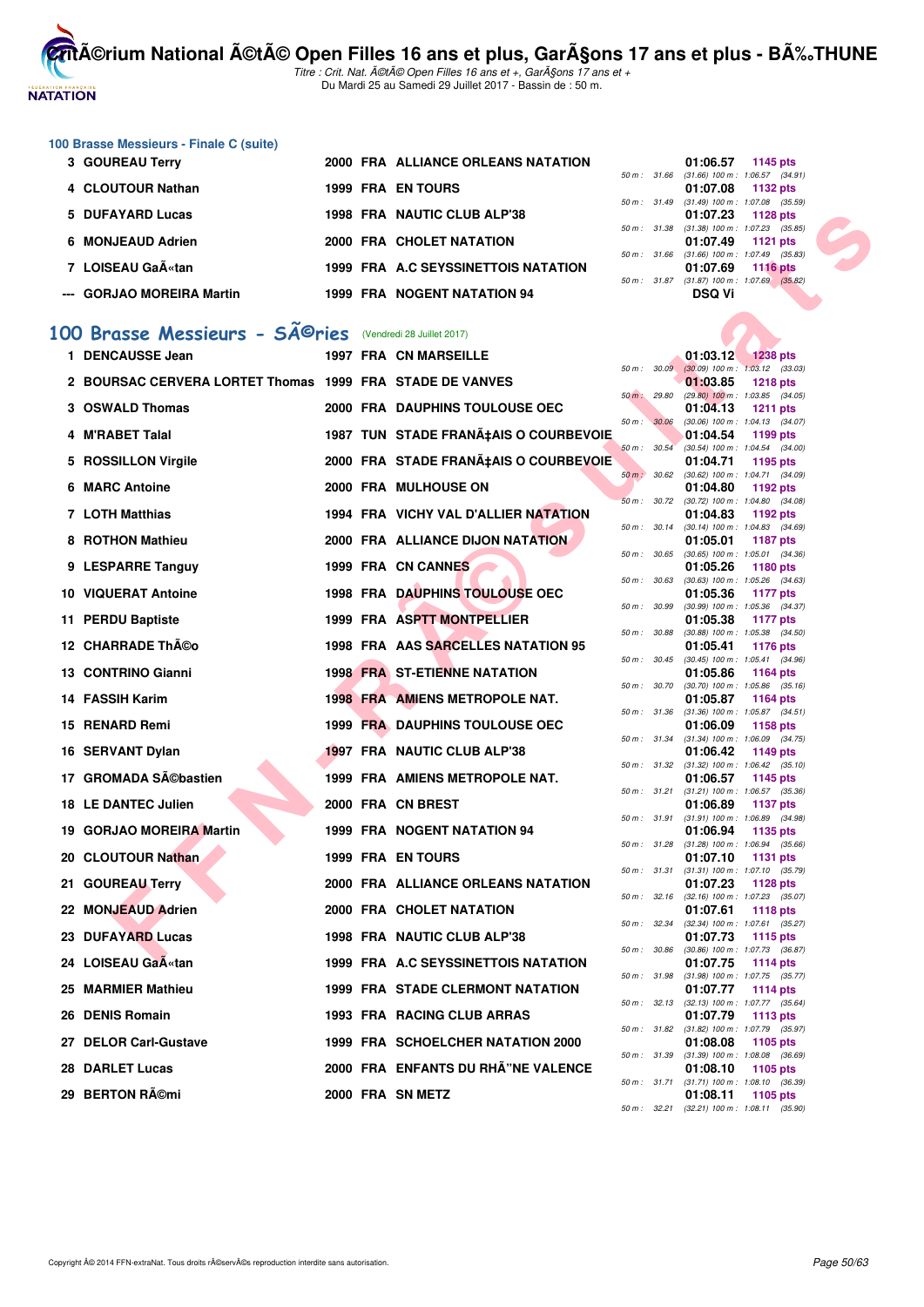

**100 Brasse Messieurs - Séries (suite)** 

**CritA©rium National A©tA© Open Filles 16 ans et plus, GarA§ons 17 ans et plus - BA%.THUNE** 

Titre : Crit. Nat. A©tA© Open Filles 16 ans et +, GarA§ons 17 ans et + Du Mardi 25 au Samedi 29 Juillet 2017 - Bassin de : 50 m.

**30 BARBIER Elio 2000 FRA OLYMPIC NICE NATATION 01:08.28 1100 pts**

|                                                                        |  |                                                                                                                                          | 50 m: 31.85 (31.85) 100 m: 1:08.28 (36.43)                                  |
|------------------------------------------------------------------------|--|------------------------------------------------------------------------------------------------------------------------------------------|-----------------------------------------------------------------------------|
| 31 SHEN Simon                                                          |  | 1999 FRA CLUB DES NAGEURS DE PARIS                                                                                                       | 01:08.35<br>1098 pts                                                        |
| 32 LE BORGNE Victor                                                    |  | 2000 FRA EN CAEN                                                                                                                         | 50 m: 32.07 (32.07) 100 m: 1:08.35 (36.28)<br>01:09.33<br>1073 pts          |
| 32 SACCO Valentin                                                      |  | 1999 FRA CN AVIGNON                                                                                                                      | 50 m : 32.38 (32.38) 100 m : 1:09.33 (36.95)<br>01:09.33<br><b>1073 pts</b> |
|                                                                        |  |                                                                                                                                          | 50 m: 32.25 (32.25) 100 m: 1:09.33 (37.08)                                  |
| 34 MAR Adrien                                                          |  | 2000 FRA EMS BRON                                                                                                                        | 01:10.26<br>1049 pts<br>50 m : 31.86 (31.86) 100 m : 1:10.26 (38.40)        |
|                                                                        |  |                                                                                                                                          |                                                                             |
| 200 Brasse Messieurs - Finale A (Mercredi 26 Juillet 2017)             |  |                                                                                                                                          |                                                                             |
| 1 M'RABET Talal                                                        |  | <b>1987 TUN STADE FRANA‡AIS O COURBEVOIE</b><br>50 m: 30.97 (30.97) 100 m: 1.05.74 (34.77) 150 m: 1.40.97 (35.23) 200 m: 2.16.55 (35.58) | 02:16.55<br><b>1220 pts</b>                                                 |
| 2 MARC Antoine                                                         |  | 2000 FRA MULHOUSE ON                                                                                                                     | 02:17.74<br>$1203$ pts                                                      |
| 3 CHARRADE Théo                                                        |  | 50 m: 31.76 (31.76) 100 m: 1:07.57 (35.81) 150 m: 1:43.70 (36.13) 200 m: 2:17.74 (34.04)<br>1998 FRA AAS SARCELLES NATATION 95           | 02:18.56<br>1192 pts                                                        |
| 4 OSWALD Thomas                                                        |  | 50 m: 31.17 (31.17) 100 m: 1:06.44 (35.27) 150 m: 1:42.60 (36.16) 200 m: 2:18.56 (35.96)<br>2000 FRA DAUPHINS TOULOUSE OEC               | 02:18.99<br>1187 pts                                                        |
|                                                                        |  | 50 m: 31.51 (31.51) 100 m: 1:07.82 (36.31) 150 m: 1:43.49 (35.67) 200 m: 2:18.99 (35.50)                                                 |                                                                             |
| 5 LOTH Matthias                                                        |  | 1994 FRA VICHY VAL D'ALLIER NATATION<br>50 m: 31.67 (31.67) 100 m: 1:07.16 (35.49) 150 m: 1:43.31 (36.15) 200 m: 2:19.62 (36.31)         | 02:19.62<br>1178 pts                                                        |
| 6 BOURSAC CERVERA LORTET Thomas 1999 FRA STADE DE VANVES               |  |                                                                                                                                          | 02:19.65 1178 pts                                                           |
| 7 ROSSILLON Virgile                                                    |  | 50 m: 30.84 (30.84) 100 m: 1:06.02 (35.18) 150 m: 1:41.90 (35.88) 200 m: 2:19.65 (37.75)<br>2000 FRA STADE FRANA‡AIS O COURBEVOIE        | 02:19.82<br>1176 pts                                                        |
| 8 RENARD Remi                                                          |  | 50 m: 32.14 (32.14) 100 m: 1:07.59 (35.45) 150 m: 1:44.36 (36.77) 200 m: 2:19.82 (35.46)<br>1999 FRA DAUPHINS TOULOUSE OEC               | 02:19.95                                                                    |
|                                                                        |  | 50 m: 31.47 (31.47) 100 m: 1.07.68 (36.21) 150 m: 1.43.72 (36.04) 200 m: 2.19.95 (36.23)                                                 | 1174 pts                                                                    |
| 200 Brasse Messieurs - Finale B (Mercredi 26 Juillet 2017)             |  |                                                                                                                                          |                                                                             |
| 1 FASSIH Karim                                                         |  | 1998 FRA AMIENS METROPOLE NAT.                                                                                                           | 02:21.48 1153 pts                                                           |
|                                                                        |  | 50 m: 32.06 (32.06) 100 m: 1:08.41 (36.35) 150 m: 1:44.49 (36.08) 200 m: 2:21.48 (36.99)                                                 |                                                                             |
| 2 CONTRINO Gianni                                                      |  | 1998 FRA ST-ETIENNE NATATION<br>50 m : 32.03 (32.03) 100 m : 1:07.49 (35.46) 150 m : 1:44.56 (37.07) 200 m : 2:22.14 (37.58)             | 02:22.14<br>1145 pts                                                        |
| 3 MARMIER Mathieu                                                      |  | <b>1999 FRA STADE CLERMONT NATATION</b><br>50 m: 32.93 (32.93) 100 m: 1:09.25 (36.32) 150 m: 1:46.12 (36.87) 200 m: 2:22.79 (36.67)      | 02:22.79<br>1136 pts                                                        |
| 4 PERDU Baptiste                                                       |  | 1999 FRA ASPTT MONTPELLIER                                                                                                               | 02:23.53<br>1127 pts                                                        |
| 5 ROTHON Mathieu                                                       |  | 50 m : 32.45 (32.45) 100 m : 1:09.23 (36.78) 150 m : 1:46.53 (37.30) 200 m : 2:23.53 (37.00)<br><b>2000 FRA ALLIANCE DIJON NATATION</b>  | 02:24.41<br>1115 pts                                                        |
|                                                                        |  | 50 m: 32.82 (32.82) 100 m: 1:10.34 (37.52) 150 m: 1:47.96 (37.62) 200 m: 2:24.41 (36.45)                                                 |                                                                             |
| 6 SERVANT Dylan                                                        |  | 1997 FRA NAUTIC CLUB ALP'38<br>50 m: 32.52 (32.52) 100 m: 1:09.17 (36.65) 150 m: 1:46.84 (37.67) 200 m: 2:25.07 (38.23)                  | 02:25.07<br>1107 pts                                                        |
| 7 CLOUTOUR Nathan                                                      |  | 1999 FRA EN TOURS<br>50 m: 32.76 (32.76) 100 m: 1:09.59 (36.83) 150 m: 1:47.44 (37.85) 200 m: 2:25.87 (38.43)                            | 02:25.87<br><b>1096 pts</b>                                                 |
| 8 GROMADA Sébastien                                                    |  | <b>1999 FRA AMIENS METROPOLE NAT.</b>                                                                                                    | 02:26.61<br>1087 pts                                                        |
|                                                                        |  | 50 m: 31.83 (31.83) 100 m: 1:08.14 (36.31) 150 m: 1:46.19 (38.05) 200 m: 2:26.61 (40.42)                                                 |                                                                             |
| 200 Brasse Messieurs - Finale C (Mercredi 26 Juillet 2017)             |  |                                                                                                                                          |                                                                             |
| 1 VIQUERAT Antoine                                                     |  | <b>1998 FRA DAUPHINS TOULOUSE OEC</b><br>50 m: 31.08 (31.08) 100 m: 1:06.76 (35.68) 150 m: 1:43.20 (36.44) 200 m: 2:20.91 (37.71)        | 02:20.91 1161 pts                                                           |
| 2 BERTON Rémi                                                          |  | 2000 FRA SN METZ                                                                                                                         | 02:24.54 1113 pts                                                           |
| 3 JEAN Hugo                                                            |  | 50 m: 33.08 (33.08) 100 m: 1:09.81 (36.73) 150 m: 1:47.10 (37.29) 200 m: 2:24.54 (37.44)<br><b>1997 FRA LYON NATATION METROPOLE</b>      | 02:25.00<br>1107 pts                                                        |
|                                                                        |  | 50 m: 33.64 (33.64) 100 m: 1:09.92 (36.28) 150 m: 1:47.37 (37.45) 200 m: 2:25.00 (37.63)                                                 |                                                                             |
| 4 CORNEC Benjamin                                                      |  | 2000 FRA NAUTIQUE ENTENTE CHA.LONS<br>50 m: 33.52 (33.52) 100 m: 1:11.00 (37.48) 150 m: 1:48.62 (37.62) 200 m: 2:25.68 (37.06)           | 02:25.68<br>1099 pts                                                        |
| 5 BARBIER Elio                                                         |  | 2000 FRA OLYMPIC NICE NATATION<br>50 m: 32.57 (32.57) 100 m: 1:09.48 (36.91) 150 m: 1:47.79 (38.31) 200 m: 2:26.62 (38.83)               | 02:26.62<br>1087 pts                                                        |
| 6 BATTALIER Samuel                                                     |  | 2000 FRA FOS NATATION                                                                                                                    | 02:27.58<br>1074 pts                                                        |
| 7 DELOR Carl-Gustave                                                   |  | 50 m: 33.59 (33.59) 100 m: 1:10.86 (37.27) 150 m: 1:48.64 (37.78) 200 m: 2:27.58 (38.94)<br>1999 FRA SCHOELCHER NATATION 2000            | 02:29.33<br>1052 pts                                                        |
| --- OLIER Cyril                                                        |  | 50 m: 32.16 (32.16) 100 m: 1:09.66 (37.50) 150 m: 1:48.25 (38.59) 200 m: 2:29.33 (41.08)<br>1994 FRA U.S CRETEIL NATATION                | <b>DNF</b>                                                                  |
|                                                                        |  |                                                                                                                                          |                                                                             |
| 200 Brasse Messieurs - SÃ <sup>@</sup> ries (Mercredi 26 Juillet 2017) |  |                                                                                                                                          |                                                                             |
| 1 OSWALD Thomas                                                        |  | 2000 FRA DAUPHINS TOULOUSE OEC                                                                                                           | 02:18.97 1187 pts                                                           |
|                                                                        |  | 50 m: 31.26 (31.26) 100 m: 1:07.36 (36.10) 150 m: 1:43.38 (36.02) 200 m: 2:18.97 (35.59)                                                 |                                                                             |
| 2 MARC Antoine                                                         |  | 2000 FRA MULHOUSE ON<br>50 m: 32.19 (32.19) 100 m: 1:08.74 (36.55) 150 m: 1:45.39 (36.65) 200 m: 2:19.74 (34.35)                         | 02:19.74 1177 pts                                                           |
|                                                                        |  |                                                                                                                                          |                                                                             |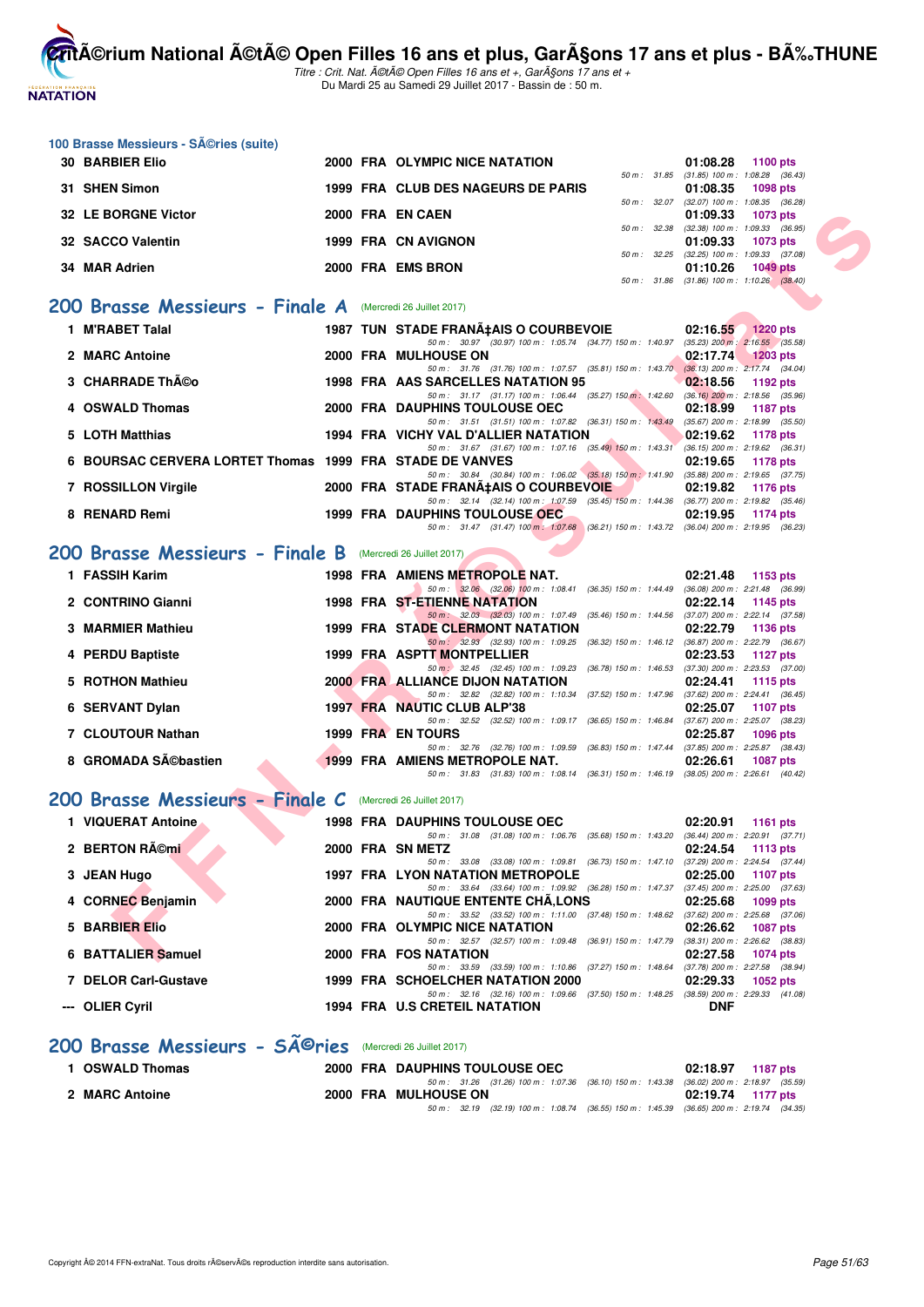**NATATION** 

**CritA©rium National A©tA© Open Filles 16 ans et plus, GarA§ons 17 ans et plus - BA%.THUNE** Titre : Crit. Nat. A©tA© Open Filles 16 ans et +, GarA§ons 17 ans et +

Du Mardi 25 au Samedi 29 Juillet 2017 - Bassin de : 50 m.

#### **200 Brasse Messieurs - Séries (suite)**

| 3 BOURSAC CERVERA LORTET Thomas 1999 FRA STADE DE VANVES  |  |                                                                                                                                            |                      | 02:19.76 1176 pts                                      |
|-----------------------------------------------------------|--|--------------------------------------------------------------------------------------------------------------------------------------------|----------------------|--------------------------------------------------------|
| 4 M'RABET Talal                                           |  | 50 m: 31.71 (31.71) 100 m: 1:07.45 (35.74) 150 m: 1:43.66 (36.21) 200 m: 2:19.76 (36.10)<br>1987 TUN STADE FRANA‡AIS O COURBEVOIE          | 02:19.81             | <b>1176 pts</b>                                        |
| 5 RENARD Remi                                             |  | 50 m: 31.94 (31.94) 100 m: 1:07.46 (35.52) 150 m: 1:43.69 (36.23) 200 m: 2:19.81 (36.12)<br><b>1999 FRA DAUPHINS TOULOUSE OEC</b>          | 02:19.84             | 1175 pts                                               |
|                                                           |  | 50 m : 32.06 (32.06) 100 m : 1:08.00 (35.94) 150 m : 1:43.66 (35.66) 200 m : 2:19.84 (36.18)                                               |                      |                                                        |
| 6 M'RABET Taki                                            |  | 1989 TUN STADE FRANA‡AIS O COURBEVOIE                                                                                                      | 02:20.25             | <b>1170 pts</b>                                        |
| 7 ROSSILLON Virgile                                       |  | 50 m: 32.16 (32.16) 100 m: 1:09.02 (36.86) 150 m: 1:44.61 (35.59) 200 m: 2:20.25 (35.64)<br>2000 FRA STADE FRANA‡AIS O COURBEVOIE          | 02:20.39             | 1168 pts                                               |
|                                                           |  | 50 m: 32.19 (32.19) 100 m: 1:08.29 (36.10) 150 m: 1:44.02 (35.73) 200 m: 2:20.39 (36.37)                                                   |                      |                                                        |
| 8 LOTH Matthias                                           |  | 1994 FRA VICHY VAL D'ALLIER NATATION<br>50 m: 32.10 (32.10) 100 m: 1:07.50 (35.40) 150 m: 1:43.68 (36.18) 200 m: 2:20.40 (36.72)           | 02:20.40             | 1168 pts                                               |
| 9 CHARRADE Théo                                           |  | 1998 FRA AAS SARCELLES NATATION 95                                                                                                         | 02:21.08             | <b>1159 pts</b>                                        |
| 10 CONTRINO Gianni                                        |  | 50 m: 31.51 (31.51) 100 m: 1:07.57 (36.06) 150 m: 1:43.99 (36.42) 200 m: 2:21.08 (37.09)<br>1998 FRA ST-ETIENNE NATATION                   | 02:22.70             | <b>1137 pts</b>                                        |
|                                                           |  | 50 m: 32.73 (32.73) 100 m: 1:08.84 (36.11) 150 m: 1:45.87 (37.03) 200 m: 2:22.70 (36.83)                                                   |                      |                                                        |
| 11 PERDU Baptiste                                         |  | 1999 FRA ASPTT MONTPELLIER<br>50 m: 32.15 (32.15) 100 m: 1:08.69 (36.54) 150 m: 1:45.48 (36.79) 200 m: 2:23.81 (38.33)                     | 02:23.81             | 1123 pts                                               |
| 12 FASSIH Karim                                           |  | 1998 FRA AMIENS METROPOLE NAT.                                                                                                             | 02:24.09             | 1119 pts                                               |
|                                                           |  | 50 m: 32.85 (32.85) 100 m: 1:09.96 (37.11) 150 m: 1:46.80                                                                                  |                      | $(36.84)$ 200 m : 2:24.09 $(37.29)$                    |
| 13 CLOUTOUR Nathan                                        |  | 1999 FRA EN TOURS<br>50 m : 32.83 (32.83) 100 m : 1:09.57 (36.74) 150 m : 1:46.40 (36.83) 200 m : 2:24.51 (38.11)                          | 02:24.51             | <b>1114 pts</b>                                        |
| 14 MARMIER Mathieu                                        |  | <b>1999 FRA STADE CLERMONT NATATION</b>                                                                                                    | 02:24.58             | 1113 pts                                               |
|                                                           |  | 50 m: 32.68 (32.68) 100 m: 1:09.57 (36.89) 150 m: 1:46.83                                                                                  |                      | $(37.26)$ 200 m : 2:24.58 $(37.75)$                    |
| <b>15 ROTHON Mathieu</b>                                  |  | 2000 FRA ALLIANCE DIJON NATATION<br>50 m: 33.12 (33.12) 100 m: 1:10.64 (37.52) 150 m: 1:48.28 (37.64) 200 m: 2:24.80 (36.52)               | 02:24.80             | <b>1110 pts</b>                                        |
| 16 GROMADA Sébastien                                      |  | <b>1999 FRA AMIENS METROPOLE NAT.</b>                                                                                                      | 02:25.49             | 1101 $pts$                                             |
|                                                           |  | 50 m: 32.70 (32.70) 100 m: 1:09.78 (37.08) 150 m: 1:46.93 (37.15) 200 m: 2:25.49 (38.56)                                                   |                      |                                                        |
| 17 SERVANT Dylan                                          |  | 1997 FRA NAUTIC CLUB ALP'38<br>50 m: 32.43 (32.43) 100 m: 1:08.64 (36.21) 150 m: 1:45.99 (37.35) 200 m: 2:25.76 (39.77)                    | 02:25.76             | 1098 pts                                               |
| <b>18 VIQUERAT Antoine</b>                                |  | <b>1998 FRA DAUPHINS TOULOUSE OEC</b>                                                                                                      | 02:26.38             | 1090 $pts$                                             |
|                                                           |  | 50 m: 32.56 (32.56) 100 m: 1:09.25 (36.69) 150 m: 1:47.05 (37.80) 200 m: 2:26.38 (39.33)                                                   |                      |                                                        |
| 19 BERTON Rémi                                            |  | 2000 FRA SN METZ<br>50 m: 33.45 (33.45) 100 m: 1:10.51 (37.06) 150 m: 1:48.70                                                              | 02:26.49             | <b>1088 pts</b><br>$(38.19)$ 200 m : 2:26.49 $(37.79)$ |
| 20 BATTALIER Samuel                                       |  | 2000 FRA FOS NATATION                                                                                                                      | 02:26.52             | <b>1088 pts</b>                                        |
| 21 JEAN Hugo                                              |  | 50 m: 33.66 (33.66) 100 m: 1:10.98 (37.32) 150 m: 1:48.80 (37.82) 200 m: 2:26.52 (37.72)<br><b>1997 FRA LYON NATATION METROPOLE</b>        | 02:27.10             | <b>1080 pts</b>                                        |
|                                                           |  | 50 m: 33.95 (33.95) 100 m: 1:11.86 (37.91) 150 m: 1:49.54 (37.68) 200 m: 2:27.10 (37.56)                                                   |                      |                                                        |
| 22 BARBIER Elio                                           |  | 2000 FRA OLYMPIC NICE NATATION                                                                                                             | 02:27.12             | <b>1080 pts</b>                                        |
| 23 CORNEC Benjamin                                        |  | 50 m : 33.01 (33.01) 100 m : 1:10.03 (37.02) 150 m : 1:47.94 (37.91) 200 m : 2:27.12 (39.18)<br><b>2000 FRA NAUTIQUE ENTENTE CHA, LONS</b> | 02:27.20             | 1079 pts                                               |
|                                                           |  | 50 m: 33.54 (33.54) 100 m: 1:11.54 (38.00) 150 m: 1:49.39                                                                                  |                      | $(37.85)$ 200 m : 2:27.20 $(37.81)$                    |
| 24 DELOR Carl-Gustave                                     |  | 1999 FRA SCHOELCHER NATATION 2000                                                                                                          | 02:27.67             | 1073 pts                                               |
| 25 OLIER Cyril                                            |  | 50 m: 33.75 (33.75) 100 m: 1:11.12 (37.37) 150 m: 1:49.88 (38.76) 200 m: 2:27.67 (37.79)<br>1994 FRA U.S CRETEIL NATATION                  | 02:28.05             | <b>1068 pts</b>                                        |
|                                                           |  | 50 m: 32.33 (32.33) 100 m: 1:10.05 (37.72) 150 m: 1:48.93                                                                                  |                      | $(38.88)$ 200 m : 2:28.05 $(39.12)$                    |
| 26 LE DANTEC Julien                                       |  | 2000 FRA CN BREST                                                                                                                          | 02:29.87             | 1045 pts                                               |
| 27 VICOGNE Mathieu                                        |  | 50 m: 33.86 (33.86) 100 m: 1:12.12 (38.26) 150 m: 1:50.29<br>2000 FRA HIPPOCAMPES HAUTMONT                                                 | 02:30.00             | $(38.17)$ 200 m : 2:29.87 $(39.58)$<br>$1044$ pts      |
|                                                           |  | 50 m: 34.60 (34.60) 100 m: 1:13.21 (38.61) 150 m: 1:51.44 (38.23) 200 m: 2:30.00 (38.56)                                                   |                      |                                                        |
| 28 DUFAYARD Lucas                                         |  | 1998 FRA NAUTIC CLUB ALP'38                                                                                                                | 02:30.68             | 1035 pts                                               |
| <b>LESPARRE Tanguy</b>                                    |  | 50 m: 33.21 (33.21) 100 m: 1:10.97 (37.76) 150 m: 1:49.99 (39.02) 200 m: 2:30.68 (40.69)<br>1999 FRA CN CANNES                             | <b>DNS</b> dec       |                                                        |
| <b>DENCAUSSE Jean</b>                                     |  | 1997 FRA CN MARSEILLE                                                                                                                      | DNS dec              |                                                        |
| --- MATTENET Emilien                                      |  | 2000 FRA CHARLEVILLE-MĉZIÄ^RES NATATION                                                                                                    | <b>DNS dec</b>       |                                                        |
|                                                           |  |                                                                                                                                            |                      |                                                        |
| iO Papillon Messieurs - Finale A (Samedi 29 Juillet 2017) |  |                                                                                                                                            |                      |                                                        |
|                                                           |  |                                                                                                                                            |                      |                                                        |
| 1 TRUCHOT Florian<br><b>C. BELACIE MARIE</b>              |  | 1996 FRA ASPTT ORLA‰ANS<br>4004 FBA FMC BBOM                                                                                               | 00:24.03<br>00.04.45 | 1290 pts<br>$3000 - 1$                                 |

## **[50 Papillon Messieurs - Finale A](http://www.ffnatation.fr/webffn/resultats.php?idact=nat&go=epr&idcpt=47487&idepr=81)** (Samedi 29 Juillet 2017)

| 1 TRUCHOT Florian     |  | 1996 FRA ASPTT ORLA <sub>%</sub> ANS | 00:24.03 | 1290 pts        |
|-----------------------|--|--------------------------------------|----------|-----------------|
| 2 PELAGIE Nosy        |  | 1991 FRA EMS BRON                    | 00:24.45 | 1260 pts        |
| 3 GARASYMOVYTCH Oleg  |  | 1997 FRA CN AVIGNON                  | 00:24.54 | 1253 pts        |
| 3 GOVINDIN Yonel      |  | <b>1993 FRA CN MARSEILLE</b>         | 00:24.54 | 1253 pts        |
| 5 GROUSSET Maxime     |  | 1999 FRA AMIENS METROPOLE NAT.       | 00:24.60 | <b>1249 pts</b> |
| 6 AUBRY Flavien       |  | <b>1994 FRA U.S CRETEIL NATATION</b> | 00:24.75 | <b>1239 pts</b> |
| 7 VANOOTEGEM Aymerick |  | <b>1997 FRA DUNKERQUE NATATION</b>   | 00:24.93 | <b>1226 pts</b> |
| 8 PIRON Thomas        |  | 2000 FRA CN MARSEILLE                | 00:25.08 | <b>1216 pts</b> |
|                       |  |                                      |          |                 |

## **[50 Papillon Messieurs - Finale B](http://www.ffnatation.fr/webffn/resultats.php?idact=nat&go=epr&idcpt=47487&idepr=81)** (Samedi 29 Juillet 2017)

| 1 COMTE SergueÃ <sup>-</sup> | 2000 FRA EMS BRON | 00:24.72 1241 pts |  |
|------------------------------|-------------------|-------------------|--|
|                              |                   |                   |  |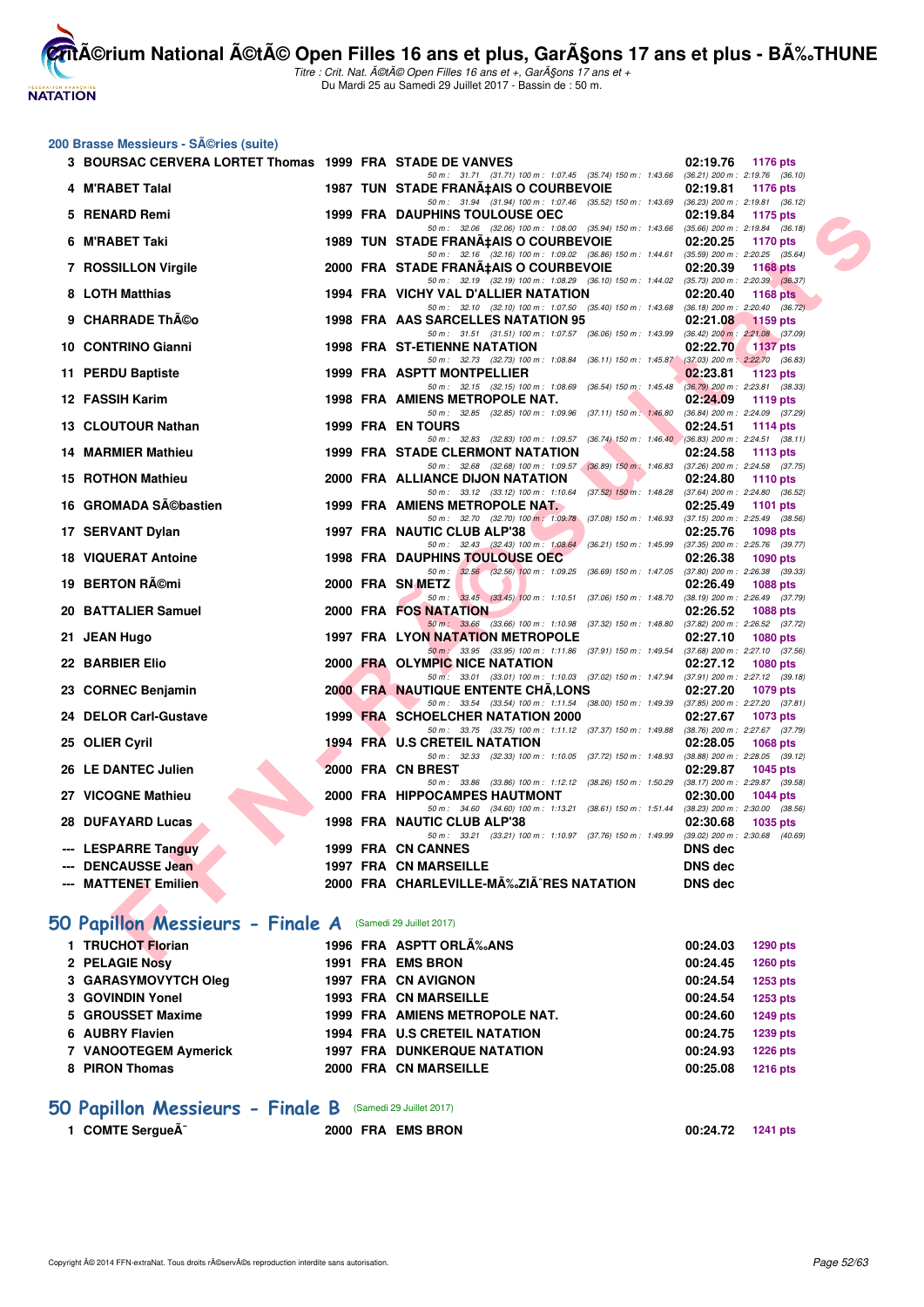

Titre : Crit. Nat. A©tA© Open Filles 16 ans et +, GarA§ons 17 ans et + Du Mardi 25 au Samedi 29 Juillet 2017 - Bassin de : 50 m.

#### **50 Papillon Messieurs - Finale B (suite)**

| 2 LAMBERT Hugo                 |  | 1993 FRA ASPTT MONTPELLIER              | 00:24.94 | 1225 pts        |
|--------------------------------|--|-----------------------------------------|----------|-----------------|
| 3 PEDRO-LEAL Dorian            |  | <b>1996 FRA MEGAQUARIUS CLUB GUYANE</b> | 00:25.02 | <b>1220 pts</b> |
| 4 GUTH Guillaume               |  | 2000 FRA DAUPHINS TOULOUSE OEC          | 00:25.05 | <b>1218 pts</b> |
| 5 PIJULET Paul                 |  | <b>1994 FRA DAUPHINS TOULOUSE OEC</b>   | 00:25.19 | <b>1208 pts</b> |
| <b>6 HENRY ARRENOUS Pierre</b> |  | <b>1998 FRA ASPTT POITIERS</b>          | 00:25.20 | <b>1207 pts</b> |
| 7 DELICES Jean-Marc            |  | 2000 FRA CANET 66 NATATION              | 00:25.24 | <b>1205 pts</b> |
| 8 LEMAIRE Paul                 |  | <b>1991 FRA DAUPHINS TOULOUSE OEC</b>   | 00:25.31 | <b>1200 pts</b> |

## **[50 Papillon Messieurs - Finale C](http://www.ffnatation.fr/webffn/resultats.php?idact=nat&go=epr&idcpt=47487&idepr=81)** (Samedi 29 Juillet 2017)

| 1 LINO RafaëI           |  | 1999 FRA C.N OZOIR-LA-FERRIERE       | 00:25.02 | <b>1220 pts</b> |
|-------------------------|--|--------------------------------------|----------|-----------------|
| 2 TRILLAT Léo           |  | <b>1998 FRA CN POISSY</b>            | 00:25.07 | <b>1216 pts</b> |
| 3 YOKOYAMA Kentaro      |  | 2000 FRA MULHOUSE ON                 | 00:25.24 | $1205$ pts      |
| 4 HEUGEL Florent        |  | <b>1996 FRA DAUPHINS DE ST-LOUIS</b> | 00:25.25 | <b>1204 pts</b> |
| 5 DENCAUSSE Jean        |  | <b>1997 FRA CN MARSEILLE</b>         | 00:25.37 | 1196 pts        |
| <b>6 GRANDJEAN Hugo</b> |  | 2000 FRA AQUATIC CLUB BOURGES        | 00:25.54 | 1184 pts        |
| 7 SYOUD Jaouad          |  | 1999 FRA CN CHALON-SUR-SAONE         | 00:25.77 | 1168 pts        |
| 8 GRANDJEAN Meven       |  | 2000 FRA CN VOUZIERS                 | 00:25.82 | 1165 pts        |

#### **[50 Papillon Messieurs - Barrage Finales](http://www.ffnatation.fr/webffn/resultats.php?idact=nat&go=epr&idcpt=47487&idepr=81)** (Samedi 29 Juillet 2017)

| <b>PIRON Thomas</b> | 2000 FRA CN MARSEILLE                   | 00:24.51<br><b>1256 pts</b> |
|---------------------|-----------------------------------------|-----------------------------|
| 2 PEDRO-LEAL Dorian | <b>1996 FRA MEGAQUARIUS CLUB GUYANE</b> | 00:24.56<br><b>1252 pts</b> |
| 3 GRANDJEAN Hugo    | <b>2000 FRA AQUATIC CLUB BOURGES</b>    | 00:25.28<br><b>1202 pts</b> |
| 4 CHOUMILOFF Sacha  | <b>1999 FRA CANET 66 NATATION</b>       | 00:25.49<br>1187 pts        |
|                     |                                         |                             |

# 50 Papillon Messieurs - SÃ<sup>©</sup>ries (Samedi 29 Juillet 2017)

| 5 PIJULET Paul                                                   |  | <b>1994 FRA DAUPHINS TOULOUSE OEC</b>                       | 00:25.19 | <b>1208 pts</b> |
|------------------------------------------------------------------|--|-------------------------------------------------------------|----------|-----------------|
| <b>6 HENRY ARRENOUS Pierre</b>                                   |  | <b>1998 FRA ASPTT POITIERS</b>                              | 00:25.20 | 1207 pts        |
| 7 DELICES Jean-Marc                                              |  | 2000 FRA CANET 66 NATATION                                  | 00:25.24 | 1205 pts        |
| 8 LEMAIRE Paul                                                   |  | <b>1991 FRA DAUPHINS TOULOUSE OEC</b>                       | 00:25.31 | <b>1200 pts</b> |
|                                                                  |  |                                                             |          |                 |
| 50 Papillon Messieurs - Finale C (Samedi 29 Juillet 2017)        |  |                                                             |          |                 |
| 1 LINO RafaëI                                                    |  | 1999 FRA C.N OZOIR-LA-FERRIERE                              | 00:25.02 | 1220 pts        |
| 2 TRILLAT Léo                                                    |  | 1998 FRA CN POISSY                                          | 00:25.07 | <b>1216 pts</b> |
| 3 YOKOYAMA Kentaro                                               |  | 2000 FRA MULHOUSE ON                                        | 00:25.24 | 1205 pts        |
| 4 HEUGEL Florent                                                 |  | <b>1996 FRA DAUPHINS DE ST-LOUIS</b>                        | 00:25.25 | 1204 pts        |
| 5 DENCAUSSE Jean                                                 |  | <b>1997 FRA CN MARSEILLE</b>                                | 00:25.37 | 1196 pts        |
| 6 GRANDJEAN Hugo                                                 |  | 2000 FRA AQUATIC CLUB BOURGES                               | 00:25.54 | 1184 pts        |
| 7 SYOUD Jaouad                                                   |  | 1999 FRA CN CHALON-SUR-SAONE                                | 00:25.77 | 1168 pts        |
| 8 GRANDJEAN Meven                                                |  | 2000 FRA CN VOUZIERS                                        | 00:25.82 | 1165 pts        |
| 50 Papillon Messieurs - Barrage Finales (Samedi 29 Juillet 2017) |  |                                                             |          |                 |
| 1 PIRON Thomas                                                   |  | 2000 FRA CN MARSEILLE                                       | 00:24.51 |                 |
| 2 PEDRO-LEAL Dorian                                              |  | <b>1996 FRA MEGAQUARIUS CLUB GUYANE</b>                     |          | <b>1256 pts</b> |
|                                                                  |  |                                                             | 00:24.56 | <b>1252 pts</b> |
| 3 GRANDJEAN Hugo<br>4 CHOUMILOFF Sacha                           |  | 2000 FRA AQUATIC CLUB BOURGES<br>1999 FRA CANET 66 NATATION | 00:25.28 | <b>1202 pts</b> |
|                                                                  |  |                                                             | 00:25.49 | <b>1187 pts</b> |
| 50 Papillon Messieurs - Séries                                   |  | (Samedi 29 Juillet 2017)                                    |          |                 |
| 1 TRUCHOT Florian                                                |  | 1996 FRA ASPTT ORLA <sub>s</sub> ANS                        | 00:24.24 | 1275 pts        |
| 2 GARASYMOVYTCH Oleg                                             |  | <b>1997 FRA CN AVIGNON</b>                                  | 00:24.65 | <b>1246 pts</b> |
| 3 GROUSSET Maxime                                                |  | 1999 FRA AMIENS METROPOLE NAT.                              | 00:24.67 | <b>1244 pts</b> |
| 4 PELAGIE Nosy                                                   |  | 1991 FRA EMS BRON                                           | 00:24.73 | <b>1240 pts</b> |
| 5 VANOOTEGEM Aymerick                                            |  | <b>1997 FRA DUNKERQUE NATATION</b>                          | 00:24.87 | <b>1230 pts</b> |
| 5 AUBRY Flavien                                                  |  | 1994 FRA U.S CRETEIL NATATION                               | 00:24.87 | 1230 pts        |
| 7 GOVINDIN Yonel                                                 |  | 1993 FRA CN MARSEILLE                                       | 00:24.89 | <b>1229 pts</b> |
| 8 PIRON Thomas                                                   |  | 2000 FRA CN MARSEILLE                                       | 00:24.93 | <b>1226 pts</b> |
| 8 PEDRO-LEAL Dorian                                              |  | 1996 FRA MEGAQUARIUS CLUB GUYANE                            | 00:24.93 | <b>1226 pts</b> |
| 10 COMTE SergueA <sup>-</sup>                                    |  | 2000 FRA EMS BRON                                           | 00:24.95 | <b>1225 pts</b> |
| 10 GUTH Guillaume                                                |  | <b>2000 FRA DAUPHINS TOULOUSE OEC</b>                       | 00:24.95 | <b>1225 pts</b> |
| 12 PIJULET Paul                                                  |  | <b>1994 FRA DAUPHINS TOULOUSE OEC</b>                       | 00:24.99 | <b>1222 pts</b> |
| 13 DELICES Jean-Marc                                             |  | 2000 FRA CANET 66 NATATION                                  | 00:25.04 | <b>1218 pts</b> |
| 14 LAMBERT Hugo                                                  |  | <b>1993 FRA ASPTT MONTPELLIER</b>                           | 00:25.09 | <b>1215 pts</b> |
| <b>15 LEMAIRE Paul</b>                                           |  | <b>1991 FRA DAUPHINS TOULOUSE OEC</b>                       | 00:25.19 | <b>1208 pts</b> |
| <b>15 HENRY ARRENOUS Pierre</b>                                  |  | <b>1998 FRA ASPTT POITIERS</b>                              | 00:25.19 | <b>1208 pts</b> |
| 17 BERNARDINI Mathieu                                            |  | 1998 FRA STADE FRANÇAIS O COURBEVOIE                        | 00:25.25 | <b>1204 pts</b> |
| 18 YOKOYAMA Kentaro                                              |  | 2000 FRA MULHOUSE ON                                        | 00:25.33 | 1198 pts        |
| 18 LINO RafaA«I                                                  |  | 1999 FRA C.N OZOIR-LA-FERRIERE                              | 00:25.33 | 1198 pts        |
| 20 HEUGEL Florent                                                |  | 1996 FRA DAUPHINS DE ST-LOUIS                               | 00:25.36 | 1196 pts        |
| 21 TRILLAT Léo                                                   |  | 1998 FRA CN POISSY                                          | 00:25.49 | <b>1187 pts</b> |
| 22 DENCAUSSE Jean                                                |  | 1997 FRA CN MARSEILLE                                       | 00:25.53 | 1185 pts        |
| 22 SYOUD Jaouad                                                  |  | 1999 FRA CN CHALON-SUR-SAONE                                | 00:25.53 | 1185 pts        |
| 24 GRANDJEAN Meven                                               |  | 2000 FRA CN VOUZIERS                                        | 00:25.55 | 1183 pts        |
| 25 GRANDJEAN Hugo                                                |  | 2000 FRA AQUATIC CLUB BOURGES                               | 00:25.59 | <b>1181 pts</b> |
| 25 CHOUMILOFF Sacha                                              |  | 1999 FRA CANET 66 NATATION                                  | 00:25.59 | <b>1181 pts</b> |
| 27 PERRILLON Mathieu                                             |  | 1998 FRA ASPTT TOULOUSE                                     | 00:25.70 | 1173 pts        |
| 28 MERESSE Remi                                                  |  | 1998 FRA DAUPHINS TOULOUSE OEC                              | 00:25.71 | <b>1172 pts</b> |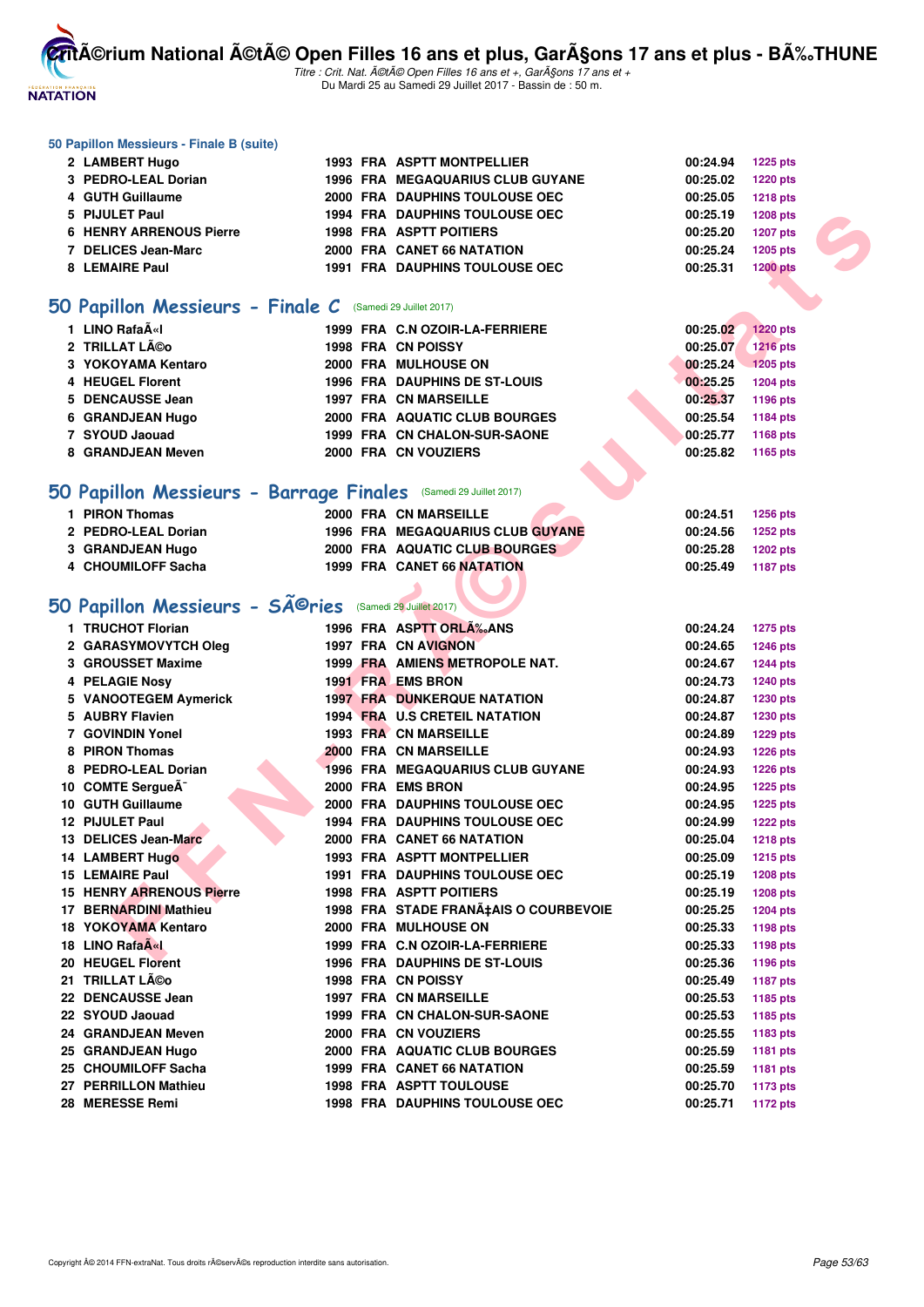

Titre : Crit. Nat. A©tA© Open Filles 16 ans et +, GarA§ons 17 ans et + Du Mardi 25 au Samedi 29 Juillet 2017 - Bassin de : 50 m.

#### **50 Papillon Messieurs - Séries (suite)**

| 29 NDOYE BROUARD Yohann                                                           |  | 2000 FRA DAUPHINS D'ANNECY             |                | 00:25.77                                             | 1168 pts                         |  |
|-----------------------------------------------------------------------------------|--|----------------------------------------|----------------|------------------------------------------------------|----------------------------------|--|
| 30 VALLEE Damien                                                                  |  | 1999 FRA L'ESPADON CN FORT-DE-FRANCE   |                | 00:25.78                                             | 1168 pts                         |  |
| 31 MARSAU Matthias                                                                |  | <b>1997 FRA DAUPHINS TOULOUSE OEC</b>  |                | 00:25.85                                             | 1163 pts                         |  |
| <b>32 FRANCHINI Laurent</b>                                                       |  | 2000 FRA CARROS NATATION               |                | 00:25.87                                             | 1162 pts                         |  |
| 33 AIMABLE Steven                                                                 |  | 1999 FRA MEGAQUARIUS CLUB GUYANE       |                | 00:25.95                                             | 1156 pts                         |  |
| 34 BOUTOUIL Samy                                                                  |  | 2000 FRA CSM CLAMART                   |                | 00:26.00                                             | 1153 pts                         |  |
| 34 MEPOR Teo                                                                      |  | 2000 FRA MONT BLANC NATATION           |                | 00:26.00                                             | 1153 pts                         |  |
| <b>36 EL ALAMI Younes</b>                                                         |  | 1999 FRA CN VIRY-CHA, TILLON           |                | 00:26.06                                             | <b>1149 pts</b>                  |  |
| 37 ROLDAN MUNOZ Enzo                                                              |  | 1999 FRA LYON NATATION METROPOLE       |                | 00:26.09                                             | <b>1147 pts</b>                  |  |
| 38 BADIAN Allan                                                                   |  | 2000 FRA SCHOELCHER NATATION 2000      |                | 00:26.10                                             | <b>1146 pts</b>                  |  |
| 39 SECCHI Clement                                                                 |  | 2000 FRA PAYS D'AIX NATATION           |                | 00:26.15                                             | <b>1143 pts</b>                  |  |
| 40 CAYOT Alexandre                                                                |  | <b>1996 FRA SAINT-RAPHAEL NATATION</b> |                | 00:26.47                                             | <b>1121 pts</b>                  |  |
| 41 VIQUERAT Antoine                                                               |  | <b>1998 FRA DAUPHINS TOULOUSE OEC</b>  |                | 00:26.55                                             | <b>1116 pts</b>                  |  |
| 42 CABIOCH CIAO ment                                                              |  | 2000 FRA AC HYA RES                    |                | 00:26.85                                             | <b>1096 pts</b>                  |  |
| 43 RENARD Remi                                                                    |  | <b>1999 FRA DAUPHINS TOULOUSE OEC</b>  |                | 00:26.88                                             | 1094 pts                         |  |
| 44 HELMBACHER Samy                                                                |  | <b>1998 FRA DAUPHINS OBERNAI</b>       |                | 00:26.93                                             | 1091 pts                         |  |
| --- GROSJEAN Hugo                                                                 |  | 1999 FRA MULHOUSE ON                   |                | <b>DNS dec</b>                                       |                                  |  |
| --- CACHOT Arthur                                                                 |  | 2000 FRA CN ANTIBES                    |                | <b>DNS dec</b>                                       |                                  |  |
| --- HUILLE Stanislas                                                              |  | <b>1999 FRA SN VERSAILLES</b>          |                | <b>DNS dec</b>                                       |                                  |  |
| <b>00 Papillon Messieurs - Finale A</b> (Mardi 25 Juillet 2017)<br>1 PIRON Thomas |  | 2000 FRA CN MARSEILLE                  |                | 00:54.59                                             | <b>1256 pts</b>                  |  |
|                                                                                   |  |                                        | 50 m: 25.55    | $(25.55)$ 100 m : 54.59 (29.04)                      |                                  |  |
| 2 HENRY ARRENOUS Pierre                                                           |  | 1998 FRA ASPTT POITIERS                | 50 m: 25.55    | 00:54.71<br>$(25.55)$ 100 m : 54.71 $(29.16)$        | <b>1252 pts</b>                  |  |
| 3 PIJULET Paul                                                                    |  | 1994 FRA DAUPHINS TOULOUSE OEC         |                | 00:54.72                                             | <b>1252 pts</b>                  |  |
|                                                                                   |  |                                        | 50 m : 25.74   | (25.74) 100 m: 54.72 (28.98)                         |                                  |  |
| 4 COMTE SergueA <sup>-</sup>                                                      |  | 2000 FRA EMS BRON                      |                | 00:54.75<br>50 m: 25.47 (25.47) 100 m: 54.75 (29.28) | <b>1251 pts</b>                  |  |
| 5 AUBRY Flavien                                                                   |  | 1994 FRA U.S CRETEIL NATATION          |                | 00:54.79                                             | <b>1250 pts</b>                  |  |
| 6 PEDRO-LEAL Dorian                                                               |  | 1996 FRA MEGAQUARIUS CLUB GUYANE       | $50 m$ : 25.20 | $(25.20)$ 100 m : 54.79 $(29.59)$<br>00:54.86        | <b>1248 pts</b>                  |  |
|                                                                                   |  |                                        |                | 50 m : 25.18 (25.18) 100 m : 54.86 (29.68)           |                                  |  |
| <b>7 LEMAIRE Paul</b>                                                             |  | <b>1991 FRA DAUPHINS TOULOUSE OEC</b>  |                | 00:55.21                                             | <b>1237 pts</b>                  |  |
| 8 HEUGEL Florent                                                                  |  | 1996 FRA DAUPHINS DE ST-LOUIS          | 50 m : 26.43   | $(26.43)$ 100 m :<br>00:55.62                        | 55.21 (28.78)<br><b>1225 pts</b> |  |
|                                                                                   |  |                                        | 50 m : 25.99   | $(25.99)$ 100 m : 55.62 $(29.63)$                    |                                  |  |
| 00 Papillon Messieurs - Finale B                                                  |  | (Mardi 25 Juillet 2017)                |                |                                                      |                                  |  |
| 1 TRILLAT Léo                                                                     |  | <b>1998 FRA CN POISSY</b>              |                | 00:55.20                                             | <b>1237 pts</b>                  |  |
| 2 LAMBERT Hugo                                                                    |  | <b>1993 FRA ASPTT MONTPELLIER</b>      | 50 m: 25.41    | $(25.41)$ 100 m :<br>00:55.48                        | 55.20 (29.79)                    |  |
|                                                                                   |  |                                        | 50 m : 25.97   | $(25.97)$ 100 m :                                    | 1229 pts<br>55.48 (29.51)        |  |
| 3 GRANDJEAN Hugo                                                                  |  | 2000 FRA AQUATIC CLUB BOURGES          |                | 00:55.55                                             | <b>1227 pts</b>                  |  |
| 4 BRENON Kyllian                                                                  |  | 2000 FRA CANET 66 NATATION             | 50 m: 26.01    | $(26.01)$ 100 m :<br>00:55.76                        | 55.55 (29.54)<br><b>1221 pts</b> |  |
|                                                                                   |  |                                        | 50 m: 26.03    | $(26.03)$ 100 m :                                    | 55.76 (29.73)                    |  |
| 5 MARSAU Matthias                                                                 |  | <b>1997 FRA DAUPHINS TOULOUSE OEC</b>  |                | 00:56.04                                             | <b>1212 pts</b>                  |  |
| 6 DELICES Jean-Marc                                                               |  | 2000 FRA CANET 66 NATATION             | 50 m: 26.77    | $(26.77)$ 100 m :<br>00:56.10                        | 56.04 (29.27)<br><b>1210 pts</b> |  |
|                                                                                   |  |                                        |                | 50 m: 26.48 (26.48) 100 m: 56.10 (29.62)             |                                  |  |
| 7 CHOUMILOFF Sacha                                                                |  | <b>1999 FRA CANET 66 NATATION</b>      |                | 00:56.63                                             | 1195 pts                         |  |
|                                                                                   |  |                                        |                | 50 m; 27.03 (27.03) 100 m; 56.63 (29.60)             |                                  |  |

# **100 Papillon Messieurs - Finale A** (Mardi 25 Juillet 2017)<br>1 PIRON Thomas 2000 FRA CN MARSE

| 1 PIRON Thomas               |  | 2000 FRA CN MARSEILLE                 |                        |                  | 00:54.59                                             | 1256 pts        |
|------------------------------|--|---------------------------------------|------------------------|------------------|------------------------------------------------------|-----------------|
|                              |  |                                       |                        | $50 m$ : 25.55   | $(25.55)$ 100 m :                                    | 54.59 (29.      |
| 2 HENRY ARRENOUS Pierre      |  | 1998 FRA ASPTT POITIERS               |                        |                  | 00:54.71                                             | <b>1252 pts</b> |
|                              |  |                                       |                        | $50 m$ : 25.55   | $(25.55)$ 100 m :                                    | 54.71 (29.      |
| 3 PIJULET Paul               |  | <b>1994 FRA DAUPHINS TOULOUSE OEC</b> |                        |                  | 00:54.72                                             | 1252 pts        |
|                              |  |                                       |                        | $50 m$ : 25.74   | $(25.74)$ 100 m :                                    | 54.72 (28.      |
| 4 COMTE SergueA <sup>-</sup> |  | 2000 FRA EMS BRON                     |                        |                  | 00:54.75                                             | <b>1251 pts</b> |
|                              |  |                                       |                        | $50 m$ : $25.47$ | $(25.47)$ 100 m : 54.75 (29.                         |                 |
| 5 AUBRY Flavien              |  | 1994 FRA U.S CRETEIL NATATION         |                        |                  | 00:54.79                                             | 1250 pts        |
|                              |  |                                       |                        | 50 m: 25.20      | $(25.20)$ 100 m :                                    | 54.79 (29.      |
| 6 PEDRO-LEAL Dorian          |  | 1996 FRA MEGAQUARIUS CLUB GUYANE      |                        |                  | 00:54.86                                             | 1248 pts        |
|                              |  |                                       |                        | 50 m: 25.18      | $(25.18)$ 100 m :                                    | 54.86 (29.      |
| 7 LEMAIRE Paul               |  | <b>1991 FRA DAUPHINS TOULOUSE OEC</b> |                        |                  | 00:55.21                                             | <b>1237 pts</b> |
|                              |  |                                       | $50 \text{ m}$ : 26.43 |                  | $(26.43)$ 100 m :                                    | 55.21 (28.      |
| 8 HEUGEL Florent             |  | <b>1996 FRA DAUPHINS DE ST-LOUIS</b>  |                        |                  | 00:55.62                                             | <b>1225 pts</b> |
|                              |  |                                       |                        |                  | $F0 - 0.500$ ( $0.5001$ $100 - 0.55$ $0.5500$ $0.00$ |                 |

# **[100 Papillon Messieurs - Finale B](http://www.ffnatation.fr/webffn/resultats.php?idact=nat&go=epr&idcpt=47487&idepr=82)** (Mardi 25 Juillet 2017)

| 1 TRILLAT Lĩo       | <b>1998 FRA CN POISSY</b>             |                        | 00:55.20                                                                        | 1237 pts                      |
|---------------------|---------------------------------------|------------------------|---------------------------------------------------------------------------------|-------------------------------|
| 2 LAMBERT Hugo      | <b>1993 FRA ASPTT MONTPELLIER</b>     | $50 \text{ m}$ : 25.41 | $(25.41)$ 100 m :<br>00:55.48                                                   | 55.20 (29.<br>1229 pts        |
| 3 GRANDJEAN Hugo    | 2000 FRA AQUATIC CLUB BOURGES         | 25.97<br>50 m :        | $(25.97)$ 100 m :<br>00:55.55                                                   | 55.48 (29.<br>1227 pts        |
| 4 BRENON Kyllian    | 2000 FRA CANET 66 NATATION            | 26.01<br>50 m :        | $(26.01)$ 100 m :<br>00:55.76                                                   | 55.55 (29.<br>1221 pts        |
| 5 MARSAU Matthias   | <b>1997 FRA DAUPHINS TOULOUSE OEC</b> | $50 \text{ m}$ : 26.03 | $(26.03)$ 100 m :<br>00:56.04                                                   | 55.76 (29.<br><b>1212 pts</b> |
| 6 DELICES Jean-Marc | 2000 FRA CANET 66 NATATION            | 50 m : 26.77           | (26.77) 100 m : 56.04 (29.<br>00:56.10                                          | <b>1210 pts</b>               |
| 7 CHOUMILOFF Sacha  | <b>1999 FRA CANET 66 NATATION</b>     | 26.48<br>$50 m$ :      | $(26.48)$ 100 m :<br>00:56.63                                                   | 56.10 (29.<br>1195 pts        |
|                     |                                       | 50 m :<br>27.03        | $(27.03)$ 100 m :                                                               | 56.63 (29.                    |
| 8 PERRILLON Mathieu | <b>1998 FRA ASPTT TOULOUSE</b>        |                        | 00:56.84<br>$50 \text{ m}$ : $26.34$ $(26.34)$ $100 \text{ m}$ : $56.84$ $(30.$ | 1188 pts                      |

# **[100 Papillon Messieurs - Finale C](http://www.ffnatation.fr/webffn/resultats.php?idact=nat&go=epr&idcpt=47487&idepr=82)** (Mardi 25 Juillet 2017)

| 1 VIGROUX Sébastien |  | <b>1993 FRA MULHOUSE ON</b>     |  | 00:55.67                                                   | 1223 pts |  |
|---------------------|--|---------------------------------|--|------------------------------------------------------------|----------|--|
| 2 HENRY CIément     |  | 2000 FRA ES VITRY               |  | 50 m: 26.07 (26.07) 100 m: 55.67 (29.<br>00:55.96 1215 pts |          |  |
| 3 BERRY Théo        |  | <b>1997 FRA ANGERS NATATION</b> |  | 50 m : 26.58 (26.58) 100 m : 55.96 (29.<br>00:55.98        | 1214 pts |  |
|                     |  |                                 |  |                                                            |          |  |

|                  | 00:54.59 |                   | 1256 pts        |               |
|------------------|----------|-------------------|-----------------|---------------|
| $50 m$ : $25.55$ |          | $(25.55)$ 100 m : |                 | 54.59 (29.04) |
|                  | 00:54.71 |                   | $1252$ pts      |               |
| $50 m$ : 25.55   |          | $(25.55)$ 100 m : |                 | 54.71 (29.16) |
|                  |          | 00:54.72          | <b>1252 pts</b> |               |
| 50 m: 25.74      |          | $(25.74)$ 100 m : |                 | 54.72 (28.98) |
|                  |          | 00:54.75          | $1251$ pts      |               |
| $50 m$ : $25.47$ |          | $(25.47)$ 100 m : |                 | 54.75 (29.28) |
|                  |          | 00:54.79          | <b>1250 pts</b> |               |
| $50 m$ : 25.20   |          | $(25.20)$ 100 m : |                 | 54.79 (29.59) |
|                  |          |                   |                 |               |
|                  |          | 00:54.86          | <b>1248 pts</b> |               |
| $50 m$ : 25.18   |          | $(25.18)$ 100 m : |                 | 54.86 (29.68) |
|                  | 00:55.21 |                   | <b>1237 pts</b> |               |
| $50 m$ : 26.43   |          | $(26.43)$ 100 m : |                 | 55.21 (28.78) |
|                  |          | 00:55.62          | $1225$ pts      |               |

|                |       | 00:55.20          | <b>1237 pts</b> |
|----------------|-------|-------------------|-----------------|
| $50 m$ : 25.41 |       | $(25.41)$ 100 m : | 55.20 (29.79)   |
|                |       | 00:55.48          | <b>1229 pts</b> |
| $50 m$ : 25.97 |       | $(25.97)$ 100 m : | 55.48 (29.51)   |
|                |       | 00:55.55          | <b>1227 pts</b> |
| 50 m : 26.01   |       | $(26.01)$ 100 m : | 55.55 (29.54)   |
|                |       | 00:55.76          | $1221$ pts      |
| 50 m : 26.03   |       | $(26.03)$ 100 m : | 55.76 (29.73)   |
|                |       |                   |                 |
|                |       | 00:56.04          | 1212 $pts$      |
| $50 m$ : 26.77 |       | $(26.77)$ 100 m : | 56.04 (29.27)   |
|                |       | 00:56.10          | $1210$ pts      |
| 50 m: 26.48    |       | $(26.48)$ 100 m : | 56.10 (29.62)   |
|                |       | 00:56.63          | 1195 pts        |
| 50 m: 27.03    |       | $(27.03)$ 100 m : | 56.63 (29.60)   |
|                |       | 00:56.84          | 1188 pts        |
| 50 m:          | 26.34 | $(26.34)$ 100 m : | 56.84 (30.50)   |

|  |                            | 00:55.67 1223 pts                        |
|--|----------------------------|------------------------------------------|
|  | 50 m: 26.07 (26.07) 100 m: | 55.67 (29.60)                            |
|  |                            | 00:55.96 1215 pts                        |
|  |                            | 50 m: 26.58 (26.58) 100 m: 55.96 (29.38) |
|  |                            | 00:55.98 1214 pts                        |
|  |                            | 50 m: 26.00 (26.00) 100 m: 55.98 (29.98) |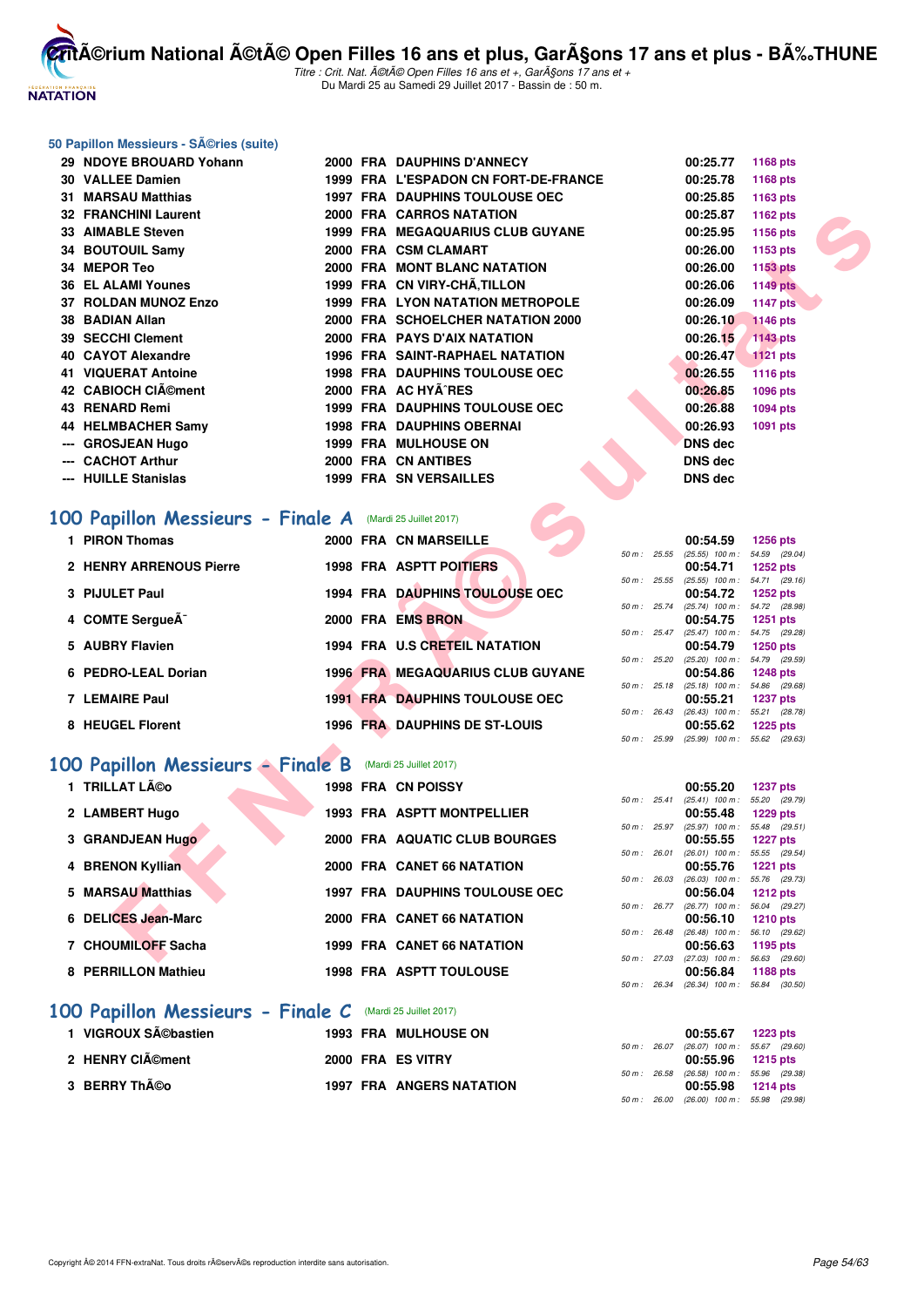# **NATATION**

**CritA©rium National A©tA© Open Filles 16 ans et plus, GarA§ons 17 ans et plus - BA%.THUNE** 

Titre : Crit. Nat. A©tA© Open Filles 16 ans et +, GarA§ons 17 ans et + Du Mardi 25 au Samedi 29 Juillet 2017 - Bassin de : 50 m.

# **100 Papillon Messieurs - Finale C (suite)**

| 4 GRANDJEAN Meven       |  | 2000 FRA CN VOUZIERS               |  | 00:56.38                                                     | 1202 pts |  |
|-------------------------|--|------------------------------------|--|--------------------------------------------------------------|----------|--|
| 5 SARAZIN Théo          |  | 2000 FRA CNO ST-GERMAIN-EN-LAYE    |  | 50 m : 26.34 (26.34) 100 m : 56.38 (30.<br>00:56.54 1197 pts |          |  |
| <b>6 BOURELLY Lorys</b> |  | 1992 FRA DAUPHINS TOULOUSE OEC     |  | 50 m: 26.50 (26.50) 100 m: 56.54 (30.<br>00:56.84 1188 pts   |          |  |
| 7 ROLDAN MUNOZ Enzo     |  | 1999 FRA LYON NATATION METROPOLE   |  | 50 m: 27.35 (27.35) 100 m: 56.84 (29.<br>00:56.90 1187 pts   |          |  |
| 8 DULONDEL Louis        |  | <b>1998 FRA C VIKINGS DE ROUEN</b> |  | 50 m : 26.54 (26.54) 100 m : 56.90 (30.<br>00:57.47          | 1170 pts |  |

# 100 Papillon Messieurs - SÃ<sup>@</sup>ries (Mardi 25 Juillet 2017)

| 6 BOURELLY Lorys               |  | <b>1992 FRA DAUPHINS TOULOUSE OEC</b>   |              | 00:56.84                                               | <b>1188 pts</b>                  |  |
|--------------------------------|--|-----------------------------------------|--------------|--------------------------------------------------------|----------------------------------|--|
| 7 ROLDAN MUNOZ Enzo            |  | <b>1999 FRA LYON NATATION METROPOLE</b> | 50 m: 27.35  | $(27.35)$ 100 m : 56.84 $(29.49)$<br>00:56.90          | <b>1187 pts</b>                  |  |
| 8 DULONDEL Louis               |  | <b>1998 FRA C VIKINGS DE ROUEN</b>      | 50 m: 26.54  | $(26.54)$ 100 m : 56.90 $(30.36)$<br>00:57.47          | <b>1170 pts</b>                  |  |
|                                |  |                                         | 50 m: 26.59  | $(26.59)$ 100 m : 57.47 $(30.88)$                      |                                  |  |
| 00 Papillon Messieurs - Séries |  | (Mardi 25 Juillet 2017)                 |              |                                                        |                                  |  |
| 1 COMTE SergueÃ <sup>-</sup>   |  | 2000 FRA EMS BRON                       |              | 00:54.67                                               | <b>1254 pts</b>                  |  |
|                                |  |                                         |              | 50 m : 25.11 (25.11) 100 m : 54.67 (29.56)             |                                  |  |
| 2 HENRY ARRENOUS Pierre        |  | <b>1998 FRA ASPTT POITIERS</b>          |              | 00:55.05<br>50 m : 25.80 (25.80) 100 m :               | <b>1242 pts</b><br>55.05 (29.25) |  |
| 3 AUBRY Flavien                |  | 1994 FRA U.S CRETEIL NATATION           |              | 00:55.10                                               | <b>1241 pts</b>                  |  |
| 4 PIJULET Paul                 |  | <b>1994 FRA DAUPHINS TOULOUSE OEC</b>   | 50 m: 25.34  | $(25.34)$ 100 m : 55.10 $(29.76)$<br>00:55.11          | <b>1240 pts</b>                  |  |
| 5 PIRON Thomas                 |  | 2000 FRA CN MARSEILLE                   | 50 m : 25.86 | $(25.86)$ 100 m : 55.11 $(29.25)$<br>00:55.13          | <b>1240 pts</b>                  |  |
| 6 LEMAIRE Paul                 |  | <b>1991 FRA DAUPHINS TOULOUSE OEC</b>   | 50 m: 26.08  | $(26.08)$ 100 m : 55.13 $(29.05)$<br>00:55.25          | <b>1236 pts</b>                  |  |
| 7 PEDRO-LEAL Dorian            |  | <b>1996 FRA MEGAQUARIUS CLUB GUYANE</b> | 50 m : 25.92 | $(25.92)$ 100 m : 55.25 $(29.33)$<br>00:55.31          | 1234 pts                         |  |
|                                |  |                                         | 50 m: 25.68  | $(25.68)$ 100 m : 55.31 $(29.63)$                      |                                  |  |
| 8 HEUGEL Florent               |  | <b>1996 FRA DAUPHINS DE ST-LOUIS</b>    | 50 m: 25.92  | 00:55.55<br>(25.92) 100 m : 55.55 (29.63)              | <b>1227 pts</b>                  |  |
| 9 TRILLAT Léo                  |  | 1998 FRA CN POISSY                      |              | 00:55.63                                               | <b>1225 pts</b>                  |  |
| 9 LAMBERT Hugo                 |  | 1993 FRA ASPTT MONTPELLIER              | 50 m : 25.89 | $(25.89)$ 100 m : 55.63 $(29.74)$<br>00:55.63          | 1225 pts                         |  |
| 11 SYOUD Jaouad                |  | 1999 FRA CN CHALON-SUR-SAONE            | 50 m: 25.68  | (25.68) 100 m: 55.63 (29.95)<br>00:55.87               |                                  |  |
|                                |  |                                         | 50 m: 26.14  | (26.14) 100 m: 55.87 (29.73)                           | <b>1217 pts</b>                  |  |
| 12 DELICES Jean-Marc           |  | 2000 FRA CANET 66 NATATION              | 50 m : 26.01 | 00:55.93<br>(26.01) 100 m: 55.93 (29.92)               | <b>1216 pts</b>                  |  |
| 13 CACHOT Arthur               |  | 2000 FRA CN ANTIBES                     |              | 00:55.95                                               | <b>1215 pts</b>                  |  |
| 14 BRENON Kyllian              |  | 2000 FRA CANET 66 NATATION              | 50 m : 26.44 | $(26.44)$ 100 m : 55.95 $(29.51)$<br>00:56.08          | <b>1211 pts</b>                  |  |
| 15 GRANDJEAN Hugo              |  | 2000 FRA AQUATIC CLUB BOURGES           | 50 m : 26.31 | $(26.31)$ 100 m : 56.08 $(29.77)$<br>00:56.13          | <b>1210 pts</b>                  |  |
| 16 MARSAU Matthias             |  | <b>1997 FRA DAUPHINS TOULOUSE OEC</b>   | 50 m : 25.96 | $(25.96)$ 100 m : 56.13 $(30.17)$<br>00:56.17          | 1208 pts                         |  |
| <b>16 PERRILLON Mathieu</b>    |  | <b>1998 FRA ASPTT TOULOUSE</b>          | 50 m: 26.41  | $(26.41)$ 100 m : 56.17 $(29.76)$<br>00:56.17          | <b>1208 pts</b>                  |  |
|                                |  |                                         | 50 m: 26.34  | (26.34) 100 m: 56.17 (29.83)                           |                                  |  |
| <b>18 CHOUMILOFF Sacha</b>     |  | 1999 FRA CANET 66 NATATION              |              | 00:56.21<br>50 m: 26.17 (26.17) 100 m: 56.21 (30.04)   | <b>1207 pts</b>                  |  |
| 19 VIGROUX Sĩbastien           |  | <b>1993 FRA MULHOUSE ON</b>             |              | 00:56.29                                               | <b>1205 pts</b>                  |  |
| 20 HENRY CIément               |  | 2000 FRA ES VITRY                       |              | 50 m: 26.37 (26.37) 100 m: 56.29 (29.92)<br>00:56.32   | <b>1204 pts</b>                  |  |
| 21 ROLDAN MUNOZ Enzo           |  | <b>1999 FRA LYON NATATION METROPOLE</b> | 50 m: 26.28  | $(26.28)$ 100 m : 56.32 $(30.04)$<br>00:56.45          | <b>1200 pts</b>                  |  |
|                                |  |                                         |              | 50 m: 26.18 (26.18) 100 m: 56.45 (30.27)               |                                  |  |
| 22 BOURELLY Lorys              |  | <b>1992 FRA DAUPHINS TOULOUSE OEC</b>   |              | 00:56.50<br>50 m: 26.32 (26.32) 100 m: 56.50 (30.18)   | 1198 pts                         |  |
| 22 SARAZIN Théo                |  | 2000 FRA CNO ST-GERMAIN-EN-LAYE         | 50 m: 26.48  | 00:56.50<br>$(26.48)$ 100 m : 56.50 $(30.02)$          | 1198 pts                         |  |
| 24 GRANDJEAN Meven             |  | 2000 FRA CN VOUZIERS                    |              | 00:56.58                                               | 1196 pts                         |  |
| 25 BERRY ThÃCo                 |  | <b>1997 FRA ANGERS NATATION</b>         |              | 50 m : 26.32 (26.32) 100 m : 56.58 (30.26)<br>00:56.66 | 1194 pts                         |  |
| <b>26 DULONDEL Louis</b>       |  | <b>1998 FRA C VIKINGS DE ROUEN</b>      | 50 m : 26.32 | $(26.32)$ 100 m : 56.66 $(30.34)$<br>00:57.03          | 1183 pts                         |  |
| 27 BATAHI Nouamane             |  | 1994 MAR CN CANNES                      | 50 m : 26.85 | $(26.85)$ 100 m : 57.03 $(30.18)$<br>00:57.09          | 1181 pts                         |  |
| 28 BERNARDINI Mathieu          |  | 1998 FRA STADE FRANA‡AIS O COURBEVOIE   | 50 m : 27.43 | $(27.43)$ 100 m : 57.09 $(29.66)$<br>00:57.13          | 1180 pts                         |  |
| 29 SIRVENT Benjamin            |  | 1997 FRA NAUTIC CLUB ALP'38             | 50 m : 26.96 | $(26.96)$ 100 m : 57.13 $(30.17)$<br>00:57.16          | 1179 pts                         |  |
|                                |  |                                         | 50 m: 26.51  | $(26.51)$ 100 m : 57.16 $(30.65)$                      |                                  |  |
| 30 GUEGAN Janik                |  | 1996 FRA NAUTIC CLUB ALP'38             |              | 00:57.42                                               | <b>1171 pts</b>                  |  |

|          |       | 00:56.38          | <b>1202 pts</b> |
|----------|-------|-------------------|-----------------|
| $50 m$ : | 26.34 | $(26.34)$ 100 m : | 56.38 (30.04)   |
|          |       | 00:56.54          | <b>1197 pts</b> |
| $50 m$ : | 26.50 | $(26.50)$ 100 m : | 56.54 (30.04)   |
|          |       | 00:56.84          | 1188 pts        |
| $50 m$ : | 27.35 | $(27.35)$ 100 m : | 56.84 (29.49)   |
|          |       | 00:56.90          | <b>1187 pts</b> |
| $50 m$ : | 26.54 | $(26.54)$ 100 m : | 56.90 (30.36)   |
|          |       | 00:57.47          | <b>1170 pts</b> |
| $50 m$ : | 26.59 | $(26.59)$ 100 m : | 57.47 (30.88)   |
|          |       |                   |                 |

|          |       | 00:54.67                      | <b>1254 pts</b>              |
|----------|-------|-------------------------------|------------------------------|
| $50 m$ : | 25.11 | $(25.11)$ 100 m :             | 54.67<br>(29.56)             |
|          |       | 00:55.05                      | <b>1242 pts</b>              |
| $50 m$ : | 25.80 | $(25.80)$ 100 m :             | 55.05<br>(29.25)             |
|          |       | 00:55.10                      | 1241<br>pts                  |
| $50 m$ : | 25.34 | $(25.34)$ 100 m :             | 55.10<br>(29.76)             |
|          |       | 00:55.11                      | 1240 pts                     |
| $50 m$ : | 25.86 | $(25.86)$ 100 m :             | 55.11<br>(29.25)             |
|          |       | 00:55.13                      | 1240 pts                     |
| $50 m$ : | 26.08 | $(26.08)$ 100 m :             | 55.13<br>(29.05)             |
| $50 m$ : | 25.92 | 00:55.25<br>$(25.92)$ 100 m : | 1236 pts                     |
|          |       | 00:55.31                      | 55.25<br>(29.33)<br>1234 pts |
| $50 m$ : | 25.68 | $(25.68)$ 100 m :             | (29.63)<br>55.31             |
|          |       | 00:55.55                      | 1227 pts                     |
| $50 m$ : | 25.92 | $(25.92)$ 100 m :             | 55.55<br>(29.63)             |
|          |       | 00:55.63                      | 1225 pts                     |
| $50 m$ : | 25.89 | $(25.89)$ 100 m :             | 55.63<br>(29.74)             |
|          |       | 00:55.63                      | 1225 pts                     |
| $50 m$ : | 25.68 | $(25.68)$ 100 m :             | 55.63<br>(29.95)             |
|          |       | 00:55.87                      | 1217 pts                     |
| $50 m$ : | 26.14 | $(26.14)$ 100 m :             | 55.87<br>(29.73)             |
|          |       | 00:55.93                      | 1216 pts                     |
| $50 m$ : | 26.01 | $(26.01)$ 100 m :             | 55.93<br>(29.92)             |
|          |       | 00:55.95                      | 1215 pts                     |
| $50 m$ : | 26.44 | $(26.44)$ 100 m :             | (29.51)<br>55.95             |
|          |       | 00:56.08                      | 1211<br>pts                  |
| $50 m$ : | 26.31 | $(26.31)$ 100 m :             | 56.08<br>(29.77)             |
| $50 m$ : | 25.96 | 00:56.13<br>$(25.96)$ 100 m : | 1210 pts<br>(30.17)          |
|          |       | 00:56.17                      | 56.13<br>1208 pts            |
| $50 m$ : | 26.41 | $(26.41)$ 100 m :             | 56.17<br>(29.76)             |
|          |       | 00:56.17                      | 1208 pts                     |
| $50 m$ : | 26.34 | $(26.34)$ 100 m :             | 56.17<br>(29.83)             |
|          |       | 00:56.21                      | 1207 pts                     |
| $50 m$ : | 26.17 | $(26.17)$ 100 m :             | (30.04)<br>56.21             |
|          |       | 00:56.29                      | 1205 pts                     |
| $50 m$ : | 26.37 | $(26.37)$ 100 m :             | 56.29<br>(29.92)             |
|          |       | 00:56.32                      | 1204 pts                     |
| $50 m$ : | 26.28 | $(26.28)$ 100 m :             | 56.32<br>(30.04)             |
|          |       | 00:56.45                      | 1200 pts                     |
| $50 m$ : | 26.18 | $(26.18)$ 100 m :             | 56.45<br>(30.27)             |
|          |       | 00:56.50                      | 1198 pts                     |
| $50 m$ : | 26.32 | $(26.32)$ 100 m :             | 56.50<br>(30.18)             |
| $50 m$ : | 26.48 | 00:56.50                      | 1198 pts                     |
|          |       | $(26.48)$ 100 m :<br>00:56.58 | 56.50<br>(30.02)             |
| $50 m$ : | 26.32 | $(26.32)$ 100 m :             | 1196 pts<br>56.58<br>(30.26) |
|          |       | 00:56.66                      | 1194 pts                     |
| $50 m$ : | 26.32 | $(26.32)$ 100 m :             | 56.66<br>(30.34)             |
|          |       | 00:57.03                      | 1183 pts                     |
| $50 m$ : | 26.85 | $(26.85)$ 100 m :             | (30.18)<br>57.03             |
|          |       | 00:57.09                      | 1181<br>pts                  |
| $50 m$ : | 27.43 | $(27.43)$ 100 m :             | 57.09<br>(29.66)             |
|          |       | 00:57.13                      | 1180 pts                     |
| $50 m$ : | 26.96 | $(26.96)$ 100 m :             | 57.13<br>(30.17)             |
|          |       | 00:57.16                      | 1179 pts                     |
| $50 m$ : | 26.51 | $(26.51)$ 100 m :             | (30.65)<br>57.16             |
|          |       | 00:57.42                      | 1171<br>pts                  |
| 50 m:    | 27.31 | $(27.31)$ 100 m :             | 57.42 (30.11)                |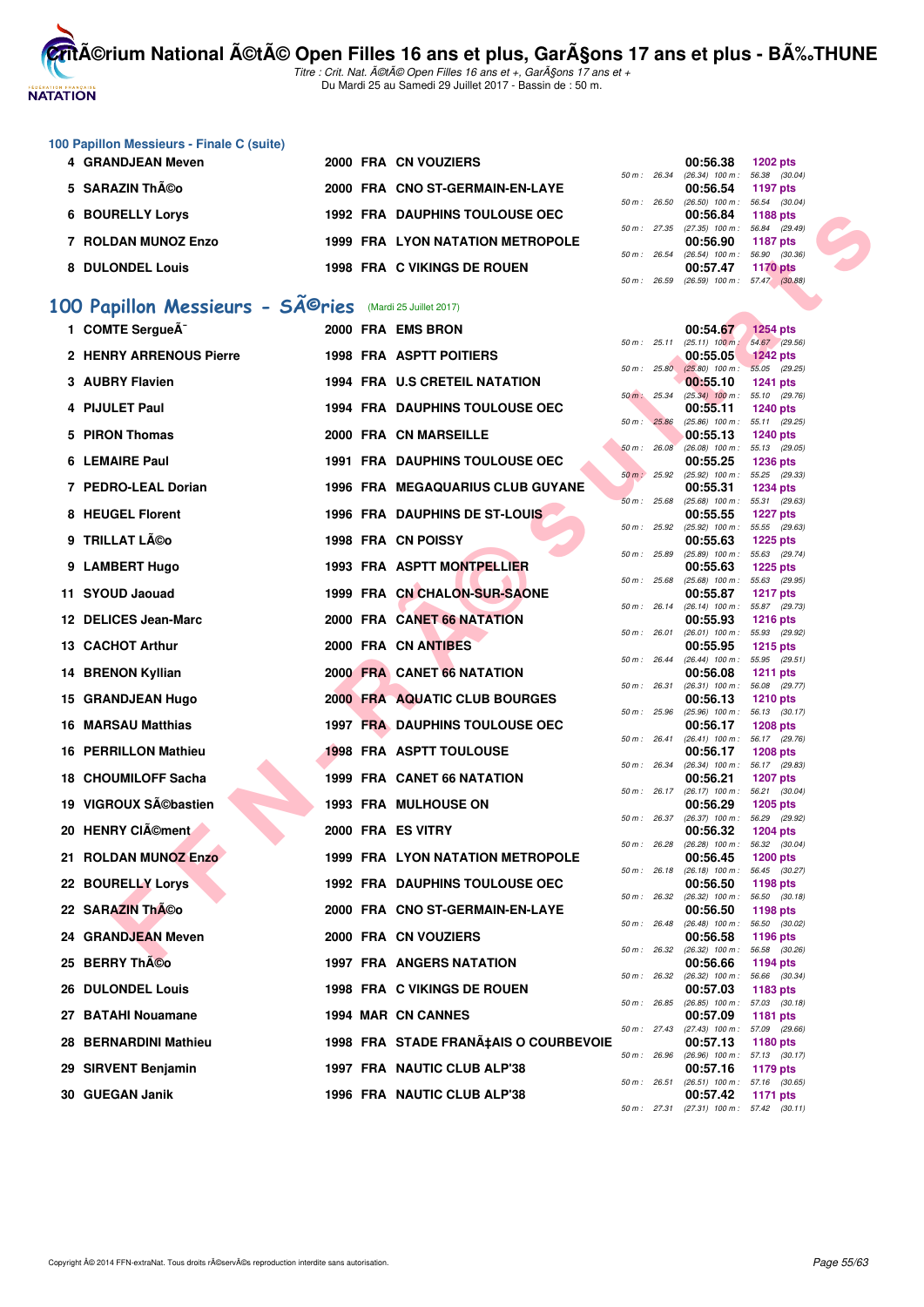

Titre : Crit. Nat. A©tA© Open Filles 16 ans et +, GarA§ons 17 ans et + Du Mardi 25 au Samedi 29 Juillet 2017 - Bassin de : 50 m.

|    | 100 Papillon Messieurs - Séries (suite)                   |  |                                                                                                                                 |                                                                    |
|----|-----------------------------------------------------------|--|---------------------------------------------------------------------------------------------------------------------------------|--------------------------------------------------------------------|
|    | 30 YOKOYAMA Kentaro                                       |  | 2000 FRA MULHOUSE ON                                                                                                            | 00:57.42<br>1171 pts                                               |
|    |                                                           |  | 50 m : 26.81                                                                                                                    | $(26.81)$ 100 m : 57.42 $(30.61)$                                  |
|    | <b>32 AIMABLE Steven</b>                                  |  | 1999 FRA MEGAQUARIUS CLUB GUYANE<br>50 m : 26.68                                                                                | 00:57.50<br><b>1169 pts</b><br>$(26.68)$ 100 m : 57.50 $(30.82)$   |
|    | 33 BOUTOUIL Samy                                          |  | 2000 FRA CSM CLAMART                                                                                                            | 00:57.53<br><b>1168 pts</b>                                        |
|    |                                                           |  | 50 m : 26.88                                                                                                                    | (26.88) 100 m: 57.53 (30.65)                                       |
| 34 | <b>IACONO Eliott</b>                                      |  | <b>1997 FRA SC THIONVILLE</b><br>50 m : 26.81                                                                                   | 00:57.78<br>1161 $pts$<br>57.78 (30.97)<br>$(26.81)$ 100 m :       |
| 35 | <b>GOUEZEC Corentin</b>                                   |  | 2000 FRA AQUATIC CLUB BOURGES                                                                                                   | 00:57.87<br><b>1158 pts</b>                                        |
| 36 | <b>SECCHI Clement</b>                                     |  | 50 m : 26.99<br>2000 FRA PAYS D'AIX NATATION                                                                                    | $(26.99)$ 100 m : 57.87 $(30.88)$<br>00:57.96<br><b>1155 pts</b>   |
|    |                                                           |  | 50 m : 26.83                                                                                                                    | 57.96 (31.13)<br>$(26.83)$ 100 m :                                 |
|    | 37 LAMBERT Victor                                         |  | 1998 FRA CN LUNEL<br>50 m : 26.73                                                                                               | 00:57.99<br><b>1155 pts</b><br>$(26.73)$ 100 m :<br>57.99 (31.26)  |
| 38 | <b>GIBON Quentin</b>                                      |  | 1999 FRA NOGENT NATATION 94                                                                                                     | 00:58.36<br><b>1144 pts</b>                                        |
| 39 | <b>VALLEE Damien</b>                                      |  | 1999 FRA L'ESPADON CN FORT-DE-FRANCE                                                                                            | 50 m : 27.34 (27.34) 100 m : 58.36 (31.02)<br>00:58.46<br>1141 pts |
|    |                                                           |  | 50 m: 27.01                                                                                                                     | $(27.01)$ 100 m : 58.46 $(31.45)$                                  |
| 40 | <b>BADIAN Allan</b>                                       |  | 2000 FRA SCHOELCHER NATATION 2000<br>50 m: 27.08                                                                                | 00:58.68<br>1134 pts                                               |
| 41 | <b>DANJOU Mathieu</b>                                     |  | 1999 FRA CN CANNES                                                                                                              | $(27.08)$ 100 m :<br>58.68 (31.60)<br>00:58.80<br><b>1131 pts</b>  |
|    |                                                           |  |                                                                                                                                 | 50 m : 27.54 (27.54) 100 m : 58.80 (31.26)                         |
|    | 42 AMHAJ Elamine                                          |  | <b>2000 FRA MONTPELLIER METROPOLE NATATION</b>                                                                                  | 00:58.87<br>1129 pts                                               |
|    | <b>42 ACHOUR Aziz</b>                                     |  | 50 m: 27.84<br>1999 TUN CN MELUN VAL DE SEINE                                                                                   | $(27.84)$ 100 m :<br>58.87 (31.03)<br>00:58.87<br>1129 pts         |
|    |                                                           |  | 50 m: 27.42                                                                                                                     | $(27.42)$ 100 m :<br>58.87 (31.45)                                 |
|    | 44 LINO RafaīI                                            |  | 1999 FRA C.N OZOIR-LA-FERRIERE                                                                                                  | 00:58.93<br>1127 pts                                               |
|    | <b>45 EVEN Mathias</b>                                    |  | 50 m : 26.93<br>2000 FRA CNP LOUDÉAC                                                                                            | $(26.93)$ 100 m : 58.93 $(32.00)$<br>00:59.25<br><b>1118 pts</b>   |
|    |                                                           |  | 50 m : 27.12                                                                                                                    | $(27.12)$ 100 m : 59.25 $(32.13)$                                  |
| 46 | <b>BOULANT Mattias</b>                                    |  | 2000 FRA SA MÉRIGNAC<br>50 m : 27.94                                                                                            | 00:59.46<br><b>1112 pts</b><br>$(27.94)$ 100 m : 59.46 $(31.52)$   |
|    | 47 MEGHEZ Adrien                                          |  | 1999 FRA CN EPINAL                                                                                                              | 00:59.85<br>1101 pts                                               |
| 48 | <b>BEI Steve</b>                                          |  | 50 m : 27.97<br>1988 FRA ASPTT TOULOUSE                                                                                         | $(27.97)$ 100 m : 59.85 $(31.88)$<br>01:00.02<br><b>1096 pts</b>   |
|    |                                                           |  | 50 m: 27.68                                                                                                                     | $(27.68)$ 100 m : 1:00.02 $(32.34)$                                |
| 49 | <b>CHENITI Anis</b>                                       |  | 1999 FRA CN POISSY<br>50 m: 27.38                                                                                               | 01:00.05<br>1095 pts<br>(27.38) 100 m : 1:00.05 (32.67)            |
|    | 50 PICARD Anthony                                         |  | 1999 FRA SC THIONVILLE                                                                                                          | 01:01.55<br>1053 pts                                               |
|    |                                                           |  |                                                                                                                                 | 50 m: 27.77 (27.77) 100 m: 1:01.55 (33.78)                         |
|    | 200 Papillon Messieurs - Finale A (Jeudi 27 Juillet 2017) |  |                                                                                                                                 |                                                                    |
|    | 1 MARSAU Matthias                                         |  | <b>1997 FRA DAUPHINS TOULOUSE OEC</b>                                                                                           | 02:00.65<br>1251 pts                                               |
|    |                                                           |  | 50 m: 27.41 (27.41) 100 m: 57.99 (30.58) 150 m: 1:28.98 (30.99) 200 m: 2:00.65 (31.67)                                          |                                                                    |
|    | 2 BATAHI Nouamane                                         |  | <b>1994 MAR CN CANNES</b><br>50 m: 27.42 (27.42) 100 m: 58.21 (30.79) 150 m: 1:30.23                                            | 02:02.54<br><b>1223 pts</b><br>$(32.02)$ 200 m : 2:02.54 $(32.31)$ |
|    | 3 GRANDJEAN Hugo                                          |  | 2000 FRA AQUATIC CLUB BOURGES                                                                                                   | 02:03.37<br><b>1210 pts</b>                                        |
|    |                                                           |  | 50 m: 27.44 (27.44) 100 m: 58.89 (31.45) 150 m: 1:30.67                                                                         | $(31.78)$ 200 m : 2:03.37 $(32.70)$                                |
|    | 4 VIGROUX Sébastien                                       |  | <b>1993 FRA MULHOUSE ON</b><br>50 m: 27.68 (27.68) 100 m: 59.06 (31.38) 150 m: 1:30.97 (31.91) 200 m: 2:03.42 (32.45)           | 02:03.42<br>1209 pts                                               |
|    | <b>BRENON Kyllian</b>                                     |  | 2000 FRA CANET 66 NATATION                                                                                                      | 02:03.83<br>1203 pts                                               |
|    | 6 HENRY CIément                                           |  | 50 m: 28.02 (28.02) 100 m: 59.45 (31.43) 150 m: 1:31.43 (31.98) 200 m: 2:03.83 (32.40)<br>2000 FRA ES VITRY                     | 02:04.20<br>1198 pts                                               |
|    |                                                           |  | 50 m: 27.26 (27.26) 100 m: 59.59 (32.33) 150 m: 1:32.30 (32.71) 200 m: 2:04.20 (31.90)                                          |                                                                    |
|    | 7 ROLDAN MUNOZ Enzo                                       |  | 1999 FRA LYON NATATION METROPOLE                                                                                                | 02:04.37<br>1195 pts                                               |
|    | 8 LEMAIRE Paul                                            |  | 50 m: 27.73 (27.73) 100 m: 59.30 (31.57) 150 m: 1:31.71 (32.41) 200 m: 2:04.37 (32.66)<br><b>1991 FRA DAUPHINS TOULOUSE OEC</b> | 02:05.68                                                           |
|    |                                                           |  | 50 m: 27.42 (27.42) 100 m: 59.13 (31.71) 150 m: 1:32.33 (33.20) 200 m: 2:05.68 (33.35)                                          | <b>1176 pts</b>                                                    |
|    | 200 Papillon Messieurs - Finale B (Jeudi 27 Juillet 2017) |  |                                                                                                                                 |                                                                    |

## **[200 Papillon Messieurs - Finale A](http://www.ffnatation.fr/webffn/resultats.php?idact=nat&go=epr&idcpt=47487&idepr=83)** (Jeudi 27 Juillet 2017)

| 1 MARSAU Matthias   |  | <b>1997 FRA DAUPHINS TOULOUSE OEC</b>                                                                                           | 02:00.65 | 1251 $pts$                                        |
|---------------------|--|---------------------------------------------------------------------------------------------------------------------------------|----------|---------------------------------------------------|
| 2 BATAHI Nouamane   |  | 50 m: 27.41 (27.41) 100 m: 57.99 (30.58) 150 m: 1:28.98<br><b>1994 MAR CN CANNES</b>                                            | 02:02.54 | $(30.99)$ 200 m : 2:00.65 $(31.67)$<br>$1223$ pts |
| 3 GRANDJEAN Hugo    |  | 50 m: 27.42 (27.42) 100 m: 58.21 (30.79) 150 m: 1:30.23<br>2000 FRA AQUATIC CLUB BOURGES                                        | 02:03.37 | $(32.02)$ 200 m : 2:02.54 $(32.31)$<br>1210 pts   |
| 4 VIGROUX Sébastien |  | 50 m: 27.44 (27.44) 100 m: 58.89 (31.45) 150 m: 1:30.67 (31.78) 200 m: 2:03.37 (32.70)<br><b>1993 FRA MULHOUSE ON</b>           | 02:03.42 | 1209 pts                                          |
| 5 BRENON Kyllian    |  | 50 m: 27.68 (27.68) 100 m: 59.06 (31.38) 150 m: 1:30.97<br>2000 FRA CANET 66 NATATION                                           | 02:03.83 | $(31.91)$ 200 m : 2:03.42 $(32.45)$<br>1203 pts   |
| 6 HENRY CIÃOment    |  | 50 m : 28.02 (28.02) 100 m : 59.45 (31.43) 150 m : 1:31.43<br>2000 FRA ES VITRY                                                 | 02:04.20 | $(31.98)$ 200 m : 2:03.83 $(32.40)$<br>1198 pts   |
| 7 ROLDAN MUNOZ Enzo |  | 50 m : 27.26 (27.26) 100 m : 59.59 (32.33) 150 m : 1:32.30<br>1999 FRA LYON NATATION METROPOLE                                  | 02:04.37 | $(32.71)$ 200 m : 2:04.20 $(31.90)$<br>1195 pts   |
| 8 LEMAIRE Paul      |  | 50 m: 27.73 (27.73) 100 m: 59.30 (31.57) 150 m: 1:31.71 (32.41) 200 m: 2:04.37 (32.66)<br><b>1991 FRA DAUPHINS TOULOUSE OEC</b> | 02:05.68 | 1176 pts                                          |
|                     |  | 50 m: 27.42 (27.42) 100 m: 59.13 (31.71) 150 m: 1:32.33 (33.20) 200 m: 2:05.68 (33.35)                                          |          |                                                   |

## **[200 Papillon Messieurs - Finale B](http://www.ffnatation.fr/webffn/resultats.php?idact=nat&go=epr&idcpt=47487&idepr=83)** (Jeudi 27 Juillet 2017)

| 1 LAMBERT Hugo     |  | <b>1993 FRA ASPTT MONTPELLIER</b>                                                           |                                     | 02:05.32 1181 pts |
|--------------------|--|---------------------------------------------------------------------------------------------|-------------------------------------|-------------------|
|                    |  | 50 m: 28.12 (28.12) 100 m: 59.78 (31.66) 150 m: 1:32.48                                     | (32.70) 200 m : 2:05.32 (32.84      |                   |
| 2 CHOUMILOFF Sacha |  | 1999 FRA CANET 66 NATATION                                                                  | $02:06.39$ 1165 pts                 |                   |
|                    |  | 50 m: 27.74 (27.74) 100 m: 59.70 (31.96) 150 m: 1:32.62                                     | (32.92) 200 m : 2:06.39 (33.77      |                   |
| 3 HOUOT Jeremy     |  | 1999 FRA C VIKINGS DE ROUEN                                                                 | $02:06.52$ 1163 pts                 |                   |
|                    |  | 50 m: 28.75 (28.75) 100 m: 1:01.09 (32.34) 150 m: 1:34.11                                   | $(33.02)$ 200 m : 2:06.52 $(32.41)$ |                   |
| 4 ACHOUR Aziz      |  | 1999 TUN CN MELUN VAL DE SEINE                                                              | 02:07.19 1153 pts                   |                   |
|                    |  | 50 m: 29.12 (29.12) 100 m: 1:01.07 (31.95) 150 m: 1:33.96                                   | (32.89) 200 m : 2:07.19 (33.23)     |                   |
| 5 MEGHEZ Adrien    |  | 1999 FRA CN EPINAL                                                                          | 02:07.57 1148 pts                   |                   |
|                    |  | 50 m: 28.14 (28.14) 100 m: 1:00.22 (32.08) 150 m: 1:34.11                                   | $(33.89)$ 200 m : 2:07.57 $(33.46)$ |                   |
| 6 AMHAJ Elamine    |  | 2000 FRA MONTPELLIER METROPOLE NATATION                                                     | 02:07.73 1145 pts                   |                   |
|                    |  | 50 m : 29.01 (29.01) 100 m : 1:02.10 (33.09) 150 m : 1:35.19 (33.09) 200 m : 2:07.73 (32.54 |                                     |                   |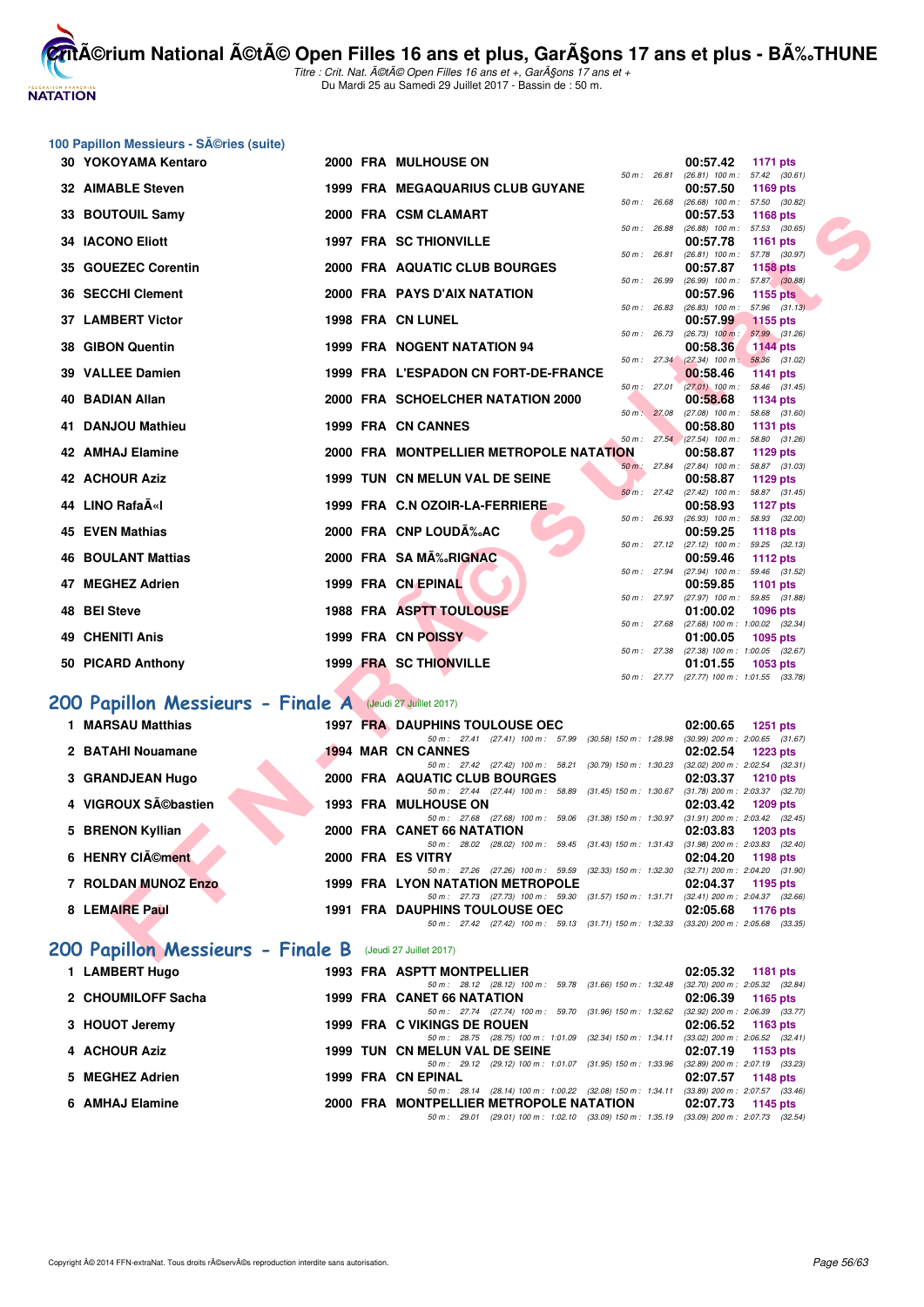**NATATION** 

**200 Papillon Messieurs - Finale B (suite)**

**CritA©rium National A©tA© Open Filles 16 ans et plus, GarA§ons 17 ans et plus - BA%.THUNE** 

Titre : Crit. Nat. A©tA© Open Filles 16 ans et +, GarA§ons 17 ans et + Du Mardi 25 au Samedi 29 Juillet 2017 - Bassin de : 50 m.

|    | 7 SIRVENT Benjamin                                        |  | 1997 FRA NAUTIC CLUB ALP'38                                                                                                         | 02:08.10<br>1140 pts                                        |
|----|-----------------------------------------------------------|--|-------------------------------------------------------------------------------------------------------------------------------------|-------------------------------------------------------------|
|    | 8 DANJOU Mathieu                                          |  | 50 m: 28.67 (28.67) 100 m: 1:01.41 (32.74) 150 m: 1:35.12 (33.71) 200 m: 2:08.10 (32.98)<br>1999 FRA CN CANNES                      | 02:08.31<br>1137 pts                                        |
|    |                                                           |  | 50 m: 28.37 (28.37) 100 m: 1:01.29 (32.92) 150 m: 1:35.08 (33.79) 200 m: 2:08.31 (33.23)                                            |                                                             |
|    | 200 Papillon Messieurs - Finale C (Jeudi 27 Juillet 2017) |  |                                                                                                                                     |                                                             |
|    | 1 IACONO Eliott                                           |  | <b>1997 FRA SC THIONVILLE</b>                                                                                                       | 02:08.04<br>1141 pts                                        |
| 2  | <b>BOULANT Mattias</b>                                    |  | 50 m: 29.39 (29.39) 100 m: 1:01.85 (32.46) 150 m: 1:34.79 (32.94) 200 m: 2:08.04 (33.25)<br>2000 FRA SAMA‰RIGNAC                    | 02:08.40<br><b>1136 pts</b>                                 |
|    | <b>HORTER Nicolas</b>                                     |  | 50 m : 29.44 (29.44) 100 m : 1:02.31 (32.87) 150 m : 1:35.23 (32.92) 200 m : 2:08.40 (33.17)<br><b>1995 FRA MULHOUSE ON</b>         | 02:08.70<br>1131 pts                                        |
|    | <b>DULONDEL Louis</b>                                     |  | 50 m: 28.89 (28.89) 100 m: 1:02.22 (33.33) 150 m: 1:35.46 (33.24) 200 m: 2:08.70 (33.24)<br><b>1998 FRA C VIKINGS DE ROUEN</b>      | 02:08.84<br><b>1129 pts</b>                                 |
|    | <b>BACHMANN Simon</b>                                     |  | 50 m : 29.06 (29.06) 100 m : 1:02.91 (33.85) 150 m : 1:36.74 (33.83) 200 m : 2:08.84 (32.10)<br>1999 FRA CN POSSESSION              | 02:09.53<br>$1119$ pts                                      |
|    | 6 PICARD Anthony                                          |  | 50 m: 28.98 (28.98) 100 m: 1:01.90 (32.92) 150 m: 1:35.44 (33.54) 200 m: 2:09.53 (34.09)<br>1999 FRA SC THIONVILLE                  | 02:11.43<br>1092 pts                                        |
|    |                                                           |  | 50 m: 28.73 (28.73) 100 m: 1:01.45 (32.72) 150 m: 1:36.03 (34.58) 200 m: 2:11.43 (35.40)                                            |                                                             |
|    | 7 GUEGAN Janik                                            |  | 1996 FRA NAUTIC CLUB ALP'38<br>50 m: 27.86 (27.86) 100 m: 1:00.61 (32.75) 150 m: 1:35.88 (35.27) 200 m: 2:11.91 (36.03)             | 02:11.91<br>1085 pts                                        |
|    | <b>GOUEZEC Corentin</b>                                   |  | 2000 FRA AQUATIC CLUB BOURGES                                                                                                       | <b>DSQ Vi</b>                                               |
|    | 200 Papillon Messieurs - Sîries (Jeudi 27 Juillet 2017)   |  |                                                                                                                                     |                                                             |
|    | 1 MARSAU Matthias                                         |  | <b>1997 FRA DAUPHINS TOULOUSE OEC</b>                                                                                               | 02:02.41<br>1225 pts                                        |
|    | 2 BRENON Kyllian                                          |  | 50 m : 27.69 (27.69) 100 m : 58.93 (31.24) 150 m : 1:30.62 (31.69) 200 m : 2:02.41 (31.79)<br>2000 FRA CANET 66 NATATION            | 02:02.52<br><b>1223 pts</b>                                 |
| 3. | <b>GRANDJEAN Hugo</b>                                     |  | 50 m: 27.94 (27.94) 100 m: 59.35 (31.41) 150 m: 1:30.74 (31.39) 200 m: 2:02.52 (31.78)<br>2000 FRA AQUATIC CLUB BOURGES             | 02:02.56<br>1222 pts                                        |
|    | <b>ROLDAN MUNOZ Enzo</b>                                  |  | 50 m: 27.38 (27.38) 100 m: 58.45 (31.07) 150 m: 1:30.35 (31.90) 200 m: 2:02.56 (32.21)<br><b>1999 FRA LYON NATATION METROPOLE</b>   | 02:02.67<br>1221 pts                                        |
|    |                                                           |  | 50 m: 27.52 (27.52) 100 m: 58.26 (30.74) 150 m: 1:30.22 (31.96) 200 m: 2:02.67 (32.45)                                              |                                                             |
| 5. | <b>BATAHI Nouamane</b>                                    |  | 1994 MAR CN CANNES<br>50 m: 27.72 (27.72) 100 m: 59.69 (31.97) 150 m: 1:31.75 (32.06) 200 m: 2:03.64 (31.89)                        | 02:03.64<br>1206 pts                                        |
|    | 6 HENRY CIément                                           |  | 2000 FRA ES VITRY<br>50 m: 27.00 (27.00) 100 m: 58.03 (31.03) 150 m: 1:30.59 (32.56) 200 m: 2:03.68 (33.09)                         | 02:03.68<br>1205 pts                                        |
|    | 7 M'RABET Taki                                            |  | 1989 TUN STADE FRANA‡AIS O COURBEVOIE<br>50 m : 27.16 (27.16) 100 m : 58.61 (31.45) 150 m : 1:31.04 (32.43) 200 m : 2:04.61 (33.57) | 02:04.61<br>1192 $pts$                                      |
| 8  | <b>LEMAIRE Paul</b>                                       |  | <b>1991 FRA DAUPHINS TOULOUSE OEC</b><br>50 m: 27.56 (27.56) 100 m: 59.08 (31.52) 150 m: 1.31.69 (32.61) 200 m: 2.04.70 (33.01)     | 02:04.70<br>1190 pts                                        |
|    | 9 VIGROUX Sébastien                                       |  | <b>1993 FRA MULHOUSE ON</b>                                                                                                         | 02:04.74<br>1190 pts                                        |
|    | 10 CHOUMILOFF Sacha                                       |  | 50 m: 27.31 (27.31) 100 m: 58.84 (31.53) 150 m: 1:31.04 (32.20) 200 m: 2:04.74 (33.70)<br>1999 FRA CANET 66 NATATION                | 02:04.94<br><b>1187 pts</b>                                 |
|    | <b>11 HENRY ARRENOUS Pierre</b>                           |  | 50 m: 27.70 (27.70) 100 m: 1:00.04 (32.34) 150 m: 1:31.96 (31.92) 200 m: 2:04.94 (32.98)<br><b>1998 FRA ASPTT POITIERS</b>          | 02:06.08<br>1170 pts                                        |
|    | 12 LAMBERT Hugo                                           |  | 50 m: 27.48 (27.48) 100 m: 58.75 (31.27) 150 m: 1:31.12 (32.37) 200 m: 2:06.08 (34.96)<br>1993 FRA ASPTT MONTPELLIER                | 02:06.25<br>1167 pts                                        |
|    | <b>13 ACHOUR Aziz</b>                                     |  | 50 m: 27.52 (27.52) 100 m: 58.76 (31.24) 150 m: 1:31.06 (32.30) 200 m: 2:06.25 (35.19)<br>1999 TUN CN MELUN VAL DE SEINE            | 02:06.82<br>1159 pts                                        |
|    | 14 SIRVENT Benjamin                                       |  | 50 m: 29.02 (29.02) 100 m: 1:00.62 (31.60) 150 m: 1:33.45 (32.83) 200 m: 2:06.82 (33.37)                                            | 02:07.15                                                    |
|    |                                                           |  | 1997 FRA NAUTIC CLUB ALP'38<br>50 m : 28.56 (28.56) 100 m : 1:00.66 (32.10) 150 m : 1:33.69                                         | 1154 pts<br>$(33.03)$ 200 m : 2:07.15 $(33.46)$             |
|    | 15 HOUOT Jeremy                                           |  | 1999 FRA C VIKINGS DE ROUEN<br>50 m : 28.61 (28.61) 100 m : 1:00.75 (32.14) 150 m : 1:34.05                                         | 02:07.58<br>1148 pts<br>$(33.30)$ 200 m : 2:07.58 $(33.53)$ |
|    | 16 DANJOU Mathieu                                         |  | 1999 FRA CN CANNES<br>50 m : 28.44 (28.44) 100 m : 1:00.26 (31.82) 150 m : 1:33.51                                                  | 02:07.77<br>1145 pts<br>(33.25) 200 m : 2:07.77 (34.26)     |
|    | 17 AMHAJ Elamine                                          |  | 2000 FRA MONTPELLIER METROPOLE NATATION<br>50 m : 28.79 (28.79) 100 m : 1:01.60 (32.81) 150 m : 1:34.70                             | 02:08.05<br>1141 pts<br>$(33.10)$ 200 m : 2:08.05 $(33.35)$ |
|    | 18 MEGHEZ Adrien                                          |  | 1999 FRA CN EPINAL<br>50 m: 28.42 (28.42) 100 m: 1:00.80 (32.38) 150 m: 1:34.47                                                     | 02:08.26<br>1138 pts<br>$(33.67)$ 200 m : 2:08.26 $(33.79)$ |
|    | 19 HORTER Nicolas                                         |  | <b>1995 FRA MULHOUSE ON</b>                                                                                                         | 02:08.88<br>1129 pts                                        |
|    | 20 GUEGAN Janik                                           |  | 50 m : 29.04 (29.04) 100 m : 1:02.28 (33.24) 150 m : 1:35.60<br>1996 FRA NAUTIC CLUB ALP'38                                         | $(33.32)$ 200 m : 2:08.88 $(33.28)$<br>02:08.97<br>1127 pts |
|    | 21 BOULANT Mattias                                        |  | 50 m : 28.26 (28.26) 100 m : 1:00.59 (32.33) 150 m : 1:34.28<br>2000 FRA SA MA‰RIGNAC                                               | $(33.69)$ 200 m : 2:08.97 $(34.69)$<br>02:09.21<br>1124 pts |
|    | 22 IACONO Eliott                                          |  | 50 m : 28.98 (28.98) 100 m : 1:01.30 (32.32) 150 m : 1:34.50<br>1997 FRA SC THIONVILLE                                              | $(33.20)$ 200 m : 2:09.21 $(34.71)$<br>02:09.45<br>1120 pts |
|    | 23 DULONDEL Louis                                         |  | 50 m : 28.28 (28.28) 100 m : 59.93 (31.65) 150 m : 1:33.76 (33.83) 200 m : 2:09.45 (35.69)<br>1998 FRA C VIKINGS DE ROUEN           | 02:09.48<br>1120 pts                                        |
|    | 24 GOUEZEC Corentin                                       |  | 50 m : 28.30 (28.30) 100 m : 1:01.29 (32.99) 150 m : 1:35.31 (34.02) 200 m : 2:09.48 (34.17)                                        |                                                             |
|    |                                                           |  | 2000 FRA AQUATIC CLUB BOURGES                                                                                                       | 02:09.65<br>1117 pts                                        |

50 m : 27.77 (27.77) 100 m : 59.93 (32.16) 150 m : 1:34.27 (34.34) 200 m : 2:09.65 (35.38)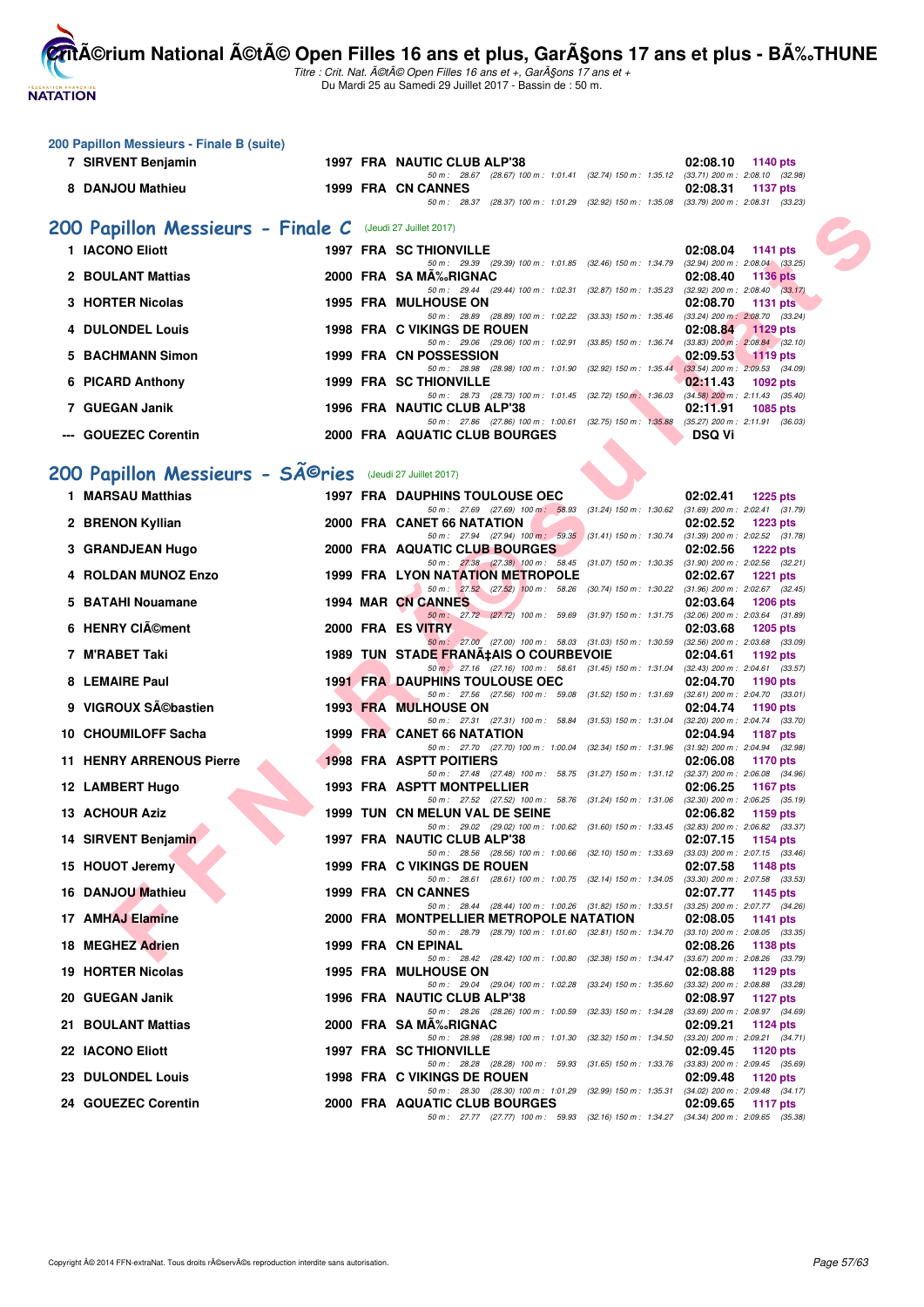

Titre : Crit. Nat. A©tA© Open Filles 16 ans et +, GarA§ons 17 ans et + Du Mardi 25 au Samedi 29 Juillet 2017 - Bassin de : 50 m.

#### **200 Papillon Messieurs - Séries (suite)**

| 25 BACHMANN Simon |  | 1999 FRA CN POSSESSION                                                                       |         | 02:09.69 1117 pts   |
|-------------------|--|----------------------------------------------------------------------------------------------|---------|---------------------|
|                   |  | 50 m : 29.27 (29.27) 100 m : 1:02.01 (32.74) 150 m : 1:35.79 (33.78) 200 m : 2:09.69 (33.90) |         |                     |
| 26 PICARD Anthony |  | <b>1999 FRA SC THIONVILLE</b>                                                                |         | 02:10.95 1099 pts   |
|                   |  | 50 m: 28.44 (28.44) 100 m: 1:01.60 (33.16) 150 m: 1:36.28 (34.68) 200 m: 2:10.95 (34.67)     |         |                     |
| 27 SECCHI Clement |  | 2000 FRA PAYS D'AIX NATATION                                                                 |         | $02:15.83$ 1030 pts |
|                   |  | 50 m : 29.22 (29.22) 100 m : 1:04.29 (35.07) 150 m : 1:40.25 (35.96) 200 m : 2:15.83 (35.58) |         |                     |
| 28 ROY Antoine    |  | 2000 FRA CN CARPENTRAS                                                                       |         | $02:16.14$ 1025 pts |
|                   |  | 50 m : 28.91 (28.91) 100 m : 1:01.65 (32.74) 150 m : 1:37.56 (35.91) 200 m : 2:16.14 (38.58) |         |                     |
| --- PIRON Thomas  |  | 2000 FRA CN MARSEILLE                                                                        | DNS dec |                     |
| --- CACHOT Arthur |  | 2000 FRA CN ANTIBES                                                                          | DNS dec |                     |
| --- BEI Steve     |  | <b>1988 FRA ASPTT TOULOUSE</b>                                                               | DNS dec |                     |
|                   |  |                                                                                              |         |                     |

#### [200 4 Nages Messieurs - Finale A](http://www.ffnatation.fr/webffn/resultats.php?idact=nat&go=epr&idcpt=47487&idepr=91) (Vendredi 28 Juillet 2017)

| 27 SECCHI Clement                                          |  | 2000 FRA PAYS D'AIX NATATION                                                                                               | 02:15.83       | 1030 pts                                        |
|------------------------------------------------------------|--|----------------------------------------------------------------------------------------------------------------------------|----------------|-------------------------------------------------|
| 28 ROY Antoine                                             |  | 50 m: 29.22 (29.22) 100 m: 1:04.29 (35.07) 150 m: 1:40.25<br>2000 FRA CN CARPENTRAS                                        | 02:16.14       | $(35.96)$ 200 m : 2:15.83 $(35.58)$<br>1025 pts |
| --- PIRON Thomas                                           |  | 50 m: 28.91 (28.91) 100 m: 1:01.65 (32.74) 150 m: 1:37.56 (35.91) 200 m: 2:16.14 (38.58)<br>2000 FRA CN MARSEILLE          | <b>DNS dec</b> |                                                 |
|                                                            |  |                                                                                                                            |                |                                                 |
| --- CACHOT Arthur                                          |  | 2000 FRA CN ANTIBES                                                                                                        | <b>DNS dec</b> |                                                 |
| --- BEI Steve                                              |  | <b>1988 FRA ASPTT TOULOUSE</b>                                                                                             | <b>DNS dec</b> |                                                 |
|                                                            |  |                                                                                                                            |                |                                                 |
| 00 4 Nages Messieurs - Finale A (Vendredi 28 Juillet 2017) |  |                                                                                                                            |                |                                                 |
| 1 M'RABET Taki                                             |  | 1989 TUN STADE FRANA‡AIS O COURBEVOIE                                                                                      |                | 02:02.32 1252 pts                               |
|                                                            |  | 50 m: 26.01 (26.01) 100 m: 57.92 (31.91) 150 m: 1:33.65 (35.73) 200 m: 2:02.32 (28.67)                                     |                |                                                 |
| 2 HELMBACHER Samy                                          |  | <b>1998 FRA DAUPHINS OBERNAI</b><br>50 m: 26.82 (26.82) 100 m: 59.50 (32.68) 150 m: 1:34.48 (34.98) 200 m: 2:03.00 (28.52) | 02:03.00       | 1242 pts                                        |
| 3 BERRY Théo                                               |  | 1997 FRA ANGERS NATATION                                                                                                   | 02:03.50       | <b>1234 pts</b>                                 |
|                                                            |  | 50 m: 26.07 (26.07) 100 m: 57.63 (31.56) 150 m: 1:32.80 (35.17) 200 m: 2:03.50 (30.70)                                     |                |                                                 |
| 4 SYOUD Jaouad                                             |  | 1999 FRA CN CHALON-SUR-SAONE                                                                                               | 02:05.23       | <b>1207 pts</b>                                 |
|                                                            |  | 50 m: 26.77 (26.77) 100 m: 59.85 (33.08) 150 m: 1:36.22                                                                    |                | $(36.37)$ 200 m : 2:05.23 $(29.01)$             |
| 5 LASSERRE Kévin                                           |  | <b>1998 FRA CN ANTIBES</b><br>50 m: 27.22 (27.22) 100 m: 1:00.47 (33.25) 150 m: 1:36.08 (35.61) 200 m: 2:06.11 (30.03)     | 02:06.11       | 1194 pts                                        |
| 6 BRUN Christophe                                          |  | <b>1998 FRA DAUPHINS TOULOUSE OEC</b><br><b>Service</b>                                                                    | 02:07.23       | 1177 pts                                        |
|                                                            |  | 50 m: 27.07 (27.07) 100 m: 59.01 (31.94) 150 m: 1:37.11 (38.10) 200 m: 2:07.23 (30.12)                                     |                |                                                 |
| 7 MATTENET Emilien                                         |  | 2000 FRA CHARLEVILLE-MA‰ZIA^RES NATATION                                                                                   | 02:07.69       | <b>1170 pts</b>                                 |
|                                                            |  | 50 m: 27.63 (27.63) 100 m: 59.79 (32.16) 150 m: 1:37.95 (38.16) 200 m: 2:07.69 (29.74)                                     |                |                                                 |
| 8 NDOYE BROUARD Yohann                                     |  | 2000 FRA DAUPHINS D'ANNECY<br>50 m: 27.00 (27.00) 100 m: 58.92 (31.92) 150 m: 1:36.95 (38.03) 200 m: 2:07.94 (30.99)       | 02:07.94       | 1166 pts                                        |
|                                                            |  |                                                                                                                            |                |                                                 |
| 00 4 Nages Messieurs - Finale B (Vendredi 28 Juillet 2017) |  |                                                                                                                            |                |                                                 |
| 1 RENARD Geoffrey                                          |  | 1997 FRA DAUPHINS TOULOUSE OEC                                                                                             | 02:05.83       | 1198 pts                                        |
|                                                            |  | 50 m: 26.82 (26.82) 100 m: 58.37 (31.55) 150 m: 1.35.67 (37.30) 200 m: 2.05.83 (30.16)                                     |                |                                                 |
| 2 BURBAN Corentin                                          |  | 1998 FRA PAYS DE GEX NATATION                                                                                              | 02:07.71       | 1169 pts                                        |
| 3 LIMOZIN Emmanuel                                         |  | 50 m: 26.63 (26.63) 100 m: 58.84 (32.21) 150 m: 1:37.36 (38.52) 200 m: 2:07.71 (30.35)<br>1996 FRA ASPTT MARSEILLE         | 02:07.72       | 1169 pts                                        |
|                                                            |  | 50 m: 27.59 (27.59) 100 m: 1:02.28 (34.69) 150 m: 1:38.66 (36.38) 200 m: 2:07.72 (29.06)                                   |                |                                                 |
| 4 PLATAUX Robin                                            |  | <b>1997 FRA NOGENT NATATION 94</b>                                                                                         | 02:07.80       | 1168 pts                                        |
|                                                            |  | 50 m: 27.63 (27.63) 100 m: 1:00.78 (33.15) 150 m: 1:37.96 (37.18) 200 m: 2:07.80 (29.84)                                   |                |                                                 |
| 5 YOKOYAMA Kentaro                                         |  | 2000 FRA MULHOUSE ON                                                                                                       | 02:08.95       | 1151 pts                                        |
| 6 SALCZER Ladislas                                         |  | 50 m: 26.57 (26.57) 100 m: 1:00.07 (33.50) 150 m: 1:38.93 (38.86) 200 m: 2:08.95 (30.02)<br>2000 FRA OLYMPIC NICE NATATION | 02:09.55       | 1142 pts                                        |
|                                                            |  | 50 m: 27.01 (27.01) 100 m: 59.65 (32.64) 150 m: 1:38.57 (38.92) 200 m: 2:09.55 (30.98)                                     |                |                                                 |
| 7 TORIS Hugo                                               |  | 2000 FRA CANET 66 NATATION                                                                                                 | 02:10.10       | 1133 pts                                        |
|                                                            |  | 50 m: 28.09 (28.09) 100 m: 1:01.67 (33.58) 150 m: 1:39.58 (37.91) 200 m: 2:10.10 (30.52)                                   |                |                                                 |
| 8 BATTALIER Samuel                                         |  | 2000 FRA FOS NATATION                                                                                                      | 02:10.51       | 1127 $pts$                                      |
|                                                            |  | 50 m: 27.84 (27.84) 100 m: 1:00.36 (32.52) 150 m: 1:39.16 (38.80) 200 m: 2:10.51 (31.35)                                   |                |                                                 |
| 00 4 Nages Messieurs - Finale C (Vendredi 28 Juillet 2017) |  |                                                                                                                            |                |                                                 |
| 1 JEAN Hugo                                                |  | <b>1997 FRA LYON NATATION METROPOLE</b>                                                                                    |                | 02:08.74 1154 pts                               |
|                                                            |  | 50 m: 27.96 (27.96) 100 m: 1:01.20 (33.24) 150 m: 1:38.64 (37.44) 200 m: 2:08.74 (30.10)                                   |                |                                                 |
| 2 SARAZIN Théo                                             |  | 2000 FRA CNO ST-GERMAIN-EN-LAYE                                                                                            | 02:09.45       | 1143 pts                                        |
|                                                            |  | 50 m: 27.26 (27.26) 100 m: 1:01.39 (34.13) 150 m: 1:39.36 (37.97) 200 m: 2:09.45 (30.09)                                   |                |                                                 |
| 3 MARMIER Mathieu                                          |  | 1999 FRA STADE CLERMONT NATATION                                                                                           | 02:09.75       | 1139 pts                                        |
| 4 CHOUMILOFF Sacha                                         |  | 50 m: 27.86 (27.86) 100 m: 1:03.63 (35.77) 150 m: 1:39.45 (35.82) 200 m: 2:09.75 (30.30)<br>1999 FRA CANET 66 NATATION     | 02:10.81       | 1123 pts                                        |
|                                                            |  | 50 m: 27.86 (27.86) 100 m: 1:01.18 (33.32) 150 m: 1:40.55 (39.37) 200 m: 2:10.81 (30.26)                                   |                |                                                 |
| $E = 0.000111014 \text{ m}^{-1}$                           |  | <b>COO FRA BAVC BIAIV MATATION</b>                                                                                         | 00.44.40       |                                                 |

## [200 4 Nages Messieurs - Finale B](http://www.ffnatation.fr/webffn/resultats.php?idact=nat&go=epr&idcpt=47487&idepr=91) (Vendredi 28 Juillet 2017)

| 1 RENARD Geoffrey  |          | <b>1997 FRA DAUPHINS TOULOUSE OEC</b>                                                                                                                              | 02:05.83 | 1198 $pts$                                                                     |
|--------------------|----------|--------------------------------------------------------------------------------------------------------------------------------------------------------------------|----------|--------------------------------------------------------------------------------|
| 2 BURBAN Corentin  |          | 50 m: 26.82 (26.82) 100 m: 58.37<br>$(31.55)$ 150 m : 1:35.67<br><b>1998 FRA PAYS DE GEX NATATION</b>                                                              | 02:07.71 | $(37.30)$ 200 m : 2:05.83 $(30.16)$<br>1169 pts                                |
| 3 LIMOZIN Emmanuel |          | $50 \text{ m}$ : 26.63 (26.63) 100 m :<br>(32.21) 150 m : 1:37.36<br>58.84<br>1996 FRA ASPTT MARSEILLE                                                             | 02:07.72 | (38.52) 200 m : 2:07.71 (30.35)<br>1169 pts                                    |
| 4 PLATAUX Robin    |          | 50 m: 27.59 (27.59) 100 m: 1:02.28<br>$(34.69)$ 150 m : 1:38.66<br><b>1997 FRA NOGENT NATATION 94</b><br>50 m: 27.63 (27.63) 100 m: 1:00.78 (33.15) 150 m: 1:37.96 | 02:07.80 | (36.38) 200 m : 2:07.72 (29.06)<br>1168 pts<br>(37.18) 200 m : 2:07.80 (29.84) |
| 5 YOKOYAMA Kentaro | 2000 FRA | <b>MULHOUSE ON</b><br>50 m: 26.57 (26.57) 100 m: 1:00.07 (33.50) 150 m: 1:38.93                                                                                    | 02:08.95 | 1151 pts<br>$(38.86)$ 200 m : 2:08.95 $(30.02)$                                |
| 6 SALCZER Ladislas |          | 2000 FRA OLYMPIC NICE NATATION                                                                                                                                     | 02:09.55 | 1142 pts                                                                       |
| 7 TORIS Hugo       |          | $(32.64)$ 150 m : 1:38.57<br>50 m: 27.01 (27.01) 100 m: 59.65<br>2000 FRA CANET 66 NATATION                                                                        | 02:10.10 | (38.92) 200 m : 2:09.55 (30.98)<br>1133 $pts$                                  |
| 8 BATTALIER Samuel |          | 50 m: 28.09 (28.09) 100 m: 1:01.67 (33.58) 150 m: 1:39.58<br>2000 FRA FOS NATATION                                                                                 | 02:10.51 | $(37.91)$ 200 m : 2:10.10 $(30.52)$<br>1127 $p$ ts                             |
|                    |          | 50 m : 27.84 (27.84) 100 m : 1:00.36 (32.52) 150 m : 1:39.16                                                                                                       |          | $(38.80)$ 200 m : 2:10.51 $(31.35)$                                            |

#### [200 4 Nages Messieurs - Finale C](http://www.ffnatation.fr/webffn/resultats.php?idact=nat&go=epr&idcpt=47487&idepr=91) (Vendredi 28 Juillet 2017)

| 1 JEAN Hugo        | <b>1997 FRA LYON NATATION METROPOLE</b>                                                                    | 02:08.74<br>1154 $pts$                                        |
|--------------------|------------------------------------------------------------------------------------------------------------|---------------------------------------------------------------|
| 2 SARAZIN Théo     | $(33.24)$ 150 m : 1:38.64<br>50 m : 27.96 (27.96) 100 m : 1:01.20<br>2000 FRA CNO ST-GERMAIN-EN-LAYE       | $(37.44)$ 200 m : 2:08.74 $(30.10)$<br>02:09.45<br>$1143$ pts |
| 3 MARMIER Mathieu  | $(34.13)$ 150 m : 1:39.36<br>50 m: 27.26 (27.26) 100 m: 1:01.39<br><b>1999 FRA STADE CLERMONT NATATION</b> | $(37.97)$ 200 m : 2:09.45 $(30.09)$<br>02:09.75<br>1139 $pts$ |
| 4 CHOUMILOFF Sacha | $(35.77)$ 150 m : 1:39.45<br>50 m : 27.86 (27.86) 100 m : 1:03.63<br>1999 FRA CANET 66 NATATION            | $(35.82)$ 200 m : 2:09.75 $(30.30)$<br>02:10.81<br>1123 $pts$ |
| 5 SECCHI Clement   | 50 m: 27.86 (27.86) 100 m: 1:01.18<br>$(33.32)$ 150 m : 1:40.55<br>2000 FRA PAYS D'AIX NATATION            | $(39.37)$ 200 m : 2:10.81 $(30.26)$<br>02:11.40<br>1114 $pts$ |
| 6 COLOMAS Baptiste | $(32.89)$ 150 m : 1:40.56<br>50 m: 27.41 (27.41) 100 m: 1:00.30<br>2000 FRA STADE CLERMONT NATATION        | $(40.26)$ 200 m : 2:11.40 $(30.84)$<br>02:11.89<br>1107 pts   |
| 7 GRANDJEAN Hugo   | $(33.19)$ 150 m : 1:41.41<br>50 m : 28.54 (28.54) 100 m : 1:01.73<br>2000 FRA AQUATIC CLUB BOURGES         | $(39.68)$ 200 m : 2:11.89 $(30.48)$<br>02:12.01<br>1105 $pts$ |
| 8 ROTHON Mathieu   | 50 m: 26.49 (26.49) 100 m: 1:00.57<br>$(34.08)$ 150 m : 1:40.23<br>2000 FRA ALLIANCE DIJON NATATION        | $(39.66)$ 200 m : 2:12.01 $(31.78)$<br>02:12.81<br>$1093$ pts |
|                    | (36.68) 150 m : 1:41.02<br>50 m : 27.82 (27.82) 100 m : 1:04.50                                            | $(36.52)$ 200 m : 2:12.81 $(31.79)$                           |

# 200 4 Nages Messieurs - SÃ<sup>@</sup>ries (Vendredi 28 Juillet 2017)

**1 SYOUD Jaouad 1999 FRA CN CHALON-SUR-SAONE 02:04.76 1214 pts**

50 m : 26.69 (26.69) 100 m : 59.11 (32.42) 150 m : 1:35.44 (36.33) 200 m : 2:04.76 (29.32)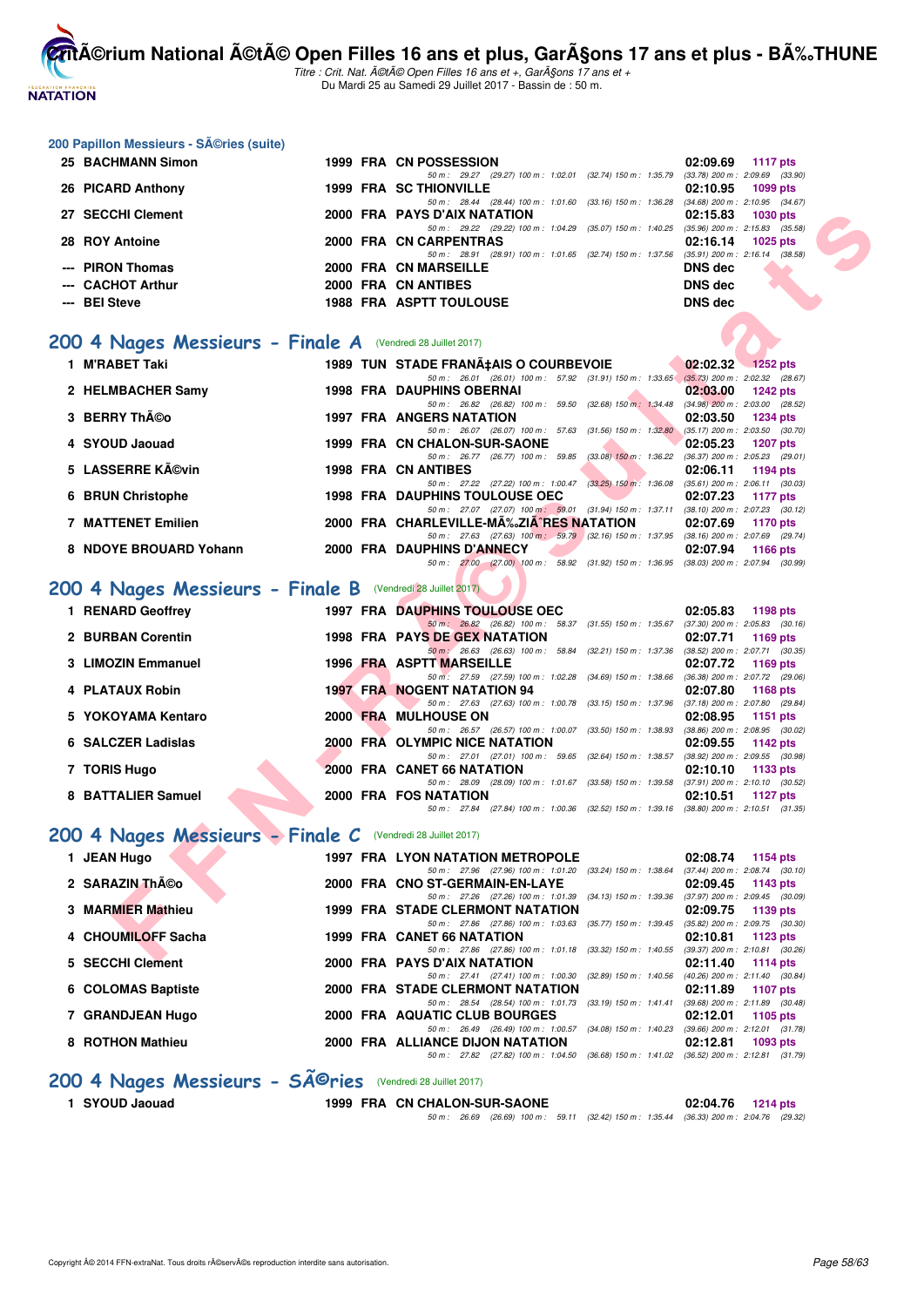**NATATION FRANÇAISE** 

**CritA©rium National A©tA© Open Filles 16 ans et plus, GarA§ons 17 ans et plus - BA%.THUNE** 

Titre : Crit. Nat. A©tA© Open Filles 16 ans et +, GarA§ons 17 ans et + Du Mardi 25 au Samedi 29 Juillet 2017 - Bassin de : 50 m.

| 200 4 Nages Messieurs - SA©ries (suite) |  |  |  |
|-----------------------------------------|--|--|--|
|-----------------------------------------|--|--|--|

| 2 HELMBACHER Samy                                              |  | <b>1998 FRA DAUPHINS OBERNAI</b>                                                                                                                                                     | 02:04.94<br>1212 pts                                               |  |
|----------------------------------------------------------------|--|--------------------------------------------------------------------------------------------------------------------------------------------------------------------------------------|--------------------------------------------------------------------|--|
| 3 BERRY Théo                                                   |  | 50 m: 26.91 (26.91) 100 m: 59.98 (33.07) 150 m: 1:35.26<br><b>1997 FRA ANGERS NATATION</b>                                                                                           | $(35.28)$ 200 m : 2:04.94 $(29.68)$<br>02:05.60<br><b>1201 pts</b> |  |
|                                                                |  | 50 m: 26.14 (26.14) 100 m: 57.59 (31.45) 150 m: 1:33.38 (35.79) 200 m: 2:05.60 (32.22)                                                                                               |                                                                    |  |
| 4 M'RABET Taki                                                 |  | 1989 TUN STADE FRANA‡AIS O COURBEVOIE                                                                                                                                                | 02:06.77<br>1184 pts                                               |  |
| 5 NDOYE BROUARD Yohann                                         |  | 50 m: 27.05 (27.05) 100 m: 58.54 (31.49) 150 m: 1:35.18 (36.64) 200 m: 2:06.77 (31.59)<br>2000 FRA DAUPHINS D'ANNECY                                                                 | 02:07.16<br>1178 pts                                               |  |
|                                                                |  | 50 m: 26.88 (26.88) 100 m: 58.55 (31.67) 150 m: 1:36.42 (37.87) 200 m: 2:07.16 (30.74)                                                                                               |                                                                    |  |
| 6 BRUN Christophe                                              |  | <b>1998 FRA DAUPHINS TOULOUSE OEC</b>                                                                                                                                                | 02:07.31<br>1175 $pts$                                             |  |
|                                                                |  | 50 m: 27.53 (27.53) 100 m: 59.41 (31.88) 150 m: 1:37.16 (37.75) 200 m: 2:07.31 (30.15)                                                                                               |                                                                    |  |
| 7 LASSERRE Kévin                                               |  | <b>1998 FRA CN ANTIBES</b>                                                                                                                                                           | 1172 $pts$<br>02:07.54                                             |  |
| 8 MATTENET Emilien                                             |  | 50 m: 27.90 (27.90) 100 m: 1:00.91 (33.01) 150 m: 1:37.20 (36.29) 200 m: 2:07.54 (30.34)                                                                                             |                                                                    |  |
|                                                                |  | 2000 FRA CHARLEVILLE-MA‰ZIA^RES NATATION<br>50 m: 28.12 (28.12) 100 m: 1:00.81 (32.69) 150 m: 1:38.13 (37.32) 200 m: 2:07.71 (29.58)                                                 | 02:07.71<br><b>1169 pts</b>                                        |  |
| 9 RENARD Geoffrey                                              |  | <b>1997 FRA DAUPHINS TOULOUSE OEC</b>                                                                                                                                                | 02:07.74<br>1169 $pts$                                             |  |
|                                                                |  | 50 m: 27.03 (27.03) 100 m: 59.12 (32.09) 150 m: 1:37.05 (37.93) 200 m: 2:07.74 (30.69)                                                                                               |                                                                    |  |
| 10 PLATAUX Robin                                               |  | 1997 FRA NOGENT NATATION 94                                                                                                                                                          | 02:08.43<br>1158 pts                                               |  |
|                                                                |  | 50 m: 27.39 (27.39) 100 m: 59.83 (32.44) 150 m: 1:36.79 (36.96) 200 m: 2:08.43 (31.64)                                                                                               |                                                                    |  |
| 11 BATTALIER Samuel                                            |  | 2000 FRA FOS NATATION                                                                                                                                                                | 02:09.07<br>1149 pts                                               |  |
| <b>12 LIMOZIN Emmanuel</b>                                     |  | 50 m: 28.08 (28.08) 100 m: 1:00.60 (32.52) 150 m: 1:38.39<br><b>1996 FRA ASPTT MARSEILLE</b>                                                                                         | (37.79) 200 m : 2:09.07 (30.68)<br>02:09.10<br>1148 pts            |  |
|                                                                |  | 50 m: 27.21 (27.21) 100 m: 1:00.88 (33.67) 150 m: 1:37.50 (36.62) 200 m: 2:09.10 (31.60)                                                                                             |                                                                    |  |
| <b>13 BURBAN Corentin</b>                                      |  | <b>1998 FRA PAYS DE GEX NATATION</b>                                                                                                                                                 | 02:09.61<br>1141 $pts$                                             |  |
|                                                                |  | 50 m: 26.71 (26.71) 100 m: 59.14 (32.43) 150 m: 1:39.32                                                                                                                              | $(40.18)$ 200 m : 2:09.61 $(30.29)$                                |  |
| 14 YOKOYAMA Kentaro                                            |  | 2000 FRA MULHOUSE ON                                                                                                                                                                 | 02:09.77<br><b>1138 pts</b>                                        |  |
|                                                                |  | 50 m : 26.96 (26.96) 100 m : 1:00.27 (33.31) 150 m : 1:39.30                                                                                                                         | $(39.03)$ 200 m : 2:09.77 $(30.47)$                                |  |
| 15 TORIS Hugo                                                  |  | 2000 FRA CANET 66 NATATION<br>50 m: 28.24 (28.24) 100 m: 1:02.16 (33.92) 150 m: 1:39.34 (37.18) 200 m: 2:09.90 (30.56)                                                               | 02:09.90<br>1136 pts                                               |  |
| 16 SALCZER Ladislas                                            |  | 2000 FRA OLYMPIC NICE NATATION                                                                                                                                                       | 02:09.92<br>1136 pts                                               |  |
|                                                                |  | 50 m: 27.16 (27.16) 100 m: 59.19 (32.03) 150 m: 1.38.40 (39.21) 200 m: 2.09.92 (31.52)                                                                                               |                                                                    |  |
| 17 ROTHON Mathieu                                              |  | 2000 FRA ALLIANCE DIJON NATATION                                                                                                                                                     | 02:10.32<br>1130 pts                                               |  |
|                                                                |  | 50 m: 27.96 (27.96) 100 m: 1:03.79 (35.83) 150 m: 1:39.39 (35.60) 200 m: 2:10.32 (30.93)                                                                                             |                                                                    |  |
| 18 SARAZIN Théo                                                |  | 2000 FRA CNO ST-GERMAIN-EN-LAYE<br>50 m: 27.21 (27.21) 100 m: 1:00.91 (33.70) 150 m: 1:39.91                                                                                         | 02:10.73<br>1124 pts<br>$(39.00)$ 200 m : 2:10.73 $(30.82)$        |  |
| 19 CHOUMILOFF Sacha                                            |  | 1999 FRA CANET 66 NATATION                                                                                                                                                           | 02:11.67<br>1110 $pts$                                             |  |
|                                                                |  | 50 m: 27.24 (27.24) 100 m: 1:00.62 (33.38) 150 m: 1:40.48 (39.86) 200 m: 2:11.67 (31.19)                                                                                             |                                                                    |  |
| 20 SECCHI Clement                                              |  | 2000 FRA PAYS D'AIX NATATION                                                                                                                                                         | 02:11.75<br>1109 pts                                               |  |
|                                                                |  | 50 m : 27.59 (27.59) 100 m : 1:01.45 (33.86) 150 m : 1:40.79 (39.34) 200 m : 2:11.75 (30.96)                                                                                         |                                                                    |  |
| 21 GRANDJEAN Hugo                                              |  | 2000 FRA AQUATIC CLUB BOURGES                                                                                                                                                        | 02:11.97<br>1106 pts                                               |  |
|                                                                |  | 50 m: 27.05 (27.05) 100 m: 1:01.95 (34.90) 150 m: 1:41.00 (39.05) 200 m: 2:11.97 (30.97)                                                                                             |                                                                    |  |
| 22 JEAN Hugo                                                   |  | <b>1997 FRA LYON NATATION METROPOLE</b><br>50 m: 28.46 (28.46) 100 m: 1:03.18 (34.72) 150 m: 1:41.20                                                                                 | 02:12.19<br>1102 $pts$<br>$(38.02)$ 200 m : 2:12.19 $(30.99)$      |  |
| 23 MARMIER Mathieu                                             |  | <b>1999 FRA STADE CLERMONT NATATION</b>                                                                                                                                              | 02:12.28<br><b>1101 pts</b>                                        |  |
|                                                                |  | 50 m: 28.63 (28.63) 100 m: 1:04.82 (36.19) 150 m: 1:42.02 (37.20) 200 m: 2:12.28 (30.26)                                                                                             |                                                                    |  |
| 24 COLOMAS Baptiste                                            |  | <b>2000 FRA STADE CLERMONT NATATION</b>                                                                                                                                              | 02:12.62<br><b>1096 pts</b>                                        |  |
|                                                                |  | 50 m: 28.31 (28.31) 100 m: 1:02.34 (34.03) 150 m: 1:41.70                                                                                                                            | $(39.36)$ 200 m : 2:12.62 $(30.92)$                                |  |
| 25 HUILLE Stanislas                                            |  | <b>1999 FRA SN VERSAILLES</b><br>50 m: 26.49 (26.49) 100 m: 59.19 (32.70) 150 m: 1.40.31 (41.12) 200 m: 2.13.77 (33.46)                                                              | 02:13.77<br>1079 pts                                               |  |
| 26 DANJOU Mathieu                                              |  | 1999 FRA CN CANNES                                                                                                                                                                   | 02:14.22<br><b>1073 pts</b>                                        |  |
|                                                                |  | 50 m: 28.05 (28.05) 100 m: 1:02.57 (34.52) 150 m: 1:44.07 (41.50) 200 m: 2:14.22 (30.15)                                                                                             |                                                                    |  |
| 27 PICARD Anthony                                              |  | <b>1999 FRA SC THIONVILLE</b>                                                                                                                                                        | 02:14.43<br>1070 pts                                               |  |
|                                                                |  | 50 m: 28.41 (28.41) 100 m: 1:02.94 (34.53) 150 m: 1:43.03 (40.09) 200 m: 2:14.43 (31.40)                                                                                             |                                                                    |  |
| <b>D'ORIANO Nicolas</b>                                        |  | 1997 FRA CN MARSEILLE                                                                                                                                                                | <b>DNS dec</b>                                                     |  |
| <b>MARC Antoine</b>                                            |  | 2000 FRA MULHOUSE ON                                                                                                                                                                 | <b>DNS dec</b>                                                     |  |
| --- LESPARRE Tanguy                                            |  | 1999 FRA CN CANNES                                                                                                                                                                   | <b>DNS dec</b>                                                     |  |
|                                                                |  |                                                                                                                                                                                      |                                                                    |  |
|                                                                |  |                                                                                                                                                                                      |                                                                    |  |
| <b>00 4 Nages Messieurs - Finale A</b> (Mardi 25 Juillet 2017) |  |                                                                                                                                                                                      |                                                                    |  |
| 1 HELMBACHER Samy                                              |  | <b>1998 FRA DAUPHINS OBERNAI</b>                                                                                                                                                     | 04:21.17 1241 pts                                                  |  |
|                                                                |  | 50 m; 27.80 (27.80) 100 m; 1:00.25 (32.45) 150 m; 1:34.34 (34.09) 200 m; 2:07.96 (33.62) 250 m; 2:44.21 (36.25) 300 m; 3:21.65 (37.44) 350 m; 3:51.92 (30.27) 400 m; 4:21.17 (29.25) |                                                                    |  |

# **[400 4 Nages Messieurs - Finale A](http://www.ffnatation.fr/webffn/resultats.php?idact=nat&go=epr&idcpt=47487&idepr=92)** (Mardi 25 Juillet 2017)

|                    |                                                                                                                                                                                              | 04:21.17 1241 pts |
|--------------------|----------------------------------------------------------------------------------------------------------------------------------------------------------------------------------------------|-------------------|
|                    | 50 m: 27.80 (27.80) 100 m: 1:00.25 (32.45) 150 m: 1:34.34 (34.09) 200 m: 2:07.96 (33.62) 250 m: 2:44.21 (36.25) 300 m: 3:21.65 (37.44) 350 m: 3:51.92 (30.27) 400 m: 4:21.17 (29.25)         |                   |
| 2 M'RABET Taki     | 1989 TUN STADE FRANA‡AIS O COURBEVOIE 04:21.19 1241 pts                                                                                                                                      |                   |
|                    | 50 m : 27.72 (27.72) 100 m : 59.29 (31.57) 150 m : 1:33.65 (34.36) 200 m : 2:07.90 (34.25) 250 m : 2:45.18 (37.28) 300 m : 3:22.23 (37.05) 350 m : 3:52.42 (30.19) 400 m : 4:21.19 (28.77)   |                   |
|                    | 3 RENARD Geoffrey 1997 FRA DAUPHINS TOULOUSE OEC 0 1202 pts                                                                                                                                  |                   |
|                    | 50 m: 27.67 (27.67) 100 m: 59.77 (32.10) 150 m: 1:34.46 (34.69) 200 m: 2:07.90 (33.44) 250 m: 2:44.90 (37.00) 300 m: 3:22.73 (37.83) 350 m: 3:54.45 (31.72) 400 m: 4:26.29 (31.84)           |                   |
| 4 SYOUD Jaouad     | 1999 FRA CN CHALON-SUR-SAONE 1999 FRA CN CHALON-SUR-SAONE 1999 14:28.06 1188 pts                                                                                                             |                   |
|                    | 50 m: 27.00 (27.00) 100 m: 58.14 (31.14) 150 m: 1:33.78 (35.64) 200 m: 2:08.79 (35.01) 250 m: 2:47.15 (38.36) 300 m: 3:25.61 (38.46) 350 m: 3:58.46 (32.85) 400 m: 4:28.06 (29.60)           |                   |
| 5 BRUN Christophe  | 1998 FRA DAUPHINS TOULOUSE OEC 04:29.02 1181 pts                                                                                                                                             |                   |
|                    | 50 m : 27.09 (27.09) 100 m : 59.48 (32.39) 150 m : 1:33.68 (34.20) 200 m : 2:06.67 (32.99) 250 m : 2:46.14 (39.47) 300 m : 3:26.02 (39.88) 350 m : 3:58.44 (32.42) 400 m : 4:29.02 (30.58)   |                   |
| 6 LASSERRE Kĩvin   | 1998 FRA CN ANTIBES                                                                                                                                                                          | 04:29.22 1179 pts |
|                    | 50 m : 28.77 (28.77) 100 m : 1:02.00 (33.23) 150 m : 1:37.44 (35.44) 200 m : 2:12.36 (34.92) 250 m : 2:49.30 (36.94) 300 m : 3:26.18 (36.88) 350 m : 3:57.51 (31.33) 400 m : 4:29.22 (31.71) |                   |
| 7 MATTENET Emilien | 2000 FRA CHARLEVILLE-MA‰ZIA RES NATATION 04:30.95 1166 pts                                                                                                                                   |                   |
|                    | 50 m: 28.61 (28.61) 100 m: 1:02.10 (33.49) 150 m: 1:36.72 (34.62) 200 m: 2:10.45 (33.73) 250 m: 2:49.09 (38.64) 300 m: 3:28.47 (39.38) 350 m: 4:00.21 (31.74) 400 m: 4:30.95 (30.74)         |                   |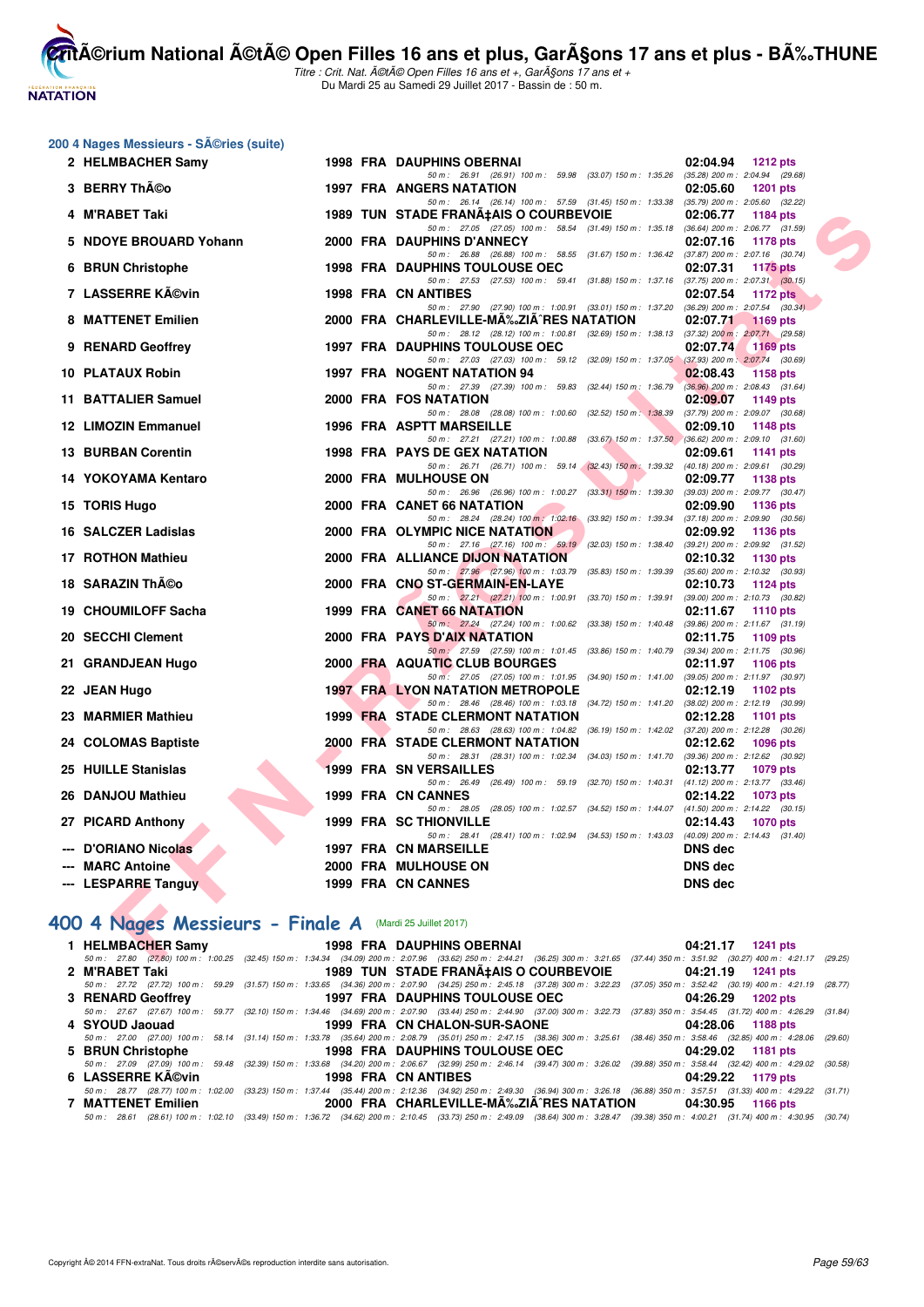**NATATION** 

**CritA©rium National A©tA© Open Filles 16 ans et plus, GarA§ons 17 ans et plus - BA%.THUNE** 

Titre : Crit. Nat. A©tA© Open Filles 16 ans et +, GarA§ons 17 ans et + Du Mardi 25 au Samedi 29 Juillet 2017 - Bassin de : 50 m.

#### **400 4 Nages Messieurs - Finale A (suite)**

**8 TORIS Hugo 2000 FRA CANET 66 NATATION 04:31.51 1162 pts** 50 m : 28.78 (28.78) 100 m : 1:01.74 (32.96) 150 m : 1:37.22 (35.48) 200 m : 2:11.68 (34.46) 250 m : 2:49.71 (38.03) 300 m : 3:28.68 (38.97) 350 m : 4:00.79 (32.11) 400 m : 4:31.51 (30.72)

**[400 4 Nages Messieurs - Finale B](http://www.ffnatation.fr/webffn/resultats.php?idact=nat&go=epr&idcpt=47487&idepr=92)** (Mardi 25 Juillet 2017)

| 1 MARC Antoine     | <b>2000 FRA MULHOUSE ON</b>                                                                                                                                                                  | 04:28.08 1188 pts                  |
|--------------------|----------------------------------------------------------------------------------------------------------------------------------------------------------------------------------------------|------------------------------------|
|                    | 50 m : 29.43 (29.43) 100 m : 1:03.87 (34.44) 150 m : 1:40.26 (36.39) 200 m : 2:14.60 (34.34) 250 m : 2:50.88 (36.28) 300 m : 3:27.90 (37.02) 350 m : 3:59.93 (32.03) 400 m : 4:28.08 (28.15) |                                    |
| 2 JEAN Hugo        | 1997 FRA LYON NATATION METROPOLE                                                                                                                                                             | 04:34.71 1138 pts                  |
|                    | 50 m: 29.27 (29.27) 100 m: 1:01.83 (32.56) 150 m: 1:37.13 (35.30) 200 m: 2:11.47 (34.34) 250 m: 2:51.80 (40.33) 300 m: 3:31.97 (40.17) 350 m: 4:04.18 (32.21) 400 m: 4:34.71 (30.53)         |                                    |
| 3 RENARD Remi      | 1999 FRA DAUPHINS TOULOUSE OEC                                                                                                                                                               | 04:35.29 1134 pts                  |
|                    | 50 m: 29.27 (29.27) 100 m: 1:03.52 (34.25) 150 m: 1:40.75 (37.23) 200 m: 2:15.81 (35.06) 250 m: 2:53.71 (37.90) 300 m: 3:31.77 (38.06) 350 m: 4:04.67 (32.90) 400 m: 4:35.29 (30.62)         |                                    |
| 4 MARMIER Mathieu  | 1999 FRA STADE CLERMONT NATATION                                                                                                                                                             | 04:36.35 1126 pts                  |
|                    | 50 m: 29.31 (29.31) 100 m: 1:03.10 (33.79) 150 m: 1:41.40 (38.30) 200 m: 2:18.57 (37.17) 250 m: 2:56.20 (37.63) 300 m: 3:34.22 (38.02) 350 m: 4:05.87 (31.65) 400 m: 4:36.35 (30.48)         |                                    |
| 5 BATTALIER Samuel | 2000 FRA FOS NATATION                                                                                                                                                                        | 04:36.42 1125 pts                  |
|                    | 50 m : 29.38 (29.38) 100 m : 1:03.41 (34.03) 150 m : 1:38.35 (34.94) 200 m : 2:12.98 (34.63) 250 m : 2:51.72 (38.74) 300 m : 3:32.34 (40.62) 350 m : 4:04.88 (32.54) 400 m : 4:36.42 (31.54) |                                    |
| 6 DANJOU Mathieu   | 1999 FRA CN CANNES                                                                                                                                                                           | 04:38.60 1109 pts                  |
|                    | 50 m: 28.88 (28.88) 100 m: 1:02.49 (33.61) 150 m: 1:39.30 (36.81) 200 m: 2:14.55 (35.25) 250 m: 2:55.70 (41.15) 300 m: 3:36.85 (41.15) 350 m: 4:08.61 (31.76) 400 m: 4:38.60 (29.99)         |                                    |
| 7 COLOMAS Baptiste | 2000 FRA STADE CLERMONT NATATION                                                                                                                                                             | 04:39.77<br>1100 pts               |
|                    | 50 m: 29.41 (29.41) 100 m: 1:04.21 (34.80) 150 m: 1:39.86 (35.65) 200 m: 2:14.47 (34.61) 250 m: 2:55.47 (41.00) 300 m: 3:36.51 (41.04) 350 m: 4:08.87 (32.36) 400 m: 4:39.77 (30.90)         |                                    |
| 8 BACHMANN Simon   | 1999 FRA CN POSSESSION                                                                                                                                                                       | 04:44.74<br>1064 pts               |
|                    | 50 m : 29.63 (29.63) 100 m : 1:03.20 (33.57) 150 m : 1:40.75 (37.55) 200 m : 2:17.93 (37.18) 250 m : 2:58.39 (40.46) 300 m : 3:40.18 (41.79) 350 m : 4:12.99                                 | (32.81) 400 m : 4:44.74<br>(31.75) |

# 400 4 Nages Messieurs - SÃ<sup>©</sup>ries (Mardi 25 Juillet 2017)

| 1 MARC Antoine      | 2000 FRA MULHOUSE ON                                                                                                                                                                                                     |                                          | 04:28.08          | 1188 pts        |         |
|---------------------|--------------------------------------------------------------------------------------------------------------------------------------------------------------------------------------------------------------------------|------------------------------------------|-------------------|-----------------|---------|
|                     | 50 m : 29.43 (29.43) 100 m : 1:03.87 (34.44) 150 m : 1:40.26 (36.39) 200 m : 2:14.60 (34.34) 250 m : 2:50.88 (36.28) 300 m : 3:27.90 (37.02) 350 m : 3:59.93 (32.03) 400 m : 4:28.08                                     |                                          |                   |                 | (28.15) |
| 2 JEAN Hugo         | <b>1997 FRA LYON NATATION METROPOLE</b>                                                                                                                                                                                  |                                          | 04:34.71          | 1138 pts        |         |
|                     | 50 m: 29.27 (29.27) 100 m: 1:01.83 (32.56) 150 m: 1:37.13 (35.30) 200 m: 2:11.47 (34.34) 250 m: 2:51.80 (40.33) 300 m: 3:31.97 (40.17) 350 m: 4:04.18 (32.21) 400 m: 4:34.71                                             |                                          |                   |                 | (30.53) |
| 3 RENARD Remi       | 1999 FRA DAUPHINS TOULOUSE OEC                                                                                                                                                                                           |                                          | 04:35.29          | 1134 pts        |         |
|                     | 50 m: 29.27 (29.27) 100 m: 1:03.52 (34.25) 150 m: 1:40.75 (37.23) 200 m: 2:15.81 (35.06) 250 m: 2:53.71 (37.90) 300 m: 3:31.77 (38.06) 350 m: 4:04.67 (32.90) 400 m: 4:35.29                                             |                                          |                   |                 | (30.62) |
| 4 MARMIER Mathieu   | 1999 FRA STADE CLERMONT NATATION                                                                                                                                                                                         |                                          | 04:36.35          | 1126 pts        |         |
| 5 BATTALIER Samuel  | 50 m: 29.31 (29.31) 100 m: 1:03.10 (33.79) 150 m: 1:41.40 (38.30) 200 m: 2:18.57 (37.17) 250 m: 2:56.20 (37.63) 300 m: 3:34.22 (38.02) 350 m: 4:05.87 (31.65) 400 m: 4:36.35 (30.48)<br>2000 FRA FOS NATATION            |                                          | 04:36.42 1125 pts |                 |         |
|                     | 50 m: 29.38 (29.38) 100 m: 1:03.41 (34.03) 150 m: 1:38.35 (34.94) 200 m: 2:12.98 (34.63) 250 m: 2:51.72 (38.74) 300 m: 3:32.34 (40.62) 350 m: 4:04.88 (32.54) 400 m: 4:36.42 (31.54)                                     |                                          |                   |                 |         |
| 6 DANJOU Mathieu    | 1999 FRA CN CANNES                                                                                                                                                                                                       |                                          | 04:38.60          | $1109$ pts      |         |
|                     | 50 m: 28.88 (28.88) 100 m: 1:02.49 (33.61) 150 m: 1:39.30 (36.81) 200 m: 2:14.55 (35.25) 250 m: 2:55.70 (41.15) 300 m: 3:36.85 (41.15) 350 m: 4:08.61 (31.76) 400 m: 4:38.60                                             |                                          |                   |                 | (29.99) |
| 7 COLOMAS Baptiste  | 2000 FRA STADE CLERMONT NATATION                                                                                                                                                                                         |                                          | 04:39.77          | <b>1100 pts</b> |         |
|                     | 50 m: 29.41 (29.41) 100 m: 1:04.21 (34.80) 150 m: 1:39.86 (35.65) 200 m: 2:14.47 (34.61) 250 m: 2:55.47 (41.00) 300 m: 3:36.51 (41.04) 350 m: 4:08.87 (32.36) 400 m: 4:39.77 (30.90)                                     |                                          |                   |                 |         |
| 8 BACHMANN Simon    | 1999 FRA CN POSSESSION                                                                                                                                                                                                   |                                          | 04:44.74          | 1064 pts        |         |
|                     | 50 m: 29.63 (29.63) 100 m: 1:03.20 (33.57) 150 m: 1:40.75 (37.55) 200 m: 2:17.93 (37.18) 250 m: 2:58.39 (40.46) 300 m: 3:40.18 (41.79) 350 m: 4:12.99 (32.81) 400 m: 4:44.74 (31.75)                                     |                                          |                   |                 |         |
|                     |                                                                                                                                                                                                                          |                                          |                   |                 |         |
|                     | 00 4 Nages Messieurs - SÄ <sup>©</sup> ries (Mardi 25 Juillet 2017)                                                                                                                                                      |                                          |                   |                 |         |
| 1 HELMBACHER Samy   | <b>1998 FRA DAUPHINS OBERNAI</b>                                                                                                                                                                                         |                                          | 04:26.17          | 1202 pts        |         |
|                     | 50 m : 27.88 (27.88) 100 m : 1:00.38 (32.50) 150 m : 1:34.63 (34.25) 200 m : 2:08.70 (34.07) 250 m : 2:46.34 (37.64) 300 m : 3:23.87 (37.53) 350 m : 3:55.29 (31.42) 400 m : 4:26.17 (30.88)                             |                                          |                   |                 |         |
| 2 M'RABET Taki      | 1989 TUN STADE FRANA‡AIS O COURBEVOIE                                                                                                                                                                                    |                                          | 04:26.22          | <b>1202 pts</b> |         |
|                     | 50 m: 28.03 (28.03) 100 m: 59.84 (31.81) 150 m: 1:34.69 (34.85) 200 m: 2:08.90 (34.21) 250 m: 2:46.68 (37.78) 300 m: 3:24.38 (37.70) 350 m: 3:56.18 (31.80) 400 m: 4:26.22 (30.04)                                       |                                          |                   |                 |         |
| 3 RENARD Geoffrey   | <b>1997 FRA DAUPHINS TOULOUSE OEC</b>                                                                                                                                                                                    |                                          | 04:26.68          | 1199 pts        |         |
|                     | 50 m: 27.54 (27.54) 100 m: 59.16 (31.62) 150 m: 1:33.70 (34.54) 200 m: 2:06.30 (32.60) 250 m: 2:43.78 (37.48) 300 m: 3:22.80 (39.02) 350 m: 3:55.63 (32.83) 400 m: 4:26.68 (31.05)                                       |                                          |                   |                 |         |
| 4 SYOUD Jaouad      | 1999 FRA CN CHALON-SUR-SAONE                                                                                                                                                                                             |                                          | 04:27.79          | 1190 pts        |         |
|                     | 50 m: 27.75 (27.75) 100 m: 59.64 (31.89) 150 m: 1:35.31 (35.67) 200 m: 2:10.07 (34.76) 250 m: 2:47.68 (37.61) 300 m: 3:25.91 (38.23) 350 m: 3:58.06 (32.15) 400 m: 4:27.79 (29.73)                                       |                                          |                   |                 |         |
| 5 MATTENET Emilien  |                                                                                                                                                                                                                          | 2000 FRA CHARLEVILLE-MA‰ZIA^RES NATATION | 04:30.13          | 1172 pts        |         |
|                     | 50 m : 28.92 (28.92) 100 m : 1:02.98 (34.06) 150 m : 1:37.17 (34.19) 200 m : 2:11.06 (33.89) 250 m : 2:49.18 (38.12) 300 m : 3:28.20 (39.02) 350 m : 3:59.80 (31.60) 400 m : 4:30.13 (30.33)                             |                                          |                   |                 |         |
| 6 TORIS Hugo        | 2000 FRA CANET 66 NATATION                                                                                                                                                                                               |                                          | 04:31.20          | <b>1164 pts</b> |         |
|                     | 50 m : 28.76 (28.76) 100 m : 1:01.77 (33.01) 150 m : 1:37.09 (35.32) 200 m : 2:11.06 (33.97) 250 m : 2:49.61 (38.55) 300 m : 3:28.33 (38.72) 350 m : 4:00.35 (32.02) 400 m : 4:31.20                                     |                                          |                   |                 | (30.85) |
| 7 BRUN Christophe   | <b>1998 FRA DAUPHINS TOULOUSE OEC</b>                                                                                                                                                                                    |                                          | 04:31.33          | 1163 pts        |         |
|                     | 50 m: 27.28 (27.28) 100 m: 59.33 (32.05) 150 m: 1:33.67 (34.34) 200 m: 2:05.88 (32.21) 250 m: 2:46.42 (40.54) 300 m: 3:27.12 (40.70) 350 m: 3:59.68 (32.56) 400 m: 4:31.33 (31.65)                                       |                                          |                   |                 |         |
| 8 D'ORIANO Nicolas  | 1997 FRA CN MARSEILLE<br>50 m: 27.69 (27.69) 100 m: 1:00.00 (32.31) 150 m: 1:35.33 (35.33) 200 m: 2:10.60 (35.27) 250 m: 2:49.51 (38.91) 300 m: 3:28.91 (39.40) 350 m: 4:01.25 (32.34) 400 m: 4:31.94 (30.69)            |                                          | 04:31.94          | 1159 pts        |         |
| 9 LASSERRE KA©vin   | <b>1998 FRA CN ANTIBES</b>                                                                                                                                                                                               |                                          | 04:32.77          | 1152 pts        |         |
|                     | 50 m: 28.95 (28.95) 100 m: 1:03.10 (34.15) 150 m: 1:38.77 (35.67) 200 m: 2:14.46 (35.69) 250 m: 2:51.48 (37.02) 300 m: 3:30.16 (38.68) 350 m: 4:01.36 (31.20) 400 m: 4:32.77 (31.41)                                     |                                          |                   |                 |         |
| 10 MARC Antoine     | 2000 FRA MULHOUSE ON                                                                                                                                                                                                     |                                          | 04:33.19          | 1149 pts        |         |
|                     | 50 m: 28.46 (28.46) 100 m: 1:02.31 (33.85) 150 m: 1:39.15 (36.84) 200 m: 2:14.21 (35.06) 250 m: 2:50.43 (36.22) 300 m: 3:28.75 (38.32) 350 m: 4:02.57 (33.82) 400 m: 4:33.19 (30.62)                                     |                                          |                   |                 |         |
| 11 RENARD Remi      | 1999 FRA DAUPHINS TOULOUSE OEC                                                                                                                                                                                           |                                          | 04:36.31          | 1126 pts        |         |
|                     | 50 m: 29.03 (29.03) 100 m: 1:02.61 (33.58) 150 m: 1:39.16 (36.55) 200 m: 2:14.22 (35.06) 250 m: 2:53.19 (38.97) 300 m: 3:32.35 (39.16) 350 m: 4:05.37 (33.02) 400 m: 4:36.31 (30.94)                                     |                                          |                   |                 |         |
| 12 BATTALIER Samuel | 2000 FRA FOS NATATION                                                                                                                                                                                                    |                                          | 04:36.34          | 1126 pts        |         |
|                     | 50 m: 29.16 (29.16) 100 m: 1:02.51 (33.35) 150 m: 1:37.14 (34.63) 200 m: 2:11.62 (34.48) 250 m: 2:51.31 (39.69) 300 m: 3:31.74 (40.43) 350 m: 4:04.76 (33.02) 400 m: 4:36.34                                             |                                          |                   |                 | (31.58) |
| 13 JEAN Hugo        | 1997 FRA LYON NATATION METROPOLE                                                                                                                                                                                         |                                          | 04:36.87          | <b>1122 pts</b> |         |
|                     | 50 m: 29.26 (29.26) 100 m: 1:02.76 (33.50) 150 m: 1:39.24 (36.48) 200 m: 2:14.68 (35.44) 250 m: 2:53.98 (39.30) 300 m: 3:33.48 (39.50) 350 m: 4:05.74 (32.26) 400 m: 4:36.87 (31.13)                                     |                                          |                   |                 |         |
| 14 MARMIER Mathieu  | <b>1999 FRA STADE CLERMONT NATATION</b>                                                                                                                                                                                  |                                          | 04:37.77          | 1115 pts        |         |
|                     | 50 m: 29.31 (29.31) 100 m: 1:02.64 (33.33) 150 m: 1:40.50 (37.86) 200 m: 2:17.33 (36.83) 250 m: 2:54.28 (36.95) 300 m: 3:32.31 (38.03) 350 m: 4:05.46 (33.15) 400 m: 4:37.77 (32.31)                                     |                                          |                   |                 |         |
| 15 HENRY CIA©ment   | 2000 FRA ES VITRY                                                                                                                                                                                                        |                                          | 04:38.91          | <b>1107 pts</b> |         |
|                     | 50 m: 27.43 (27.43) 100 m: 1:00.12 (32.69) 150 m: 1:38.75 (38.63) 200 m: 2:16.03 (37.28) 250 m: 2:55.51 (39.48) 300 m: 3:35.68 (40.17) 350 m: 4:07.93 (32.25) 400 m: 4:38.91 (30.98)                                     |                                          |                   |                 |         |
| 16 COLOMAS Baptiste | 2000 FRA STADE CLERMONT NATATION<br>50 m: 28.97 (28.97) 100 m: 1:02.94 (33.97) 150 m: 1:38.25 (35.31) 200 m: 2:13.71 (35.46) 250 m: 2:54.08 (40.37) 300 m: 3:35.86 (41.78) 350 m: 4:08.11 (32.25) 400 m: 4:39.62 (31.51) |                                          | 04:39.62          | 1102 pts        |         |
|                     | 1999 FRA CN POSSESSION                                                                                                                                                                                                   |                                          | 04:42.33          |                 |         |
|                     |                                                                                                                                                                                                                          |                                          |                   | 1082 pts        |         |
| 17 BACHMANN Simon   |                                                                                                                                                                                                                          |                                          |                   |                 |         |
|                     | 50 m: 28.82 (28.82) 100 m: 1:01.85 (33.03) 150 m: 1:38.88 (37.03) 200 m: 2:16.01 (37.13) 250 m: 2:56.88 (40.87) 300 m: 3:38.50 (41.62) 350 m: 4:10.90 (32.40) 400 m: 4:42.33 (31.43)                                     |                                          |                   |                 |         |
| 18 DANJOU Mathieu   | 1999 FRA CN CANNES<br>50 m: 29.26 (29.26) 100 m: 1:03.07 (33.81) 150 m: 1:39.94 (36.87) 200 m: 2:15.71 (35.77) 250 m: 2:56.73 (41.02) 300 m: 3:38.64 (41.91) 350 m: 4:10.61 (31.97) 400 m: 4:42.60 (31.99)               |                                          | 04:42.60          | <b>1080 pts</b> |         |

# **[4x100 Nage Libre Messieurs - Séries](http://www.ffnatation.fr/webffn/resultats.php?idact=nat&go=epr&idcpt=47487&idepr=93)** (Vendredi 28 Juillet 2017)

| 1 GUTH Guillaume        |          | 2000 FRA DAUPHINS TOULOUSE OEC                                                                                                                                                     | 03:22.71<br>1278 pts        |
|-------------------------|----------|------------------------------------------------------------------------------------------------------------------------------------------------------------------------------------|-----------------------------|
| <b>PIJULET Paul</b>     | 1994 FRA |                                                                                                                                                                                    |                             |
| <b>REGENT Vince</b>     | 1993 FRA |                                                                                                                                                                                    |                             |
| <b>COIFFARD Florian</b> | 1995 FRA |                                                                                                                                                                                    |                             |
|                         |          | 50 m : 24.78 (24.78) 100 m : 51.34 (26.56) 150 m : 1:15.11 (23.77) 200 m : 1:41.18 (26.07) 250 m : 2:05.21 (24.03) 300 m : 2:32.15 (26.94) 350 m : 2:56.08 (23.93) 400 m : 3:22.71 | (26.63                      |
| 2 GOVINDIN Yonel        |          | 1993 FRA CN MARSEILLE                                                                                                                                                              | 03:25.09<br><b>1256 pts</b> |
| <b>DENCAUSSE Jean</b>   | 1997 FRA |                                                                                                                                                                                    |                             |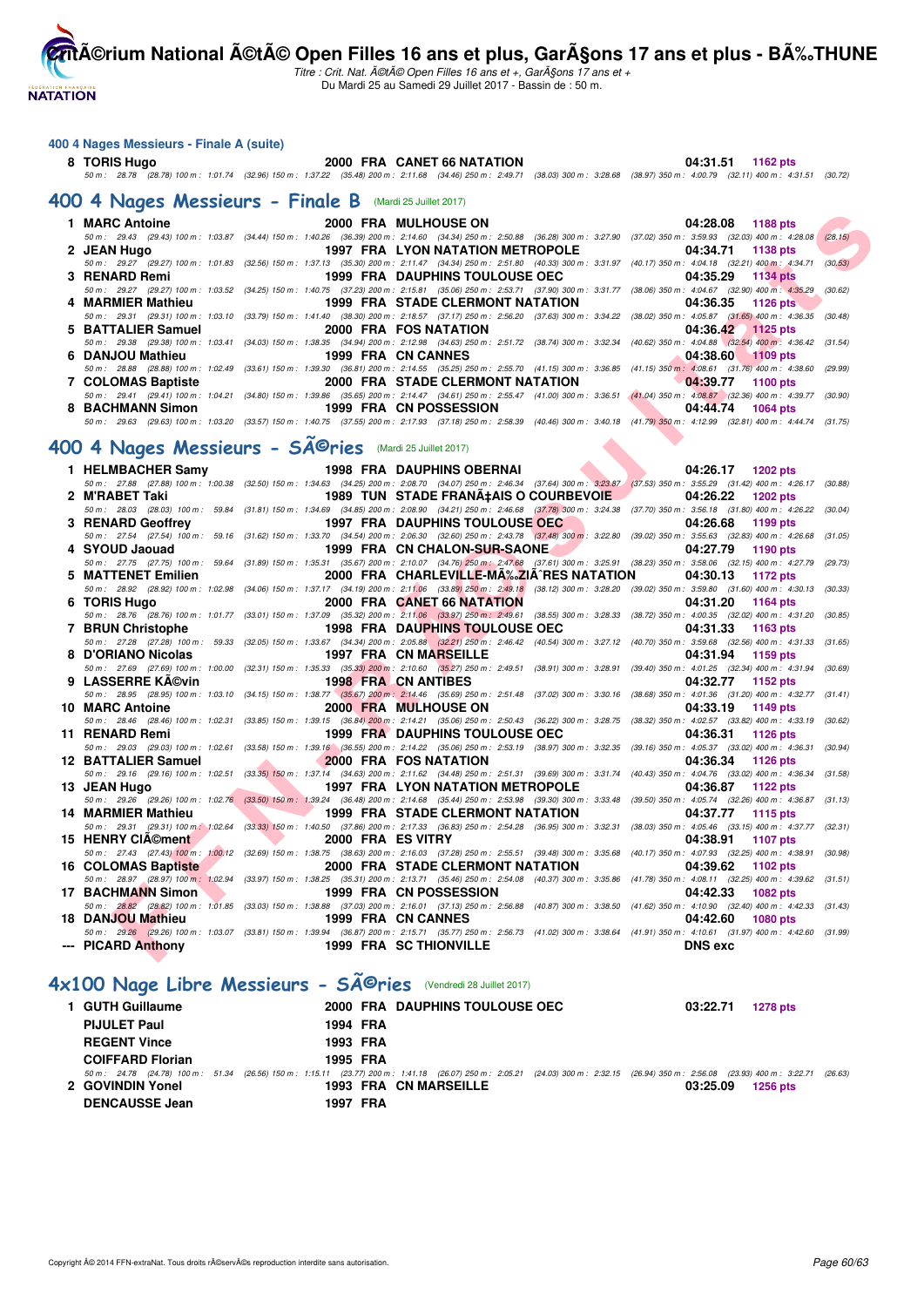

| 4x100 Nage Libre Messieurs - Séries (suite)                 |                      |                                       |                                                                                                                                                                                                                           |         |
|-------------------------------------------------------------|----------------------|---------------------------------------|---------------------------------------------------------------------------------------------------------------------------------------------------------------------------------------------------------------------------|---------|
| <b>PIRON Thomas</b>                                         | 2000 FRA             |                                       |                                                                                                                                                                                                                           |         |
| <b>BEDEL Paul-Gabriel</b>                                   | 1994 FRA             |                                       |                                                                                                                                                                                                                           |         |
| 3 VLAOVIC Milan                                             |                      | 2000 FRA CANET 66 NATATION            | 50 m: 25.00 (25.00) 100 m: 51.30 (26.30) 150 m: 1:15.51 (24.21) 200 m: 1:42.45 (26.94) 250 m: 2:07.70 (25.25) 300 m: 2:34.49 (26.79) 350 m: 2:58.90 (24.41) 400 m: 3:25.09<br>03:25.58<br><b>1252 pts</b>                 | (26.19) |
| <b>DELECLUSE Theo</b>                                       | 1997 FRA             |                                       |                                                                                                                                                                                                                           |         |
| <b>BREFUEL Simon</b>                                        | 1997 FRA             |                                       |                                                                                                                                                                                                                           |         |
| <b>DELICES Jean-Marc</b>                                    | 2000 FRA             |                                       |                                                                                                                                                                                                                           |         |
|                                                             |                      |                                       | 50 m: 25.21 (25.21) 100 m: 51.81 (26.60) 150 m: 1:16.31 (24.50) 200 m: 1:43.58 (27.27) 250 m: 2:07.92 (24.34) 300 m: 2:34.75 (26.83) 350 m: 2:59.19 (24.44) 400 m: 3:25.58 (26.39)                                        |         |
| 4 GROSJEAN Hugo                                             |                      | <b>1999 FRA MULHOUSE ON</b>           | 03:25.76<br><b>1250 pts</b>                                                                                                                                                                                               |         |
| <b>MIATTI K-Ryls</b>                                        | 1999 FRA             |                                       |                                                                                                                                                                                                                           |         |
| VIGROUX Sébastien                                           | 1993 FRA             |                                       |                                                                                                                                                                                                                           |         |
| <b>HORTER Nicolas</b>                                       | 1995 FRA             |                                       |                                                                                                                                                                                                                           |         |
| 5 POTIER Livio                                              |                      | 1998 FRA STADE FRANÇAIS O COURBEVOIE  | 50 m: 24.97 (24.97) 100 m: 51.40 (26.43) 150 m: 1:15.67 (24.27) 200 m: 1:42.89 (27.22) 250 m: 2:07.70 (24.81) 300 m: 2:34.57 (26.87) 350 m: 2:59.12 (24.55) 400 m: 3:25.76 (26.64)<br>03:27.03 1239 pts                   |         |
| <b>BERNARDINI Mathieu</b>                                   | 1998 FRA             |                                       |                                                                                                                                                                                                                           |         |
| <b>CHATTI Souhaiel</b>                                      | 2000 FRA             |                                       |                                                                                                                                                                                                                           |         |
| <b>M'RABET Taki</b>                                         | <b>1989 TUN</b>      |                                       |                                                                                                                                                                                                                           |         |
|                                                             |                      |                                       | 50 m: 25.40 (25.40) 100 m: 52.78 (27.38) 150 m: 1:17.64 (24.86) 200 m: 1:44.58 (26.94) 250 m: 2:09.25 (24.67) 300 m: 2:36.32 (27.07) 350 m: 3:00.71 (24.39) 400 m: 3:27.03 (26.32)                                        |         |
| 6 MERESSE Remi                                              |                      | <b>1998 FRA DAUPHINS TOULOUSE OEC</b> | 03:27.43<br>1235 pts                                                                                                                                                                                                      |         |
| <b>MARSAU Matthias</b>                                      | 1997 FRA             |                                       |                                                                                                                                                                                                                           |         |
| <b>LEMAIRE Paul</b>                                         | 1991 FRA             |                                       |                                                                                                                                                                                                                           |         |
| <b>OSWALD Thomas</b>                                        | 2000 FRA             |                                       | 50 m: 25.14 (25.14) 100 m: 51.36 (26.22) 150 m: 1:16.48 (25.12) 200 m: 1:43.63 (27.15) 250 m: 2:08.49 (24.86) 300 m: 2:35.55 (27.06) 350 m: 2:59.64 (24.09) 400 m: 3:27.43 (27.79)                                        |         |
| 7 BERRY ThA©o                                               |                      | <b>1997 FRA ANGERS NATATION</b>       | 03:32.03<br>1195 pts                                                                                                                                                                                                      |         |
| <b>TOURDES Alexis</b>                                       | 1999 FRA             |                                       |                                                                                                                                                                                                                           |         |
| <b>ROIGNANT Aymeric</b>                                     | 1999 FRA             |                                       |                                                                                                                                                                                                                           |         |
| <b>GUERIN Simon</b>                                         | 1992 FRA             |                                       |                                                                                                                                                                                                                           |         |
|                                                             |                      |                                       | 50 m: 25.60 (25.60) 100 m: 51.55 (25.95) 150 m: 1:17.09 (25.54) 200 m: 1:45.42 (28.33) 250 m: 2:11.22 (25.80) 300 m: 2:39.90 (28.68) 350 m: 3:04.80 (24.90) 400 m: 3:32.03 (27.23)                                        |         |
| 8 GOYETCHE Julien-Pierre                                    |                      | 1993 FRA CN ANTIBES                   | 03:33.09<br>1185 pts                                                                                                                                                                                                      |         |
| <b>DEAGE Virgile</b>                                        | 1999 FRA             |                                       |                                                                                                                                                                                                                           |         |
| <b>BEAUGRAND Paul</b>                                       | 2000 FRA             |                                       |                                                                                                                                                                                                                           |         |
| <b>HERLEM Antoine</b>                                       | 1999 FRA             |                                       | 50 m: 24.85 (24.85) 100 m: 52.15 (27.30) 150 m: 1:17.56 (25.41) 200 m: 1:46.08 (28.52) 250 m: 2:11.43 (25.35) 300 m: 2:39.38 (27.95) 350 m: 3:05.14 (25.76) 400 m: 3:33.09 (27.95)                                        |         |
| 9 GIBON Quentin                                             |                      | <b>1999 FRA NOGENT NATATION 94</b>    | 03:37.95<br>1143 pts                                                                                                                                                                                                      |         |
| <b>PLATAUX Robin</b>                                        | 1997 FRA             |                                       |                                                                                                                                                                                                                           |         |
| <b>GORJAO MOREIRA Martin</b>                                | 1999 FRA             |                                       |                                                                                                                                                                                                                           |         |
| <b>GICQUEL Kylian</b>                                       | 1999 FRA             |                                       |                                                                                                                                                                                                                           |         |
|                                                             |                      |                                       | 50 m: 26.16 (26.16) 100 m: 53.24 (27.08) 150 m: 1:18.44 (25.20) 200 m: 1:45.89 (27.45) 250 m: 2:12.13 (26.24) 300 m: 2:42.13 (30.00) 350 m: 3:08.16 (26.03) 400 m: 3:37.95 (29.79)                                        |         |
| 4x200 Nage Libre Messieurs - Sîries (Mardi 25 Juillet 2017) |                      |                                       |                                                                                                                                                                                                                           |         |
|                                                             |                      |                                       |                                                                                                                                                                                                                           |         |
| 1 MERESSE Remi<br><b>MARSAU Matthias</b>                    | 1997 FRA             | <b>1998 FRA DAUPHINS TOULOUSE OEC</b> | 07:26.10<br><b>1274 pts</b>                                                                                                                                                                                               |         |
|                                                             |                      |                                       |                                                                                                                                                                                                                           |         |
| <b>BOURELLY Lorys</b><br><b>COIFFARD Florian</b>            | 1992 FRA<br>1995 FRA |                                       |                                                                                                                                                                                                                           |         |
|                                                             |                      |                                       | 50 m: 26.88 (26.88) 100 m: 54.65 (27.77) 150 m: 1:22.76 (28.11) 200 m: 1:51.50 (28.74) 250 m: 2:17.64 (26.14) 300 m: 2:46.28 (28.64) 350 m: 3:15.74 (29.46) 400 m: 3:44.24 (28.50) 450 m: 4:09.98                         |         |
| 2 VIGROUX SA©bastien                                        |                      | <b>1993 FRA MULHOUSE ON</b>           | 07:31.51<br>1250 pts                                                                                                                                                                                                      |         |
| <b>GROSJEAN Hugo</b>                                        | 1999 FRA             |                                       |                                                                                                                                                                                                                           |         |
| <b>HORTER Nicolas</b>                                       | 1995 FRA             |                                       |                                                                                                                                                                                                                           |         |
| <b>MIATTI K-Ryls</b>                                        | 1999 FRA             |                                       |                                                                                                                                                                                                                           |         |
| 3 BEDEL Paul-Gabriel                                        |                      | 1994 FRA CN MARSEILLE                 | 50 m: 26.61 (26.61) 100 m: 55.04 (28.43) 150 m: 1:23.88 (28.84) 200 m: 1:52.53 (28.65) 250 m: 2:17.96 (25.43) 300 m: 2:46.38 (28.42) 350 m: 3:15.58 (29.20) 400 m: 3:44.12 (28.54) 450 m: 4:09.31<br>07:33.94<br>1239 pts |         |
| <b>D'ORIANO Nicolas</b>                                     | 1997 FRA             |                                       |                                                                                                                                                                                                                           |         |
| <b>BARASCUD Paul</b>                                        | 1996 FRA             |                                       |                                                                                                                                                                                                                           |         |
| <b>DENCAUSSE Jean</b>                                       | 1997 FRA             |                                       |                                                                                                                                                                                                                           |         |
|                                                             |                      |                                       | 50 m: 26.74 (26.74) 100 m: 55.48 (28.74) 150 m: 1:24.86 (29.38) 200 m: 1:54.43 (29.57) 250 m: 2:20.33 (25.90) 300 m: 2:48.49 (28.16) 350 m: 3:17.29 (28.80) 400 m: 3:45.73 (28.44) 450 m: 4:12.11                         |         |
| 4 VLAOVIC Milan                                             |                      | 2000 FRA CANET 66 NATATION            | 07:37.63<br><b>1222 pts</b>                                                                                                                                                                                               |         |
| <b>DELECLUSE Theo</b>                                       | 1997 FRA             |                                       |                                                                                                                                                                                                                           |         |
| <b>BREFUEL Simon</b>                                        | 1997 FRA             |                                       |                                                                                                                                                                                                                           |         |
| <b>DELICES Jean-Marc</b>                                    | 2000 FRA             |                                       |                                                                                                                                                                                                                           |         |
|                                                             |                      |                                       | 50 m: 26.75 (26.75) 100 m: 55.80 (29.05) 150 m: 1:25.32 (29.52) 200 m: 1:54.33 (29.01) 250 m: 2:21.29 (26.96) 300 m: 2:50.45 (29.16) 350 m: 3:19.92 (29.47) 400 m: 3:48.81 (28.89) 450 m: 4:14.91                         |         |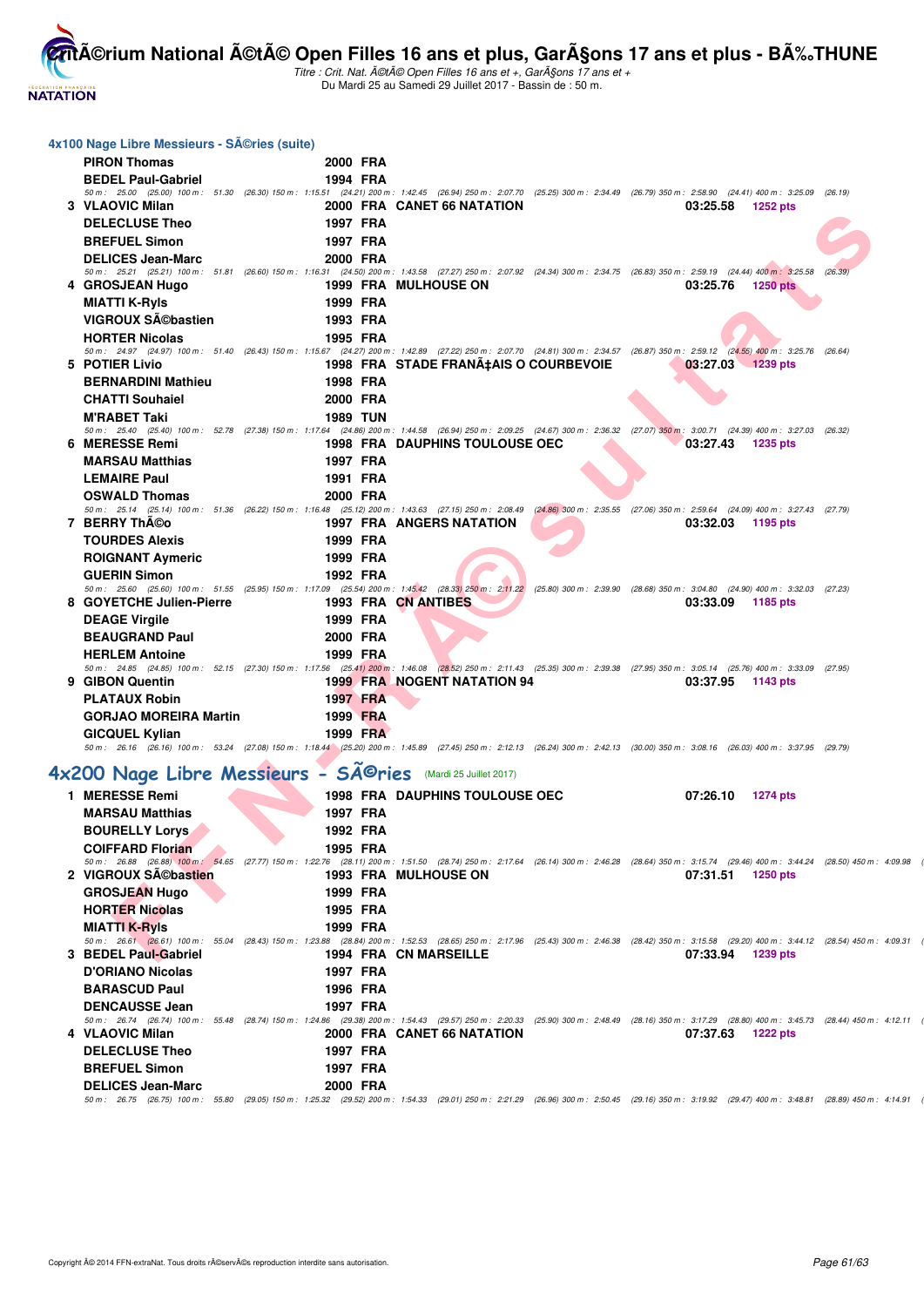

| 4x200 Nage Libre Messieurs - SA©ries (suite)             |  |                 |                                                                                                                                                                                                                             |  |                   |                 |  |
|----------------------------------------------------------|--|-----------------|-----------------------------------------------------------------------------------------------------------------------------------------------------------------------------------------------------------------------------|--|-------------------|-----------------|--|
| 5 REGENT Vince                                           |  |                 | <b>1993 FRA DAUPHINS TOULOUSE OEC</b>                                                                                                                                                                                       |  | 07:39.09          | <b>1216 pts</b> |  |
| <b>LEMAIRE Paul</b>                                      |  | 1991 FRA        |                                                                                                                                                                                                                             |  |                   |                 |  |
| <b>RENARD Geoffrey</b>                                   |  | 1997 FRA        |                                                                                                                                                                                                                             |  |                   |                 |  |
| <b>GUTH Guillaume</b>                                    |  | 2000 FRA        |                                                                                                                                                                                                                             |  |                   |                 |  |
|                                                          |  |                 | 50 m: 27.50 (27.50) 100 m: 56.50 (29.00) 150 m: 1:25.88 (29.38) 200 m: 1:55.58 (29.70) 250 m: 2:22.86 (27.28) 300 m: 2:51.52 (28.66) 350 m: 3:21.57 (30.05) 400 m: 3:50.99 (29.42) 450 m: 4:17.47                           |  |                   |                 |  |
| <b>6 COMMENGES Lucas</b>                                 |  |                 | 1999 FRA CN ANTIBES                                                                                                                                                                                                         |  | 07:49.78          | 1169 pts        |  |
| <b>WAGUET Fabien</b>                                     |  | 2000 FRA        |                                                                                                                                                                                                                             |  |                   |                 |  |
| <b>HERLEM Antoine</b>                                    |  | 1999 FRA        |                                                                                                                                                                                                                             |  |                   |                 |  |
| <b>BEAUGRAND Paul</b>                                    |  | 2000 FRA        |                                                                                                                                                                                                                             |  |                   |                 |  |
|                                                          |  |                 | 50 m: 27.03 (27.03) 100 m: 57.52 (30.49) 150 m: 1:28.80 (31.28) 200 m: 2:00.88 (32.08) 250 m: 2:27.85 (26.97) 300 m: 2:57.74 (29.89) 350 m: 3:29.14 (31.40) 400 m: 3:59.84 (30.70) 450 m: 4:26.06                           |  |                   |                 |  |
| 7 GRANDJEAN Hugo                                         |  |                 | 2000 FRA AQUATIC CLUB BOURGES                                                                                                                                                                                               |  | 07:59.97 1125 pts |                 |  |
| <b>ANTONIO Lucas</b>                                     |  | 2000 FRA        |                                                                                                                                                                                                                             |  |                   |                 |  |
| <b>GUY Alexis</b>                                        |  | 1998 FRA        |                                                                                                                                                                                                                             |  |                   |                 |  |
| <b>GOUEZEC Corentin</b>                                  |  | 2000 FRA        |                                                                                                                                                                                                                             |  |                   |                 |  |
|                                                          |  |                 | 50 m: 26.80 (26.80) 100 m: 56.58 (29.78) 150 m: 1:26.95 (30.37) 200 m: 1:56.60 (29.65) 250 m: 2:24.13 (27.53) 300 m: 2:54.85 (30.72) 350 m: 3:26.80 (31.95) 400 m: 3:58.18 (31.38) 450 m: 4:25.73                           |  |                   |                 |  |
| 4x100 4 Nages Messieurs - Séries (Jeudi 27 Juillet 2017) |  |                 |                                                                                                                                                                                                                             |  |                   |                 |  |
| 1 BEDEL Paul-Gabriel                                     |  |                 | <b>1994 FRA CN MARSEILLE</b>                                                                                                                                                                                                |  | 03:43.35          | <b>1268 pts</b> |  |
| <b>DENCAUSSE Jean</b>                                    |  | 1997 FRA        |                                                                                                                                                                                                                             |  |                   |                 |  |
| <b>PIRON Thomas</b>                                      |  | 2000 FRA        |                                                                                                                                                                                                                             |  |                   |                 |  |
|                                                          |  |                 |                                                                                                                                                                                                                             |  |                   |                 |  |
| <b>GOVINDIN Yonel</b>                                    |  | 1993 FRA        | 50 m: 26.86 (26.86) 100 m: 54.94 (28.08) 150 m: 1:22.75 (27.81) 200 m: 1:56.67 (33.92) 250 m: 2:22.78 (26.11) 300 m: 2:52.23 (29.45) 350 m: 3:16.54 (24.31) 400 m: 3:43.35 (26.81)                                          |  |                   |                 |  |
| 2 BRUN Christophe                                        |  |                 | <b>1998 FRA DAUPHINS TOULOUSE OEC</b>                                                                                                                                                                                       |  | 03:47.14          | 1239 pts        |  |
| <b>OSWALD Thomas</b>                                     |  | 2000 FRA        |                                                                                                                                                                                                                             |  |                   |                 |  |
| <b>LEMAIRE Paul</b>                                      |  | 1991 FRA        |                                                                                                                                                                                                                             |  |                   |                 |  |
| <b>COIFFARD Florian</b>                                  |  | 1995 FRA        |                                                                                                                                                                                                                             |  |                   |                 |  |
|                                                          |  |                 | 50 m : 28.00 (28.00) 100 m : 57.21 (29.21) 150 m : 1:26.95 (29.74) 200 m : 2:02,22 (35.27) 250 m : 2:27.41 (25.19) 300 m : 2:56.63 (29.22) 350 m : 3:20.44 (23.81) 400 m : 3:47.14 (26.70)                                  |  |                   |                 |  |
| 3 MIATTI K-Ryls                                          |  |                 | 1999 FRA MULHOUSE ON                                                                                                                                                                                                        |  | 03:47.74          | 1234 pts        |  |
| <b>MARC Antoine</b>                                      |  | 2000 FRA        |                                                                                                                                                                                                                             |  |                   |                 |  |
| VIGROUX Sĩbastien                                        |  | 1993 FRA        |                                                                                                                                                                                                                             |  |                   |                 |  |
| <b>GROSJEAN Hugo</b>                                     |  | 1999 FRA        |                                                                                                                                                                                                                             |  |                   |                 |  |
| 4 RENARD Geoffrey                                        |  |                 | 50 m: 28.19 (28.19) 100 m: 57.67 (29.48) 150 m: 1:27.27 (29.60) 200 m: 2:01.35 (34.08) 250 m: 2:27.15 (25.80) 300 m: 2:57.06 (29.91) 350 m: 3:21.41 (24.35) 400 m: 3:47.74 (26.33)<br><b>1997 FRA DAUPHINS TOULOUSE OEC</b> |  | 03:48.25          | 1230 pts        |  |
| <b>VIQUERAT Antoine</b>                                  |  | 1998 FRA        |                                                                                                                                                                                                                             |  |                   |                 |  |
| <b>PIJULET Paul</b>                                      |  | 1994 FRA        |                                                                                                                                                                                                                             |  |                   |                 |  |
| <b>REGENT Vince</b>                                      |  | 1993 FRA        |                                                                                                                                                                                                                             |  |                   |                 |  |
|                                                          |  |                 | 50 m: 28.65 (28.65) 100 m: 59.63 (30.98) 150 m: 1:29.09 (29.46) 200 m: 2:03.84 (34.75) 250 m: 2:28.50 (24.66) 300 m: 2:57.10 (28.60) 350 m: 3:22.17 (25.07) 400 m: 3:48.25 (26.08)                                          |  |                   |                 |  |
| 5 CHATTI Souhaiel                                        |  |                 | 2000 FRA STADE FRANA‡AIS O COURBEVOIE                                                                                                                                                                                       |  | 03:48.83          | 1226 pts        |  |
| <b>ROSSILLON Virgile</b>                                 |  | <b>2000 FRA</b> |                                                                                                                                                                                                                             |  |                   |                 |  |
| M'RABET Taki                                             |  | <b>1989 TUN</b> |                                                                                                                                                                                                                             |  |                   |                 |  |
| <b>POTIER Livio</b>                                      |  | 1998 FRA        |                                                                                                                                                                                                                             |  |                   |                 |  |
|                                                          |  |                 | 50 m: 27.70 (27.70) 100 m: 57.11 (29.41) 150 m: 1:26.72 (29.61) 200 m: 2:01.65 (34.93) 250 m: 2:26.79 (25.14) 300 m: 2:56.72 (29.93) 350 m: 3:21.27 (24.55) 400 m: 3:48.83 (27.56)                                          |  |                   |                 |  |
| 6 BREFUEL Simon                                          |  |                 | 1997 FRA CANET 66 NATATION                                                                                                                                                                                                  |  | 03:52.61          | 1197 pts        |  |
| <b>CHOUMILOFF Sacha</b>                                  |  | 1999 FRA        |                                                                                                                                                                                                                             |  |                   |                 |  |
| <b>BRENON Kyllian</b>                                    |  | 2000 FRA        |                                                                                                                                                                                                                             |  |                   |                 |  |
| <b>DELICES Jean-Marc</b>                                 |  | 2000 FRA        |                                                                                                                                                                                                                             |  |                   |                 |  |
| 7 TOURDES Alexis                                         |  |                 | 50 m: 27.49 (27.49) 100 m: 56.31 (28.82) 150 m: 1:28.55 (32.24) 200 m: 2:05.62 (37.07) 250 m: 2:31.09 (25.47) 300 m: 3:01.02 (29.93) 350 m: 3:25.93 (24.91) 400 m: 3:52.61 (26.68)<br>1999 FRA ANGERS NATATION              |  | 03:53.58          | 1190 pts        |  |
| <b>BERRY Théo</b>                                        |  | 1997 FRA        |                                                                                                                                                                                                                             |  |                   |                 |  |
| <b>GUERIN Simon</b>                                      |  | 1992 FRA        |                                                                                                                                                                                                                             |  |                   |                 |  |
| <b>ROIGNANT Avmeric</b>                                  |  | 1999 FRA        |                                                                                                                                                                                                                             |  |                   |                 |  |
|                                                          |  |                 | 50 m: 28.75 (28.75) 100 m: 58.69 (29.94) 150 m: 1:28.65 (29.96) 200 m: 2:02.58 (33.93) 250 m: 2:29.32 (26.74) 300 m: 2:59.52 (30.20) 350 m: 3:25.22 (25.70) 400 m: 3:53.58 (28.36)                                          |  |                   |                 |  |
| 8 LARGE Gautier                                          |  |                 | 1999 FRA EMS BRON                                                                                                                                                                                                           |  | 03:54.27          | 1185 pts        |  |
| <b>MAR Adrien</b>                                        |  | 2000 FRA        |                                                                                                                                                                                                                             |  |                   |                 |  |
| <b>COMTE SergueA</b>                                     |  | 2000 FRA        |                                                                                                                                                                                                                             |  |                   |                 |  |
| <b>PELAGIE Nosy</b>                                      |  | 1991 FRA        |                                                                                                                                                                                                                             |  |                   |                 |  |
|                                                          |  |                 | 50 m: 28.28 (28.28) 100 m: 1:00.91 (32.63) 150 m: 1:31.99 (31.08) 200 m: 2:09.87 (37.88) 250 m: 2:34.75 (24.88) 300 m: 3:04.19 (29.44) 350 m: 3:28.54 (24.35) 400 m: 3:54.27 (25.73)                                        |  |                   |                 |  |
| 9 GUEGAN Janik                                           |  |                 | 1996 FRA NAUTIC CLUB ALP'38                                                                                                                                                                                                 |  | 03:54.95          | 1179 pts        |  |
| <b>SERVANT Dylan</b>                                     |  | 1997 FRA        |                                                                                                                                                                                                                             |  |                   |                 |  |
| <b>SIRVENT Benjamin</b>                                  |  | 1997 FRA        |                                                                                                                                                                                                                             |  |                   |                 |  |